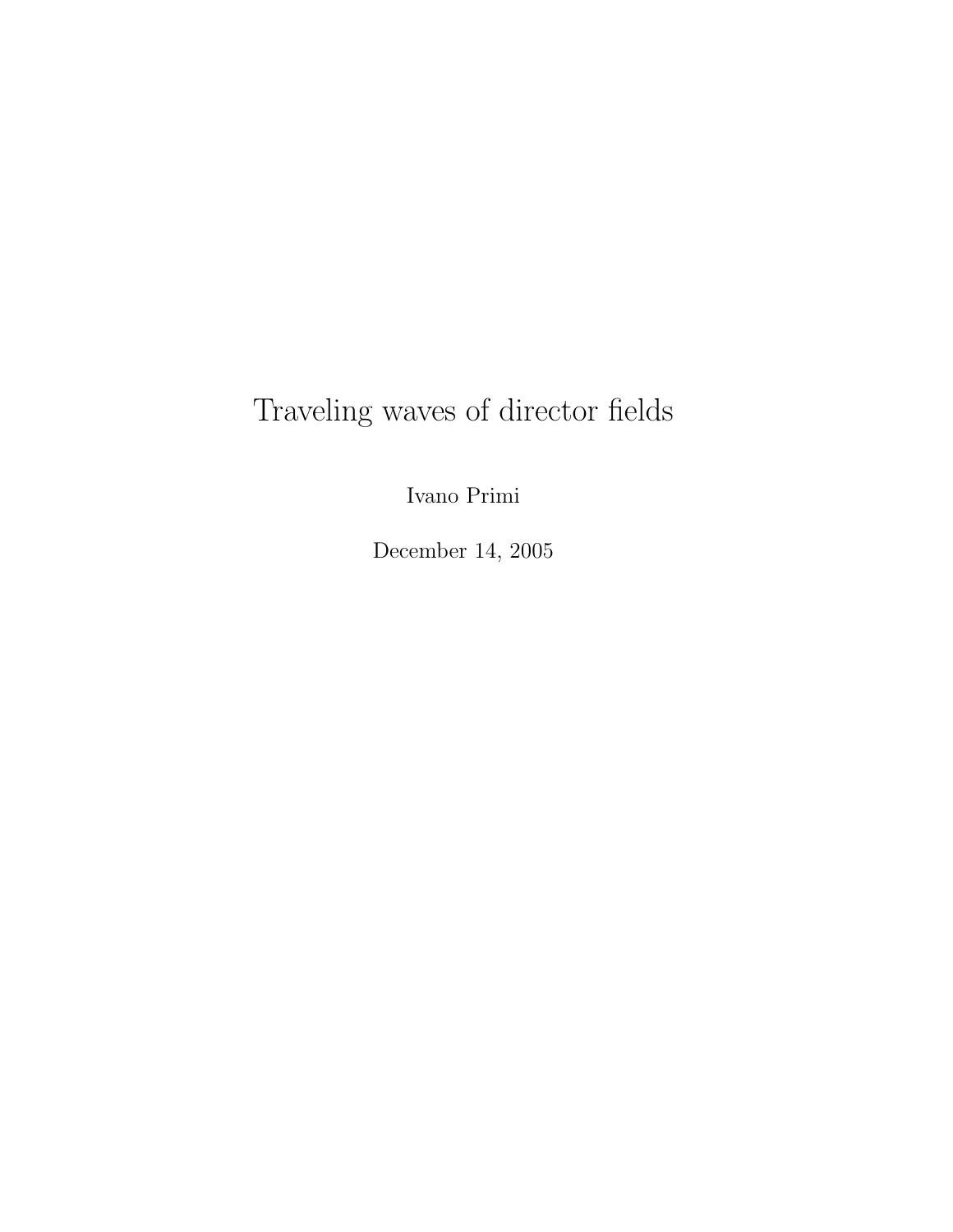# **Contents**

| $\mathbf 1$    | Traveling wave solutions of the harmonic heat flow |                                                                                                                                                                                                                                | 8   |
|----------------|----------------------------------------------------|--------------------------------------------------------------------------------------------------------------------------------------------------------------------------------------------------------------------------------|-----|
|                | 1.1                                                | The constrained minimization problem $\dots \dots \dots \dots \dots \dots \dots$                                                                                                                                               | 11  |
|                | 1.2                                                |                                                                                                                                                                                                                                | 18  |
|                | 1.3                                                |                                                                                                                                                                                                                                | 24  |
|                | 1.4                                                | Behavior near the point of singularity $\dots \dots \dots \dots \dots \dots \dots$                                                                                                                                             | 27  |
| $\bf{2}$       |                                                    | Traveling wave solutions of the heat flow of director fields having a zero                                                                                                                                                     |     |
|                | degree singularity                                 |                                                                                                                                                                                                                                |     |
|                | 2.1                                                |                                                                                                                                                                                                                                | 44  |
|                | 2.2                                                |                                                                                                                                                                                                                                | 46  |
|                | 2.3                                                |                                                                                                                                                                                                                                | 49  |
|                | 2.4                                                | Monotonicity properties of minimizers entering in the set of the set of minimizers entering in the set of the set of the set of the set of the set of the set of the set of the set of the set of the set of the set of the se | 53  |
|                | 2.5                                                |                                                                                                                                                                                                                                | 54  |
|                | 2.6                                                |                                                                                                                                                                                                                                | 59  |
| 3              | 62<br>A simple application                         |                                                                                                                                                                                                                                |     |
|                | 3.1                                                | Some technical results                                                                                                                                                                                                         | 63  |
|                | 3.2                                                |                                                                                                                                                                                                                                | 70  |
|                | 3.3                                                |                                                                                                                                                                                                                                | 79  |
|                | 3.4                                                |                                                                                                                                                                                                                                | 85  |
|                | 3.5                                                |                                                                                                                                                                                                                                | 91  |
| $\overline{4}$ | Nonuniqueness of the wave speed<br>93              |                                                                                                                                                                                                                                |     |
|                | 4.1                                                | Proof of Theorems 4.1 and 4.2 $\dots \dots \dots \dots \dots \dots \dots \dots \dots \dots \dots$                                                                                                                              | 95  |
|                | 4.2                                                |                                                                                                                                                                                                                                | 98  |
|                | 4.3                                                |                                                                                                                                                                                                                                | 101 |
| $\mathbf{A}$   |                                                    | Some energetic inequalities concerning harmonic maps                                                                                                                                                                           | 104 |
|                |                                                    | B Onedimensional monotone rearrangements                                                                                                                                                                                       | 107 |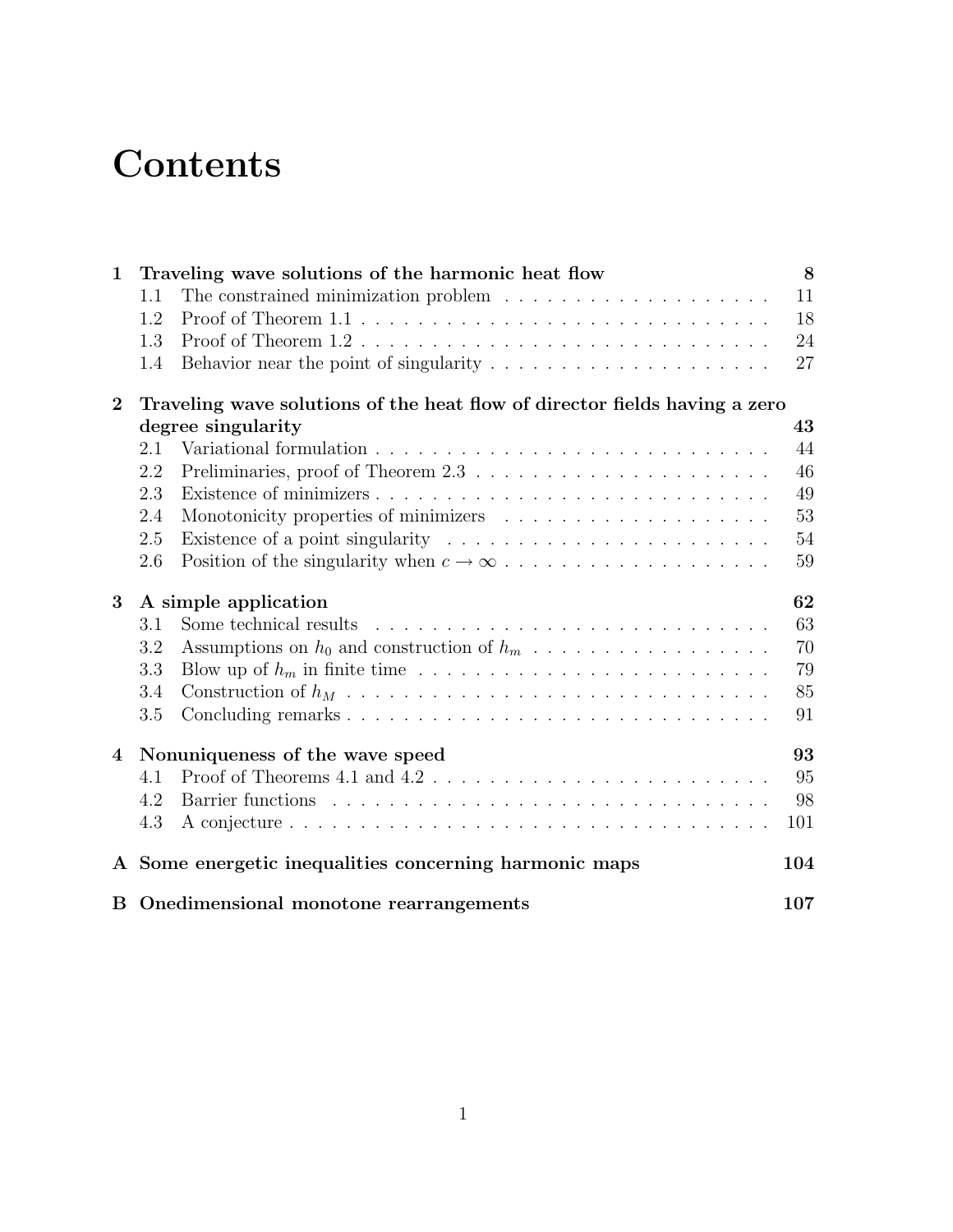### Introduction

The present PhD thesis mainly concerns the construction and the properties of axially symmetric traveling wave solutions for the heat flow of harmonic maps from an infinitely long vertical cylinder of radius  $R, \Omega = \{(x_1, x_2, x_3) : x_1^2 + x_2^2 < R^2\} \subset \mathbb{R}^3$ , to the unit sphere  $\mathbb{S}^2$  in  $\mathbb{R}^3$ :

$$
u_t = \Delta u + |\nabla u|^2 u \quad \text{in } \Omega \times \mathbb{R}.
$$
 (1)

Here  $u = u(x, t)$  is a map from  $\Omega \times \mathbb{R}$  in  $\mathbb{S}^2$ ,  $\Delta u$  is the vector field given by  $(\Delta u_1, \Delta u_2, \Delta u_3)$ and

$$
|\nabla u|^2 = \sum_{i,j=1}^3 \left| \frac{\partial u_i}{\partial x_j} \right|^2,
$$

where  $u_1, u_2, u_3$  are the three scalar components of the director field u.

Equation (1) can be viewed as the simplest possible one within a class of evolution equations for director fields which naturally arise in applications (see for example [30] and [5] for a list of references). Equations similar to (1) naturally appear in the study of the orientation of nematic liquid crystals and of microscopic magnetic dipoles composing ferromagnetic materials, where the director field u represents the orientation of the particles or microscopic dipoles. But even the simplest mathematical models used in these applications do not reduce to (1): in each of them (1) is part of a system of PDEs and the equation itself contains additional terms. These additional terms, so as the other equations forming the model, are important for the global dynamics of the system which the model refers to. Equation (1) can be viewed as the "heat equation for director fields" in the sense that its nonlinearity merely reflects the constraint  $|u|=1$ . Surprisingly enough, the fundamental mathematical issues which make this class of evolution equations so interesting, in particular the formation of defects in the vector field  $u$  and nonuniqueness phenomena for the associated initial-boundary value problems, can be already observed for this "simple" equation. A detailed study of the properties of (1) should lead to better insight in the possible local behavior of a solution around its defects and its relation with the nonuniqueness phenomena of the flow.

We observe that equation (1) can also be used to solve an interesting problem in Differential Geometry. Given two riemannian manifolds M and N, with N compact and  $\dim(M) = \dim(N)$ , and a continuous map  $u_0 : M \longrightarrow N$ , one can ask whether there exists or not a harmonic map from  $M$  to  $N$  which is homotopic to  $u_0$ . For instance, if  $N = \mathbb{S}^2 \subset \mathbb{R}^3$  and  $M = \mathbb{B}^2$ , where  $\mathbb{B}^2$  is the unit ball of  $\mathbb{R}^2$ , one could associate to (1) the initial and boundary conditions

$$
\begin{cases} u(x,0) = u_0(x) & \text{in } \mathbb{B}^2 \\ u(x,t) = u_0(x) & \text{in } \partial \mathbb{B}^2 \times \mathbb{R}^+ . \end{cases}
$$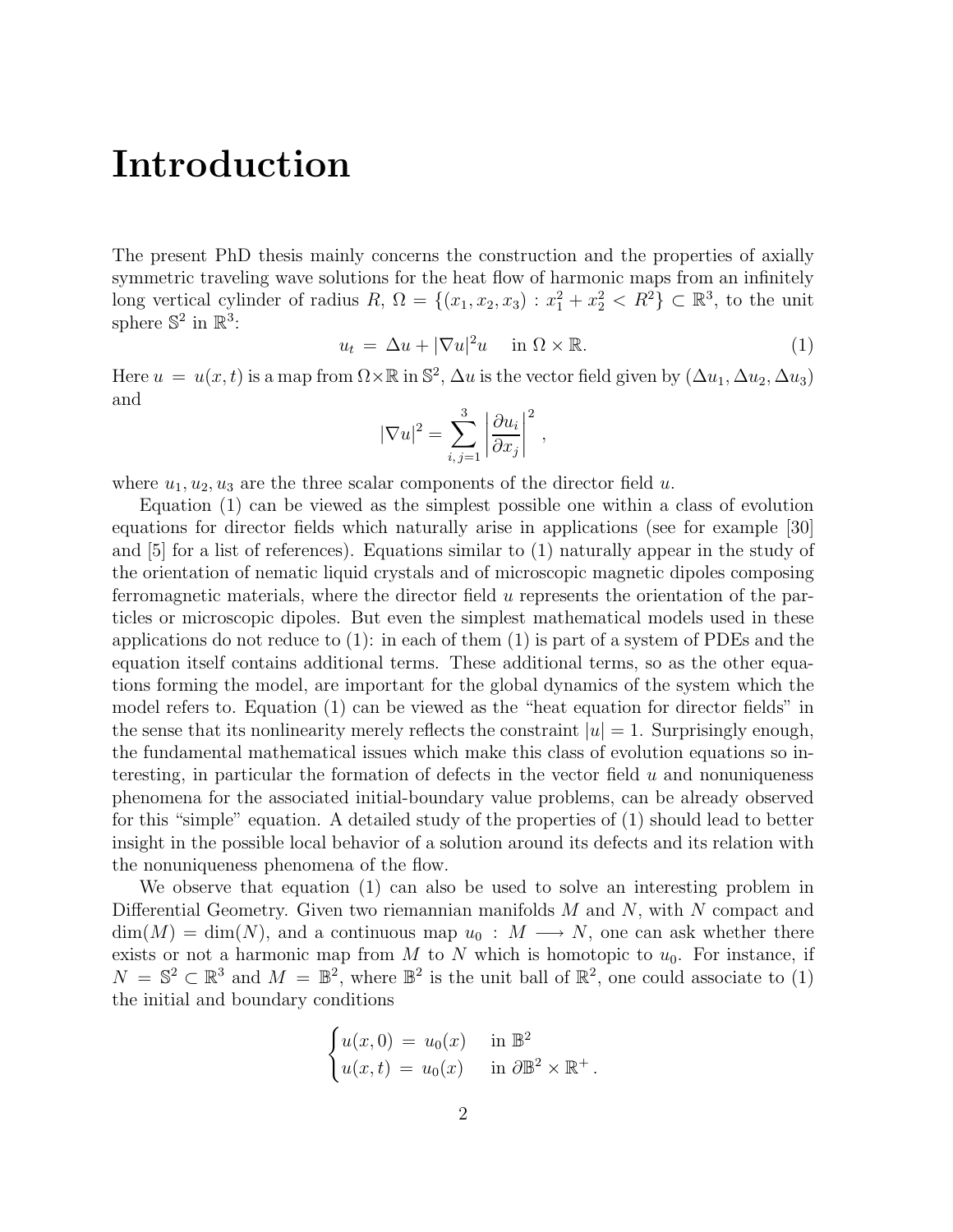If there exists a solution u of this differential problem which is continuous up to  $t = \infty$ and  $u_t \to 0$  for  $t \to \infty$ , then the limit map  $u(x, \infty)$  is both harmonic, since it solves the equation

$$
\Delta w + |\nabla w|^2 w = 0, \qquad (2)
$$

and homotopic to  $u_0$  (see [28] for more details).

In cylindrical coordinates  $(r, \theta, x_3)$ , axially symmetric solutions of (1) can be represented in the form

$$
u(r, \theta, x_3, t) = (\cos \theta \sin h, \sin \theta \sin h, \cos h), \tag{3}
$$

where  $h = h(r, x_3, t)$ , the so-called *angle function*, satisfies the scalar equation (see  $[12]$ , $[13]$ 

$$
h_t = h_{rr} + h_{x_3x_3} + \frac{h_r}{r} - \frac{\sin(2h)}{2r^2} \quad \text{for } 0 < r < R, x_3 \in \mathbb{R}, t \in \mathbb{R}.\tag{4}
$$

It is well known (see [28] for instance) that the initial and boundary value problem for the harmonic map flow:

$$
\begin{cases}\n u_t - \Delta u = |\nabla u|^2 u & \text{in } \Omega \times \mathbb{R} \\
 u(x, 0) = u_0(x) & \text{in } \Omega \\
 u(x, t) = u_0(x) & \text{in } \partial\Omega \times \mathbb{R}^+\n\end{cases}
$$
\n(5)

(here  $\Omega$  must be understood as a smooth bounded domain in  $\mathbb{R}^3$ , for instance the unit ball  $\mathbb{B}^3$  ) may not have a global classical solution even if the initial and boundary data  $u_0$  is a smooth function. For  $\Omega = \mathbb{B}^3$  this is true even in the class of axially symmetric solutions of  $(5)$  when the initial and boundary data  $u_0$  is itself axially symmetric, as shown in [12]. Actually, the smoothness of  $u_0$  only ensures local existence and uniqueness (with respect to time) of the classical solution of (5): it may happen that there exists a finite time  $T > 0$  such that a classical solution  $u = u(x, t)$  is defined in all the time interval  $[0, T)$ but

$$
\limsup_{t\to T^-}\left(\sup_{x\in\Omega}|\nabla u(x,t)|\right) = \infty.
$$

When this blow-up phenomenon actually happens the time  $T$  is called first time of blowup . For  $t > T$  it does not make sense to look for classical solutions of (5), but only for weak ones. However, for these last ones there is no uniqueness (see [28]).

For axially symmetric solutions of harmonic map flow the singularities can only occur along the  $x_3$ -axis, as follows from equation (4) and standard regularity theory. Moreover, due to the axial symmetry, in the points of continuity along the  $x_3$ -axis only two values can be attained: the north pole  $N = (0, 0, 1)$  and the south pole  $S = (0, 0, -1)$ , corresponding to values of the angle function which are even integer multiples and odd integer multiples of  $\pi$  respectively. Then, until the first blow-up time the vector solution, unique and smooth, must be identically equal to  $N$  or to  $S$  on the  $x_3$ -axis and its angle function must be equal to a fixed integer multiple of  $\pi$ . At the first blow-up time there is the formation of point singularities along this axis. In each of them the angle function of the vector solution u suddenly switches from an integer multiple of  $\pi$  to another one. Then around such a point the vector u rapidly changes its orientation performing one or more half revolutions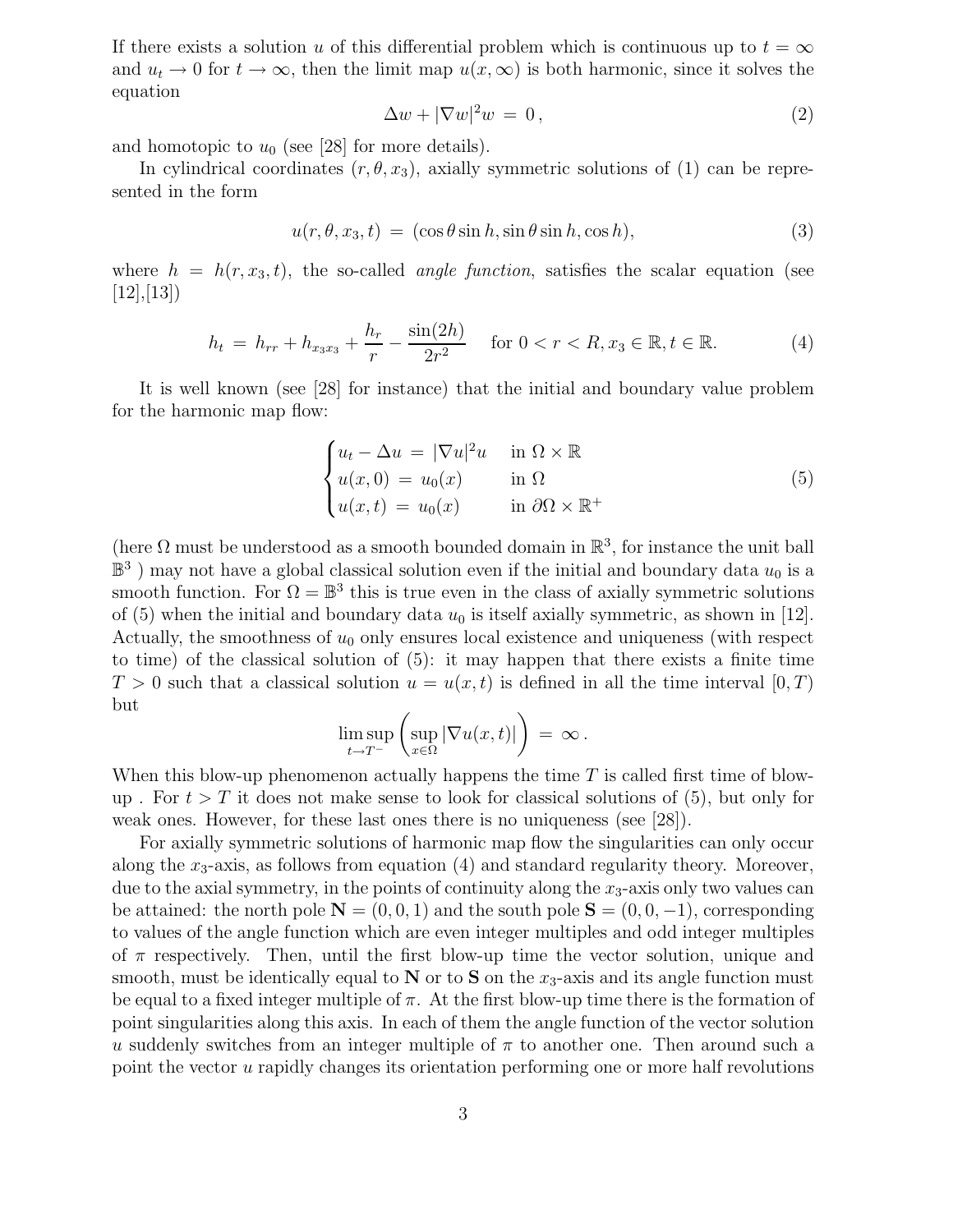on the unit sphere  $\mathbb{S}^2$ . Recently ([2], [27]) it has been shown that nonuniqueness of axially symmetric solutions of harmonic map flow is directly related to the occurrence of point singularities in the solutions: in the special case of the unit ball in  $\mathbb{R}^3$  as spatial domain and the function  $x/|x|$  as initial and boundary condition, the evolution of the point singularity on the vertical axis of the ball can be prescribed, i.e. given any function  $\zeta_0(t): [0,\infty) \longrightarrow (-1,1)$  there exists an axially symmetric solution of the heat flow (with the same initial and boundary condition!) which is regular in its domain except of the set  $\{(x_1, x_2, x_3, t) = (0, 0, \zeta_0(t), t), t \ge 0\}$ . The proof of this nonuniqueness phenomenon is based on the construction of quite complicated comparison functions for equation (4). This construction strongly uses the fact that the angle function associated to  $x/|x|$ , i.e.

$$
h_0(r, x_3) = \arccos\left(\frac{x_3}{\sqrt{r^2 + x_3^2}}\right),\tag{6}
$$

takes values only in the interval  $[0, \pi]$ , and it cannot be used to study nonuniqueness phenomena when the angle function  $h_0$  of the data  $u_0$  does not satisfy the condition  $k\pi \leq h_0 \leq (k+1)\pi$  for some  $k \in \mathbb{Z}$ . Unfortunately the latter condition is usually not satisfied in the cases in which the initial function is smooth and the first time of blow-up is finite.

For more general axially symmetric initial functions nonuniqueness results can still be obtained, but it is much harder to find appropriate comparison functions. In this context it turns out to be useful to construct axially symmetric traveling wave solutions of (1) with a point singularity on the  $x_3$ -axis: at least in some cases, these traveling waves are the appropriate comparison functions, as we shall see in Chapter 3.

In the case of axially symmetric traveling wave solutions the angle function  $h$  takes the form:

$$
h(r,x_3,t)=\psi(r,x_3-ct),
$$

where  $c \in \mathbb{R}$  is known as wave speed and  $\psi = \psi(r, z)$ , the so-called *shape function*, is a solution to the scalar equation:

$$
\psi_{rr} + \psi_{zz} + \frac{\psi_r}{r} + c\psi_z - \frac{\sin(2\psi)}{2r^2} = 0 \quad \text{for } 0 < r < R, z \in \mathbb{R} \,. \tag{7}
$$

These traveling waves are interesting mathematical objects themselves. They offer an example of solutions of the harmonic map flow having a point singularity moving along an axis with constant speed. Moreover, it is possible to construct these traveling wave solutions so that the point singularity has either topological degree 1 or 0. In the first case, at any time the vector solution u rapidly switches around the point singularity from the direction **S** to **N** (or viceversa) by performing an half revolution on  $\mathbb{S}^2$ . In the second case, the vector solution u rapidly performs a complete revolution on  $\mathbb{S}^2$ , starting from the initial orientation  $N$  to come back to it (see figure on the top of the next page).

We used several different constructions to obtain traveling wave solutions of (1). A first construction of variational type is exposed in the first chapter and is similar to that one introduced by Lucia, Muratov and Novaga in the context of Ginzburg-Landau problems in cylinders [25, 23, 24]. Just as in [23], the constructed traveling wave attains a value independent of z on the lateral surface of the cylinder  $\Omega$  and connects two locally stable and axially symmetric steady states at  $x_3 = \pm \infty$ . Assuming that the associated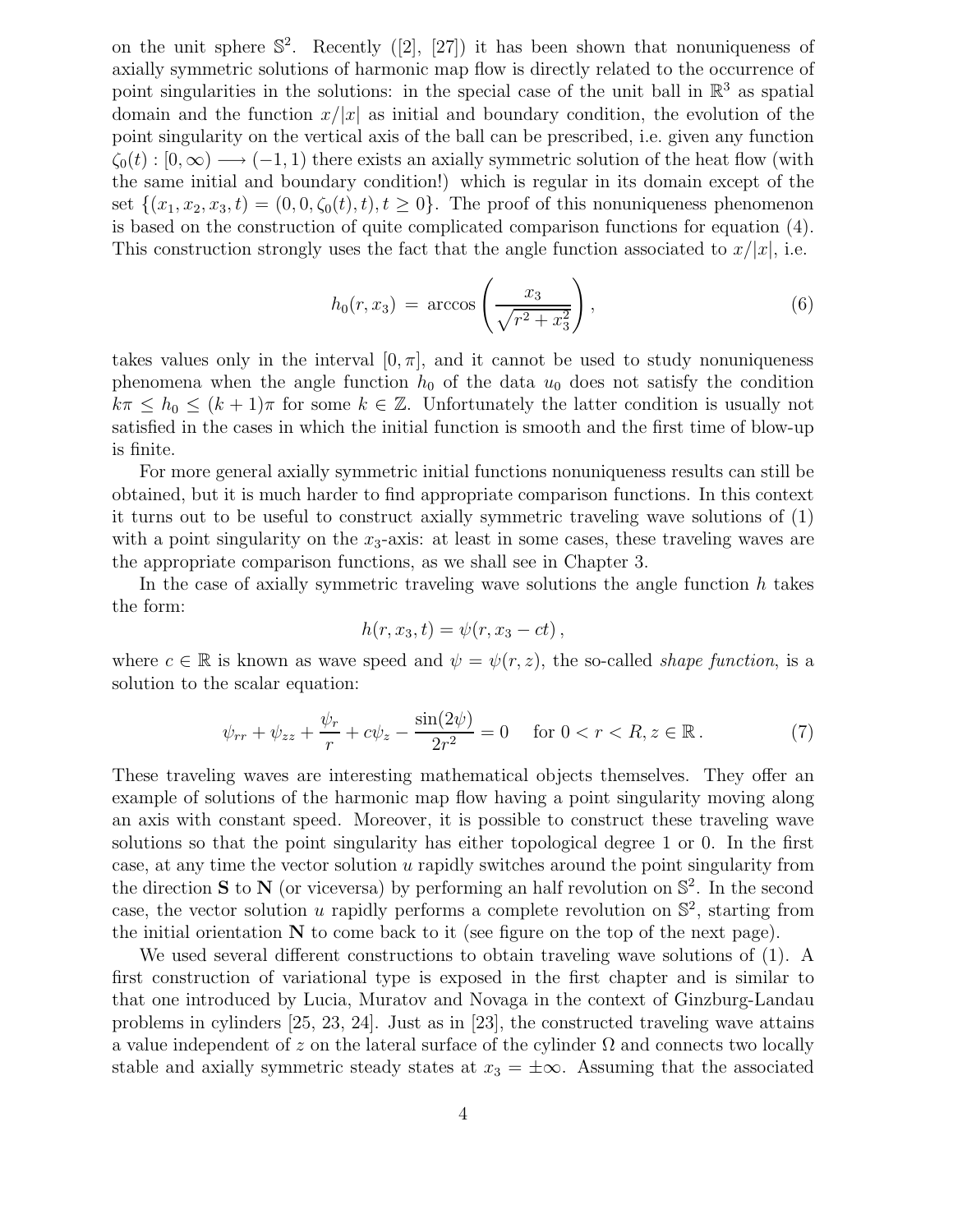

Figure 1: Behavior near a point singularity of degree 1 (a) and 0 (b)

"energy" at  $x_3 = +\infty$  is greater than the one at  $x_3 = -\infty$  (the energy is the Dirichlet integral on the disk of radius  $R$ ,  $\int_{\mathbb{B}^2_R} |\nabla u|^2 d x_1 d x_2$ , evaluated at  $x_3 = \pm \infty$ ), the speed c of the wave is positive and determined by the radius of the cylinder  $\Omega$  and the boundary value. The shape function of the wave has a unique singular point on the  $x_3$ -axis of topological degree 1. By the translation invariance along the  $x_3$ -axis, we may assume that the singular point is the origin  $\mathbf{0} = (0, 0, 0)$ . We shall prove that the limit behavior around 0 is given by the field  $x/|x|$ , a result similar to the one proved in [1] for harmonic maps from  $\mathbb{B}^3 \subset \mathbb{R}^3$  in  $\mathbb{S}^2 \subset \mathbb{R}^3$  minimizing the Dirichlet energy under a suitable boundary condition.

Since the Ginzburg-Landau heat flow:

$$
u_t = \Delta u + \frac{(1 - |u|^2)}{\epsilon^2}u
$$

can be seen as a "penalty approximation" of the harmonic map flow (see [28]), it may not be surprising that a variational technique used in the Ginzburg-Landau context can be adjusted to work also in the harmonic maps context. In view of the bistable character of the Dirichlet integral, what is really surprising is the fact that for our problem it is possible to construct a traveling wave for every value of the wave speed, a result which will be proved in Chapter 4. Naturally, waves with different speeds also have different shape functions, even if the boundary data, the limit states at  $x_3 = \pm \infty$  and the position of the point singularity are always the same.

This remarkable phenomenon is intrinsically connected to the nonuniqueness of the general solution of the harmonic heat flow, as highlighted by the proof of the nonuniqueness of the traveling waves. If  $u_0 = u_0(x_1, x_2, x_3)$  denotes the wave which we obtain by the variational construction and  $c_0 > 0$  its speed, the function  $u_0(x_1, x_2, x_3 - c_0t)$  is a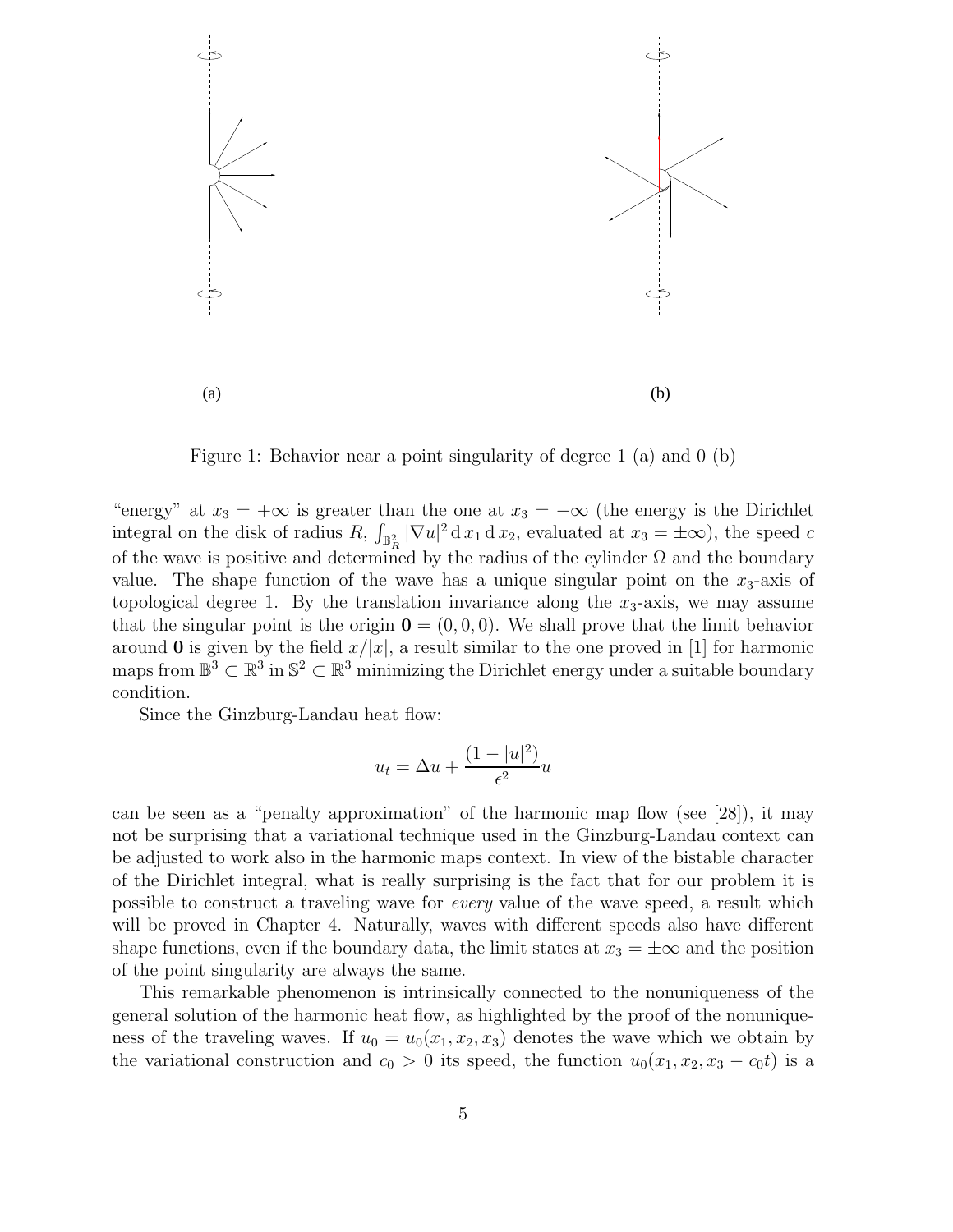solution to (5) which at any time t has a singularity of degree 1 at the point  $(0, 0, c_0t)$ . If now c is a given value, positive or negative, with  $c \neq c_0$ , we shall prove that (5) admits a solution  $u_c$  which, at any time t, has a (unique) singularity of degree 1 at the point  $(0, 0, ct)$ . In other words, for our special choice of  $u_0$ , it is possible to construct for every prescribed value  $c \in \mathbb{R}$  a solution of (5) which moves the point singularity of  $u_0$  along the  $x_3$ -axis with constant speed c.

For  $t \to \infty$ , the time evolution of  $u_c$  resembles more and more to a traveling wave and actually it is possible to prove that

$$
v_c(x_1, x_2, x_3) := \lim_{t \to \infty} u_c(x_1, x_2, x_3 + ct, t)
$$

is the shape function of a traveling wave with speed  $c$ . We remark that

$$
v_c\Big|_{\partial\Omega} = u_0\Big|_{\partial\Omega}
$$

and that  $v_c$  has a unique point singularity of degree 1 in 0.

Of course the traveling waves with speed  $c \neq c_0$  can be distinguished from  $u_0$  by their construction, which is not variational, and by their wave speeds. We conjecture though that there is a different way to distinguish them: we believe that for  $c \neq c_0$  the tangent map of  $v_c$  at the origin is not  $x/|x|$ . If so, it is natural to ask whether the structure of the nonuniqueness phenomena of problem (5) is the following: nonuniqueness is caused by a certain freedom to prescribe the speed of a point singularity, as suggested by the results in [27] which we have discussed before, but the choice of the speed is intrinsically related to the local behavior of the solution near the singularity. In particular, one may wonder whether there is a unique solution of (5) whose local behavior near a singularity  $x_0(t)$ satisfies the symmetry properties obtained for minimizers in [1] (for example, behavior of the type  $\frac{x-x_0(t)}{|x-x_0(t)|}$  etc.).

Also in Chapter 2 we shall use a variational technique to obtain axially symmetric traveling wave solutions to (1) whose angle function on the lateral surface of the cylinder  $\Omega$  is a given decreasing function of the variable  $x_3$ . Apparently, the construction is very similar to that one of the first chapter. But, while in the first chapter the existence of a traveling wave relies on the bistable character of the Dirichlet integral and on the different nature of the two steady states at  $x_3 = \pm \infty$ , the method used in the second chapter actually works thanks to the boundary condition, which forces solutions of (7) to move in the  $x_3$ -direction with a given speed  $c > 0$ . At first sight, this construction may seem a bit artificial but it allows us to construct traveling wave solutions to (1) whose point singularity, located on the  $x_3$ -axis, can also have topological degree 0, other than 1. For this purpose, it is necessary to add a relaxation term to the target functional.

Below we briefly resume the contents and the organization of the thesis.

In Chapter 1 we construct axially symmetric traveling wave solutions of (1) with a given constant angle function at the boundary and a unique point singularity of degree 1 on the vertical axis of the cylinder  $\Omega$ . In addition we describe the limit behavior of the waves as the radius of the cylinder  $\Omega$  tends to  $\infty$ , and determine the limit behavior near the point singularity.

The second chapter concerns the construction of axially symmetric traveling wave solutions to (1) whose angle function on the lateral surface of the cylinder  $\Omega$  is a prescribed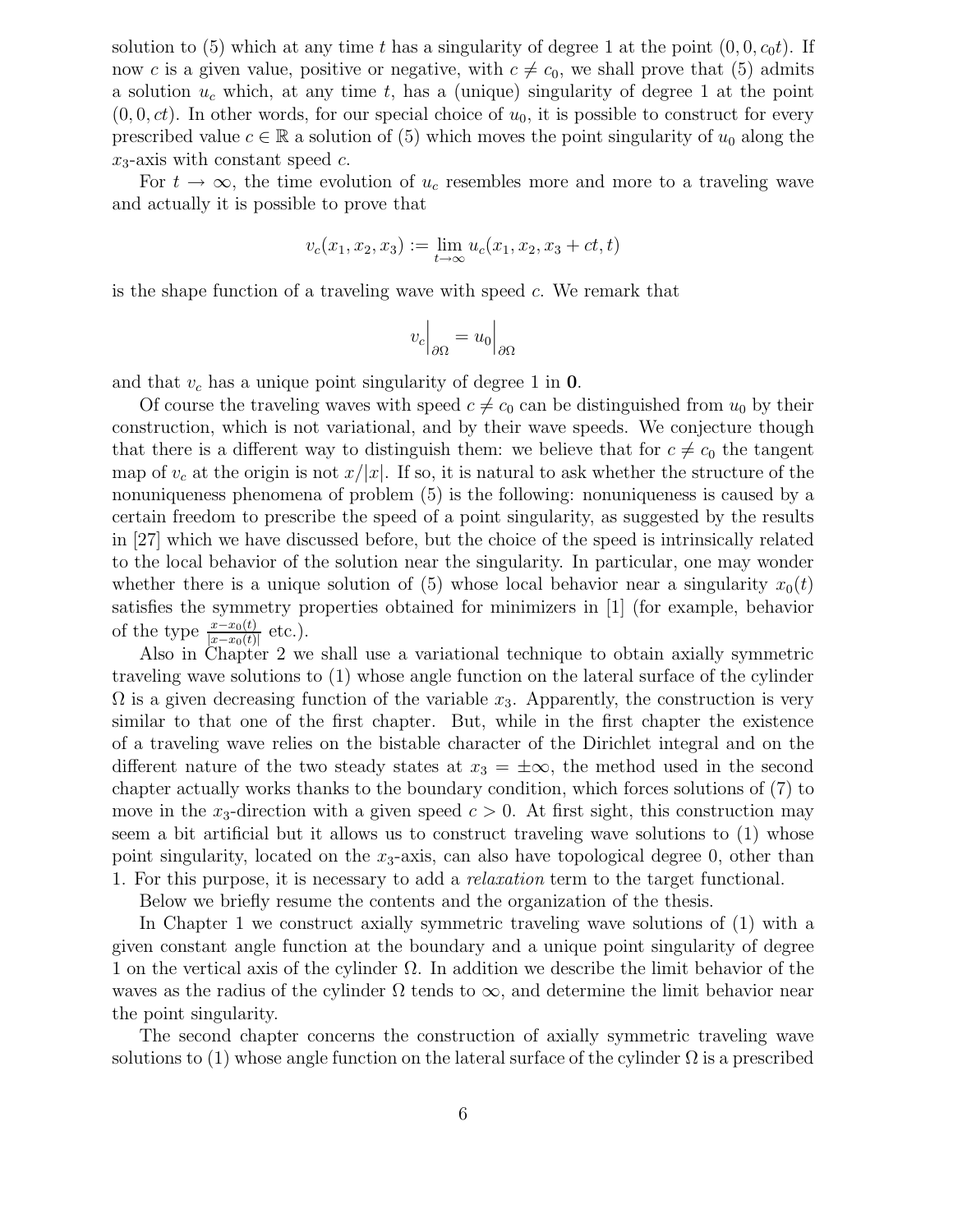decreasing function of the variable  $x_3$ . Each of these traveling waves has a unique point singularity on the  $x_3$ -axis whose topological degree can be either 0 or 1.

The third chapter describes a simple application of the traveling waves constructed in the first two chapters. They are used as comparison functions in the study of the nonuniqueness properties of (4) for a suitable **smooth** initial and boundary data.

In the last chapter we shall show that the traveling wave problem considered in Chapter 1 has a solution for *every prescribed* wave speed  $c \in \mathbb{R}$ .

Finally, the appendix collects some technical propositions and results often used before.

Part of Chapter 1 is contained in the preprint "Traveling wave solutions of harmonic heat flow" coauthored by M. Bertsch and C. Muratov, which will appear in "Calculus" of Variations and Partial Differential Equations" The results of Chapters 2 and 4 are contained in two preprints with M. Bertsch, "Traveling wave solutions of the heat flow of director fields" and "Nonuniqueness of the traveling wave speed for harmonic heat flow". In addition the results of Chapter 3 will be contained in a preprint which I am preparing.

#### Acknowledgments

I have to thank many people for their help and contributions, starting from my PhD adviser, Prof. Michiel Bertsch, his collaborator, Prof. Roberta Dal Passo, and Prof. Cyrill Muratov. I am also extremely grateful to Prof. Vincenzo Nesi for his guidance and support. Further thanks go to Adriano Pisante for many interesting discussions had with him. The last thanks are for all my friends, in particular Mariapia Palombaro and Caterina Ida Zeppieri, for their spiritual assistance.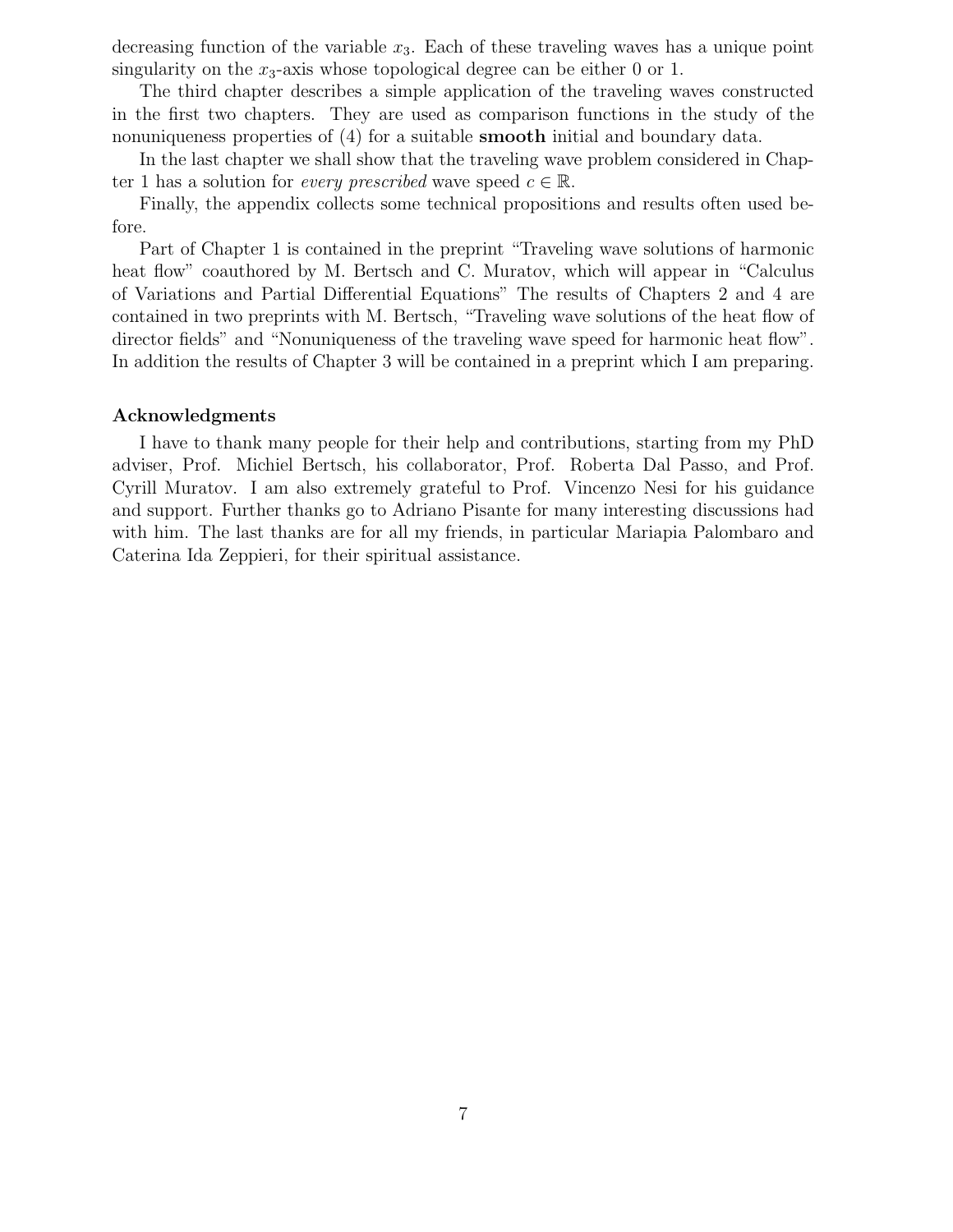## Chapter 1

## Traveling wave solutions of the harmonic heat flow

Let u be a unit vector in  $\mathbb{R}^3$  defined on the disk  $D_R \subset \mathbb{R}^2$  of radius R. Considering the Dirichlet integral  $\int_{D_R} |\nabla u|^2 \,dx$  for  $u \in H^1(D_R; \mathbb{S}^2)$ , the corresponding Euler-Lagrange equation is (see [28])

$$
\Delta u + |\nabla u|^2 u = 0 \quad \text{in } D_R := \{ (x_1, x_2) : x_1^2 + x_2^2 < R^2 \}. \tag{1.1}
$$

Given a constant  $b > \frac{1}{R}$ , we associate to equation (1.1) the boundary condition

$$
u(x_1, x_2) = u_b(x_1, x_2) := \left(\frac{2bx_1}{1 + b^2 R^2}, \frac{2bx_2}{1 + b^2 R^2}, \frac{1 - b^2 R^2}{1 + b^2 R^2}\right) \text{ for } (x_1, x_2) \in \partial D_R.
$$
 (1.2)

Setting  $r := \sqrt{x_1^2 + x_2^2}$ , the following two functions are solutions of (1.1)-(1.2):

$$
u_{+}(x_{1}, x_{2}) := \left(\frac{2bx_{1}}{1+b^{2}r^{2}}, \frac{2bx_{2}}{1+b^{2}r^{2}}, \frac{1-b^{2}r^{2}}{1+b^{2}r^{2}}\right),
$$
  

$$
u_{-}(x_{1}, x_{2}) := \left(\frac{2bR^{2}x_{1}}{r^{2}+b^{2}R^{4}}, \frac{2bR^{2}x_{2}}{r^{2}+b^{2}R^{4}}, \frac{r^{2}-b^{2}R^{4}}{r^{2}+b^{2}R^{4}}\right).
$$

Observe that  $|u_+| = |u_-| = 1$ , and that, since  $bR > 1$ ,

$$
\int_{D_R} |\nabla u_-|^2 \, \mathrm{d}x = \frac{8\pi}{1 + b^2 R^2} < \int_{D_R} |\nabla u_+|^2 \, \mathrm{d}x = \frac{8b^2 R^2 \pi}{1 + b^2 R^2}.\tag{1.3}
$$

More precisely,  $u_{-}$  is a global minimizer of the Dirichlet integral in  $H^{1}(D_{R}; S^{2})$  subject to the boundary condition (1.2), while  $u_+$  is a local minimizer.

In the present chapter we consider traveling wave solutions of the equation

$$
u_t = \Delta u + |\nabla u|^2 u \tag{1.4}
$$

in  $\Omega_R \times \mathbb{R}$ , where  $\Omega_R = D_R \times \mathbb{R} \equiv \{(x_1, x_2, x_3) : x_1^2 + x_2^2 < R^2\}$ , which connect  $u_-$  at  $x_3 = -\infty$  to  $u_+$  at  $x_3 = \infty$ :

$$
u(x_1, x_2, x_3, t) = v(x_1, x_2, x_3 - ct) \in \mathbb{S}^2,
$$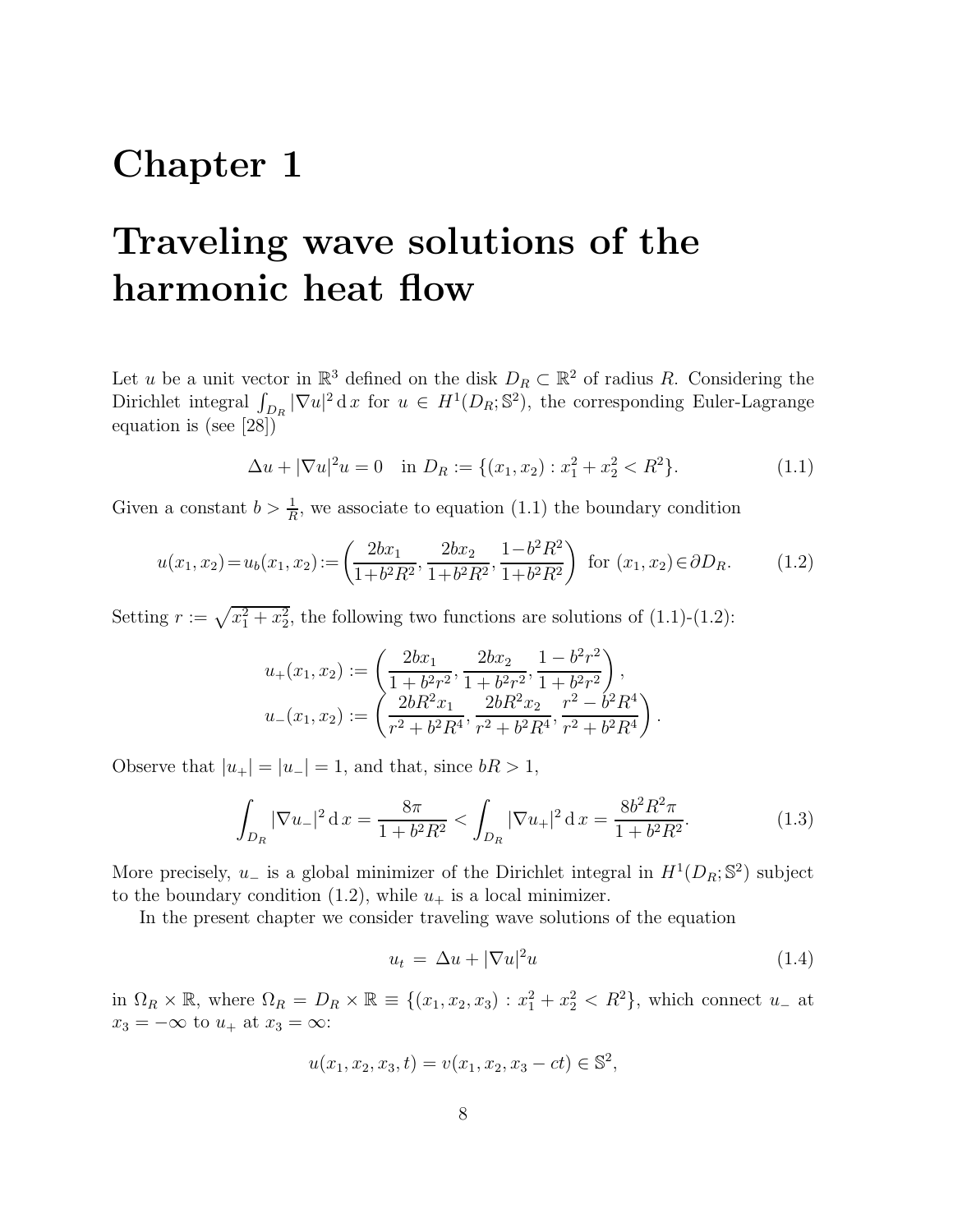where  $c \in \mathbb{R}$  and the function  $v = v(x_1, x_2, z)$  is a solution of the problem

$$
\begin{cases}\n\Delta v + cv_z + |\nabla v|^2 v = 0 \text{ and } |v| = 1 & \text{in } D_R \times \mathbb{R} \\
v(x_1, x_2, \pm \infty) = u_{\pm}(x_1, x_2) & \text{for } (x_1, x_2) \in D_R \\
v = u_b & \text{on } \partial D_R \times \mathbb{R}.\n\end{cases}
$$
\n(1.5)

In other words, the traveling wave is a connecting orbit between the two harmonic maps  $u_-\text{ and }u_+$ .

In view of the energy inequality (1.3) and the bistable character of the Dirichlet integral, we expect that there exists a solution v for a certain *positive* wave speed,  $c_R$ . Actually, a similar result holds for bistable Ginzburg-Landau systems ([23]), which can be considered as approximations of our problem (see [28]). In the present chapter we shall construct a traveling wave with speed  $c_R > 0$ . In the fourth chapter we shall use this construction to prove the existence of a traveling wave for all wave speeds  $c \in \mathbb{R}$ , a most surprising result which is undoubtfully counterintuitive, in particular if  $c < 0$ . As we already explained in the introduction, this result is intimately related to a nonuniqueness property of initial-boundary value problems for equation  $(1.4)$  (see also [3], [2], [27]).

Before stating the main results of this chapter we observe that the asymptotic states  $u_{\pm}$  are axially symmetric and can be written as

$$
u_{\pm}(x_1, x_2) = \left(\frac{x_1}{r}\sin \theta_{\pm}(r), \frac{x_2}{r}\sin \theta_{\pm}(r), \cos \theta_{\pm}(r)\right),
$$

where

$$
\theta_{+}(r) := 2 \arctan(br) \qquad \text{for } 0 < r \leq R,
$$
\n
$$
\theta_{-}(r) := 2 \arctan\left(\frac{bR^2}{r}\right) = \pi - 2 \arctan\left(\frac{r}{bR^2}\right) \quad \text{for } 0 < r \leq R.
$$

Therefore it is natural to consider axially symmetric traveling waves:

$$
v(x_1, x_2, z) = \left(\frac{x_1}{r}\sin\theta(r, z), \frac{x_2}{r}\sin\theta(r, z), \cos\theta(r, z)\right),\tag{1.6}
$$

where the *angle function*  $\theta$  is a solution of the problem

$$
\begin{aligned}\n(I_{c,R}) \quad \begin{cases}\n\theta_{rr} + \frac{1}{r}\theta_r + \theta_{zz} + c\theta_z - \frac{\sin(2\theta)}{2r^2} = 0 & \text{in } (0,R) \times \mathbb{R} \\
\theta(R,z) = 2\arctan(bR) & \text{for } z \in \mathbb{R} \\
\theta(r,\pm\infty) = \theta_{\pm}(r) & \text{for } 0 < r < R.\n\end{cases}\n\end{aligned}
$$

The axial symmetry implies that  $v(0, 0, z) = (0, 0, \pm 1)$ . Since  $v(0, 0, \pm \infty) = u_{\pm}(0, 0) =$  $(0, 0, \pm 1)$ , we expect that any solution of problem  $I_{c,R}$  has at least one singular point at the cylinder axis (although, in principle, the singularity could also occur at  $z = \pm \infty$ ). This is confirmed by the following result:

**Theorem 1.1.** Let  $b, R > 0$  be such that  $bR > 1$ . Then there exists  $c_R > 0$  such that Problem  $I_{c_R,R}$  has a solution,  $\theta_R$ , which satisfies: (i)  $\theta_R$  is real analytic in  $[0, R] \times \mathbb{R} \setminus \{(0, 0)\};$ (ii)  $\theta_R(0, z) = \pi$  if  $z < 0$ ,  $\theta_R(0, z) = 0$  if  $z > 0$ ;

(iii)  $\theta_R$  is strictly decreasing with respect to z in  $(0, R) \times \mathbb{R}$ ;

(iv) the limits of  $\theta_R$  to  $\theta_{\pm}$  as  $z \to \pm \infty$  are uniform with respect to r.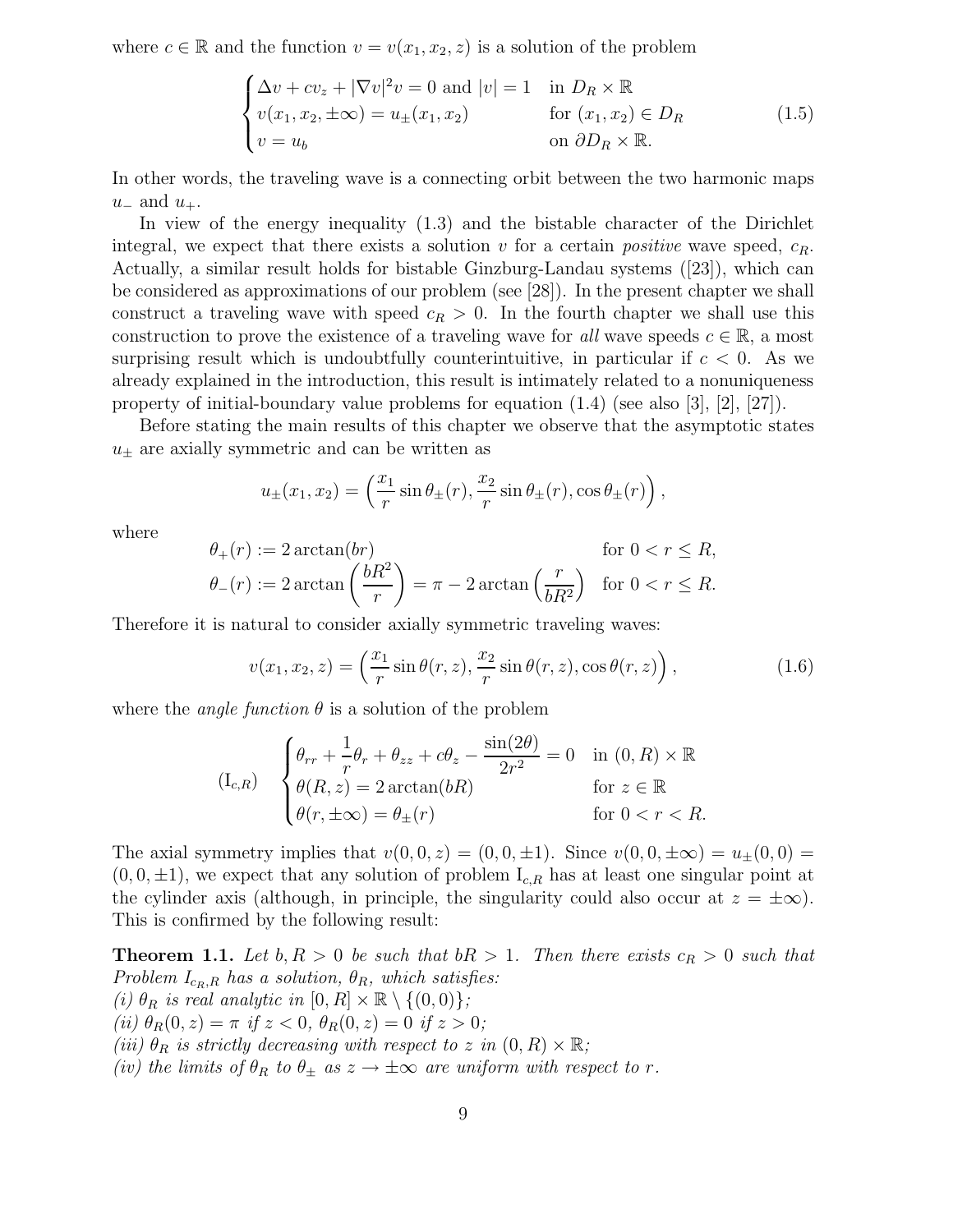

Figure 1.1: Qualitative form of the traveling wave solution from Theorem 1.1. In (a), the angle variable  $\theta$  as a function of z and r is shown as a density plot, with black corresponding to  $\theta = 0$  and white to  $\theta = \pi$ . In (b), the corresponding vector field is plotted. The wave is moving from left to right.

The translation invariance of Problem  $I_{c,R}$  with respect to z implies that  $\theta_R$  belongs to a one-parameter family of solutions of Problem  $I_{c,R}$ . If  $bR < 1$ , the energy inequality (1.3) is reversed and, due to the symmetry of the problem, Theorem 1.1 continues to hold with  $c_R < 0$ .

The second main result of this chapter concerns the limit problem as  $R \to \infty$ :

$$
(I_{c,\infty}) \quad \begin{cases} \theta_{rr} + \frac{1}{r}\theta_r + \theta_{zz} + c\theta_z - \frac{\sin(2\theta)}{2r^2} = 0 & \text{in } \mathbb{R}^+ \times \mathbb{R} \\ \theta(r,\infty) = 2\arctan(br) & \text{for } r > 0 \\ \theta(r,-\infty) = \pi & \text{for } r > 0. \end{cases}
$$

Observe that in this case the equilibrium solution  $2 \arctan(br)$  is no longer isolated and belongs to the continuum  $\{2\arctan(ar): a \geq 0\}.$ 

**Theorem 1.2.** Let  $b > 0$  and let  $c_R$  be defined by Theorem 1.1 for all  $R > \frac{1}{b}$ . Then  $c_R \to c_\infty$  as  $R \to \infty$  for some  $c_\infty \in \mathbb{R}^+$  and Problem  $I_{c_\infty,\infty}$  has a solution,  $\theta_\infty$ , which satisfies:

(i)  $\theta_{\infty}$  is real analytic in  $\mathbb{R}^+ \times \mathbb{R} \setminus \{(0,0)\};$ (ii)  $\theta_{\infty}(0, z) = \pi$  if  $z < 0$ ,  $\theta_{\infty}(0, z) = 0$  if  $z > 0$ ; (iii)  $\theta_{\infty}$  is strictly decreasing with respect to z in  $\mathbb{R}^+ \times \mathbb{R}$ ; (iv) the limits of  $\theta_{\infty}$  as  $z \to \pm \infty$  are uniform with respect to r.

The last main result of the chapter is related to the behavior of the traveling wave  $\theta_R$  in a neighborhood of the origin. In terms of the vector function  $v_R$  defined by (1.6) for  $\theta = \theta_R$ , the statement of the next theorem can be formulated by saying that, in the neighborhood of its point singularity,  $v_R(x) \approx x/|x|$ .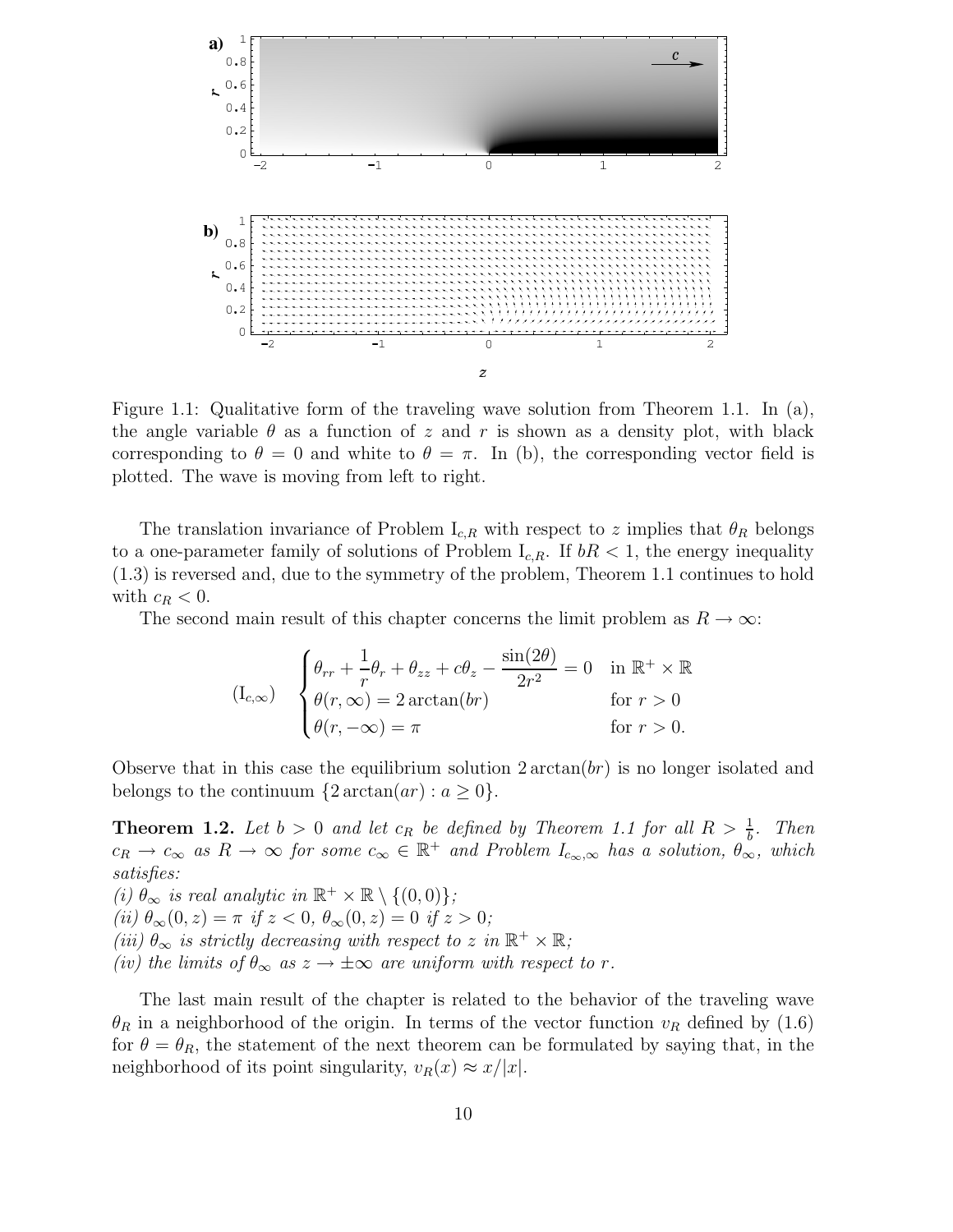**Theorem 1.3.** Given  $b, R > 0$  such that  $bR > 1$ , let  $c_R$  and  $\theta_R$  be defined as in Theorem 1.1. Then as  $\rho \rightarrow 0^+$ 

$$
\theta_R(\rho\cos\phi,\rho\sin\phi)\to \frac{\pi}{2}-\phi
$$

loc. uniformly in  $[-\pi/2, \pi/2]$ .

Let us note that the problem of existence of traveling wave solutions for scalar reactiondiffusion equations has been studied in great detail (see, e.g. [4, 32]). In particular, problems in infinite cylinders with Dirichlet boundary data were treated in [11, 17, 31]. In our case, the situation is complicated by the fact that the nonlinearity in Problem  $I_{c_R,R}$  becomes singular as  $r \to 0$ . This is why a variational approach to this problem can be particularly useful. It is also worth mentioning that a result similar to Theorem 1.3 has been proved in [1] for minimizing harmonic maps.

The proof of Theorem 1.1 is based on the solution of a constrained minimization problem which is similar to one introduced by Lucia, Muratov and Novaga in the context of Ginzburg-Landau problems in cylinders [25, 23, 24] (see also the work [17] of Heinze for a related approach). Methods illustrated in the appendix will be used to handle some specific technicalities related to director fields and axial symmetry. In section 1.1 we introduce and solve the constrained minimization problem, and in section 1.2 we prove Theorem 1.1. In section 1.3 we consider the limit  $R \to \infty$  and prove Theorem 1.2. Finally, in section 1.4 we determine the behavior of the traveling wave  $\theta_R$  in a neighborhood of the origin.

### 1.1 The constrained minimization problem

In the following, we follow closely the arguments of [24]. Formally the equation for  $\theta(r, z)$ ,

$$
\theta_{rr} + \frac{1}{r}\theta_r + \theta_{zz} + c\theta_z - \frac{\sin(2\theta)}{2r^2} = 0 \quad \text{in } (0, R) \times \mathbb{R}, \tag{1.7}
$$

is the Euler-Lagrange equation of the functional

$$
\int_{\mathbb{R}} \mathrm{d}z \int_0^R \frac{1}{2} r \, \mathrm{e}^{cz} \left( \theta_r^2 + \theta_z^2 + \frac{\sin^2 \theta}{r^2} - (\theta_+')^2 - \frac{\sin^2 \theta_+}{r^2} \right) \mathrm{d}r.
$$

The terms of the integrand containing  $\theta_+(r) = 2 \arctan(br)$  have been added to make the functional finite for certain functions  $\theta$  behaving like  $\theta_+$  as  $z \to \infty$ . More precisely, setting  $f = \theta - \theta_+$  and denoting by  $L^2_{c,r}((0,R) \times (-\infty,M))$ , with  $-\infty < M \leq \infty$ , the set of Lebesgue measurable functions f on  $(0, R) \times (-\infty, M)$  such that

$$
\int_{-\infty}^{M} \mathrm{d}z \int_{0}^{R} r \,\mathrm{e}^{cz} \, f^{2} \,\mathrm{d}r < \infty,
$$

we define the sets

$$
Y_{c,R}^M = \left\{ f \in L_{c,r}^2((0, R) \times (-\infty, M)); \ f_r, f_z, \frac{\sin f}{r} \in L_{c,r}^2((0, R) \times (-\infty, M)), f(R, z) = 0 \text{ for a.e. } z \in (-\infty, M) \right\},
$$
  

$$
Y_{c,R} = \left\{ f \in L_{c,r}^2((0, R) \times \mathbb{R}); f \in Y_{c,R}^M \text{ for all } M < \infty \right\}.
$$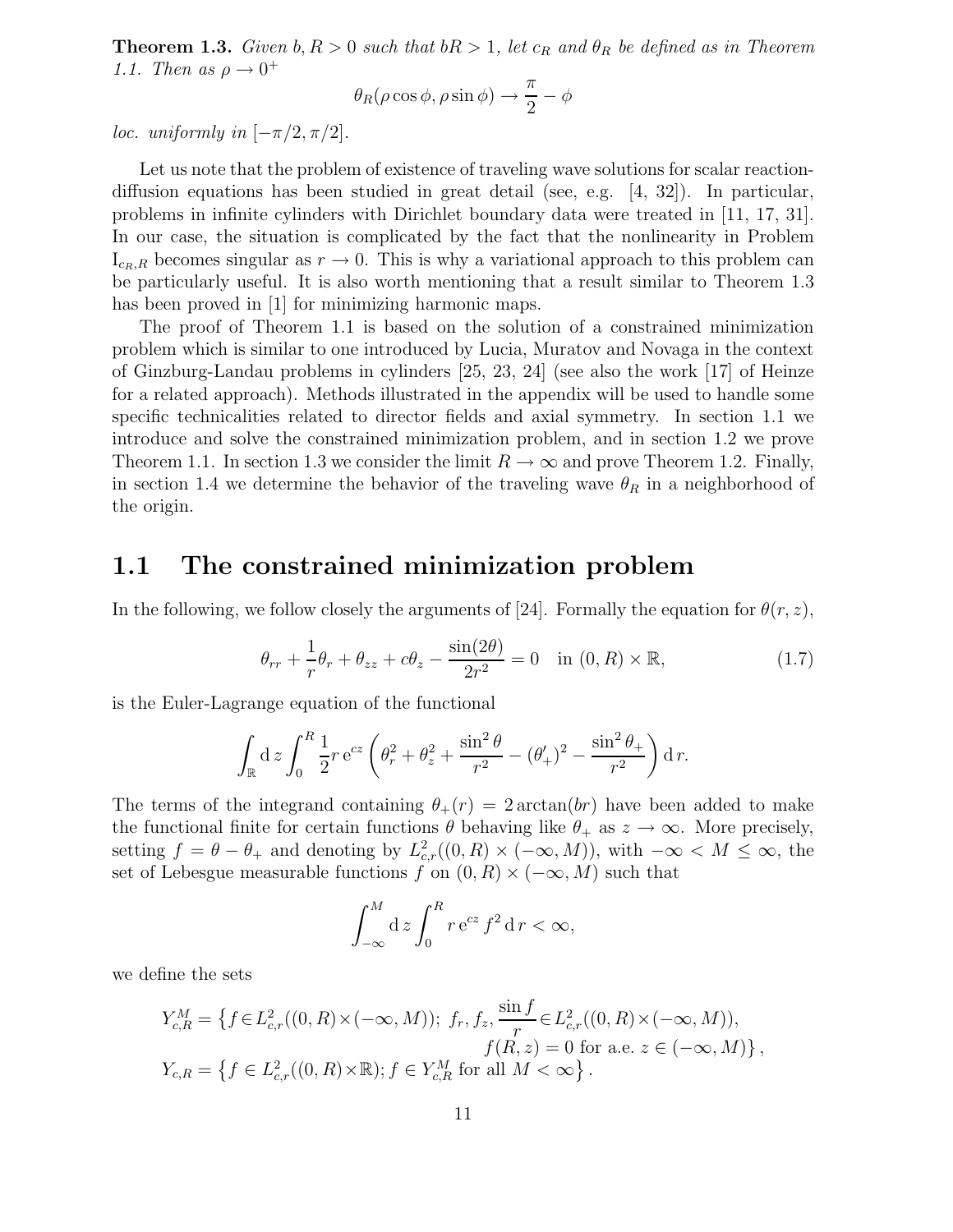For all  $f \in Y_{c,R}$  we define the functional

$$
\Phi_{c,R}(f) := \lim_{M \to \infty} \Phi_{c,R}^M(f) := \lim_{M \to \infty} \int_{-\infty}^M dz \int_0^R r e^{cz} \left(\frac{1}{2}f_r^2 + \frac{1}{2}f_z^2 + V(r,f)\right) dr,
$$

where

$$
V(r, f) := \frac{1}{2r^2} \left( \sin^2(\theta_+ + f) - f \sin(2\theta_+) - \sin^2 \theta_+ \right).
$$

It follows from the following proposition that  $\Phi_{c,R}: Y_{c,R} \to (-\infty,\infty]$  is well-defined. Before stating it we recall an auxiliary result which we shall use several times (see Appendix, Lemma A.1 and Corollary A.3).

**Lemma 1.4.** For all  $w \in H^1_{loc}(0, \infty) \subset C((0, \infty))$  and  $0 < \rho_1 < \rho_2$ 

$$
\int_{\rho_1}^{\rho_2} \frac{r}{2} \left( w_r^2 + \frac{\sin^2 w}{r^2} \right) dr \ge \left| \cos(w(\rho_2)) - \cos(w(\rho_1)) \right|.
$$

If  $k \in \mathbb{Z}$ ,  $a \in \mathbb{R}$  and  $w(r) = k\pi + 2 \arctan(ar)$ , then, for all  $0 \le \rho_1 < \rho_2$ ,

$$
\int_{\rho_1}^{\rho_2} \frac{r}{2} \left( w_r^2 + \frac{\sin^2 w}{r^2} \right) dr = |\cos(w(\rho_2)) - \cos(w(\rho_1))| = \left| \frac{1 - a^2 \rho_2^2}{1 + a^2 \rho_2^2} - \frac{1 - a^2 \rho_1^2}{1 + a^2 \rho_1^2} \right|.
$$

**Proposition 1.5.** Let  $f \in Y_{c,R}$  and  $\theta = f + \theta_+$ . Then (i) for a.e.  $z \in \mathbb{R}$ 

$$
\int_0^R r \left( \frac{f_r^2}{2} + V(r, f) \right) dr = \int_0^R \frac{r}{2} \left( \theta_r^2 + \frac{\sin^2 \theta}{r^2} - (\theta'_+)^2 - \frac{\sin^2 \theta_+}{r^2} \right) dr;
$$

(ii) there exists  $C > 0$  such that for all  $0 < M < \infty$  and  $b > \frac{1}{R}$ 

$$
\Sigma_{c,R}^M(f) := \int_{-\infty}^M e^{cz} dz \int_0^R \frac{r}{2} \left( \theta_r^2 + \frac{\sin^2 \theta}{r^2} - (\theta_+')^2 - \frac{\sin^2 \theta_+}{r^2} \right) dr \ge -Cb^2 \|f\|^2, \quad (1.8)
$$

where  $\|\cdot\|$  is the norm in the weighted space  $L^2_{c,r}((0,R)\times\mathbb{R});$  $(iii) \Sigma_{c,R}(f) := \lim_{M \to \infty}$  $M\rightarrow\infty$  $\Sigma_{c,R}^M(f)$  exists, and  $-Cb^2||f||^2 \leq \Sigma_{c,R}(f) \leq \infty$ .

*Proof:* (i) For a.e.  $z \in \mathbb{R}$ ,  $f(\cdot, z) \in C([0, R]) \cap H_r^1(0, R)$  and  $\frac{\sin f(r, z)}{r} \in L_r^2(0, R)$  (see [30]). Here the subscript r in  $L_r^2$  and  $H_r^1$  indicates that the usual  $L^p$  or Sobolev spaces are to be considered with the weight function r. Since  $\theta(\cdot, z) \in C([0, R]) \cap H_r^1(0, R)$  and  $\sin \theta(r,z)$  $\frac{\partial (r,z)}{r} \in L^2_r(0,R)$  for a.e.  $z \in \mathbb{R}$ , integration by parts yields that

$$
\int_0^R r f_r(r, z) \theta'_+ \, \mathrm{d} \, r = -\int_0^R \frac{\sin(2\theta_+) f}{2r} \, \mathrm{d} \, r \quad \text{for a.e. } z \in \mathbb{R}.
$$

Hence (i) follows from the definition of  $\theta$  and V.

(ii) Since  $bR > 1$ ,  $\theta(R, z) = 2 \arctan(bR) > \frac{\pi}{2}$  $\frac{\pi}{2}$ . Let  $\rho_b \in (0, R)$  be such that  $\theta_+(\rho_b) = \frac{\pi}{3}$ .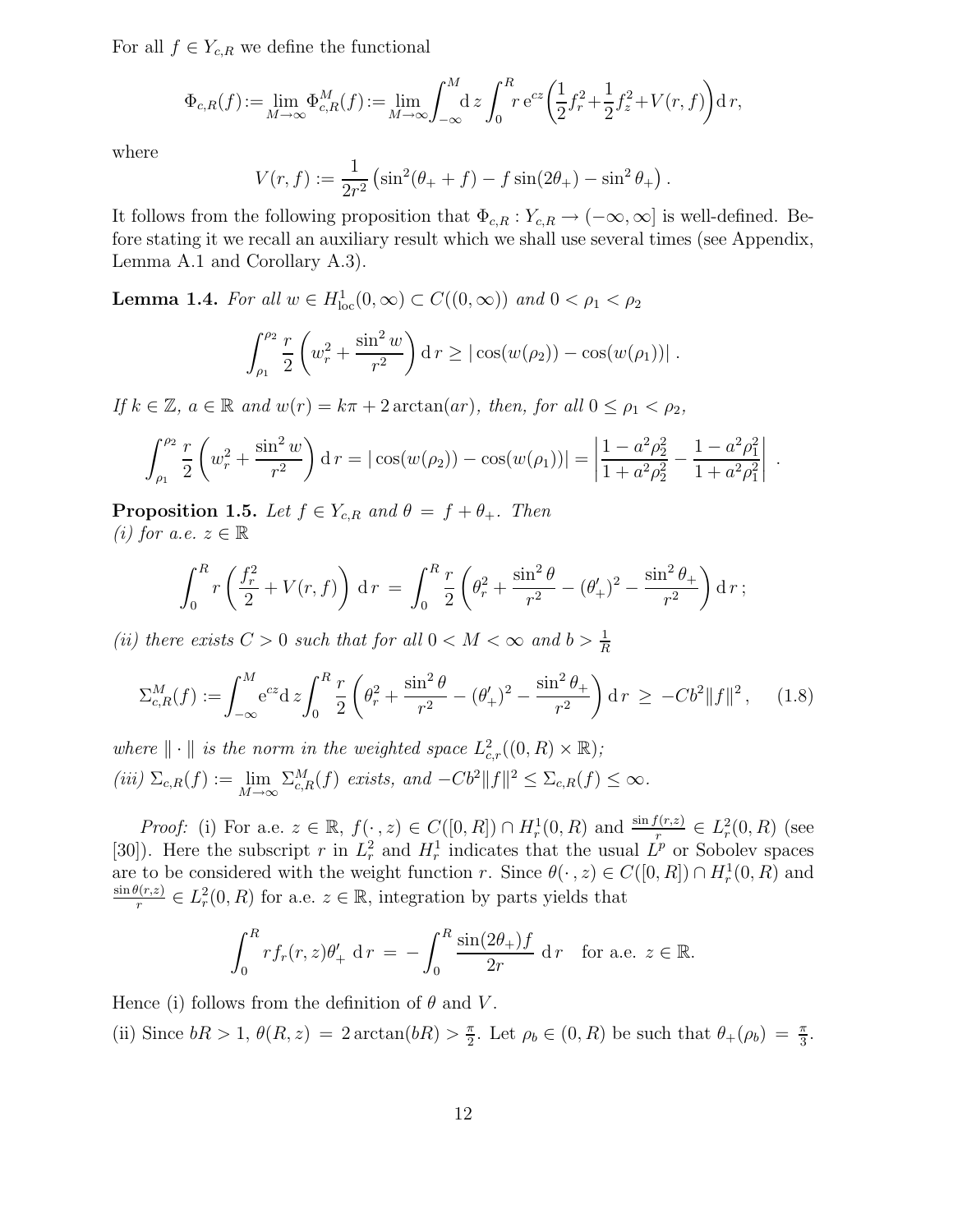For every  $z \in \mathbb{R}$  we define  $A_z = \{r \in [3^{-1/2}\rho_b, \rho_b] ; |f(r, z)| > \frac{\pi}{6}\}$  $\frac{\pi}{6}$  and, denoting by  $\mu$  the 1-dimensional Lebesgue measure,

$$
B = \left\{ z \in \mathbb{R} : \mu(A_z) \ge \rho_b \left( 1 - \frac{1}{\sqrt{3}} \right) \right\} = \left\{ z \in \mathbb{R} : \mu(A_z) = \rho_b \left( 1 - \frac{1}{\sqrt{3}} \right) \right\}.
$$

A simple computation shows that  $||f||^2 \ge \frac{\pi^2 \rho_b^2}{36\sqrt{3}}(1-3^{-1/2}) \int_B e^{cz} dz$ , where  $||\cdot||$  is the norm in  $L^2_{c,r}((0,R)\times\mathbb{R})$ . Hence  $\int_B e^{cz} dz \leq Kb^2 ||f||^2$  for some  $K > 0$ . On the other hand, if  $z \notin B$  there exists  $\rho(z) \in [\rho_b 3^{-1/2}, \rho_b]$  such that  $|f(\rho(z), z)| \leq \frac{\pi}{6}$ , and therefore  $|\theta(\rho(z), z)| \leq \frac{\pi}{2}$ . Since  $\theta(R, z) > \frac{\pi}{2}$  $\frac{\pi}{2}$ , there exists  $r(z) \in [0, R]$  such that  $\theta(r(z), z) = \frac{\pi}{2}$ . For a.e.  $z \in \mathbb{R}$ ,  $f(0, z)$  is a multiple of  $\pi$  ([30]), and, using Lemma 1.4 and computing the following integral separately over  $(0, r(z))$  and  $(r(z), R)$ , we obtain that

$$
\int_0^R \frac{r}{2} \left( \theta_r^2(r, z) + \frac{\sin^2(\theta(r, z))}{r^2} \right) dr \ge \frac{2b^2 R^2}{1 + b^2 R^2} \quad \text{for a.e. } z \in \mathbb{R} \setminus B.
$$

By Lemma 1.4

$$
\Sigma(z) := \int_0^R \frac{r}{2} \left( \theta_r^2(r, z) + \frac{\sin^2(\theta(r, z))}{r^2} - (\theta'_+)^2 - \frac{\sin^2 \theta_+}{r^2} \right) dr =
$$
  

$$
\int_0^R \frac{r}{2} \left( \theta_r^2(r, z) + \frac{\sin^2(\theta(r, z))}{r^2} \right) dr - \frac{2b^2 R^2}{1 + b^2 R^2} \quad \text{for a.e. } z \in \mathbb{R}.
$$

Hence  $\Sigma(z) \geq 0$  for a.e.  $z \notin B$ , and, for every  $M > 0$ ,

$$
\Sigma_{c,R}^M(f) \ge \int_{(-\infty,M] \cap B} \Sigma(z) e^{cz} dz \ge \frac{-2b^2 R^2}{1+b^2 R^2} \int_{(-\infty,M] \cap B} e^{cz} dz \ge -2Kb^2 ||f||^2.
$$

(iii) For every  $M > 0$  we have that

$$
\Sigma_{c,R}^M(f) = \int_{(-\infty,M] \backslash B} \Sigma(z) e^{cz} dz + \int_{(-\infty,M] \cap B} \left( G(z) - \frac{2b^2 R^2}{1 + b^2 R^2} \right) e^{cz} dz,
$$

where  $G(z) = \int_0^R$  $\frac{r}{2}(\theta_r^2(r,z)+\sin^2(\theta(r,z))r^{-2})$  d r. Since G is nonnegative,  $\Sigma$  is nonnegr ative in  $\mathbb{R} \setminus B$ , and  $\int_B e^{cz} dz \leq Kb^2 ||f||^2 < \infty$ , the result follows at once. □

Observe that, reasoning as in the proof of (ii), we obtain that

$$
\Phi_{c,R}(f) - \Sigma_{c,R}^M(f) \geq \sum_{c,R}(f) - \Sigma_{c,R}^M(f) = \lim_{N \to \infty} \left( \Sigma_{c,R}^N(f) - \Sigma_{c,R}^M(f) \right) \geq -Cb^2 \|f\|^2.
$$
\n(1.9)

Corollary 1.6. The functional  $\Phi_{c,R} : Y_{c,R} \to (-\infty,\infty]$  is well defined and  $\Phi_{c,R}(f) \geq$  $-Cb^2||f||^2$  for all  $f \in Y_{c,R}$ , where  $||\cdot||$  is the norm in  $L^2_{c,r}((0,R)\times\mathbb{R})$ . If  $\theta = f + \theta_+$ , then

$$
\Phi_{c,R}(f) = \int_{\mathbb{R}} e^{cz} dz \int_0^R \frac{r}{2} \left( \theta_r^2 + \theta_z^2 + \frac{\sin^2 \theta}{r^2} - (\theta_+^2)^2 - \frac{\sin^2 \theta_+}{r^2} \right) dr \,. \tag{1.10}
$$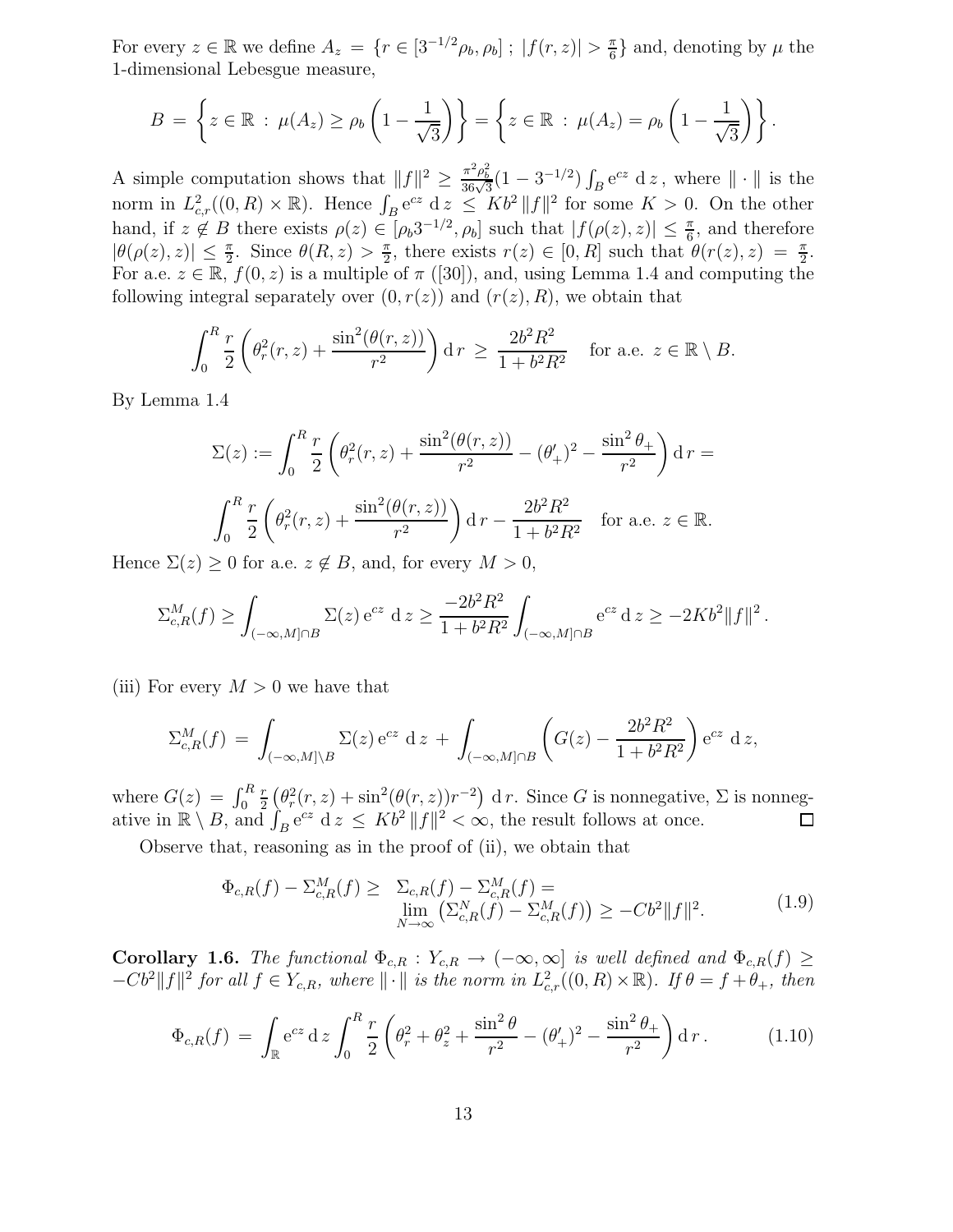Setting

$$
\Gamma_{c,R}(f) := \int_{\mathbb{R}} \mathrm{d}z \int_0^R \frac{r}{2} e^{cz} f_z^2 \, \mathrm{d}r,
$$

Corollary 1.6 and the following result imply that  $\Phi_{c,R}$  is bounded from below on the set

$$
\mathcal{X}_{c,R} := \{ f \in Y_{c,R}; \Gamma_{c,R}(f) = 1 \}.
$$

**Lemma 1.7.** For all  $f \in Y_{c,R}$  such that  $f_z \in L^2_{c,r}((0,R) \times \mathbb{R})$ 

$$
\Gamma_{c,R}(f) \ge \frac{c^2}{8} ||f||^2,
$$

where  $\| \cdot \|$  is the norm in  $L^2_{c,r}((0,R) \times \mathbb{R})$ . Moreover, for all  $z \in \mathbb{R}$ 

$$
\int_{0}^{R} rf^{2}(r,z) \, \mathrm{d}r \le \frac{2 \, \mathrm{e}^{-cz}}{c} \Gamma_{c,R}(f). \tag{1.11}
$$

 $\Box$ 

*Proof:* For a.e.  $r \in (0, R)$  the function  $f(r, z) e^{\frac{cz}{2}}$  belongs to  $H^1(\mathbb{R})$  and hence vanishes as  $z \to \pm \infty$ . Therefore, integrating by parts and using Hölder's inequality, we obtain that  $\frac{c}{2}||f||^2 \le ||f|| \cdot ||f_z|| = ||f|| \sqrt{2\Gamma_{c,R}(f)}$ . The proof of (1.11) is equally simple: given any  $z \in \mathbb{R}$ , from the inequality

$$
\int_{z}^{\infty} e^{cy} dy \int_{0}^{R} r \left(\sqrt{c} f + \frac{f_{z}}{\sqrt{c}}\right)^{2} dr \ge 0
$$

we derive that

$$
c \int_z^{\infty} dy \int_0^R r e^{cy} f^2 dr + \frac{1}{c} \int_z^{\infty} dy \int_0^R r e^{cy} f_z^2 dr \ge
$$

$$
- \int_z^{\infty} dy \int_0^R r e^{cy} \frac{\partial}{\partial y} (f^2) dr = \int_0^R r e^{cz} f^2(r, z) dr + c \int_z^{\infty} dy \int_0^R r e^{cy} f^2 dr
$$

and this last inequality implies (1.11).

In the remainder of this section we shall solve the following constrained minimization problem for all  $c > 0$ :

(MP) Find 
$$
h \in \mathcal{X}_{c,R}
$$
 such that  $\Phi_{c,R}(h) = \mathcal{I}_{c,R} := \inf_{f \in \mathcal{X}_{c,R}} \Phi_{c,R}(f)$ .

**Lemma 1.8.** There exists  $M_0 = M_0(b, c)$  such that for any  $M \geq M_0$  and  $f \in \mathcal{X}_{c,R}$ 

$$
\Phi_{c,R}(f) \ge \Phi_{c,R}^M(f).
$$

*Proof:* Given any  $f \in \mathcal{X}_{c,R}$ , we define  $\rho_b$ ,  $A_z$ ,  $\Sigma(z)$  ( $z \in \mathbb{R}$ ) and B as in the proof of Proposition 1.5. It follows from (1.11) that

$$
\frac{\pi^2 \rho_b^2}{108} \le \int_{\frac{\rho_b}{\sqrt{3}}}^{\rho_b} r f^2(r, z) \, dr \le \frac{2 e^{-cz}}{c}
$$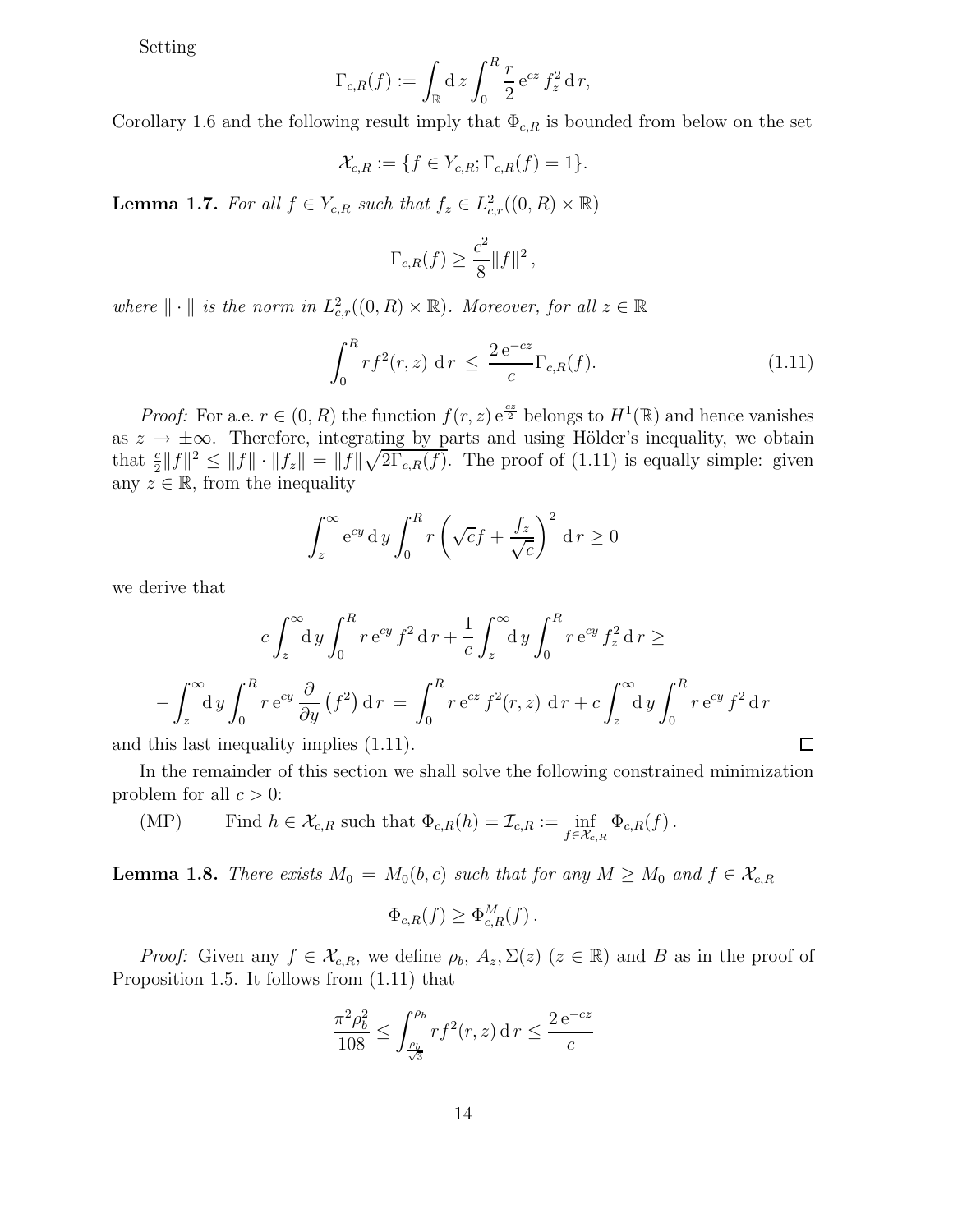for  $z \in B$ . Since  $\rho_b = \frac{1}{\sqrt{3}}$  $\frac{1}{3b}$ , this implies that there exists  $M_0 = M_0(b, c)$  such that  $B \subseteq (-\infty, M_0]$ . At the same time, for any  $z \in \mathbb{R} \setminus B$  we have that  $\Sigma(z) \geq 0$  (see proof of Proposition 1.5). So, if  $M \geq M_0$ , then

$$
\Phi_{c,R}(f) - \Phi_{c,R}^M(f) \ge \Sigma_{c,R}(f) - \Sigma_{c,R}^M(f) = \int_M^{\infty} e^{cz} \Sigma(z) dz \ge 0.
$$

**Proposition 1.9.** Let  $\{h_n\}$  be a minimizing sequence for  $\Phi_{c,R}$  in  $\mathcal{X}_{c,R}$ . Then there exist  $h \in Y_{c,R}$  and a subsequence, which we denote again by  $\{h_n\}$ , such that  $h_n \to h$  a.e. in  $(0, R) \times \mathbb{R}$  and, for every  $M > 0$ ,

$$
h_{nr} \rightharpoonup h_r, \quad h_{nz} \rightharpoonup h_z, \quad \frac{\sin(h_n + \theta_+)}{r} \rightharpoonup \frac{\sin(h + \theta_+)}{r} \tag{1.12}
$$

 $\Box$ 

in  $L^2_{c,r}((0,R)\times(-\infty,M))$  as  $n\to\infty$ , and  $\Phi_{c,R}(h)\leq \mathcal{I}_{c,R}$ .

*Proof:* Since  $\Gamma_{c,R}(h_n) = 1$ , the functions  $h_{nz}$  and, by Lemma 1.7,  $h_n$  are uniformly bounded in  $L^2_{c,r}((0,R)\times\mathbb{R})$ . Fixing  $M>0$ , we claim that

$$
h_{nr} \text{ and } \frac{\sin(h_n + \theta_+)}{r} \text{ are uniformly bounded in } L^2_{c,r}((0, R) \times (-\infty, M)).
$$
 (1.13)

By (1.9) and Lemma 1.7,

$$
\int_{-\infty}^{M} dz \int_{0}^{R} \frac{r e^{cz}}{2} h_{nr}^{2} dr = \Sigma_{c,R}^{M}(h_{n}) - \int_{-\infty}^{M} dz \int_{0}^{R} r e^{cz} V(r, h_{n}) dr \le
$$
  

$$
\Phi_{c,R}(h_{n}) + K_{1} + \int_{-\infty}^{M} dz \int_{0}^{R} e^{cz} \left( \frac{h_{n} \sin(2\theta_{+})}{2r} + \frac{\sin^{2} \theta_{+}}{2r} \right) dr,
$$

where  $K_1$  is a constant depending only on b and c. Observe that  $\frac{h_n \sin(2\theta_+)}{2r} = h_n (r\theta'_+)'$ and the  $L_r^2(0, R)$ -norm of  $\frac{\sin \theta_+}{r}$  and  $\theta_+$  are bounded by 2. Hence, integrating by parts and applying Hölder's inequality, we obtain that

$$
\int_{-\infty}^M dz \int_0^R r e^{cz} h_{nr}^2 dr \leq C_1 \left( 1 + \sqrt{\int_{-\infty}^M dz \int_0^R r e^{cz} h_{nr}^2 dr} \right),
$$

where  $C_1$  depends on b, c, M and  $\mathcal{I}_{c,R}$ .

Similarly, it follows from the equality

$$
\int_{-\infty}^{M} dz \int_{0}^{R} r e^{cz} \frac{\sin^{2}(h_{n} + \theta_{+})}{2r^{2}} dr = \Sigma_{c}(h_{n}, M) - \frac{1}{2} \int_{-\infty}^{M} dz \int_{0}^{R} r e^{cz} h_{nr}^{2} dr + \int_{-\infty}^{M} e^{cz} dz \int_{0}^{R} \frac{\sin(2\theta_{+})h_{n}}{2r} dr + \int_{-\infty}^{M} e^{cz} dz \int_{0}^{R} \frac{\sin^{2}(\theta_{+})}{2r} dr,
$$

that also  $\frac{\sin(h_n+\theta_+)}{r}$  is uniformly bonded in  $L^2_{c,r}((0,R)\times(-\infty,M))$ , and we have proved  $(1.13).$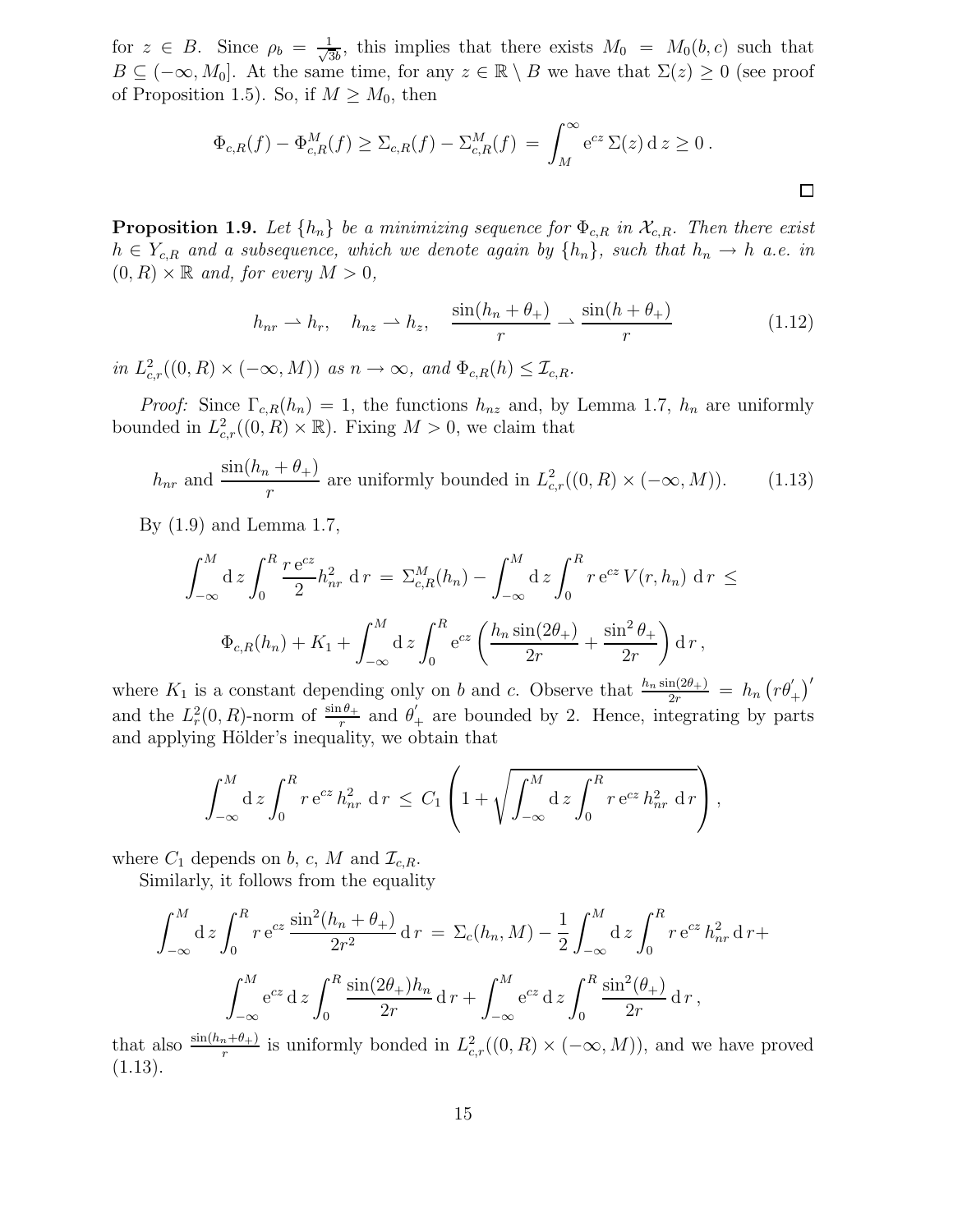In view of the uniform bounds on  $h_n$ , it follows from a standard diagonal procedure that, up to a subsequence, there exists a limit function  $h \in Y_{c,R}$  (observe that, by the compactness of the usual trace operator, h vanishes at  $r = R$  for a.e.  $z \in \mathbb{R}$ ). If for every  $M > 0$  we define the functional

$$
\mathcal{E}_{c,R}^{M}(\cdot) = \int_{-\infty}^{M} e^{cz} dz \int_{0}^{R} \frac{r}{2} \left( (\cdot)_{r}^{2} + (\cdot)_{z}^{2} + \frac{\sin^{2}(\cdot)}{r^{2}} - (\theta_{+}')^{2} - \frac{\sin^{2}\theta_{+}}{r^{2}} \right) dr =
$$
  
= 
$$
\int_{-\infty}^{M} e^{cz} dz \int_{0}^{R} \frac{r}{2} \left( (\cdot)_{r}^{2} + (\cdot)_{z}^{2} + \frac{\sin^{2}(\cdot)}{r^{2}} \right) dr - \frac{2b^{2}R^{2}e^{cM}}{c(1 + b^{2}R^{2})},
$$

then, by Proposition 1.5,  $\Phi_{c,R}^M(h) = \mathscr{E}_{c,R}^M(h + \theta_+)$  and  $\Phi_{c,R}^M(h_n) = \mathscr{E}_{c,R}^M(h_n + \theta_+)$  for every  $n \in \mathbb{N}$ . By Fatou's Lemma

$$
\Phi_{c,R}^M(h) \le \liminf_{n \to \infty} \Phi_{c,R}^M(h_n) \qquad \text{for all } M > 0,
$$

and, by Lemma 1.8, for all  $M > M_0$ 

$$
\Phi_{c,R}^M(h) \le \liminf_{n \to \infty} \Phi_{c,R}(h_n) = \mathcal{I}_{c,R}.
$$

The thesis follows then from the definition of  $\Phi_{c,R}$ .

Since  $\Gamma_{c,R}(h) \leq 1$ , we don't know whether h is a solution of Problem (MP). The following result provides a criterium for the existence of a minimizer.

**Lemma 1.10.** If  $\Phi_{c,R}(w) \leq 0$  (resp. < 0) and  $\Gamma_{c,R}(w) > 0$  for some  $w \in Y_{c,R}$ , then  $\mathcal{I}_{c,R} \leq 0$  ( $\mathcal{I}_{c,R} < 0$ ) and Problem (MP) has a solution.

*Proof:* Reasoning along the lines of [24], we set  $a := -c^{-1} \log(\Gamma_{c,R}(w))$  and  $w_a(r, z) :=$  $w(r, z - a)$ . Then  $\Gamma_{c,R}(w_a) = e^{ca} \Gamma_{c,R}(w) = 1$  and  $\Phi_{c,R}(w_a) = e^{ca} \Phi_{c,R}(w) \leq 0$  (resp. < 0). Hence  $w_a \in \mathcal{X}_{c,R}$  and  $\mathcal{I}_{c,R} \leq 0$  (resp.  $\mathcal{I}_{c,R} < 0$ ).

If  $\mathcal{I}_{c,R} = 0$ ,  $w_a$  itself is a minimizer.

If  $\mathcal{I}_{c,R} < 0$ , we use the function h defined by Proposition 1.9 to construct a minimizer: since  $0 < \Gamma_{c,R}(h) \leq 1$ ,  $d := -c^{-1} \log(\Gamma_{c,R}(h)) \geq 0$ ; setting  $h_d(r, z) := h(r, z - d)$  we have that  $\Gamma_{c,R}(h_d) = 1$  and  $\Phi_{c,R}(h_d) = e^{cd} \Phi_{c,R}(h) \leq \Phi_{c,R}(h) \leq \mathcal{I}_{c,R}$ . Hence  $h_d$  is a solution of Problem (MP). Problem (MP).

**Proposition 1.11.** Let  $b, R > 0$  be such that  $bR > 1$ . Then there exists  $c_R^* = c_R^*(b)$  such that for every  $c \in (0, c_R^*)$  Problem (MP) has a solution and  $\mathcal{I}_{c,R} < 0$ .

*Proof:* In view of Lemma 1.10, it is enough to prove that there exists  $c_R^* > 0$  such that for all  $0 < c < c_R^*$  there exists  $f \in Y_{c,R}$  such that  $\Phi_{c,R}(f) < 0$  and  $\Gamma_{c,R}(f) > 0$ .

We define the function

$$
\vartheta(r,z) := \max\left(2\arctan(br), 2\arctan\left(\frac{A(z)}{r}\right)\right) \quad \text{for } (r,z) \in [0,R] \times \mathbb{R},
$$

where

$$
A(z) = \begin{cases} 0 & \text{if } z \ge 1 \\ bR^2(1-z)^2 & \text{if } 0 < z < 1 \\ bR^2 & \text{if } z \le 0 \end{cases}
$$

 $\Box$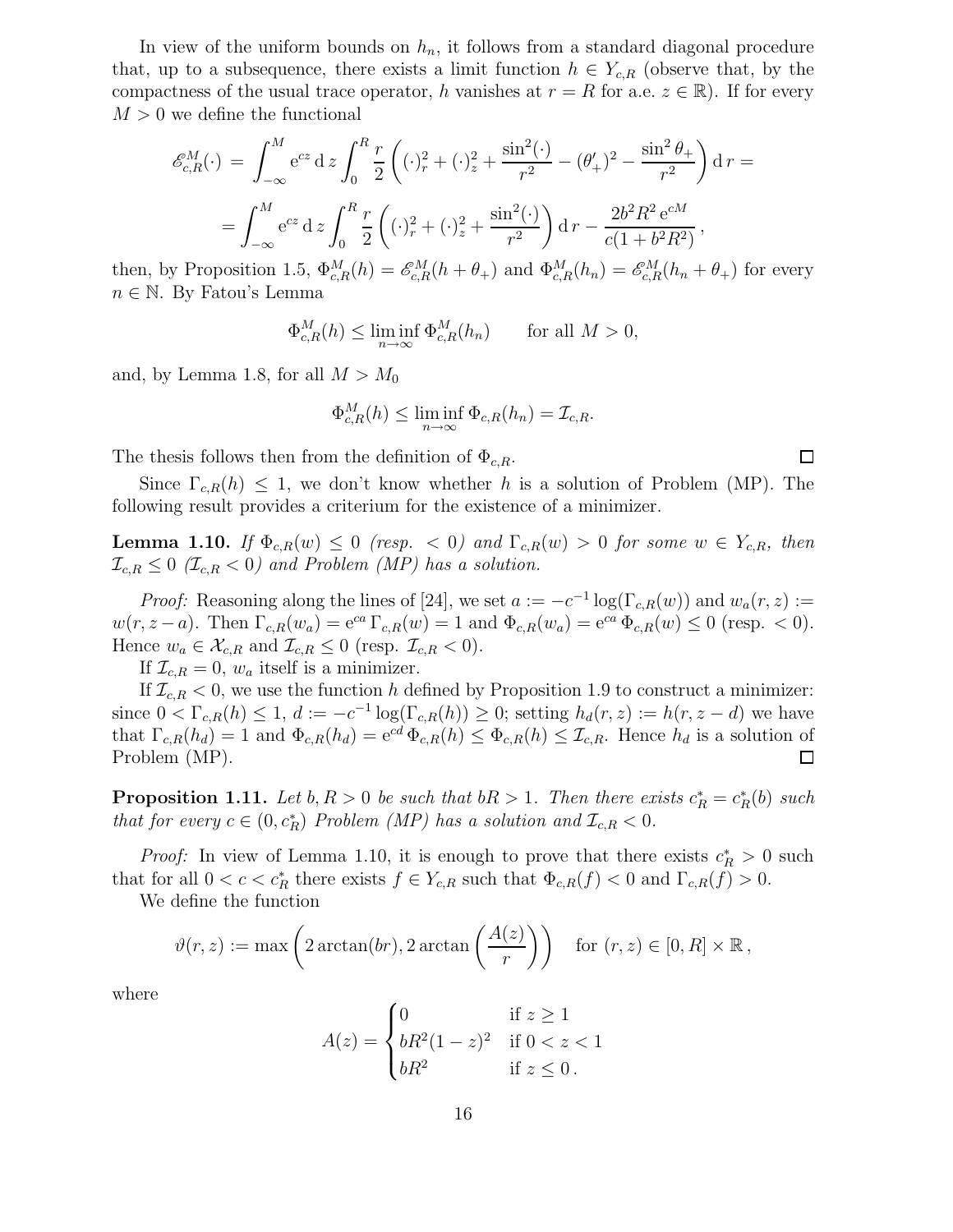Observe that  $\vartheta(r, z) = 2 \arctan(br)$  if  $z \ge 1$ ,  $\vartheta(r, z) = 2 \arctan(bR^2r^{-1})$  if  $z \le 0$ , and, for  $z \in (0, 1),$ 

$$
\vartheta(r,z) = \begin{cases} 2\arctan(\frac{A(z)}{r}) & r < \sqrt{\frac{A(z)}{b}}\\ 2\arctan(br) & r \ge \sqrt{\frac{A(z)}{b}}. \end{cases}
$$

Since  $(A')^2A^{-1} = 4bR^2$  in  $(0, 1)$ , one easily checks that the function  $f := \vartheta - 2 \arctan(br)$ belongs to  $Y_{c,R}$ . It follows from (1.10) that

$$
\Phi_{c,R}(f) = \int_{-\infty}^{0} 2 e^{cz} \frac{1 - b^2 R^2}{1 + b^2 R^2} dz + \int_{0}^{1} 2 e^{cz} \frac{1 - bA(z)}{1 + bA(z)} dz +
$$

$$
\int_{0}^{1} e^{cz} (A'(z))^2 \left( \log \left( 1 + \frac{1}{bA(z)} \right) - \frac{1}{1 + bA(z)} \right) dz \leq \frac{2}{c} \left( \frac{1 - b^2 R^2}{1 + b^2 R^2} + e^c - 1 \right) + \int_{0}^{1} e^{cz} \frac{(A'(z))^2}{bA(z)} dz = \frac{2}{c} \left( \frac{1 - b^2 R^2}{1 + b^2 R^2} + (e^c - 1)(1 + 2R^2) \right).
$$

Hence there exists  $c_R^* = c_R^*(b) > 0$  such that  $\Phi_{c,R}(f) < 0$  for all  $c \in (0, c_R^*)$ .

Now we are ready to prove the main result of this section:

**Theorem 1.12.** Let  $b, R > 0$  be such that  $bR > 1$ .

(i) For all  $c > 0$  the constrained minimization problem (MP) has a solution,  $h_{c,R}$ . (ii) There exists  $c_R = c_R(b) > 0$  such that  $\mathcal{I}_{c_R,R} = 0$ , and

$$
\mathcal{I}_{c,R} = 1 - \left(\frac{c_R}{c}\right)^2 \quad \text{for all } c > 0. \tag{1.14}
$$

 $\square$ 

*Proof:* Let  $c, \tilde{c} > 0$  and let  $T : \mathcal{X}_{\tilde{c},R} \longrightarrow \mathcal{X}_{c,R}$  be the map defined by  $T(f)(r, z) \equiv$  $f(r, \frac{c}{\tilde{c}}z + \beta)$ , where  $\beta = \frac{1}{\tilde{c}}$  $\frac{1}{\tilde{c}}\log\big(\frac{c}{\tilde{c}}$  $\frac{c}{c}$ ). One easily verifies that T is well-defined and bijective, and that

$$
\Phi_c(T(f)) = 1 + \left(\frac{\tilde{c}}{c}\right)^2 (\Phi_{\tilde{c}}(f) - 1) \quad \text{for all } f \in \mathcal{X}_{\tilde{c},R}.
$$
\n(1.15)

Let  $c_R^*(b)$  be defined by Proposition 1.11, let  $\tilde{c} \in (0, c_R^*)$  and let  $h_{\tilde{c},R}$  be a minimizer of  $\Phi_{\tilde{c},R}$  on  $\mathcal{X}_{\tilde{c},R}$ . Since T is bijective, relation (1.15) implies that  $T(h_{\tilde{c},R})$  is a minimizer of  $\Phi_{c,R}$  on  $\mathcal{X}_{c,R}$ , and that

$$
h_{c,R}(r,z) = h_{\tilde{c},R}\left(r, \frac{c}{\tilde{c}}z + \frac{1}{\tilde{c}}\log\left(\frac{c}{\tilde{c}}\right)\right) \quad \text{if } c > 0.
$$

In particular

$$
\mathcal{I}_{c,R} = 1 + \left(\frac{\tilde{c}}{c}\right)^2 \left(\mathcal{I}_{\tilde{c},R} - 1\right). \tag{1.16}
$$

Since  $\mathcal{I}_{\tilde{c},R}$  < 0, it follows from (1.16) that there exists  $c_R > \tilde{c}$  such that  $\mathcal{I}_{c_R,R} = 0$ . Replacing  $\tilde{c}$  by  $c_R$  in (1.16), we obtain (1.14).

Corollary 1.13. Let  $c_R$  be defined by Theorem 1.12. Then  $\Phi_{c_R,R}(w) \geq 0$  for all  $w \in$  $Y_{c_R,R}$ .

The proof is immediate: if  $\Phi_{c_R,R}(w) < 0$  for some  $w \in Y_{c_R,R}$ , then  $\Gamma_{c_R,R}(w) > 0$  and, by Lemma 1.10,  $\mathcal{I}_{c_R,R} < 0$ . On the other hand, by definition,  $\mathcal{I}_{c_R,R} = 0$  and we have found a contradiction.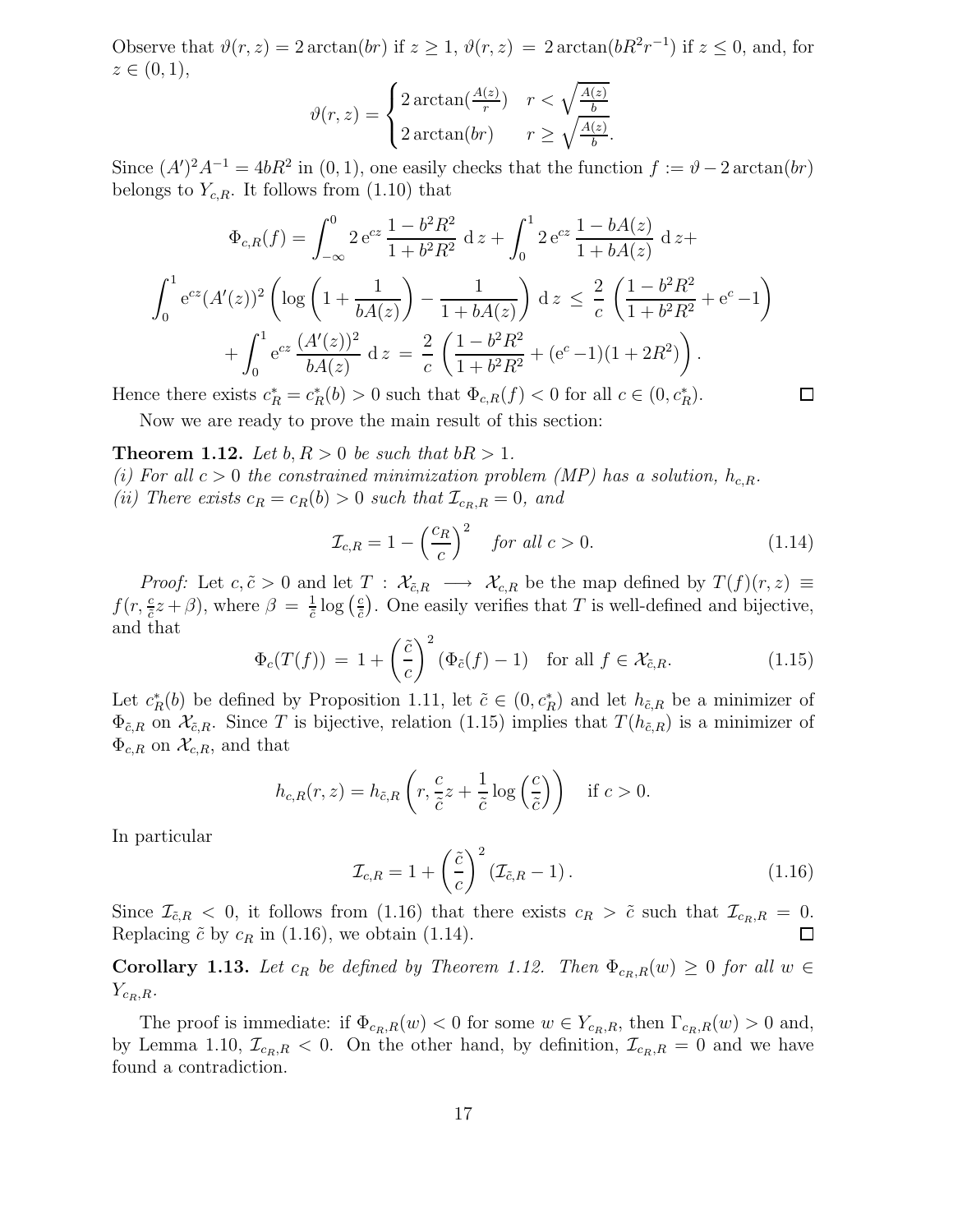### 1.2 Proof of Theorem 1.1

In this section we shall prove our first main result:

**Theorem 1.14.** Let  $bR > 1$  and let  $c_R$  and  $h_{c,R}$  be defined by Theorem 1.12. Then there exists  $z_R \in \mathbb{R}$  such that the function

$$
\theta_R(r,z) := \theta_+(r) + h_{c_R,R}(r,z+z_R)
$$

satisfies all properties listed in Theorem 1.1.

We shall often omit the subscripts of  $c_R$ ,  $h_{c_R,R}$ ,  $\Gamma_{c_R,R}$  and  $\Phi_{c_R,R}$ .

The proof of Theorem 1.14 consists of several steps. First we introduce some function spaces. Let  $V$  be the Hilbert space

$$
V:=\left\{\eta: \frac{\eta}{r}\!\in\! L^2_{c,r}((0,R)\!\times\!\mathbb{R}); \eta_r,\eta_z\in L^2_{c,r}((0,R)\!\times\!\mathbb{R}); \eta(R,z)=0 \text{ for a.e. }z\right\}
$$

with scalar product

$$
\langle u, v \rangle_V = \int_{\mathbb{R}} dz \int_0^R r e^{cz} \left( \frac{uv}{r^2} + u_r v_r + u_z v_z \right) dr.
$$

We remark that if  $\eta \in V$ , then  $\eta(0, z) = 0$  for a.e.  $z \in \mathbb{R}$  (see [30]). For each  $M > 0$ let  $S_M$  be the subspace of V containing the functions  $\eta \in C^1([0, R] \times \mathbb{R})$  such that  $\text{supp}(\eta) \subseteq [0, R] \times (-\infty, M], \eta(R, z) = 0 \text{ for } z \in \mathbb{R}, \text{ and } ||\eta||_V < \infty.$  Let  $V_M$  be the closure of  $S_M$  in V. Then  $V_M$  is a Hilbert space with scalar product  $\langle \cdot, \cdot \rangle_V$ .

**Lemma 1.15.** Let  $c = c_R$  and  $h = h_{c_R,R}$ . For all  $\varepsilon \in (0,1)$  there exist  $M > 0$  and  $\eta \in V_M$ such that  $\langle h_z, \eta_z \rangle > 2(1-\varepsilon)\Gamma(h)$  and  $\|\eta_z\|^2 < (1+\varepsilon)^2 \|h_z\|^2$ , where  $\langle \cdot, \cdot \rangle$  and  $\|\cdot\|$  are the scalar product and norm in  $L^2_{c,r}((0,R) \times \mathbb{R})$ .

*Proof:* Since  $||h_z||^2 = 2\Gamma(h)$ , we have that  $2(1 - \varepsilon)\Gamma(h) - \langle h_z, \eta_z \rangle = \langle h_z, h_z - \eta_z \rangle \epsilon \|h_z\|^2 \leq \|h_z\| (\|h_z - \eta_z\| - \epsilon \|h_z\|).$  Hence it is sufficient to show that for all  $\varepsilon \in (0,1)$ there exist  $M > 0$  and  $\eta \in V_M$  such that  $||h_z - \eta_z|| < \varepsilon ||h_z||$ . Let  $\{g_n\} \subset C_0^1((0, R) \times \mathbb{R})$ be a sequence such that  $g_n \to h_z$  in  $L^2_{c,r}((0,R) \times \mathbb{R})$ . For every  $n \in \mathbb{N}$  we define

$$
\eta_n(r, z) := -\int_z^\infty g_n(r, t) dt \qquad (r, z) \in [0, R] \times \mathbb{R}.
$$

For all  $n \in \mathbb{N}$  there exists  $M_n > 0$  such that  $\eta_n = 0$  in  $[0, R] \times (M_n, \infty)$ . Moreover,  $\eta_n(R, z) = 0$  for  $z \in \mathbb{R}$  and  $\|\eta_n\|_V < \infty$ . Therefore  $\eta_n \in V_{M_n}$  for all n, and, since  $(\eta_n)_z = g_n$ , the proof is complete. □

**Proposition 1.16.** Let  $c = c_R$  and  $h = h_{c_R,R}$ . Then h is a distributional solution of the equation

$$
h_{zz} + ch_z + h_{rr} + \frac{h_r}{r} - \frac{\sin(2h + 2\theta_+) - \sin(2\theta_+)}{2r^2} = 0 \quad in \ (0, R) \times \mathbb{R}.
$$
 (1.17)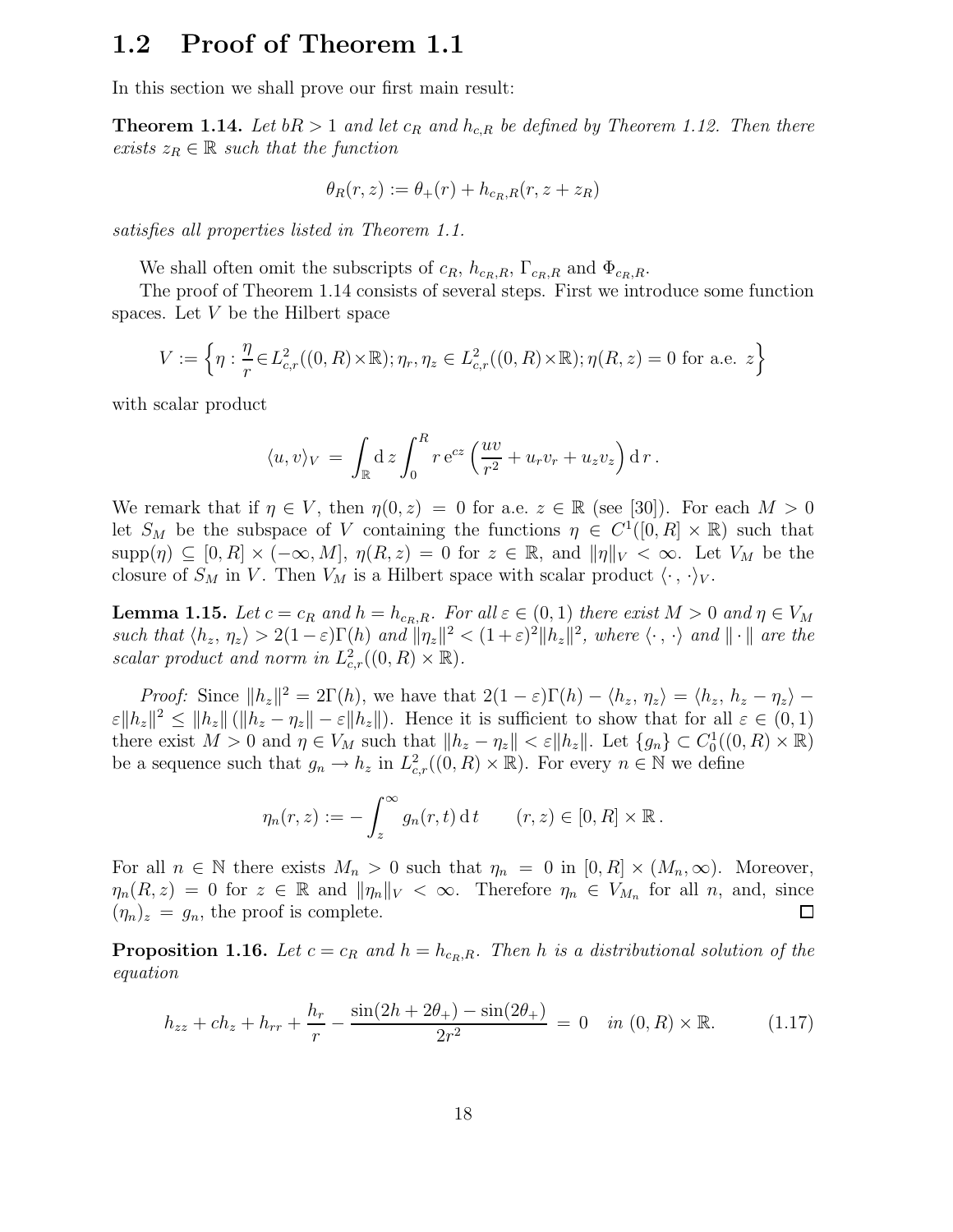*Proof:* For  $M > 0$  we define the following functionals on  $V_M$ :

$$
F_M(\eta) = \Phi(h + \eta) \quad \text{and} \quad G_M(\eta) = \Gamma(h + \eta).
$$

 $G_M$  is locally Lipschitz continuous on  $V_M$ , Frechet differentiable in zero and its differential in 0 is  $\nabla G_M(\eta) = \langle h_z, \eta_z \rangle$ . By Lemma 1.15,  $\nabla G_M \neq 0$  on  $V_M$  if M is large enough.

Also  $F_M$  is differentiable in 0 and its differential in 0 is

$$
\nabla F_M(\eta) = \int_{\mathbb{R}} \mathrm{d}z \int_0^R r \,\mathrm{e}^{cz} \left( \nabla h \nabla \eta + \frac{\sin(2h + 2\theta_+) - \sin(2\theta_+)}{2r^2} \eta \right) \,\mathrm{d}r.
$$

Let  $\mathcal{G}_M := \{\eta \in V_M : G_M(\eta) = G_M(0)\} = \{\eta \in V_M : \Gamma(h + \eta) = 1\}.$  Since  $\eta + h \in \mathcal{X}_{c_R,R}$  for all  $\eta \in \mathcal{G}_M$ , we have that  $\Phi(h) \leq \Phi(h+\eta)$  if  $\eta \in \mathcal{G}_M$ . By the Lagrange's multiplier theorem and the inclusion  $V_M \subseteq V_{M'}$  for  $M' > M$ , there exists  $\lambda \in \mathbb{R}$  such that  $\nabla F_M = \lambda \nabla G_M$ on  $V_M$  for all  $M > 0$ . In particular, for all  $\eta \in C_0^1((0, R) \times \mathbb{R})$  we have that

$$
\int_{\mathbb{R}} d z \int_0^R r e^{cz} \left( h_r \eta_r + (1 - \lambda) h_z \eta_z + \frac{\sin(2h + 2\theta_+) - \sin(2\theta_+)}{2r^2} \eta \right) dr = 0, \quad (1.18)
$$

i.e. h is a distributional solution of the equation

$$
(1 - \lambda)(h_{zz} + ch_z) + h_{rr} + \frac{h_r}{r} - \frac{\sin(2h + 2\theta_+) - \sin(2\theta_+)}{2r^2} = 0 \text{ in } (0, R) \times \mathbb{R}.
$$

It remains to prove that  $\lambda = 0$ . By Lemma 1.15, applied with  $\varepsilon = \frac{1}{2}$  $\frac{1}{2}$ , there exist  $M > 0$  and  $\eta \in V_M$  such that  $\langle h_z, \eta_z \rangle > \Gamma(h) = 1$  and  $\|\eta_z\| < \frac{3}{2}$  $\frac{3}{2} \|h_z\| = \frac{3}{\sqrt{2}}$  $\frac{1}{2}$ , where the scalar product and the norm are taken in  $L^2_{c,r}((0,R) \times \mathbb{R})$ .

First we suppose that  $\lambda > 0$ . Let  $a < 0$  and  $\eta_a := a\eta$ . Then

$$
\nabla F_M(\eta_a) = \lambda \nabla G_M(\eta_a) = \lambda a \langle h_z, \eta_z \rangle < \lambda a < 0,
$$

whence

$$
\Phi(h + \eta_a) < \Phi(h) + \lambda a + \|\eta\|_V \, o(a) \quad \text{as } a \to 0^-.
$$

Since  $\Phi(h) = 0$ , we can choose  $a < 0$  so small that  $\Phi(h + \eta_a) < 0$ . On the other hand, since  $h + \eta_a \in Y_{c_R,R}$  it follows from Corollary 1.13 that  $\Phi(h + \eta_a) \geq 0$  and we have found a contradiction.

Hence  $\lambda \leq 0$ . Arguing by contradiction we suppose that  $\lambda < 0$ . Reasoning as before, h  $a > 0$  instead of  $a < 0$ , the result follows at once. with  $a > 0$  instead of  $a < 0$ , the result follows at once.

Standard regularity theory (see [22]) implies

**Corollary 1.17.** Let  $c = c_R$  and  $h = h_{c_R,R}$ . Then h is real analytic in  $(0, R] \times \mathbb{R}$ , h is a classical solution of (1.17) in  $(0, R] \times \mathbb{R}$ , and  $h(R, z) = 0$  for every  $z \in \mathbb{R}$ .

**Proposition 1.18.** Let  $h = h_{c_R,R}$ . Then

$$
0 < h(r, z) < \varphi(r) := \pi - 2\arctan\left(\frac{r}{bR^2}\right) - 2\arctan(br) \tag{1.19}
$$

for  $0 < r \leq R$  and  $z \in \mathbb{R}$ .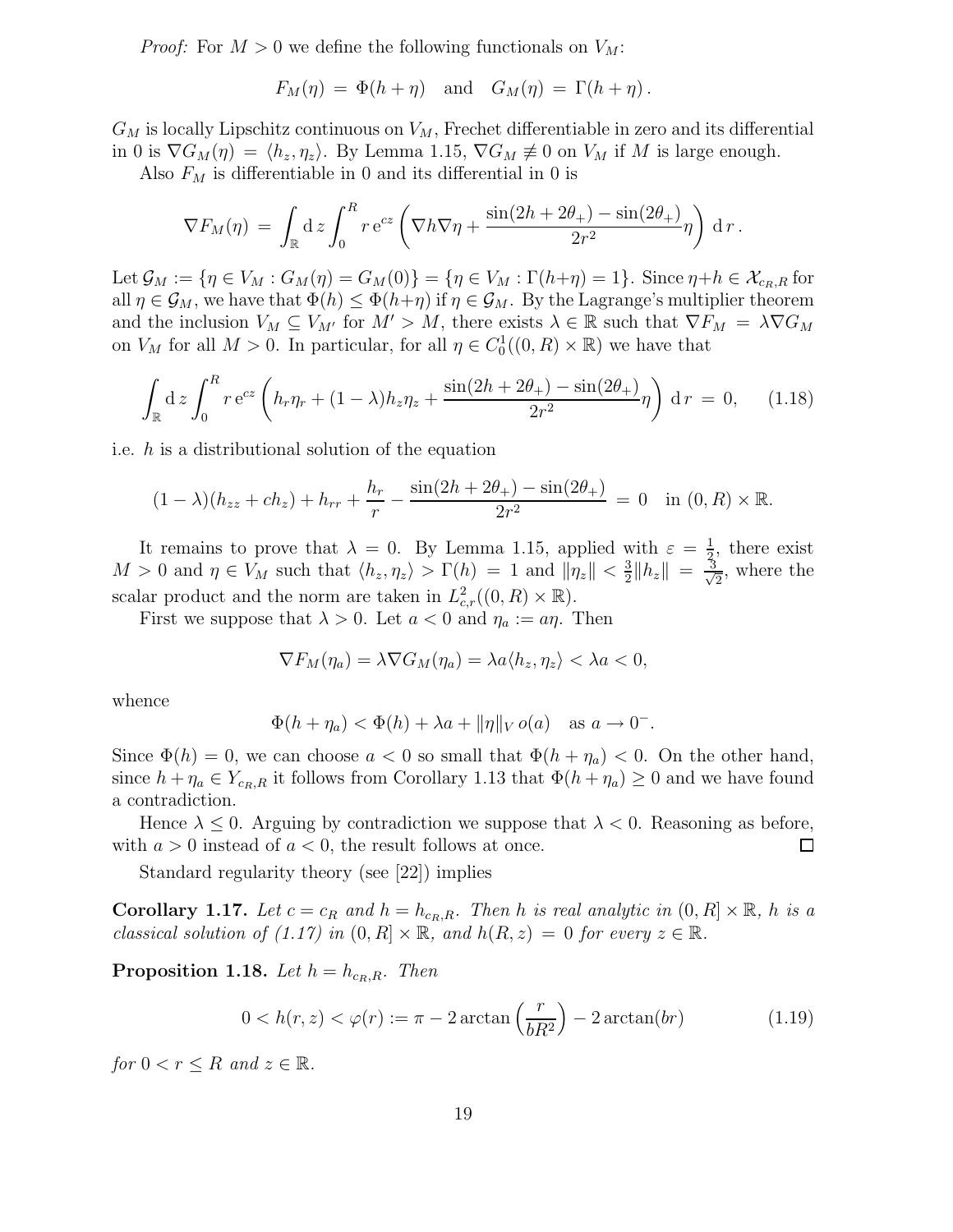Proof: Let  $f_1(r, z) = \max(0, h(r, z)), f_2(r, z) = \min(f_1(r, z), \varphi(r)), \theta_1(r, z) = f_1(r, z) +$  $\theta_+(r)$  and  $\theta_2(r,z) = f_2(r,z) + \theta_+(r)$ . Then we have trivially  $f_i \in Y_{c_R,R}$   $(i = 1,2)$  and  $|(f_2)_z| \le |(f_1)_z| \le |h_z| \Rightarrow \Gamma(f_2) \le \Gamma(f_1) \le \Gamma(h)$ . Thanks to Proposition 1.5, we can prove the inequality  $\Sigma(f_i) \leq \Sigma(h)$  by showing that for every  $z \in \mathbb{R}$ 

$$
\int_{0}^{R} H(r, z; \theta_{i}) dr - \int_{0}^{R} H(r, z; \theta) \le 0
$$
\n(1.20)

where  $\theta(r, z) = h(r, z) + \theta_+(r)$  and

$$
H(r, z; u) = \frac{r}{2} \left( u_r^2(r, z) + \frac{\sin^2(u(r, z))}{r^2} \right) .
$$

We fix  $z \in \mathbb{R}$  arbitrarily. Since  $h(r, z)$  is real analytic in  $(0, R)$ , we may write

$$
E_{-}(z) \equiv \{ r \in (0, R) ; \theta(r, z) < \theta_{+}(r) \} = \bigcup_{n \in \mathcal{T} \subseteq \mathbb{Z}} (\alpha_n, \beta_n), \tag{1.21}
$$

where  $0 \leq \alpha_n < \beta_n \leq \alpha_{n+1} < \beta_{n+1} \leq R$  for  $n, n+1 \in \mathcal{T}$ . We observe that, for all  $n \in \mathcal{T}$ ,  $\theta(\beta_n, z) = \theta_+(\beta_n)$  and, if  $\alpha_n > 0$ ,  $\theta(\alpha_n, z) = \theta_+(\alpha_n)$ . Then  $\int_0^R (H(r, z; \theta_1) - H(r, z; \theta)) dr =$  $\int_{E_{-}(z)} (H(r, z; \theta_{+}) - H(r, z; \theta)) \, \mathrm{d}r = \sum_{n \in \mathcal{I}}$ n∈T  $\int_{\alpha_n}^{\beta_n} (H(r, z; \theta_+) - H(r, z; \theta)) \, dr$ . By Corollary A.3

$$
\int_{\alpha_n}^{\beta_n} \left( H(r, z; \theta_+) - H(r, z; \theta) \right) \mathrm{d} r \le 0 \quad \text{if } \alpha_n > 0. \tag{1.22}
$$

We observe that  $\alpha_n = 0$  may happen for at most one value of n, and if so we may assume without loss of generality that  $\alpha_0 = 0$ . In this case  $\theta(0, z) = k\pi$  with  $k \in \mathbb{Z}, k \leq 0$  and by Corollary A.3 we obtain

$$
\int_0^{\beta_0} (H(r, z; \theta_+) - H(r, z; \theta)) \, \mathrm{d} \, r \le 0 \quad \text{if } \alpha_0 = 0. \tag{1.23}
$$

Since (1.22) and (1.23) imply (1.20) for  $i = 1$ , we get  $\Sigma(f_1) \leq \Sigma(h) \Rightarrow \Phi(f_1) \leq \Phi(h) = 0$ . At the same time  $\Gamma(f_1) > 0$ , since  $\Gamma(f_1) = 0$  would imply  $f_1 \equiv 0$  and then we would have  $0 = \Sigma(f_1) \leq \Sigma(h) = \Phi(h) - \Gamma(h) = -1$ , which is clearly absurd. Arguing as in the first part of the proof of Lemma 1.10, there exists a constant  $k$  such that the function  $f_1(r, z - k)$  belongs to  $\mathcal{X}_{c_R, R}$  and is a minimizer of Problem (MP). By standard regularity theory  $f_1(r, z-k)$  is smooth in  $(0, R) \times \mathbb{R}$  and, by the strong maximum principle,  $f_1(r, z-k) > 0$  for all  $(r, z) \in (0, R) \times \mathbb{R}$ . Hence  $f_1 = h$  in  $(0, R) \times \mathbb{R}$  and we have proved the first inequality in (1.19).

Now we can say that  $f_2 = \min(h(r, z), \varphi(r)) \Rightarrow \theta_2 = \min(\theta(r, z), \theta_-(r))$ . Arguing as before, with  $E_-(z)$  replaced by  $E_+(z) = \{r \in (0,R) : \theta(r,z) > \theta_-(r)\}\)$ , only the proof of inequality (1.23) needs to be slightly modified. So we suppose that there exist  $z \in \mathbb{R}$  and  $\beta_0 \in (0, R]$  such that

$$
\theta(r,z) > \theta_-(r) \text{ for } 0 < r < \beta_0 \quad \text{and} \quad \theta(\beta_0, z) = \theta_-(\beta_0). \tag{1.24}
$$

Since  $bR > 1$ , by applying Theorem (A.6) to the function  $\theta_{-}(r) = \pi - 2 \arctan(r/(bR^2))$ we find that  $(1.23)$  is still true. Since  $(1.22)$  and  $(1.23)$  imply  $(1.20)$  for  $i = 2$ , we get  $\Sigma(f_2) \leq \Sigma(h) \Rightarrow \Phi(f_2) \leq \Phi(h) = 0$ . Arguing in the same way we did for  $f_1$  we deduce the existence of  $k \in \mathbb{R}$  such that  $f_2(r, z - k) < \varphi(r)$  for all  $(r, z) \in (0, R) \times \mathbb{R}$ . Hence  $f_2 = h$  in  $(0, R) \times \mathbb{R}$  and  $(1.19)$  is completely proved.  $f_2 = h$  in  $(0, R) \times \mathbb{R}$  and  $(1.19)$  is completely proved.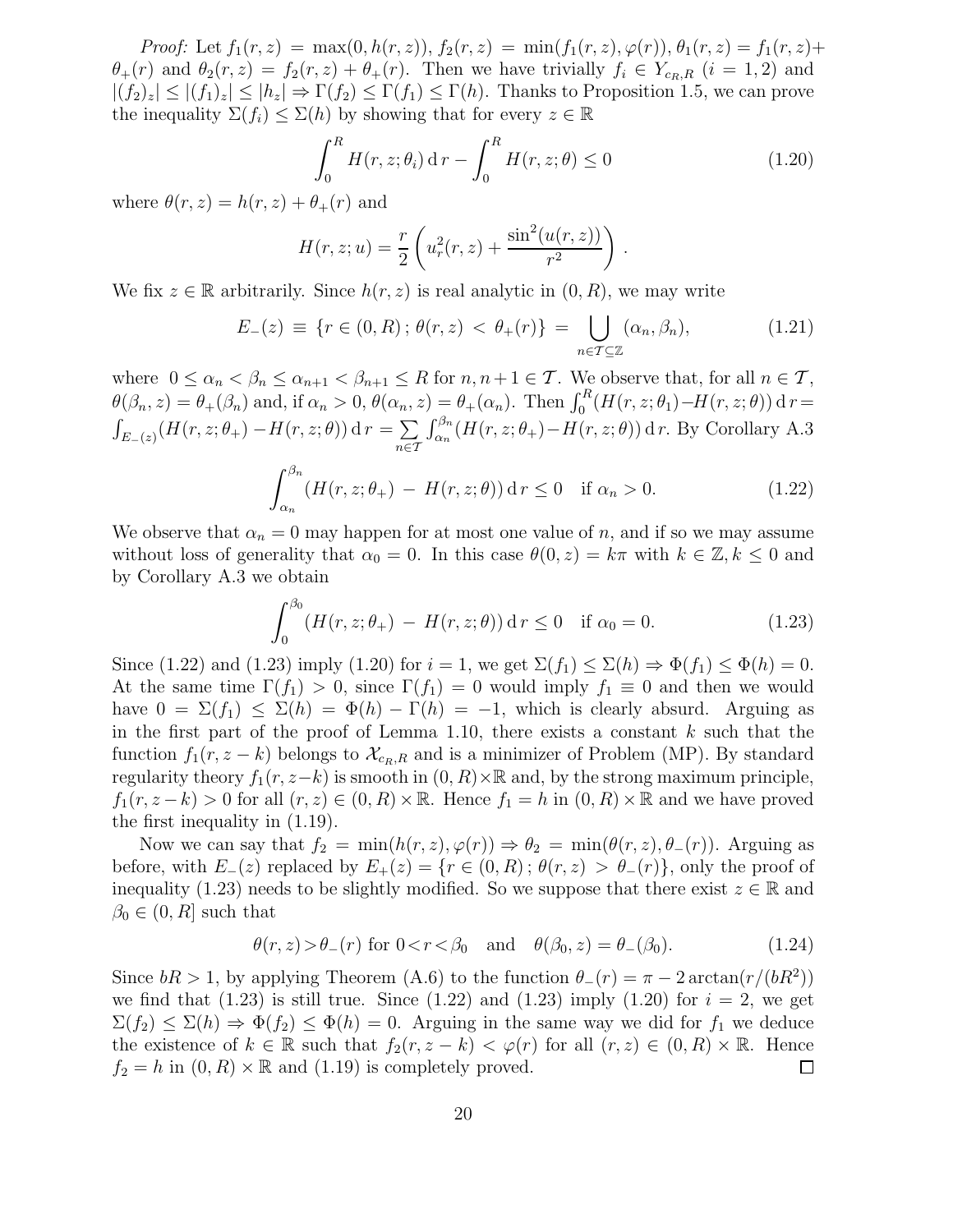**Lemma 1.19.** Let  $h = h_{c_R,R}$ . Then  $h(\cdot, z) \to 0$  in  $C^2_{loc}((0,R])$  as  $z \to \infty$ .

*Proof:* Let  $\rho \in (0, R)$  be fixed and let  $W_{\rho}(z) = \int_{\rho}^{R} h^{2}(r, z) dr$ . It follows from Lemma 1.7 that  $\int_{\mathbb{R}} e^{cz} W_{\rho}(z) dz \leq \frac{8}{c^2}$  $\frac{8}{c^2 \rho}$ , whence  $\int_0^\infty W_\rho(z) dz < \infty$ . Standard Schauder estimates (see [15]) imply that there exists  $K = K(c, b, \lambda, \rho) > 0$  such that

$$
||h||_{C^{4}([\rho,R]\times\mathbb{R})} \leq K. \tag{1.25}
$$

Hence  $W_{\rho}$  is uniformly Lipschitz continuous in  $\mathbb{R}$  and  $h(\cdot, z) \to 0$  in  $L^2(\rho, R)$  as  $z \to \infty$ . The convergence in  $C^2([p, R] \times \mathbb{R})$  follows from (1.25) and the arbitrariness of  $p$  completes the proof.

Our next step will be showing that we can choose the minimizing sequence  ${h_n}$ such that its limit h is strictly decreasing with respect to z in  $(0, R) \times \mathbb{R}$ . To do it, we have to apply a one-dimensional rearrangement technique (with respect to z) to  $\theta(r, z)$  $h(r, z) + \theta_+(r)$ , or, equivalently, to h. Actually, since it is not possible to work directly with z, we shall apply the rearrangement to the variable  $x = e^{cnz}$ . To this end we consider the transformation

$$
x = e^{c_R z} > 0 \leftrightarrow z = c_R^{-1} \log x
$$

and the associated bijective map

$$
T: \begin{array}{ccc} \mathcal{D}_{c_R,R} & \mapsto & \mathcal{S}_{c_R,R} \\ f(r,z) & \mapsto & f(r,c_R^{-1}\log x) \end{array}
$$

whose domain is given by the set

$$
\mathcal{D}_{c_R,R} = \{ g \in Y_{c_R,R} \mid \Gamma(g) < \infty \}
$$

and the image by

$$
\mathcal{S}_{c_R,R} = \left\{ g \in L_r^2((0,R) \times \mathbb{R}^+) \middle| g_r, \frac{\sin(g)}{r} \in L_r^2((0,R) \times (0,a)) \quad \forall a > 0, \right\}
$$
\n
$$
\int_0^\infty dx \int_0^R rx^2 g_x^2 dr < \infty \text{ and } g(R,x) \equiv 0 \text{ (a.e.)} \right\}.
$$
\n(1.26)

For every  $f \in \mathcal{D}_{c_R, R}$  the equalities

$$
\Phi(f) = \Psi(T(f)) = Q(T(f) + \theta_+(r))
$$
\n(1.27)

are trivially true if we define

$$
\Psi(g) = \frac{1}{c_R} \lim_{a \to \infty} \int_0^a dx \int_0^R r \left( \frac{c_R^2 x^2 g_x^2}{2} + \frac{g_r^2}{2} + V(r, g) \right) dr
$$

and

$$
Q(\theta) = \frac{1}{2c_R} \lim_{a \to \infty} \int_0^a dx \int_0^R r \left( c_R^2 x^2 \theta_x^2 + \theta_r^2 + \frac{\sin^2(\theta)}{r^2} - G_b(r) \right) dr
$$

where  $V$  is the same function as in section 1.1, and

$$
G_b(r) = \frac{\sin^2(\theta_+(r))}{r^2} + \left| \frac{d}{dr}(\theta_+(r)) \right|^2.
$$
 (1.28)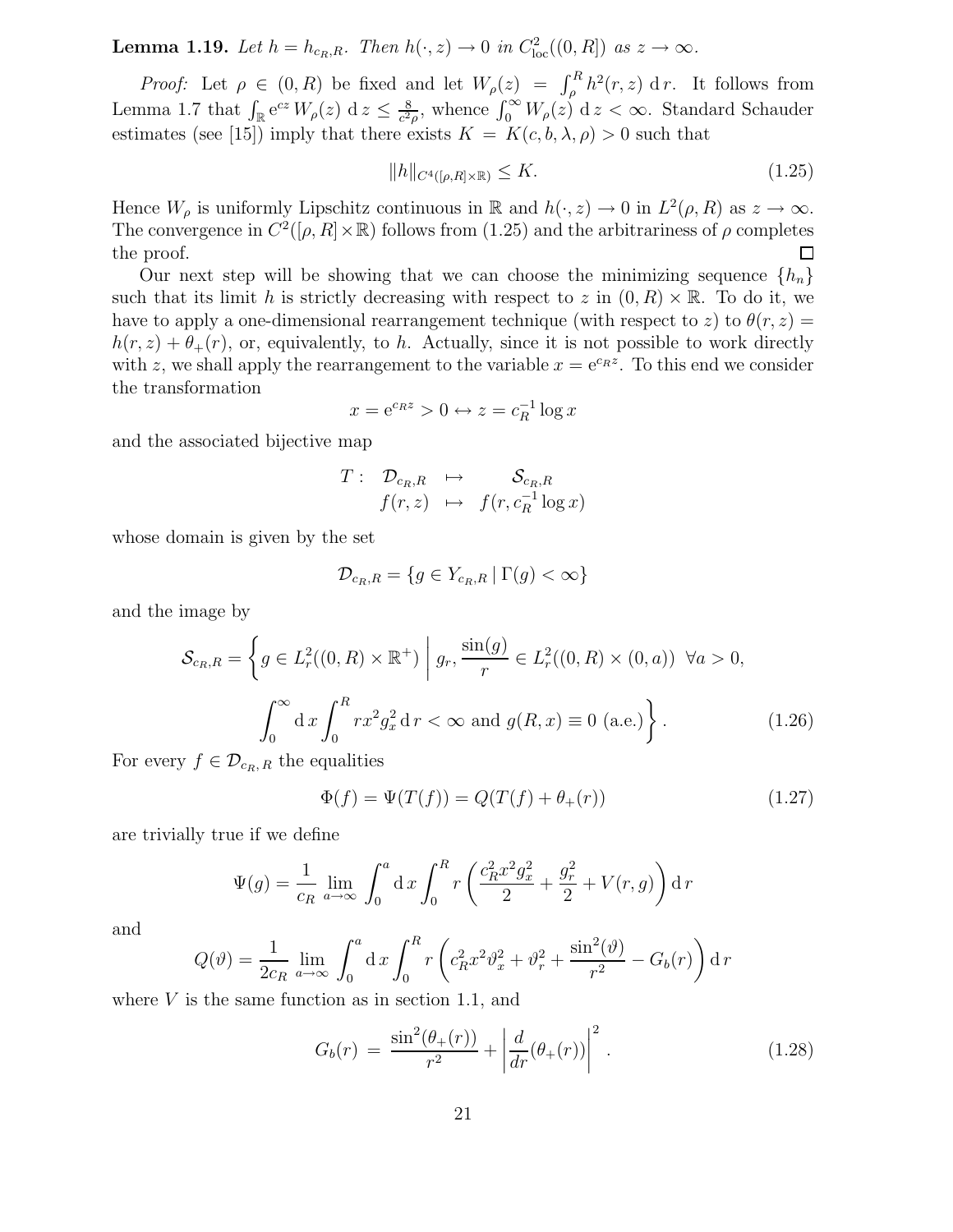**Lemma 1.20.** Let  $h = h_{c_R,R}$ . Then  $h_z < 0$  in  $(0, R) \times \mathbb{R}$ .

Proof: Let

$$
\bar{h} = T(h), \quad \vartheta = \bar{h} + \theta_{+}(r). \tag{1.29}
$$

Then, thanks to Corollary 1.17, to Proposition 1.18 and to Lemma 1.19 we can say that h and  $\vartheta$  satisfies properties (P1)-(P4) of Appendix B, with  $\ell(r) = 0$  and  $\ell(r) = 2 \arctan(br)$ respectively. If we denote by  $\bar{h}^*, \vartheta^*$  the onedimensional decreasing rearrangements of  $\bar{h}$ and  $\vartheta$  with respect to the variable x (see Appendix B for the exact definition), then it follows at once from Propositions B.9, B.10, and B.13 that the norms of  $\bar{h}^*$  and  $x\bar{h}^*_x$  in  $L_r^2((0, R) \times \mathbb{R}^+)$  are both finite and  $Q(\vartheta^*) \leq Q(\vartheta)$ . Hence, by (1.27),  $\Phi(T^{-1}(\bar{h}^*)) \leq$  $\Phi(h)$ . If we define  $\tilde{h} = T^{-1}(\bar{h}^*)$ , then  $\tilde{h} \in Y_{c_R,R}$ , is nondecreasing with respect to z and satisfies  $0 < \Gamma(h) \leq 1$  and  $\Phi(h) \leq \Phi(h) = 0$ . The inequality  $\Gamma(h) \leq 1$  follows from Proposition B.10 and definition of T, and  $\Gamma(h) > 0$  follows from the observation that  $\forall r \in (0, R)$  sup<sub> $z \in \mathbb{R}$ </sub>  $h(r, z) = \sup_{z \in \mathbb{R}} h(r, z) > 0$ , since  $\Gamma(h) = 0$  would imply  $h \equiv 0$ . Arguing as in the proof of Lemma 1.10, a suitable translation of  $h$  with respect to  $z$  yields a minimizer of Problem (MP) which is decreasing in z. The strict monotonicity follows from the strong maximum principle.  $\Box$ 

Remark 1.21. The validity of Proposition B.8 relies on Proposition B.3, for which it is crucial that the function  $F$  does not depend on  $x$ . This explains why we cannot apply the rearrangement technique directly to the functional  $\Phi$  in the original z variable. On the other hand, the form of the functional  $Q$  and the key inequality  $(B.9)$  applied to the function  $P(x) = x^2$  make the method work in the x variable.

**Proposition 1.22.** Let  $h = h_{c_R,R}$ . Then there exists  $z_R \in \mathbb{R}$  such that  $h(0, z) = \pi$  if  $z < z_R$  and  $h(0, z) = 0$  if  $z > z_R$ .

*Proof:* Since  $h(0, z) = \lim_{x\to 0^+} h(r, z) = k(z)\pi$  for some  $k(z) \in \mathbb{Z}$  for a.e.  $z \in \mathbb{R}$  ([30]), Theorem 1.18 implies that  $k(z)$  is either 0 or 1. Hence, by Lemma 1.20, there are three possibilities for the behavior of  $h(0, z)$ :

(A)  $h \in C([0, R] \times \mathbb{R})$  and  $h(0, z) = 0$  for all  $z \in \mathbb{R}$ ;

(B) there exists  $z_R \in \mathbb{R}$  such that  $h(0, z) = \pi$  if  $z \lt z_R$  and  $h(0, z) = 0$  if  $z > z_R$ ;

(C)  $h \in C([0, R] \times \mathbb{R})$  and  $h(0, z) = \pi$  for all  $z \in \mathbb{R}$ .

We have to prove that cases (A) and (C) do not occur.

Arguing by contradiction, we first suppose that case (C) occurs. Let  $\theta = h + \theta_+$ ,  $a > b$ and  $0 < \rho < 1$ . By Lemma 1.19, there exists  $z_{\rho}$  such that  $0 < \theta \left( \frac{\rho}{a} \right)$  $(\frac{\rho}{a}, z) < 2 \arctan \rho$  for all  $z \ge z_\rho$ . Since  $\theta(0, z) = \pi$  for all  $z \in \mathbb{R}$ , it follows from Lemma 1.4 that

$$
\int_{z_{\rho}}^{\infty} e^{cz} dz \int_{0}^{R} \frac{r}{2} \left( \theta_r^2 + \frac{\sin^2 \theta}{r^2} - (\theta_+^2)^2 - \frac{\sin^2 \theta_+}{r^2} \right) dr
$$
  

$$
\geq \int_{z_{\rho}}^{\infty} 2 \left( \frac{1 - \rho^2}{1 + \rho^2} \right) e^{cz} dz = \infty.
$$

Hence  $\Phi(h) = \infty$  and we have found a contradiction.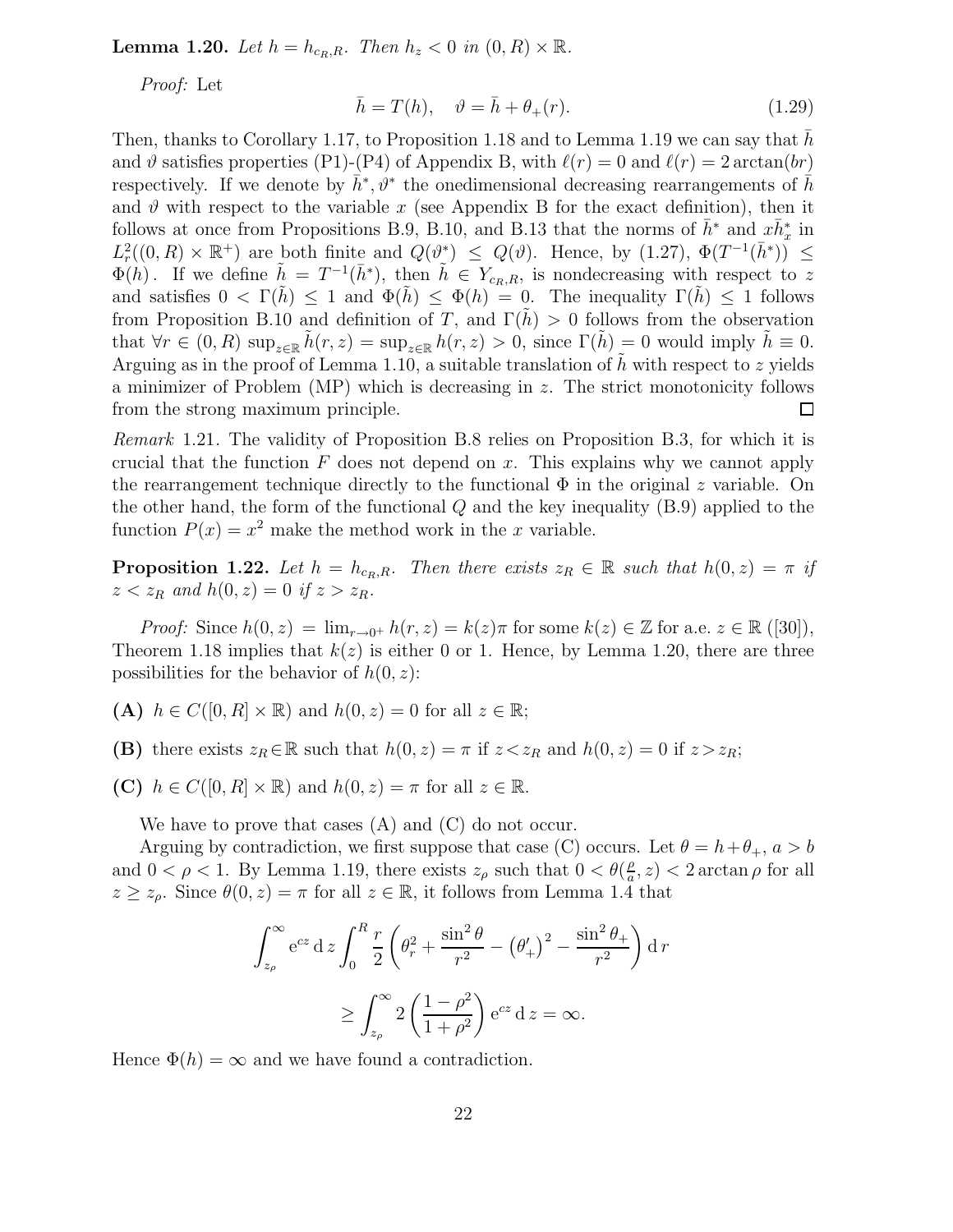It remains to exclude case A: suppose that  $h \in C([0, R] \times \mathbb{R})$  and  $h(0, z) = \theta(0, z) = 0$ for all  $z \in \mathbb{R}$ . Then, by Lemma 1.4,

$$
\int_0^R \left(\frac{1}{2}|h_r|^2 + V(r,h)\right) \mathrm{d}r = \int_0^R \left(\theta_r^2 + \frac{\sin^2(\theta)}{r^2} - (\theta_+^2)^2 - \frac{\sin^2(\theta_+)}{r^2}\right) \mathrm{d}r \ge 0
$$

for a.e.  $z \in \mathbb{R}$ . Hence  $\Phi(h) \ge \Gamma(h) = 1$ . But  $\Phi(h) = 0$  and we have found a contradiction.

**Proposition 1.23.** Let  $h = h_{c_R,R}$ . Then

$$
h(\cdot, z) \to \begin{cases} 0 & as z \to \infty \\ \varphi & as z \to -\infty \end{cases}
$$

in  $C^2_{\text{loc}}((0,R])$  and uniformly in  $[0,R]$ , where  $\varphi(r)$  is defined by (1.19).

*Proof:* The convergence to 0 as  $z \to \infty$  is an immediate consequence of Proposition 1.22 and Lemma's 1.19 and 1.20.

Since  $h_z \leq 0$ , the limit  $H(r) := \lim_{z \to -\infty} h(r, z)$  is well-defined for all  $r \in [0, R]$  and satisfies  $0 \le H \le \varphi$  and  $H(R) = 0$ . By  $(1.25)$ ,  $h(\cdot, z) \to H$  in  $C_{\text{loc}}^2((0, R])$  as  $z \to -\infty$ , and, for all  $r \in (0, R]$ ,  $h_z(r, z)$  and  $h_{zz}(r, z)$  vanish as  $z \to -\infty$ . Hence  $H \in C^2((0, R])$ and satisfies

$$
H_{rr} + \frac{H_r}{r} - \frac{\sin(2H + 2\theta_+) - \sin(2\theta_+)}{2r^2} = 0 \quad \text{in } (0, R).
$$

It follows from Proposition 1.22 and Lemma 1.20 that H is continuous down to  $r = 0$ and  $H(0) = \pi$ . Setting  $\theta_- = H + \theta_+$ , we have that  $\theta_-$  is a classical solution of

$$
\begin{cases}\n\psi_{rr} + \frac{\psi_r}{r} - \frac{\sin(2\psi)}{2r^2} = 0 & \text{in } (0, R) \\
\psi(0) = \pi, \quad \psi(R) = 2 \arctan(bR) \\
\theta_+(r) \le \psi(r) \le \varphi(r) + \theta_+(r) & \text{in } [0, R]\n\end{cases} (1.30)
$$

This problem has a unique solution,  $\pi - 2 \arctan(b^{-1}R^{-2}r)$ , and hence  $H = \varphi$  in  $(0, R)$ .

As before, the uniform convergence to  $\varphi$  in [0, R] follows from Proposition 1.22 and Lemma 1.20.  $\Box$ 

**Proposition 1.24.** Let  $\theta$  be the function given by

$$
\theta(r,z) = \theta_+(r) + h_{c_R,R}(r,z+z_R),
$$

let I be an open nonempty interval and  $k \in \mathbb{Z}$  a constant such that  $\theta(0, z) = k\pi$  for  $z \in I$ . Then  $\theta$  is real analytic in  $[0, 1) \times I$ .

*Proof:* It is enough to prove that  $\theta$  is real analytic in a neighborhood of  $(0, z)$  for all  $z \in I$ . The monotonicity with respect to z implies that  $\theta$  is continuous in  $[0, 1) \times I$ . Then the function

$$
u(x_1, x_2, z) := \left(\frac{x_1}{r} \sin \theta(r, z), \frac{x_2}{r} \sin \theta(r, z), \cos \theta(r, z)\right), \quad r = \sqrt{x_1^2 + x_2^2},
$$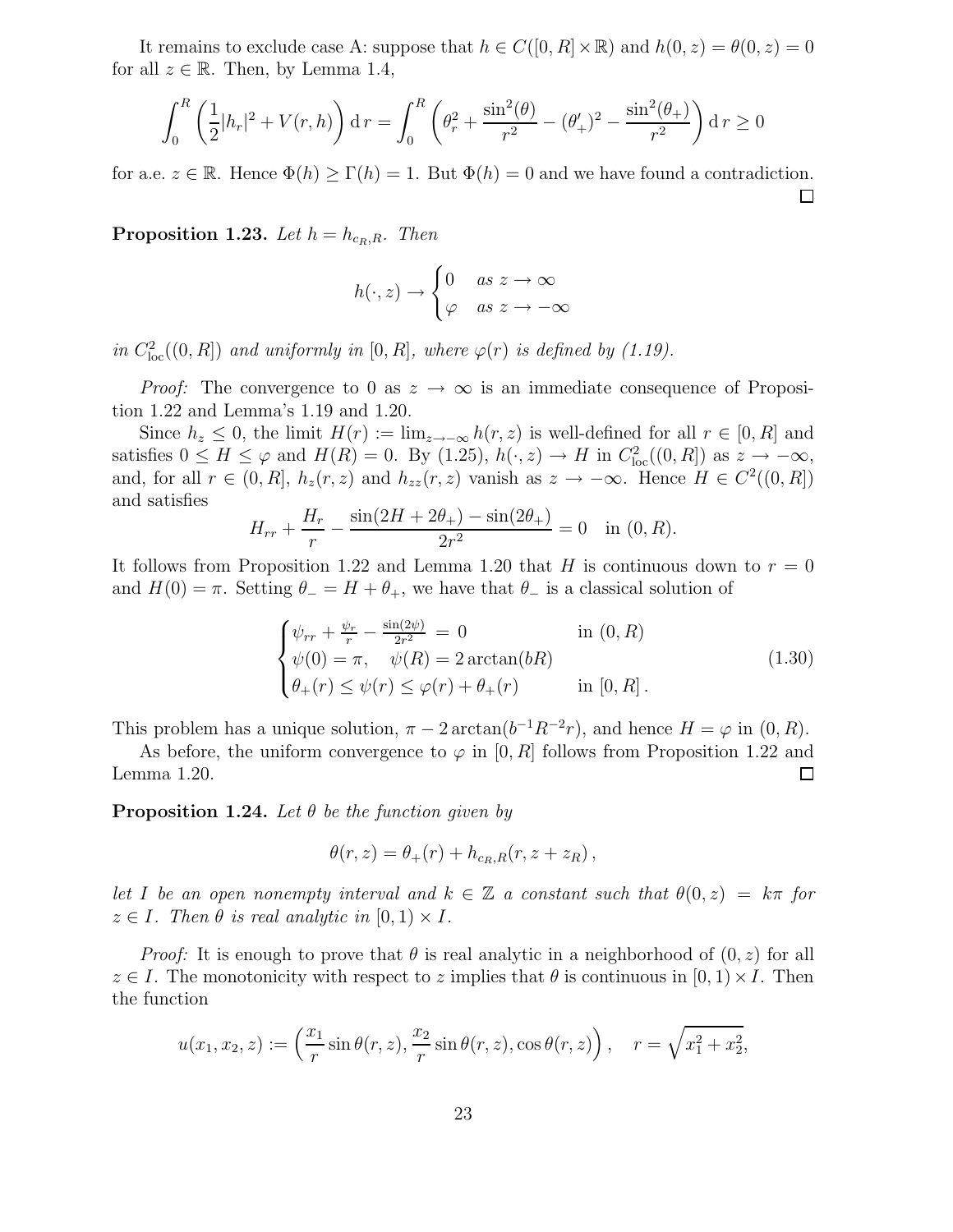is a continuous weak solution of  $\Delta u + |\nabla u|^2 u + cu_z = 0$  in  $D_R \times I$ . It is well known (see [19] and [16]) that weak solutions are real analytic in open sets in which they are continuous, and hence u is analytic in  $D \times I$ . Since the first component of u,  $u_1$ , vanishes in  $\{(0,0)\}\times I$  and  $u_1(r, 0, z) = \sin(\theta(r, z))$ , the analyticity of the function arcsin in a neighborhood of the origin implies that, given  $z \in I$ ,  $\theta$  is real analytic in a neighborhood of  $(0, z)$ . of  $(0, z)$ .

Theorem 1.14 follows almost at once from Propositions 1.22 and 1.23, Corollary 1.17, Lemma 1.20 and Proposition 1.24.

### 1.3 Proof of Theorem 1.2

In this section we consider the limit of  $h_{c_R,R}$  as  $R \to \infty$  to construct a solution of Problem  $I_{c_{\infty},\infty}$ , where  $c_{\infty}$  is the limit of  $c_R$  as  $R \to \infty$ . Here  $c_R$  and  $h_{c_R,R}$  are defined by Theorem 1.12 (throughout this section we shall assume that  $b > 0$  is fixed and  $bR > 1$ ).

We first prove the existence of the limit speed  $c_{\infty}$ .

**Lemma 1.25.** The wave speed  $c_R$  is nondecreasing with respect to R and

$$
c_{\infty} := \lim_{R \to \infty} c_R < \infty.
$$

*Proof:* Let  $0 < \rho < R$  and

$$
w(r, z) = \begin{cases} h_{c_{\rho}, \rho}(r, z) & \text{if } 0 \le r \le \rho, z \in \mathbb{R} \\ 0 & \text{if } \rho < r \le R, z \in \mathbb{R}. \end{cases}
$$

Since  $w \in Y_{c_p,R}$  and  $\Phi_{c_p,R}(w) = \Phi_{c_p,\rho}(h_{c_p,\rho}) = 0$ , it follows from Lemma 1.10 that  $\mathcal{I}_{c_\rho,R}(w) \leq 0$ . Hence, by (1.14),  $c_\rho \leq c_R$ .

It remains to show that  $c_R \leq C$  for a constant C which does not depend on R. By Proposition 1.5, there exists a constant  $K$  such that

$$
0 = \Phi_{c_R,R}(h_{c_R,R}) = \sum_{c_R,R}(h_{c_R,R}) + 1 \ge -Kb^2 ||h_{c_R,R}||^2 + 1
$$

for all  $b$  and  $R$ , and by Lemma 1.7,

$$
0 \ge \frac{-8Kb^2}{c_R^2} + 1 \Rightarrow c_R \le \sqrt{8Kb}.
$$

The following result can be viewed as a stronger version of Proposition 1.22.

**Lemma 1.26.** There exist  $z^*_{-}, z^*_{+} \in \mathbb{R}$  and  $0 < r^* < \frac{1}{b}$  $\frac{1}{b}$  such that for all  $R > \frac{1}{b}$ 

$$
h_{c_R,R} + \theta_+ > \frac{\pi}{2} \quad in \ [0,R] \times (-\infty, z_-^*)
$$
 (1.31)

 $\Box$ 

and

$$
h_{c_R,R} + \theta_+ < \frac{\pi}{2} \quad in \left[0, r^* \right] \times (z_+^*, \infty) \tag{1.32}
$$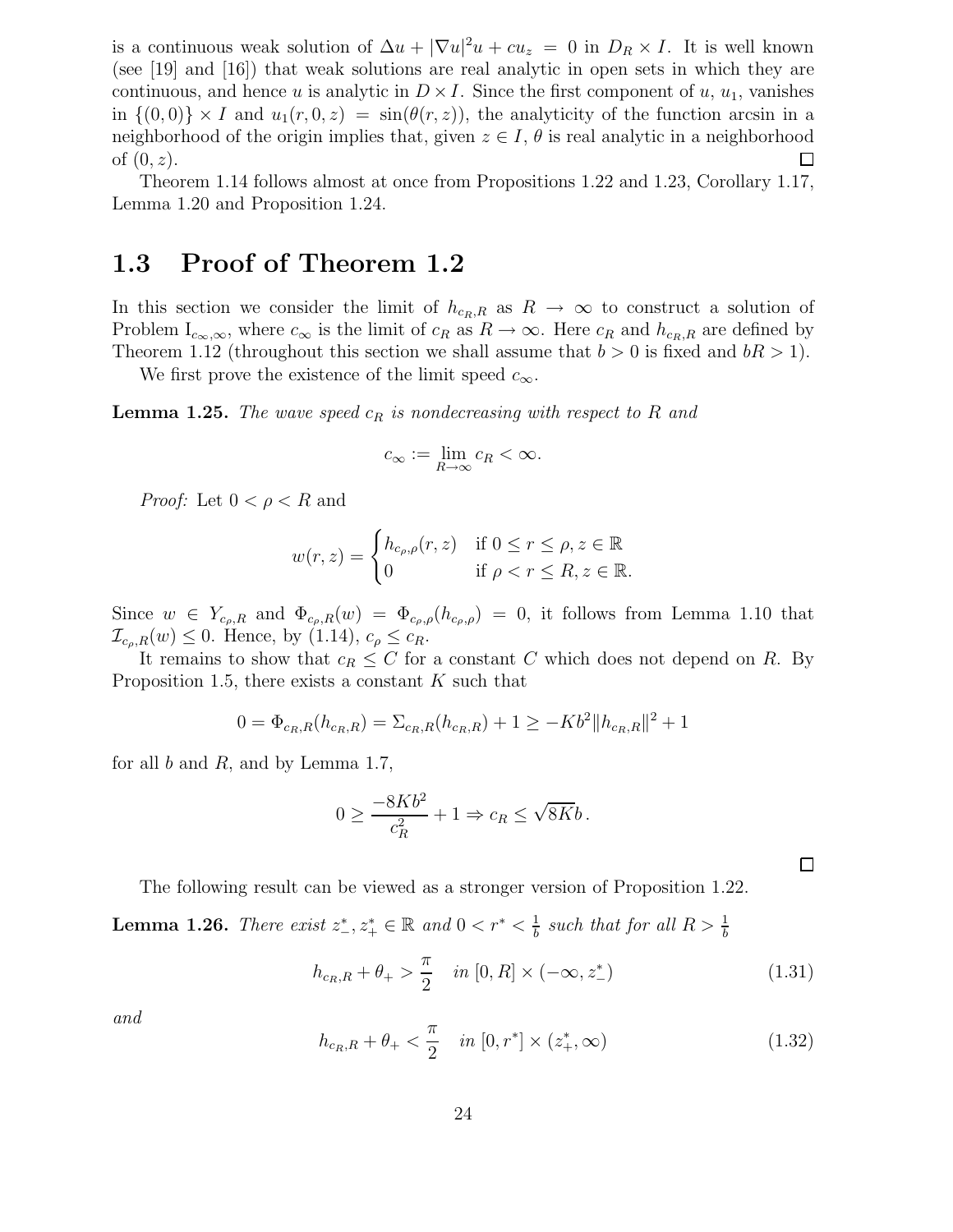*Proof:* To prove (1.31) we argue by contradiction and suppose that for all  $n \in \mathbb{N}$  there exist  $R_n > \frac{1}{b}$  $\frac{1}{b}$ ,  $r_n \in [0, R_n]$  and  $z_n \to -\infty$  as  $n \to \infty$  such that

$$
\theta_n(r_n, z_n) \le \frac{\pi}{2},
$$

where  $\theta_n = h_{c_{R_n},R_n} + \theta_+$ . The monotonicity with respect to z implies that

$$
\theta_n(r_n, z) \leq \frac{\pi}{2}
$$
 for  $z \geq z_n$ .

Setting

$$
A_n = \int_{-\infty}^{z_n} dz \int_0^{R_n} \frac{r e^{c_{R_n}z}}{2} \left( (\theta_n)_r^2 + \frac{\sin^2 \theta_n}{r^2} - (\theta'_+)^2 - \frac{\sin^2 \theta_+}{r^2} \right) dr,
$$

it follows from Lemma 1.4, applied in the intervals  $(0, r_n)$  and  $(r_n, R_n)$  for  $z > z_n$ , that

$$
0 = \Phi_{c_{R_n}, R_n}(h_n) \ge \Gamma_{c_{R_n}, R_n}(h_n) + A_n = 1 + A_n.
$$

Hence  $A_n \leq -1$ . On the other hand, using again Lemma 1.4,

$$
A_n \ge 2 \int_{-\infty}^{z_n} e^{c_{R_n} z} \frac{1 - b^2 R_n^2}{1 + b^2 R_n^2} dz \ge -2 \int_{-\infty}^{z_n} e^{c_{R_n} z} dz \to 0 \quad \text{as } n \to \infty,
$$

where we have used that  $z_n \to -\infty$  and  $c_{R_n}$  is uniformly bounded (by Lemma 1.25). Hence we have found a contradiction.

It remains to prove (1.32). Let  $a > b$  and  $\rho > 0$  be such that  $a\rho < 1$ , i.e.  $2 \arctan(a\rho)$ π  $\frac{\pi}{2}$ . It follows from the proof of Lemma 1.19 that the convergence of  $h_{c_R,R}$  to 0 in  $C([\rho, R])$ as  $z \to \infty$  is uniform with respect to R. Hence, setting  $\theta_{c_R,R} = h_{c_R,R} + \theta_+$  there exists  $z_{\rho} \in \mathbb{R}$  such that for all  $R > \frac{1}{b}$ 

$$
\theta_{c_R,R} < 2\arctan(ar)
$$
 in  $[\rho, R] \times (z_\rho, \infty)$ .

We claim that there exists  $z^*$  >  $z_\rho$  such that (1.32) holds with  $r^* = \rho$ . Arguing by contradiction we suppose that there exists  $z_n \to \infty$ ,  $r_n \in (0, \rho)$  and  $R_n > \frac{1}{b}$  $\frac{1}{b}$  such that, setting  $\theta_n = \theta_{c_{R_n},R_n}$ ,

$$
\theta_n(r_n, z_n) = \frac{\pi}{2}.
$$

Hence

$$
\theta_n(r_n, z) \geq \frac{\pi}{2}
$$
 if  $z \leq z_n$ .

Applying, for  $z_{\rho} < z < z_n$ , Lemma 1.4 to the intervals  $(0, r_n)$ ,  $(r_n, \rho)$  and  $(\rho, R_n)$ , we find that

$$
\int_{z_{\rho}}^{z_n} e^{c_{R_n} z} dz \int_0^{R_n} \frac{r}{2} \left( (\theta_n)_r^2 + \frac{\sin^2 \theta_n}{r^2} - (\theta_+^2)^2 - \frac{\sin^2 \theta_+}{r^2} \right) dr
$$
  
 
$$
\geq \int_{z_{\rho}}^{z_n} 2 \left( \frac{1 - (a\rho)^2}{1 + (a\rho)^2} \right) e^{c_{R_n} z} dz \to \infty \text{ as } z_n \to \infty,
$$

since  $c_{R_n}$  is uniformly bounded. Hence  $0 = \Phi_{c_{R_n}, R_n}(h_{c_{R_n}, R_n}) \to \infty$  as  $n \to \infty$  and we have found a contradiction.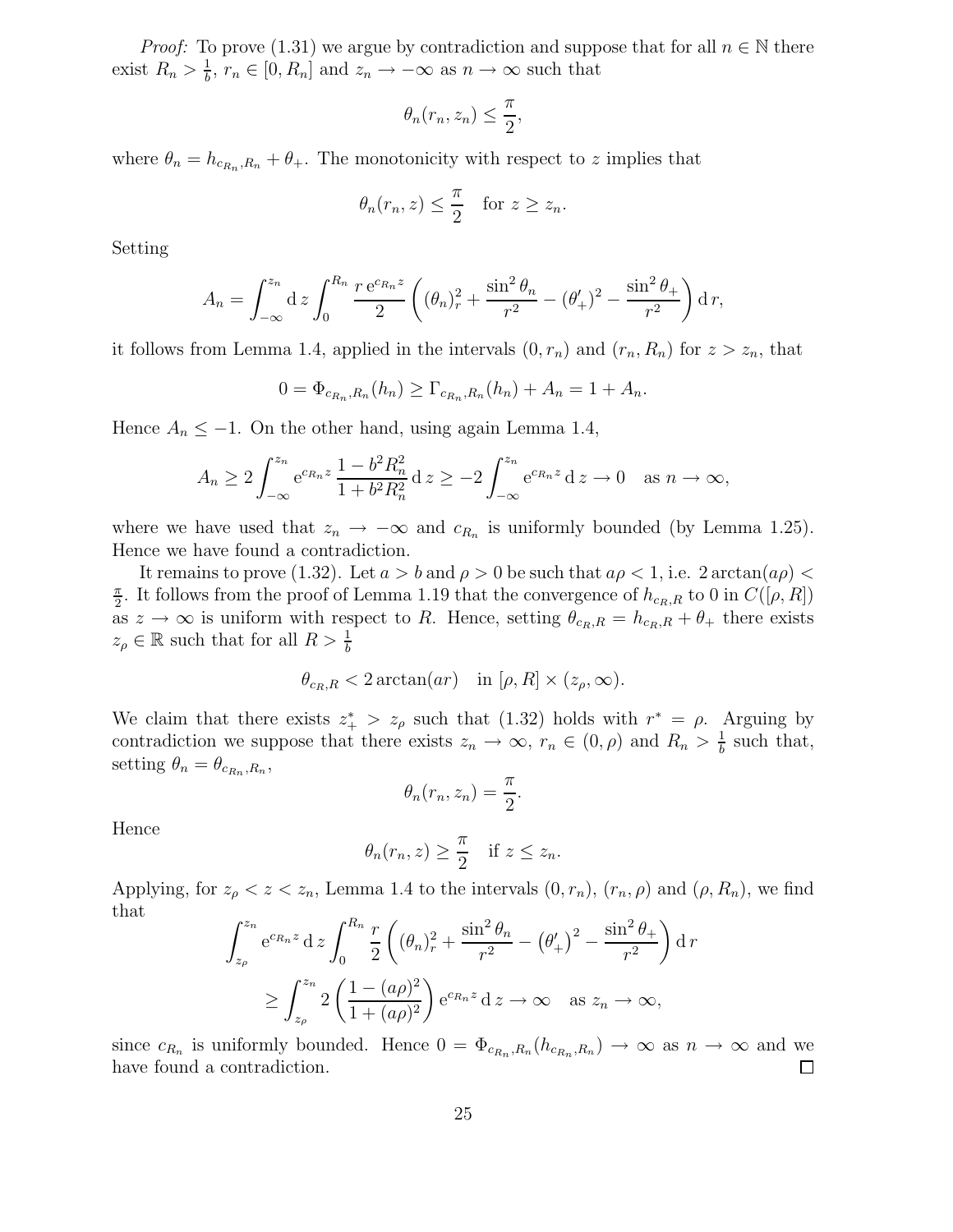For any  $M > 0$  we define  $L_M^+$  as the Hilbert space formed by all the functions f which are measurable on  $\mathbb{R}^+ \times (-\infty, M)$  and for which

$$
||f||_{M,+} := \int_{-\infty}^{M} dz \int_{0}^{\infty} r e^{c_{R}z} |f|^{2} dr < \infty,
$$

with the natural scalar product. Similarly we define the Hilbert space  $L^{\pm}_{\infty}$  with the norm

$$
||f||_{\infty,+} := \int_{\mathbb{R}} dz \int_0^{\infty} r e^{c_R z} |f|^2 dr
$$

In what follows we shall denote by  $h_R$  the function

$$
h_R(r, z) = \begin{cases} h_{c_R, R}(r, z) & \text{if } r \le R \\ 0 & \text{otherwise.} \end{cases}
$$

**Proposition 1.27.** For any  $R > \frac{1}{b}$  and  $M > 0$  we have

- 1.  $\left\| \frac{\partial h_R}{\partial z} \right\|$  $\frac{\partial h_R}{\partial z}\Big\|_{\infty,+}\leq$  $\sqrt{2}$
- 2.  $||h_R||_{\infty,+} \leq \frac{\sqrt{8}}{c_R}$ c<sup>R</sup>
- $\int_0^{\infty} \frac{\partial h_R}{\partial r}$  $\frac{\partial h_R}{\partial r}\Big\|_{M,+}\leq \mathcal{Q},\ \Big\|$  $sin(h_R)$ r  $\Big\|_{M,+} \leq \mathcal{Q}'$

where  $\mathcal Q$  and  $\mathcal Q'$  are constants depending only on b,  $c_R$  and M.

*Proof:* It is sufficient to prove the estimates for the functions  $h_{c_R,R}$ . Given any  $R > 1/b$ , we can repeat for  $h_{c_R,R}$  the same arguments used in the proof of Proposition 1.9 to obtain the estimates for a generic element  $h_n$  of a minimizing sequence. Since  $\Phi_{c_R,R}(h_{c_R,R}) = \mathcal{I}_{c_R,R} = 0$ , the constants Q and Q' only depend on  $b, c_R$  and M.  $\Box$ 

**Theorem 1.28.** There exist  $z_{\infty} \in \mathbb{R}$  and a function  $h_{\infty} \in C^2((0,\infty) \times \mathbb{R}) \cap C^0([0,\infty) \times \mathbb{R})$  $\mathbb{R}\setminus\{(0,z_{\infty})\}\)$  such that:

(i)  $h_{\infty}$  solves the differential equation

$$
h_{zz} + c_{\infty}h_z + h_{rr} + \frac{h_r}{r} - \frac{\sin(2h + 2\theta_+) - \sin(2\theta_+)}{2r^2} = 0 \quad in \ (0, \infty) \times \mathbb{R} \tag{1.33}
$$

(ii)  $h_{\infty}(r, z) \to 0$  as  $z \to +\infty$  and  $h_{\infty}(r, z) \to \pi - \theta_+$  as  $z \to -\infty$  uniformly with respect to r; (iii)  $h_{\infty}(0, z) = \pi$  if  $z < z_{\infty}$ ,  $h_{\infty}(0, z) = 0$  if  $z > z_{\infty}$ ; (iv)  $h_{\infty}$  is strictly decreasing with respect to z in ℝ<sup>+</sup> × ℝ; (v)  $h_{\infty}$  is real analytic in  $[0, \infty) \times \mathbb{R} \setminus \{(0, z_{\infty})\}.$ 

*Proof:* Thanks to the Lemma 1.25 and to the uniform bounds  $0 \le h_R \le \pi$ , through Schauder estimates we can get to say that for any  $\rho > 0$  there exists a constant  $K =$  $K(\rho, b)$  such that for all  $R > 1/b$   $\|h_R\|_{C^4([\rho,R]\times\mathbb{R})} \leq K$ . By using the previous estimate and Proposition 1.27 together with Lemma 1.25, we deduce the existence of a sequence  $R_n \to \infty$  and of a function  $h \in C^2(\mathbb{R}^+ \times \mathbb{R})$  such that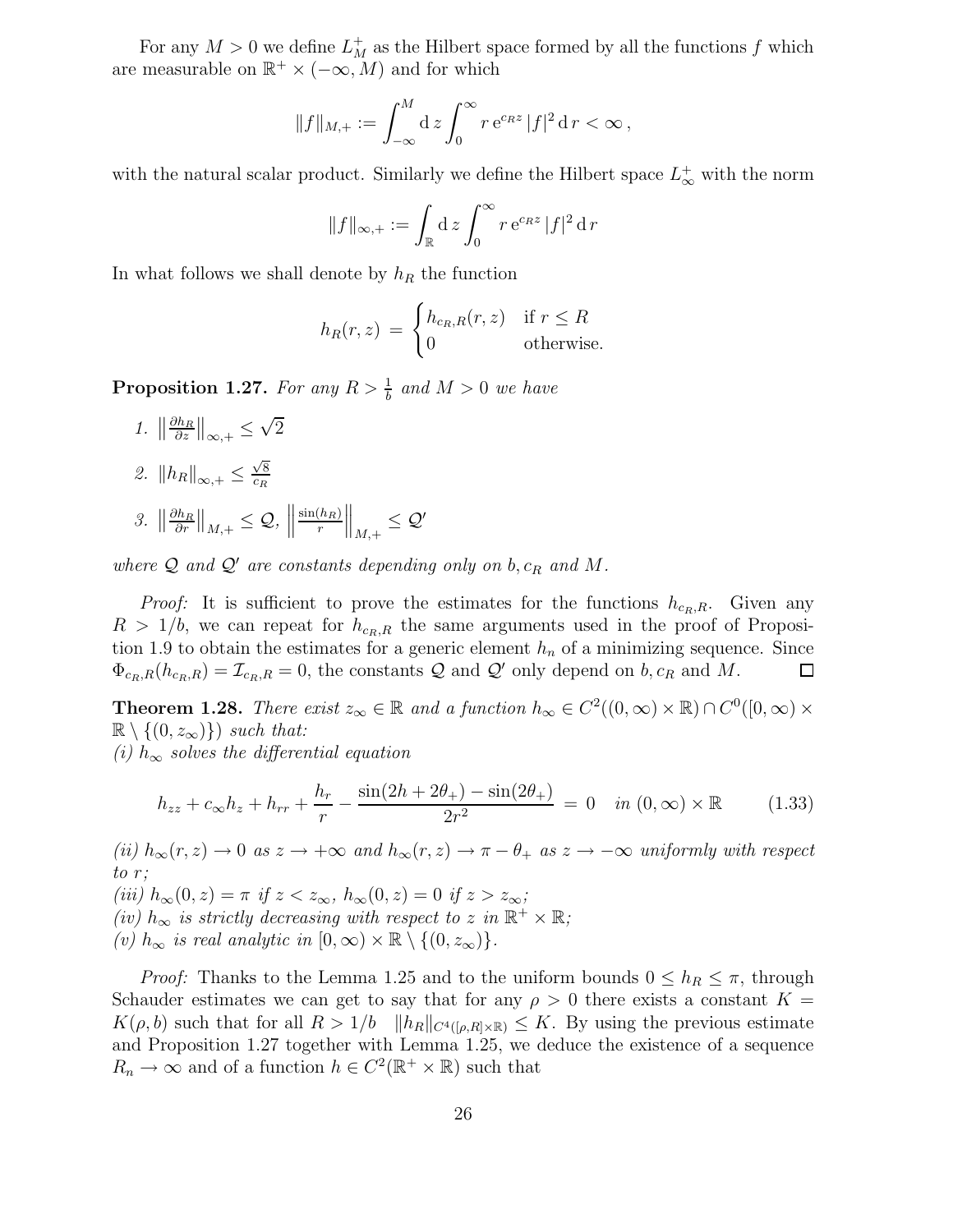**A1)**  $h_{R_n} \to h$  in  $C^2([\rho, \rho'] \times \mathbb{R})$  for any  $0 < \rho < \rho'$ ;

- **A2)**  $h, h_z \in L_{\infty,+}$  and  $h_r, \sin(h)r^{-1} \in L_{M,+}$  for any  $M > 0$ ;
- A3)  $0 \leq h \leq \pi \theta_{+}$ ;

$$
A4) \ \ h_z \leq 0.
$$

From  $(A1)$  follows that h is a solution of  $(1.33)$ . From  $(A2)$  follows (see [30]) that for a.e.  $z \in \mathbb{R}$  there exists  $h(0, z) = \lim_{r \to 0} h(r, z) = k(z)\pi$  with  $k(z) \in \mathbb{Z}$ . In view of (A3) and (A4) only one of the following cases can occur:

- (A)  $h(0, z) = 0$  for all  $z \in \mathbb{R}$ ;
- (B)  $h(0, z) = \pi$  for all  $z \in \mathbb{R}$ ;

(C) there exists  $\zeta \in \mathbb{R}$  such that  $h(0, z) = 0$  for  $z > \zeta$ ,  $h(0, z) = \pi$  for  $z < \zeta$ . Since both (A) and (B) are excluded by Lemma 1.26, we conclude that (C) must occur.

The monotonicity of h with respect to z implies that  $h \in C^0([0,\infty) \times \mathbb{R} \setminus \{(0,\zeta)\})$ . By reasoning as in the proof of Proposition 1.24 it easily follows that  $\theta := h + \theta_+$  is real analytic on the set  $[0, \infty) \times \mathbb{R} \setminus \{(0, \zeta)\}\)$ . So, the same is true for h.

By the strong maximum principle,  $h_z < 0$  and  $0 < h < \pi - \theta_+$  in the set  $\mathbb{R}^+ \times \mathbb{R}$ .

It follows from (A1) and Proposition 1.23 that  $h(r, z) \to 0$  as  $z \to +\infty$  and  $h(r, z) \to$  $\pi - \theta_+$  as  $z \to -\infty$  uniformly in  $[\rho, \rho']$ , for any  $0 < \rho < \rho'$ . Then, (A3) and (A4) imply that in both cases the convergence is actually uniform with respect to  $r \in [0, \infty)$ . Setting  $z_{\infty} = M_0$  and  $h_{\infty} = h$  the proof is complete.  $\Box$ 

One easily checks that  $c_{\infty}$  and  $\theta_{\infty}(r, z) := h_{\infty}(r, z + z_{\infty}) + \theta_{+}(r)$  satisfy Theorem 1.2.

#### 1.4 Behavior near the point of singularity

Let  $b, R > 0$  be such that  $bR > 1$ . To simplify the notations, in what follows we shall denote by c the value  $c_R > 0$  and by  $\theta$  the function  $\theta_R$  of Theorem 1.1. By h we shall denote the function  $h(r, z) = \theta(r, z) - \theta_+(r)$  where  $\theta_+(r) = 2 \arctan(br)$ . Let  $D_1 = \{(r, z) \in (0, +\infty) \times \mathbb{R} \mid r^2 + z^2 < 1\}.$  For any  $\varepsilon \in (0, R)$  we define the function

$$
\begin{array}{cccc}\n\theta_{\varepsilon}: & D_1 & \longrightarrow & \mathbb{R} \\
(r, z) & \longrightarrow & \theta(\varepsilon r, \varepsilon z)\n\end{array}
$$

We shall determine the limit behavior of  $\theta$  in the neighborhood of the origin by studying the convergence properties of the sequence  $\{\theta_{\varepsilon}\}_{{\varepsilon}\in(0,R)}$  as  ${\varepsilon}\to 0$ . To this aim some preliminary results are required.

For every  $\rho \in (0, R]$  we define

$$
D_{\rho} = \{(r, z) \in (0, +\infty) \times \mathbb{R} \mid r^2 + z^2 < \rho\}, \quad \partial^+ D_{\rho} = \partial D_{\rho} \cap \{r > 0\},
$$
\n
$$
H_{\rho} \equiv \left\{ w \in L^2_r(D_{\rho}) \mid \exists w_r, w_z \in L^2_r(D_{\rho}), \frac{\sin w}{r} \in L^2_r(D_{\rho}) \right\}
$$

and for  $v \in H_{\rho}$ :

$$
E_{\rho}(v) = \iint_{D_{\rho}} \frac{r e^{cz}}{2} \left( v_r^2 + v_z^2 + \frac{\sin^2 v}{r^2} \right) d\,r \,dz.
$$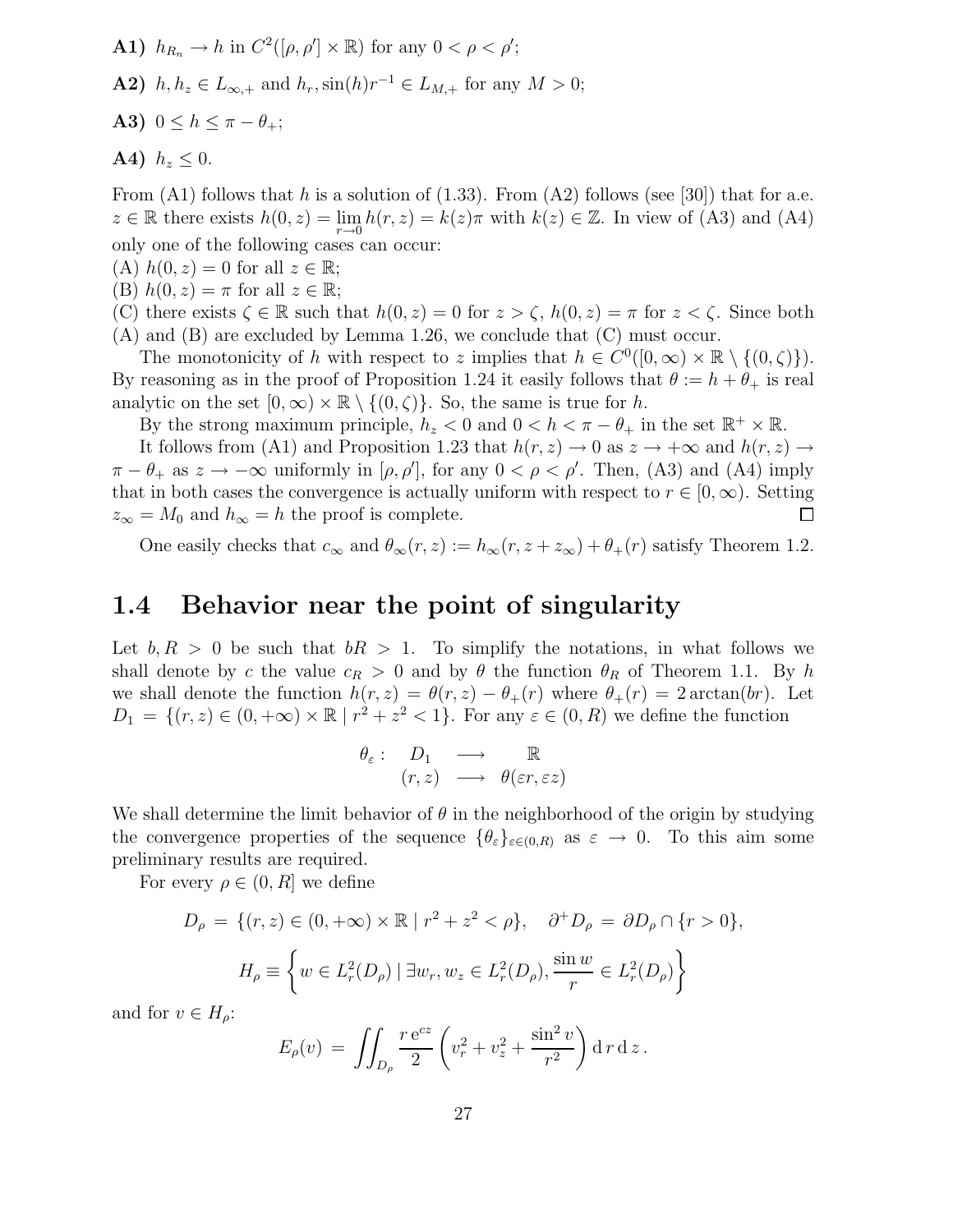**Lemma 1.29.** For every  $\rho \in (0, R]$ 

$$
E_{\rho}(\theta) = \inf_{v \in H_{\rho}, v|_{\partial^+ D_{\rho}} = \theta|_{\partial^+ D_{\rho}}} E_{\rho}(v)
$$

*Proof:* By contradiction, let  $v \in H_\rho$  be such that  $v|_{\partial^+ D_\rho} = \theta|_{\partial^+ D_\rho}$  and  $E_\rho(v) < E_\rho(\theta)$ . If we define, for  $(r, z) \in [0, R] \times \mathbb{R}$ ,

$$
\tilde{\theta}(r,z) = \begin{cases} v(r,z) & \text{if } r^2 + z^2 < \rho^2\\ \theta(r,z) & \text{if } r^2 + z^2 \ge \rho^2 \end{cases}
$$

and  $\tilde{h}(r, z) = \tilde{\theta}(r, z) - \theta_+(r)$ , then we have that  $\tilde{h} \in Y_{c,R}$  (see section 1.1) and  $\Gamma_{c,R}(\tilde{h})$  <  $\infty$ . Moreover, by using Proposition (1.5) we find that

$$
\Phi_{c,R}(\tilde{h}) = \int_{\mathbb{R}} dz \int_0^R \frac{r e^{cz}}{2} \left( \tilde{\theta}_r^2 + \tilde{\theta}_z^2 + \frac{\sin^2 \tilde{\theta}}{r^2} - (\theta_+^{'})^2 - \frac{\sin^2 \theta_+}{r^2} \right) dr =
$$
\n
$$
\iint_{\{r^2 + z^2 < \rho^2\}} \frac{r e^{cz}}{2} \left( v_r^2 + v_z^2 + \frac{\sin^2 v}{r^2} - (\theta_+^{'})^2 - \frac{\sin^2 \theta_+}{r^2} \right) dr \, dz
$$
\n
$$
+ \iint_{\{r^2 + z^2 \ge \rho^2\} \cap [0, R] \times \mathbb{R}} \frac{r e^{cz}}{2} \left( \theta_r^2 + \theta_z^2 + \frac{\sin^2 \theta}{r^2} - (\theta_+^{'})^2 - \frac{\sin^2 \theta_+}{r^2} \right) dr \, dz \implies \Phi_{c,R}(\tilde{h}) - \Phi_{c,R}(h) = E_{\rho}(v) - E_{\rho}(\theta) < 0.
$$

Thanks to Proposition 1.14 we have that, for a suitable  $z_R \in \mathbb{R}$ ,  $h(r, z - z_R)$  is a solution to problem (MP) with  $c = c_R$  and then  $\Phi_{c,R}(h) = 0$ . From the previous inequality we derive  $\Phi_{c,R}(h) < 0$ , while from Corollary 1.13 we know that  $\Phi_{c,R}(h) \geq 0$ . Hence we have found a contradiction. found a contradiction.

In the following we shall denote by  $\nu$  and  $\tau$  the following vector fields defined in  $\mathbb{R}^2 \setminus \{0\}$ :

$$
\nu(r,z) = \left(\frac{r}{\sqrt{r^2 + z^2}}, \frac{z}{\sqrt{r^2 + z^2}}\right), \quad \tau(r,z) = \left(\frac{-z}{\sqrt{r^2 + z^2}}, \frac{r}{\sqrt{r^2 + z^2}}\right).
$$

From lemma 1.29 we derive that

**Lemma 1.30.** For every  $\rho \in (0, R]$ 

$$
\iint_{D_{\rho}} (1+cz) \frac{r e^{cz}}{2} \left( \theta_r^2 + \theta_z^2 + \frac{\sin^2 \theta}{r^2} \right) dr dz =
$$
\n
$$
\rho \left( \int_{\partial^+ D_{\rho}} \frac{r e^{cz}}{2} \left( \theta_r^2 + \theta_z^2 + \frac{\sin^2 \theta}{r^2} \right) - \int_{\partial^+ D_{\rho}} r e^{cz} \left| \nabla \theta \cdot \nu \right|^2 \right)
$$
\n(1.34)

Proof: The idea of this proof comes from [10], pag. 102 (even if the author works with vector fields instead of angle functions). For every  $\rho \in (0, R)$  and  $k > 0$  such that  $[\rho, \rho + k] \subset (0, R)$  we define

$$
\phi_{\rho,k}(s) = \begin{cases} 1 & \text{if } s \le \rho \\ 1 - \frac{s - \rho}{k} & \text{if } s \in (\rho, \rho + k) \\ 0 & \text{if } s \ge \rho + k \end{cases}
$$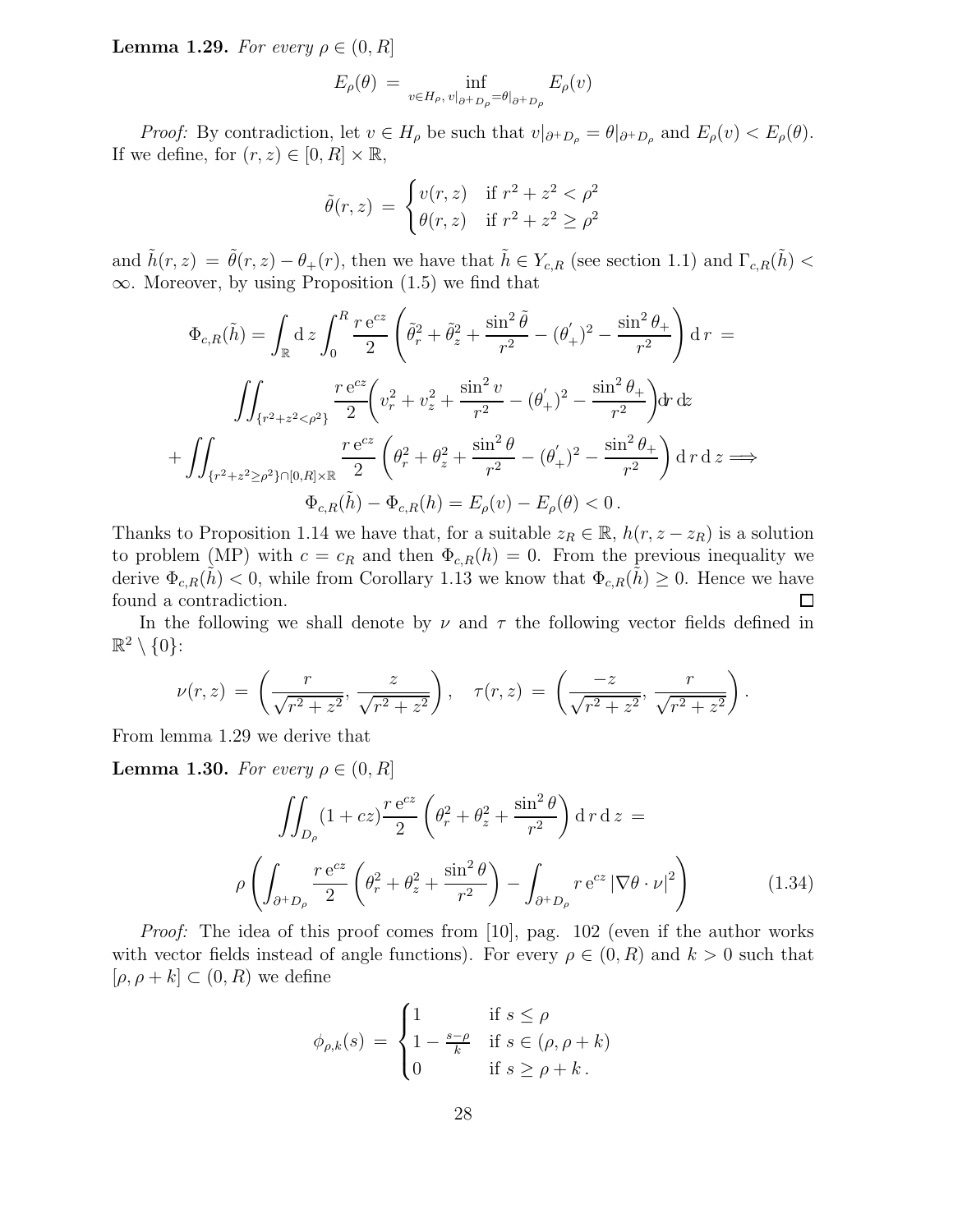We now freeze the values of  $\rho$  and k. Then we may simplify the notations by writing  $\phi$ in place of  $\phi_{\rho,k}$ . Let  $\delta = \delta(\rho,k) \in (0,1)$  be a positive number such that  $\delta < \frac{R}{\rho+k} - 1$  and let I be the open interval  $(-\delta, \delta)$ . For every  $t \in I$  and  $(r, z) \in D_{\rho+k}$  we set

$$
\lambda(r,z,t) = 1 + t\phi(\sqrt{r^2 + z^2}), \quad \theta_t(r,z) = \theta(\lambda(r,z,t)r, \lambda(r,z,t)z).
$$

We remark that  $\lambda$  is bounded together with its first derivatives. A simple computation shows that  $\forall t \in I$ :

$$
E_{\rho}(\theta_t) = \iint_{D_{(1+t)\rho}} \frac{r e^{\frac{cz}{1+t}}}{2(1+t)} \left( \theta_r^2 + \theta_z^2 + \frac{\sin^2 \theta}{r^2} \right) dr \, dz < \infty
$$

while  $E_{\rho+k}(\theta_t) - E_{\rho}(\theta_t) \leq C < \infty$ , where C is a constant depending on  $\rho$  and k. The last inequality comes from the regularity of  $\theta$  outside the origin. Then, for every  $t \in I$  $\theta_t \in H_{\rho+k}$  and  $\theta_t|_{\partial^+ D_{\rho+k}} = \theta|_{\partial^+ D_{\rho+k}}$ . Thanks to Lemma 1.29 we have that  $\forall t \in I$  $E_{\rho+k}(\theta) \leq E_{\rho+k}(\theta_t).$ 

We want to show now that  $F(t) \equiv E_{\rho+k}(\theta_t)$  is differentiable in  $t = 0$ . Since  $F(t) =$  $E_{\rho}(\theta_t) + G_1(t) + G_2(t) + G_3(t)$  with

$$
G_1(t) \equiv \iint_{D_{\rho+k}\backslash D_{\rho}} \frac{r e^{cz}}{2} \left| \frac{\partial \theta_t}{\partial r} \right|^2 d \, r \, dz, \ G_2(t) \equiv \iint_{D_{\rho+k}\backslash D_{\rho}} \frac{r e^{cz}}{2} \left| \frac{\partial \theta_t}{\partial z} \right|^2 d \, r \, dz
$$
  
and 
$$
G_3(t) \equiv \iint_{D_{\rho+k}\backslash D_{\rho}} \frac{r e^{cz} \sin^2 \theta_t}{2} d \, r \, dz
$$

we are led to prove that  $F, G_1, G_2$  and  $G_3$  are differentiable in 0. Since  $\lambda$  is bounded and Lipschitz continuous with  $\lambda \in [1 - \delta, 1 + \delta] \subset (0, 2)$  and  $\theta$  is smooth outside the origin, the differentiability of  $G_i$   $(i = 1, 2, 3)$  in 0 is obvious and a straightforward computation shows that

$$
G'_{1}(0) = \iint_{D_{\rho+k}\backslash D_{\rho}} \frac{r e^{cz}}{2} \left\{ 2\theta_{r} \left( \phi(\sqrt{r^{2} + z^{2}}) \left( \theta_{r} + r\theta_{rr} + z\theta_{rz} \right) \right. \right.\left. + \phi'(\sqrt{r^{2} + z^{2}}) \frac{r(r\theta_{r} + z\theta_{z})}{\sqrt{r^{2} + z^{2}}} \right) \right\} d\tau d\tau,
$$
\n
$$
G'_{2}(0) = \iint_{D_{\rho+k}\backslash D_{\rho}} \frac{r e^{cz}}{2} \left\{ 2\theta_{z} \left( \phi(\sqrt{r^{2} + z^{2}}) \left( \theta_{z} + r\theta_{zr} + z\theta_{zz} \right) \right. \right.\left. + \phi'(\sqrt{r^{2} + z^{2}}) \frac{z(r\theta_{r} + z\theta_{z})}{\sqrt{r^{2} + z^{2}}} \right) \right\} d\tau d\tau
$$

and

$$
G'_{3}(0) = \iint_{D_{\rho+k}\backslash D_{\rho}} \frac{r e^{cz}}{2} \phi(\sqrt{r^2 + z^2}) \frac{\sin(2\theta)}{r} (r\theta_r + z\theta_z) dr dz.
$$

On the other hand, if we define

$$
f(r, z, t) = \frac{r e^{\frac{cz}{1+t}}}{2(1+t)} \left( \theta_r^2 + \theta_z^2 + \frac{\sin^2 \theta}{r^2} \right) ,
$$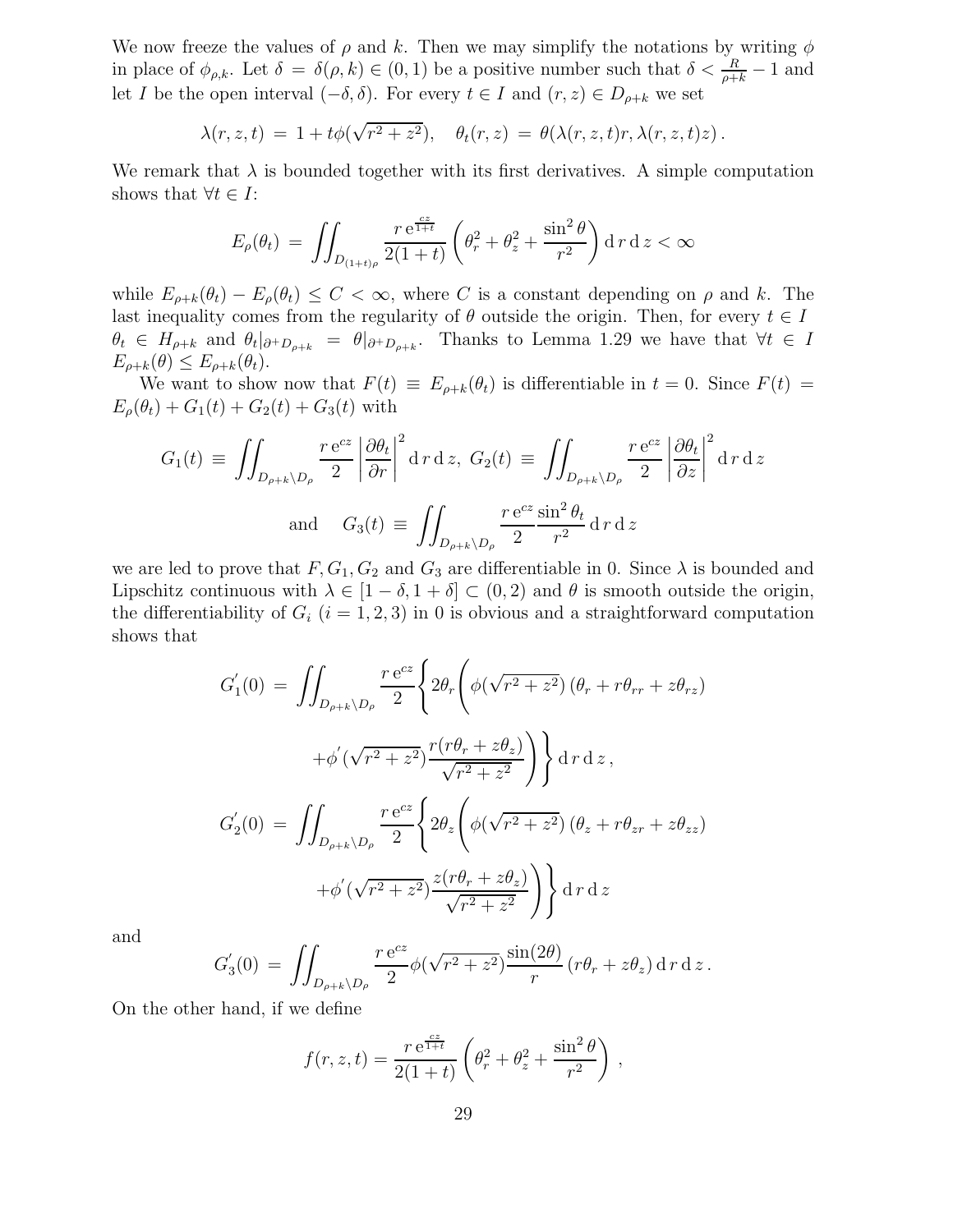then for every  $t \in I$ 

$$
E_{\rho}(\theta_t) = \iint_{D_{(1+t)\rho} \backslash D_{\rho}} f(r, z, t) \, dr \, dz + \iint_{D_{\rho}} f(r, z, t) \, dr \, dz
$$

and therefore, if  $t \in I \setminus \{0\}$ :

$$
\frac{E_{\rho}(\theta_t) - E_{\rho}(\theta_0)}{t} = \frac{1}{t} \int_{\rho}^{(1+t)\rho} d\sigma \int_{-\pi/2}^{\pi/2} \sigma f(\sigma \cos \varphi, \sigma \sin \varphi, t) d\varphi +
$$

$$
+ \frac{1}{t} \left( \iint_{D_{\rho}} f(r, z, t) d\sigma \, dz - \iint_{D_{\rho}} f(r, z, 0) d\sigma \, dz \right).
$$

Since  $I = (-\delta, \delta)$  with  $\delta \in (0, 1)$ ,  $f(\sigma \cos \varphi, \sigma \sin \varphi, t)$  is continuous in  $t \in I$  uniformly with respect to  $\sigma \in [(1-\delta)\rho, (1+\delta)\rho]$  and  $\varphi \in [-\pi/2, \pi/2]$ . Then

$$
\lim_{t \to 0} \left( \frac{1}{t} \int_{\rho}^{(1+t)\rho} d\sigma \int_{-\pi/2}^{\pi/2} \sigma f(\sigma \cos \varphi, \sigma \sin \varphi, t) d\varphi \right) =
$$
  

$$
\lim_{t \to 0} \left( \frac{1}{t} \int_{\rho}^{(1+t)\rho} \left( \int_{\partial^+ D_{\sigma}} f(r, z, 0) \right) d\sigma \right) = \rho \int_{\partial^+ D_{\rho}} f(r, z, 0) .
$$

At the same time, the function

$$
t \longrightarrow \iint_{D_{\rho}} f(r, z, t) \, \mathrm{d} \, r \, \mathrm{d} \, z
$$

can be derived under the integral thanks to the Lebesgue's theorem. Therefore

$$
\lim_{t \to 0} \left( \frac{1}{t} \left( \iint_{D_{\rho}} f(r, z, t) \, dr \, dz - \iint_{D_{\rho}} f(r, z, 0) \, dr \, dz \right) \right) =
$$
\n
$$
\iint_{D_{\rho}} \frac{\partial f}{\partial t}(r, z, 0) \, dr \, dz = - \iint_{D_{\rho}} (1 + cz) \frac{r e^{cz}}{2} \left( \theta_r^2 + \theta_z^2 + \frac{\sin^2 \theta}{r^2} \right) \, dr \, dz.
$$

The differentiability of F in 0 together with the inequality  $F(t) = E_{\rho+k}(\theta_t) \ge$  $E_{\rho+k}(\theta) = F(0)$  for any  $t \in I$  implies that

$$
0 = \frac{dF}{dt}(0) = G'_1(0; k) + G'_2(0; k) + G'_3(0; k) +
$$

$$
-\iint_{D_\rho} (1 + cz) \frac{r e^{cz}}{2} \left( \theta_r^2 + \theta_z^2 + \frac{\sin^2 \theta}{r^2} \right) dr dz + \rho \int_{\partial^+ D_\rho} f(r, z, 0). \tag{1.35}
$$

Here we have written  $G'_{i}(0; k)$  in place of  $G'_{i}(0)$  to highlight the parametric dependence of these quantities on k. If we leave  $\rho$  fixed and we consider k as an independent variable varying in an interval  $(0, K(\rho))$ , we can pass to the limit in  $(1.35)$  as  $k \to 0^+$ . Since  $\lim_{k \to 0^+} G'_3(0;k) = 0$  and

$$
\lim_{k \to 0^+} G_1'(0;k) = -\int_{\partial^+ D_\rho} r^2 e^{cz} \,\theta_r \nabla \theta \cdot \nu \,,
$$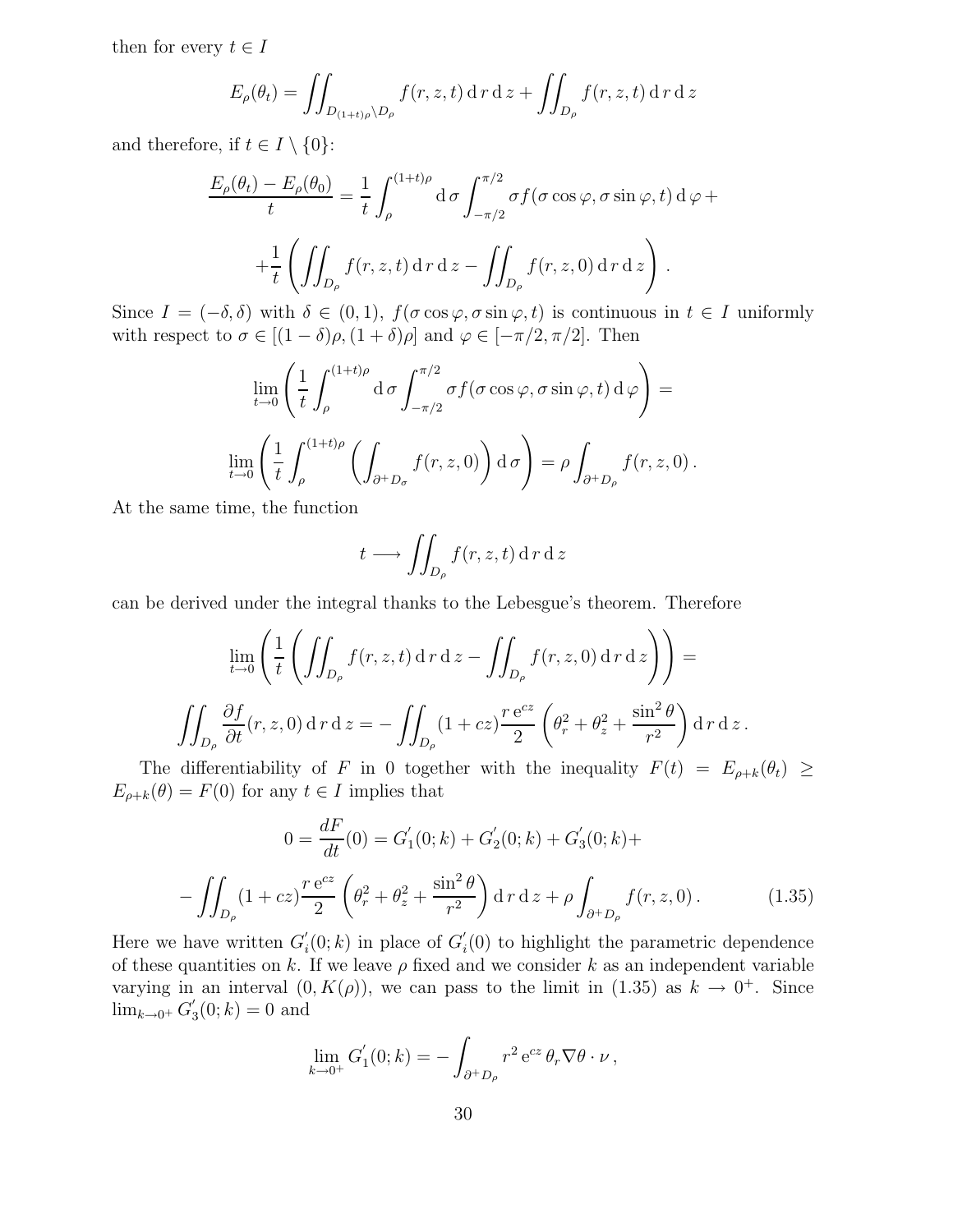$$
\lim_{k \to 0^+} G_2(0; k) = -\int_{\partial^+ D_\rho} r z \, \mathrm{e}^{cz} \, \theta_z \nabla \theta \cdot \nu
$$

we obtain the identity (1.34) for  $\rho \in (0, R)$ . But, thanks to the continuity of  $\theta$ , (1.34) holds true for  $\rho = R$ . holds true for  $\rho = R$ .

Thanks to the previous lemma we can now prove an adaptation to our traveling waves of the classical monotonicity formula for stationary harmonic maps. From this formula we shall derive that the quantity  $E_1(\theta_\varepsilon)$  is a bounded function of  $\varepsilon$  for  $\varepsilon \to 0^+$ . To simplify the statement of the next result we define the following functions of  $\rho \in (0, R]$ :

$$
\mathcal{G}(\rho) = \int_{\partial^+ D_\rho} \frac{r e^{cz}}{2} \left( \theta_r^2 + \theta_z^2 + \frac{\sin^2 \theta}{r^2} \right), \quad \mathcal{N}(\rho) = \int_{\partial^+ D_\rho} \frac{r e^{cz}}{2} \left| \nabla \theta \cdot \nu \right|^2,
$$

$$
\mathcal{F}(\rho) = \int_0^\rho \mathcal{G}(\sigma) d\sigma, \quad \mathcal{M}(\rho) = \int_0^\rho \mathcal{N}(\sigma) d\sigma.
$$

*Remark* 1.31. It is easy to check that for every  $\rho \in (0, R]$ :

$$
\mathcal{G}(\rho) = \int_{\partial^+ D_1} \frac{r e^{c\rho z}}{2} \left( |\nabla \theta_\rho|^2 + \frac{\sin^2 \theta_\rho}{r^2} \right),
$$

$$
\mathcal{N}(\rho) = \int_{\partial^+ D_1} \frac{r e^{c\rho z}}{2} |\nabla \theta_\rho \cdot \nu|^2,
$$

$$
\mathcal{F}(\rho) = E_\rho(\theta) = \rho \iint_{D_1} \frac{r e^{c\rho z}}{2} \left( |\nabla \theta_\rho|^2 + \frac{\sin^2 \theta_\rho}{r^2} \right) dr dz,
$$

$$
\mathcal{M}(\rho) = \iint_{D_\rho} \frac{r e^{cz}}{2} |\nabla \theta \cdot \nu|^2 dr dz = \rho \iint_{D_1} \frac{r e^{c\rho z}}{2} |\nabla \theta_\rho \cdot \nu|^2 dr dz.
$$

Lemma 1.32. One has that: (i)  $\frac{d}{d\rho} \left( \frac{e^{c\rho} \mathcal{F}(\rho)}{\rho} \right) \geq 0,$ (ii)  $\frac{F(\rho)}{\rho}$  is a bounded function,  $(iii) \exists \lim_{\rho \to 0^+} \frac{\mathcal{F}(\rho)}{\rho} \in [0, \infty),$  $(iv) \lim_{\rho \to 0^+} \frac{\mathcal{M}(\rho)}{\rho} = 0.$ 

*Proof:* Since (ii) and (iii) easily follow from (i), we only have to prove (i) and (iv). From (1.34) we derive that for every  $\rho \in (0, R]$ :

$$
(1 + c\rho) \frac{\mathcal{F}(\rho)}{\rho} \ge \mathcal{G}(\rho) - 2\mathcal{N}(\rho) \ge (1 - c\rho) \frac{\mathcal{F}(\rho)}{\rho}.
$$

Since  $\mathcal{G} \equiv \mathcal{F}'$  we get

$$
\mathcal{F}'(\rho) \ge (1 - c\rho) \frac{\mathcal{F}(\rho)}{\rho} \Rightarrow \frac{d}{d\rho} \left( \frac{\mathcal{F}(\rho)}{\rho} \right) + c \frac{\mathcal{F}(\rho)}{\rho} \ge 0,
$$

and (i) follows. Let  $K > 0$  such that  $\frac{\mathcal{F}(\rho)}{\rho} \leq K$ . We have that

$$
\mathcal{G}(\rho) - 2\mathcal{N}(\rho) \ge (1 - c\rho) \frac{\mathcal{F}(\rho)}{\rho} \quad \forall \rho \in (0, R] \Rightarrow
$$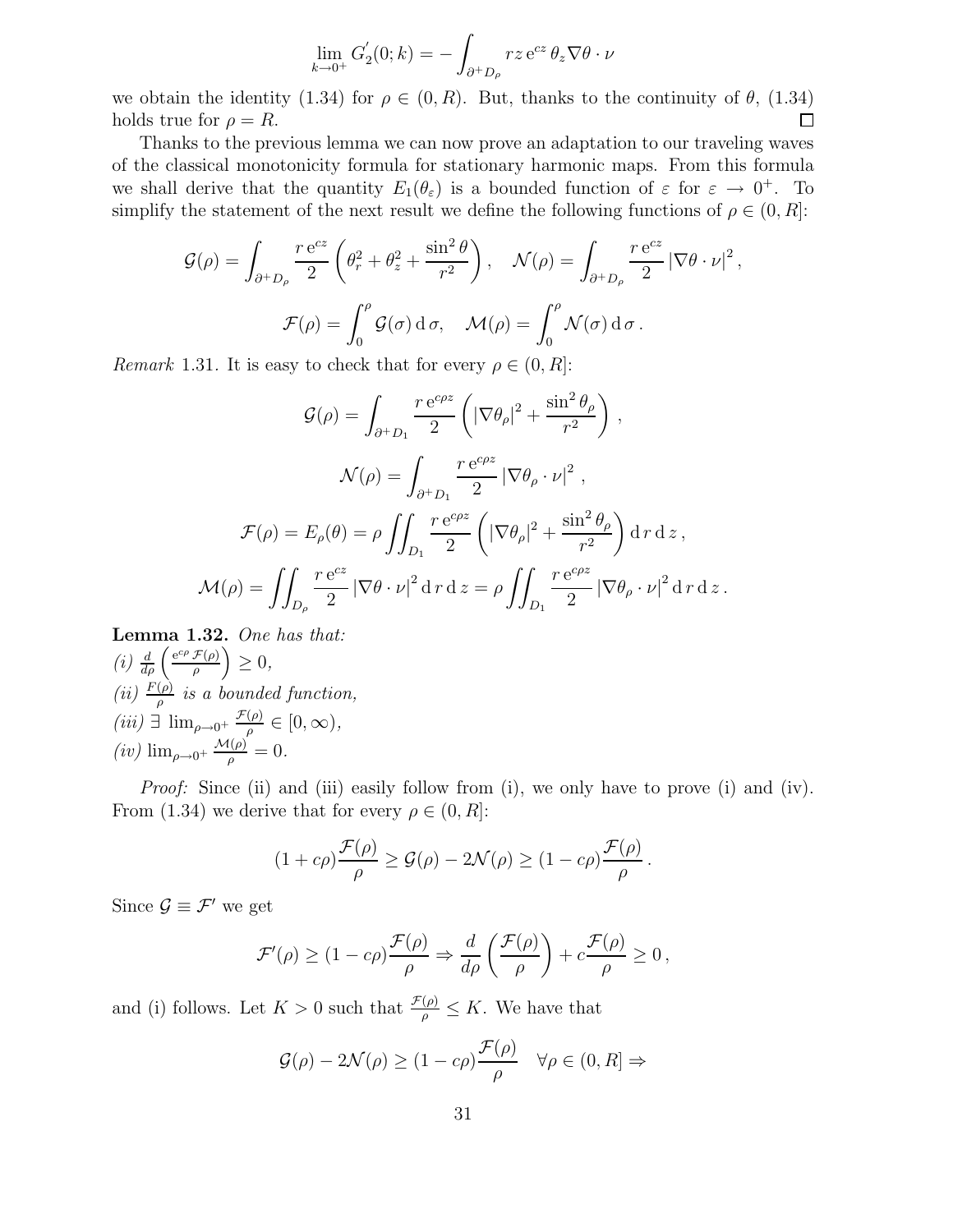$$
\mathcal{F}(\rho) - \int_0^{\rho} \frac{\mathcal{F}(\sigma)}{\sigma} d\sigma + c \int_0^{\rho} \mathcal{F}(\sigma) d\sigma \ge 2\mathcal{M}(\rho) \Rightarrow
$$

$$
\frac{\mathcal{F}(\rho)}{\rho} - \frac{1}{\rho} \int_0^{\rho} \frac{\mathcal{F}(\sigma)}{\sigma} d\sigma + \frac{cK\rho}{2} \ge 2\frac{\mathcal{M}(\rho)}{\rho} \ge 0.
$$
(1.36)

Because of (i) the function  $\frac{\mathcal{F}(\rho)}{\rho}$  can be extended to a bounded continuous function over  $[0, R]$ . Then

$$
\lim_{\rho \to 0} \left( \frac{\mathcal{F}(\rho)}{\rho} - \frac{1}{\rho} \int_0^{\rho} \frac{\mathcal{F}(\sigma)}{\sigma} d\,\sigma \right) = 0
$$

and, thanks to (1.36), we obtain (iv).

In the remainder of this section we shall denote by  $\mathcal E$  the following functional defined for  $v \in H_1$ :

$$
\mathcal{E}(v) = \iint_{D_1} \frac{r}{2} \left( v_r^2 + v_z^2 + \frac{\sin^2 v}{r^2} \right) \mathrm{d} \, r \, \mathrm{d} \, z \tag{1.37}
$$

Lemma (1.32) and Remark (1.31) imply that

**Proposition 1.33.** (i) There exists  $K \in \mathbb{R}^+$  such that  $\mathcal{E}(\theta_{\varepsilon}) \leq K \ \forall \varepsilon \in (0, R)$ . (ii)

$$
\lim_{\varepsilon \to 0^+} \iint_{D_1} \frac{r}{2} |\nabla \theta_{\varepsilon} \cdot \nu|^2 d\,r \,d\,z = 0.
$$

Moreover, we can easily prove that

**Proposition 1.34.** For every  $\rho \in (0, R)$  there exists  $C = C(\rho)$  such that  $||\theta_{\varepsilon}||_{C^{3}([\rho,R]\times\mathbb{R})} \le$ C for all  $\varepsilon \in (0,1)$ .

*Proof:* For all  $\varepsilon \in (0,1)$  we have  $0 \leq \theta_{\varepsilon} \leq \pi$  in  $[0, R/\varepsilon] \times \mathbb{R}$ . Moreover,  $\theta_{\varepsilon}$  solves the equation

$$
\psi_{rr} + \frac{\psi_r}{r} - \frac{\sin(2\psi)}{2r^2} + \psi_{zz} + c\varepsilon\psi_z = 0
$$

in  $(0, R/\varepsilon) \times \mathbb{R}$ . At last,  $\theta_{\varepsilon}(R/\varepsilon, z) = 2 \arctan(bR)$ . By using classical Schauder type estimates and the invariance of the previous equation with respect to z-translations we obtain the thesis.  $\Box$ 

In order to state the first important theorem of this section, concerning the behavior of the sequence  $\{\theta_{\varepsilon}\}\$  for  $\varepsilon$  approaching to zero, we need a last lemma:

**Lemma 1.35.** Let  $H_1^0$  be the closed subspace of  $H_1$  given by

$$
\{v \in H_1 \mid v|_{\partial^+ D_1} = 0\}.
$$

For every  $f \in H_1^0$  and  $\varepsilon \in (0, R)$ 

$$
|\mathcal{E}_{\varepsilon}(f+\theta_{\varepsilon})-\mathcal{E}(f+\theta_{\varepsilon})|\leq c\varepsilon e^{c\varepsilon} Q(f)\,,
$$

where

$$
\mathcal{E}_{\varepsilon}(v) \equiv \iint_{D_1} \frac{r e^{c \varepsilon z}}{2} \left( v_r^2 + v_z^2 + \frac{\sin^2 v}{r^2} \right) \mathrm{d} \, r \, \mathrm{d} \, z
$$

for  $v \in H_1$  and  $Q(f) > 0$  is a constant depending only on f.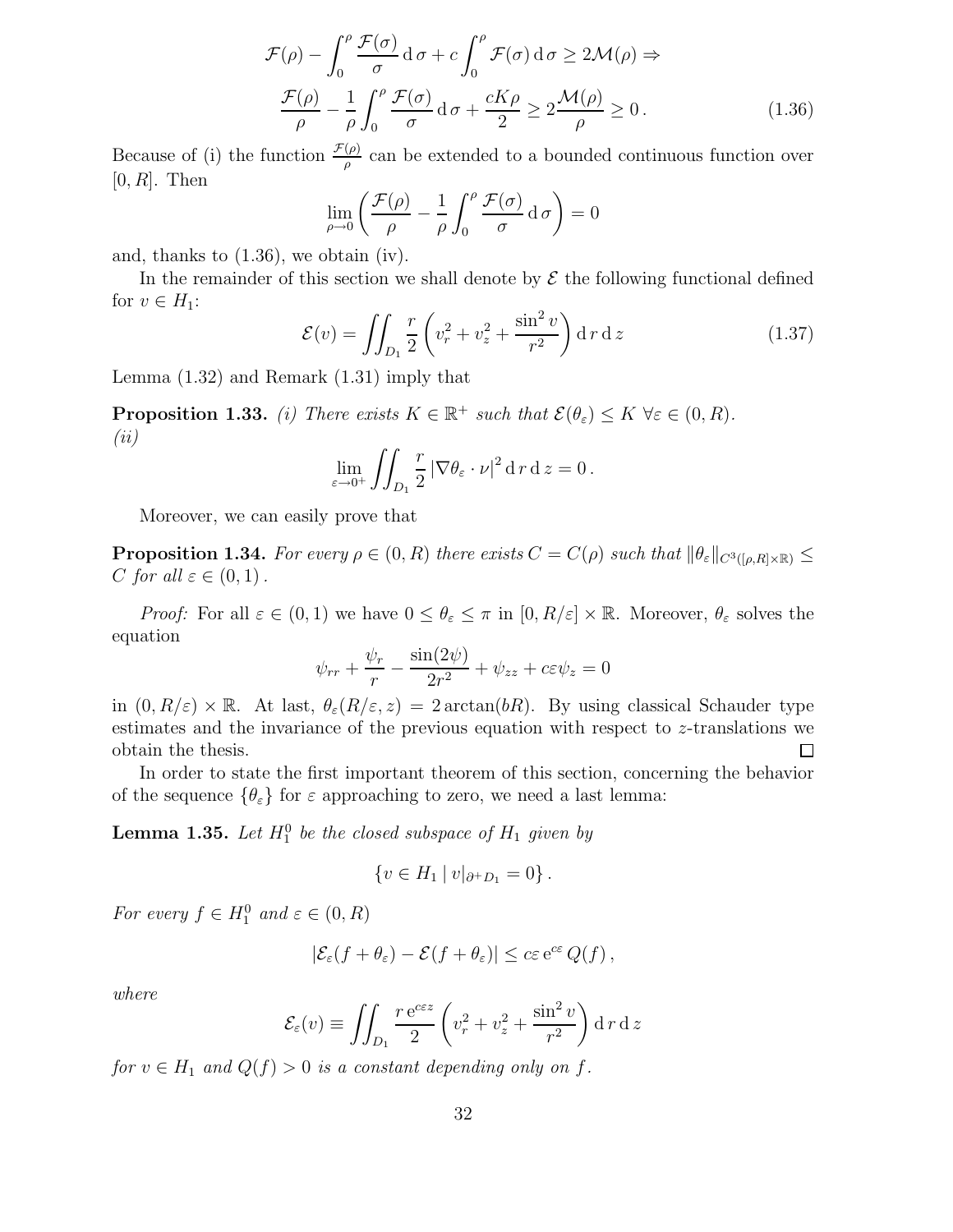*Proof:* By using the standard inequality  $|e^{c\epsilon z} - 1| \leq e^{c\epsilon} |c\epsilon z|$  we get  $|\mathcal{E}_{\epsilon}(f + \theta_{\epsilon}) - \mathcal{E}(f +$  $|\theta_{\varepsilon})| \leq e^{c\varepsilon} c\varepsilon \mathcal{E}(f + \theta_{\varepsilon}) \leq 2 e^{c\varepsilon} c\varepsilon (\mathcal{E}(f) + \mathcal{E}(\theta_{\varepsilon}))$  and the thesis follows then from Proposition (1.33).

**Theorem 1.36.** There exist  $\psi \in H_1$  and a decreasing sequence  $\{\varepsilon_n\}_{n\in\mathbb{N}} \subset (0, \min\{1, R\})$ with  $\varepsilon_n \to 0$  as  $n \to \infty$  such that: (i)

$$
\nabla \theta_{\varepsilon_n} \rightharpoonup \nabla \psi \,, \quad \frac{\sin \theta_{\varepsilon_n}}{r} \rightharpoonup \frac{\sin \psi}{r}
$$

in  $L_r^2(D_1)$ ; (*ii*) for every  $\rho \in (0,1)$ 

$$
\theta_{\varepsilon_n}\to \psi
$$

in  $C^2(\overline{D}_1 \cap \{r \geq \rho\})$ . Moreover, if  $\{\varepsilon_n\}$  is any sequence converging to 0 for which (i) and (ii) are true, then the limit function  $\psi \in H_1$  and satisfies: (iii)  $\psi(\overline{D}_1 \cap \{r > 0\}) \subseteq [0, \pi]$  and  $\psi_z \leq 0$ ;  $(iv)$ 

$$
\iint_{D_1} \frac{r}{2} |\nabla \psi \cdot \nu|^2 d\,r d\,z = 0;
$$

(v)

$$
\mathcal{E}(\psi) = \inf_{\{v \in H_1 \, | \, v|_{\partial^+ D_1} = \psi|_{\partial^+ D_1}\}} \mathcal{E}(v) \, .
$$

*Proof:* (i) and (ii) easily follow from Propositions  $(1.33)$  and  $(1.34)$ . (iii) follows from the inequalities:

$$
2\arctan(b\varepsilon r) \le \theta_{\varepsilon}(r,z) = \theta(\varepsilon r, \varepsilon z) \le \pi - 2\arctan\left(\frac{\varepsilon r}{bR^2}\right)
$$

and  $\frac{\partial \theta_{\varepsilon}}{\partial z}(r, z) < 0$  for  $(r, z) \in (0, \frac{R}{\varepsilon})$  $(\frac{R}{\varepsilon}) \times \mathbb{R}$ . (iv) is a consequence of Proposition (1.33). To conclude we only need to prove that  $\mathcal{E}(\psi) \leq \mathcal{E}(v)$  for every  $v \in H_1$  with  $v|_{\partial^+ D_1} = \psi|_{\partial^+ D_1}$ . If we write  $v = f + \psi$ , then  $f \in H_1^0$  and

$$
\mathcal{E}(v) - \mathcal{E}(\psi) = \frac{1}{2} \|\nabla f\|^2 + \langle \nabla f, \nabla \psi \rangle + \iint_{D_1} \frac{\sin^2(f + \psi) - \sin^2 \psi}{2r} \, \mathrm{d} \, r \, \mathrm{d} \, z \tag{1.38}
$$

where the norm  $\|\cdot\|$  and the scalar product  $\langle \cdot, \cdot \rangle$  are those ones of  $L^2_r(D_1)$ . Similarly, for every  $n \in \mathbb{N}$ 

$$
\mathcal{E}(f+\theta_{\varepsilon_n}) - \mathcal{E}(\theta_{\varepsilon_n}) = \frac{1}{2} \|\nabla f\|^2 + \langle \nabla f, \nabla \theta_{\varepsilon_n} \rangle + \iint_{D_1} \frac{\sin^2(f + \theta_{\varepsilon_n}) - \sin^2 \theta_{\varepsilon_n}}{2r} \, \mathrm{d} \, r \, \mathrm{d} \, z \tag{1.39}
$$

Thanks to simple trigonometric identities, we can write

$$
\iint_{D_1} \frac{\sin^2(f+\psi) - \sin^2\psi}{2r} \, \mathrm{d} \, r \, \mathrm{d} \, z = I_1 + I_2
$$

and, for each  $n \in \mathbb{N}$ ,

$$
\iint_{D_1} \frac{\sin^2(f + \theta_{\varepsilon_n}) - \sin^2 \theta_{\varepsilon_n}}{2r} \, \mathrm{d} \, r \, \mathrm{d} \, z = I_{1,n} + I_{2,n}
$$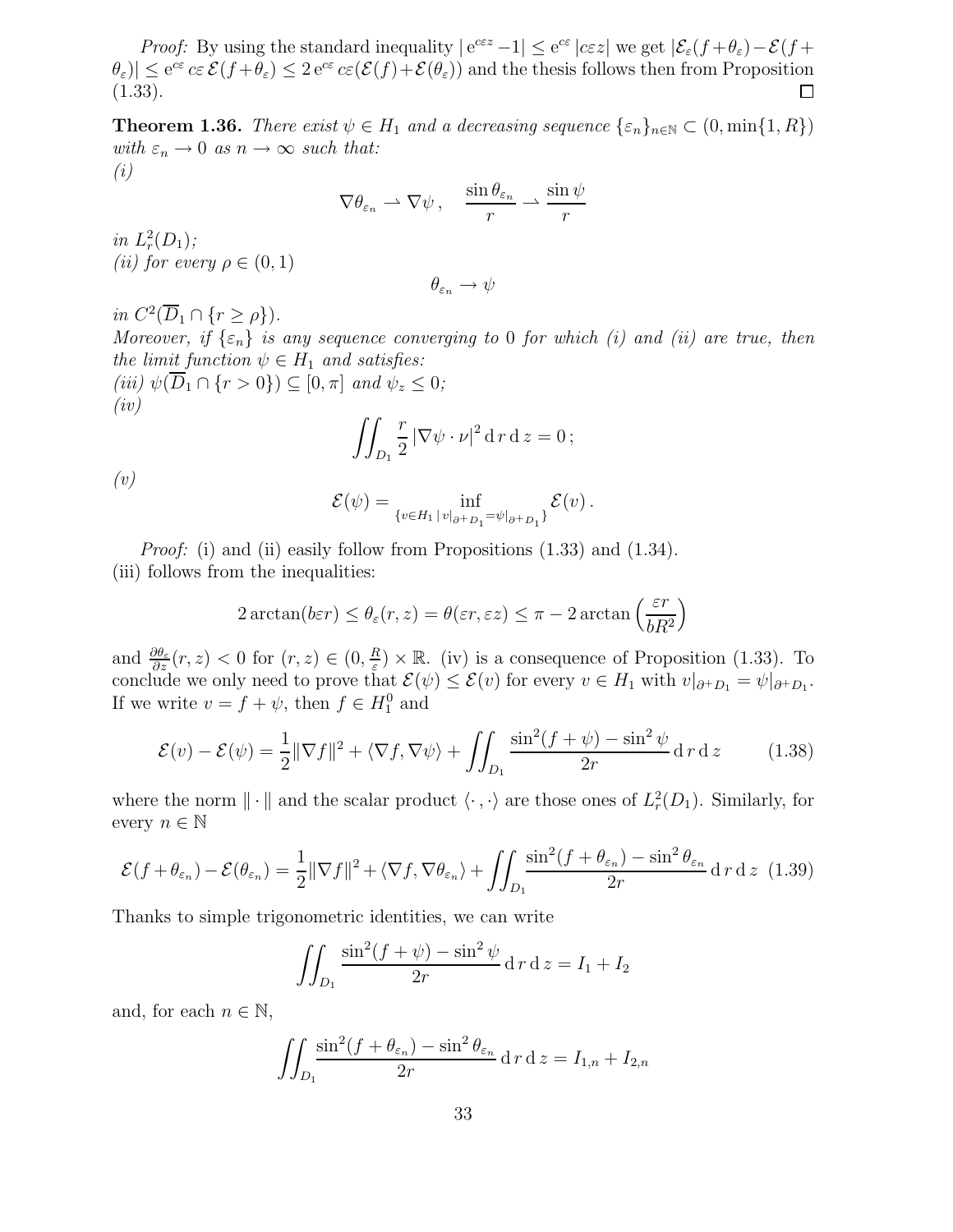where

$$
I_1 = \iint_{D_1} \frac{\sin^2 f \cos(2\psi)}{2r} d\tau d\tau d\tau,
$$
  
\n
$$
I_2 = \iint_{D_1} \frac{\sin f \sin \psi \cos f \cos \psi}{r} d\tau d\tau d\tau,
$$
  
\n
$$
I_{1,n} = \iint_{D_1} \frac{\sin^2 f \cos(2\theta_{\varepsilon_n})}{2r} d\tau d\tau d\tau d\tau d\tau d\tau.
$$
  
\n
$$
I_{2,n} = \iint_{D_1} \frac{\sin f \sin \theta_{\varepsilon_n} \cos f \cos \theta_{\varepsilon_n}}{r} d\tau d\tau d\tau.
$$

Thanks to (ii) we have  $I_{1,n} \to I_1$  for  $n \to \infty$ . (ii) also implies that

$$
\frac{\sin f \cos f \cos \theta_{\varepsilon_n}}{\sqrt{r}} \to \frac{\sin f \cos f \cos \psi}{\sqrt{r}}
$$

in  $L^2(D_1)$  as  $n \to \infty$ . On the other hand, (i) implies that

$$
\frac{\sin \theta_{\varepsilon_n}}{\sqrt{r}} \rightharpoonup \frac{\sin \psi}{\sqrt{r}}
$$

in  $L^2(D_1)$ . Therefore,  $I_{2,n} \to I_2$  for  $n \to \infty$ . But then from (i), (1.38) and (1.39) we get that  $\mathcal{E}(f + \theta_{\varepsilon_n}) - \mathcal{E}(\theta_{\varepsilon_n}) \to \mathcal{E}(v) - \mathcal{E}(\psi)$  when  $n \to \infty$ . On the other hand, for every  $n \in \mathbb{N}$  $\mathcal{C}(0)$ 

$$
\mathcal{E}(f + \theta_{\varepsilon_n}) - \mathcal{E}(\theta_{\varepsilon_n}) =
$$
  

$$
\mathcal{E}(f + \theta_{\varepsilon_n}) - \mathcal{E}_{\varepsilon_n}(f + \theta_{\varepsilon_n}) + \mathcal{E}_{\varepsilon_n}(f + \theta_{\varepsilon_n}) - \mathcal{E}_{\varepsilon_n}(\theta_{\varepsilon_n}) + \mathcal{E}_{\varepsilon_n}(\theta_{\varepsilon_n}) - \mathcal{E}(\theta_{\varepsilon_n}) \ge
$$
  

$$
\mathcal{E}(f + \theta_{\varepsilon_n}) - \mathcal{E}_{\varepsilon_n}(f + \theta_{\varepsilon_n}) + \mathcal{E}_{\varepsilon_n}(\theta_{\varepsilon_n}) - \mathcal{E}(\theta_{\varepsilon_n})
$$
(1.40)

since Lemma (1.29) implies  $\mathcal{E}_{\varepsilon_n}(f + \theta_{\varepsilon_n}) \geq \mathcal{E}_{\varepsilon_n}(\theta_{\varepsilon_n})$ . Then  $\mathcal{E}(v) \geq \mathcal{E}(\psi)$  immediately follows from Lemma (1.35).

In the following we shall denote by  $\{\varepsilon_n\}_{n\in\mathbb{N}}\subset(0,R)$  a sequence converging to 0 for which the corresponding sequence  $\{\theta_{\varepsilon_n}\}\$  satisfies the statements (i) and (ii) of Theorem 1.36. Our purpose now is to show that

**Claim 1.37.** The limit function  $\psi$  is given by the formula

$$
\psi(r,z) = \frac{\pi}{2} - \arctan\left(\frac{z}{r}\right).
$$

The first step in this direction is given by

Proposition 1.38. The following three cases can occur:

- A)  $\psi \equiv 0$ ,
- B)  $\psi \equiv \pi$  or
- C)  $\psi \in C^0(\overline{D}_1 \setminus \{(0,0)\})$  and

$$
\psi(0,z) = \begin{cases} 0 & \text{if } z > 0 \\ \pi & \text{if } z < 0 \end{cases}
$$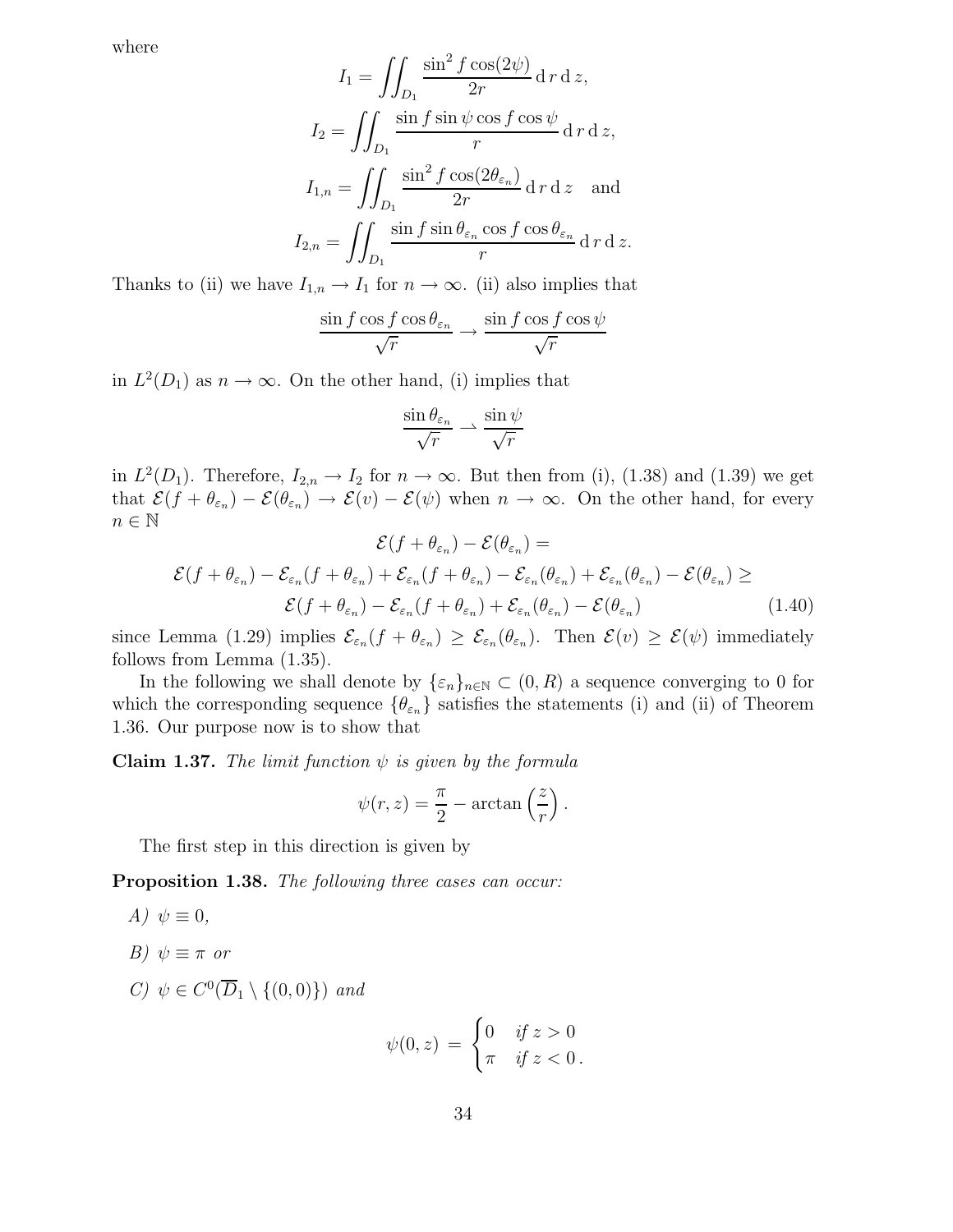In addition  $\psi$  is a function attaining values in  $[0, \pi]$ , which is smooth in  $\overline{D}_1 \cap \{r > 0\}$ , non increasing with respect to z and constant along each radius coming out of the origin.

Proof: The last part of the statement is a direct consequence of Theorem 1.36. Since  $\psi \in H_1$  and  $0 \le \psi \le \pi$  we have that for a.e.  $z \in (-1,1)$  exists  $\psi(0,z) \equiv \lim_{r \to 0^+} \psi(r,z) \in$  $\{0, \pi\}$ . Since  $\psi_z \leq 0$ , we can have  $\psi(0, z) = 0$  for all  $z \in (-1, 1)$ , or  $\psi(0, z) = \pi$  for all  $z \in (-1,1)$ , or

$$
\psi(0, z) = \begin{cases} 0 & \text{if } z > \bar{z} \\ \pi & \text{if } z < \bar{z} \end{cases}
$$

for a suitable  $\bar{z} \in (0, \pi)$ . In the first case, being  $\psi$  smooth in  $\overline{D}_1 \cap \{r > 0\}$  with  $\psi_z \leq 0$ , one has  $\psi \in C^0(\overline{D}_1)$ . Then, since  $\psi$  must be constant along each radius coming out of the origin, we get  $\psi \equiv 0$ .

The same argument allows to say that in the second case  $\psi \equiv \pi$ .

In the last case the smoothness of  $\psi$  in  $\overline{D}_1 \cap \{r > 0\}$  and its monotonicity with respect to z permit to deduce that  $\psi \in C^0(\overline{D}_1 \setminus \{(0,\overline{z})\})$ . Then, since  $\psi$  must be constant along each radius coming out of the origin,  $\bar{z} > 0$  would imply  $\psi \equiv \pi$  while  $\bar{z} < 0$  would imply  $\psi \equiv 0$ . Therefore  $\bar{z} = 0$ .  $\psi \equiv 0$ . Therefore  $\bar{z} = 0$ .

To prove Claim 1.37 we first need to exclude the cases  $\psi \equiv 0$  and  $\psi \equiv \pi$ . Since the arguments needed to prove that  $\psi \neq 0$  are similar to the ones used to show that  $\psi \neq \pi$ , we shall only prove the latter assertion.

#### Proposition 1.39.  $\psi \not\equiv \pi$ .

*Proof:* By contradiction we assume  $\psi \equiv \pi$ . Let  $0 < \bar{\rho} \ll 1$  be a fixed value and let  $\sigma, \zeta$  be two positive numbers such that  $\sigma = \frac{\zeta}{8}$  $\frac{\zeta}{8}, \zeta \leq \frac{\log 2}{2c}$  $\frac{\log 2}{2c}$  and  $\sigma + \zeta \leq \sqrt{1 - \bar{\rho}^2}$ . For every  $z \in (-\zeta - \sigma, \zeta + \sigma)$  we define:

$$
\alpha(z) = \begin{cases}\n\sigma^2(\sigma + \zeta - z)^{-2} & \text{if } z \in [\zeta, \zeta + \sigma) \\
1 & \text{if } z \in [-\zeta, \zeta] \\
\sigma^2(\sigma + \zeta + z)^{-2} & \text{if } z \in (-\zeta - \sigma, -\zeta]\n\end{cases}
$$

and for  $(r, z) \in [0, \bar{\rho}] \times [-1, 1]$ :

$$
\omega(r,z) = \begin{cases}\n0 & \text{if } z \ge \zeta + \sigma \\
\pi - 2\arctan(\alpha(z)r) & \text{if } z \in (-\zeta - \sigma, \zeta + \sigma) \\
0 & \text{if } z \le -\zeta - \sigma.\n\end{cases}
$$

Thanks to Theorem 1.36 we know that, for a suitable decreasing sequence  $\{\varepsilon_n\}$  which converges to zero as  $n \to \infty$ , we have  $\theta_{\varepsilon_n} \to \pi$  in  $C^2(\overline{D}_1 \cap \{r \ge \rho\})$  for every  $\rho > 0$ . Therefore, if we take  $\rho \in (0, \bar{\rho}) \subset (0, 1)$ , we can say that there exists  $\nu = \nu(\rho) \in \mathbb{N}$  such that  $\forall n \geq \nu(\rho)$ 

 $\pi \geq \theta_{\varepsilon_n}(r,z) \geq \pi - 2 \arctan \rho$ 

for all  $(r, z) \in \overline{D}_1 \cap \{r \geq \rho\}$ . Then for every  $n \geq \nu(\rho)$ 

$$
\pi \ge \theta_{\varepsilon_n}(\rho, z) \ge \pi - 2 \arctan \rho \tag{1.41}
$$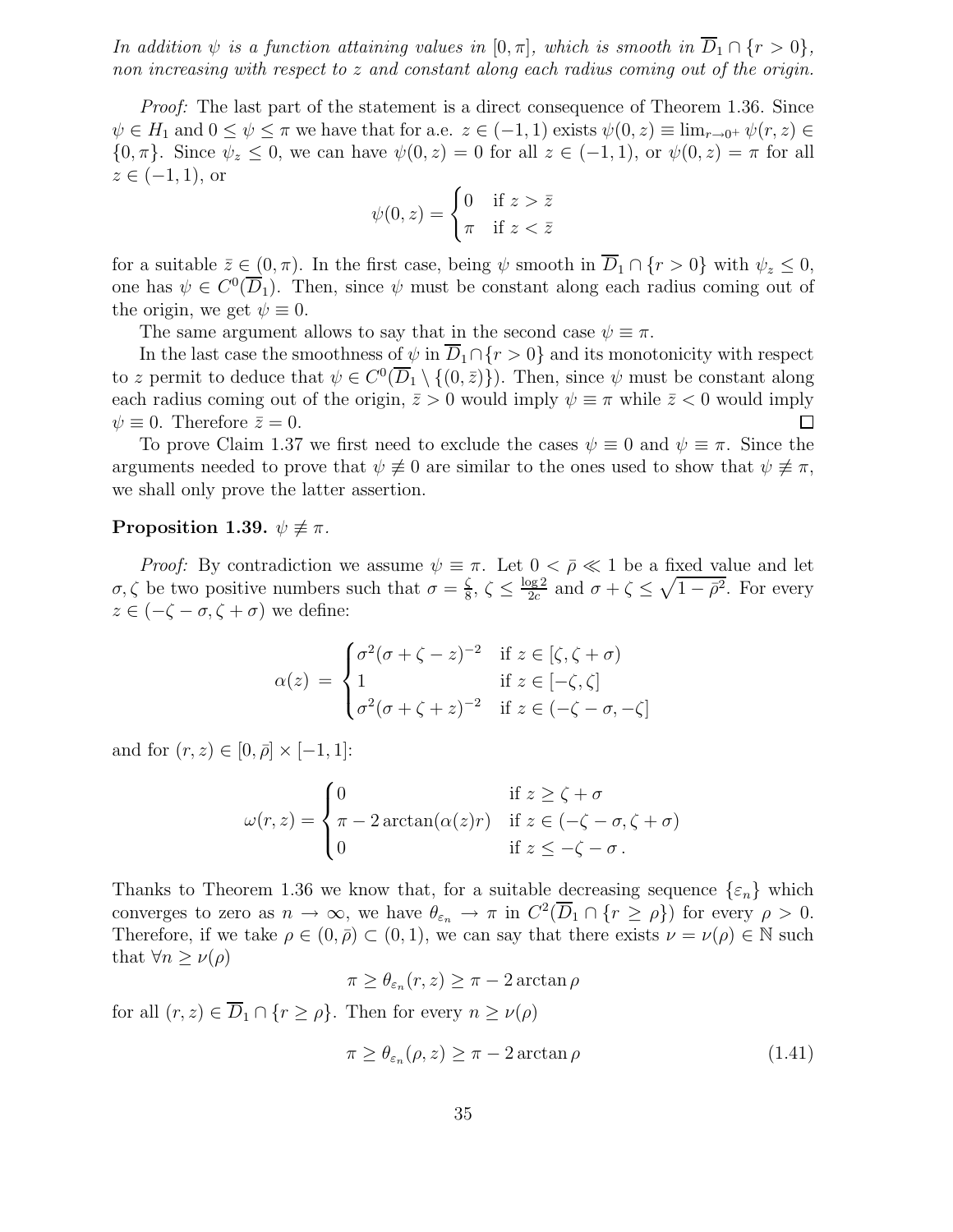$\forall z \in [-\sqrt{1-\rho^2}, \sqrt{1-\rho^2}]$ . For every  $\rho \in (0, \bar{\rho})$  and  $n \ge \nu(\rho)$  we define a function  $v_{\rho,n}$ in the following way:

$$
v_{\rho,n}(r,z) = \begin{cases} \max\{\omega(r,z), \theta_{\varepsilon_n}(r,z)\} & \text{if } r < \rho\\ \theta_{\varepsilon_n}(r,z) & \text{if } r \ge \rho \end{cases}
$$

at each point  $(r, z) \in D_1$ . Thanks to  $(1.41)$  we can say that  $v_{\rho,n}$  is a continuous function out of  $\{r = 0\}$ . Moreover,  $\forall r \in (0, \rho)$  we have  $\omega(r, \sqrt{1-r^2}) = 0$ , since  $\sqrt{1-r}$  $\sqrt{}$  $2$  >  $\sqrt{1-\bar{\rho}^2} > \sqrt{1-\bar{\rho}^2} \ge \sigma + \zeta$ , and

$$
v_{\rho,n}|_{\partial^+ D_1} = \theta_{\varepsilon_n}|_{\partial^+ D_1}.
$$

At last, it is easy to check that  $\omega, \omega_r, \omega_z, \frac{\sin \omega}{r}$  $\frac{\partial^n \omega}{\partial r} \in L^2_r([0,\bar{\rho}] \times [-1,1])$ :

- 1.  $0 \leq \omega \leq \pi$ ,
- 2.  $\forall \rho \in (0, \bar{\rho}]$

$$
\int_0^{\rho} \frac{r}{2} \left( \omega_r^2 + \frac{\sin^2 \omega}{r^2} \right) \Big|_z \, \mathrm{d} \, r = \begin{cases} 0 & \text{if } |z| > \sigma + \zeta \\ \frac{2\rho^2}{1 + \rho^2} & \text{if } z \in (-\zeta, \zeta) \\ \frac{2\alpha^2(z)\rho^2}{1 + \alpha^2(z)\rho^2} & \text{if } z \in (-\zeta - \sigma, -\zeta) \cup (\zeta, \zeta + \sigma) \end{cases}
$$

3.  $\forall \rho \in (0, \bar{\rho}]$ 

$$
\int_0^{\rho} \frac{r}{2} \omega_z^2(r, z) dr = \begin{cases} 0 & \text{if } |z| > \zeta + \sigma \text{ or } |z| < \zeta \\ \frac{|\alpha'(z)|^2}{\alpha^4(z)} \left( \log(1 + \alpha^2 \rho^2) - \frac{\alpha^2 \rho^2}{1 + \alpha^2 \rho^2} \right) & \text{if } z \in (-\zeta - \sigma, -\zeta) \cup (\zeta, \zeta + \sigma). \end{cases}
$$

We remark that, thanks to the inequality  $\log(1+x) \leq \sqrt{x}$ :

$$
\frac{|\alpha'(z)|^2}{\alpha^4(z)} \left( \log(1+\alpha^2 \rho^2) - \frac{\alpha^2 \rho^2}{1+\alpha^2 \rho^2} \right) \le \frac{|\alpha'(z)|^2}{\alpha^3(z)} \rho = \frac{4\rho}{\sigma^2}.
$$

Thanks to the properties of  $\omega$  we can say that  $\forall \rho \in (0, \bar{\rho})$  and  $n \geq \nu(\rho)$  the function  $v_{\rho,n} \in H_1$  and

$$
\mathcal{E}_{\varepsilon_n}(v_{\rho,n}) - \mathcal{E}_{\varepsilon_n}(\theta_{\varepsilon_n}) = \iint_{(0,\rho)\times(-\zeta-\sigma,\zeta+\sigma)} \frac{r e^{c\varepsilon_n z}}{2} \left( |\nabla v_{\rho,n}|^2 + \frac{\sin^2 v_{\rho,n}}{r^2} \right) d\,r \,dz -
$$

$$
- \iint_{(0,\rho)\times(-\zeta-\sigma,\zeta+\sigma)} \frac{r e^{c\varepsilon_n z}}{2} \left( |\nabla \theta_{\varepsilon_n}|^2 + \frac{\sin^2 \theta_{\varepsilon_n}}{r^2} \right) d\,r \,dz \leq J_1 + J_2 + J_3,
$$

where

$$
J_1 = \int_{-\zeta}^{\zeta} \mathrm{d}z \int_0^{\rho} \frac{r e^{c \varepsilon_n z}}{2} \left( \left| \frac{\partial v_{\rho,n}}{\partial r} \right|^2 + \frac{\sin^2 v_{\rho,n}}{r^2} \right) \mathrm{d}r - \int_{-\zeta}^{\zeta} \mathrm{d}z \int_0^{\rho} \frac{r e^{c \varepsilon_n z}}{2} \left( \left| \frac{\partial \theta_{\varepsilon_n}}{\partial r} \right|^2 + \frac{\sin^2 \theta_{\varepsilon_n}}{r^2} \right) \mathrm{d}r ,
$$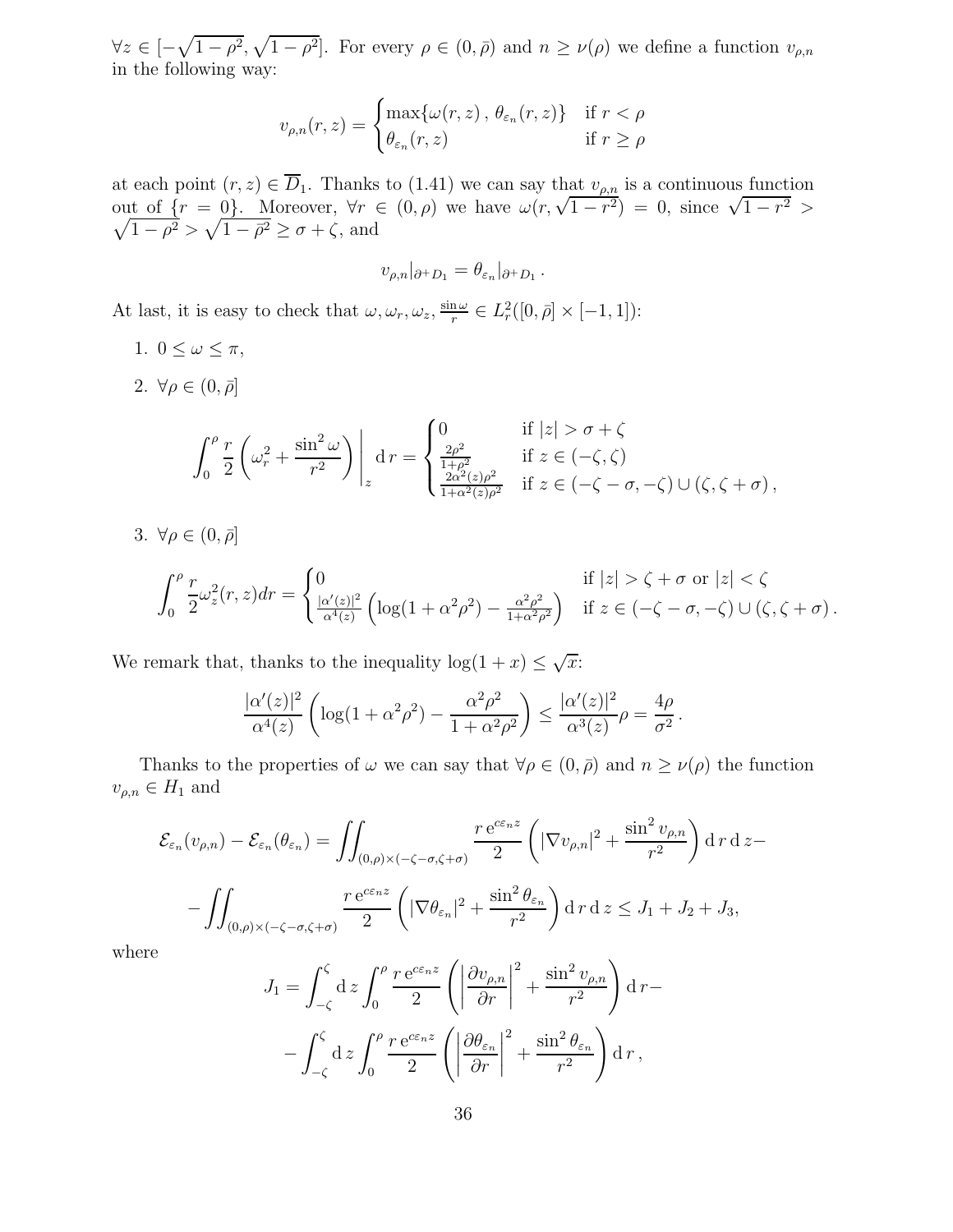$$
J_2 = \int_{\zeta}^{\zeta+\sigma} \mathrm{d}z \int_0^{\rho} \frac{r \, \mathrm{e}^{c \varepsilon_n z}}{2} \left( \omega_r^2 + \frac{\sin^2 \omega}{r^2} \right) \mathrm{d}r + \int_{-\zeta-\sigma}^{-\zeta} \mathrm{d}z \int_0^{\rho} \frac{r \, \mathrm{e}^{c \varepsilon_n z}}{2} \left( \omega_r^2 + \frac{\sin^2 \omega}{r^2} \right) \mathrm{d}r
$$

and

$$
J_3 = \int_{-\zeta-\sigma}^{\zeta+\sigma} \mathrm{d} \, z \int_0^\rho \frac{r \, \mathrm{e}^{c \varepsilon_n z}}{2} \omega_z^2 \, \mathrm{d} \, r \, .
$$

It is easy to check that

$$
J_3 \le 2 \int_{\zeta}^{\zeta + \sigma} e^{c \varepsilon_n z} dz \int_0^{\rho} \frac{r}{2} \omega_z^2 dr \le \frac{8\rho}{\sigma^2} e^{c \varepsilon_n \zeta} \frac{e^{c \varepsilon_n \sigma} - 1}{c \varepsilon_n}
$$

and

$$
J_2 \le 4 \int_{\zeta}^{\zeta+\sigma} e^{c \varepsilon_n z} dz = 4 e^{c \varepsilon_n \zeta} \frac{e^{c \varepsilon_n \sigma} - 1}{c \varepsilon_n}.
$$

To estimate  $J_1$  we need to put together several arguments. First of all, since

$$
\theta_{\varepsilon_n}(\rho, z) \ge \omega(\rho, z) \quad \forall z \in [-\sqrt{1-\rho^2}, \sqrt{1-\rho^2}],
$$

and

$$
\lim_{r \to 0^+} \theta_{\varepsilon_n}(r, z) = \pi = \lim_{r \to 0^+} \omega(r, z)
$$

for every  $z \in (-\zeta, 0)$ , it is possible to apply Corollary A.3 and deduce that  $\forall z \in (-\zeta, 0)$ 

$$
\int_0^{\rho} \frac{r}{2} \left( \left| \frac{\partial v_{\rho,n}}{\partial r} \right|^2 + \frac{\sin^2 v_{\rho,n}}{r^2} \right) \Big|_z \, \mathrm{d} \, r \le \int_0^{\rho} \frac{r}{2} \left( \left| \frac{\partial \theta_{\varepsilon_n}}{\partial r} \right|^2 + \frac{\sin^2 \theta_{\varepsilon_n}}{r^2} \right) \Big|_z \, \mathrm{d} \, r \,. \tag{1.42}
$$

On the other hand, if  $z \in (0, \zeta)$ , then it is possible to define

$$
\tilde{\rho}(z) = \inf\{r \in [0,\rho] \mid \theta_{\varepsilon_n}(r,z) \ge \omega(r,z)\}
$$

and say that  $\tilde{\rho}(z) \in (0, \rho]$  (due to the properties of  $\theta$  and  $\omega$ ),  $\theta_{\varepsilon_n}(r, z) < \omega(r, z)$  for  $r \in [0, \tilde{\rho}(z)), \theta_{\varepsilon_n}(\tilde{\rho}(z), z) = \omega(\tilde{\rho}(z), z)$  and, since  $\theta_{\varepsilon_n}(\rho, z) \ge \omega(\rho, z)$ ,

$$
\int_0^{\rho} \frac{r}{2} \left( \left| \frac{\partial v_{\rho,n}}{\partial r} \right|^2 + \frac{\sin^2 v_{\rho,n}}{r^2} \right) \left|_{z} dr - \int_0^{\rho} \frac{r}{2} \left( \left| \frac{\partial \theta_{\varepsilon_n}}{\partial r} \right|^2 + \frac{\sin^2 \theta_{\varepsilon_n}}{r^2} \right) \right|_{z} dr \le
$$

$$
\int_0^{\tilde{\rho}(z)} \frac{r}{2} \left( \omega_r^2 + \frac{\sin^2 \omega}{r^2} \right) \left|_{z} dr - \int_0^{\tilde{\rho}(z)} \frac{r}{2} \left( \left| \frac{\partial \theta_{\varepsilon_n}}{\partial r} \right|^2 + \frac{\sin^2 \theta_{\varepsilon_n}}{r^2} \right) \right|_{z} dr \qquad (1.43)
$$

as follows if we apply Corollary A.3 to the interval  $[\tilde{\rho}(z), \rho]$ . By using this same Corollary together with Lemma A.1 we derive that the right hand side of (1.43) is less or equal to

$$
|\cos\omega(\tilde{\rho}(z),z) - \cos\omega(0,z)| - |\cos\theta_{\varepsilon_n}(\tilde{\rho}(z),z) - \cos\theta_{\varepsilon_n}(0,z)| =
$$
  

$$
1 + \cos\omega(\tilde{\rho}(z),z) - (1 - \cos\theta_{\varepsilon_n}(\tilde{\rho}(z),z)) = 2\cos\omega(\tilde{\rho}(z),z) =
$$
  

$$
-2\cos(2\arctan(\tilde{\rho}(z))) \le -2\cos(2\arctan\rho) = -2 + \frac{4\rho^2}{1+\rho^2} \le -2 + 4\rho^2.
$$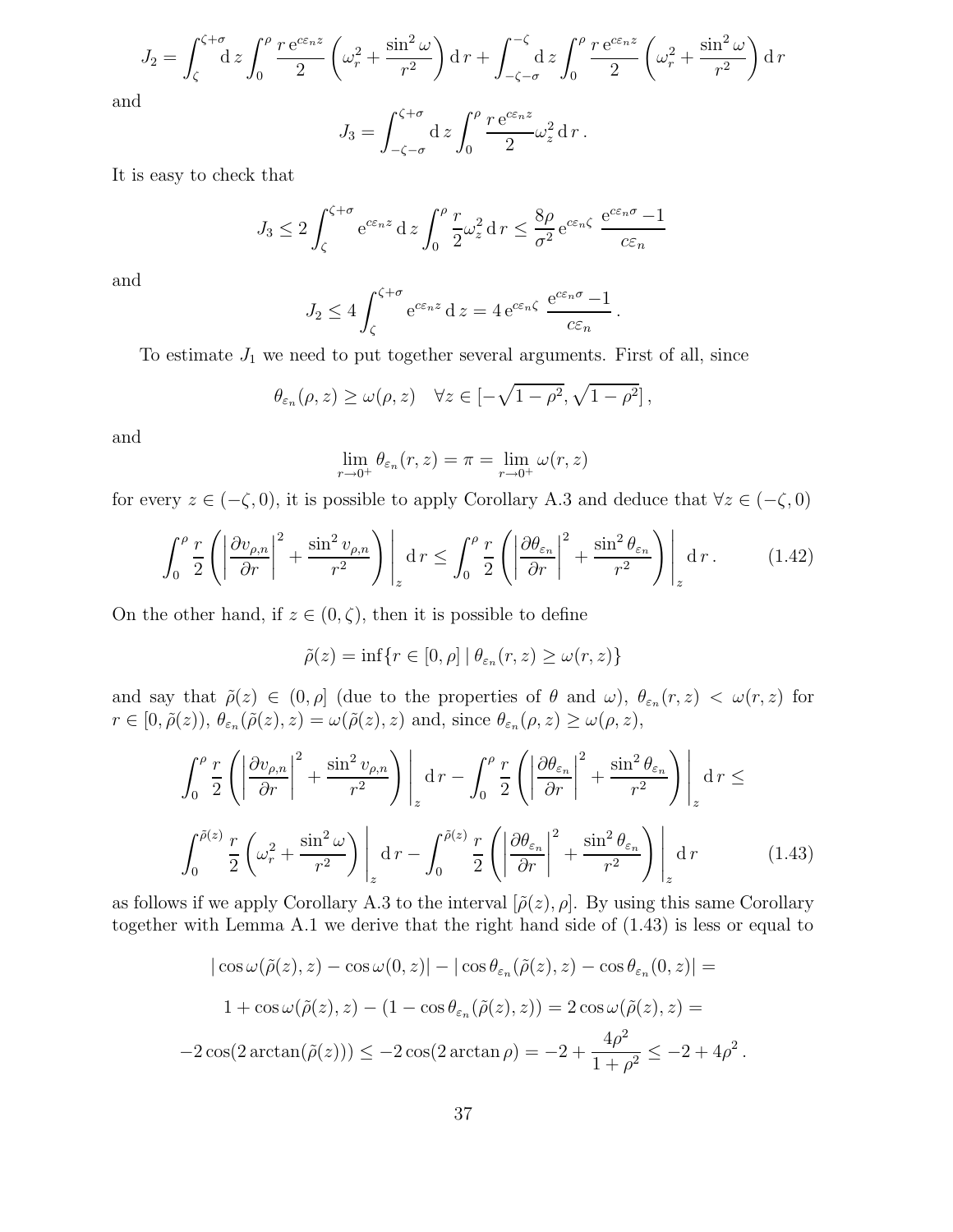Putting together (1.42) and this last estimate we get that

$$
J_1 \le \int_0^{\zeta} (-2+4\rho^2) e^{c\varepsilon_n z} dz = (-2+4\rho^2) \left( \frac{e^{c\varepsilon_n \zeta} - 1}{c\varepsilon_n} \right).
$$

From the estimates just obtained for  $J_1, J_2$  and  $J_3$  we finally derive that  $\forall \rho \in (0, \bar{\rho})$  and  $n \geq \nu(\rho)$ 

$$
\mathcal{E}_{\varepsilon_n}(v_{\rho,n}) - \mathcal{E}_{\varepsilon_n}(\theta_{\varepsilon_n}) \le (-2 + 4\rho^2) \left( \frac{e^{c\varepsilon_n \zeta} - 1}{c\varepsilon_n} \right) + 4 e^{c\varepsilon_n \zeta} \frac{e^{c\varepsilon_n \sigma} - 1}{c\varepsilon_n} + \frac{8\rho}{\sigma^2} e^{c\varepsilon_n \zeta} \frac{e^{c\varepsilon_n \sigma} - 1}{c\varepsilon_n} . \tag{1.44}
$$

Since  $\sigma, \zeta \leq \frac{\log 2}{2c}$  $\frac{\log 2}{2c}$  the following inequalities are true:

$$
\sigma \le \frac{e^{c\varepsilon_n \sigma} - 1}{c\varepsilon_n} \le 2\sigma, \quad \zeta \le \frac{e^{c\varepsilon_n \zeta} - 1}{c\varepsilon_n} \le 2\zeta.
$$

At the same time  $\sigma = \zeta/8$  and we obtain from (1.44)

$$
\mathcal{E}_{\varepsilon_n}(v_{\rho,n}) - \mathcal{E}_{\varepsilon_n}(\theta_{\varepsilon_n}) \le -2\zeta + 8\rho^2\zeta + (1 + 2c\varepsilon_n\zeta)\zeta + \frac{128\rho}{\zeta}(1 + 2c\varepsilon_n\zeta) \le
$$
  

$$
(-1 + \log 2)\zeta + 8\rho^2\zeta + \frac{128\rho}{\zeta}(1 + \log 2).
$$

with  $\rho \in (0, \bar{\rho})$  and  $n \ge \nu(\rho)$ . But  $\log 2 < 1$  and taking  $\rho$  sufficiently small and  $n \ge \nu(\rho)$ , we deduce that  $\mathcal{E}_{\varepsilon_n}(v_{\rho,n}) - \mathcal{E}_{\varepsilon_n}(\theta_{\varepsilon_n}) < 0$ . Since from Lemma 1.29 we know that for every  $n \in \mathbb{N}$ 

$$
\mathcal{E}_{\varepsilon_n}(\theta_{\varepsilon_n}) = \inf_{\{v \in H_1 \mid v|_{\partial^+ D_1} = \theta_{\varepsilon_n}|_{\partial^+ D_1}\}} \mathcal{E}_{\varepsilon_n}(v) \tag{1.45}
$$

we have just obtained the desired contradiction.

After excluding the cases (A) and (B) of Proposition 1.38 we obtain:

**Proposition 1.40.** There exists a positive constant A such that the limit function  $\psi$  is given by

$$
\psi(r,z) = 2 \arctan\left(A \tan\left(\frac{\pi}{4} - \frac{\arctan(z/r)}{2}\right)\right)
$$

for  $(r, z) \in \overline{D}_1 \cap \{r > 0\}$  and

$$
\psi(0,z) = \begin{cases} 0 & \text{if } z > 0 \\ \pi & \text{if } z < 0 \,. \end{cases}
$$

*Proof:* From Proposition 1.38 we know that  $\psi$  is constant along each radius coming out of the origin. Then for every  $\rho \in (0,1]$  and  $\varphi \in [-\pi/2, \pi/2]$ 

$$
\psi(\rho\cos\varphi,\rho\sin\varphi)=\psi(\cos\varphi,\sin\varphi)
$$

and to prove the result it is enough to show that the function

$$
g(\varphi) := \psi(\cos\varphi, \sin\varphi)
$$

 $\Box$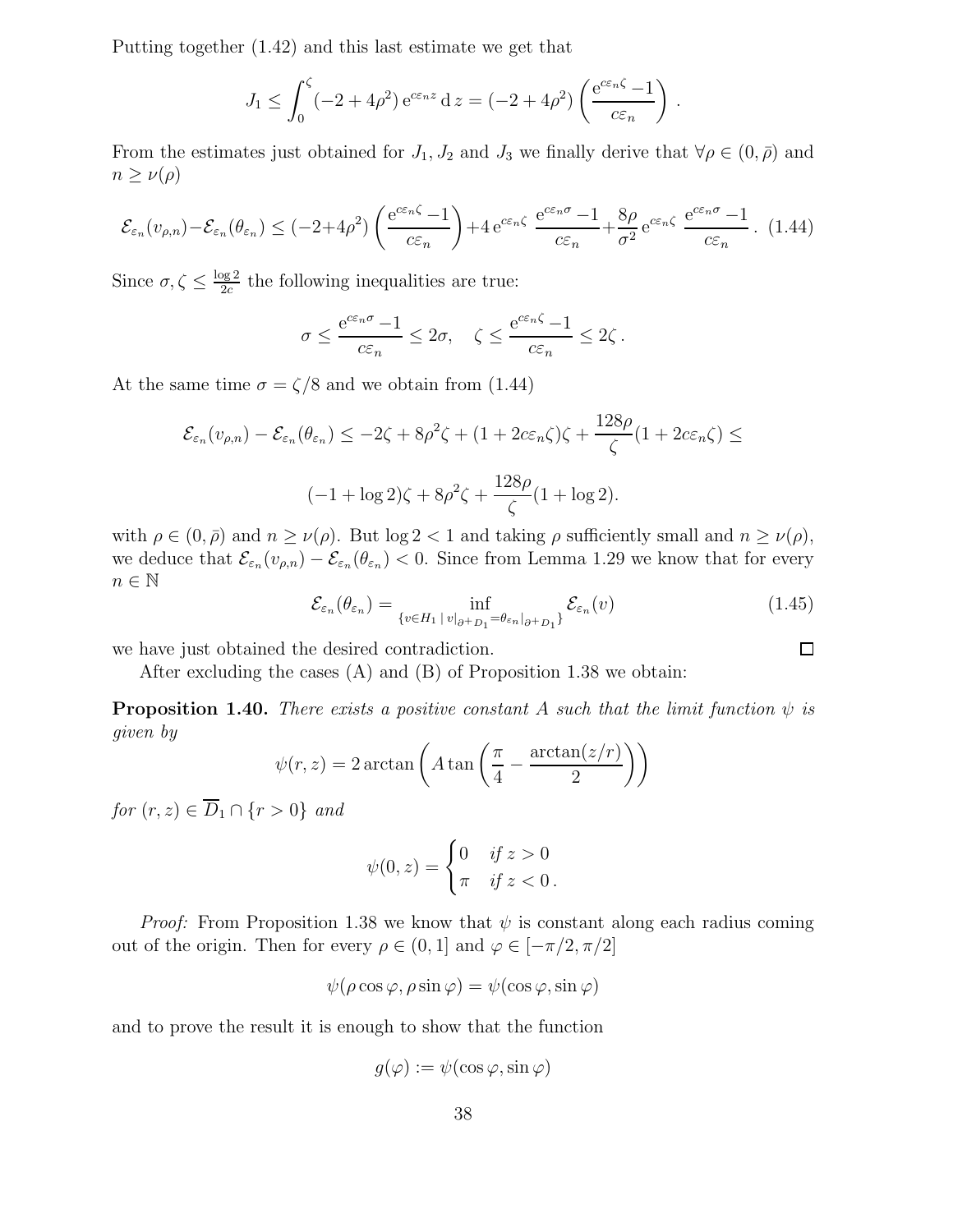is given by

$$
g(\varphi) = 2 \arctan\left(A \tan\left(\frac{\pi}{4} - \frac{\varphi}{2}\right)\right) \tag{1.46}
$$

for a suitable  $A > 0$ . We remark that, due to Proposition 1.38,  $g \in C^0([-\pi/2, \pi/2])$ . By Theorem 1.36, statement (v), we know that  $\psi$  is a smooth solution to the Euler-Lagrange equation of the functional (1.37), i.e.

$$
\psi_{zz} + \frac{1}{r} \frac{\partial}{\partial r} \left( r \psi_r \right) = \frac{\sin(2\psi)}{2r^2} \,,
$$

in  $\overline{D}_1 \cap \{r > 0\}$ . Since  $\psi$  is constant along each radius coming out of the origin,  $r\psi_r + z\psi_z =$ 0, and therefore  $\psi$  solves

$$
\psi_{zz} - \frac{z}{r} \psi_{zr} = \frac{\sin(2\psi)}{2r^2}.
$$

This implies that  $\forall \varphi \in (-\pi/2, \pi/2)$ 

$$
g''(\varphi) = \frac{\sin(2g)}{2\cos^2\varphi} + \tan(\varphi)g'(\varphi)
$$

and therefore g solves the following differential problem

$$
\begin{cases}\n\frac{d}{d\varphi}\left(\cos(\varphi)g'(\varphi)\right) = \frac{\sin(2g)}{2\cos\varphi} & \forall \varphi \in (-\pi/2, \pi/2) \\
g'(\varphi) = \frac{\psi_z(\cos\varphi, \sin\varphi)}{\cos\varphi} \leq 0 & \forall \varphi \in (-\pi/2, \pi/2) \\
g(\pi/2) = 0, & g(-\pi/2) = \pi.\n\end{cases}
$$
\n(1.47)

If we multiply the differential equation of g by  $\cos(\varphi)g'(\varphi)$  we obtain that

$$
\frac{d}{d\varphi}\left(\cos^2\varphi|g'(\varphi)|^2\right) = \frac{d}{d\varphi}\left(\sin^2 g\right),\,
$$

and there exists a constant C such that  $\cos^2 \varphi |g'(\varphi)|^2 - \sin^2 g = C$  for every  $\varphi \in$  $(-\pi/2, \pi/2).$ 

If  $C < 0$ , then  $\sin^2 g \geq -C > 0$ , which cannot be true since g is continuous in  $[-\pi/2, \pi/2]$  and  $g(\pi/2) = 0, g(-\pi/2) = \pi$ . On the other hand, if  $C > 0$  then  $|g'(\varphi)| \ge$ <br>  $\frac{C}{\pi} \to g'(\varphi) \leq C$  which cannot be true since a is bounded. Hence  $C = 0$  and  $\frac{C}{\cos \varphi} \Rightarrow g'(\varphi) \le -\frac{C}{\cos \varphi}$ , which cannot be true since g is bounded. Hence  $C = 0$  and

$$
\cos \varphi |g'(\varphi)| = |\sin g| \Rightarrow -\cos(\varphi)g'(\varphi) = \sin g
$$

since  $0 \leq g \leq \pi$  and  $g' \leq 0$ . By integrating the latter differential equation and taking into account that  $0 \leq g \leq \pi$ ,  $g \neq 0$  and  $g \neq \pi$ , we obtain (1.46) with  $A > 0$ .

Remark 1.41. From Proposition 1.40 we derive that

- 1.  $\psi$  is smooth on  $\overline{D}_1 \setminus \{(0,0)\},\$
- 2.  $\psi$  is a strictly decreasing function of the angle  $\varphi := \arctan(z/r)$ ,
- 3.  $\mathcal{E}(\psi)=2$ .

To prove Claim 1.37 we only need to show that: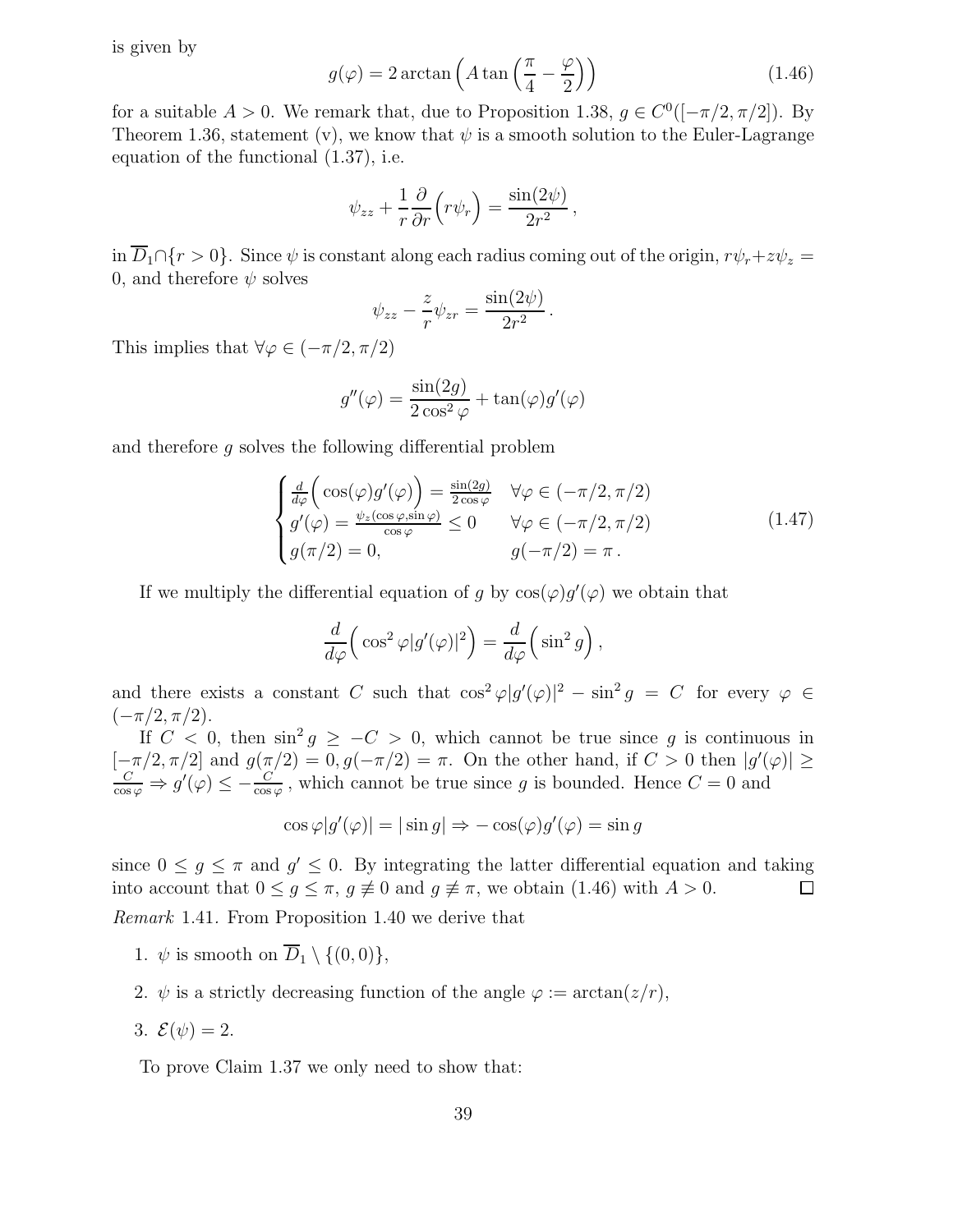

Figure 1.2: The value of  $v_a$  in P is equal to the value of  $\psi$  in R

#### Proposition 1.42. The constant A of Proposition 1.40 is actually 1.

*Proof:* Given any  $a \in (-1, 1)$ , let  $(l, \beta)$  be the polar coordinates of the plan r-z centered at the point  $(0, a)$ :

$$
\begin{cases} r = l \cos \beta \\ z = a + l \sin \beta \end{cases}.
$$

Given any point  $P = (r, z)$ ,  $l = l(P)$  is its distance from the point  $Q = (0, a)$ :

$$
l = \sqrt{r^2 + (z - a)^2}
$$

and  $\beta = \beta(P)$  is the angle formed by the vector  $\overrightarrow{QP}$  with the direction  $\overrightarrow{r} = (1, 0)$ . It is simple to verify that the point  $(r, z)$  belongs to  $\overline{D}_1$  if and only if its polar coordinates  $(l, \beta)$  satisfy the constraints  $\beta \in [-\pi/2, \pi/2], 0 \leq l \leq L(\beta)$ , where

$$
L(\beta) = \sqrt{1 - a^2 \cos^2 \beta} - a \sin \beta.
$$

In particular, the points of  $\partial^+ D_1$  are those ones having polar coordinates  $(L(\beta), \beta)$  for  $\beta \in (-\pi/2, \pi/2)$ . We remark that for  $a = 0$  l and  $\beta$  are the usual polar coordinates.

Let  $v_a = v_a(r, z)$  be the function defined on  $\overline{D}_1$  by

$$
v_a(l\cos\beta, a+l\sin\beta) = \psi(L(\beta)\cos\beta, a+L(\beta)\sin\beta)
$$

for  $\beta \in [-\pi/2, \pi/2], 0 < l \le L(\beta)$ . We remark that the value of  $v_a$  in a point  $P \in \overline{D}_1$  is given by the value of  $\psi$  in the intersection of the line passing through P and  $Q = (0, a)$ with  $\partial^+D_1$  (see figure). Since  $\psi$  is constant along each radius coming out of  $(0,0)$ , for  $a = 0$  we have  $v_a = \psi$ . If we denote by  $q = q(\beta)$  the function defined by

$$
q(\beta) = \psi(L(\beta)\cos\beta, a + L(\beta)\sin\beta),
$$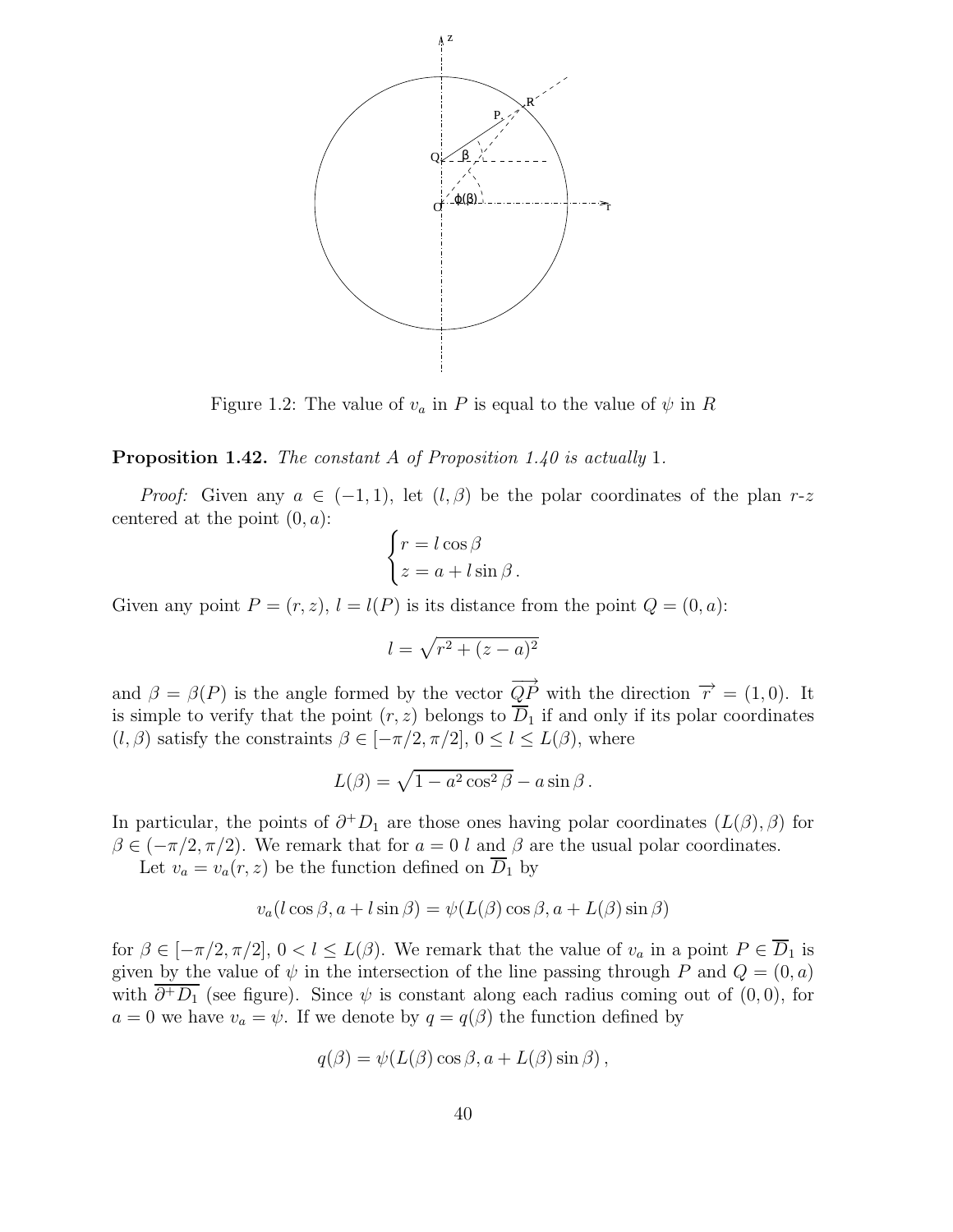we have

$$
|\nabla v_a|^2 (l\cos\beta, a + l\sin\beta) = \frac{|q'(\beta)|^2}{l^2}
$$

and

$$
\mathcal{E}(v_a) = \int_{-\pi/2}^{\pi/2} d\beta \int_0^{L(\beta)} \frac{\cos \beta}{2} \left( |q'(\beta)|^2 + \frac{\sin^2 q}{\cos^2 \beta} \right) dt =
$$

$$
\frac{1}{2} \int_{-\pi/2}^{\pi/2} L(\beta) \cos \beta \left( |q'(\beta)|^2 + \frac{\sin^2 q}{\cos^2 \beta} \right) d\beta.
$$

Since for  $\beta \in [-\pi/2, \pi/2]$ 

$$
L^2(\beta)\cos^2\beta + (a + L(\beta)\sin\beta)^2 = 1
$$
,

for every  $\beta\in[-\pi/2,\pi/2]$  there exists  $\varphi(\beta)\in[-\pi/2,\pi/2]$  such that

$$
\begin{cases}\n\cos \varphi(\beta) = L(\beta) \cos \beta \\
\sin \varphi(\beta) = a + L(\beta) \sin \beta.\n\end{cases}
$$

 $\varphi(\beta)$  is a smooth function of  $\beta$  and

$$
\frac{\cos^2 \varphi(\beta)}{\cos^2 \beta} = 1 + a^2 - 2a \sin \varphi(\beta), \quad \varphi'(\beta) = \frac{1 - 2a \sin \varphi(\beta) + a^2}{1 - a \sin \varphi(\beta)} > 0.
$$

By the definition of  $\varphi(\beta)$ ,  $q(\beta) = g(\varphi(\beta))$ , where  $g = g(\varphi)$  is the same function as in the proof of Proposition 1.40, and Then

$$
\mathcal{E}(v_a) = \frac{1}{2} \int_{-\pi/2}^{\pi/2} \cos \varphi(\beta) \left( |g'(\varphi(\beta))|^2 |\varphi'(\beta)|^2 + \frac{\sin^2 g(\varphi(\beta))}{\cos^2 \varphi(\beta)} (1 + a^2 - 2a \sin \varphi(\beta)) \right) d\beta =
$$
  

$$
\frac{1}{2} \int_{-\pi/2}^{\pi/2} \cos \varphi \left( |g'(\varphi)|^2 \frac{1 - 2a \sin \varphi + a^2}{1 - a \sin \varphi} + \frac{\sin^2 g}{\cos^2 \varphi} (1 - a \sin \varphi) \right) d\varphi < \infty
$$

If we think a as a variable in  $(-1, 1)$ , the formula just obtained tells us that  $\mathcal{E}(v_a)$  is a smooth function of a and

$$
\frac{d}{da}\left(\mathcal{E}(v_a)\right)\Big|_{\{a=0\}} = -\frac{1}{2}\int_{-\pi/2}^{\pi/2} \sin\varphi\cos\varphi\left(|g'(\varphi)|^2 + \frac{\sin^2 g(\varphi)}{\cos^2\varphi}\right) d\varphi.
$$
 (1.48)

Since  $v_a|_{\partial^+ D_1} = \psi|_{\partial^+ D_1}$  for each  $a \in (-1, 1)$ , it follows from Theorem 1.36 that  $\mathcal{E}(v_a) \ge$  $\mathcal{E}(\psi) = \mathcal{E}(v_0)$  for every  $a \in (-1, 1)$ . Therefore formula (1.48) implies that

$$
-\frac{1}{2} \int_{-\pi/2}^{\pi/2} \sin \varphi \cos \varphi \left( |g'(\varphi)|^2 + \frac{\sin^2 g(\varphi)}{\cos^2 \varphi} \right) d\varphi = 0.
$$
 (1.49)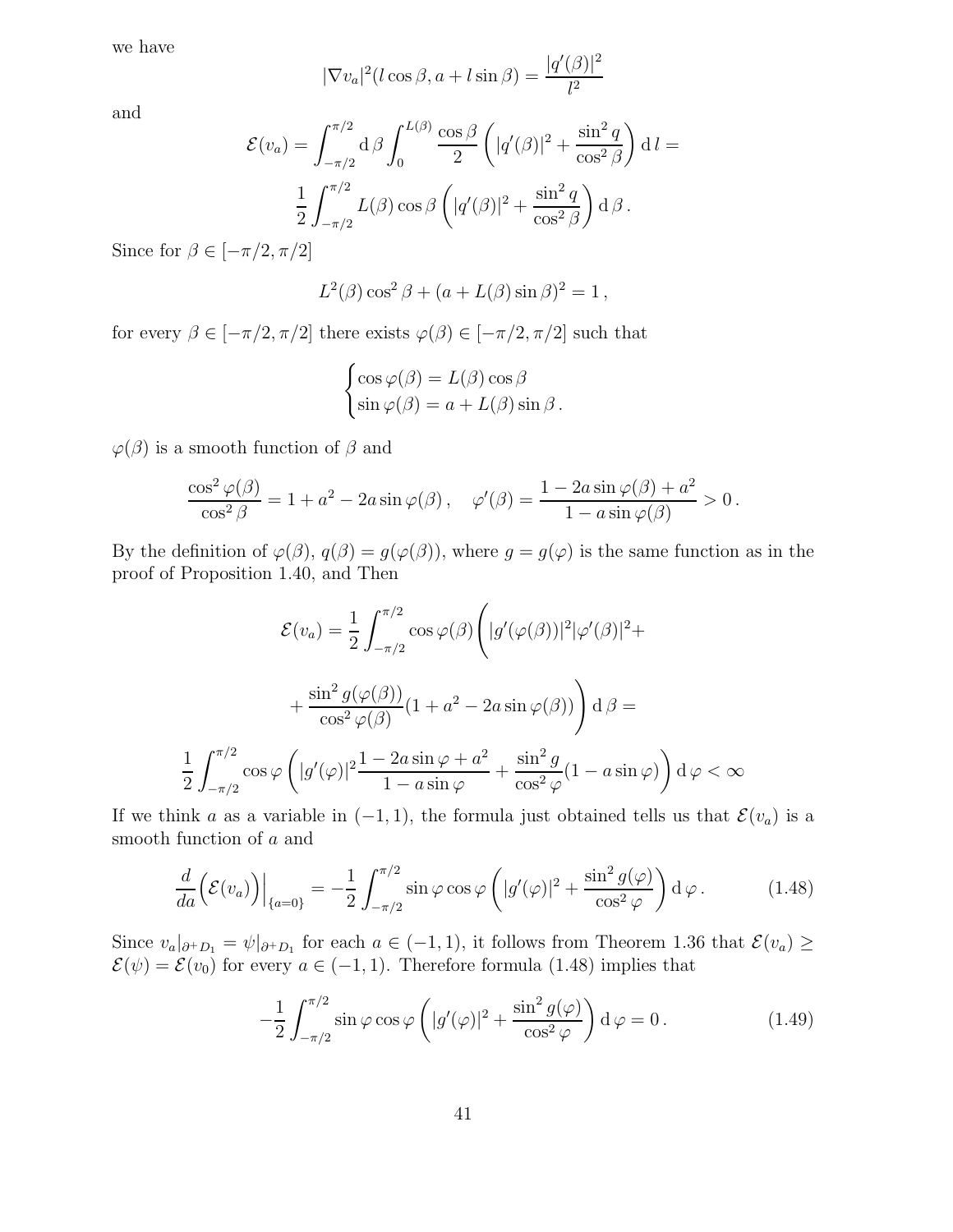On the other hand, if we use the formula for  $\psi$  given by Proposition 1.40, we obtain that

$$
-\frac{1}{2} \int_{-\pi/2}^{\pi/2} \sin \varphi \cos \varphi \left( |g'(\varphi)|^2 + \frac{\sin^2 g(\varphi)}{\cos^2 \varphi} \right) d\varphi =
$$

$$
-\int_{-\pi/2}^{\pi/2} \tan \varphi \frac{4A^2 \cos^2 \varphi}{(1 + A^2 + (1 - A^2) \sin \varphi)^2} d\varphi = -\int_{-1}^{1} \frac{4A^2 x}{(1 + A^2 + (1 - A^2) x)^2} dx. (1.50)
$$

If  $A = 1$ , the last term in the previous identity is equal to

$$
-\int_{-1}^{1} x \, dx = 0 \, .
$$

In the case  $A \neq 1$  we can perform the substitution  $u = 1 + A^2 + (1 - A^2)x$  so finding that the last term of  $(1.50)$  is equal to

$$
-\frac{4A^2}{(1-A^2)^2} \int_{2A^2}^2 \frac{u - (1+A^2)}{u^2} \, \mathrm{d}u = -\frac{2f(A)}{(1-A^2)^2}
$$

with  $f(A) = A^4 - 1 - 2A^2 \log A$ . Since  $f(A) \neq 0$  for  $A \neq 1$ , we deduce that (1.49) cannot be satisfied for  $A \neq 1$ . Therefore  $A = 1$ .

Remark 1.43. The argument used in the proof of the previous Proposition is an adaptation to the axially symmetric case of a similar argument found in [1].

As a direct consequence of Propositions 1.33, 1.34, Theorem 1.36 and Claim 1.37 we obtain that:

**Proposition 1.44.** If  $\psi$  is the function:

$$
\psi(r,z) = \frac{\pi}{2} - \arctan\left(\frac{z}{r}\right),\,
$$

then, as  $\varepsilon \to 0$ , (i)

$$
\nabla \theta_{\varepsilon} \rightharpoonup \nabla \psi \,, \quad \frac{\sin \theta_{\varepsilon}}{r} \rightharpoonup \frac{\sin \psi}{r} \qquad in \, L_r^2(D_1) \,;
$$

(*ii*) for every  $\rho \in (0,1)$ 

$$
\theta_{\varepsilon} \to \psi \quad in \, C^2(\overline{D}_1 \cap \{r \ge \rho\})
$$

If we denote by  $G = G(\rho, \varphi)$  the function defined by

$$
G(\rho, \varphi) = \theta(\rho \cos \varphi, \rho \sin \varphi)
$$

for  $\rho \in (0, R]$  and  $\varphi \in [-\pi/2, \pi/2]$ , then it follows from the previous Proposition that for every  $\alpha \in (0, \pi/2)$ 

$$
G(\rho, \varphi) \to \frac{\pi}{2} - \varphi \tag{1.51}
$$

in  $C^2([-\pi/2 + \alpha, \pi/2 - \alpha])$  as  $\rho \to 0^+$ . In particular, the convergence is locally uniform and Theorem 1.3 is proved.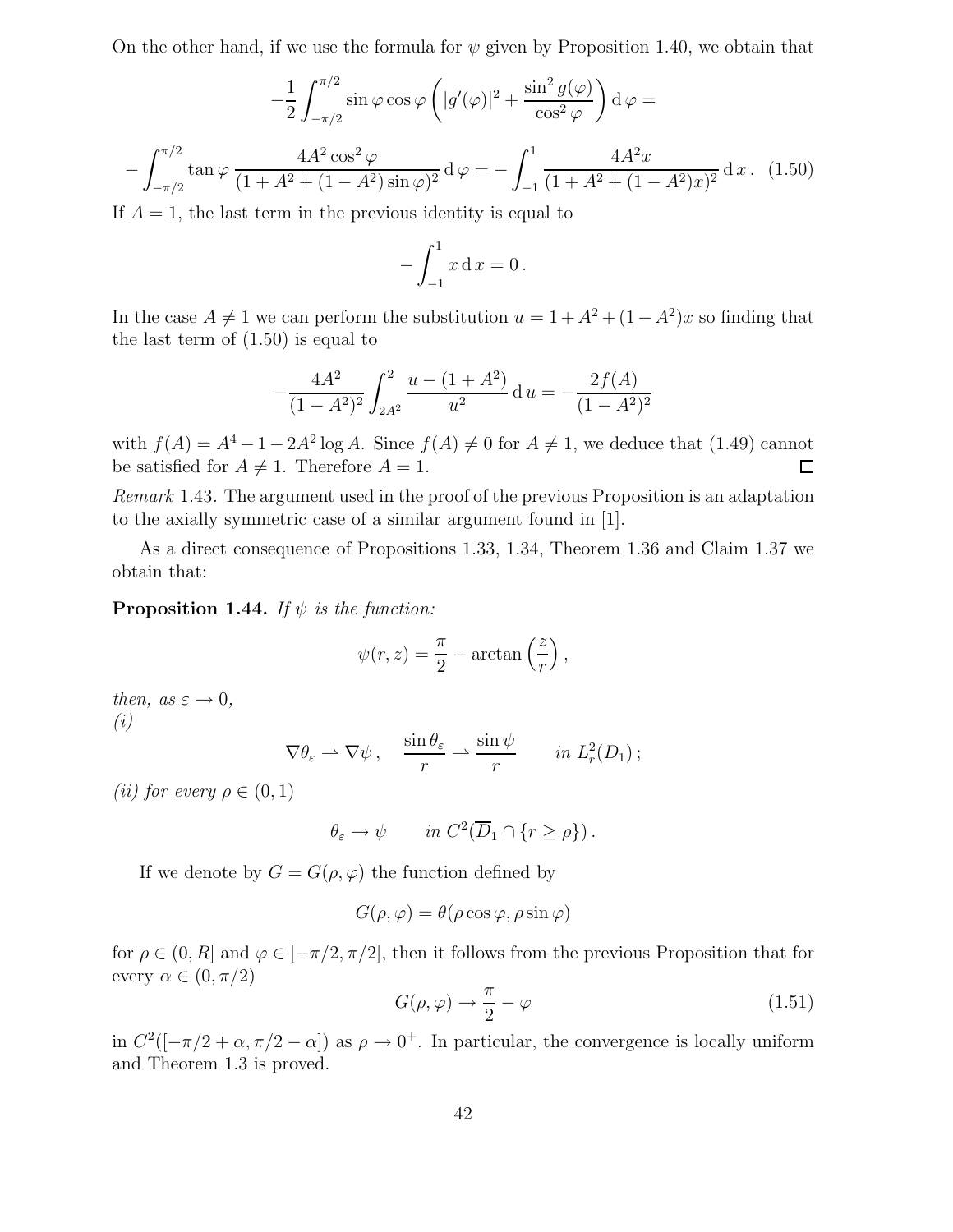## Chapter 2

# Traveling wave solutions of the heat flow of director fields having a zero degree singularity

In this chapter we shall construct axially symmetric traveling wave solutions of (1) having a point singularity of degree zero on the axis of the cylinder  $\Omega \equiv \{(x_1, x_2, x_3)|x_1^2 + x_2^2 < 1\}.$ If  $h(r, x_3, t) = \psi(r, x_3 - ct)$  is the angle function of a such traveling wave, then, as told in the introduction,  $\psi$  satisfies the singular elliptic equation (7) ( $z = x_3 - ct$ ). To this equation we add a boundary condition at  $r = 1$ :

$$
\psi(1,z) = g(z),\tag{2.1}
$$

where g is a given function which satisfies, for some  $z_0 < z_1$  and  $0 < B < A$ ,

 $g \in C^4(\mathbb{R}), g' \le 0$  in  $\mathbb{R}, g = A$  in  $(-\infty, z_0), g = B$  in  $(z_1, \infty)$ . (2.2)

To ensure that the traveling waves have a point singularity, we shall always choose  $A > \pi$ and  $0 < B < \pi/2$ .

At first glance condition (2.1) may seem artificial. In a way it forces solutions to move in the  $x_3$ -direction with prescribed speed  $c > 0$ , and one could argue that this trivially imposes the existence of traveling wave solutions with the same velocity. On the other hand, condition (2.1) enables us to construct traveling waves with a point singularity of topological degree 0, which turn out to be useful as comparison functions for solutions of initial-boundary value problems, as we shall in Chapter 3 (actually we shall also construct waves with a degree-1 singularity).

As in chapter 1, we shall construct axially symmetric traveling waves which are nonincreasing with respect to  $z$ , this means that point singularities, which necessarily belong to the z-axis due to the axial symmetry, occur at points  $(r, z) = (0, \bar{z})$  at which  $\psi$  is discontinuous. Moreover,  $\psi(0, z)$  is necessarily a multiple of  $\pi$  whenever  $(0, z)$  is a point of continuity.

In what follows we shall denote (with abuse of notation) the function  $\psi(r, z)$  by  $h(r, z)$ . The main theorems of the chapter show that it is possible to have both singular points at which h jumps from  $\pi$  to 0 (Theorem 2.1) and ones at which h jumps from  $2\pi$  to 0 (Theorem 2.2). In the first case the topological degree of the point singularity is 1, in the latter case it is 0.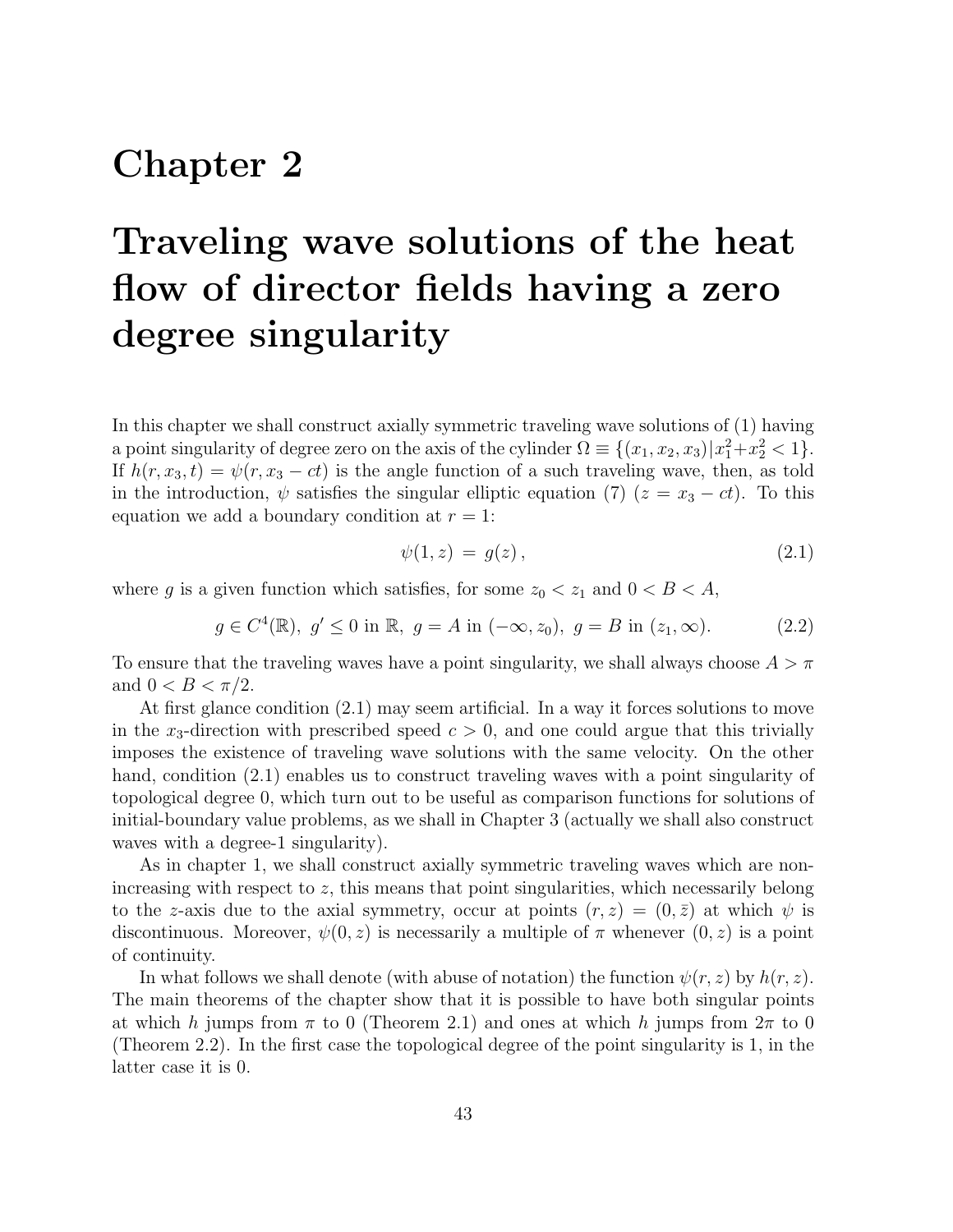**Theorem 2.1.** Let  $c > 0$  and let  $q(z)$  be a given function satisfying (2.2) with

$$
\pi < A < 3\pi/2 \quad \text{and} \quad 0 < B < \pi/2. \tag{2.3}
$$

Then there exists a function  $h_1 : [0,1] \times \mathbb{R} \to \mathbb{R}$  which is smooth in  $(0,1] \times \mathbb{R}$  and satisfies equations  $(7)$  and  $(2.1)$ . In addition the following properties are satisfied:

(i) there exists  $\bar{z}_1$  such that  $h_1$  is continuous in  $\{(0, z) : z \neq \bar{z}_1\}$ ,  $h_1(0, z) = 0$  if  $z > \bar{z}_1$ and  $h_1(0, z) = \pi$  if  $z < \bar{z}_1$ ;

(ii)  $h_1(r, z)$  is nonincreasing with respect to z;

(iii)  $h_1(r, z) \rightarrow 2 \arctan(br)$  uniformly with respect to  $r \in [0, 1]$  as  $z \rightarrow \infty$ , where b is defined by  $2 \arctan b = B$ ;

(iv)  $h_1(r, z) \to \pi + 2 \arctan(a_1 r)$  uniformly with respect to  $r \in [0, 1]$  as  $z \to -\infty$ , where  $a_1$  is defined by  $\pi + 2 \arctan a_1 = A;$ 

(v)  $h_1$  is real analytic in  $[0, 1) \times \mathbb{R} \setminus \{(0, \bar{z}_1)\}.$ 

**Theorem 2.2.** Let  $c > 0$  and let  $g(z)$  be a given function satisfying (2.2) with

$$
\pi < A < 3\pi \quad \text{and} \quad 0 < B < \pi/2. \tag{2.4}
$$

Then there exists a function  $h_2 : [0,1] \times \mathbb{R} \to \mathbb{R}$  which satisfies Theorem 2.1 with properties  $(i)$ ,  $(iv)$  and  $(v)$  replaced by:

(i) there exists  $\bar{z}_2$  such that  $h_2$  is continuous in  $\{(0, z) : z \neq \bar{z}_2\}$ ,  $h_2(0, z) = 0$  if  $z > \bar{z}_2$ and  $h_2(0, z) = 2\pi$  if  $z < \bar{z}_2$ ; (iv)  $h_2(r, z) \to 2\pi + 2 \arctan(azr)$  uniformly with respect to  $r \in [0, 1]$  as  $z \to -\infty$ , where  $a_2$  is defined by  $2\pi + 2 \arctan a_2 = A$ ;

(v)  $h_2$  is real analytic in  $[0, 1) \times \mathbb{R} \setminus \{(0, \bar{z}_2)\}.$ 

As in the previous chapter, our approach will be variational, but in the case of Theorem 2.2 the minimization problem involves a variant of the relaxed energy introduced by Bethuel, Brezis and Coron in [6] and used by Hardt, Poon and Lin in [18] to construct axially symmetric harmonic maps with zero-degree singularities. In addition, due to the boundary condition  $(2.1)$  which prescribes the wave speed c, we do not introduce a constraint in the minimization problem. The proof of the monotonicity of the solutions with respect to z relies again on a rearrangement technique.

The chapter is organized as follows. In section 2.1 we introduce the two minimization problems. In section 2.2 we collect some preliminary results. In section 2.3 we prove the existence of minimizers and in section 2.4 we show their monotonicity with respect to  $z$ . In section 2.5 we prove that the minimizers have a singularity. In section 2.6 we discuss the behavior of the singularities as  $c \to \infty$ .

#### 2.1 Variational formulation

Let  $c > 0$ . Equation (7) is the Euler-Lagrange equation of the functional

$$
\Phi_c(f) = \int_{\mathbb{R}} dz \int_0^1 dr \left\{ \frac{r}{2} e^{cz} \left( f_z^2 + f_r^2 + \frac{\sin^2 f}{r^2} - G_b(r) \right) \right\}.
$$
 (2.5)

The function  $G_b(r)$  is chosen in such a way that  $\Phi_c(f)$  is convergent as  $z \to \infty$  for all functions f belonging to a suitable class which contains the function  $2 \arctan(br)$ ,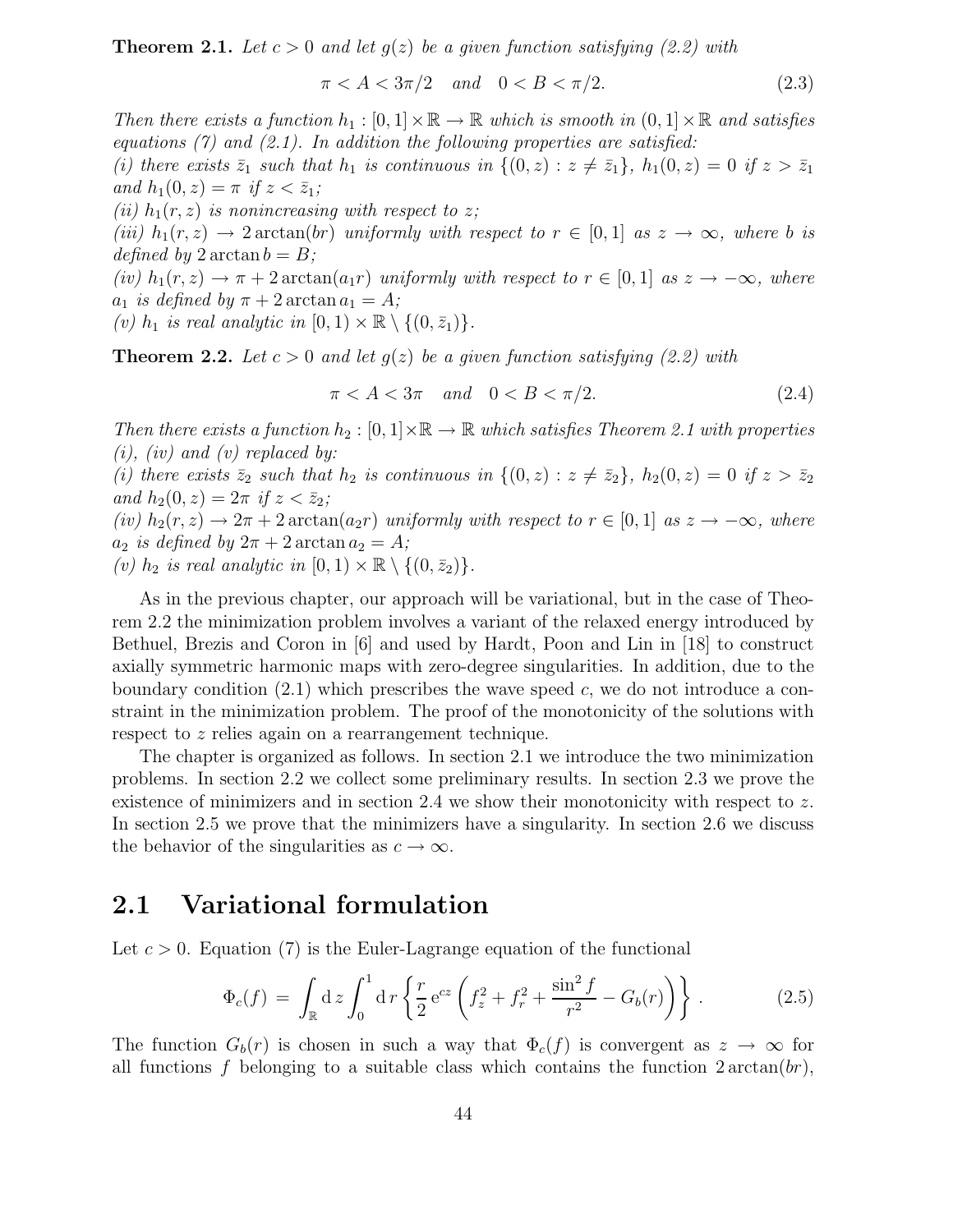describing the desired behavior of the traveling waves as  $z \to \infty$  (see point (iii) of Theorems 2.1 and 2.2):

$$
G_b(r) = \frac{\sin^2(2\arctan(br))}{r^2} + \left| \frac{d}{dr}(2\arctan(br)) \right|^2.
$$
 (2.6)

A straightforward calculation shows that

$$
\int_0^1 \frac{r}{2} G_b(r) \, \mathrm{d} \, r = \frac{2b^2}{1+b^2} \,. \tag{2.7}
$$

On the other hand, it is well-known (see also Theorem A.6 in the Appendix) that, if  $0 < b < 1$ ,

$$
\int_0^1 \frac{r}{2} \left( f_r^2 + \frac{\sin^2 f}{r^2} \right) dr \ge \frac{2b^2}{1 + b^2} \quad \text{if } f \in H^1_{\text{loc}}((0, 1]) \text{ and } f(1) = 2 \arctan b. \tag{2.8}
$$

We define the class of functions

$$
\mathcal{W} = \left\{ v \in W^{1,2}_{loc}(\mathbb{R}; L^2_r(0,1)) \cap L^2_{loc}(\mathbb{R}; H^1_r(0,1)) ; \frac{\sin v}{r} \in L^2_{loc}(\mathbb{R}; L^2_r(0,1)) \right\},\,
$$

where the subscript r (in  $L_r^2$ ,  $H_r^1$  etc.) indicates that the usual  $L^p$  or Sobolev spaces are to be considered with the weight function r. If  $f \in \mathcal{W}$ , then for a.e.  $z \in \mathbb{R}$  the function  $f(\cdot, z)$  is defined almost everywhere in  $(0, 1), f(\cdot, z) \in H_r^1(0, 1)$ , and  $\frac{\sin f(\cdot, z)}{r} \in L_r^2(0, 1)$ . This implies (see [30]) that, for almost every  $z \in \mathbb{R}$ ,  $f(\cdot, z) \in C^0([0, 1])$  and

$$
f(0, z) = k(z)\pi \quad \text{for some } k(z) \in \mathbb{Z}.
$$
 (2.9)

If  $f \in \mathcal{W}$ , the trace of f at  $r = 1$  is well-defined. If  $f(1, z) \equiv q(z)$  for a.e.  $z \in \mathbb{R}$ , it follows from  $(2.2)$ ,  $(2.7)$ ,  $(2.8)$  and the monotone convergence theorem that

$$
\Phi_c(f) = \lim_{\substack{\alpha \to -\infty \\ \beta \to \infty}} \int_{\alpha}^{\beta} dz \int_0^1 dr \left\{ \frac{r}{2} e^{cz} \left( f_z^2 + f_r^2 + \frac{\sin^2 f}{r^2} - G_b(r) \right) \right\}
$$

is well-defined and attains values in  $(-\infty, \infty]$ . More precisely, for such functions f we have that

$$
\Phi_c(f) \ge -\int_{-\infty}^{z_1} dz \int_0^1 \frac{r}{2} e^{cz} G_b(r) dr = -\frac{2b^2 e^{cz_1}}{c(1+b^2)}.
$$
\n(2.10)

We define, for each  $c > 0$ ,

$$
\mathcal{W}^c = \{ f \in \mathcal{W} \, ; \, f(1, z) \equiv g(z), \, \Phi_c(f) < \infty \}
$$

(observe that  $\mathcal{W}^c \neq \emptyset$ ; it contains the function  $2 \arctan(br) + (g(z) - 2 \arctan b)r$ ). Since  $(2.10)$  holds in  $W<sup>c</sup>$  we can formulate our first minimization problem:

First variational problem: find  $h_1 \in \mathcal{W}^c$  which minimizes  $\Phi_c$  in  $\mathcal{W}^c$ .

Its solution will be the traveling wave of Theorem 2.1.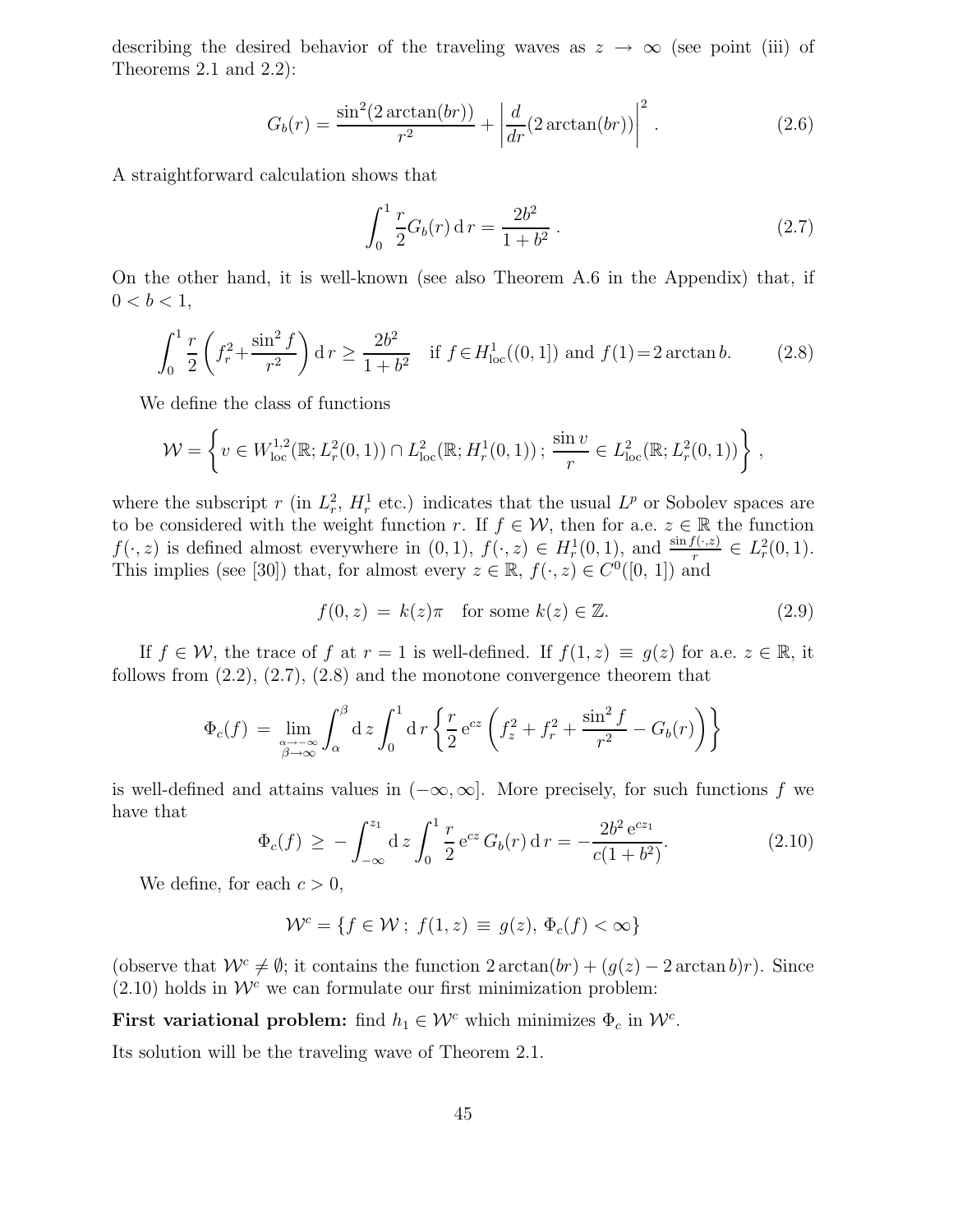In order to prove Theorem 2.2 we need a suitable variant of the concept of relaxed energy, introduced in [6]. Let

$$
\mathfrak{C} = \left\{ \xi \in C^1([0,1] \times \mathbb{R}) \, ; \, \text{supp}(\xi) \subseteq [0,1] \times [-M,M] \quad \text{for some } M > 0 \right\}
$$

and

$$
\mathfrak{C}^c = \left\{ \xi \in \mathfrak{C}; \, |\nabla \xi(r, z)| \leq e^{cz} \, \text{ in } [0, 1] \times \mathbb{R} \right\}.
$$

We define for every  $f \in \mathcal{W}$  and  $\xi \in \mathfrak{C}$ ,

$$
L(f,\xi) := \frac{1}{2} \int_{\mathbb{R}} dz \int_0^1 \sin f \left( f_z \xi_r - f_r \xi_z \right) dr - \frac{1}{2} \int_{\mathbb{R}} \cos(f(1,z)) \xi_z(1,z) dz. \tag{2.11}
$$

We observe that  $L(f, \xi)$  is well-defined and  $L(f, -\xi) = -L(f, \xi)$ . Hence

$$
L_c(f) := \sup_{\xi \in \mathfrak{C}^c} L(f, \xi) \in [0, \infty] \quad \text{for } f \in \mathcal{W}.
$$

It turns out that  $L_c < \infty$  in  $\mathcal{W}^c$ :

**Theorem 2.3.** Let  $f \in \mathcal{W}^c$  and let  $P_f = \{z \in \mathbb{R} \,;\, \cos(f(0, z)) = -1\}$ . Then

$$
L_c(f) = \int_{P_f} e^{cz} dz \quad < \infty \, .
$$

We observe that, by  $(2.9)$ ,  $P_f$  is well-defined and Lebesgue-measurable. We shall prove Theorem 2.3 in section 2.2.

Theorem 2.2 corresponds to the following minimization problem:

Second variational problem: find  $h_2 \in \mathcal{W}^c$  which minimizes  $\Phi_c + 2L_c$  in  $\mathcal{W}^c$ .

### 2.2 Preliminaries, proof of Theorem 2.3

We introduce the following coordinate transformation:

$$
x = e^{cz} > 0 \leftrightarrow z = c^{-1} \log x. \tag{2.12}
$$

It transforms equation (7) into

$$
(r h_r)_r + c^2 r (x^2 h_x)_x - \frac{\sin(2h)}{2r} = 0 \quad \text{in } (0, 1) \times \mathbb{R}^+,
$$

which is the Euler-Lagrange equation of the functional

$$
\Psi_c(f) = \frac{1}{2c} \int_0^\infty dx \int_0^1 r \left( c^2 x^2 f_x^2 + f_r^2 + \frac{\sin^2 f}{r^2} - G_b(r) \right) dr.
$$

Transformation (2.12) induces naturally a bijective map  $T : \mathcal{W} \to T(\mathcal{W})$ ,  $f(r, z) \mapsto$  $f(r, c^{-1} \log x)$ , and

$$
T(\mathcal{W}) = \{ f \in W^{1,2}_{loc}(\mathbb{R}^+; L^2_r(0,1)) \cap L^2_{loc}(\mathbb{R}^+; H^1_r(0,1)); \frac{\sin v}{r} \in L^2_{loc}(\mathbb{R}^+; L^2_r(0,1)) \}.
$$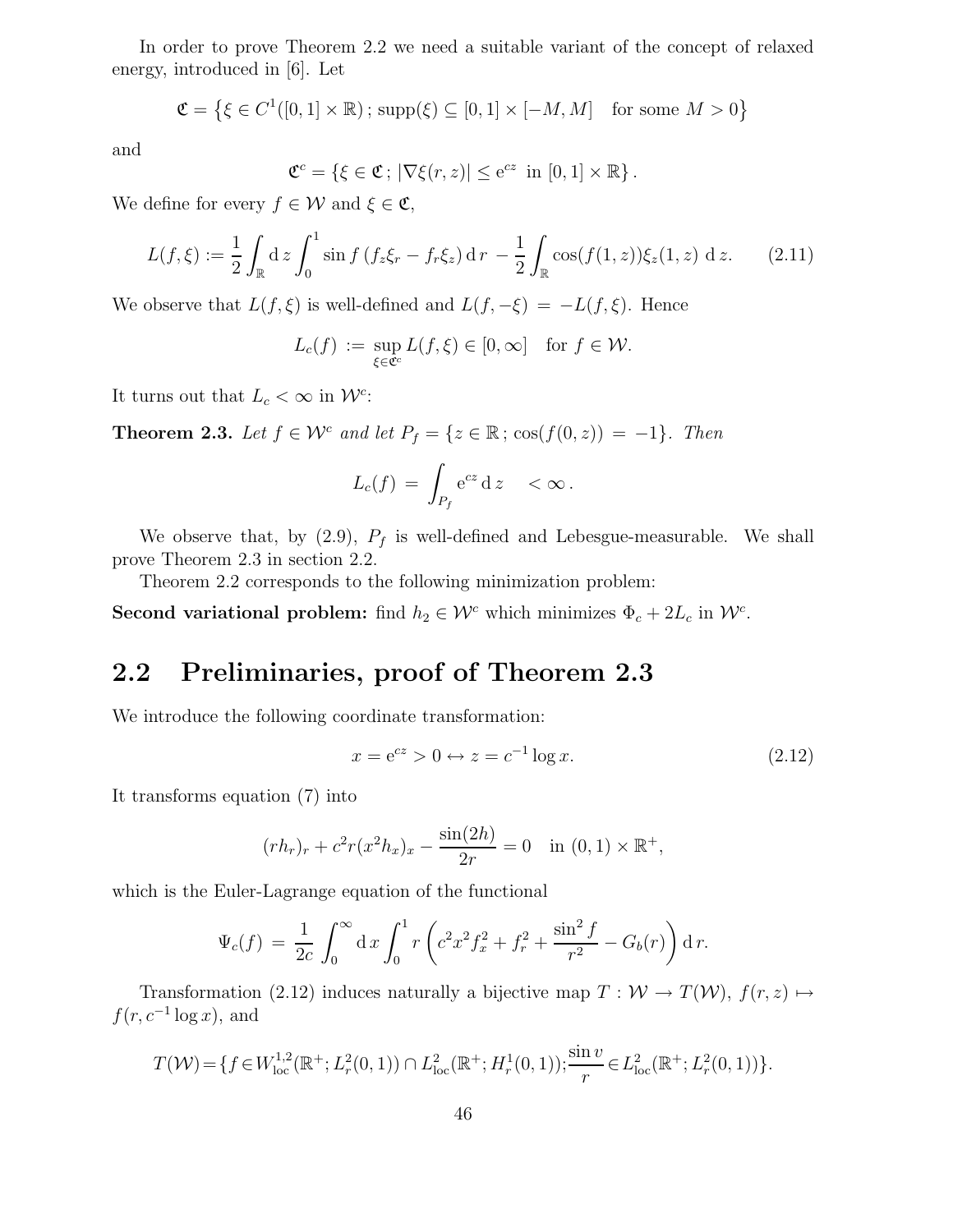In particular

$$
T(\mathcal{W}^c) = \{ f \in T(\mathcal{W}) \, ; \, f(1, x) \equiv g(c^{-1} \log(x)), \, \Psi_c(f) < \infty \},
$$
\n
$$
\Psi_c(f) = \lim_{\substack{\alpha \to 0^+ \\ \beta \to \infty}} \frac{1}{2c} \int_{\alpha}^{\beta} dx \int_0^1 r \left( c^2 x^2 f_x^2 + f_r^2 + \frac{\sin^2 f}{r^2} - G_b(r) \right) dr. \tag{2.13}
$$

We observe that

$$
\Phi_c(f) = \Psi_c(T(f)) \quad \text{for } f \in \mathcal{W}^c. \tag{2.14}
$$

We set

$$
\mathcal{L}(f,\xi) = \frac{1}{2} \int_{\mathbb{R}^+} dx \int_0^1 \sin(f)(f_x \xi_r - f_r \xi_x) dr - \frac{1}{2} \int_{\mathbb{R}^+} \cos(f(1,x)) \xi_x(1,x) dx
$$

for every  $f \in T(W)$  and  $\xi \in T(\mathfrak{C})$ . It follows easily that

$$
T(\mathfrak{C}) = \left\{ \xi \in C^1([0,1] \times \mathbb{R}^+) : \text{supp}(\xi) \subseteq [0,1] \times [M^{-1},M] \text{ for some } M > 1 \right\},\
$$
  

$$
T(\mathfrak{C}^c) = \left\{ \xi \in T(\mathfrak{C}) : \frac{1}{x^2} \xi_r^2 + c^2 \xi_x^2 \le 1 \text{ in } [0,1] \times \mathbb{R}^+ \right\},\
$$

and  $\mathcal{L}(T(f), T(\xi)) = L(f, \xi)$  for each  $\xi \in \mathfrak{C}$  and  $f \in \mathcal{W}$ . Hence, defining

$$
\mathcal{L}_c(f) = \sup_{\xi \in T(\mathfrak{C}^c)} \mathcal{L}(f,\xi) \ge 0 \quad \text{for } f \in T(\mathcal{W}),
$$

we obtain that

$$
L_c(f) = \mathcal{L}_c(T(f)) \quad \text{for all } f \in \mathcal{W} \,.
$$
 (2.15)

In order to prove Theorem 2.3 we need the following result.

**Proposition 2.4.** For all  $f \in T(W)$ 

$$
\mathcal{L}(f,\xi) = -\frac{1}{2} \int_{\mathbb{R}^+} \cos(f(0,x))\xi_x(0,x) dx \text{ for } \xi \in T(\mathfrak{C}),
$$

and

$$
\mathcal{L}_c(f) = \sup_{\{\lambda \in C_0^1(\mathbb{R}^+); |\lambda'| \le 1/c\}} \left(-\frac{1}{2} \int_{\mathbb{R}^+} \cos(f(0,x)) \lambda'(x) \, dx\right).
$$

*Proof:* The first statement implies at once the second one. If  $\xi$  is sufficiently smooth, the first statement follows from an integration by parts in (2.11) (observe that for all  $f \in \mathcal{W}$  we have, in addition to (2.9), that cos  $f(\cdot, z)$  is absolutely continuous in [0, 1] for a.e.  $z \in \mathbb{R}$ , and  $\cos f(r, \cdot)$  is locally absolutely continuous in  $\mathbb{R}$  for a.e.  $r \in (0, 1)$ ). A standard approximation argument completes the proof of the first statement. standard approximation argument completes the proof of the first statement.

**Proposition 2.5.** Let  $w \in T(\mathcal{W}^c)$ , let  $E_w = \{x \in \mathbb{R}^+ \,;\, \cos(w(0,x)) = -1\}$  and let  $\mu$ denote the 1-dimensional Lebesgue measure. Then

$$
\mathcal{L}_c(w) = \frac{1}{c}\mu(E_w) < \infty \, .
$$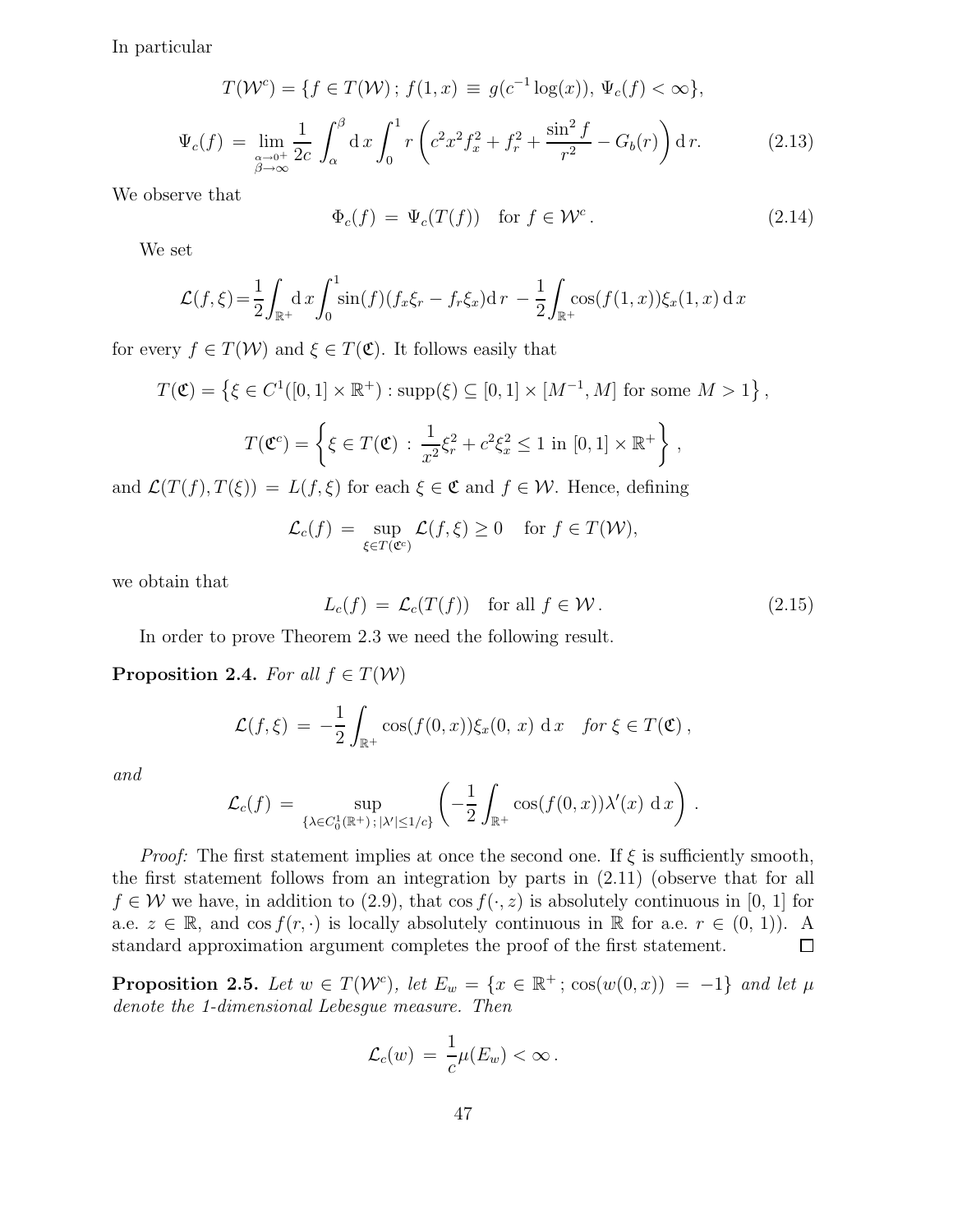*Proof:* First we prove that  $\mu(E_w) < \infty$ . Arguing by contradiction we suppose that  $\mu(E_w) = \infty$ . Let  $z_1$  be defined by (2.2) and set  $x_1 = e^{cz_1}$ . Then  $\mu(E_w \cap (x_1, \infty)) = \infty$ . For all  $x \in E_w \cap (x_1, \infty)$  we have that  $w(0, x) = k(x)\pi$ , with  $k(x)$  odd, and  $w(1, x) =$ 2 arctan b. Hence it follows from (2.7) and Lemma A.1 that for any  $x \in E_w \cap (x_1, \infty)$ 

$$
\int_0^1 \frac{r}{2} \left( c^2 x^2 w_x^2 + w_r^2 + \frac{\sin^2 w}{r^2} - G_b(r) \right) dr \ge \frac{2}{1 + b^2} - \frac{2b^2}{1 + b^2} = 2\frac{1 - b^2}{1 + b^2}.
$$

On the other hand, by (2.8), the same integral is nonnegative if  $x \geq x_1$  and uniformly bounded from below if  $0 \le x \le x_1$ . Since  $\mu(E_w \cap (x_1, \infty)) = \infty$  and  $1 - b^2 > 0$ , this implies that  $\Psi_c(w) = \infty$ . Hence  $w \notin T(\mathcal{W}^c)$  and we have found a contradiction.

Let  $\lambda \in C_0^1(\mathbb{R}^+)$  such that  $|\lambda'| \leq c^{-1}$ . Then  $-\frac{1}{2}$  $\frac{1}{2} \int_{\mathbb{R}^+} \cos(w(0, x)) \lambda'(x) dx = -\frac{1}{2}$  $\frac{1}{2}\int_{\mathbb{R}^+ \setminus E_w} \lambda'(x) \, dx$  $+\frac{1}{2}$  $\frac{1}{2} \int_{E_w} \lambda'(x) \, dx = -\frac{1}{2}$  $\frac{1}{2} \int_{\mathbb{R}^+} \lambda'(x) \, dx + \int_{E_w} \lambda'(x) \, dx = \int_{E_w} \lambda'(x) \, dx \leq \mu(E_w)/c$  and hence, by Proposition 2.4,  $\mathcal{L}_c(w) \leq \mu(E_w)/c$ .

It remains to prove that  $\mathcal{L}_c(w) \geq \mu(E_w)/c$ . Let  $\varepsilon > 0$ . Then there exists  $x_{\varepsilon} > 0$  such that  $\ell_{\varepsilon} \equiv \mu(E_w \cap (0, x_{\varepsilon})) > \mu(E_w) - \varepsilon$ . Let  $\lambda_{\varepsilon}$  be the function

$$
\lambda_{\varepsilon}(x) = \begin{cases} \frac{x}{c} & \text{if } x \in (0, x_{\varepsilon}] \\ \frac{2x_{\varepsilon} - x}{c} & \text{if } x \in (x_{\varepsilon}, 2x_{\varepsilon}] \\ 0 & \text{if } x > 2x_{\varepsilon} \end{cases}
$$

It follows from Proposition 2.4 and a straightforward approximation argument that  $\mathcal{L}_c(w) \geq -\frac{1}{2} \int_{\mathbb{R}^+} \cos(w(0, x)) \lambda'_\varepsilon(x) \, dx$ . Hence

$$
\mathcal{L}_c(w) \ge -\frac{1}{2} \int_{\mathbb{R}^+} \cos(w(0, x)) \lambda_{\varepsilon}'(x) dx = -\frac{1}{2c} \int_0^{x_{\varepsilon}} \cos(w(0, x)) dx +
$$
  
+ 
$$
\frac{1}{2c} \int_{x_{\varepsilon}}^{2x_{\varepsilon}} \cos(w(0, x)) dx = -\frac{1}{2c} \Big( \mu((0, x_{\varepsilon}) \setminus E_w) - \mu((0, x_{\varepsilon}) \cap E_w) \Big) +
$$
  
+ 
$$
\frac{1}{2c} \Big( \mu((x_{\varepsilon}, 2x_{\varepsilon}) \setminus E_w) - \mu((x_{\varepsilon}, 2x_{\varepsilon}) \cap E_w) \Big) > -\frac{1}{2c} (x_{\varepsilon} - 2\ell_{\varepsilon}) + \frac{1}{2c} (x_{\varepsilon} - 2\varepsilon),
$$
  
since  $\mu((x_{\varepsilon}, 2x_{\varepsilon}) \cap E_w) \le \mu(E_w \setminus (0, x_{\varepsilon})) = \mu(E_w \setminus (E_w \cap (0, x_{\varepsilon}))) = \mu(E_w) - \ell_{\varepsilon} < \varepsilon$  and  
 $\mu((x - 2x) \setminus E_v) = x_{\varepsilon} - \mu((x - 2x) \cap E_v) > x_{\varepsilon} - \varepsilon$  Hence  $\int_{\varepsilon} (w) > (\mu(E_v) - 2\varepsilon)/c$  and

 $\mu((x_{\varepsilon}, 2x_{\varepsilon}) \setminus E_w) = x_{\varepsilon} - \mu((x_{\varepsilon}, 2x_{\varepsilon}) \cap E_w) > x_{\varepsilon} - \varepsilon$ . Hence  $\mathcal{L}_c(w) > (\mu(E_w) - 2\varepsilon)/c$  and since  $\varepsilon > 0$  can be chosen arbitrarily small the proof is complete. since  $\varepsilon > 0$  can be chosen arbitrarily small the proof is complete.

Theorem 2.3 follows at once from (2.15), Proposition 2.5, and the relation

$$
\int_{P_f} e^{cz} dz = \frac{1}{c} \int_{E_{T(f)}} dx = \frac{1}{c} \mu (E_{T(f)}) .
$$

We conclude this section with a technical result which we shall use in section 2.5 .

**Proposition 2.6.** Let  $0 < b < 1$ ,  $w \in T(\mathcal{W}^c)$ ,  $k \in \mathbb{Z} \setminus \{0\}$  and  $0 < \sigma < \sigma_b$ , where

$$
\sigma_b = \arccos\left(\frac{3b^2 - 1}{1 + b^2}\right).
$$

Then

$$
\mu({x>0; w(0, x) = k\pi}) = \lim_{r \to 0^+} \mu({x>0; k\pi - \sigma \le w(r, x) < k\pi + \sigma}) < \infty.
$$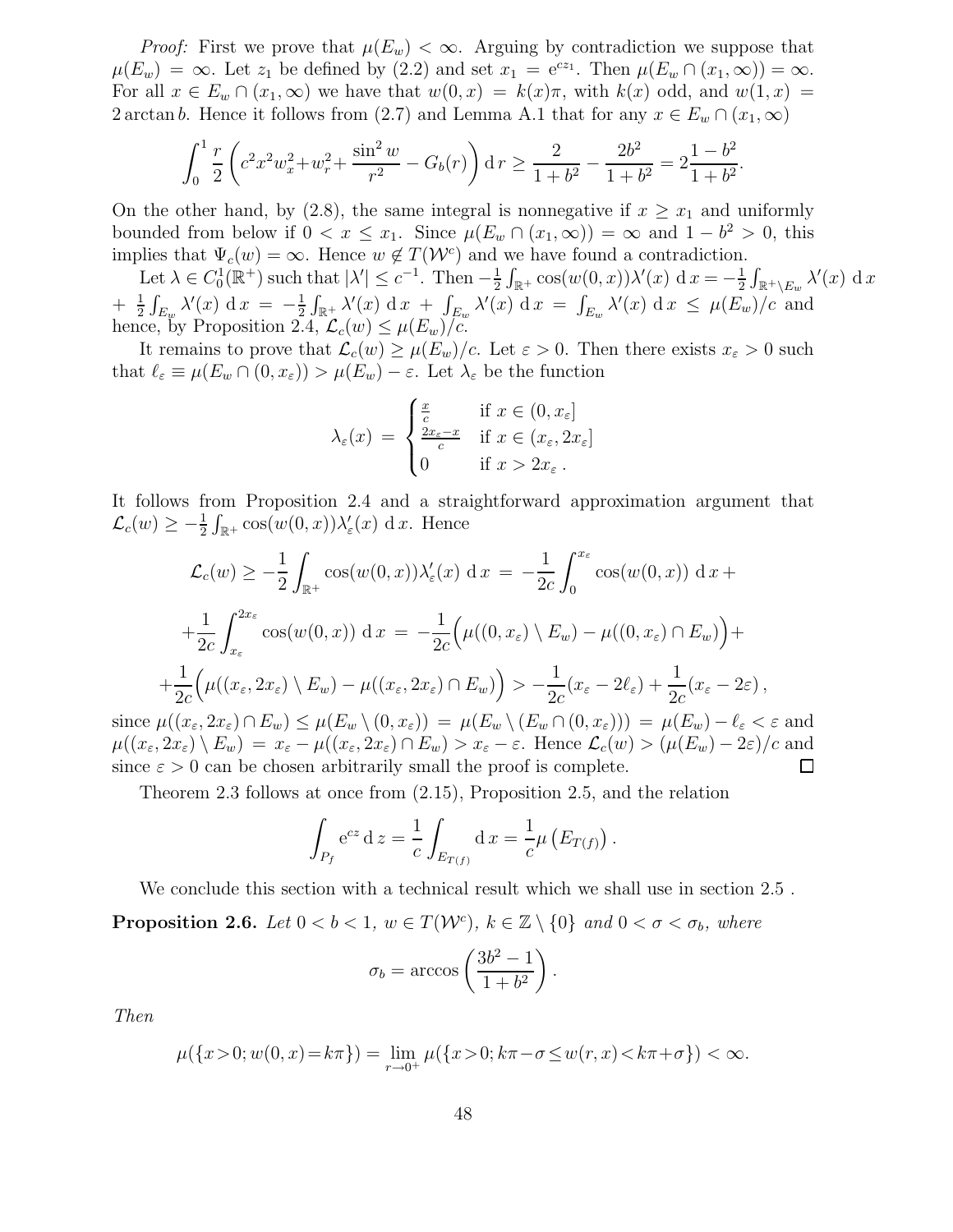*Proof:* Let  $n \in \mathbb{N}$  and  $0 < r < 1$ , and set

$$
S_n = \{0 < x < n \, ; \, w(0, x) = k\pi\}
$$
\n
$$
S_{r,n} = \{0 < x < n \, ; \, k\pi - \sigma \le w(r, x) < k\pi + \sigma\}
$$
\n
$$
F_{r,n} = \{x > n \, ; \, k\pi - \sigma \le w(r, x) < k\pi + \sigma\}.
$$

Since, for a.e.  $x > 0$ ,  $w(\cdot, x) \in C^{0}([0, 1])$  and  $w(0, x) = j(x)\pi$  for some  $j(x) \in \mathbb{Z}$ , the characteristic function of the set  $\{x > 0\,; k\pi - \sigma \leq w(r, x) < k\pi + \sigma\}\$  converges a.e. to the characteristic function of  $\{x > 0; w(0, x) = k\pi\}$  (here we have used that  $\sigma < \pi$ ). Hence, by Lebesgue's theorem  $\mu(S_{r,n}) \to \mu(S_n)$  as  $r \to 0$  for all  $n \in \mathbb{N}$ .

It is easy to complete the proof if we show that for all  $\varepsilon > 0$  there exists  $\nu \in \mathbb{N}$  such that  $\mu(F_{r,n}) < \varepsilon$  for all  $n \geq \nu$  and  $0 \leq r \leq 1$ .

Arguing by contradiction we suppose that there exists  $\varepsilon > 0$  such that for every  $\nu \in \mathbb{N}$ there exist  $n = n(\nu) \ge \nu$  and  $0 \le r_n \le 1$  such that  $\mu(F_{r_n,n}) \ge \varepsilon$ . Choosing  $\nu \ge x_1 \equiv e^{cz_1}$ ,  $w(1, x) = 2 \arctan b$  for every  $x \in F_{r_n, n}$ . On the other hand, since  $k \neq 0$ ,  $w(r_n, x) \geq \pi - \sigma$ or  $w(r_n, x) < -\pi + \sigma$  if  $x \in F_{r_n,n}$ . Hence, by Lemma A.1, for all  $n = n(\nu)$  and  $x \in F_{r_n,n}$ 

$$
\int_{r_n}^1 \frac{r}{2} \left( w_r^2(r, x) + \frac{\sin^2 w(r, x)}{r^2} \right) dr \ge |\cos(2 \arctan b) + \cos(\sigma)|.
$$

In view of (2.7) it is natural to require that the right hand side is larger than  $\frac{2b^2}{1+b}$  $\frac{2b^2}{1+b^2}$ , which leads at once to the condition  $\sigma < \sigma_b$ . Hence there exists  $C = C(b, \sigma) > 0$  such that for  $n = n(\nu)$  and  $\nu \geq x_1$ 

$$
\int_n^{\infty} \mathrm{d}x \int_0^1 \frac{r}{2} \left( w_r^2(r,x) + \frac{\sin^2 w(r,x)}{r^2} - G_b(r) \right) \mathrm{d}r \ge C\mu(F_{r_n,n}) \ge C\varepsilon.
$$

On the other hand, since  $w \in T(\mathcal{W}^c)$ , the latter integral vanishes as  $n \to \infty$ , and we have found a contradiction.

#### 2.3 Existence of minimizers

In this section we prove the following result:

**Theorem 2.7.** Let g satisfy (2.2), with  $0 < B < \frac{\pi}{2}$  and  $A > B$ , and let  $b \in (0,1)$ be defined by  $2 \arctan b = B$ . Then the first and the second variational problem have a solution,  $h_1$  and  $h_2$  respectively, which satisfy the following properties:

(i)  $h_1$  and  $h_2$  are real analytic in  $(0,1) \times \mathbb{R}$  and continuous up to  $r = 1$ , and satisfy equations  $(7)$  and  $(2.1)$ .

(ii) If  $\pi < A < \frac{3\pi}{2}$ , then  $2 \arctan(br) < h_1(r, z) < \pi + 2 \arctan(a_1 r)$  for  $(r, z) \in (0, 1) \times \mathbb{R}$ , where  $a_1 \in (0, 1)$  is defined by  $\pi + 2 \arctan a_1 = A$ .

(iii) If  $\pi < A < 3\pi$ , then  $2 \arctan(br) < h_2(r, z) < 2\pi + 2 \arctan(a_2r)$  for  $(r, z) \in (0, 1) \times \mathbb{R}$ , where  $a_2 \in \mathbb{R}$  is defined by  $2\pi + 2 \arctan a_2 = A$ .

(iv)  $h_i(r, z) \rightarrow 2 \arctan(br)$ ,  $(i = 1, 2)$ , uniformly with respect to  $r \in [0, 1]$  as  $z \rightarrow \infty$ .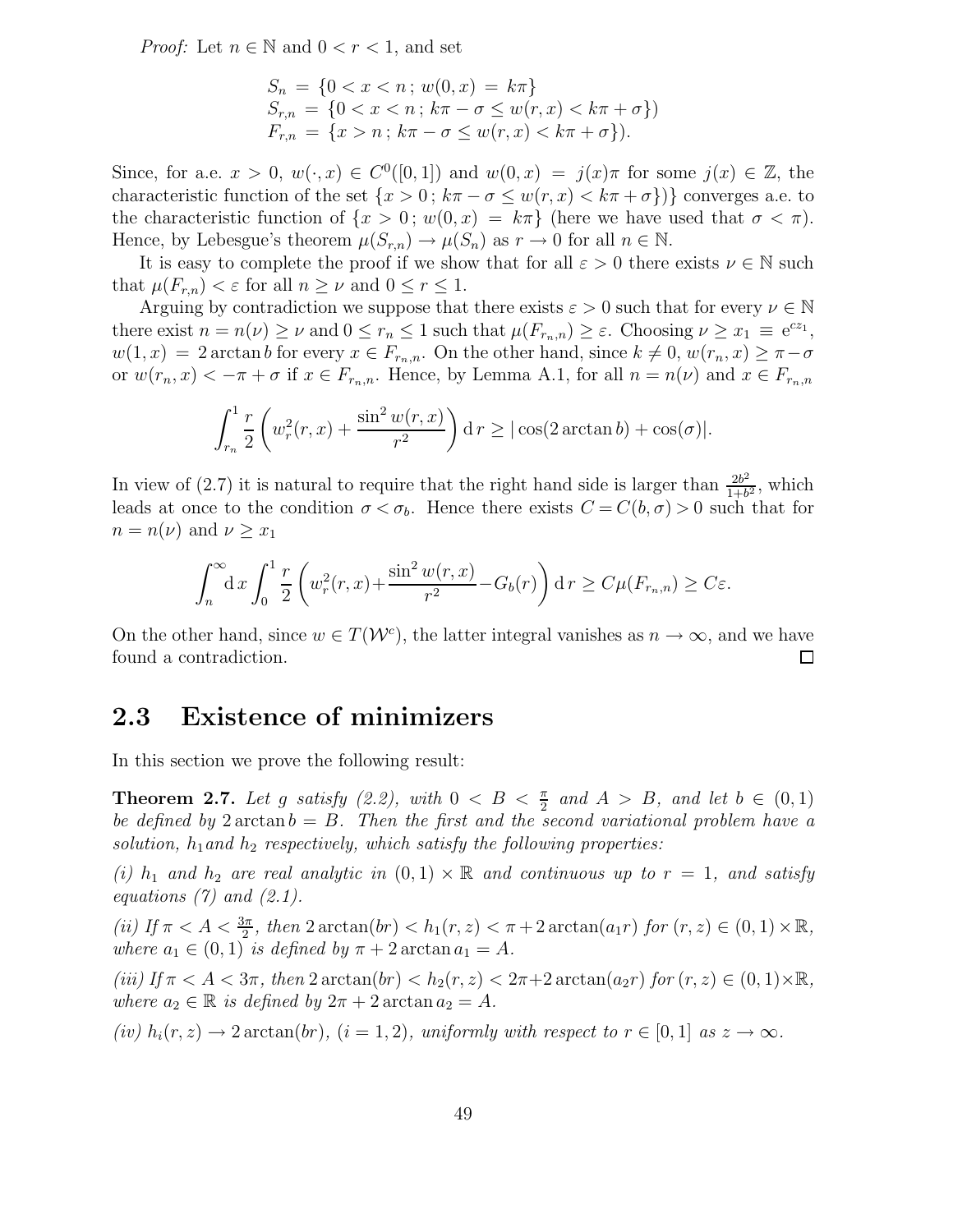Proof: We only sketch the proof in case of the second variational problem. Since great parts of it are standard, we omit all details except of the less standard ones. We set

$$
\mathcal{I} = \inf \{ \Phi_c(h) + 2L_c(h); h \in \mathcal{W}^c \}.
$$

By  $(2.10), \mathcal{I} \geq -\frac{2b^2 e^{cz_1}}{c(1+b^2)}$  $\frac{2b^2 e^{c^2}}{c(1+b^2)}$ . Let  $\{h_n\}$  be a minimizing sequence and let  $\sigma > 0$ . We set, for all  $f \in W_r^{1,2}((0,1) \times (-\sigma, \sigma)),$ 

$$
E_{c,\sigma}(f) = \int_{-\sigma}^{\sigma} d z \int_{0}^{1} d r \left\{ \frac{r}{2} e^{cz} \left( f_{z}^{2} + f_{r}^{2} + \frac{\sin^{2} f}{r^{2}} \right) \right\}
$$

$$
\Phi_{c,\sigma}(f) = E_{c,\sigma}(f) - \int_{-\sigma}^{\sigma} d z \int_{0}^{1} d r \left( \frac{r}{2} e^{cz} G_{b}(r) \right).
$$

Then  $\Phi_{c,\sigma}(h_n)$  is uniformly bounded with respect to both  $\sigma$  and n. In addition,  $\{h_n\}$  is bounded in  $W_r^{1,2}((0,1) \times (-\sigma,\sigma))$  for all σ, and, by a standard diagonal procedure, there exist h, belonging to  $W_r^{1,2}((0,1) \times (-\sigma,\sigma))$  for all  $\sigma > 0$ , and a subsequence of  $\{h_n\}$ , which we shall denote again by  $\{h_n\}$ , such that

$$
h(1, z) = g(z) \quad \text{for a.e. } z \in \mathbb{R},
$$

 $h_n \rightharpoonup h$  in  $W_r^{1,2}((0,1) \times (-\sigma,\sigma))$  and  $h_n \rightharpoonup h$  a.e. in  $(0,1) \times \mathbb{R}$ ,

and

$$
\frac{\sin h_n}{r} \rightharpoonup \frac{\sin h}{r} \quad \text{in } L^2((-\sigma, \sigma); L^2_r(0, 1))
$$

(indeed,  $\frac{\sin h_n}{r}$  is uniformly bounded in  $L^2((-\sigma,\sigma); L^2_r(0,1))$  and the weak convergence follows from Dominated Convergence Theorem applied to the sequence  $\{f \sin h_n\}$  $\left\{\frac{\sin h_n}{\sqrt{r}}\right\}$ r  $\sqrt{r}f$ , with  $f \in L^2((-\sigma,\sigma); L^2_r(0,1))).$ 

Setting  $f_n = h_n - h$ , the identity  $E_{c,\sigma}(h_n) = E_{c,\sigma}(f_n) + E_{c,\sigma}(h) + R$ , with

$$
R = \int_{-\sigma}^{\sigma} \mathrm{d}z \int_{0}^{1} \left\{ r e^{cz} \left( f_{nr} h_{r} + f_{nz} h_{z} + \frac{\sin f_{n} \sin h \cos h_{n}}{r^{2}} \right) \right\} \mathrm{d}r,
$$

implies that

$$
E_{c,\sigma}(h_n) = E_{c,\sigma}(h) + E_{c,\sigma}(h_n - h) + o(1) \quad \text{as } n \to \infty.
$$
 (2.16)

We fix  $\sigma > 0$  and  $\xi \in \mathfrak{C}^c$  such that  $\text{supp}(\xi) \subseteq [0,1] \times [-\sigma, \sigma]$ . We claim that

$$
2L(h_n, \xi) - 2L(h, \xi) \ge -E_{c,\sigma}(h_n - h) + o(1) \quad \text{as } n \to \infty.
$$
 (2.17)

This inequality follows easily from the decomposition  $2L(h_n, \xi) - 2L(h, \xi) = I_{1,n} + I_{2,n} + I_{2,n}$  $I_{3,n} + I_{4,n}$ , where

$$
I_{1,n} = \int_{-\sigma}^{\sigma} d z \int_{0}^{1} d r \{ \sin f_{n} \cos h(f_{nz}\xi_{r} - f_{nr}\xi_{z}) \},
$$
  
\n
$$
I_{2,n} = \int_{-\sigma}^{\sigma} d z \int_{0}^{1} d r \{ \sin h(\cos f_{n} - 1)(f_{nz}\xi_{r} - f_{nr}\xi_{z}) \},
$$
  
\n
$$
I_{3,n} = \int_{-\sigma}^{\sigma} d z \int_{0}^{1} d r \{ \sin h(f_{nz}\xi_{r} - f_{nr}\xi_{z}) \},
$$
  
\n
$$
I_{4,n} = -\int_{-\sigma}^{\sigma} d z \int_{0}^{1} d r \{ (\sin h - \sin h_{n})(h_{z}\xi_{r} - h_{r}\xi_{z}) \};
$$
  
\n
$$
|I_{1,n}| \leq \int_{-\sigma}^{\sigma} d z \int_{0}^{1} r \{ \frac{|\sin f_{n}|}{r} |\nabla f_{n}| |\nabla \xi| \} d r \leq \int_{-\sigma}^{\sigma} d z \int_{0}^{1} r e^{cz} \{ \frac{\sin^{2} f_{n}}{2r^{2}} + |\nabla f_{n}|^{2} \} d r = E_{c,\sigma}(f_{n}),
$$
  
\nand  $I_{i,n} \to 0$  as  $n \to \infty$  for  $i = 2, 3, 4$ .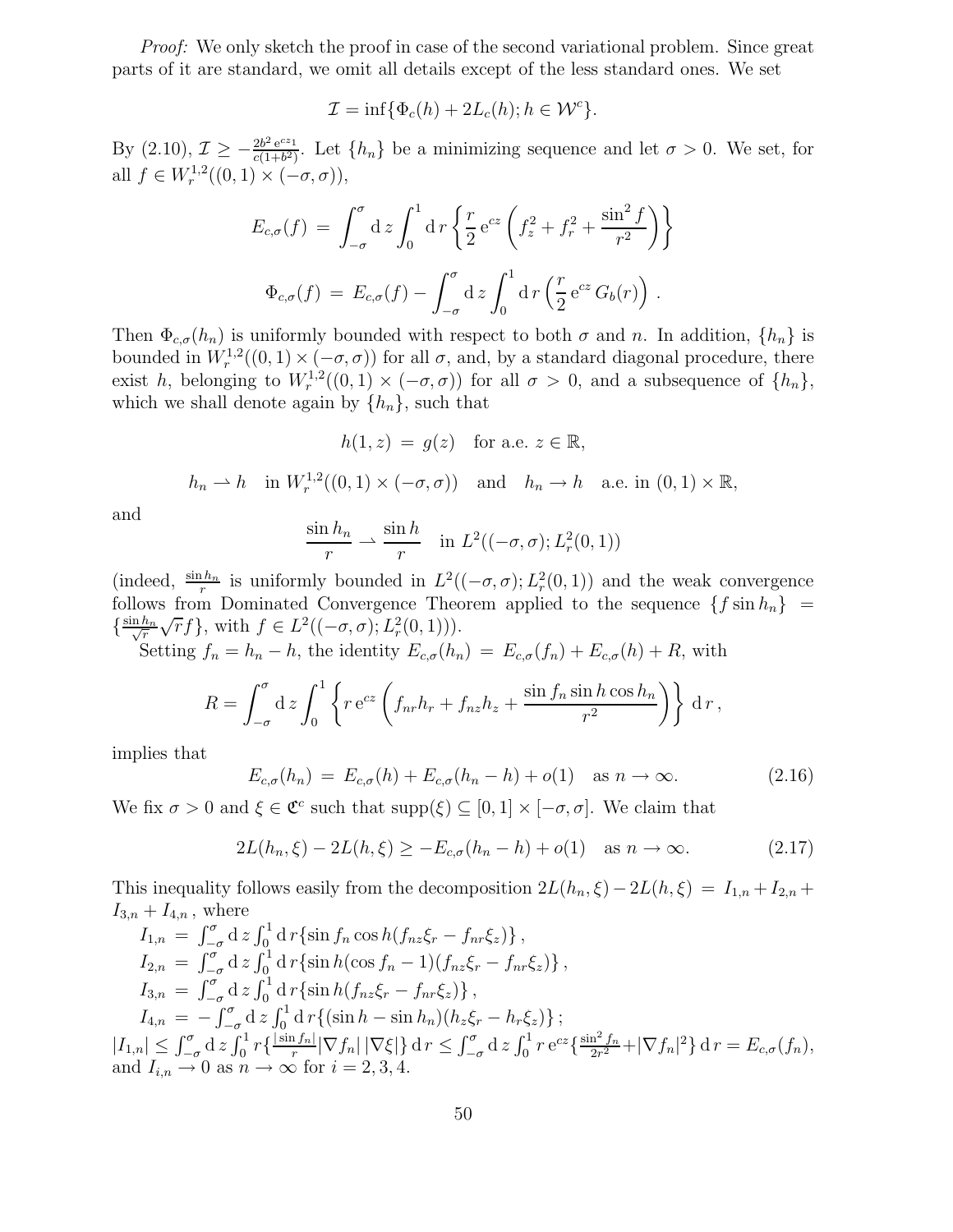Combining (2.16) and (2.17) and taking  $\sigma$  and  $\xi$  as before, we have that

$$
\Phi_{c,\sigma}(h) + 2L(h,\xi) \le \Phi_{c,\sigma}(h_n) + 2L(h_n,\xi) + o(1) \le \Phi_{c,\sigma}(h_n) + 2L_c(h_n) + o(1). \tag{2.18}
$$

Arguing as in the proof of (2.10), we obtain that  $\Phi_c(h_n) \ge \Phi_{c,\sigma}(h_n) - \frac{2b^2 e^{-c\sigma}}{c(1+b^2)}$  $\frac{2b^2 e^{-c\sigma}}{c(1+b^2)}$  for all  $\sigma > z_1$ . Since  $\Phi_c(h_n) + 2L_c(h_n) \to \mathcal{I}$  as  $n \to \infty$ , it follows from (2.18) that  $\Phi_{c,\sigma}(h) + 2L(h,\xi) \leq$  $\mathcal{I} + \frac{2b^2 e^{-c\sigma}}{c(1+b^2)}$  $\frac{2b^2 e^{-c\sigma}}{c(1+b^2)}$  for all  $\xi \in \mathfrak{C}^c$  and  $\sigma > z_1$  such that  $\text{supp}(\xi) \subseteq [0,1] \times [-\sigma,\sigma]$ . Letting  $\sigma \to \infty$ we find that  $\Phi_c(h) + 2L(h,\xi) \leq \mathcal{I}$  for all  $\xi \in \mathfrak{C}^c$ , and hence h solves the second variational problem.

It remains to prove points (i)-(iv) of Theorem 2.7. The proof of (i) is standard. The proofs of (ii) and (iii) are similar and we omit the one of (ii).

Proof of (iii). Let  $f_1(r, z) = \max\{2 \arctan(br), h_2(r, z)\}\$ . Then  $f_1 \in \mathcal{W}$ ,  $f_1(1, z) = g(z)$ for a.e.  $z \in \mathbb{R}$ ,  $|f_{1r}| \leq \max(|h_{2r}|, \frac{2b}{1+b^2})$  $\frac{2b}{1+b^2r^2}$ , and  $|f_{1z}| \leq |h_{2z}|$ . We fix  $z \in \mathbb{R}$  arbitrarily. Since  $h_2(r, z) - 2 \arctan(br)$  is real analytic in  $(0, 1)$ , we may write

$$
E_{-}(z) \equiv \{ r \in (0,1) \, ; \, h_2(r,z) < 2 \arctan(br) \} = \bigcup_{n \in \mathcal{T} \subseteq \mathbb{Z}} (\alpha_n, \beta_n), \tag{2.19}
$$

where  $0 \le \alpha_n < \beta_n \le \alpha_{n+1} < \beta_{n+1} \le 1$  for  $n, n+1 \in \mathcal{T}$ . We observe that, for all  $n \in \mathcal{T}$ ,  $h_2(\beta_n, z) = 2 \arctan(b\beta_n)$  and, if  $\alpha_n > 0$ ,  $h_2(\alpha_n, z) = 2 \arctan(b\alpha_n)$ . We set

$$
H(r, z; u) = \frac{r}{2} \left( u_r^2(r, z) + u_z^2(r, z) + \frac{\sin^2 u(r, z)}{r^2} \right).
$$

Then

$$
\int_0^1 (H(r, z; f_1) - H(r, z; h_2)) dr = \int_{E_-(z)} (H(r, z; 2 \arctan(br)) - H(r, z; h_2)) dr
$$
  
= 
$$
\sum_{n \in \mathcal{T}} \int_{\alpha_n}^{\beta_n} (H(r, z; 2 \arctan(br)) - H(r, z; h_2)) dr.
$$

By Corollary A.3

$$
\int_{\alpha_n}^{\beta_n} \left( H(r, z; 2 \arctan(br) \right) - H(r, z; h_2) \, dr \le 0 \quad \text{if } \alpha_n > 0. \tag{2.20}
$$

We observe that  $\alpha_n = 0$  may happen for at most one value of n, and if so we may assume without loss of generality that  $\alpha_0 = 0$ . Since  $0 < b < 1$ , it follows in this case from Theorem A.6 that also

$$
\int_0^{\beta_0} (H(r, z; 2 \arctan(br)) - H(r, z; h_2)) \, dr \le 0 \quad \text{if } \alpha_0 = 0. \tag{2.21}
$$

Hence, by (2.20) and (2.21),

$$
\int_0^1 H(r, z; f_1) \, \mathrm{d} \, r \, - \, \int_0^1 H(r, z; h_2) \, \mathrm{d} \, r \le 0. \tag{2.22}
$$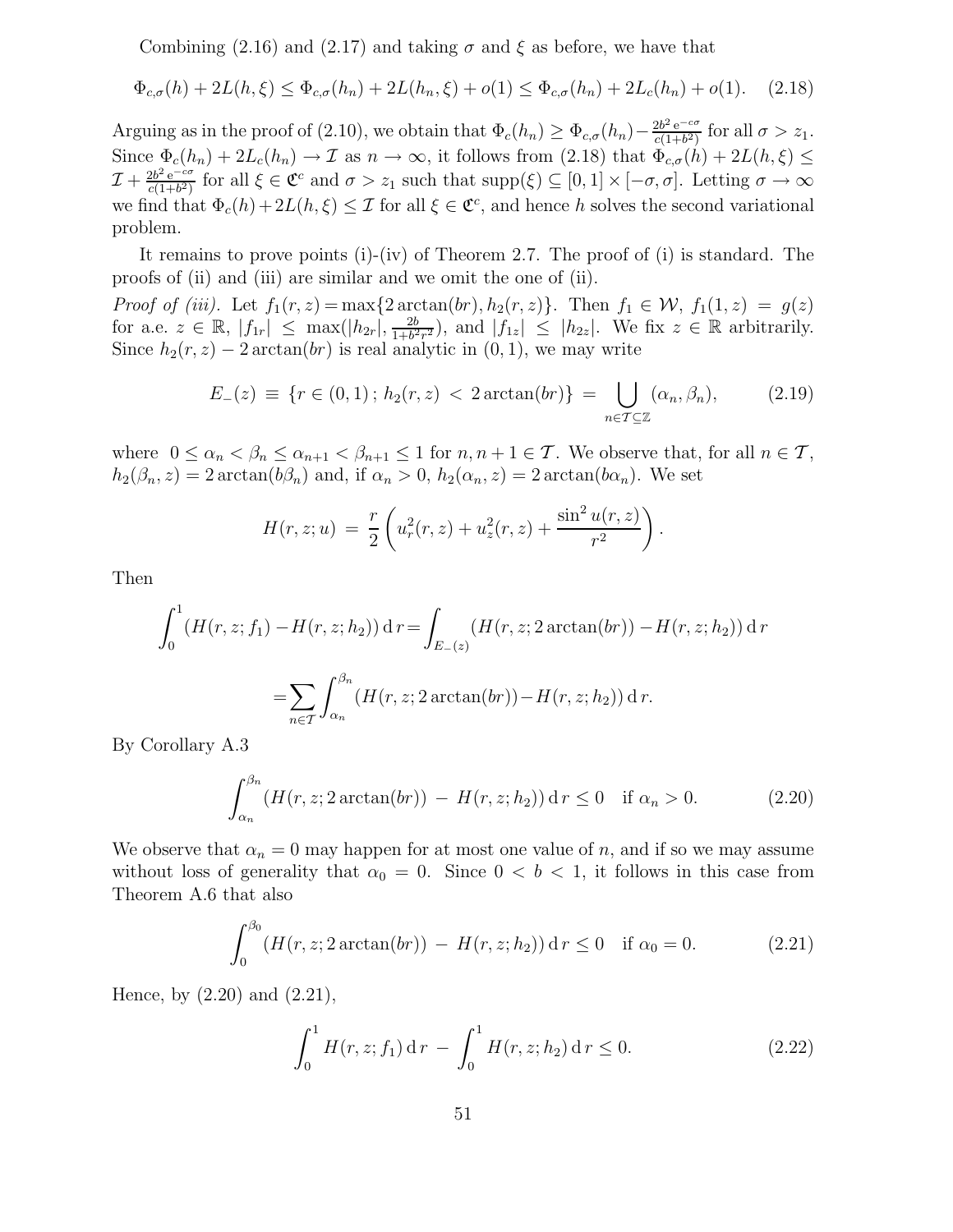Since (2.22) holds for a.e.  $z \in \mathbb{R}$  we conclude that  $\Phi_c(f_1) \leq \Phi_c(h_2)$ . In particular  $f_1 \in \mathcal{W}^c$ . In addition it follows from Theorem 2.3 that  $L_c(f_1) \leq L_c(h_2)$ . This implies that  $f_1$  is a solution of the second variational problem. By standard regularity theory  $f_1$ is smooth in  $(0, 1) \times \mathbb{R}$  and, by the strong maximum principle,  $f_1(r, z) > 2 \arctan(br)$  for all  $(r, z) \in (0, 1) \times \mathbb{R}$ . Hence  $f_1 = h_2$  in  $(0, 1) \times \mathbb{R}$  and we have proved the first inequality in (iii).

Similarly we define  $f_2 = \min\{2\pi + 2\arctan(a_2r), h_2(r, z)\}\$ . Arguing as before, with  $E_-(z)$  replaced by  $E_+(z) = \{r \in (0,1); h_2(r,z) > 2\pi + 2\arctan(a_2r)\}\$ , only the inequality (2.21) needs to be slightly modified. So we suppose that there exist  $z \in \mathbb{R}$  and  $\beta_0 \in (0,1]$  such that

$$
h_2(r, z) > 2\pi + 2 \arctan(a_2 r)
$$
 for  $0 < r < \beta_0$  and  $h_2(\beta_0, z) = 2\pi + 2 \arctan(a_2\beta_0)$ . (2.23)

In view of (2.9) we may assume without loss of generality that  $h_2(0, z) = k_0(z)\pi$  for some  $k_0(z) \in \mathbb{Z}$ . By (2.23) we have that  $k_0(z) \geq 2$ . If  $k_0(z) = 2$  or if  $k_0(z) \geq 4$ , we obtain from Lemma A.1 that (2.21) still holds, with 2 arctan(br) replaced by  $2\pi + 2 \arctan(a_2r)$ . In the remaining case,  $k_0(z) = 3$ , (2.21) is replaced by the inequality

$$
\int_0^{\beta_0} (H(r, z; 2\pi + 2 \arctan(a_2 r)) - H(r, z; h_2)) \, dr \le 2 \quad \text{if } h_2(0, z) = 3\pi,
$$

which follows easily from Lemma A.1. This means that the inequality  $\Phi_c(f_2) \leq \Phi_c(h_2)$ is not necessarily valid, but since  $cos(h_2(0, z)) = -1$  if  $k_0(z) = 3$ , it follows easily from Theorem 2.3 that the inequality  $\Phi_c(f_2) + 2L_c(f_2) \leq \Phi_c(h_2) + 2L_c(h_2)$  holds.

*Proof of (iv)*. We only prove the result for  $h_1$ , which we shall denote by h. It follows from  $(2.7)$  and  $(2.8)$  that

$$
U(z) \equiv \int_0^1 \frac{r}{2} \left( h_r^2 + \frac{\sin^2 h}{r^2} - G_b(r) \right) \Big|_z \, \mathrm{d} \, r \ge 0 \quad \text{if } z \ge z_1,
$$

where  $z_1$  is defined by (2.2). Since  $\int_{z_1}^{\infty} e^{cz} U(z) dz \leq \Phi_c(h) + \frac{2b^2 e^{cz_1}}{c(1+b^2)}$  $\frac{2b^2 e^{c_2}}{c(1+b^2)} < \infty$ , there exists a sequence  $z_n \to \infty$  such that  $U(z_n) \to 0$  as  $n \to \infty$ . Hence, by Theorem A.7,  $h(r, z_n) \to$  $2 \arctan(br)$  uniformly with respect to  $r \in [0,1]$  as  $n \to \infty$ .

By standard Schauder estimates, for any  $\rho > 0$  the function  $V_{\rho}(z) \equiv \int_{\rho}^{1} h_z^2(r, z) dr$  is Lipschitz continuous in R.

On the other hand, the inequality  $\int_{z_1}^{\infty} dz \int_0^1$  $r e^{cz}$  $\frac{e^{cz}}{2}h_z^2 d r \leq \Phi_c(h) + \frac{2b^2 e^{cz_1}}{c(1+b^2)}$  $\frac{2b^2 e^{c^2}}{c(1+b^2)}$  implies  $\int^{\infty}$ 

$$
\int_{z_1} V_{\rho}(z) e^{cz} dz < \infty
$$

and then  $V_{\rho}(z) e^{\frac{c}{2}z} \to 0$  as  $z \to \infty$ .

By Schauder estimates, from here follows the existence of  $K, \delta > 0$  such that  $||h_z(\cdot, z)||_{L^{\infty}(\rho, 1)} \le$  $K e^{-\delta z}$ . Hence  $\lim_{z \to \infty} h(r, z)$  exists for all  $r \in (0, 1]$  and it is equal to  $\lim_{n \to \infty} h(r, z_n)$  $2 \arctan(br)$ . Obviously, for any  $\rho > 0$ ,

$$
\lim_{z \to \infty} h(r, z) = 2 \arctan(br) \quad \text{uniformly with respect to } r \in [\rho, 1]. \tag{2.24}
$$

It remains to show that the limit is uniform with respect to  $r \in (0,1]$ . In the next section we shall show that we may assume that h is decreasing with respect to  $z$  (in the proof we shall use  $(2.24)$ . Hence the uniform convergence follows at once from the uniform convergence along the subsequence  $\{z_n\}$ .  $\Box$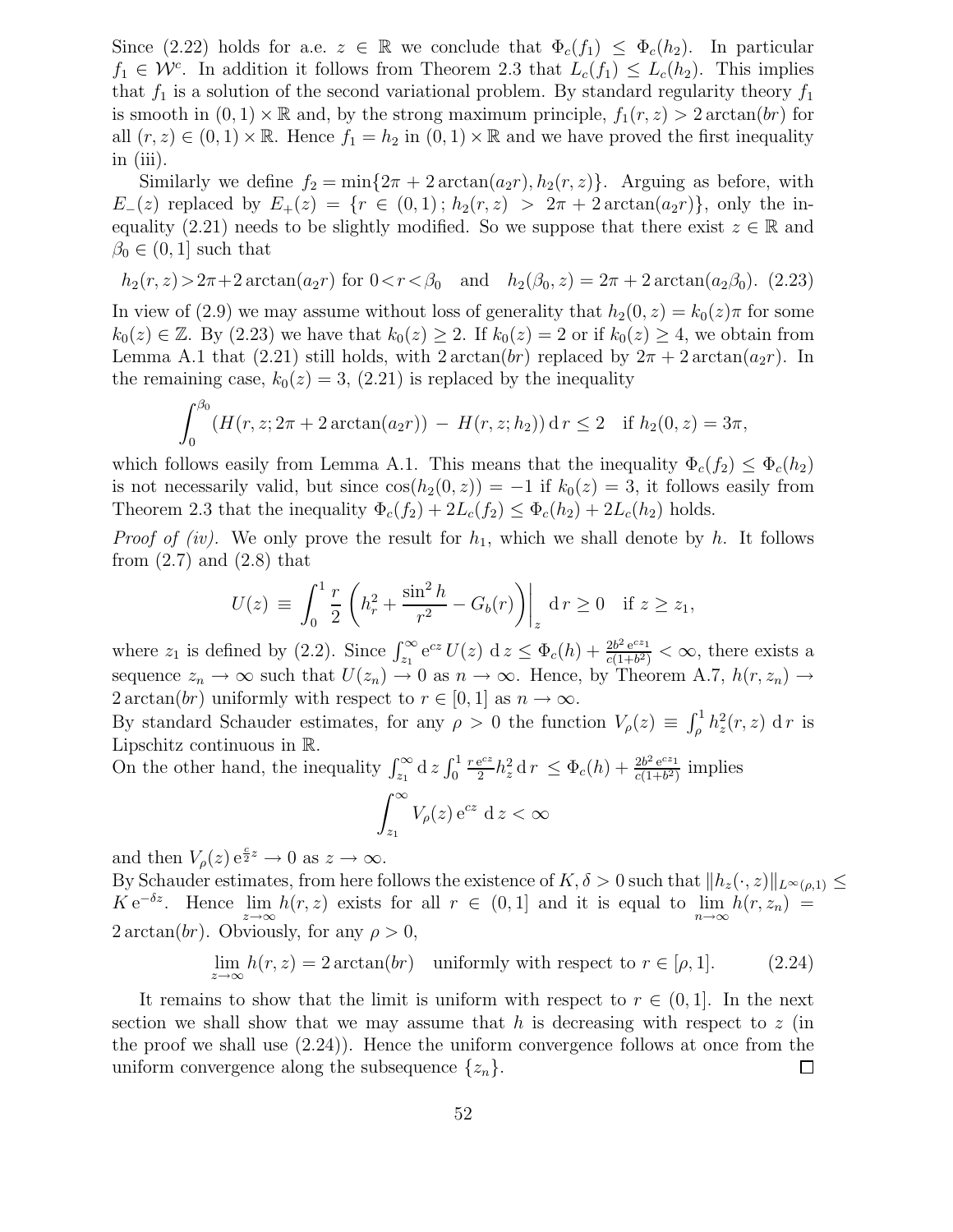#### 2.4 Monotonicity properties of minimizers

In this section we shall show that our two variational problems have solutions which are decreasing with respect to z. We use a onedimensional monotone rearrangement technique ([20]) applied to the variable  $x = e^{cz}$ .

Let T be the operator induced by the transformation  $x = e^{cz}$  as introduced in section 2.2. If  $f_1$  and  $f_2$  are the functions defined by

$$
f_1 \equiv T(h_1) \quad \text{and} \quad f_2 \equiv T(h_2), \tag{2.25}
$$

 $\Box$ 

then, in view of Theorem 2.7, (2.24) and standard Schauder estimates applied to equation (7),  $f_1$  and  $f_2$  satisfy properties (P1)-(P4) of Appendix B, with  $\ell(r) = 2 \arctan(br)$ . If we denote by  $f_1^*$  and  $f_2^*$  the one-dimensional decreasing rearrangements of  $f_1$  and  $f_2$ with respect to the  $x$  variable (see Appendix B for the exact definition), then by using some results collected in Appendix B we can prove that

**Theorem 2.8.** The functions  $T^{-1}(f_1^*)$  and  $T^{-1}(f_2^*)$  are solutions of, respectively, the first and second variational problem.

*Proof:* It follows at once from Propositions B.7 and B.8 that  $\Psi_c(f_i^*) \leq \Psi_c(f_i)$ , and hence, by (2.14),  $\Phi_c(T^{-1}(f_i^*)) \leq \Phi_c(h_i)$  for  $i = 1, 2$ .

In view of (2.15) it remains to prove that  $\mathcal{L}_c(f_2^*) = \mathcal{L}_c(f_2)$ . By Theorem 2.7(iii) and Propositions 2.5 and 2.6, this is equivalent to proving that, for  $\sigma > 0$  small enough,

$$
\lim_{r \to 0^+} \mu(\{x > 0; \pi - \sigma \le f_2^*(r, x) < \pi + \sigma\}) = \lim_{r \to 0^+} \mu(\{x > 0; \pi - \sigma \le f_2(r, x) < \pi + \sigma\}).
$$

The latter equality follows at once from (B.1).

**Corollary 2.9.** We may assume that the functions  $h_1$  and  $h_2$ , defined in Theorem 2.7, are strictly decreasing with respect to z in  $(0,1) \times \mathbb{R}$ , and that for all  $\rho > 0$ 

$$
h_1(r, z) \to \pi + 2 \arctan(a_1 r)
$$
 uniformly with respect to  $r \in [\rho, 1]$  as  $z \to -\infty$ . (2.26)

The first part of Corollary 2.9 follows at once from Theorem 2.8 and the monotonicity of the rearranged functions. The monotonicity of  $h_1$  implies the existence of the limit in (2.26), which we denote by  $v(r)$ . It easily follows that v is a solution of the equation  $v_{rr} + \frac{1}{r}$  $\frac{1}{r}v_r - \frac{\sin(2v)}{2r^2}$  $\frac{\ln(2v)}{2r^2} = 0$  in the interval  $(0, 1)$ , with boundary condition  $v(1) = g(-\infty) =$  $\pi + 2 \arctan a_1$ . In addition it follows from Theorem 2.7(ii) that  $2 \arctan (br) \le v(r) \le$  $\pi + 2 \arctan(a_1 r)$  in  $(0, 1)$ . The only function v satisfying all these conditions is the function  $\pi+2 \arctan(a_1r)$ . It follows at once from Schauder estimates that the convergence is uniform in the sets  $[\rho, 1]$  for  $\rho > 0$ , which completes the proof of Corollary 2.9.

We observe that, arguing as before, we need the condition that  $a_2 \geq 0$  to obtain a result similar to  $(2.26)$  for the function  $h_2$ :

$$
h_2(r, z) \to 2\pi + 2 \arctan(a_2 r)
$$
 uniformly with respect to  $r \in [\rho, 1]$  as  $z \to -\infty$ . (2.27)

Indeed, if  $a_2 < 0$  the same procedure leads to two possible limit functions in  $(2.27)$ :  $2\pi + 2 \arctan(a_2 r)$  and  $\pi - 2 \arctan\left(\frac{r}{a_2}\right)$  $a_2$  . Only in section 2.5 we shall be able to exclude the latter possibility.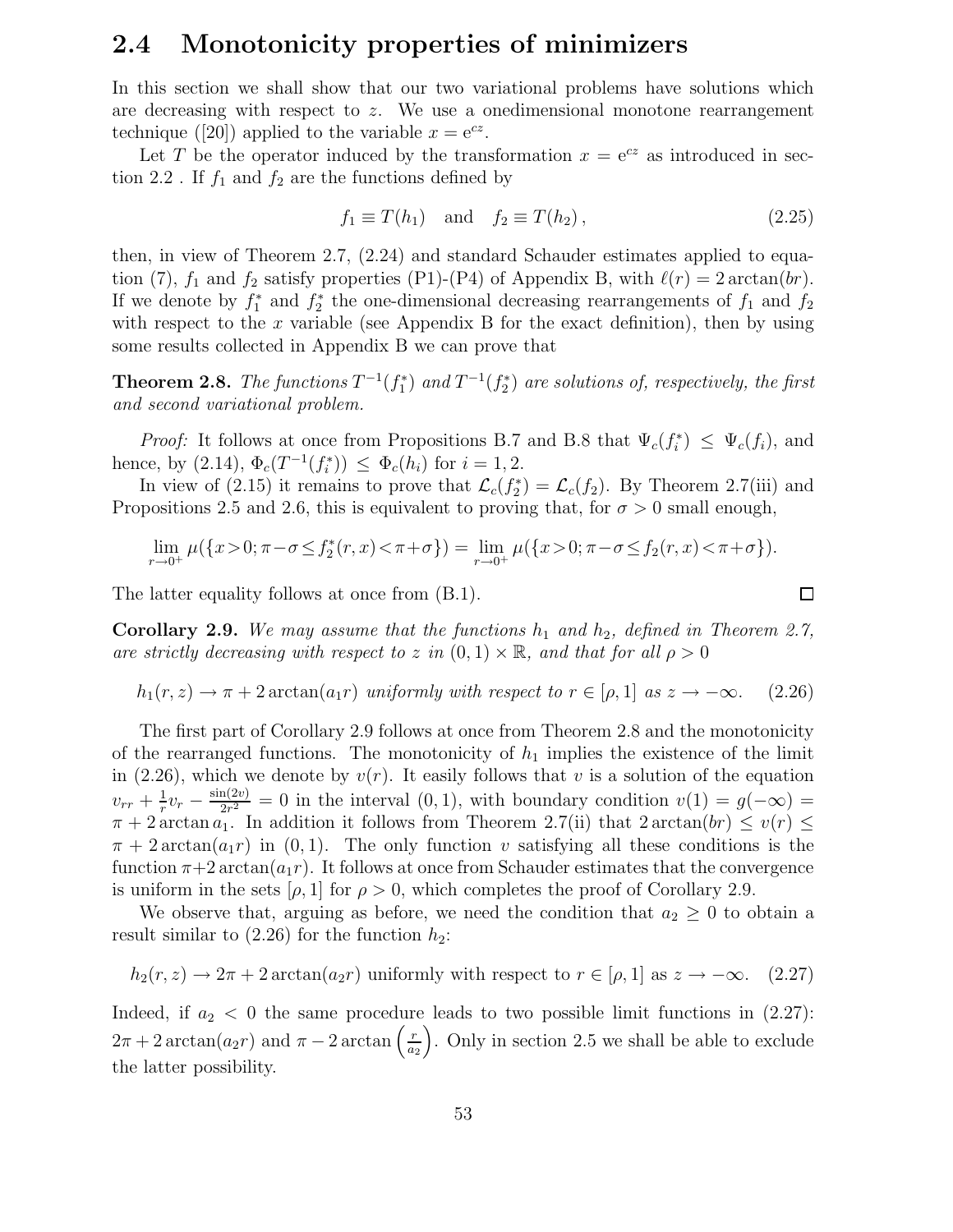#### 2.5 Existence of a point singularity

By Theorems 2.7 and 2.8, both variational problems have a minimizer which is strictly decreasing with respect to z in  $(0, 1) \times \mathbb{R}$ . In this section we complete the proofs of Theorems 2.1 and 2.2. In particular we shall prove that both minimizers have exactly one singular point at the axis  $r = 0$  and we shall determine the behavior of the minimizers as  $z \rightarrow -\infty$ .

**Theorem 2.10.** Let  $h_1$  and  $h_2$  be a minimizer of, respectively, the first and second variational problem which is strictly decreasing with respect to z for all  $0 < r < 1$ . (i) There exists  $\bar{z}_1 \in \mathbb{R}$  such that  $h_1(0, z) = \pi$  if  $z < \bar{z}_1$  and  $h_1(0, z) = 0$  if  $z > \bar{z}_1$ . (ii)  $h_1(r, z) \to \pi + 2 \arctan(a_1 r)$  uniformly with respect to  $r \in [0, 1]$  as  $z \to -\infty$ , where

 $a_1$  is defined by  $\pi + 2 \arctan a_1 = A$ .

(iii) There exists  $\bar{z}_2 \in \mathbb{R}$  such that  $h_2(0, z) = 2\pi$  if  $z < \bar{z}_2$  and  $h_2(0, z) = 0$  if  $z > \bar{z}_2$ . (iv)  $h_2(r, z) \rightarrow 2\pi + 2 \arctan(azr)$  uniformly with respect to  $r \in [0, 1]$  as  $z \rightarrow -\infty$ , where  $a_2$  is defined by  $2\pi + 2 \arctan a_2 = A$ .

(v)  $h_i$  is continuous in  $[0,1] \times \mathbb{R} \setminus \{(0, \bar{z}_i)\}\$  and real analytic in  $[0,1) \times \mathbb{R} \setminus \{(0, \bar{z}_i)\}\$   $(i = 1, 2)$ .

The proof of (i) is based on the following lemma. We omit its proof, which is based on straightforward computations and estimates.

**Lemma 2.11.** Let  $p < q$  and  $\alpha \in C^1((p, q])$  be such that

$$
\alpha > 0
$$
 in  $(p, q]$ ,  $\frac{(\alpha')^2}{\alpha^3} \in L^1(p, q)$ ,  $\alpha(z) \to \infty$  and  $\frac{\alpha'(z)}{\alpha^2(z)} \to 0$  as  $z \to p^+$ .

Then the function  $v \in C^1((0,1] \times (p,q))$ , defined by

$$
v(r,z) = 2 \arctan\left(\frac{\alpha(z)r^2}{r+1}\right) \quad \text{for } (r,z) \in (0,1] \times (p,q],
$$

satisfies

(*i*)  $\int_0^1 r v_r^2(r, z) \, dr \leq 12, \int_0^1$  $\sin^2 v(r,z)$  $\frac{v(r,z)}{r}$  d  $r \leq 6$ ,  $\int_0^1 r v_z^2(r,z) dr \leq 8(\alpha'(z))^2 \alpha^{-3}(z)$  for  $p <$  $z \leq q$ ; (*ii*)  $v_z \in L^2((p,q); L^2_r(0,1));$ (iii) for all  $0 < \rho < 1$ ,  $v(r, z) \rightarrow \pi$  and  $v_r(r, z)$ ,  $v_z(r, z) \rightarrow 0$  uniformly in [ $\rho$ , 1] as  $z \rightarrow p^+$ .

*Proof of Theorem 2.10(i).* By (2.9),  $h_1(0, z) = k(z)\pi$  for some integer  $k(z)$  for a.e. z. By Theorem 2.7(ii) and (iv),  $k(z) = 0$  or  $k(z) = 1$  for a.e. z, and  $k(z) = 0$  for z large enough. Since  $h_1$ , and hence also k, is nonincreasing with respect to z, it remains to show that  $k \neq 0$  in R. We argue by contradiction and suppose that  $h_1(0, z) = 0$  for all  $z \in \mathbb{R}$ .

Given  $n \in \mathbb{N}$  and  $0 < r_n < 1$ , by (2.26) there exists  $q_n \leq z_0$  such that  $h_1(r, z) \geq \pi$  for  $z \le q_n$  and  $r \in [r_n, 1]$ . We define  $p_n = q_n - \frac{1}{n}$  $\frac{1}{n}$ ,  $\alpha_n(z) = (z - p_n)^{-2}$  and

$$
h_{1,n}(r,z) = \begin{cases} h_1(r,z) & z > q_n \\ \max\{h_1(r,z), v_n(r,z)\} & z \in (p_n, q_n] \\ \max\{\pi, h_1(r,z)\} & z \le p_n, \end{cases}
$$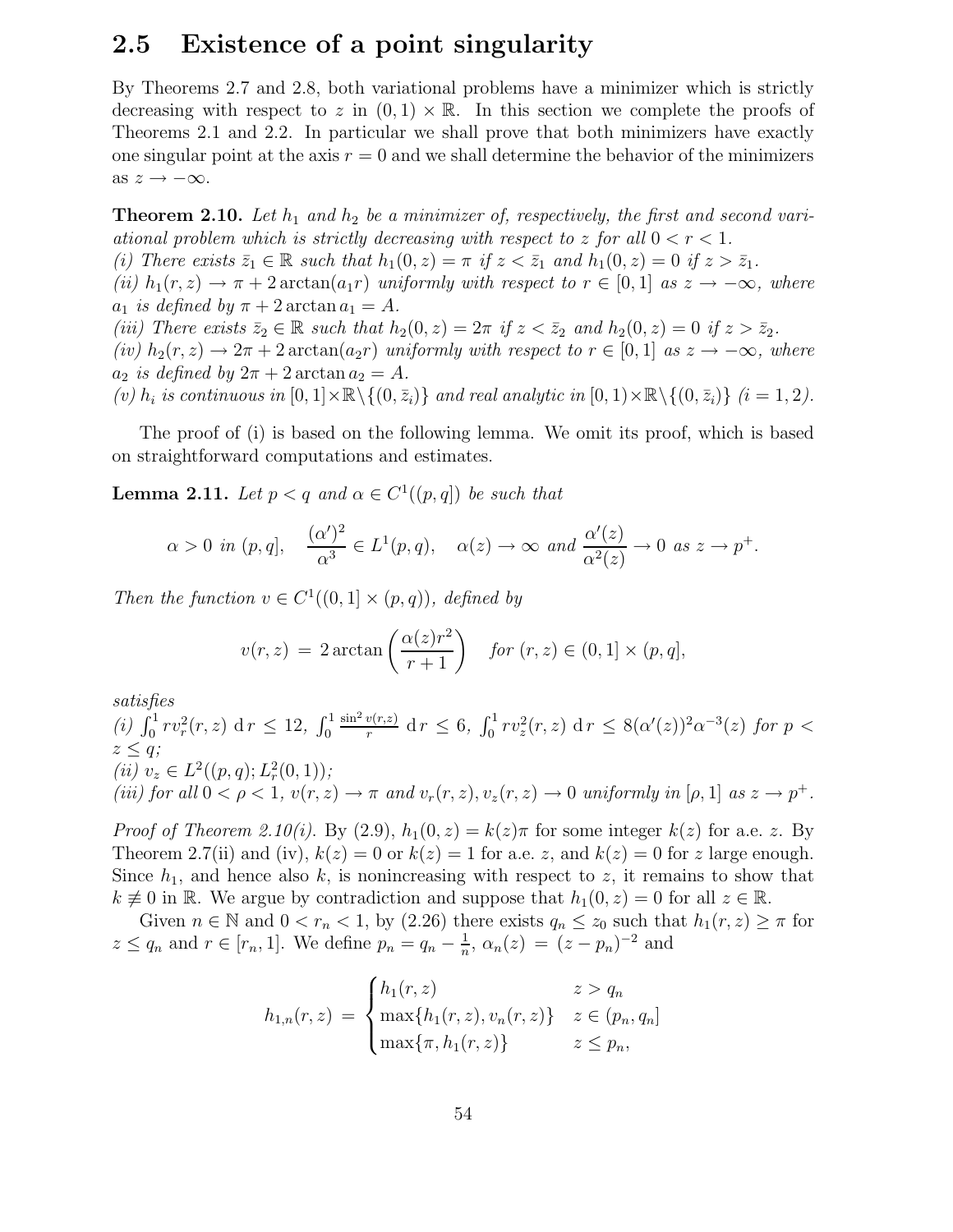where

$$
v_n(r, z) = 2 \arctan\left(\frac{\alpha_n(z)r^2}{r+1}\right).
$$

Choosing  $r_n = \frac{b}{n^2}$  $\frac{b}{n^2-b}$ , which is a root of the equation  $v_n(r, q_n) = 2 \arctan(br)$ , it follows easily from Lemma 2.11 and the definition of  $p_n$  and  $q_n$  that  $h_{1,n} \in \mathcal{W}^c$ .

We claim that  $\Phi_c(h_{1,n}) < \Phi_c(h_1)$  for n large enough, which is a contradiction since  $h_1$ is a minimizer of  $\Phi_c$  in  $\mathcal{W}^c$ .

Given a measurable set  $S \subset (0,1) \times \mathbb{R}$  and  $f \in \mathcal{W}$ , we set

$$
E_S(f) := \iint_S \frac{r}{2} e^{cz} \left( f_r^2 + f_z^2 + \frac{\sin^2 f}{r^2} \right) d r d z.
$$

Then  $\Phi_c(h_{1,n}) - \Phi_c(h_1) = I_{1,n} - I_{2,n}$ , where

$$
I_{1,n} = E_{[0,1] \times (p_n,q_n)}(h_{1,n}) - E_{[0,1] \times (p_n,q_n)}(h_1),
$$
  

$$
I_{2,n} = E_{[0,1] \times (-\infty,p_n)}(h_{1,n}) - E_{[0,1] \times (-\infty,p_n)}(h_1).
$$

By Lemma 2.11,  $I_{1,n} \leq E_{[0,1] \times (p_n,q_n)}(v_n) \leq \frac{25}{c}$  $\frac{e^{25}}{c} e^{cp_n} (e^{\frac{c}{n}} - 1).$ 

We define  $\rho(z) = \inf \{ r \in (0,1]; h_1(r,z) \geq \pi \}$  for  $z \leq z_0$ . Then  $0 < \rho(z) < 1$ , since  $h_1(0, z) = 0$  and  $h_1(1, z) = \pi + 2 \arctan a_1$  if  $z \le z_0$ . We set

$$
A_n = \{(r, z); 0 < r < \rho(z), z < p_n\} \text{ and } B_n = \{(r, z); \rho(z) < r < 1, z < p_n\}.
$$

Since  $h_{1,n} = \pi$  in  $A_n$ , it follows from Lemma A.1 that

$$
E_{A_n}(h_{1,n})-E_{A_n}(h_1)=-E_{A_n}(h_1)\leq -2\int_{-\infty}^{p_n}e^{cz}\,dz=-\frac{2}{c}\,e^{cp_n}\,.
$$

Since  $|(h_{1,n})_r| \leq |h_{1r}|, |(h_{1,n})_z| \leq |h_{1z}|$  and  $|\sin h_{1,n}| \leq |\sin h_1|$  in  $B_n$ , this implies that  $I_{2,n} \leq -\frac{2}{c} e^{cp_n}.$ 

We conclude that  $\Phi_c(h_{1,n}) - \Phi_c(h_1) \leq \frac{e^{cpn}}{c}$  $\frac{p_n}{c}(25e^{\frac{c}{n}}-25-2)$  < 0 for *n* large enough, and we have proved our claim.

*Proof of Theorem 2.10(ii).* The uniform convergence follows at once from  $(2.26)$ , Theorem 2.10(i), the monotonicity in z and the upper bound in Theorem 2.7(ii). □

In the proof of part (iii) we shall use an auxiliary lemma which is based on the following proposition.

**Proposition 2.12.** Let  $h_i$  be as in Theorem 2.10, I be an open nonempty interval and  $k \in \mathbb{Z}$  a constant such that  $h_i(0, z) = k\pi$  for  $z \in I$ . Then  $h_i$  is real analytic in  $[0, 1) \times I$ .

Proof: The argument proving the thesis is the same as for Proposition 1.24 (replace  $\Box$  $\theta$  by  $h_i$ ).

**Lemma 2.13.** Let  $h_i$ , I and k be as in Proposition 2.12. Then there exists  $\tilde{z} \in I$  such that  $(h_i)_r(0, \tilde{z}) \neq 0$ .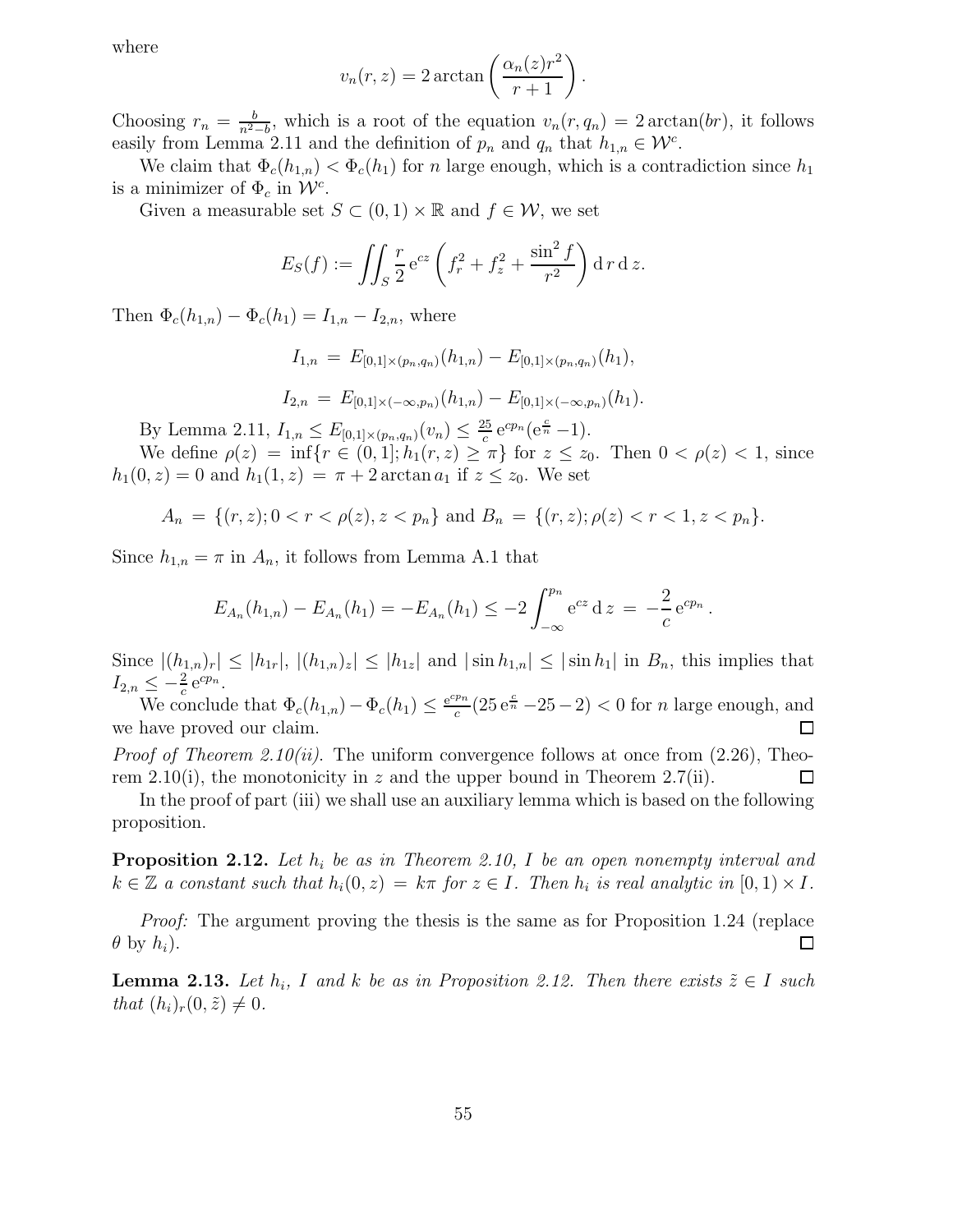*Proof:* Omitting the subscript i and arguing by contradiction we suppose that  $h_r(0, z) =$ 0 for all  $z \in I$ . We claim that for all positive integers  $\alpha$ 

$$
\frac{\partial^{\alpha} h}{\partial r^{\alpha}}(0, z) \equiv 0 \quad \text{for } z \in I.
$$
\n(2.28)

This leads immediately to a contradiction: by Proposition 2.12 and (2.28) h is constant in  $(0, 1) \times I$ , which is impossible since h is strictly decreasing with respect to z in  $(0, 1) \times \mathbb{R}$ .

In order to prove (2.28) we argue by induction. We know that (2.28) is true for  $\alpha = 1$ . Suppose that it is true for  $\alpha = 1, ..., \beta$  for some  $\beta \geq 1$ . Using a Taylor expansion we obtain that for all  $z \in I$  and  $\alpha = 1, ..., \beta$ 

$$
\frac{\partial^{\alpha}}{\partial r^{\alpha}} \Big( \sin(2h) \Big) \Big|_{r=0} = 0 \text{ and } \frac{\partial^{\beta+1}}{\partial r^{\beta+1}} \Big( \sin(2h) \Big) \Big|_{r=0} = 2 \frac{\partial^{\beta+1} h}{\partial r^{\beta+1}} (0, z),
$$

$$
h_{rr}(r, z) = \frac{1}{(\beta - 1)!} \frac{\partial^{\beta+1} h}{\partial r^{\beta+1}} (0, z) r^{\beta-1} + O(r^{\beta}),
$$

$$
h_r(r, z) r^{-1} = \frac{1}{\beta!} \frac{\partial^{\beta+1} h}{\partial r^{\beta+1}} (0, z) r^{\beta-1} + O(r^{\beta}),
$$

$$
\frac{1}{2} \sin(2h(r, z)) r^{-2} = \frac{1}{(\beta + 1)!} \frac{\partial^{\beta+1} h}{\partial r^{\beta+1}} (0, z) r^{\beta-1} + O(r^{\beta}),
$$

$$
h_z(r, z) = O(r^{\beta+1}), h_{zz}(r, z) = O(r^{\beta+1}).
$$

Substituting these equalities in equation (7), we find that (2.28) holds for  $\alpha = \beta + 1$ .  $\Box$ *Proof of Theorem 2.10(iii).* The proof consists of two steps. In the first one we exclude the possibility that  $h_2(0, z) = 0$  for all  $z \in \mathbb{R}$ . In the second one we show that  $h_2(0, z) \neq \pi$ for a.e.  $z \in \mathbb{R}$ . Since  $h_2$  is nonincreasing with respect to z, the proof is then completed by Theorem 2.7(iii).

Step 1. We only give the proof in the case that  $a_2 < 0$  (if  $a_2 \geq 0$  the proof can be considerably simplified). As in the proof of part (i) we argue by contradiction and suppose that  $h_2(0, z) = 0$  for all  $z \in \mathbb{R}$ .

Given  $n \in \mathbb{N}$  and  $\rho_n = \frac{b}{n^2}$ .  $\frac{b}{n^2-b}$ , the statement which follows formula (2.27) (which treats the case  $a_2 < 0$ ) implies that there exists  $q_n \leq z_0$  such that

$$
h_2(r,z) \ge \pi + 2\arctan\left(\frac{r}{2|a_2|}\right) \quad \text{if } z \le q_n \text{ and } \rho_n \le r \le 1. \tag{2.29}
$$

We set

$$
p_n = q_n - \frac{1}{n}, \quad z_n = p_n - 1, \quad r_n \in [\rho_n, 1],
$$

and we define for all  $0 \le r \le 1$ 

$$
v_n(r, z) = 2 \arctan\left(\frac{\alpha_n(z)r^2}{r+1}\right), \qquad p_n < z \le q_n,
$$
  
\n
$$
w_n(r, z) = \pi + 2 \arctan(\beta_n(z)r), \qquad z_n \le z \le p_n,
$$
  
\n
$$
\omega_n(r, z) = \max\left\{2\pi - 2 \arctan(\gamma_n(z)r), \pi + 2 \arctan\left(\frac{r}{2|a_2|}\right)\right\}, \quad z_n - r_n \le z < z_n,
$$
  
\n
$$
\chi_n(r) = \omega_n(r, z_n - r_n),
$$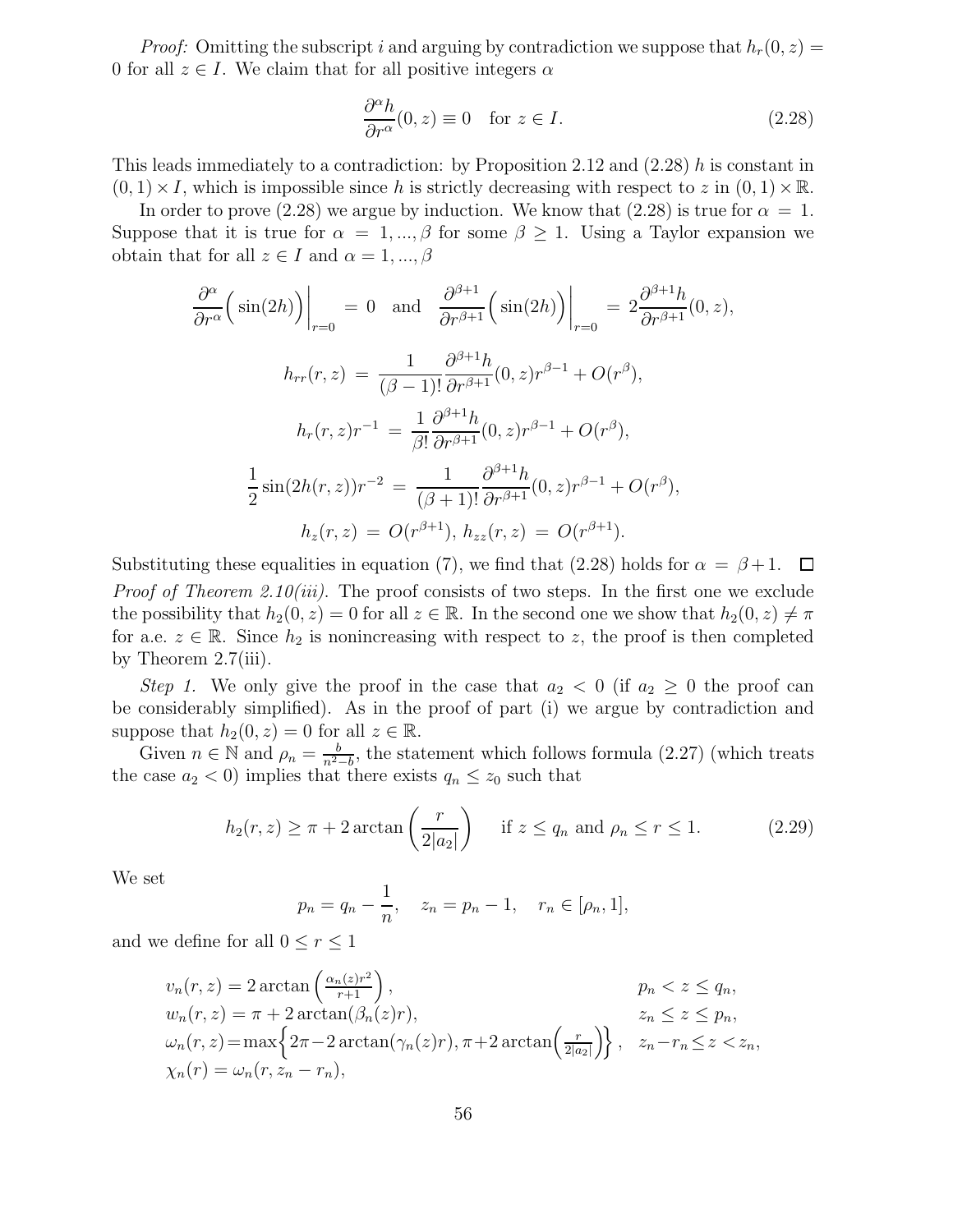where

$$
\alpha_n(z) = \frac{1}{(z - p_n)^2}, \quad \beta_n(z) = \frac{p_n - z}{2|a_2|}, \quad \gamma_n(z) = \frac{2|a_2|}{(z_n - z)^2}.
$$

Finally, we set, for  $0 \le r \le 1$ ,

$$
h_{2,n}(r,z) = \begin{cases} h_2(r,z) & \text{if } z > q_n \\ \max\{h_2(r,z), v_n(r,z)\} & \text{if } z \in (p_n, q_n] \\ \max\{h_2(r,z), w_n(r,z)\} & \text{if } z \in [z_n, p_n] \\ \max\{h_2(r,z), \omega_n(r,z)\} & \text{if } z \in [z_n - r_n, z_n) \\ \max\{h_2(r,z), \chi_n(r)\} & \text{if } z < z_n - r_n. \end{cases}
$$

It is easy to show that  $h_{2,n}$  is locally Lipschitz continuous in  $(0,1] \times \mathbb{R}$  and belongs to  $W<sup>c</sup>$ . To obtain a contradiction it is enough to show that

$$
\Phi_c(h_{2,n}) + 2L_c(h_{2,n}) < \Phi_c(h_2) + 2L_c(h_2) \quad \text{for } n \text{ large enough.} \tag{2.30}
$$

Defining  $E_S(f)$  as in the proof of part (i), we write

$$
\Phi_c(h_{2,n}) - \Phi_c(h_2) = I_{1,n} + I_{2,n} + I_{3,n} + I_{4,n},
$$

where

$$
I_{1,n} := E_{(0,1)\times(p_n,q_n)}(h_{2,n}) - E_{(0,1)\times(p_n,q_n)}(h_2),
$$
  
\n
$$
I_{2,n} := E_{(0,1)\times(z_n,p_n)}(h_{2,n}) - E_{(0,1)\times(z_n,p_n)}(h_2),
$$
  
\n
$$
I_{3,n} := E_{(0,1)\times(z_n-r_n,z_n)}(h_{2,n}) - E_{(0,1)\times(z_n-r_n,z_n)}(h_2),
$$
  
\n
$$
I_{4,n} := E_{(0,1)\times(-\infty,z_n-r_n)}(h_{2,n}) - E_{(0,1)\times(-\infty,z_n-r_n)}(h_2).
$$

By Lemma 2.11,

$$
I_{1,n} \le E_{(0,1)\times(p_n,q_n)}(v_n) \le \frac{25}{c} e^{cp_n} \left(e^{\frac{c}{n}} - 1\right).
$$
 (2.31)

Since  $w_n(r, z) \leq \pi + 2 \arctan(r/(2|a_2|))$  if  $0 < r < 1$  and  $z_n < z < p_n$ , it follows from (2.29) that

$$
I_{2,n} \leq E_{(0,\rho_n)\times(z_n,p_n)}(h_{2,n}) - E_{(0,\rho_n)\times(z_n,p_n)}(h_2).
$$

Hence, by Corollary A.3 and a straightforward calculation,

$$
I_{2,n} \leq \int_{z_n}^{p_n} e^{cz} \left( -2 + \int_0^{\rho_n} \frac{1}{2} r (h_{2,n})_z^2 d r \right) dz
$$
  
= 
$$
\int_{z_n}^{p_n} e^{cz} \left( -2 + \left( \frac{\beta_n'(z)}{\beta_n^2(z)} \right)^2 \left( \log(1 + \beta_n^2 \rho_n^2) - 1 + \frac{1}{1 + \beta_n^2 \rho_n^2} \right) \right) dz,
$$

and there exists a constant  $C_2 > 0$  which does not depend on n such that

$$
I_{2,n} \le \frac{-2 + C_2 \rho_n^4}{c} (e^{c p_n} - e^{c z_n}).
$$
\n(2.32)

Since  $\gamma_n(z)r \geq 2|a_2|/r_n$  for all  $r \geq r_n(\geq \rho_n)$ , it follows from (2.29) that

$$
2\pi - 2\arctan(\gamma_n(z)r) \le \pi + 2\arctan\left(\frac{r}{2|a_2|}\right) \le h_2(r,z) \quad \text{if } r \ge r_n.
$$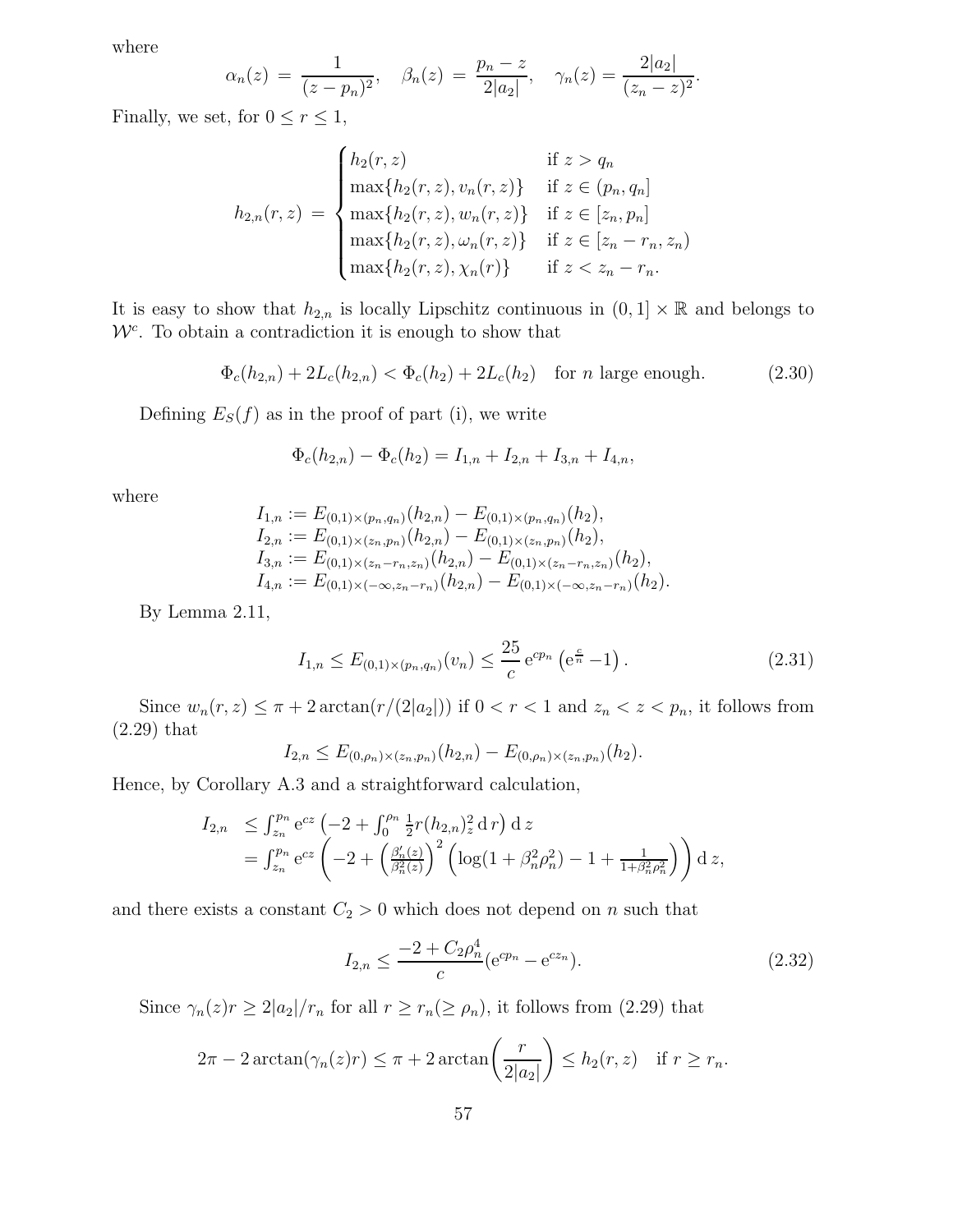Hence

$$
I_{3,n} = E_{(0,r_n)\times(z_n-r_n,z_n)}(h_{2,n}) - E_{(0,r_n)\times(z_n-r_n,z_n)}(h_2),
$$

and, by Corollary A.3,

$$
I_{3,n} \leq \int_{z_n-r_n}^{z_n} e^{cz} dz \int_0^{r_n} \frac{1}{2} r((h_{2,n})_z^2 - (h_2)_z^2) dr
$$
  
\n
$$
\leq \int_{z_n-r_n}^{z_n} e^{cz} dz \int_0^{r_n} r(\arctan(\gamma_n(z)r))_z^2 dr
$$
  
\n
$$
= \int_{z_n-r_n}^{z_n} e^{cz} \left(\frac{\gamma_n'(z)}{\gamma_n^2(z)}\right)^2 \left(\log(1+\gamma_n^2r_n^2) - 1 + \frac{1}{1+\gamma_n^2r_n^2}\right) dz.
$$

Since  $log(1+s^2) \le 4\sqrt{s}$  for  $s > 0$ , it follows easily that there exists a constant  $C_3 > 0$ which does not depend on  $n$  such that

$$
I_{3,n} \leq C_3 r_n^2 \sqrt{r_n} \,\mathrm{e}^{cz_n} \,. \tag{2.33}
$$

Since  $\chi_n(r) = \pi + 2 \arctan(r/(2|a_2|))$  for  $r \ge r_n \ge \rho_n$ ,

$$
I_{4,n} = E_{(0,r_n)\times(-\infty,z_n-r_n)}(h_{2,n}) - E_{(0,r_n)\times(-\infty,z_n-r_n)}(h_2).
$$

On the other hand,  $\chi_n(r) = 2\pi - 2 \arctan(2|a_2|r/r_n^2)$  for  $r \leq r_n$ , and hence, setting  $S_- := \{(r, z) \in (0, r_n) \times (-\infty, z_n - r_n); h_2(r, z) < \chi_n(r) \},$ 

$$
I_{4,n} \leq \iint_{S_{-}} \frac{1}{2} r e^{cz} \left( \left( (\chi_n)_r^2 + \frac{\sin^2 \chi_n}{r^2} \right) - \left( (h_{2,n})_r^2 + \frac{\sin^2 h_{2,n}}{r^2} \right) \right) d r d z
$$
  
\$\leq \int\_{-\infty}^{z\_n - r\_n} e^{cz} (J\_{1,n}(z) - J\_{2,n}(z)) dz\$,

where

$$
J_{1,n}(z) := \int_0^{r_n} \frac{1}{2} r \left( (\chi_n)_r^2 + \frac{\sin^2 \chi_n}{r^2} \right) dr = 2 - \frac{2r_n^2}{r_n^2 + 4|a_2|^2},
$$

and

$$
J_{2,n}(z) := \int_0^{\rho(z)} \frac{1}{2} r \left( (h_{2,n})_r^2 + \frac{\sin^2 h_{2,n}}{r^2} \right) dr
$$

with  $\rho(z) := \inf\{r \in [0, r_n]; h_2(r, z) \geq \pi\}$ . By Lemma A.1  $J_{2,n}(z) \geq 2$ , and hence there exists a constant  $C_4 > 0$  which does not depend on n such that

$$
I_{4,n} \le -C_4 r_n^2 e^{c(z_n - r_n)}.
$$
\n(2.34)

.

Since  $L_c(h_{2,n}) = \frac{e^{cp_n} - e^{cz_n}}{c}$  $\frac{c}{c}e^{c^2/2}$  (by Theorem 2.3), it follows from (2.32), (2.33) and (2.34) that there exists  $\delta > 0$  such that if  $\rho_n \leq r_n \leq \delta$  then

$$
I_{2,n} + I_{3,n} + I_{4,n} + 2L_c(h_{2,n}) \leq -\frac{1}{2}C_4 r_n^2 e^{c(z_n - r_n)}
$$

Hence, by  $(2.31)$ , we can choose *n* so large that

$$
\Phi_c(h_{2,n}) + 2L_c(h_{2,n}) < \Phi_c(h_2),
$$

and (2.30) follows.

Step 2. We argue by contradiction and suppose that there exist  $p < q$  such that  $h_2(0, z) = \pi$  if  $p < z < q$ . In view of Lemma 2.13 and the monotonicity of  $h_2$  with respect to z, we may assume, without loss of generality, that for some  $k_0 > 0$  either

$$
(h_2)_r(0, z) \ge (h_2)_r(0, q) > k_0 > 0 \quad \text{if } z < q \tag{2.35}
$$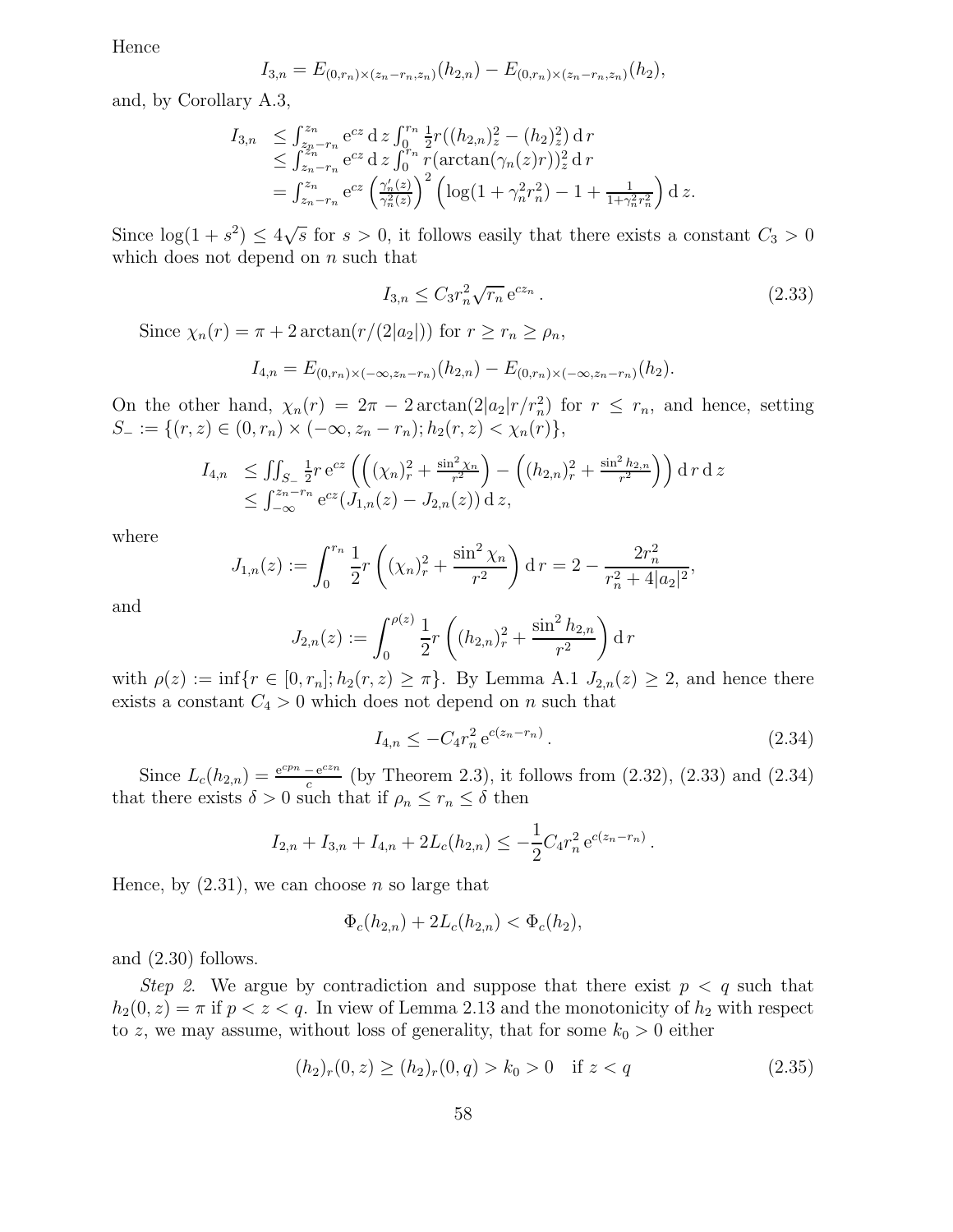$$
(h_2)_r(0, z) \le (h_2)_r(0, p) < -k_0 < 0 \quad \text{if } p < z. \tag{2.36}
$$

One way to obtain a contradiction is to modify the proof of a more general result in [18]. Alternatively, we can use the approach used in the proof of part (iii): if (2.35) holds, we can construct a function  $h_2^*$  such that  $h_2^*(0, z) = 2\pi$  if  $z < q$  and  $\Phi_c(h_2^*) + 2L_c(h_2^*) <$  $\Phi_c(h_2) + 2L_c(h_2)$ ; if (2.36) holds, a similar function  $h_2^*$  exists such that  $h_2^*(0, z) = 0$  if  $z > p$ . For example, in the first case we can choose  $h_2^*$  of the type

$$
h_2^*(r, z) = \begin{cases} h_2(r, z) & \text{if } 0 < r < 1, z \ge q \text{ or } r^* < r < 1, z < q \\ \max\{h_2(r, z), \omega(r, z)\} & \text{if } 0 < r < r^*, z \in [q - z^*, q) \\ \max\{h_2(r, z), \omega(r, q - z^*)\} & \text{if } 0 < r < r^*, z < q - z^*, \end{cases}
$$

where  $\omega(r, z) = 2\pi - 2 \arctan(\gamma(z)r), \gamma_n(z) = C^*(q-z)^{-2}$ , and  $r^*, z^*$  and  $C^*$  are constants to be chosen appropriately. We leave the details to the interested reader.  $\Box$ *Proof of Theorem 2.10(iv).* The uniform convergence follows at once from formula  $(2.27)$ (which holds only if  $a_2 \geq 0$ ) and the sentence immediately after (2.27) (which holds if  $a_2$  < 0), Theorem 2.10(iii), the monotonicity in z and the upper bound in Theorem 2.7(iii).  $\Box$ *Proof of Theorem 2.10(v).* The proof is an immediate consequence of Proposition 2.12. □

#### 2.6 Position of the singularity when  $c \to \infty$

Let  $c > 0$  and let  $h_1$  and  $h_2$  be the solutions given by, respectively, Theorems 2.1 and 2.2 with a point singularity in  $(0, \bar{z}_1)$  and  $(0, \bar{z}_2)$ . In this section we consider the behavior of  $\bar{z}_i$  as  $c \to \infty$ . We shall often add the subscript c and use the notation  $h_{i,c}$  and  $\bar{z}_{i,c}$  $(i = 1, 2).$ 

We first give a heuristic argument and set

$$
\tau = -\frac{z}{c}, \quad \tau_{i,c} = -\frac{\bar{z}_{i,c}}{c} \quad \text{and} \quad q_{i,c}(r,\tau) = h_{i,c}(r,-c\tau). \tag{2.37}
$$

Then  $q_{i,c}$  is smooth in  $[0,1] \times \mathbb{R} \setminus \{(0,\tau_{i,c})\}$  and is a solution of the equation

$$
q_{\tau} = \frac{q_{\tau\tau}}{c^2} + q_{rr} + \frac{q_r}{r} - \frac{\sin(2q)}{2r^2} \quad \text{in } (0,1) \times \mathbb{R}.
$$
 (2.38)

In addition  $q_{i,c}$  satisfies the properties:

$$
\begin{cases}\nq_{i,c}(r,\infty) = i\pi + 2\arctan(a_i r) & r \in [0,1] \\
q_{i,c}(r,-\infty) = 2\arctan(br) & r \in [0,1] \\
q_{i,c}(1,\tau) = g(-c\tau) & \tau \in \mathbb{R} \\
q_{i,c}(0,\tau) = 0 & \tau < \tau_{i,c} \\
q_{i,c}(0,\tau) = i\pi & \tau > \tau_{i,c}.\n\end{cases}
$$
\n(2.39)

If  $q_{i,c}$  converges to some limit function  $q_i$  as  $c \to \infty$ , it is plausible that  $q_i$  satisfies the parabolic equation  $\cdot$  (2)

$$
q_{\tau} = q_{rr} + \frac{q_r}{r} - \frac{\sin(2q)}{2r^2} \quad \text{in } (0, 1) \times \mathbb{R} \tag{2.40}
$$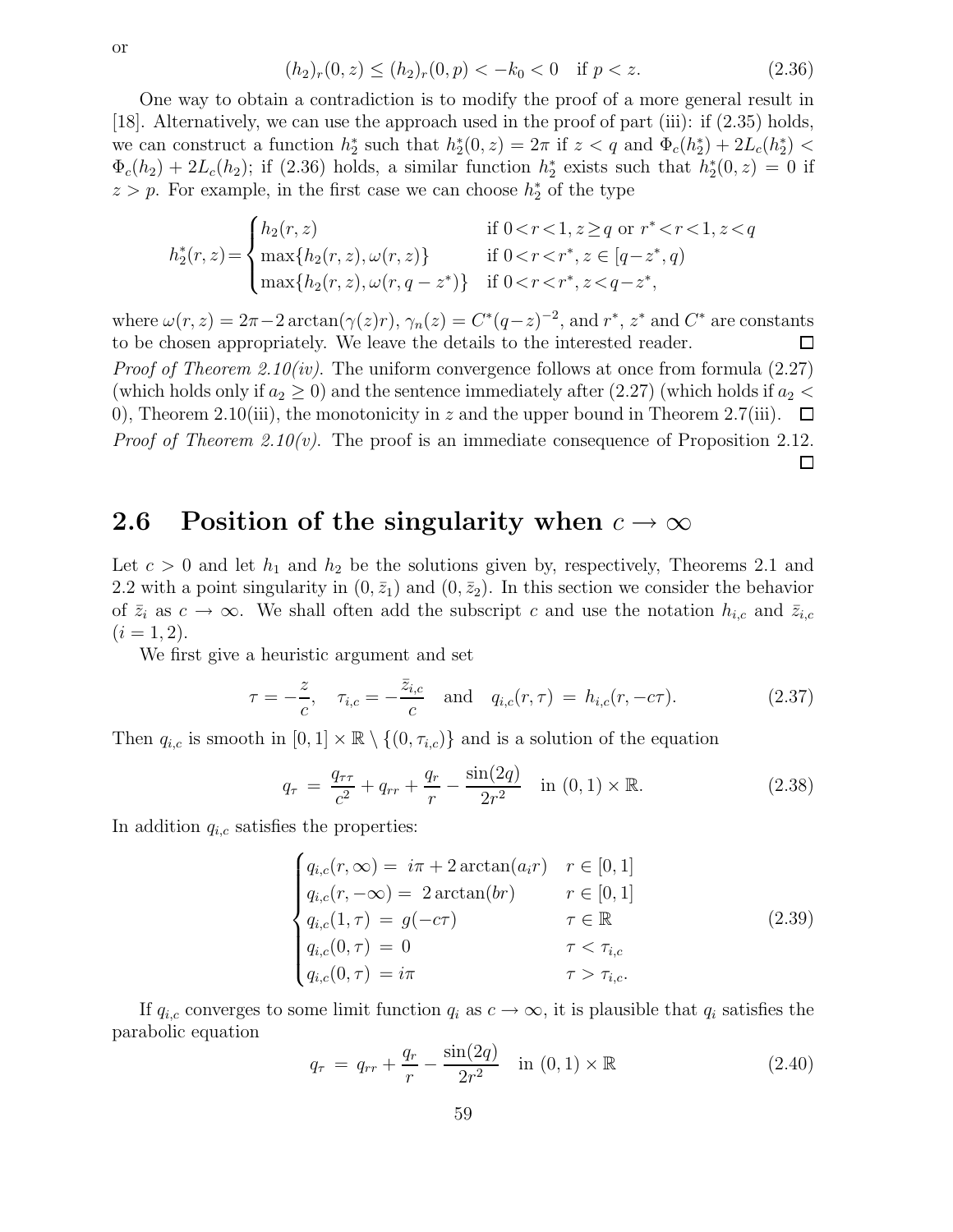with the following conditions at  $\tau = -\infty$  and  $r = 1$ :

$$
\begin{cases}\nq_i(r, -\infty) = 2 \arctan(br) & r \in [0, 1] \\
q_i(1, \tau) = g(\infty) = B & \tau < 0 \\
q_i(1, \tau) = g(-\infty) = A & \tau > 0.\n\end{cases}
$$
\n(2.41)

So  $q_i$  is a solution of the harmonic map flow on the unit disk, with  $\tau$  playing the role of time. The problem for  $q_i$  can be easily split up in two separate problems: one for  $\tau < 0$ , with the trivial solution

$$
q_i(r, \tau) = 2 \arctan(br)
$$
 if  $0 \le r \le 1, \tau < 0$ , (2.42)

and the other one for  $\tau > 0$  with an initial condition at  $\tau = 0$  inherited from (2.42):

$$
\begin{cases}\n q_{\tau} = q_{rr} + \frac{q_r}{r} - \frac{\sin(2q)}{2r^2} & 0 < r < 1, \tau > 0 \\
 q(r, 0) = 2 \arctan(br) & 0 < r < 1 \\
 q(1, \tau) = g(-\infty) = A & \tau > 0.\n\end{cases}\n\tag{2.43}
$$

Since  $A > \pi$  it is known (see [7]) that (2.43) has a classical solution q which blows up after finite time  $\bar{\tau} > 0$ , satisfying

$$
q(0,\tau) = 0 \text{ if } \tau < \bar{\tau} \text{ and } q(0,\bar{\tau}) = \pi. \tag{2.44}
$$

In [3],[29] it has been shown that this solution can be continued for  $\tau > \bar{\tau}$  in at least 2 different ways: for  $\tau > \overline{\tau}$ , q satisfies either  $q(0, \tau) = \pi$  or  $q(0, \tau) = 2\pi$ . The latter property explains the difference between the limit functions  $q_1$  and  $q_2$ . In particular we claim that  $\bar{z}_{1,c}$  and  $\bar{z}_{2,c}$  have the same limiting behavior as  $c \to \infty$ :

**Theorem 2.14.** Let  $h_{1,c}$  and  $h_{2,c}$  be the solutions constructed in Theorems 2.1 and 2.2, and let  $(0, \bar{z}_{1,c})$  and  $(0, \bar{z}_{2,c})$  be their singularities. Then

$$
\bar{z}_{i,c} = -\bar{\tau}c(1 + o(1)) \rightarrow -\infty \quad \text{as } c \rightarrow \infty \quad (i = 1, 2), \tag{2.45}
$$

where  $\bar{\tau} > 0$  is defined by (2.44).

The rigorous proof of this result is quite lengthy, and below we only sketch its structure.

It is not difficult to show that for all compact subsets  $\Omega$  of  $(0,1) \times \mathbb{R}$  there exists a constant  $K = K(\Omega)$  which does not depend on c such that such that for all  $c \geq 1$ 

$$
\iint_{\Omega} \left( \left| \frac{\partial q_{i,c}}{\partial r} \right|^2 + \left| \frac{\partial q_{i,c}}{\partial \tau} \right|^2 \right) d\tau d\tau \leq K.
$$

Hence there exist  $q_i \in H^1_{loc}((0,1) \times \mathbb{R})$  such that, up to subsequences,

$$
q_{i,c} \rightarrow q_i
$$
 in  $H^1_{loc}((0,1) \times \mathbb{R})$  as  $c \rightarrow \infty$ .

By standard regularity theory,  $q_i$  is a smooth solution of equation (2.40) in  $(0, 1) \times \mathbb{R}$ . In addition  $q_i$  is increasing with respect to  $\tau$  and satisfies  $2 \arctan(br) < q_i(r, \tau) < i\pi +$  $2 \arctan(a_i r)$ .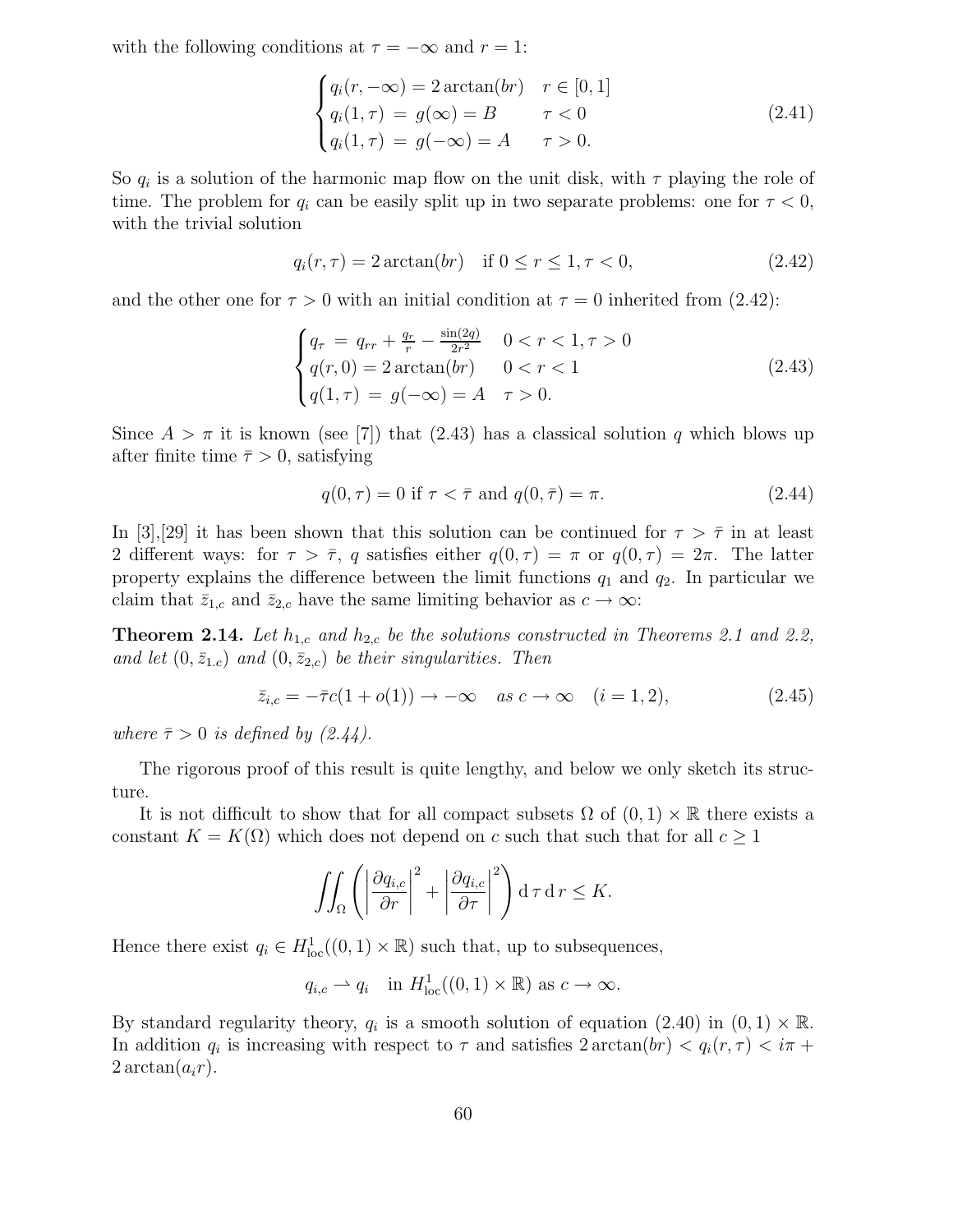Using that

$$
\Phi_c(h_{i,c}) \le \Phi_c(2 \arctan(br) + (g(z) - 2 \arctan b)r) \le \frac{K}{c} e^{cz_1}
$$

for some K which does not depend on c one can prove that, for any  $M > 0$  and  $\varepsilon > 0$ ,

$$
\int_{-M-\varepsilon}^{-M} f_{i,c}(\tau) d\tau \le \frac{K}{c^2} e^{cz_1 - c^2 M} \to 0 \quad \text{as } c \to \infty,
$$
 (2.46)

where

$$
f_{i,c}(\tau) := \int_0^1 \frac{r}{2} \left( (q_{i,c})_r^2 + \frac{\sin^2(q_{i,c})}{r^2} - G_b(r) \right) d r.
$$

By Lemma A.6  $f_{i,c}(\tau) \geq 0$  in  $(-\infty, -\frac{z_1}{c})$  $\frac{\varepsilon_1}{c}$ ). Using the monotonicity with respect to  $\tau$ , it follows easily from (2.46) and Theorem A.7 that  $q_{i,c} \to 2 \arctan(br)$  uniformly in  $[0, 1] \times (-\infty, -M]$  for all  $M > 0$ , and  $(2.42)$  follows.

The rest of the proof is based on some detailed information about the minimal solution,  $q_{min}(r, \tau)$  ( $\tau \ge 0$ ), of (2.43). In particular  $q_{min}$  satisfies (2.44),  $q_{min}(0, \tau) = \pi$  if  $\tau \ge \overline{\tau}$ , and  $q_{min}$  is increasing with respect to  $\tau$  (since the initial function is a subsolution). Lapnumber theory (see [26]) implies that for all  $0 < \tau < \overline{\tau}$  there exists a unique  $r(\tau)$  such that  $q_{min}(r(\tau), \tau) = \pi$ . In addition  $r(\tau)$  is decreasing with respect to  $\tau$  and  $r(\tau) \to 0$  as  $\tau \to \bar{\tau}$ . Finally  $q_{min} > \pi$  in  $(0, 1) \times (\bar{\tau}, \infty)$  and  $(q_{min})_r(0, \tau) > 0$  if  $\tau > \bar{\tau}$ .

Arguing by contradiction, we use these properties and the fact that  $h_i$  is a minimizer to prove that

(i)  $q_i = q_{min}$  in  $(0, 1) \times (0, \overline{\tau})$  and for all  $\varepsilon > 0$  there exists  $c_{\varepsilon,1}$  such that  $-\overline{z}_{i,c} > (\overline{\tau} - \varepsilon)c$ for all  $c > c_{\varepsilon,1}$ ;

(ii) for all  $\varepsilon > 0$  there exists  $c_{\varepsilon,2}$  such that  $-\overline{z}_{i,c} < (\overline{\tau} + \varepsilon)c$  for all  $c > c_{\varepsilon,2}$ .

The proofs of (i) and (ii) are based on the construction of functions which are similar to the ones used in the previous section (the functions  $h_{1,n}$  and  $h_{2,n}$ ). We omit their construction, which is rather delicate and lengthy.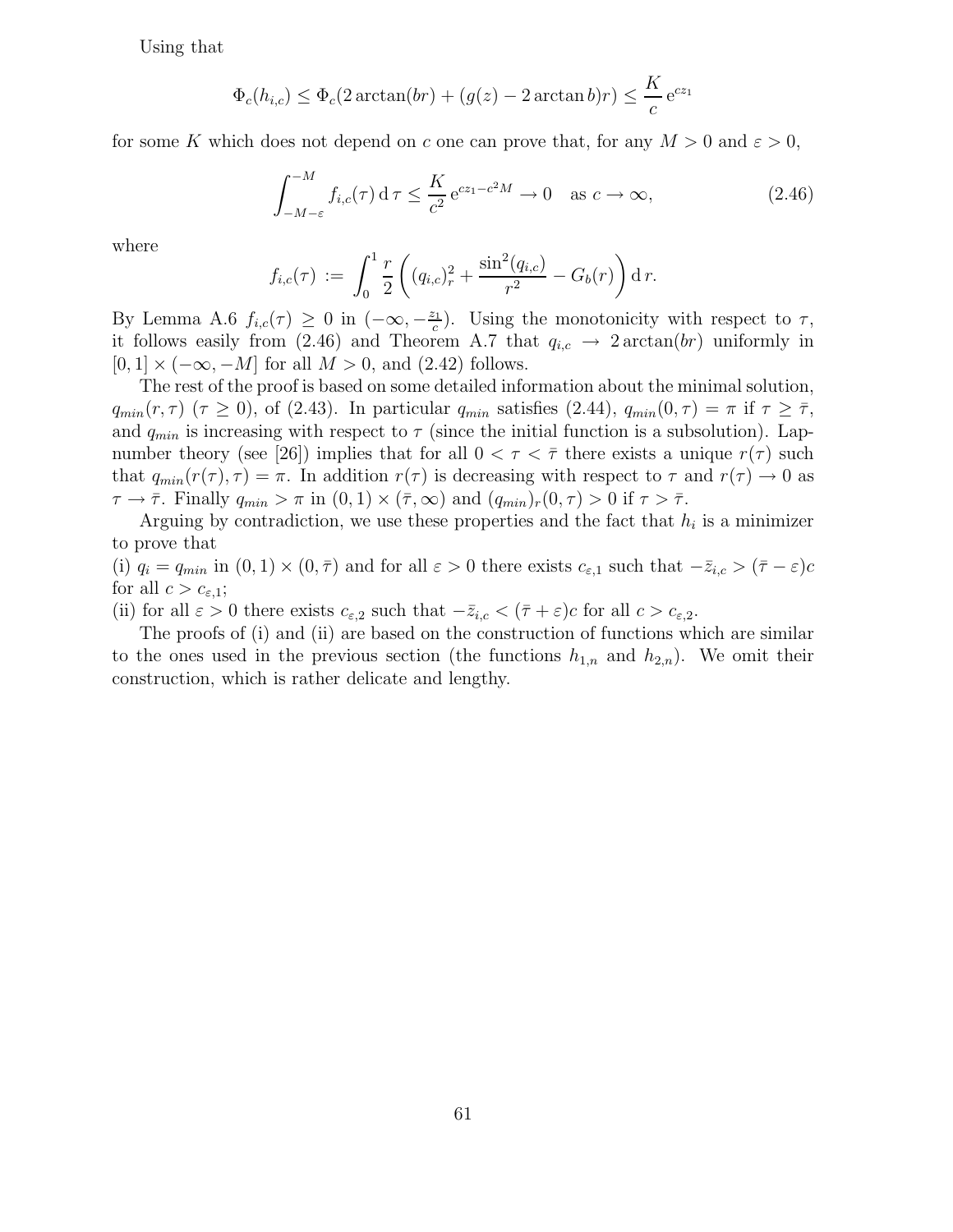## Chapter 3

## A simple application

In this chapter we shall use our traveling waves to study nonuniqueness properties for axially symmetric solutions of

$$
\begin{cases} u_t - \Delta u = |\nabla u|^2 u & \text{in } \Omega \times \mathbb{R}^+ \\ u(x,0) = u_0(x) & \text{in } \Omega \\ u(x,t) = u_0(x) & \text{in } \partial\Omega \times \mathbb{R}^+ \end{cases}
$$

when  $\Omega = \{(x_1, x_2, x_3) : x_1^2 + x_2^2 < 1\} \subset \mathbb{R}^3$ , the initial-boundary data  $u_0$  is itself axially symmetric:

$$
u_0(x_1, x_2, x_3) = \left(\frac{x_1}{r}\sin h_0(r, x_3), \frac{x_2}{r}\sin h_0(r, x_3), \cos h_0(r, x_3)\right) \qquad \left(r := \sqrt{x_1^2 + x_2^2}\right)
$$

and the function  $h_0$  satisfies suitable conditions, which we shall specify later. We know that, if we denote by  $h = h(r, x_3, t)$  the angle function of an axially symmetric solution

$$
u(x_1, x_2, x_3, t) = \left(\frac{x_1}{r} \sin h, \frac{x_2}{r} \sin h, \cos h\right)
$$

of the previous problem, then  $h$  is a solution to the scalar problem

$$
\begin{cases}\nh_t = h_{rr} + h_{x_3x_3} + \frac{h_r}{r} - \frac{\sin(2h)}{2r^2} & \text{for } 0 < r < 1, x_3 \in \mathbb{R}, t \in \mathbb{R}^+ \\
h(r, x_3, 0) = h_0(r, x_3) & \text{for } 0 < r < 1, x_3 \in \mathbb{R} \\
h(1, x_3, t) = h_0(1, x_3) & \text{for } x_3 \in \mathbb{R}, t \ge 0.\n\end{cases}
$$
\n(3.1)

If  $h_0$  is bounded and smooth in the strip  $[0, 1] \times \mathbb{R}$  with  $h_0(0, x_3) \equiv 0$ , then Problem (3.1) has a unique bounded classical solution h in the maximal time interval  $[0, T)$ , where  $T \in (0,\infty]$  is a value depending on  $h_0$ , which satisfies the condition  $h(0, x_3, t) \equiv 0$  for every  $t \in [0, T)$ . In this chapter we show that, by choosing as  $h_0$  a suitable subsolution of

$$
h_{rr} + h_{x_3x_3} + \frac{h_r}{r} - \frac{\sin(2h)}{2r^2} = 0 \quad \text{for } 0 < r < 1, x_3 \in \mathbb{R},
$$

T is finite and the classical solution h blows up at  $t = T$ , that is to say

$$
\limsup_{t\to T^-} \|\nabla h(\cdot,\,\cdot,\,t)\|_{\infty} = \infty.
$$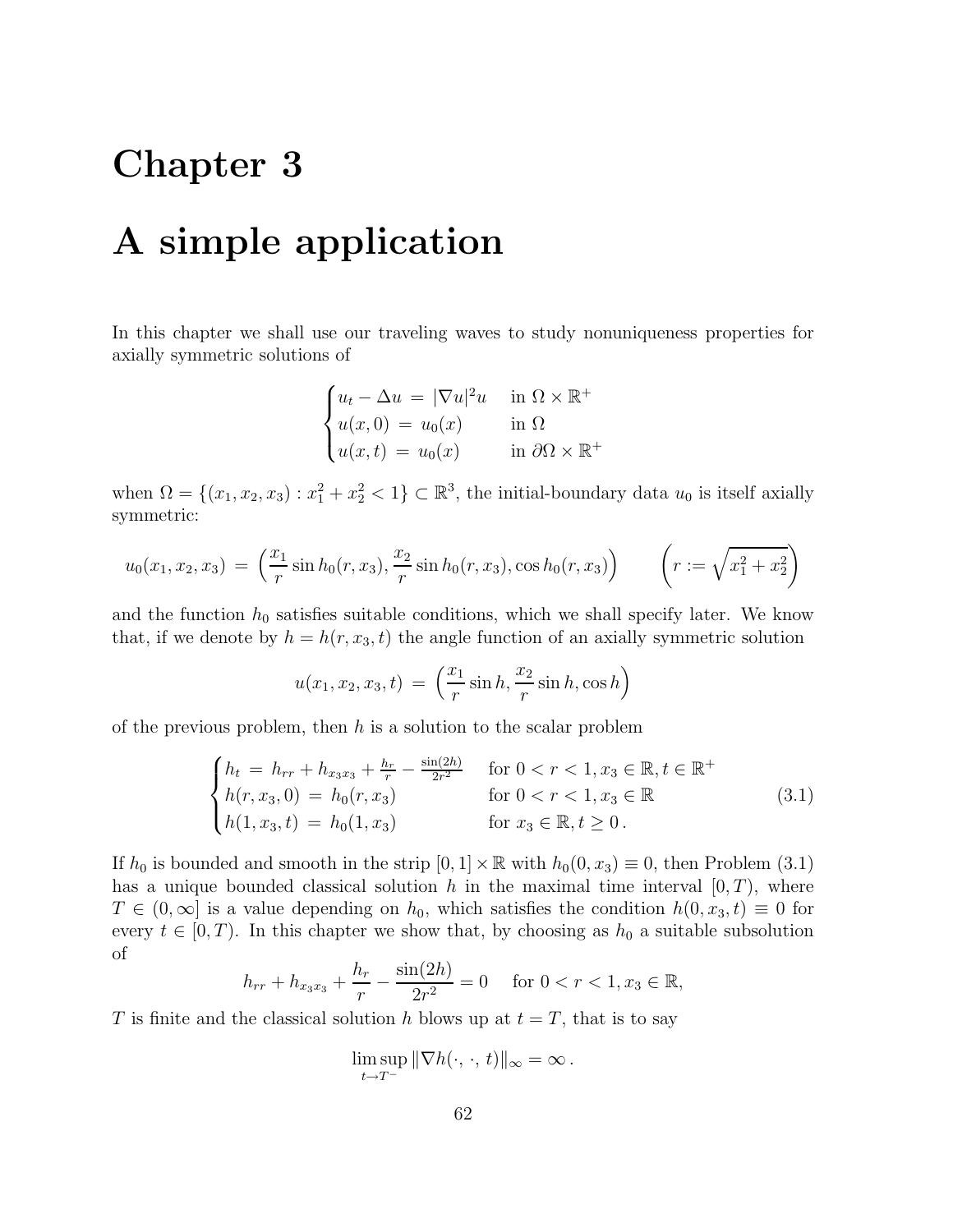Of course, for  $t > T$  it does not make sense to look for classical solutions of Problem  $(3.1)$ , but only for weak ones. We shall prove that, with our choice of  $h_0$ , there is no uniqueness of weak solutions, but there exist infinitely many weak solutions of Problem (3.1) attaining different values on the line  $\{r=0\}$ .

After introducing some preliminary technical results, the chapter starts by specifying how the subsolution  $h_0 \geq 0$  must be chosen to make the classical solution of (3.1) blow up in finite time. Then, it continues with the construction of a non-negative weak solution  $h_m$  such that

$$
h_m(0, x_3, t) \equiv 0 \quad \text{if } t < T, \qquad h_m(0, x_3, t) = \begin{cases} 0 & \text{if } |x_3| > \zeta(t) \\ \pi & \text{if } |x_3| < \zeta(t) \end{cases} \quad \text{if } t \ge T,
$$

where  $\zeta : [T, \infty) \to \mathbb{R}^+$  is an increasing function having the property that

$$
\zeta(\tau) = \lim_{t \to \tau^+} \zeta(t)
$$

for every  $\tau \geq T$ . Afterwards, for every  $M \geq 0$  we construct a different non-negative weak solution  $h_M \geq h_m$  such that, for a suitable constant  $S > 0$  independent of M,

- 1.  $h_M(0, x_3, t) = \pi$  for every  $t > 0$  and  $|x_3| \leq M$ ,
- 2.  $h_M(0, x_3, t) = 0$  for every  $t > 0$  and  $|x_3| > S + M + t$ .

This construction proves the existence of infinitely many weak solutions to Problem (3.1), which are distinguished by attaining different values on the line  $\{r = 0\}$ . In the last section we briefly discuss the results obtained in this Chapter. In what follows we shall always use  $z$  in place of  $x_3$ .

#### 3.1 Some technical results

Let  $H_1, H_2$  be the functions defined by

$$
H_1(r, z, t) = 2 \arctan\left(\frac{r}{\lambda(z, t)}\right), \quad H_2(r) = Br^\alpha \qquad r \in [0, 1], z \in \mathbb{R}, t \ge 0,
$$
 (3.2)

where  $B \in \mathbb{R}$ ,  $\alpha \in \mathbb{R}^+$  and  $\lambda : \mathbb{R} \times [0, T) \longrightarrow \mathbb{R}^+$  is a smooth function (here  $T \in (0, \infty]$ ). We shall prove that

**Lemma 3.1.** If  $B > 0$  and  $\alpha \in (\sqrt{2}, 3]$ , then there exists a constant

$$
C(\alpha) \in [(\alpha^2 - 2)/2, \alpha^2 - 2]
$$

such that if  $\lambda$  satisfies the differential inequality

 $\lambda_t - \lambda_{zz} > -BC\lambda^{\alpha-1}$  $in \mathbb{R} \times (0,T)$ , (3.3)

then  $H(r, z, t) := H_1(r, z, t) + H_2(r)$  is a subsolution to

$$
h_t = h_{rr} + h_{zz} + \frac{h_r}{r} - \frac{\sin(2h)}{2r^2}
$$
\n(3.4)

in the open set  $(0, 1) \times \mathbb{R} \times (0, T)$ .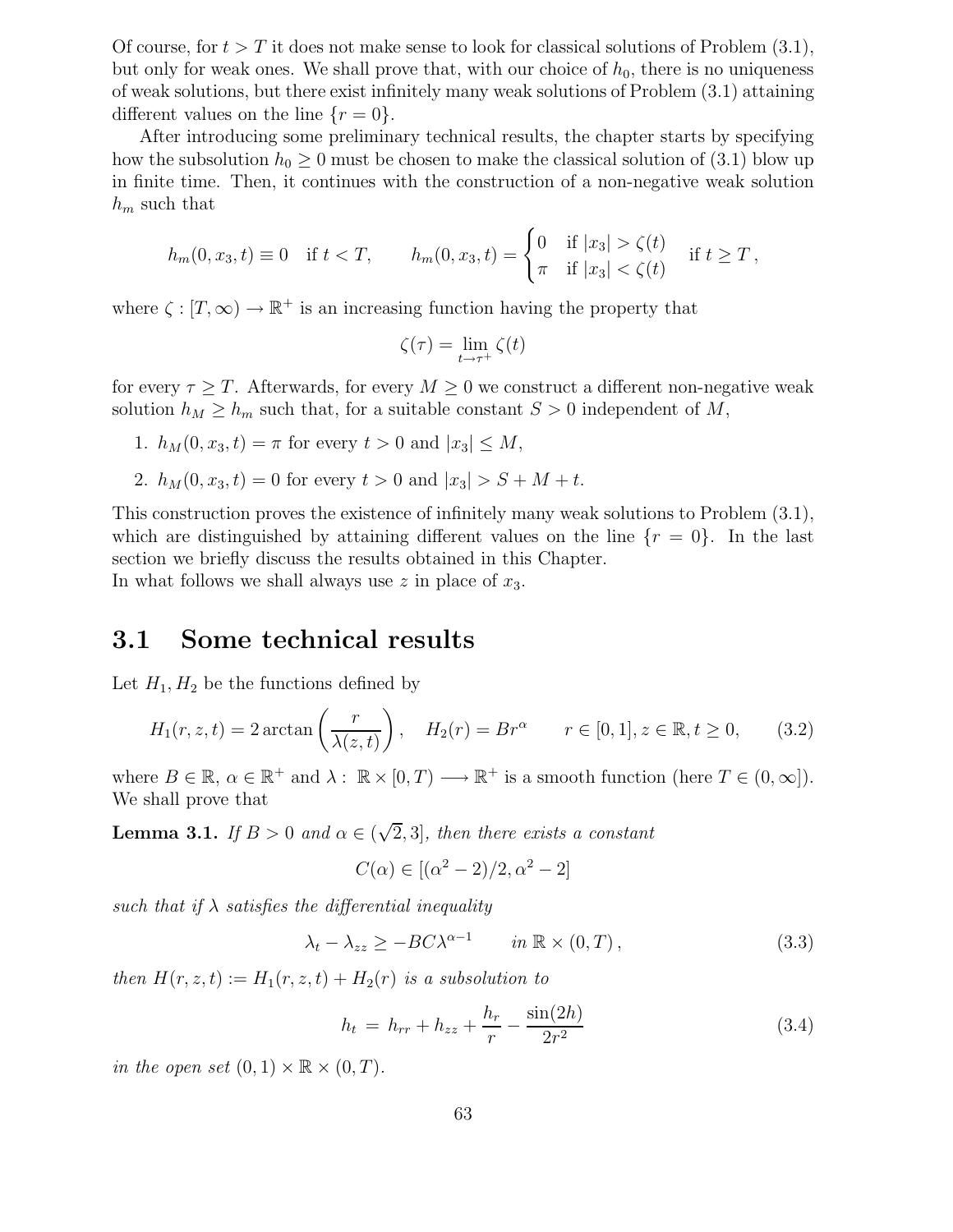Proof: A straightforward computation shows that

$$
H_{rr} + \frac{H_r}{r} - \frac{\sin(2H)}{2r^2} = \frac{(rH_r)_r}{r} - \frac{\sin(2H)}{2r^2} = \frac{1}{r}\frac{\partial}{\partial r}\left(r(H_1)_r\right) + \frac{1}{r}\frac{d}{dr}\left(r(H_2)_r\right) - \frac{\sin(2H_1 + 2H_2)}{2r^2}
$$
  

$$
= \frac{\sin(2H_1) + \alpha^2 2H_2 - \sin(2H_1 + 2H_2)}{2r^2}
$$
  

$$
= \frac{\sin(2H_1)(1 - \cos(2H_2)) + \alpha^2 2H_2 - \cos(2H_1)\sin(2H_2)}{2r^2}
$$
  

$$
= \frac{H_2}{r^2}\left(\sin(2H_1)\frac{\sin^2 H_2}{H_2} + \alpha^2 - \frac{\cos(2H_1)\sin(2H_2)}{2H_2}\right) \ge \frac{H_2}{r^2}(\alpha^2 - 2) = Br^{\alpha - 2}(\alpha^2 - 2)
$$
(3.5)

due to the inequality  $|\sin x/x| \leq 1$  forall  $x \neq 0$ . At the same time

$$
H_t - H_{zz} = -\frac{\sin H_1}{\lambda} \left( \lambda_t - \lambda_{zz} + (1 + \cos H_1) \frac{\lambda_z^2}{\lambda} \right) \le -\frac{\sin H_1}{\lambda} \left( \lambda_t - \lambda_{zz} \right) \tag{3.6}
$$

since  $\sin H_1 \geq 0$ . From the inequalities (3.5) and (3.6) we deduce that

$$
Br^{\alpha-2}(\alpha^2 - 2) \ge -\frac{\sin H_1}{\lambda} (\lambda_t - \lambda_{zz})
$$
\n(3.7)

is a sufficient condition in order that  $H$  is a subsolution of  $(3.4)$ . Since

$$
\sin H_1 = \frac{2\lambda r}{\lambda^2 + r^2} > 0
$$

in  $(0, 1) \times \mathbb{R} \times (0, T)$ , we can rewrite  $(3.7)$  as

$$
\lambda_t - \lambda_{zz} \ge -B(\alpha^2 - 2)\frac{\lambda^2 + r^2}{2r^{3-\alpha}}.
$$
\n(3.8)

Thanks to Lemma 4.5 (replace B with  $\lambda$  and set  $\delta = 2 - \alpha$  for  $\alpha \in (\sqrt{2}, 2], \delta = \alpha - 2$  for  $\alpha \in (2, 3]$  we have that

$$
\frac{2r^{3-\alpha}}{\lambda^2 + r^2} = \frac{2r^{3-\alpha}\lambda^{\alpha-1}}{\lambda^2 + r^2}\lambda^{1-\alpha} \le C(\alpha)\lambda^{1-\alpha}
$$

with  $C(\alpha) \in [1, 2]$ . Then

$$
-B(\alpha^2-2)\frac{\lambda^2+r^2}{2r^{3-\alpha}}\leq \frac{-B(\alpha^2-2)}{C(\alpha)}\lambda^{\alpha-1}
$$

and, up to redefining  $C(\alpha)$  as  $(\alpha^2-2)/C(\alpha)$ , from  $(3.8)$  we obtain that  $(3.3)$  is a sufficient condition in order that  $H$  is a subsolution of  $(3.4)$ .

Let  $H_1$ ,  $H_2$  be the same function as before with  $\lambda : (\zeta, \infty) \times (0, T) \longrightarrow \mathbb{R}^+$  smooth and positive (here  $\zeta \in [-\infty, \infty)$  and  $T \in (0, \infty]$ ).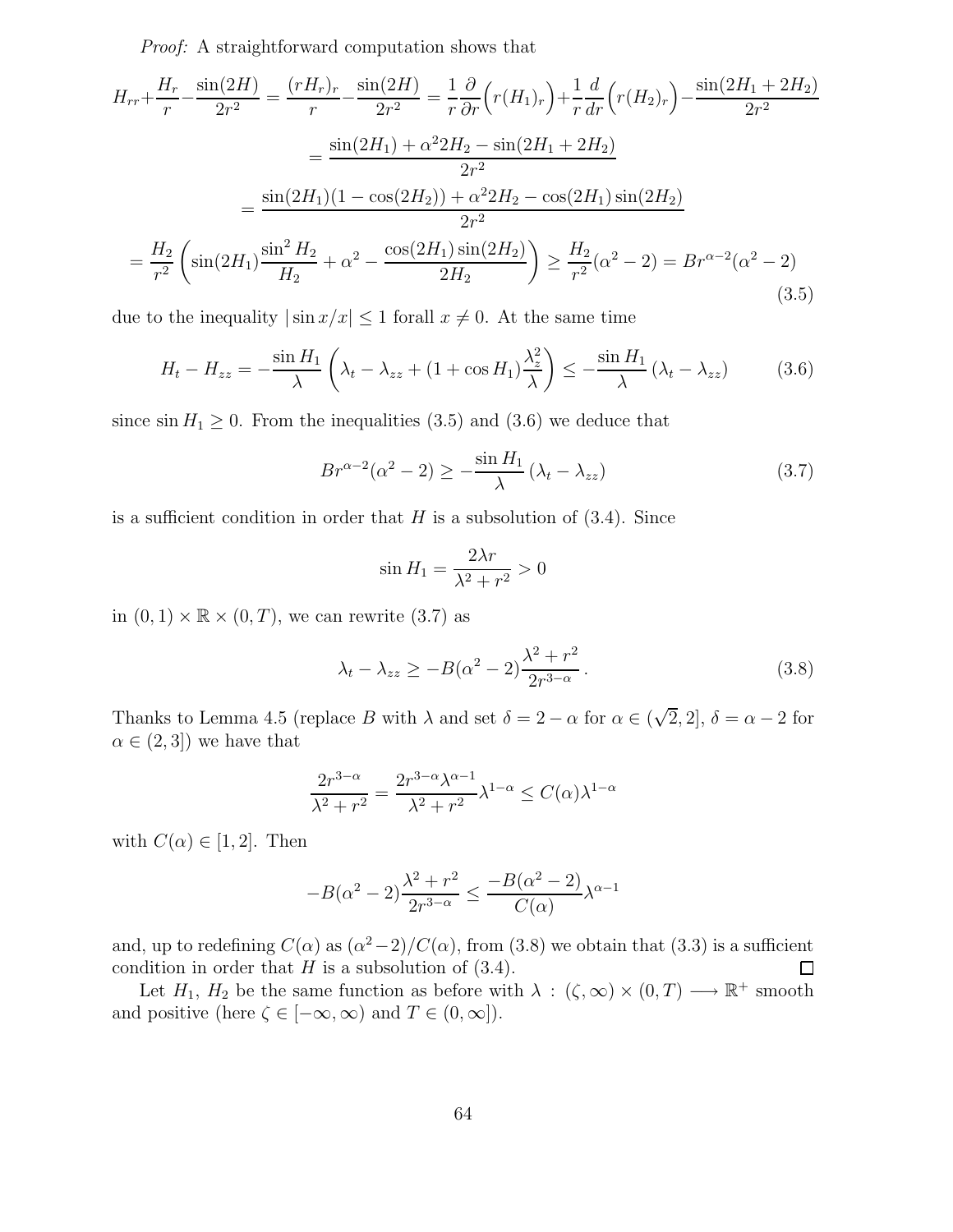**Lemma 3.2.** If  $B < 0$  and  $\alpha \in (\sqrt{2}, 3]$ , then there exists a constant

$$
C(\alpha) \in [(\alpha^2 - 2)/2, \alpha^2 - 2]
$$

such that if  $\lambda$  satisfies the differential inequality

$$
\lambda_t - \lambda_{zz} + 2\frac{\lambda_z^2}{\lambda} \le |B|C\lambda^{\alpha - 1}
$$
\n(3.9)

in  $(\zeta, \infty) \times (0, T)$ , then  $H(r, z, t) := H_1(r, z, t) + H_2(r)$  is a supersolution to

$$
h_t = h_{rr} + h_{zz} + \frac{h_r}{r} - \frac{\sin(2h)}{2r^2}
$$

in the open set  $(0, 1) \times (\zeta, \infty) \times (0, T)$ .

Proof: Just as in the proof of Lemma 3.1 we have that

$$
H_{rr} + \frac{H_r}{r} - \frac{\sin(2H)}{2r^2} = \frac{H_2}{r^2} \left( \sin(2H_1) \frac{\sin^2 H_2}{H_2} + \alpha^2 - \frac{\cos(2H_1)\sin(2H_2)}{2H_2} \right).
$$

Since the expression within parentheses is always greater or equal than  $\alpha^2 - 2$  and  $\frac{H_2}{r^2} =$  $Br^{\alpha-2} < 0$ , we deduce that

$$
H_t - H_{zz} \ge (\alpha^2 - 2)Br^{\alpha - 2}
$$
\n(3.10)

is a sufficient condition in order that  $H$  is a supersolution of  $(3.4)$ . But

$$
H_t - H_{zz} = -\frac{\sin H_1}{\lambda} \left( \lambda_t - \lambda_{zz} + (1 + \cos H_1) \frac{\lambda_z^2}{\lambda} \right)
$$

and (3.10) can be rewritten as

$$
\lambda_t - \lambda_{zz} + (1 + \cos H_1) \frac{\lambda_z^2}{\lambda} \le \frac{\lambda}{\sin H_1} (\alpha^2 - 2)|B|r^{\alpha - 2}.
$$

Since

$$
\frac{\lambda}{\sin H_1} (\alpha^2 - 2)|B|r^{\alpha - 2} = \frac{\lambda^2 + r^2}{2r^{3-\alpha}} (\alpha^2 - 2)|B|
$$

and, as in the proof of Lemma 3.1,

$$
\frac{2r^{3-\alpha}}{\lambda^2 + r^2} \le C(\alpha)\lambda^{1-\alpha}
$$

for a suitable constant  $C(\alpha) \in [1,2]$ , we deduce that

$$
\lambda_t - \lambda_{zz} + (1 + \cos H_1) \frac{\lambda_z^2}{\lambda} \le \frac{\lambda^{\alpha - 1}}{C(\alpha)} |B| (\alpha^2 - 2)
$$

implies (3.10). The thesis then follows up to redefining  $C(\alpha)$  as  $(\alpha^2 - 2)/C(\alpha)$ .  $\Box$ Remark 3.3. By comparing the proofs of Lemma 3.1 and Lemma 3.2 the reader can easily verify that the constant  $C(\alpha)$  appearing in their statements is the same.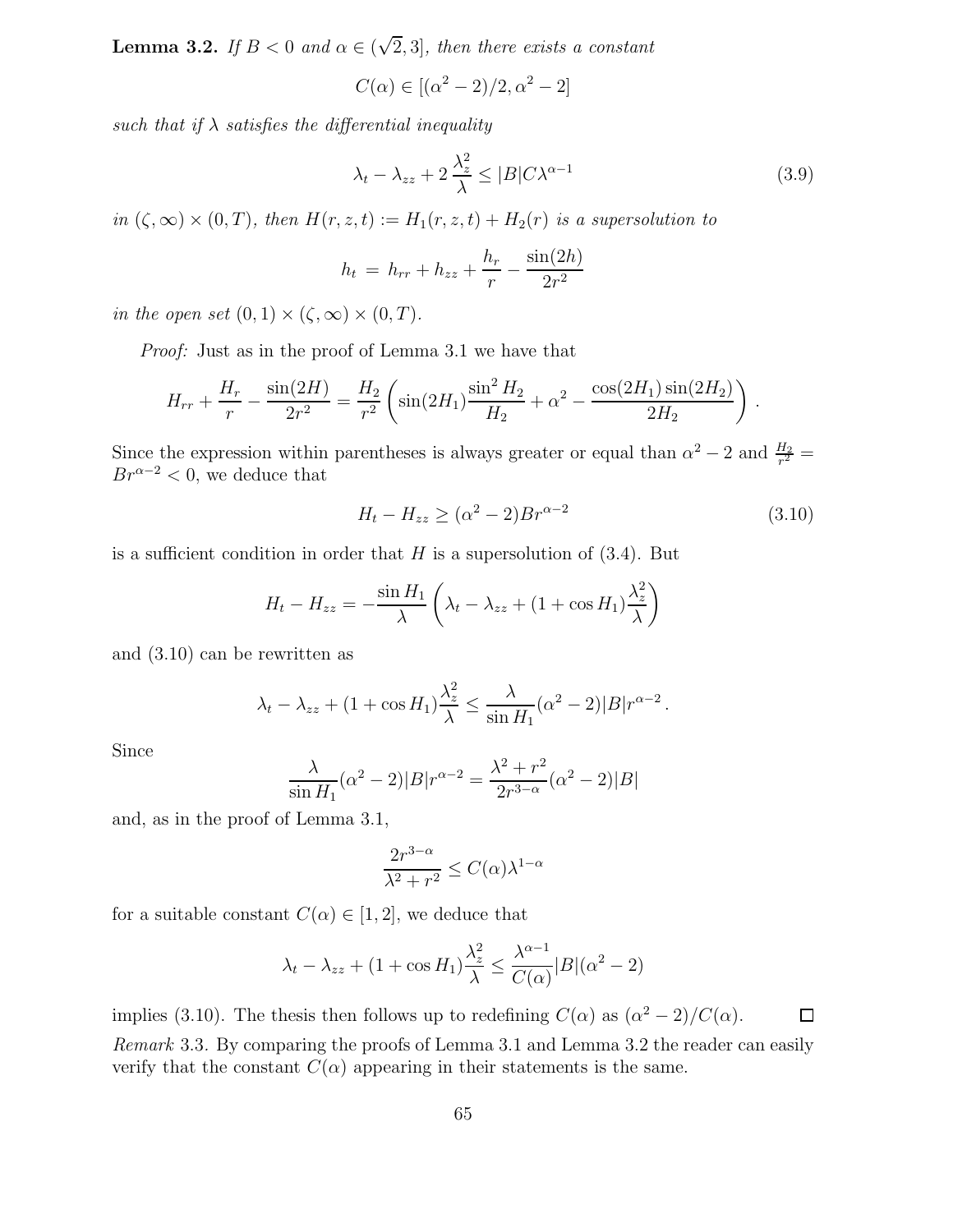If we look for a subsolution  $\xi = \xi(r, z, t)$  of equation (3.4) in the form

$$
\xi(r, z, t) = 2 \arctan\left(\frac{r}{\lambda(z, t)}\right) + Br^{\alpha},
$$

where  $B > 0, \alpha \in (\sqrt{2}, 3]$  are given constants and  $\lambda : \mathbb{R} \times [0, T) \longrightarrow \mathbb{R}^+$  is a smooth function, then, due to Lemma 3.1, we can reduce the problem to construct a such subsolution to the choice of a suitable function  $\lambda$ . In particular we want to choose  $\lambda$  such that

$$
\xi(0, z, t) = 0 \quad \forall t \in [0, T), z \in \mathbb{R} \quad \text{and} \quad \lim_{r \to 0^+} \left( \lim_{t \to T^-} \xi(r, z, t) \right) = \begin{cases} \pi & \text{if } |z| \le \sigma \\ 0 & \text{if } |z| > \sigma \end{cases} \tag{3.11}
$$

for a suitable  $\sigma \geq 0$  and a finite time  $T > 0$ .

Let  $\phi = \phi(t) \in C^{\infty}([0,T])$  be a function such that  $\phi(0) = \phi_0 > 0$ ,  $\phi(T) = 0$  and  $\phi'(t) < 0$  in [0, T]. For every  $\sigma > 0$  we set

$$
\mu_{\sigma}(z) = \begin{cases}\n|z - \sigma|^4 & \text{if } z > \sigma \\
0 & \text{if } z \in [-\sigma, \sigma] \\
|z + \sigma|^4 & \text{if } z < -\sigma.\n\end{cases}
$$

**Lemma 3.4.** Let  $B > 0, \alpha \in (\sqrt{2}, 2)$  and let  $\lambda$  be the function

$$
\lambda(z,t) = K e^{\frac{-Q}{\phi(t) + \mu_{\sigma}(z)}} \qquad z \in \mathbb{R}, t \in [0, T]
$$

with K, Q and  $\sigma$  positive constants. There exists  $\overline{Q} = \overline{Q}(B, K, \alpha, ||\phi'||) > 0$ , where  $\|\phi'\| = \max_{t \in [0,T]} |\phi'(t)|$ , such that if  $Q \ge \overline{Q}$ , then  $\lambda$  satisfies (3.3) for any  $\sigma > 0$ .

Proof: A straightforward computation shows that

$$
\lambda_t - \lambda_{zz} = KQ e^{\frac{-Q}{\phi(t) + \mu_\sigma(z)}} \left( \frac{\phi'(t) - \mu_\sigma''(z)}{(\phi(t) + \mu_\sigma(z))^2} + \frac{2(\mu_\sigma'(z))^2}{(\phi(t) + \mu_\sigma(z))^3} - \frac{Q(\mu_\sigma'(z))^2}{(\phi(t) + \mu_\sigma(z))^4} \right).
$$

Since

$$
|\mu_{\sigma}'(z)| \equiv 4\mu_{\sigma}(z)^{3/4}, \qquad \mu_{\sigma}''(z) \equiv 12\mu_{\sigma}(z)^{1/2}
$$

and  $\phi \geq 0$  in [0, T], we deduce that

$$
\lambda_t - \lambda_{zz} \geq KQ \, e^{\frac{-Q}{\phi(t) + \mu_\sigma(z)}} \left( \frac{\phi'(t) - 12\mu_\sigma(z)^{1/2}}{(\phi(t) + \mu_\sigma(z))^2} - \frac{16Q\mu_\sigma(z)^{3/2}}{(\phi(t) + \mu_\sigma(z))^4} \right) \geq
$$
  

$$
KQ \, e^{\frac{-Q}{\phi(t) + \mu_\sigma(z)}} \left( -\frac{\|\phi'\|}{(\phi(t) + \mu_\sigma(z))^2} - \frac{12}{(\phi(t) + \mu_\sigma(z))^{3/2}} - \frac{16Q}{(\phi(t) + \mu_\sigma(z))^{5/2}} \right).
$$

Then

$$
Q\lambda^{2-\alpha} \left( \frac{\|\phi'\|}{(\phi(t) + \mu_{\sigma}(z))^2} + \frac{12}{(\phi(t) + \mu_{\sigma}(z))^{3/2}} + \frac{16Q}{(\phi(t) + \mu_{\sigma}(z))^{5/2}} \right) \le BC \tag{3.12}
$$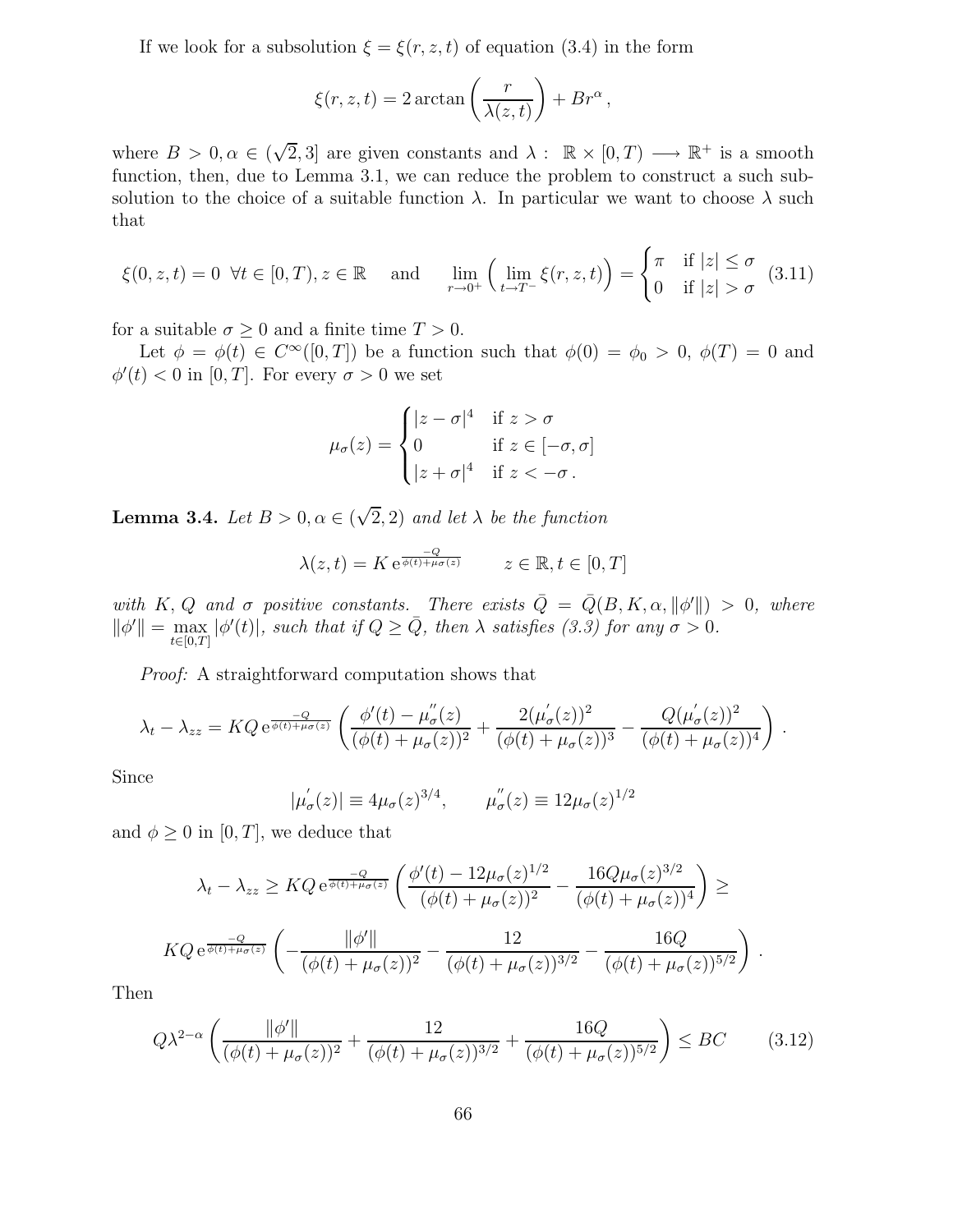is a sufficient condition in order that (3.3) is true. From the elementary inequality

$$
\forall k, \beta > 0 \qquad x^{\beta} e^{-kx} \le \left(\frac{\beta}{k e}\right)^{\beta} \quad \forall x \ge 0
$$

follows that (take  $k = Q(2 - \alpha)$  and  $x = (\phi(t) + \mu_{\sigma}(z))^{-1}$ ) the left-hand side of (3.12) is less than or equal to

$$
K^{2-\alpha}Q\left(\|\phi'\|\left(\frac{2}{Q(2-\alpha)e}\right)^2 + 12\left(\frac{3/2}{Q(2-\alpha)e}\right)^{3/2} + 16Q\left(\frac{5/2}{Q(2-\alpha)e}\right)^{5/2}\right) = K^{2-\alpha}\mathscr{C}(\alpha)\left(\frac{\|\phi'\|}{Q} + \frac{1}{\sqrt{Q}}\right)
$$

where  $\mathscr{C}(\alpha)$  is a positive constant depending on  $\alpha$ . Since the constant C in (3.12) depends on  $\alpha$  too, we obtain the thesis.  $\Box$ 

As a direct consequence of Lemma 3.1 and Lemma 3.4 we obtain the following

**Proposition 3.5.** Let  $B, T, \sigma, Q, K > 0$ ,  $\alpha \in (\sqrt{2}, 2)$  and let  $\xi$  be the function

$$
\xi(r, z, t) = 2 \arctan\left(\frac{r}{K} e^{\frac{Q}{T - t + \mu_{\sigma}(z)}}\right) + B r^{\alpha}.
$$

There exists  $\overline{Q} = \overline{Q}(B, \alpha, K) > 0$  such that if  $Q \geq \overline{Q}$  then  $\xi$  is a subsolution of (3.4) satisfying the conditions (3.11).

Remark 3.6. From the proof of Lemma 3.4 it follows that

- 1.  $\overline{Q} \to \infty$  when  $K \to \infty$ ,
- 2.  $\overline{Q}$  is a decreasing function of B.

**Lemma 3.7.** Let  $B < 0$ ,  $\alpha \in (\sqrt{2}, 2)$  and let  $\gamma = \gamma(z, t)$  be a function of  $z \in (\zeta, \infty)$  and  $t \in (0, T)$   $(\zeta \in \mathbb{R}, T > 0)$  such that

$$
\gamma > 0, \quad |\gamma_t| \le M_1, \quad |\gamma_z| \le M_2, \quad |\gamma_{zz}| \le M_{22} \qquad in \ (\zeta, \infty) \times (0, T) \tag{3.13}
$$

for some constants  $M_1, M_2, M_{22} > 0$ . There exists  $\hat{Q} = \hat{Q}(\alpha, |B|, M_1, M_2, M_{22}) > 0$  such that for every  $Q \geq \hat{Q}$  the function

$$
\lambda(z,t) := \mathrm{e}^{-\frac{Q}{\gamma(z,t)}}
$$

satisfies (3.9) in  $(\zeta, \infty) \times (0, T)$ .

Proof: A straightforward computation shows that

$$
\lambda_t - \lambda_{zz} + 2\frac{\lambda_z^2}{\lambda} = \frac{Q\lambda}{\gamma^2} \left(\gamma_t - \gamma_{zz} + \frac{Q}{\gamma^2}\gamma_z^2 + \frac{2}{\gamma}\gamma_z^2\right)
$$

and then (3.9) is equivalent to

$$
\frac{Q\lambda^{2-\alpha}}{\gamma^2} \left( \gamma_t - \gamma_{zz} + \frac{Q}{\gamma^2} \gamma_z^2 + \frac{2}{\gamma} \gamma_z^2 \right) \le |B|C. \tag{3.14}
$$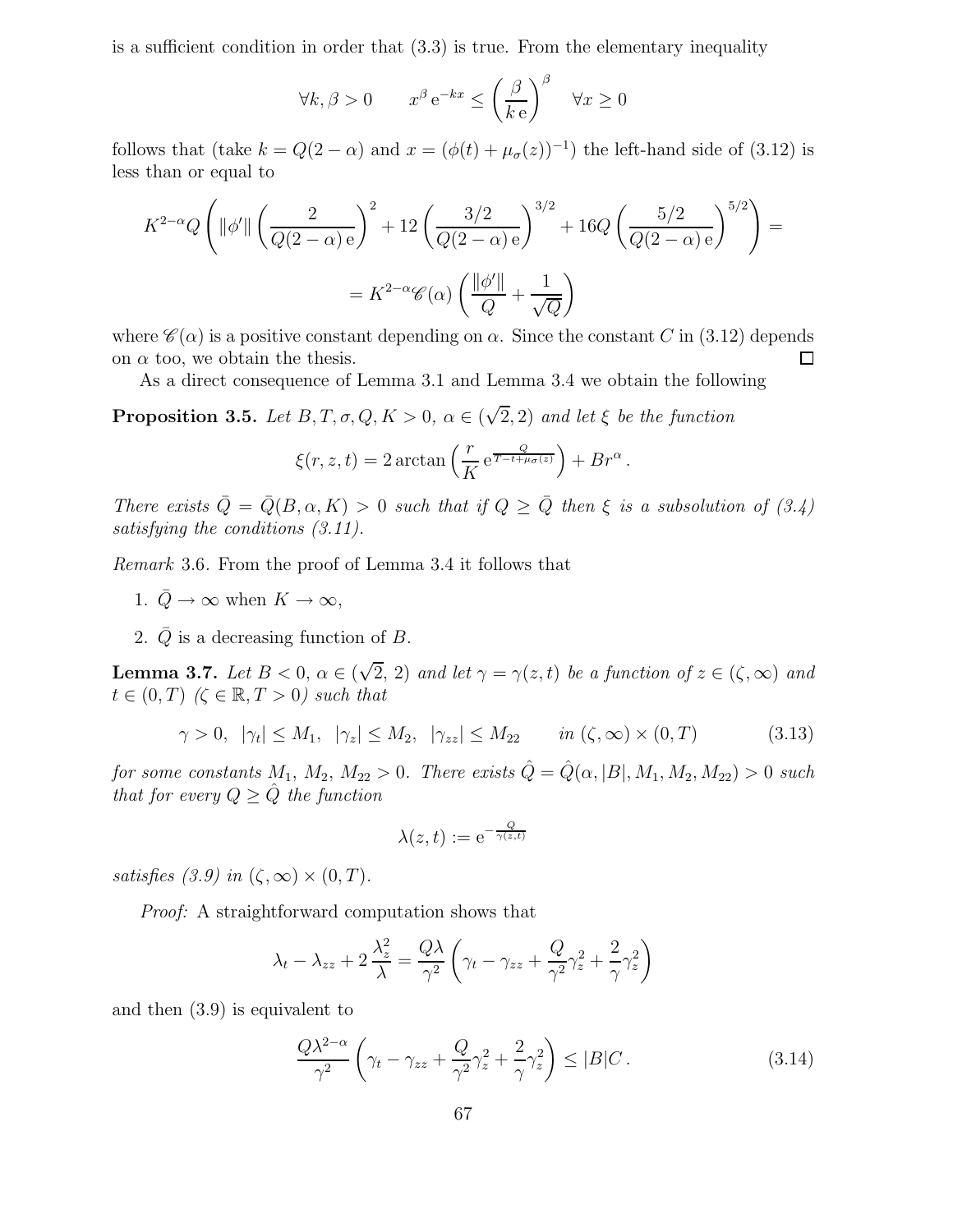Due to (3.13) and since

$$
\forall k, \beta > 0 \qquad x^{\beta} e^{-kx} \le \left(\frac{\beta}{k e}\right)^{\beta} \quad \forall x \ge 0,
$$

we have that

$$
\frac{Q\lambda^{2-\alpha}}{\gamma^2} \left( \gamma_t - \gamma_{zz} + \frac{Q}{\gamma^2} \gamma_z^2 + \frac{2}{\gamma} \gamma_z^2 \right) \le e^{-\frac{(2-\alpha)Q}{\gamma}} \left( \frac{M_1 Q}{\gamma^2} + \frac{M_{22} Q}{\gamma^2} + \frac{Q^2 M_2^2}{\gamma^4} + \frac{2M_2^2 Q}{\gamma^3} \right) \le
$$
  
 
$$
\le \mathcal{G} \left( \frac{M_1 + M_{22}}{Q} + \frac{3M_2^2}{Q^2} \right)
$$

for a suitable constant G depending on  $\alpha$ . Here we have used that  $(2 - \alpha)Q > 0$ . The thesis then follows from (3.14) since C is a constant depending on  $\alpha$ . thesis then follows from (3.14) since C is a constant depending on  $\alpha$ .

As a direct consequence of Lemma 3.2 and Lemma 3.7 we obtain the following assertion:

**Proposition 3.8.** Let  $\phi \in C^1([0,T))$   $(T \in [0,\infty))$  and  $\mu \in C^2([\zeta,\infty))$   $(\zeta \in \mathbb{R})$  be two functions satisfying the conditions:

- 1.  $\phi > 0$  in  $(0, T)$ ,
- 2. there exist  $A_0, A_1 > 0$  such that  $|\phi| \leq A_0$  and  $|\phi'| \leq A_1$  in  $[0, T)$ ,
- 3.  $\mu > 0$  in  $(\zeta, \infty)$ ,

4. there exist  $M_0, M_1, M_2 > 0$  such that  $|\mu| \leq M_0, |\mu'| \leq M_1$  and  $|\mu''| \leq M_2$  in  $(\zeta, \infty)$ .

If  $\alpha \in (\sqrt{2}, 2)$  and  $B < 0$ , then there exists  $\hat{Q} = \hat{Q}(\alpha, |B|, A_0, A_1, M_0, M_1, M_2) > 0$  such that for every  $Q \geq \hat{Q}$  the function

$$
\psi(r, z, t) = 2 \arctan\left(r e^{\frac{Q}{\phi(t)\mu(z)}}\right) + Br^{\alpha}
$$

is a supersolution to the equation

$$
h_t = h_{rr} + h_{zz} + \frac{h_r}{r} - \frac{\sin(2h)}{2r^2}
$$

in the open set  $(0, 1) \times (\zeta, \infty) \times (0, T)$ .

We conclude this section with a proposition which will be used at the end of the chapter. Its proof requires two lemmas.

**Lemma 3.9.** Let  $\alpha \in (\sqrt{2}, 3]$ ,  $B \in \mathbb{R}^+$  and let h be the function

$$
h(r,t) = 2 \arctan\left(\frac{\lambda(z,t)}{r}\right) + Br^{\alpha}
$$

with  $\lambda: (-\zeta, \zeta) \times (0, T) \longrightarrow \mathbb{R}^+$  regular function  $(\zeta, T > 0)$ . There exists  $C(\alpha) \in [(\alpha^2 - 2)/2, \alpha^2 - 2]$  such that if  $\lambda$  is a solution of

$$
\lambda_t - \lambda_{zz} + 2\frac{\lambda_z^2}{\lambda} \le BC\lambda^{\alpha - 1} \qquad in \ (-\zeta, \ \zeta) \times (0, T), \tag{3.15}
$$

then h is a subsolution of  $(3.4)$  in  $(0, 1) \times (-\zeta, \zeta) \times (0, T)$ .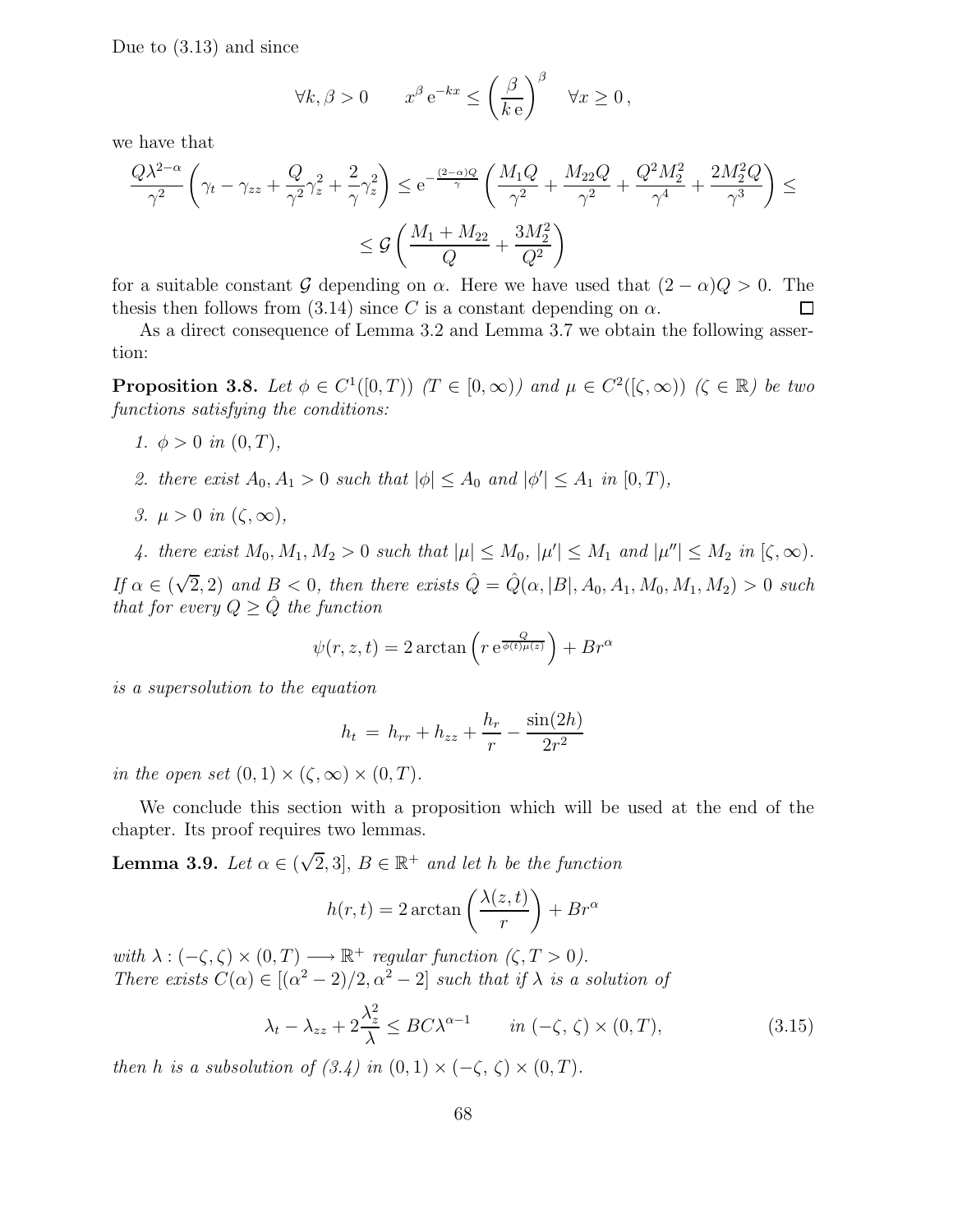*Proof:* Let  $H$  be the function defined by

$$
H(r, z, t) = 2 \arctan\left(\frac{r}{\lambda(z, t)}\right) - Br^{\alpha}
$$

for  $r \in [0,1], z \in (-\zeta,\zeta)$  and  $t \in (0,T)$ . Since  $\alpha \in (\sqrt{2},3]$  and  $-B < 0$ , by the same arguments used in the proof of Lemma 3.2 we can show that there exists  $C(\alpha) \in$  $[(\alpha^2-2)/2, \alpha^2-2]$  such that if  $\lambda$  is a solution of (3.9), then H is a supersolution of (3.4) in  $(0, 1) \times (-\zeta, \zeta) \times (0, T)$ . On the other hand, for every  $(r, z, t) \in (0, 1) \times (-\zeta, \zeta) \times (0, T)$ we have trivially that

$$
h(r, z, t) = \pi - 2 \arctan\left(\frac{r}{\lambda(z, t)}\right) + Br^{\alpha} = \pi - H(r, z, t).
$$

Hence the thesis.

**Lemma 3.10.** Let  $\alpha \in (\sqrt{2}, 2)$ ,  $B, \zeta, T > 0$  and let  $\gamma : (-\zeta, \zeta) \times (0, T) \longrightarrow \mathbb{R}^+$  be a positive function of  $z \in (-\zeta, \zeta)$  and  $t \in (0, T)$  such that

$$
|\gamma_t| \le M_1, |\gamma_z| \le M_2, |\gamma_{zz}| \le M_{22} \qquad in(-\zeta, \zeta) \times (0, T)
$$

for some constants  $M_1, M_2, M_{22} > 0$ . There exists  $\tilde{Q} = \tilde{Q}(\alpha, B, M_1, M_2, M_{22}) > 0$  such that for every  $Q \geq Q$  the function

$$
\lambda := \mathrm{e}^{-\frac{Q}{\gamma}}
$$

satisfies (3.15).

Proof: The proof is formally identical to that one of Lemma 3.7 and can be omitted.

Let  $\{\gamma_{\zeta}\}_{\zeta \geq 0} \subset C^{\infty}(\mathbb{R})$  be a family of functions such that

$$
\gamma_{\zeta}(z) \equiv \gamma_{\zeta}(-z), \quad \gamma_{\zeta}(z) = 1 \quad \forall z \in [0, \zeta], \quad \gamma_{\zeta}(z) = 0 \quad \forall z \ge \zeta + 1,
$$

$$
-N_1 \le \frac{d\gamma_{\zeta}}{dz} < 0, \quad \left|\frac{d\gamma_{\zeta}}{dz}\right|^2 \gamma_{\zeta}^{-1} \le N_2, \quad \text{and} \quad \left|\frac{d^2\gamma_{\zeta}}{dz^2}\right| \le N_3 \quad \forall z \in (\zeta, \zeta + 1) \tag{3.16}
$$

where the constants  $N_1, N_2, N_3 \in \mathbb{R}^+$  do not depend on  $\zeta$ . We remark that for every  $\zeta \geq 0$   $\gamma_{\zeta}(z) \in (0,1)$  if  $z \in (\zeta, \zeta + 1)$ .

**Proposition 3.11.** Let  $\alpha \in (\sqrt{2}, 2)$ ,  $B, T \in \mathbb{R}^+$ . There exists  $\mathcal{Q} = \mathcal{Q}(\alpha, B, T) > 0$  such that for every  $Q > Q$  and for every  $\zeta > 0$  the function

$$
h(r, z, t) = \begin{cases} 2\arctan\left(\frac{e^{-\frac{Q}{t\gamma_{\zeta}(z)}}}{r}\right) + Br^{\alpha} & r \in (0, 1], t \in (0, T], |z| < \zeta + 1 \\ Br^{\alpha} & r \in (0, 1], |z| \ge \zeta + 1 \text{ or } t = 0 \end{cases}
$$

is a subsolution of  $(3.4)$  in  $(0,1) \times \mathbb{R} \times (0,T)$ .

 $\square$ 

◻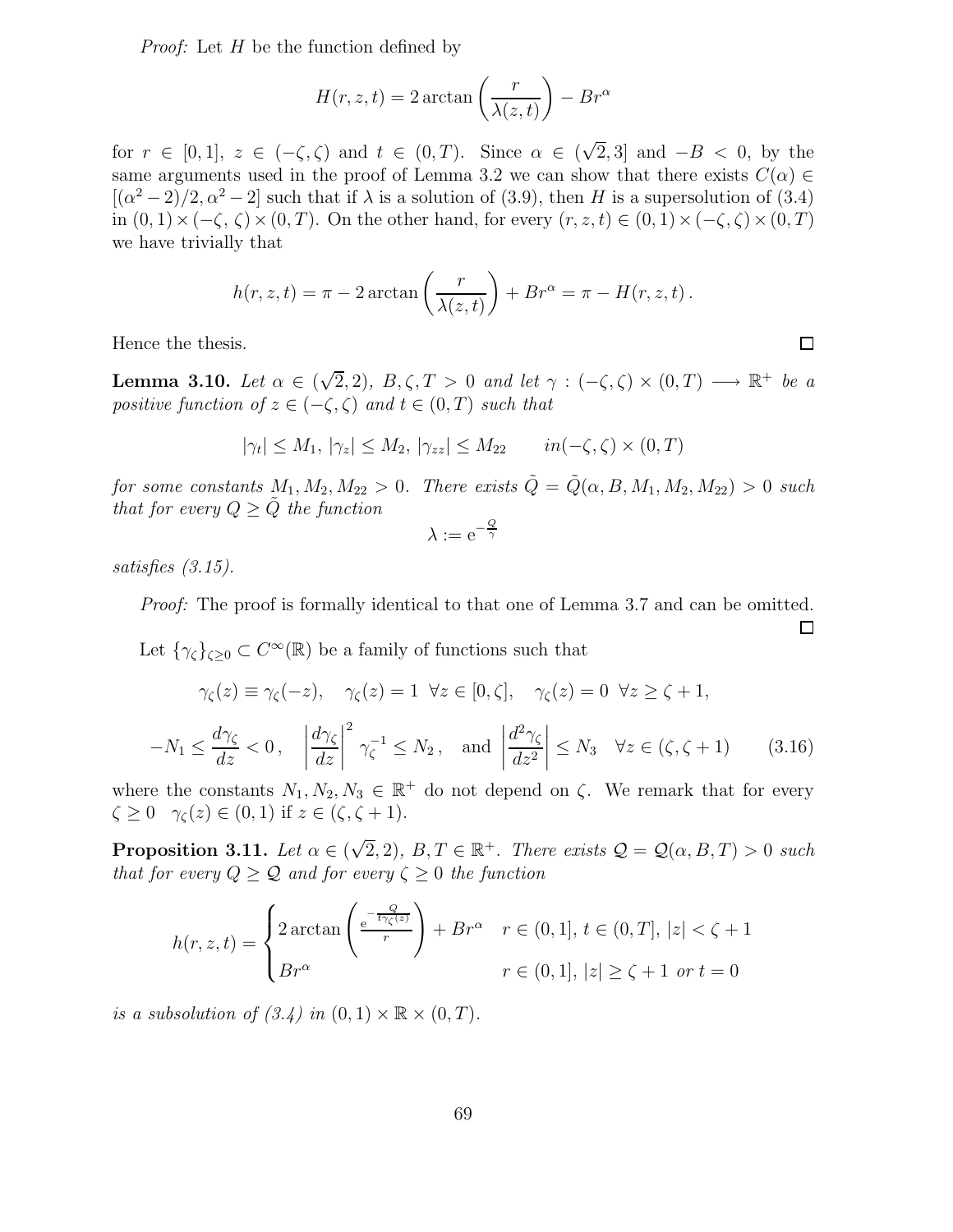Proof: We can write h as

$$
2\arctan\left(\frac{\lambda(z,t)}{r}\right) + Br^{\alpha}
$$

where

$$
\lambda(z,t) = \begin{cases} e^{-\frac{Q}{t\gamma_{\zeta}(z)}} & t \in (0,T], \, |z| < \zeta + 1 \\ 0 & |z| \ge \zeta + 1 \text{ or } t = 0 \,. \end{cases}
$$

Since  $\lambda \in C^{\infty}(\mathbb{R} \times (0,T))$  we have that  $h \in C^{\infty}((0,1) \times \mathbb{R} \times (0,T))$  and so is for

$$
\mathscr{L}(h) := h_t - h_{rr} - h_{zz} - \frac{h_r}{r} + \frac{\sin(2h)}{2r^2}.
$$

If  $|z| > \zeta + 1$  then

$$
\mathcal{L}(h) = \frac{\sin(2h) - \alpha^2 2h}{2r^2} \le \frac{\sin(2h) - 2h}{2r^2} \le 0
$$

while, by Lemma 3.9 and Lemma 3.10,  $\mathscr{L}(h) \leq 0$  in the open set  $(0, 1) \times (-\zeta, \zeta) \times (0, T)$ provided that  $Q \ge Q$  for a suitable constant  $Q = Q(\alpha, B, T)$ .

#### 3.2 Assumptions on  $h_0$  and construction of  $h_m$

Let  $\alpha \in (\sqrt{2}, 2), B \in (0, \pi/2), T > 0$  three constants arbitrarily chosen. Let  $Z \in$  $[\sqrt[4]{T}, \infty)$ ,  $K \in [8/(\pi - 2B), \infty)$  and let  $Q > 0$  be a constant such that

$$
\mathscr{B} := \arctan\left(\frac{e^{\frac{Q}{T}}}{K}\right) + \frac{B - \pi}{2} > 0
$$

and  $Q \ge \overline{Q}(\mathcal{B}, \alpha, K) \ge \overline{Q}(B, \alpha, K)$ . If we define

$$
\xi(r, z, t) = 2 \arctan\left(\frac{r}{K} e^{\frac{Q}{T - t + \mu_Z(z)}}\right) + Br^{\alpha}
$$

and, for  $\mathscr{Z} = Z - \sqrt[4]{\mathcal{T}},$ 

$$
\tilde{\xi}(r, z, t) = 2 \arctan \left( \frac{r}{K} e^{\overline{\tau - t + \mu_{\mathscr{Z}}(z)}} \right) + \mathscr{B}r^{\alpha},
$$

then, thanks to Proposition 3.5, we have that  $\xi, \tilde{\xi}$  are subsolutions of (3.4) satisfying conditions (3.11) for  $T = \mathcal{T}$  and  $\sigma = Z, \mathscr{Z}$  respectively. Since  $B > 2\mathscr{B}$  and  $Z \geq \mathscr{Z}$ , which implies  $\mu_Z \leq \mu_{\mathscr{Z}}$ , it is obvious that

$$
\xi(r, z, 0) \ge \tilde{\xi}(r, z, 0) + \mathcal{B}r^{\alpha} \qquad \forall (r, z) \in [0, 1] \times \mathbb{R}.
$$
\n(3.17)

Moreover we have that

Lemma 3.12.

$$
\xi(1, z, 0) \ge \tilde{\xi}(1, z, t) + \mathcal{B}, \qquad \forall z \in \mathbb{R}, t \in [0, T). \tag{3.18}
$$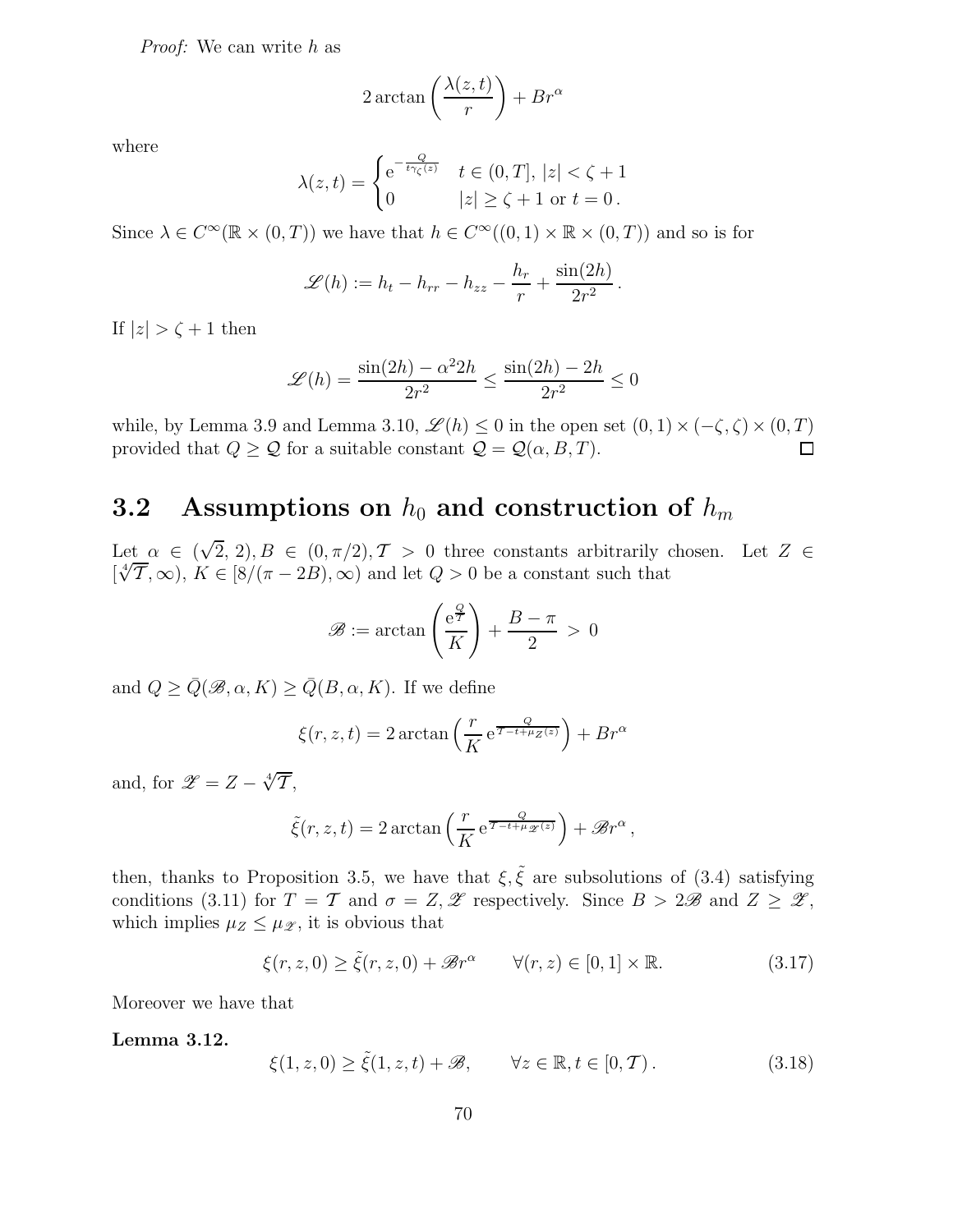*Proof:* For every  $z \in [-Z, Z]$  we have that

$$
\xi(1, z, 0) = 2 \arctan\left(\frac{e^{\frac{Q}{\mathcal{T}}}}{K}\right) + B = \pi + 2\mathscr{B} \ge \tilde{\xi}(1, z, t) + \mathscr{B} \qquad \forall t \in [0, \mathcal{T})
$$

by definition of  $\mathscr{B}$  and  $\tilde{\xi}$ . On the other hand, if  $z \geq Z$  then

$$
\mu_{\mathscr{Z}}(z) = (z - \mathscr{Z})^4 = ((z - Z) + (Z - \mathscr{Z}))^4 \ge (z - Z)^4 + (Z - \mathscr{Z})^4 = \mu_Z(z) + T
$$

and if  $z \le -Z$   $\mu_{\mathscr{Z}}(z) = \mu_{\mathscr{Z}}(|z|) \ge \mu_Z(|z|) + \mathcal{T} = \mu_Z(z) + \mathcal{T}$ . Therefore, for every  $z \in \mathbb{R} \setminus [-Z, Z]$  and  $t \in [0, T)$ 

$$
\frac{Q}{\mathcal{T}-t+\mu_{\mathscr{Z}}(z)} \leq \frac{Q}{\mu_Z(z)+\mathcal{T}}
$$

which, together with  $B > 2\mathcal{B}$ , implies  $\tilde{\xi}(1, z, t) + \mathcal{B} \leq \xi(1, z, 0)$ .

At last, since  $K \geq 8/(\pi - 2B)$ , it turns out that

**Lemma 3.13.** There exist  $\bar{z} = \bar{z}(Z, Q) > 0$  and  $b = b(\pi/2 - B) \in (0, 1)$  such that

$$
\xi(r, z, 0) \le 2 \arctan(br) \qquad \forall r \in [0, 1], \, |z| \ge \bar{z}
$$

*Proof:* Let  $\bar{z} = \bar{z}(Z, Q) > 0$  be a constant such that for every  $z \in (-\infty, -\bar{z}] \cup [\bar{z}, \infty)$ 

$$
e^{\frac{Q}{T+\mu_Z(z)}} \leq 3/2.
$$

Therefore, for every  $z \in (-\infty, -\overline{z}] \cup [\overline{z}, \infty)$  and  $r \in [0, 1]$ 

$$
\xi(r,z,0) \le 2\arctan\left(\frac{3r}{2K}\right) + Br^{\alpha} \le (3/K+B)r \le \left(\pi/2 - \frac{\pi/2 - B}{4}\right)r.
$$

Since  $A := \pi/2 - (\pi/2 - B)/4 \in (0, \pi/2)$ ,  $Ar \leq 2 \arctan(2Ar/\pi)$  for all  $r \in [0, 1]$ . Then we can obtain the thesis by defining  $b = \frac{2A}{\pi}$ . we can obtain the thesis by defining  $b = \frac{2A}{\pi}$  $\frac{2A}{\pi}$ .

If q is the function defined by  $q(r, z) = \xi(r, z, 0)$ , then

1.

$$
q_{rr} + q_{zz} + \frac{q_r}{r} - \frac{\sin(2q)}{2r^2} \ge \xi_t(r, z, 0) = \frac{2Kr e^{\frac{Q}{T + \mu_Z(z)}}}{K^2 + r^2 e^{\frac{2Q}{T + \mu_Z(z)}}} \frac{Q}{(T + \mu_Z(z))^2} > 0
$$

in  $(0, 1] \times \mathbb{R}$ ,

- 2.  $q(0, z) = 0 \quad \forall z \in \mathbb{R}$ ,
- 3. 2 arctan $(r/K) \leq q(r, z) \leq \pi + 2 \arctan(ar)$  for some  $a > 0$ , and there exist  $\bar{z} >$  $0, b \in (0, 1)$  such that  $q(r, z) \leq 2 \arctan(br)$  if  $|z| \geq \overline{z}$ ,

4. 
$$
q(r, -z) \equiv q(r, z), q_z(r, z) \le 0
$$
 for  $r \in [0, 1], z \ge 0$ , and

5.  $q(r, z) \geq \tilde{\xi}(r, z, 0) + \mathcal{B}r^{\alpha}, q(1, z) \geq \tilde{\xi}(1, z, t) + \mathcal{B}$  for all  $r \in [0, 1], z \in \mathbb{R}$  and  $t \in [0, T)$ .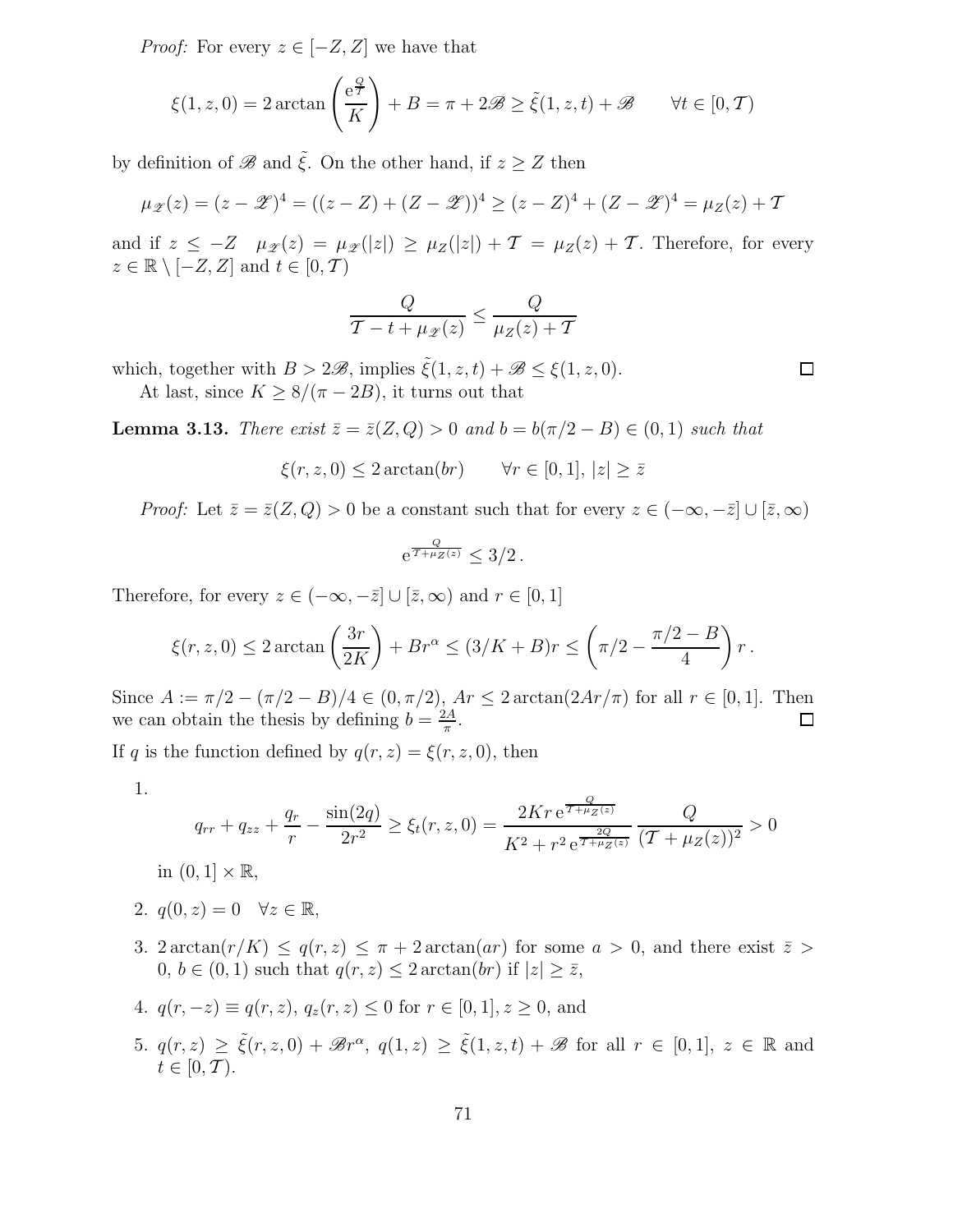Since the function  $\theta_b(r) := 2 \arctan(br)$  is a subsolution of (3.4) and the maximum of two subsolutions is itself a subsolution, up to a regularization we can find a function  $h_0 \in C^{\infty}((0,1] \times \mathbb{R})$ , Lipschitz continuous on  $[0,1] \times \mathbb{R}$ , such that

(P1)

$$
(h_0)_{rr} + (h_0)_{zz} + \frac{(h_0)_r}{r} - \frac{\sin(2h_0)}{2r^2} \ge 0 \quad \text{in } (0,1) \times \mathbb{R},
$$

(P2)  $h_0(0, z) = 0 \quad \forall z \in \mathbb{R}$ ,

- (P3)  $2 \arctan(br) \leq h_0(r, z) \leq \pi + 2 \arctan(ar)$  for some  $a > 0, b \in (0, 1)$ , and there exists  $\bar{z} > 0$  such that  $h_0(r, z) \equiv 2 \arctan(br)$  if  $|z| \geq \bar{z}$ ,
- (P4)  $h_0(r, -z) \equiv h_0(r, z)$ ,  $(h_0)_z(r, z) \le 0$  for  $r \in [0, 1], z \ge 0$ , and

(P5)  $h_0(r, z) \ge \tilde{\xi}(r, z, 0), h_0(1, z) \ge \tilde{\xi}(1, z, t)$  for all  $r \in [0, 1], z \in \mathbb{R}$  and  $t \in [0, T)$ .

In order to construct the weak solution  $h_m$  of (3.1), for every  $n \in \mathbb{N}, n \geq 2$  we consider the domain  $A_n = (1/n, 1) \times (-n, n)$  and the differential problem

$$
(P_n) \quad\n\begin{cases}\nh_t = h_{rr} + h_{zz} + \frac{h_r}{r} - \frac{\sin(2h)}{2r^2} & (r, z) \in A_n, \ t > 0 \\
h(r, z, 0) = h_0(r, z) & (r, z) \in \bar{A}_n \\
h(1, z, t) = h_0(1, z) & z \in [-n, n], \ t > 0 \\
h(1/n, z, t) = h_0(1/n, z) & z \in [-n, n], \ t > 0 \\
h(r, \pm n, t) = h_0(r, \pm n) & r \in [1/n, 1], \ t > 0\n\end{cases}
$$

By standard solvability, comparison and regularity results for parabolic problems (see [21]), by properties (P1),(P3),(P4) and since the functions  $\theta_b(r) = 2 \arctan(br)$ ,  $\theta_a(r) :=$  $\pi + 2 \arctan(ar)$  both solve (3.4), we can say that for every  $n \in \mathbb{N}$  Problem  $(P_n)$  has a unique classical solution  $h_n \in C^{\infty}(\bar{A}_n \times \mathbb{R}^+) \cap C^0(\bar{A}_n \times [0, \infty))$  and, for  $(r, z) \in \bar{A}_n$ ,  $t' \geq$  $t \geq 0$ :

$$
2\arctan(br) \le h_n(r, z, t) \le \pi + 2\arctan(ar), \quad h_0(r, z) \le h_n(r, z, t) \le h_n(r, z, t'),
$$
  
\n
$$
h_n(r, -z, t) = h_n(r, z, t), \quad (h_n)_z(r, z, t) \le 0 \quad \text{if } z \ge 0,
$$
  
\n
$$
(h_n)_r, (h_n)_z \text{ are Hölder continuous in } (r, z, t), \quad h_{n+1}(r, z, t) \ge h_n(r, z, t).
$$
\n(3.19)

Moreover, if we define

$$
E_n(\cdot) := \iint_{A_n} \frac{r}{2} \left( (\cdot)_r^2 + (\cdot)_z^2 + \frac{\sin^2(\cdot)}{r^2} \right) \mathrm{d} r \, \mathrm{d} z,
$$

we have that

**Proposition 3.14.** For every  $n > 2$  and  $T > 0$ 

$$
E_n(h_n(\cdot,\cdot,T)) + \iiint_{A_n \times [0,T]} r(h_n)_t^2 \, \mathrm{d} \, r \, \mathrm{d} \, z \, \mathrm{d} \, t \, = \, E_n(h_0) \, .
$$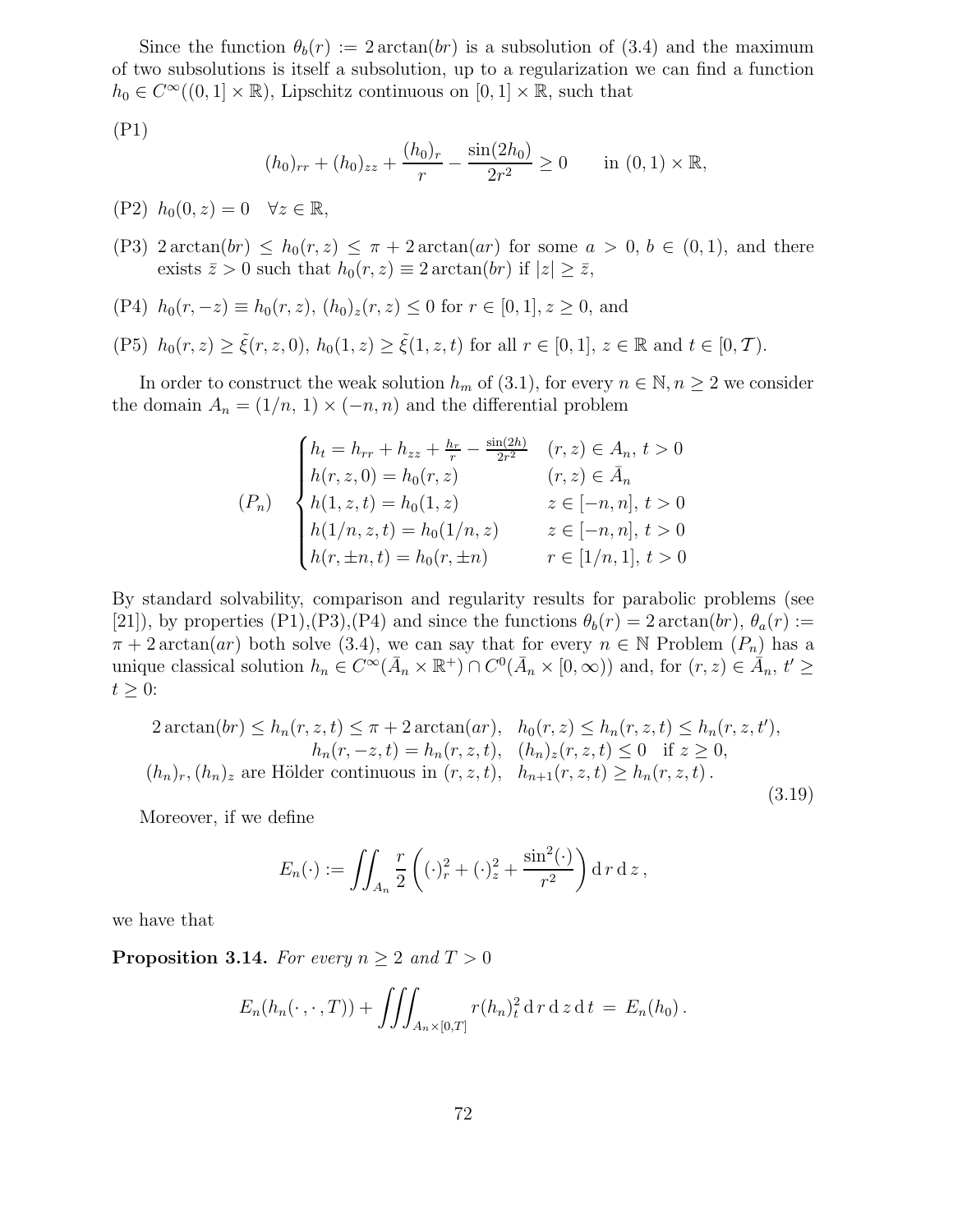*Proof:* Let *n* be an arbitrary integer value with  $n \geq 2$ . For sake of simplicity, we shall denote by h the function  $h_n$ , so omitting the subscript n. Given  $0 < \tau < T$ , if we multiply by  $rh_t$  the differential equation of h and then we integrate the resulting equation over  $A_n \times [\tau, T]$ , we find that

$$
\iiint_{A_n\times[\tau,T]}rh_t^2\,\mathrm{d}\,r\,\mathrm{d}\,z\,\mathrm{d}\,t = \iiint_{A_n\times[\tau,T]} \left( (rh_r)_r + (rh_z)_z - \frac{\sin(2h)}{2r} \right) h_t\,\mathrm{d}\,r\,\mathrm{d}\,z\,\mathrm{d}\,t\,.
$$

Since  $h \in C^{2,1}(\bar{A}_n \times [\tau, T])$  we may integrate by parts and obtain that

$$
\iiint_{A_n\times[\tau,T]} rh_t^2 dr dz dt = -\iiint_{A_n\times[\tau,T]} \left( \frac{r}{2} \left( h_r^2 + h_z^2 + \frac{\sin^2 h}{r^2} \right) \right)_t dr dz dt
$$

which we can rewrite as

$$
\iiint_{A_n\times[\tau,T]}rh_t^2\,dr\,dz\,dt + E_n(h(\cdot,\cdot,T)) = E_n(h(\cdot,\cdot,\tau)).
$$

Since  $(h_n)_r$  and  $(h_n)_z$  are Hölder continuous in r, z and t, from the last equality we obtain the thesis by simply letting  $\tau \to 0$ .  $\Box$ 

Thanks to properties (3.19) we can define the function

$$
h_m(r, z, t) := \lim_{n \to \infty} h_n(r, z, t) = \sup_{n \ge 2} h_n(r, z, t) \qquad (r, z, t) \in (0, 1] \times \mathbb{R} \times [0, \infty)
$$

and say that, for  $(r, z) \in (0, 1] \times \mathbb{R}$ ,  $t' \ge t \ge 0$ 

$$
\theta_b(r) \le h_m(r, z, t) \le \theta_a(r), \quad h_0(r, z) \le h_m(r, z, t) \le h_m(r, z, t'),\nh_m(r, -z, t) = h_m(r, z, t), \quad h_m(r, z', t) \le h_m(r, z, t) \text{ if } z' \ge z \ge 0.
$$
\n(3.20)

By standard regularity results,  $h_m \in C^\infty((0,1] \times \mathbb{R} \times \mathbb{R}^+) \cap C^0((0,1] \times \mathbb{R} \times [0,\infty))$  and it is a classical solution of  $(3.1)$ . Actually,  $h_m$  is a "minimal" solution for Problem  $(3.1)$ , in the sense specified by the next statement:

**Proposition 3.15.** Let  $h \in L^{\infty}((0,1) \times \mathbb{R} \times \mathbb{R}^+)$  be a weak solution of (3.1) with  $h \geq h_0$ . Then  $h \geq h_m$ .

*Proof:* Due to parabolic Schauder-type estimates, h is smooth out of  $\{r = 0\}$  and is a supersolution of problem  $(P_n)$  for every  $n \geq 2$ . Then the thesis directly follows from the parabolic maximum principle and the definition of  $h_m$ . the parabolic maximum principle and the definition of  $h_m$ .

**Proposition 3.16.** For every  $\zeta > \overline{z}$  and  $T > 0$ 

$$
\int_{-\zeta}^{\zeta} d z \int_{0}^{1} \frac{r}{2} \left( (h_{m})_{r}^{2} + (h_{m})_{z}^{2} + \frac{\sin^{2}(h_{m})}{r^{2}} \right) \Big|_{t=T} d r + \iiint_{(0,1)\times\mathbb{R}\times[0,T]} r(h_{m})_{t}^{2} d r d z d t \le
$$
  

$$
\leq \int_{-\zeta}^{\zeta} d z \int_{0}^{1} \frac{r}{2} \left( (h_{0})_{r}^{2} + (h_{0})_{z}^{2} + \frac{\sin^{2}(h_{0})}{r^{2}} \right) d r < \infty.
$$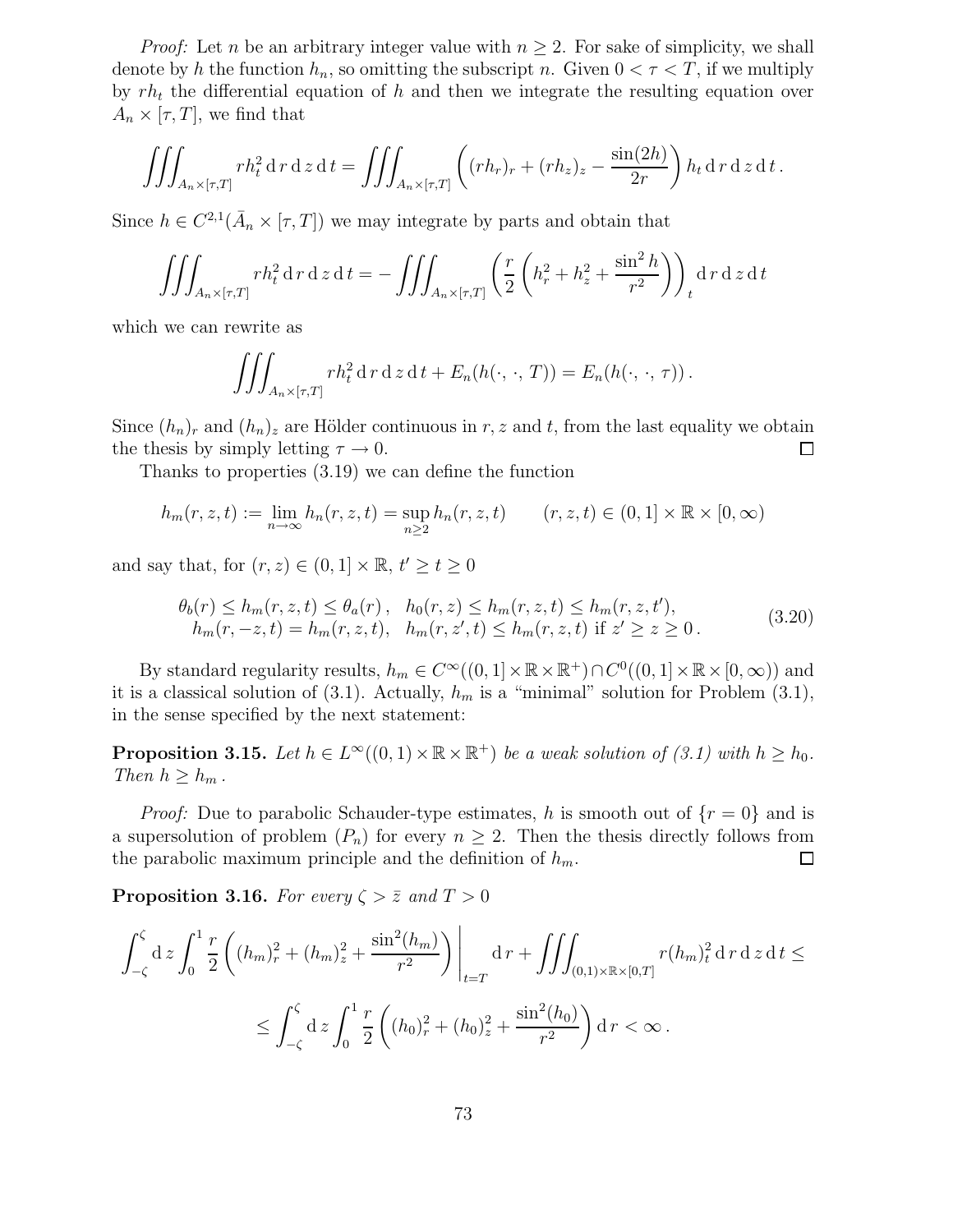*Proof:* For every  $\zeta > 0$ ,  $n \in \mathbb{N}$  with  $n \geq 2$ , let  $E_{n,\zeta}$  be the functional defined by

$$
E_{n,\zeta}(\cdot) = \int_{-\zeta}^{\zeta} dz \int_{1/n}^{1} \frac{r}{2} \left( (\cdot)_r^2 + (\cdot)_z^2 + \frac{\sin^2(\cdot)}{r^2} \right) dr.
$$

In particular,  $E_{n,n}$  coincides with the energy functional  $E_n$  previously defined. Let  $\zeta > \bar{z}$ and  $T > 0$  be two values arbitrarily chosen. Due to Proposition 3.14, for every  $n \geq 2$ 

$$
E_{n,n}(h_n(\cdot,\cdot,T)) + \iiint_{A_n \times [0,T]} r(h_n)_t^2 \, \mathrm{d} \, r \, \mathrm{d} \, z \, \mathrm{d} \, t = E_{n,n}(h_0). \tag{3.21}
$$

Since  $h_0(r, z) = \theta_b(r)$  if  $|z| \ge \overline{z}$ , when  $|z| > \overline{z}$  we have that

$$
\int_{1/n}^1 \frac{r}{2} \left( (h_0)_r^2 + (h_0)_z^2 + \frac{\sin^2(h_0)}{r^2} \right) dr = \int_{1/n}^1 \frac{r}{2} \left( (\theta_b)_r^2 + \frac{\sin^2(\theta_b)}{r^2} \right) dr.
$$

At the same time, given any  $n > \overline{z}$ , if  $|z| \geq \overline{z}$  then  $h_n(1/n, z, T) = h_0(1/n, z) = \theta_b(1/n)$ ,  $h_n(1, z, T) = h_0(1, z) = \theta_b(1)$ , and by Corollary A.3,

$$
\int_{1/n}^1 \frac{r}{2} \left( (h_n)_r^2(r, z, T) + (h_n)_z^2(r, z, T) + \frac{\sin^2 h_n(r, z, T)}{r^2} \right) dr \ge \int_{1/n}^1 \frac{r}{2} \left( (\theta_b)_r^2 + \frac{\sin^2(\theta_b)}{r^2} \right) dr.
$$

So, for every  $n \geq \zeta$ 

$$
E_{n,\zeta}(h_n(\cdot,\cdot,T)) + \iiint_{A_n \times [0,T]} r(h_n)_t^2 \, \mathrm{d} \, r \, \mathrm{d} \, z \, \mathrm{d} \, t \le E_{n,\zeta}(h_0) \le
$$
  
\$\le \iint\_{[0,1] \times [-\zeta,\zeta]} \frac{r}{2} \left( (h\_0)\_r^2 + (h\_0)\_z^2 + \frac{\sin^2(h\_0)}{r^2} \right) \mathrm{d} \, r \, \mathrm{d} \, z \, .

 $\Box$ Passing to the limit as  $n \to \infty$  and using the Fatou's Lemma we obtain the thesis.

The previous proposition allows to say that  $h_m$  is a weak solution of (3.1), since

$$
(h_m)_t \in L^2_r((0,1) \times \mathbb{R} \times \mathbb{R}^+), \quad \frac{\sin h_m}{r}, \nabla h_m \in L^\infty(\mathbb{R}^+; L^2_r((0,1) \times (-\zeta,\zeta)))
$$

for every  $\zeta > 0$ . Hence (see [30]) for all  $t \geq 0$  and for a.e.  $z \in \mathbb{R}$  there exists

$$
h_m(0, z, t) := \lim_{r \to 0^+} h_m(r, z, t) = k\pi
$$
 for some  $k = k(z, t) \in \mathbb{Z}$ .

Due to the inequality  $\theta_b(r) \leq h_m(r, z, t) \leq \theta_a(r)$ , we can say that, if

$$
I_0(t) := \{ z \in \mathbb{R} \mid h_m(0, z, t) = 0 \} \text{ and } I_1(t) := \{ z \in \mathbb{R} \mid h_m(0, z, t) = \pi \} \text{ for } t \ge 0,
$$

then for every  $t \geq 0 \mathbb{R} \setminus (I_0(t) \cup I_1(t))$  is a set of zero Lebesgue measure. We remark that, since  $h_m(r, -z, t) \equiv h_m(r, z, t)$  and  $h_m(r, z', t) \leq h_m(r, z, t)$  for  $r \in (0, 1], t \geq 0$  and  $z' \geq z \geq 0$ , for every  $t \geq 0$  there exists  $\zeta(t) \in [0, \infty]$  such that

$$
I_1(t) = (-\zeta(t), \zeta(t)), I_0(t) = (-\infty, -\zeta(t)) \cup (\zeta(t), \infty),
$$

up to the values  $\pm \zeta(t)$ . Moreover, for every  $t' \ge t \ge 0$  one has  $\zeta(t') \ge \zeta(t)$ , because  $h_m$ is an increasing function of  $t$ .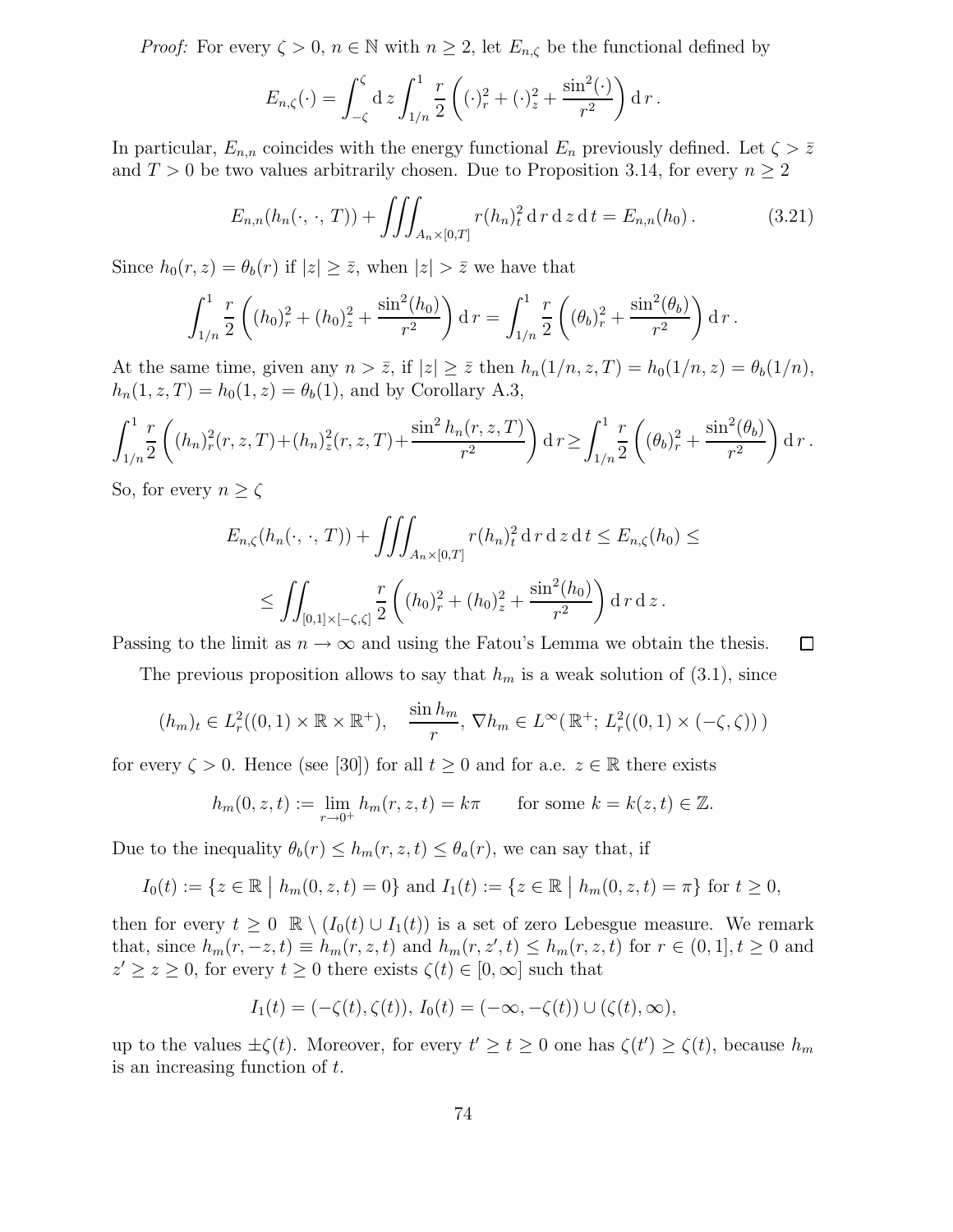**Theorem 3.17.** (i) There exists a constant  $S \in \mathbb{R}^+$  such that

$$
\zeta(t) \leq S + t \qquad \forall t \geq 0.
$$

- (ii) There exists a time  $T > 0$  such that for every  $t \in [0, T)$   $I_0(t) = \mathbb{R} \Rightarrow \zeta(t) = 0$ .
- (iii) If  $\tau > 0$  is a value such that  $I_0(\tau) = \mathbb{R}$ , then there exist  $\rho > 0$  and  $C > 0$  such that

$$
h_m(r, z, t) \le 2 \arctan(Cr) \qquad \forall r \in [0, \rho], z \in \mathbb{R}, t \in [0, \tau].
$$

(iv) If  $\tau > 0$  is a value such that  $I_0(\tau) \neq \mathbb{R}$ , then for every  $\varepsilon > 0$  there exist  $\rho \in (0,1)$ and  $C > 0$  (both  $\rho$  and  $C$  depend on  $\varepsilon$ ) such that

$$
h_m(r, z, t) \le 2 \arctan(Cr) \qquad r \in [0, \rho], |z| \ge \zeta(\tau) + \varepsilon, t \in [0, \tau].
$$

*Proof:* (i) Let  $g = g(y) \in C^{\infty}(\mathbb{R})$  a function such that

$$
g(y) = 2\pi
$$
 if  $y < -1$ ,  $g(y) = 2 \arctan b$  if  $y > 1$ ,  $g' \le 0$ .

Thanks to Theorem 2.2, there exists a function  $\psi = \psi(r, y)$  which is smooth in  $(0, 1] \times \mathbb{R}$ , satisfies  $\psi(1, y) = g(y)$  for all  $y \in \mathbb{R}$  and

$$
\psi_{rr} + \frac{\psi_r}{r} + \psi_{yy} + \psi_y - \frac{\sin(2\psi)}{2r^2} = 0
$$

in the open set  $(0, 1) \times \mathbb{R}$ . Moreover, there exists  $\bar{y} \in \mathbb{R}$  such that  $\psi$  is real analytic in  $[0, 1) \times \mathbb{R} \setminus \{(0, \bar{y})\}, \psi(0, y) = 0$  if  $y > \bar{y}, \psi(0, y) = 2\pi$  if  $y < \bar{y}$ . At last,  $\psi$  is non increasing with respect to y and

$$
\psi(r, y) \to \theta_b(r)
$$
 as  $y \to \infty$ ,  $\psi(r, y) \to 2\pi$  as  $y \to -\infty$ 

uniformly with respect to  $r \in [0, 1]$ . Therefore, since  $h_0 \leq \pi + 2 \arctan(a) < 2\pi$  and  $h_0(r, z) = \theta_b(r)$  for  $z \ge \overline{z}$ , there exists  $\sigma > 0$  such that

$$
\psi(r,z-\sigma)\geq h_0(r,z)\,.
$$

(it is sufficient to take  $\sigma > 0$  such that  $\psi(r, \bar{z}-\sigma) \geq \pi + 2 \arctan(a)$ ). If we define

$$
h(r, z, t) = \psi(r, z - t - \sigma),
$$

then h solves equation (3.4) and for all  $(r, z, t) \in (0, 1] \times \mathbb{R} \times [0, \infty)$ 

$$
h(r, z, t) \ge h(r, z, 0) = \psi(r, z - \sigma) \ge h_0(r, z).
$$

So, h is a supersolution of Problem  $(P_n)$  for every  $n \geq 2$  and, by parabolic comparison principle,  $h \geq h_n$ . Consequently  $h \geq h_m$  and, given any  $t \geq 0$ , one has that

$$
0 \le h_m(0, z, t) \le \psi(0, z - t - \sigma) = 0
$$
 if  $z > \bar{y} + \sigma + t$ .

Hence the thesis by taking  $S = \bar{y} + \sigma$ .

(ii) Let  $L > 0$  be a constant such that  $0 \leq h_0(r, 0) \leq Lr$  for all  $r \in [0, 1]$ . A such value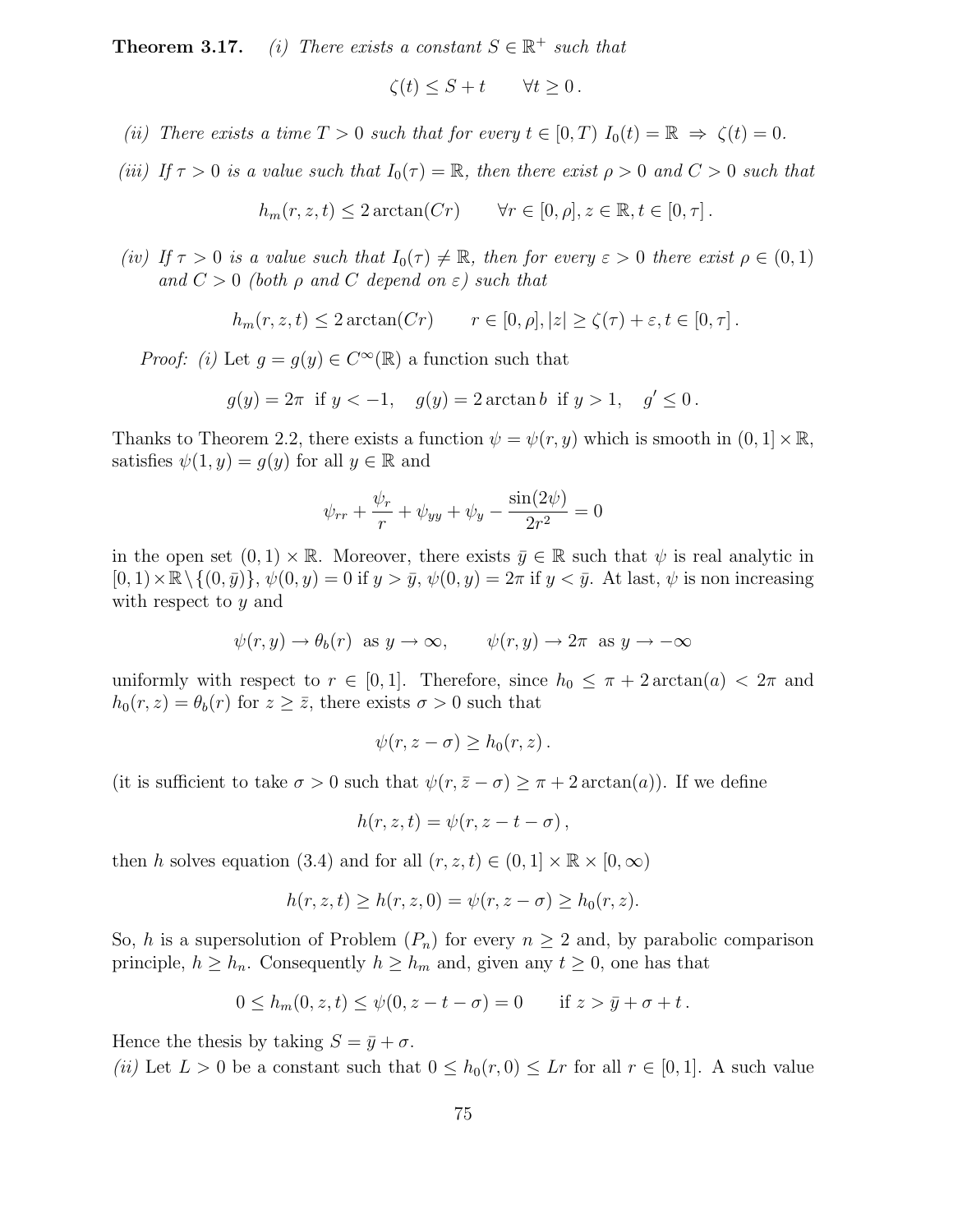surely exists because  $h_0(0, 0) = 0$  and  $h_0$  is Lipschitz continuous in  $[0, 1] \times \mathbb{R}$ . If  $\rho \in (0, 1)$ is a value less or equal to  $\frac{\pi}{2L}$ , then from the trivial inequality

$$
x \le 2 \arctan\left(\frac{2}{\pi}x\right) \qquad x \in [0, \pi/2]
$$
 (3.22)

follows that for every  $r \in [0, \rho]$ 

$$
Lr \le 2\arctan\left(\frac{2}{\pi}Lr\right)
$$

and therefore, in view of property (P4),

$$
h_0(r, z) \le 2 \arctan(Cr) \qquad \forall r \in [0, \rho], \ z \in \mathbb{R}, \tag{3.23}
$$

if  $C=\frac{2}{\pi}L$ .

Since  $h_m$  is continuous in  $(0, 1] \times \mathbb{R} \times [0, \infty)$  and  $h_m(\rho, 0, 0) = h_0(\rho, 0) \leq 2 \arctan(C\rho) \leq$  $\pi/2$ , there must be a value  $T > 0$  such that  $A := h_m(\rho, 0, T) < \pi$ , whence, due to (3.20), we deduce that  $h_m(\rho, z, t) \leq A < \pi$  for all  $z \in \mathbb{R}$  and  $t \in [0, T]$ . Up to redefining C as the maximum between  $2L/\pi$  and  $\tan(A/2)\rho^{-1}$ , we can say that for all  $n > 1/\rho$ ,  $z \in [-n, n]$ and  $t \in [0, T]$ 

$$
h_n(\rho, z, t) \le h_m(\rho, z, t) \le 2 \arctan(C\rho).
$$
 (3.24)

Since the function  $2 \arctan(Cr)$  is a solution of (3.4), by (3.23), (3.24) and the parabolic maximum principle we obtain that for all  $n > 1/\rho$ 

$$
h_n(r, z, t) \leq 2 \arctan(Cr)
$$
  $r \in [1/n, \rho], z \in [-n, n], t \in [0, T].$ 

Passing to the limit as  $n \to \infty$ , it follows that for all  $z \in \mathbb{R}$ ,  $t \in [0, T]$ 

$$
h_m(r, z, t) \le 2 \arctan(Cr) \quad \forall r \in (0, \rho] \Rightarrow h_m(0, z, t) = 0.
$$

(iii) As in the proof of (ii), if  $\rho \in (0,1)$  is a value less or equal to  $\frac{\pi}{2L}$  and  $C = \frac{2}{\pi}$  $\frac{2}{\pi}L$ , then inequality (3.23) is satisfied. Since lim  $r\rightarrow 0^+$  $h_m(r, 0, \tau) = 0$ , up to redefining the constant  $\rho$ , we may always assume that  $h_m(\rho, 0, \tau) \leq A < \pi$  and then, in view of (3.20),  $h_m(\rho, z, t) \leq$  $A \leq \pi$  for all  $z \in \mathbb{R}$  and  $t \in [0, \tau]$ . Up to redefining C as the maximum between  $2L/\pi$ and  $\tan(A/2)\rho^{-1}$ , we can say that for all  $n > 1/\rho$ ,  $z \in [-n, n]$  and  $t \in [0, \tau]$  inequality  $(3.24)$  is satisfied. Since the function  $2 \arctan(Cr)$  is a solution of  $(3.4)$ , by  $(3.23)$ ,  $(3.24)$ and the parabolic maximum principle we obtain that for all  $n > 1/\rho$ 

$$
h_n(r, z, t) \leq 2 \arctan(Cr)
$$
  $r \in [1/n, \rho], z \in [-n, n], t \in [0, \tau].$ 

Passing to the limit as  $n \to \infty$ , it follows that for all  $r \in (0, \rho], z \in \mathbb{R}, t \in [0, \tau]$ 

$$
h_m(r, z, t) \leq 2 \arctan(Cr),
$$

whence the thesis follows.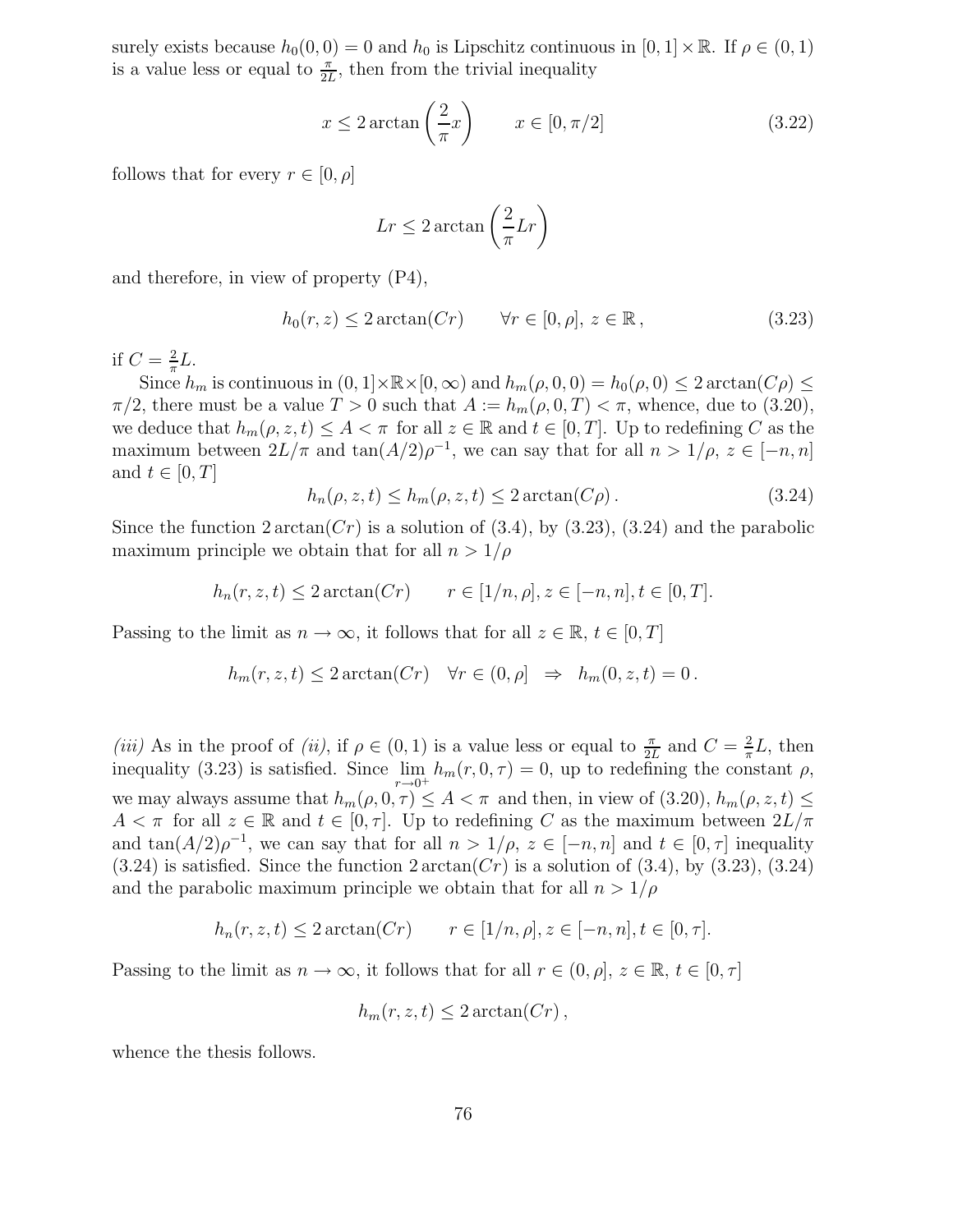(iv) Given any  $\varepsilon > 0$ , let  $\tilde{z} = \zeta(\tau) + \varepsilon/2$  and let  $\mu = \mu(z)$  be the function defined by

$$
\mu(z) = \frac{z - \tilde{z}}{1 + z - \tilde{z}} \qquad z \in [\tilde{z}, \infty).
$$

If  $\psi$  is the function

At the same time,

$$
\psi(r, z, t) := \begin{cases} 2\arctan\left(r e^{\frac{Q}{t\mu(z)}}\right) - r^{3/2} & z > \tilde{z}, t > 0 \\ \pi - r^{3/2} & z = \tilde{z} \text{ or } t = 0 \end{cases}
$$

where Q is a value greater or equal to the constant  $\hat{Q}(\tau + 1, \mu)$  of Proposition 3.8, then  $\psi$  is a supersolution of (3.4) in the open set  $(0,1) \times (\tilde{z}, \infty) \times (0, \tau + 1)$ . As in the proof of (ii), let  $L > 0$  be a value such that  $h_0(r, 0) \leq Lr \Rightarrow$ 

$$
h_0(r, z) + r^{3/2} \le (L+1)r \ \forall r \in [0, 1], z \in \mathbb{R}
$$
.

If  $\rho \in (0,1)$  is a value less or equal to  $\pi/(2L+2)$ , then, as in the proof of (ii), we have that for every  $r \in [0, \rho]$   $(L+1)r \leq 2 \arctan \left(\frac{2}{\pi}\right)$  $\frac{2}{\pi}(L+1)r$ , whence we deduce that

$$
h_0(r, z) + r^{3/2} \le 2 \arctan(Cr) \qquad r \in [0, \rho], \ z \in \mathbb{R}
$$
 (3.25)

if  $C = (2L + 2)/\pi$ . Since lim  $r\rightarrow 0^+$  $h_m(r, \tilde{z}, \tau) = 0$ , up to redefining  $\rho$  as a smaller positive value, we may always assume that  $h_m(r, \tilde{z}, \tau) \leq \pi/2$  for all  $r \in [0, \rho]$  and hence, by (3.20),

$$
h_m(r, z, t) \le \pi/2 \qquad r \in [0, \rho], \ z \ge \tilde{z}, \ t \in [0, \tau].
$$
  

$$
\psi(r, \tilde{z}, t) = \pi - r^{3/2} \ge \pi - r > \pi/2 \quad \text{and} \quad e^{\frac{Q}{\tau}} \ge C,
$$

$$
\psi(\rho, z, t) \ge 2 \arctan\left(\rho e^{\frac{Q}{\tau}}\right) - \rho^{3/2} > \pi/2
$$
  $z \ge \tilde{z}, t \in [0, \tau]$ 

if we choose Q sufficiently large (so, the final value of Q also depends on L and  $\rho$ ). Therefore, we can say that

$$
h_0(r, z) \le 2 \arctan(Cr) - r^{3/2} \le 2 \arctan(r e^{\frac{Q}{r}}) - r^{3/2} \le \psi(r, z, t) \quad r \in [0, \rho], z \ge \tilde{z}, t \in [0, \tau],
$$
\n(3.26)

and

$$
\psi(r, \tilde{z}, t) \ge h_m(r, \tilde{z}, t) \qquad r \in [0, \rho], t \in [0, \tau],
$$
  

$$
\psi(\rho, z, t) \ge h_m(\rho, z, t) \qquad z \ge \tilde{z}, t \in [0, \tau].
$$
 (3.27)

Since  $h_n \leq h_m$  in  $\bar{A}_n \times [0, \infty)$  for every integer  $n \geq 2$ , by (3.26), (3.27) and parabolic maximum principle we obtain that for every  $n > 1/\rho$ 

$$
h_n(r, z, t) \le \psi(r, z, t)
$$
  $r \in [1/n, \rho], z \in [\tilde{z}, n], t \in [0, \tau].$ 

Passing to the limit as  $n \to \infty$ , we deduce that

$$
h_m(r, z, t) \le \psi(r, z, t)
$$
  $r \in (0, \rho], z \ge \tilde{z}, t \in [0, \tau].$ 

In particular, for every  $r \in [0, \rho], z \ge \zeta(\tau) + \varepsilon = \tilde{z} + \varepsilon/2$ 

$$
h_m(r, z, \tau) \leq 2 \arctan\left(r e^{\frac{Q(2+\varepsilon)}{\tau \varepsilon}}\right).
$$

The thesis then follows in view of (3.20).

The first interesting consequence of the previous Theorem, namely of its points (i) and (iv), is given by the following

Π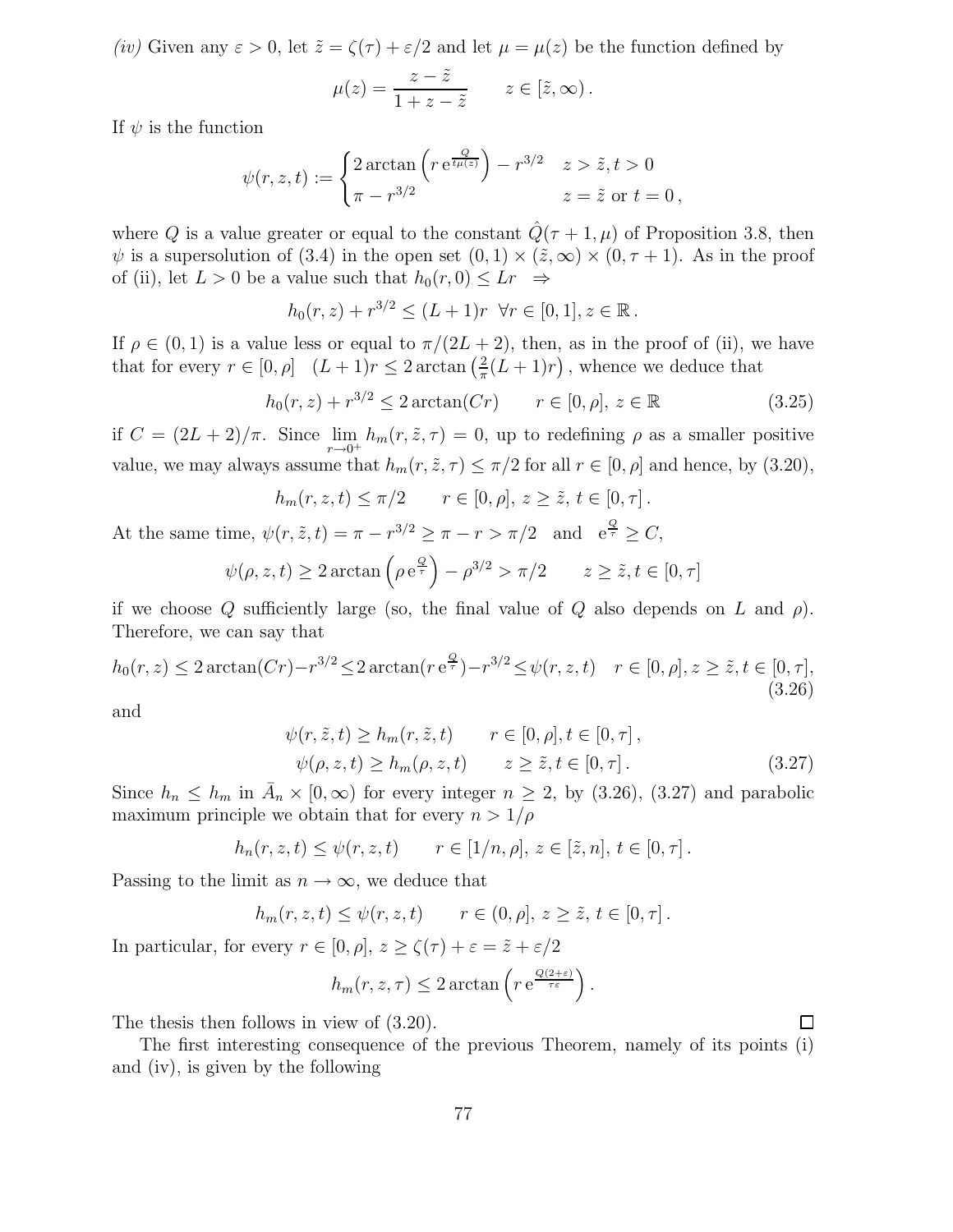Corollary 3.18. For every  $T > 0$ 

$$
h_m(r, z, t) \to \theta_b(r) \text{ as } |z| \to \infty
$$

uniformly with respect to  $r \in [0,1]$  and  $t \in [0,T]$ .

*Proof:* By parabolic Schauder-type estimates, there exists a function  $h_{\infty} = h_{\infty}(r, t)$ such that for every  $\sigma \in (0,1), \tau > 0$ :

$$
h_m(r, z, t) \to h_\infty(r, t)
$$
 as  $|z| \to \infty$ 

in  $C^{2,1}([\sigma,1] \times [\tau,\infty))$  other than in  $C^0([\sigma,1] \times [0,\infty))$ . Fixed arbitrarily a value  $T > 0$ , by (i) and (iv) of Theorem 3.17, there exist  $\zeta \in \mathbb{R}^+$ ,  $\rho \in (0,1)$  and  $C > 0$  such that for all  $r \in [0, \rho], z \in \mathbb{R} \setminus (-\zeta, \zeta)$  and  $t \in [0, T]$   $0 \leq h_m(r, z, t) \leq 2 \arctan(Cr)$ . Hence we deduce that  $h_{\infty}(0, t) = 0$  for all  $t \in [0, T]$  and  $h(r, z, t) \to h_{\infty}(r, t)$ , as  $|z| \to \infty$ , uniformly with respect to  $r \in [0, 1]$  and  $t \in [0, T]$ . Therefore,  $h_{\infty} \in C^{2,1}((0, 1) \times \mathbb{R}^+) \cap C^0([0, 1] \times [0, \infty))$ and solves the problem

$$
\begin{cases}\nh_t = h_{rr} + \frac{h_r}{r} - \frac{\sin(2h)}{2r^2} & r \in (0,1), t > 0 \\
h(r, 0) = \lim_{|z| \to \infty} h_0(r, z) = \theta_b(r) & r \in (0, 1) \\
h(0, t) = 0, & h(1, t) = \theta_b(1) & t \ge 0.\n\end{cases}
$$

Since the unique classical solution of this problem is  $\theta_b(r)$ , we find out that  $h_{\infty} \equiv \theta_b$ .  $\Box$ 

Let  $T \in [0,\infty]$  be the *first time of blow-up* for  $h_m$ , i.e.

$$
T := \sup\{t > 0 \mid h_m(0, z, t) = 0 \ \forall z \in \mathbb{R}\}.
$$

By Theorem 3.17, (ii), T is greater than zero. Moreover, in view of the point (iii) of the same theorem, if  $T < \infty$ , then  $I_0(T) \neq \mathbb{R}$ . By contradiction, if  $I_0(T) = \mathbb{R}$ , then there exist  $\rho > 0$  and  $C > 0$  such that

$$
h_m(r, z, t) \le 2 \arctan(Cr) \qquad \forall r \in [0, \rho], z \in \mathbb{R}, t \in [0, T].
$$

Since  $h_m$  is smooth in  $(0, 1] \times \mathbb{R} \times \mathbb{R}^+$ , there must be  $\delta > 0$  and  $A \in (0, \pi)$  such that

$$
h_m(\rho, z, t) \le A \qquad \forall z \in \mathbb{R}, t \in [0, T + \delta].
$$

At the same time, since  $h_0(r, z) \leq Lr$  for a suitable  $L > 0$  and in view of (3.22), up to redefining  $\rho$  as a smaller positive value, we may always assume that

$$
h_0(r, z) \le 2 \arctan\left(\frac{2L}{\pi}r\right) \quad \forall r \in [0, \rho], z \in \mathbb{R}.
$$

If now we take  $D = \max(2L/\pi, \tan(A/2)\rho^{-1}),$  then

$$
h_0(r, z) \leq 2 \arctan(Dr), \quad h_m(\rho, z, t) \leq 2 \arctan(D\rho)
$$

for all  $r \in [0, \rho], z \in \mathbb{R}, t \in [0, T + \delta]$ . By the same argument used to conclude the proof of the statement (iii) of Theorem 3.17 we obtain that

$$
h_m(r,z,t) \leq 2 \arctan(Dr) \qquad r \in (0,\rho], z \in \mathbb{R}, t \in [0,T+\delta]
$$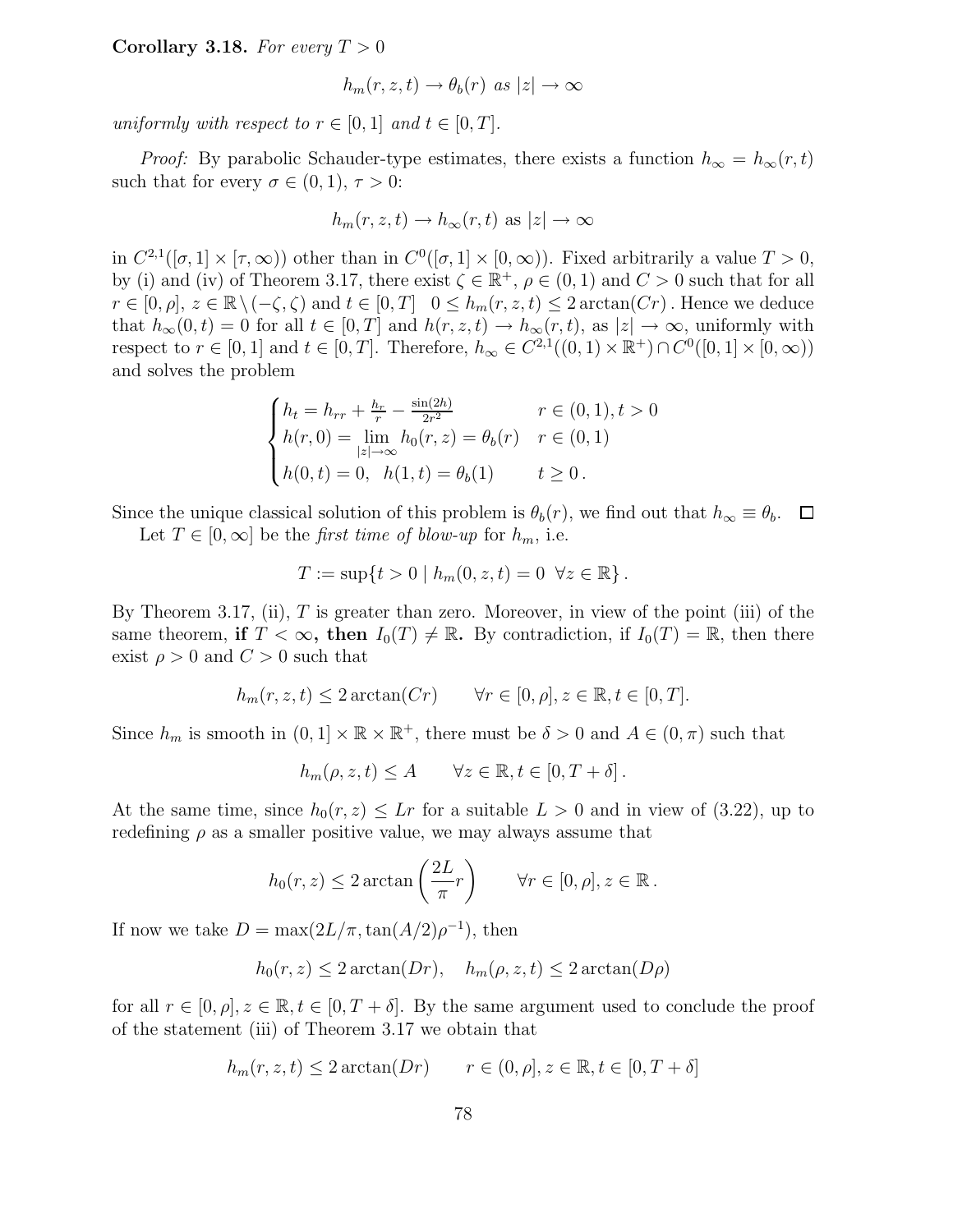and therefore for all  $t \in [0, T + \delta]$ 

$$
\lim_{r \to 0^+} h_m(r, z, t) = 0 \quad \forall z \in \mathbb{R}
$$

But this implies that  $I_0(T + \delta) = \mathbb{R}$ , which is clearly absurd by definition of T.

Let us suppose that  $T < \infty$ . Since  $I_0(T) \neq \mathbb{R}$ , one of the two following cases occurs:

- (A)  $\limsup_{n \to \infty} h_m(r, 0, T) > 0$  while  $h_m(0, z, T) = 0$  for  $z \neq 0$ ,  $r\rightarrow 0^+$
- (B) there exists  $\zeta \in (0,\infty)$  such that  $h_m(0,z,T) = \pi$  for  $|z| < \zeta$  and  $h_m(0,z,T) = 0$  for  $|z| > \zeta$ .

In both cases, if  $\nabla h_m = ((h_m)_r, (h_m)_z)$  is the gradient of  $h_m$  with respect to the variables  $r$  and  $z$ , and

$$
\|\nabla h_m\|_{\infty}(t) = \sup_{(r,z)\in(0,1]\times\mathbb{R}} |\nabla h_m|(r,z,t) \qquad t \ge 0,
$$

we have that

$$
\|\nabla h_m\|_{\infty}(T)=\infty.
$$

On the other hand, if  $\tau < T$ , then  $I_0(\tau) = \mathbb{R}$  and, due to the regularity of h out of  $\{r = 0\}$ and to Theorem 3.17, (iii),

$$
\sup_{t\in[0,\tau]}\|\nabla h_m\|_\infty(t)<\infty.
$$

This explains why T is called *first time of blow-up* for the function  $h_m$ .

In view of what is already known, it could also occur that  $T = \infty$ . In the next section we prove that actually  $T < \infty$  and the function

$$
\zeta: [T, \infty) \longrightarrow [0, \infty)
$$
  
\n
$$
t \longrightarrow |I_1(t)|/2,
$$
\n(3.28)

where  $|I_1(t)|$  is the one-dimensional Lebesgue measure of the interval  $I_1(t)$ , is right continuous (in addition to being sublinear, according to Theorem 3.17, (i)).

## 3.3 Blow up of  $h_m$  in finite time

We start this section with a comparison principle which has been obtained by slightly modifying a similar result contained in [14].

**Lemma 3.19.** Let  $\psi$ ,  $\xi$  be respectively a regular super- and subsolution to Problem (3.1) on a time interval  $[0, \mathcal{T})$   $(\mathcal{T} > 0)$ . If, for every  $\tau \in (0, \mathcal{T})$ ,

(h1)

$$
\xi(r, z, t), \psi(r, z, t) \longrightarrow 0 \quad as \; r \rightarrow 0^+
$$

uniformly with respect to  $z \in \mathbb{R}$  and  $t \in [0, \tau]$ , and

(h2)

$$
\limsup_{|z| \to \infty} \sup_{r \in [0,1], t \in [0,\tau]} (\xi(r,z,t) - \psi(r,z,t)) \leq 0,
$$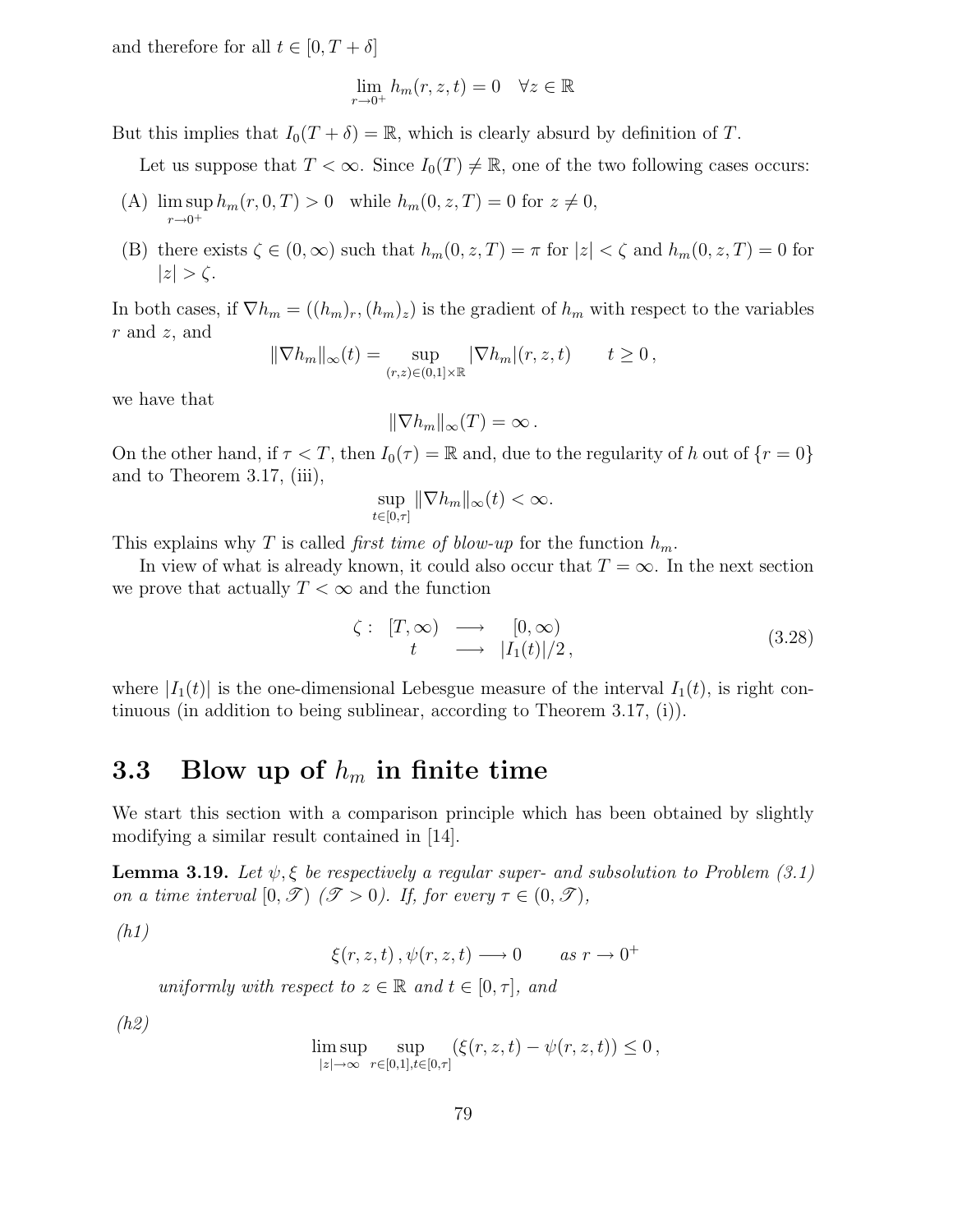then  $\xi < \psi$  on  $[0, 1] \times \mathbb{R} \times [0, \mathcal{T})$ .

*Proof:* Let  $\eta := \xi - \psi$ . Then  $\eta \leq 0$  on  $[0, 1] \times \mathbb{R} \times \{0\}$  and on  $\{0, 1\} \times \mathbb{R} \times [0, \mathcal{T})$ . At the same time,  $\eta$  satisfies the differential inequality

$$
\eta_t - \Delta \eta - \frac{\eta_r}{r} + \frac{f}{2r^2} \eta \le 0 \tag{3.29}
$$

on  $(0,1) \times \mathbb{R} \times (0, \mathcal{I})$ , where  $\Delta = \frac{\partial^2}{\partial r^2} + \frac{\partial^2}{\partial z^2}$  $\frac{\partial^2}{\partial z^2}$  is the Laplacian in  $(r, z)$  coordinates, and

$$
f(r, z, t) := \int_0^1 \cos(2(s\xi(r, z, t) + (1 - s)\psi(r, z, t))) \,ds
$$

is bounded on  $[0, 1] \times \mathbb{R} \times [0, \mathcal{F})$ . If the thesis is false, then there exists a time  $\tau \in (0, \mathcal{F})$ such that

$$
\sup_{[0,1]\times\mathbb{R}\times[0,\tau]} \eta > 0. \tag{3.30}
$$

In view of (h1) there exists  $\rho \in (0,1)$  such that for every  $r \in [0,\rho]$ ,  $z \in \mathbb{R}$  and  $t \in [0,\tau]$ 

$$
|\xi(r, z, t)|, |\psi(r, z, t)| \le \pi/4
$$
\n(3.31)

and therefore  $f \geq 0$  in  $[0, \rho] \times \mathbb{R} \times [0, \tau]$ . Let  $M > 0$  be a constant such that  $|f| < M$ . Multiplying (3.29) by  $e^{-\frac{Mt}{2\rho^2}}$  and introducing

$$
h(r,z,t) := e^{-\frac{Mt}{2\rho^2}} \eta
$$

we have that

$$
h_t - \Delta h - \frac{h_r}{r} + h\left(\frac{f}{2r^2} + \frac{M}{2\rho^2}\right) \le 0.
$$
 (3.32)

Since  $e^{-\frac{M\tau}{2\rho^2}}\eta \leq h \leq \eta$  on  $[0,1] \times \mathbb{R} \times [0,\tau]$ , from (3.30) we deduce that

$$
s := \sup_{[0,1] \times \mathbb{R} \times [0,\tau]} h > 0,
$$

from (h2) that

$$
\limsup_{|z| \to \infty} \sup_{r \in [0,1], t \in [0,\tau]} h(r, z, t) \le 0.
$$
\n(3.33)

But (3.33) implies the existence of  $\zeta > 0$  such that

$$
\sup_{r \in [0,1], \, |z| > \zeta, \, t \in [0,\tau]} h(r,z,t) < s/2
$$

and then

$$
s=\max_{[0,1]\times[-\zeta,\zeta]\times[0,\tau]}h\,,
$$

i.e. h attains a positive maximum on  $[0, 1] \times \mathbb{R} \times [0, \tau]$ . On the other hand, just like  $\eta$ , h is non positive on  $\{0,1\} \times \mathbb{R} \times [0,\tau]$  and on  $(0,1) \times \mathbb{R} \times \{0\}$ . Therefore, the positive maximum is achieved on  $(0, 1) \times \mathbb{R} \times (0, \tau]$ , say at  $(\bar{r}, \bar{z}, \bar{t})$ . By the regularity of h we obtain that

$$
h_t(\bar{r}, \bar{z}, \bar{t}) \geq 0, \ \Delta h(\bar{r}, \bar{z}, \bar{t}) \leq 0, \ h_r(\bar{r}, \bar{z}, \bar{t}) = 0,
$$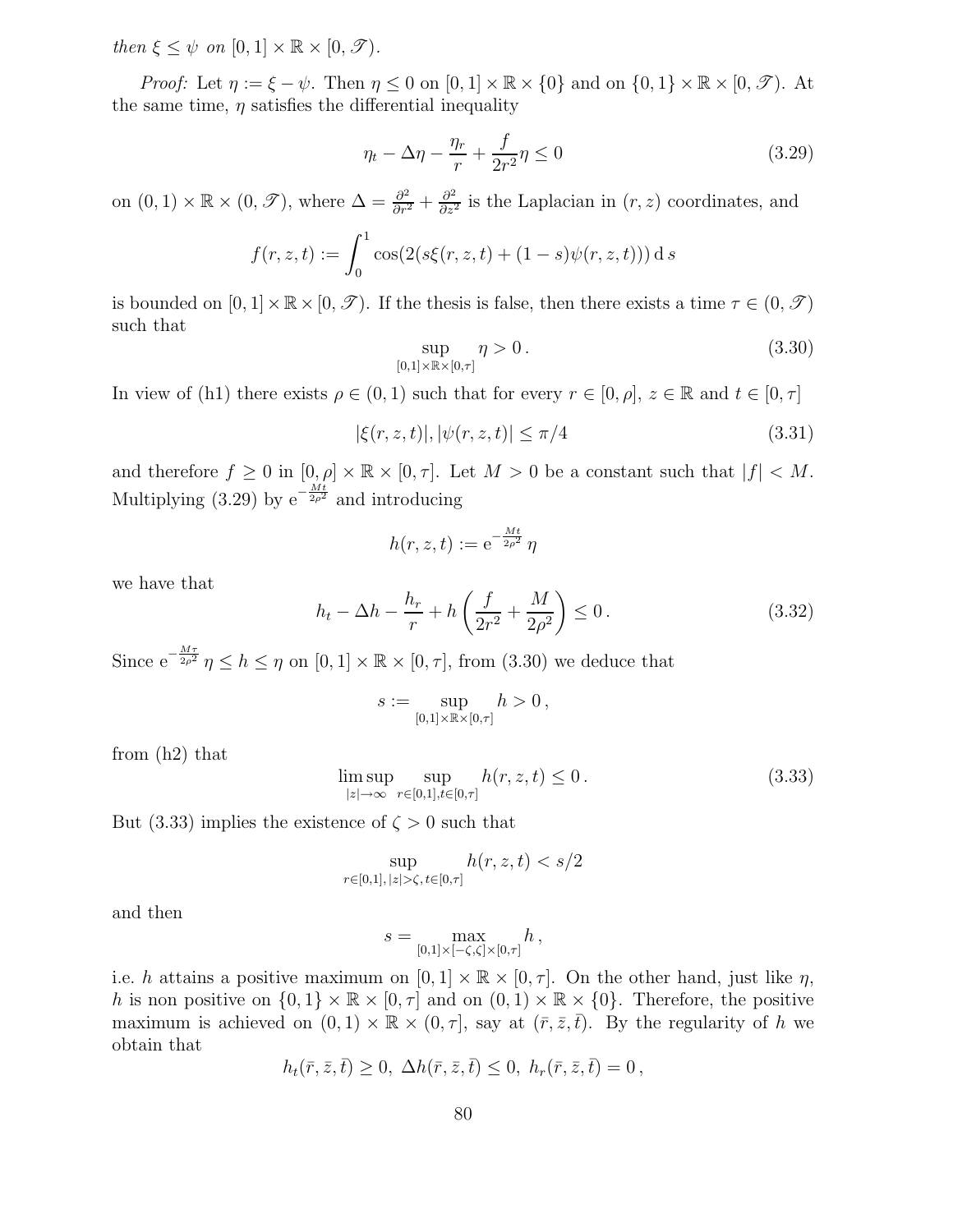and, using (3.32), that

$$
\frac{f(\bar{r}, \bar{z}, \bar{t})}{2\bar{r}^2} + \frac{M}{2\rho^2} \le 0.
$$
\n(3.34)

But if  $\bar{r} \leq \rho$ , then  $f(\bar{r}, \bar{z}, \bar{t}) \geq 0$  and the previous inequality is false. Otherwise, if  $\bar{r} > \rho$ , then

$$
\frac{f(\bar{r},\bar{z},\bar{t})}{2\bar{r}^2}>-\frac{M}{2\rho^2}
$$

and (3.34) is again false.

Remark 3.20. The hypothesis (h1) in the statement of the previous lemma can be replaced by

(h3)  $\xi \geq 0$  on  $[0, 1] \times \mathbb{R} \times [0, \mathcal{T})$  and for every  $\tau \in (0, \mathcal{T})$ 

$$
\limsup_{r \to 0^+} \sup_{z \in \mathbb{R}, t \in [0,\tau]} \psi(r, z, t) \leq 0.
$$

Actually (h1) is only used to establish (3.31) on a strip  $[0, \rho] \times \mathbb{R} \times [0, \tau]$  ( $\rho \in (0, 1)$ ) and we can obtain these inequalities also starting from  $(3.30)$ ,  $(h2)$  and  $(h3)$ . First from (3.30) and (h2) we derive that

$$
S := \sup_{[0,1] \times \mathbb{R} \times [0,\tau]} \eta = \max_{[0,1] \times [-z^*, z^*] \times [0,\tau]} \eta > 0
$$

for some  $z^* > 0$ . Since  $\eta$  is uniformly continuous in  $[0, 1] \times [-z^*, z^*] \times [0, \tau]$ , the function

$$
\mathcal{M}(t):=\max_{[0,1]\times[-z^*,z^*]\times[0,t]}\eta
$$

is continuous on  $[0, \tau]$  with  $\mathcal{M}(\tau) = S$ ,  $\mathcal{M}(0) \leq 0$ . Then, we can always assume that  $S \leq \frac{\pi}{8}$  $\frac{\pi}{8}$ . Hence

 $\xi - \psi \le \pi/8$  on  $[0, 1] \times \mathbb{R} \times [0, \tau]$ . (3.35)

On the other hand, (h3) implies the existence of  $\rho \in (0,1)$  such that for every  $r \in [0,\rho]$ ,  $z \in \mathbb{R}$  and  $t \in [0, \tau]$ 

$$
\psi(r, z, t) \le \pi/8. \tag{3.36}
$$

Putting together  $\xi \geq 0$ , (3.35) and (3.36) we deduce that

$$
|\psi| \le \pi/8, \ |\xi| \le \pi/4 \ \Rightarrow \ f \ge 0
$$

on  $[0, \rho] \times \mathbb{R} \times [0, \tau]$ . Once obtained this inequality the proof continues in the same way we have already shown.

#### **Theorem 3.21.** The first time of blow up of  $h_m$  is less than or equal to  $\mathcal{T}$ .

*Proof:* We know that  $h_m$  is a solution (smooth in  $(0, 1) \times \mathbb{R} \times \mathbb{R}^+$  and continuous in  $[0,1] \times \mathbb{R} \times [0,T)$  of Problem (3.1). At the same time,  $\tilde{\xi}$  is a subsolution of (3.4) in the open set  $(0,1) \times \mathbb{R} \times (0,\mathcal{T})$ . Hence, by property (P5) of  $h_0$ ,  $\tilde{\xi}$  is a subsolution of Problem (3.1) in the time interval  $[0, T)$ . By contradiction, let  $T > T$ . Then,  $I_0(T) = \emptyset$ and, by Theorem 3.17, (iii), there exist  $\rho > 0$  and  $C > 0$  such that

$$
h_m(r, z, t) \leq 2 \arctan(Cr) \qquad \forall r \in [0, \rho], z \in \mathbb{R}, t \in [0, T].
$$

 $\Box$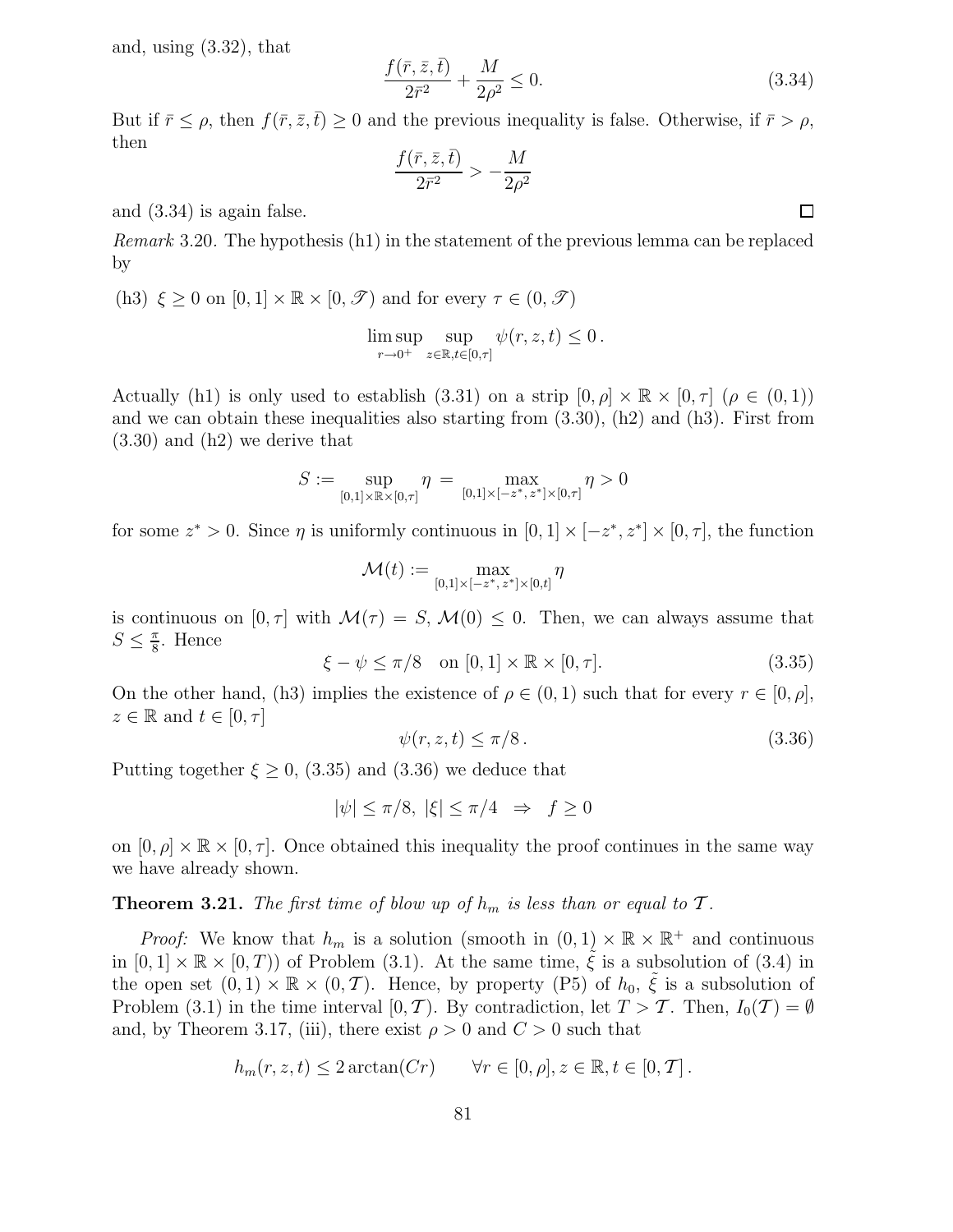Therefore, given any  $\tau \in (0, \mathcal{T})$ , the functions  $h_m$  and  $\tilde{\xi}$  satisfy the hypothesis (h1) of Lemma 3.19. Due to (P5) and to (3.20), for every  $r \in [0,1], z \in \mathbb{R}$  and  $t \in [0,\tau]$  we have that

$$
\tilde{\xi}(r, z, t) - h_m(r, z, t) = \tilde{\xi}(r, z, t) - \tilde{\xi}(r, z, 0) + \tilde{\xi}(r, z, 0) - h_m(r, z, t) \le \tilde{\xi}(r, z, t) - \tilde{\xi}(r, z, 0)
$$

and, if we denote by  $\lambda$  the function defined by

$$
\tilde{\lambda}(z,t) = \frac{1}{K} e^{\frac{Q}{T-t+\mu_{\mathscr{Z}}(z)}},
$$
  

$$
\tilde{\xi}(r, z, t) - \tilde{\xi}(r, z, 0) = 2 \arctan(r\tilde{\lambda}(z, t)) - 2 \arctan(r\tilde{\lambda}(z, 0)) \le 2r(\tilde{\lambda}(z, t) - \tilde{\lambda}(z, 0)) \le
$$
  

$$
\le 2(\tilde{\lambda}(z, \tau) - \tilde{\lambda}(z, 0)).
$$

Since this last function goes to 0 as  $|z| \to \infty$ ,  $h_m$  and  $\tilde{\xi}$  also satisfy the hypothesis (h2) of Lemma 3.19. Then must be

$$
\tilde{\xi} \le h_m \quad \text{in } [0,1] \times \mathbb{R} \times [0,\mathcal{T}).
$$

Since  $h_m$  is continuous in  $(0, 1] \times \mathbb{R} \times [0, \infty)$ , the previous inequality implies that for every  $r \in (0,1], z \in [-\mathscr{Z},\mathscr{Z}]$ 

$$
\pi + \mathscr{B}r^{\alpha} = \lim_{t \to \mathcal{T}^{-}} \tilde{\xi}(r, z, t) \le h_m(r, z, \mathcal{T}).
$$

Then, for every  $z \in [-\mathscr{Z}, \mathscr{Z}]$  must be  $h_m(0, z, \mathcal{T}) = \pi \implies I_0(\mathcal{T}) \neq \mathbb{R}$ , which contradicts the assumption  $T > \mathcal{T}$ . the assumption  $T > T$ .

Now we have to show that the function  $\zeta$  defined by (3.28) is right continuous. In order to do this, we need a generalization of Theorem 2.2. By repeating the same construction of chapter 2 in the strip  $(0, R) \times \mathbb{R}$   $(R > 0)$  rather than in  $(0, 1) \times \mathbb{R}$ , it is possible to show that

**Theorem 3.22.** Given  $c > 0$  and a function  $g = g(z)$  satisfying

$$
g \in C^4(\mathbb{R}), g' \le 0
$$
 in  $\mathbb{R}, g = A$  in  $(-\infty, z_0), g = B$  in  $(z_1, \infty)$ .

for some  $z_0 < z_1$  and

$$
\pi < A < 3\pi \quad and \quad 0 < B < \pi/2,
$$

there exists a function  $\psi : [0, R] \times \mathbb{R} \to \mathbb{R}$  which is smooth in  $(0, R] \times \mathbb{R}$  and satisfies equations (7) and

$$
\psi(R, z) = g(z) \, .
$$

In addition the following properties are satisfied:

(i) there exists  $\hat{z}$  such that  $\psi$  is continuous in  $\{(0, z) : z \neq \hat{z}\}\,$ ,  $\psi(0, z) = 0$  if  $z > \hat{z}$  and  $\psi(0, z) = 2\pi$  if  $z < \hat{z}$ ;

(ii)  $\psi(r, z)$  is nonincreasing with respect to z;

(iii)  $\psi(r, z) \to 2 \arctan(\beta r/R)$  uniformly with respect to  $r \in [0, R]$  as  $z \to \infty$ , where  $\beta$  is defined by  $2 \arctan \beta = B$ ;

(iv)  $\psi(r, z) \to 2\pi + 2 \arctan(\alpha r/R)$  uniformly with respect to  $r \in [0, R]$  as  $z \to -\infty$ , where  $\alpha$  is defined by  $2\pi + 2 \arctan \alpha = A$ ;

(v)  $\psi$  is real analytic in  $[0, R) \times \mathbb{R} \setminus \{(0, \hat{z})\}.$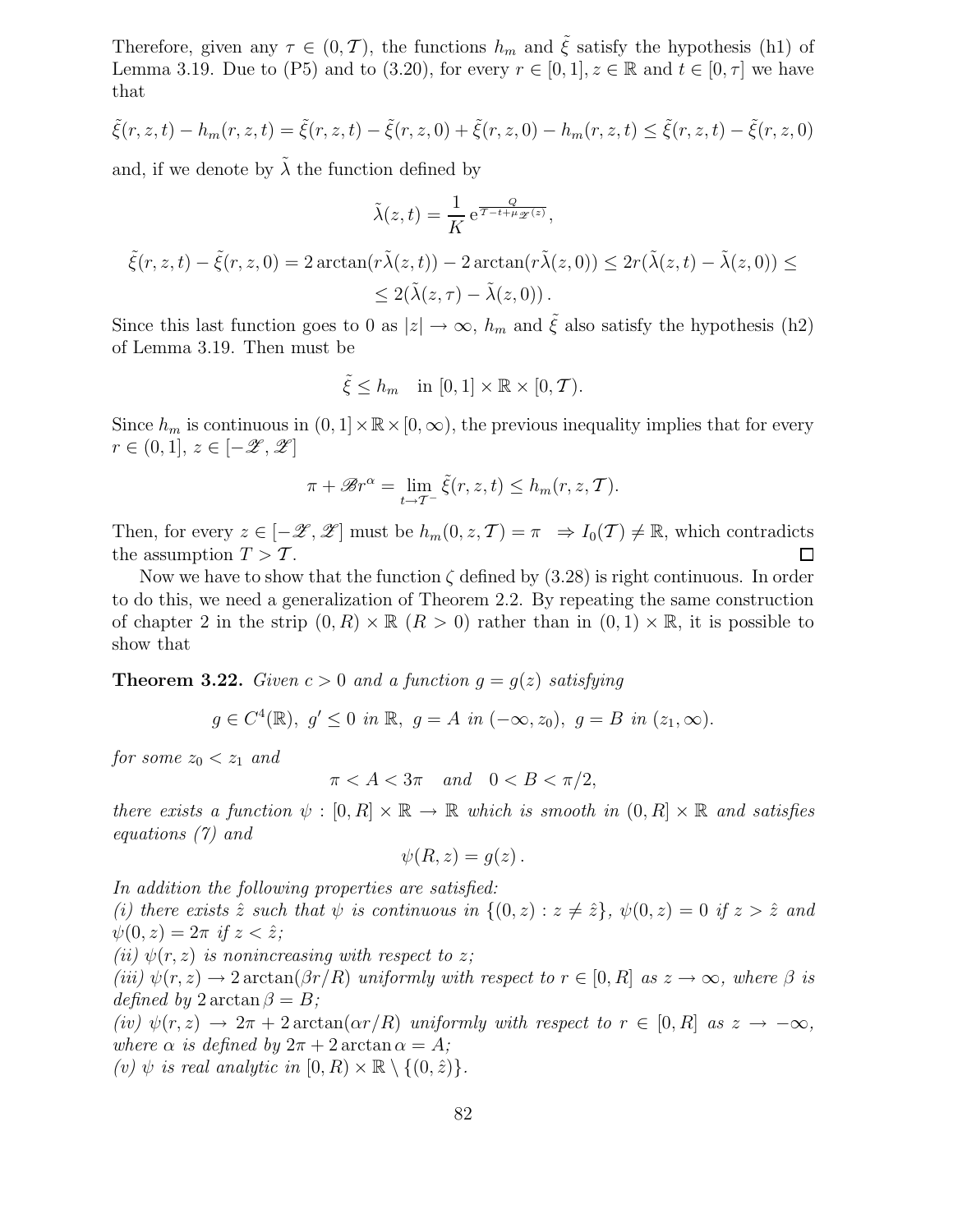We remark that, up to a translation in the  $z$  variable, it is always possible to make  $\hat{z}=0.$ 

Since  $h_m$  is monotone increasing with respect to the time variable t and so is  $\zeta$ , to prove the right-continuity of  $\zeta$  is sufficient to show that

**Theorem 3.23.** For every  $\tau \in [T, \infty)$ 

$$
\limsup_{t \to \tau^+} \zeta(t) \le \zeta(\tau).
$$

*Proof:* Let  $\tau$  be a value greater or equal to T. Thanks to Theorem 3.17,(iv), for every  $\varepsilon > 0$  there exist  $\rho \in (0, 1)$  and  $C > 0$  (both  $\rho$  and C depend on  $\varepsilon$ ) such that

$$
h_m(r, z, t) \le 2 \arctan(Cr) \qquad r \in [0, \rho], |z| \ge \zeta(\tau) + \varepsilon, t \in [0, \tau].
$$

Hence, given any  $\varepsilon > 0$ , there exists  $R \in (0, \rho]$  such that

$$
h_m(r, z, \tau) \le \arctan\left(\frac{br}{R}\right) \qquad \forall r \in [0, R], \forall z \ge \zeta(\tau) + \varepsilon \tag{3.37}
$$

(it is sufficient to take  $R = \min(\rho, b/(4C))$ ). By Theorem 3.22, there exists a function

$$
\psi: [0, R] \times \mathbb{R} \setminus \{ (0, 0) \} \longrightarrow \mathbb{R}
$$
  

$$
(r, y) \longrightarrow \psi(r, y)
$$

which satisfies all the following properties:

- (p1)  $\psi$  is smooth  $(C^{\infty})$  in its domain,
- (p2)  $\psi$  is non increasing with respect to y,
- (p3)  $\psi \to 2 \arctan(br/R)$  as  $y \to \infty$ , and  $\psi \to 2\pi$  as  $y \to -\infty$  uniformly with respect to  $r \in [0, R],$
- (p4)  $\psi$  solves the problem

$$
\begin{cases}\n\psi_{yy} + \psi_y + \psi_{rr} + \frac{\psi_r}{r} - \frac{\sin(2\psi)}{2r^2} = 0 & (0, R) \times \mathbb{R} \\
\psi(0, y) = \begin{cases}\n0 & \text{if } y > 0 \\
2\pi & \text{if } y < 0\n\end{cases} \\
\psi(R, y) = g(y) & y \in \mathbb{R}\n\end{cases}
$$

for a suitable function  $g \in C^{\infty}(\mathbb{R})$  such that  $g' \leq 0$ ,  $g(y) = 2 \arctan(b)$  for every  $y \ge 1$  and  $g(y) = 2\pi$  for every  $y \le -1$ .

In view of (p1), (p2), (p4) and of inequality  $h_m(r, z, t) \leq \theta_a(r)$ , we obtain that, for a suitable  $\mathcal{R} \in (0, R],$ 

$$
\psi(r, y) \ge 3\pi/2 \ge h_m(r, z, t) + \pi/4 \quad \forall r \in [0, \mathcal{R}], y \le -\varepsilon \text{ and } \forall (z, t) \in \mathbb{R} \times \mathbb{R}^+.
$$
 (3.38)

At the same time, from (3.37) follows that

$$
h_m(r, z, \tau) + \arctan(br/R) \le 2\arctan(br/R) \le \psi(r, y) \qquad \forall r \in [0, \mathcal{R}], z \ge \zeta(\tau) + \varepsilon, y \in \mathbb{R}.
$$
\n(3.39)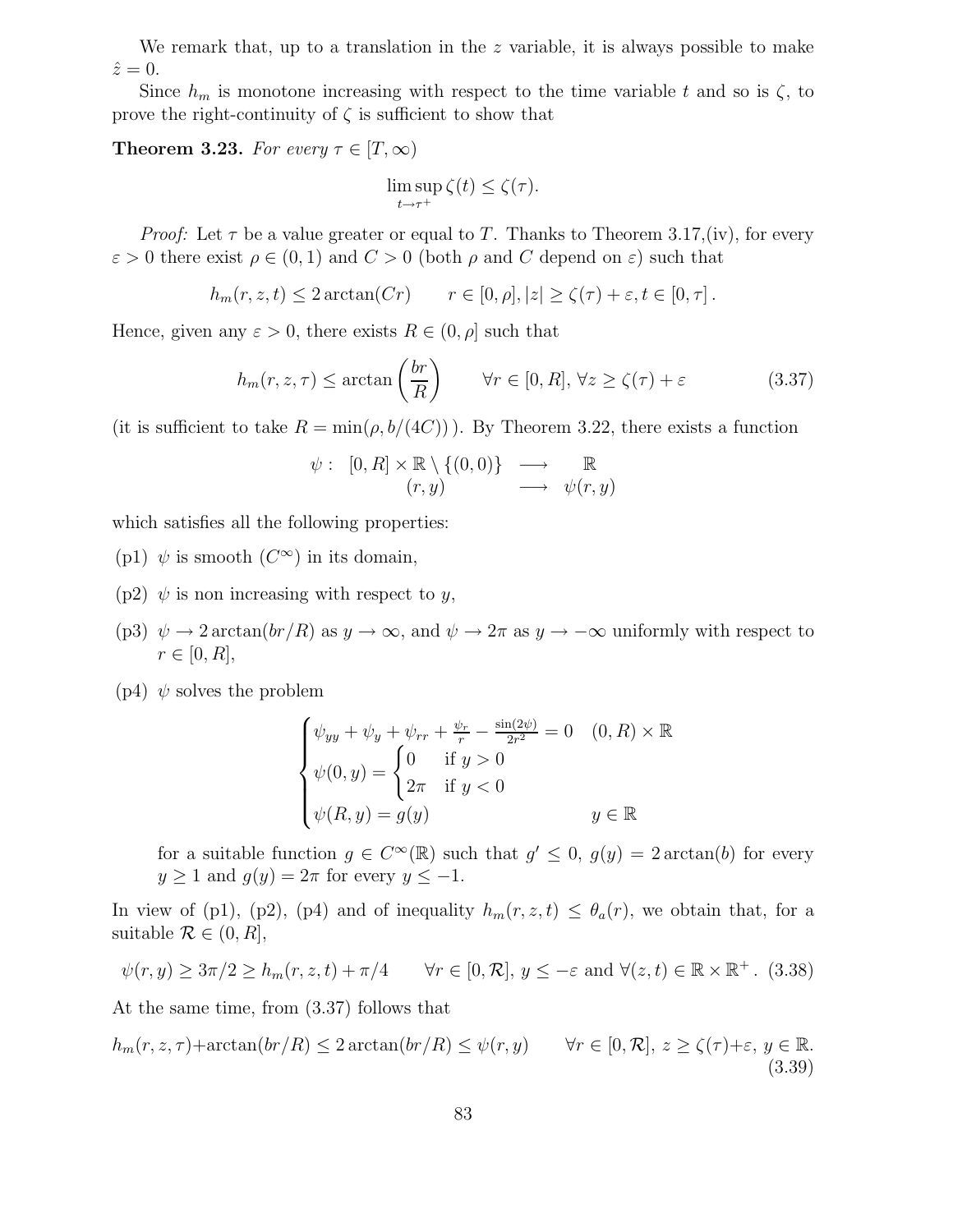Let  $C = \zeta(\tau) + 2\varepsilon - \tau$  and let w be the function

$$
w(r, z, t) = \psi(r, z - t - C)
$$
  $r \in [0, R], z \in \mathbb{R}, t \ge 0.$ 

 $w$  is a solution of equation (3.4) which satisfies the following properties:

1. thanks to (3.39),  $\forall r \in [0, \mathcal{R}], \forall z \geq \zeta(\tau) + \varepsilon$ 

 $h_m(r, z, \tau) + \arctan(br/R) \leq w(r, z, \tau),$ 

2.  $\forall r \in [0, \mathcal{R}], z \leq \zeta(\tau) + \varepsilon$ 

$$
w(r, z, \tau) = \psi(r, z - \tau - C) \ge \psi(r, \zeta(\tau) + \varepsilon - \tau - C) = \psi(r, -\varepsilon) \ge h_m(r, z, \tau) + \pi/4
$$

by the monotonicity of  $\psi$  and (3.38).

Therefore,  $\forall r \in [0, \mathcal{R}]$  and  $z \in \mathbb{R}$ 

$$
w(r, z, \tau) - h_m(r, z, \tau) \ge \min(\pi/4, \arctan(br/R)) = \arctan(br/R).
$$

Hence follows that

$$
w(\mathcal{R}, z, \tau) - h_m(\mathcal{R}, z, \tau) \ge \arctan(b\mathcal{R}/R) > 0 \quad \forall z \in \mathbb{R}
$$

and then, since  $w$  is increasing with respect to  $t$  and, by parabolic Schauder-type estimates,  $h_m(\mathcal{R}, z, t)$  is continuous in  $t \in J$  uniformly with respect to  $z \in \mathbb{R}$  for a suitable neighborhood J of  $\tau$ , there exists  $\delta > 0$  such that

$$
w(\mathcal{R}, z, t) \ge h_m(\mathcal{R}, z, t) \qquad \forall z \in \mathbb{R}, t \in [\tau, \tau + \delta].
$$

Since w is increasing with respect to t and  $\forall n \in \mathbb{N}, n \geq 2$ 

$$
h_0(r, z) \le h_n(r, z, t) \le h_m(r, z, t) \qquad \forall (r, z) \in \bar{A}_n, t \ge 0,
$$

we deduce that for every  $n \in \mathbb{N}$  with  $n > 1/\mathcal{R}$  the function w is a supersolution of the differential problem

$$
\begin{cases}\nh_t = h_{rr} + h_{zz} + \frac{h_r}{r} - \frac{\sin(2h)}{2r^2} & \text{in } (1/n, \mathcal{R}) \times (-n, n) \times (\tau, \infty) \\
h(r, z, \tau) = h_n(r, z, \tau) & \text{for } 1/n < r < \mathcal{R}, z \in (-n, n) \\
h(r, \pm n, t) = h_0(r, \pm n) & \text{for } r \in [1/n, \mathcal{R}], t \ge \tau \\
h(1/n, z, t) = h_0(1/n, z) & \text{for } z \in [-n, n], t \ge \tau \\
h(\mathcal{R}, z, t) = h_n(\mathcal{R}, z, t) & \text{for } z \in [-n, n], t \ge \tau\n\end{cases}
$$

in the time interval  $[\tau, \tau + \delta]$ .

Since  $h_n$  is the solution of the previous problem, we then obtain that

$$
w(r, z, t) \ge h_n(r, z, t)
$$
  $\forall r \in [1/n, \mathcal{R}], z \in [-n, n], t \in [\tau, \tau + \delta].$ 

Passing to the limit as  $n \to \infty$  we deduce that

$$
w(r, z, t) \ge h_m(r, z, t)
$$
  $\forall r \in (0, \mathcal{R}], z \in \mathbb{R}, t \in [\tau, \tau + \delta].$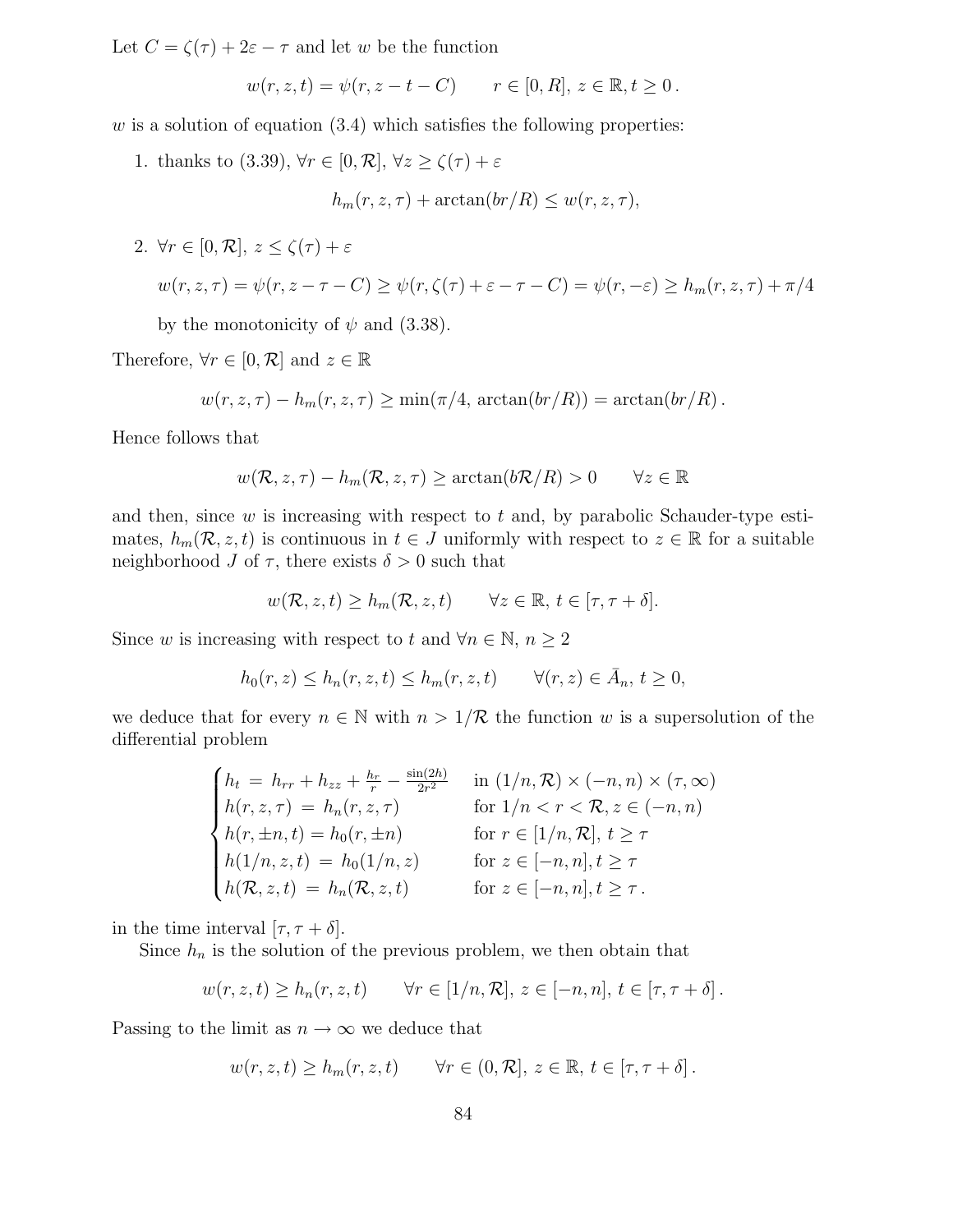Hence for every  $t \in [\tau, \tau + \delta]$  and for all  $z > t + \zeta(\tau) + 2\varepsilon - \tau$ 

$$
0 \le \lim_{r \to 0^+} h_m(r, z, t) \le \psi(0, z - t - \zeta(\tau) - 2\varepsilon + \tau) = 0.
$$

Therefore, for every  $t \in [\tau, \tau + \delta]$ 

$$
\zeta(t) = \inf\{z \in \mathbb{R} \mid h_m(0, z, t) = 0\} \le t + \zeta(\tau) + 2\varepsilon - \tau
$$

and so

$$
\limsup_{t \to \tau^+} \zeta(t) \le \zeta(\tau) + 2\varepsilon.
$$

The thesis then follows from the arbitrariness of  $\varepsilon > 0$ .

## 3.4 Construction of  $h_M$

This last section is devoted to the construction of a weak solution  $h_M$  of Problem (3.1) such that  $h_M \geq h_m$  and, for every  $t > 0$ ,

$$
\lim_{r \to 0^+} h_M(r, z, t) = \pi \quad \text{if } |z| \le M, \qquad \lim_{r \to 0^+} h_M(r, z, t) = 0 \quad \text{if } |z| > S + M + t,
$$

where M is a non-negative value arbitrarily chosen and  $S > 0$  is a constant independent from M. For every  $n \in \mathbb{N}, n \geq 2$  let  $\omega_n$  be the function defined as

$$
\omega_n(r, z) = \begin{cases}\n\pi & r = 0, |z| < M + 2 \\
0 & r = 0, |z| \ge M + 2 \\
2 \arctan\left(\frac{1 + b}{1 - b} \frac{\gamma_{M+1}(z)}{n r^2}\right) & r \in (0, 1], z \in \mathbb{R},\n\end{cases}
$$

where  $\gamma_{M+1}$  belongs to the family of functions given in (3.16). Then the following assertion results to be true:

**Proposition 3.24.** There exists a constant  $C > 0$  such that

$$
\int_0^1 \frac{r}{2} \left( (\omega_n)_r^2 + (\omega_n)_z^2 + \frac{\sin^2(\omega_n)}{r^2} \right) \mathrm{d} \, r \leq C
$$

for every  $n \in \mathbb{N}, n \geq 2$  and for every  $z \in \mathbb{R}$ .

*Proof:* For sake of simplicity we fix  $n \in \mathbb{N}$ ,  $n \ge 2$  and we denote by  $\omega$  the function  $\omega_n$ and by  $\gamma$  the function

$$
\frac{1+b}{1-b}\frac{\gamma_{M+1}}{n},
$$

so that

$$
\omega(r,z) = 2 \arctan(\gamma(z)/r^2), \quad \frac{\sin \omega}{r} = \frac{2\gamma(z)r}{r^4 + \gamma^2(z)}
$$

and

$$
\omega_r = \frac{-4\gamma(z)r}{r^4 + \gamma^2(z)}, \quad \omega_z = \frac{2\gamma'(z)r^2}{r^4 + \gamma^2(z)}.
$$

 $\Box$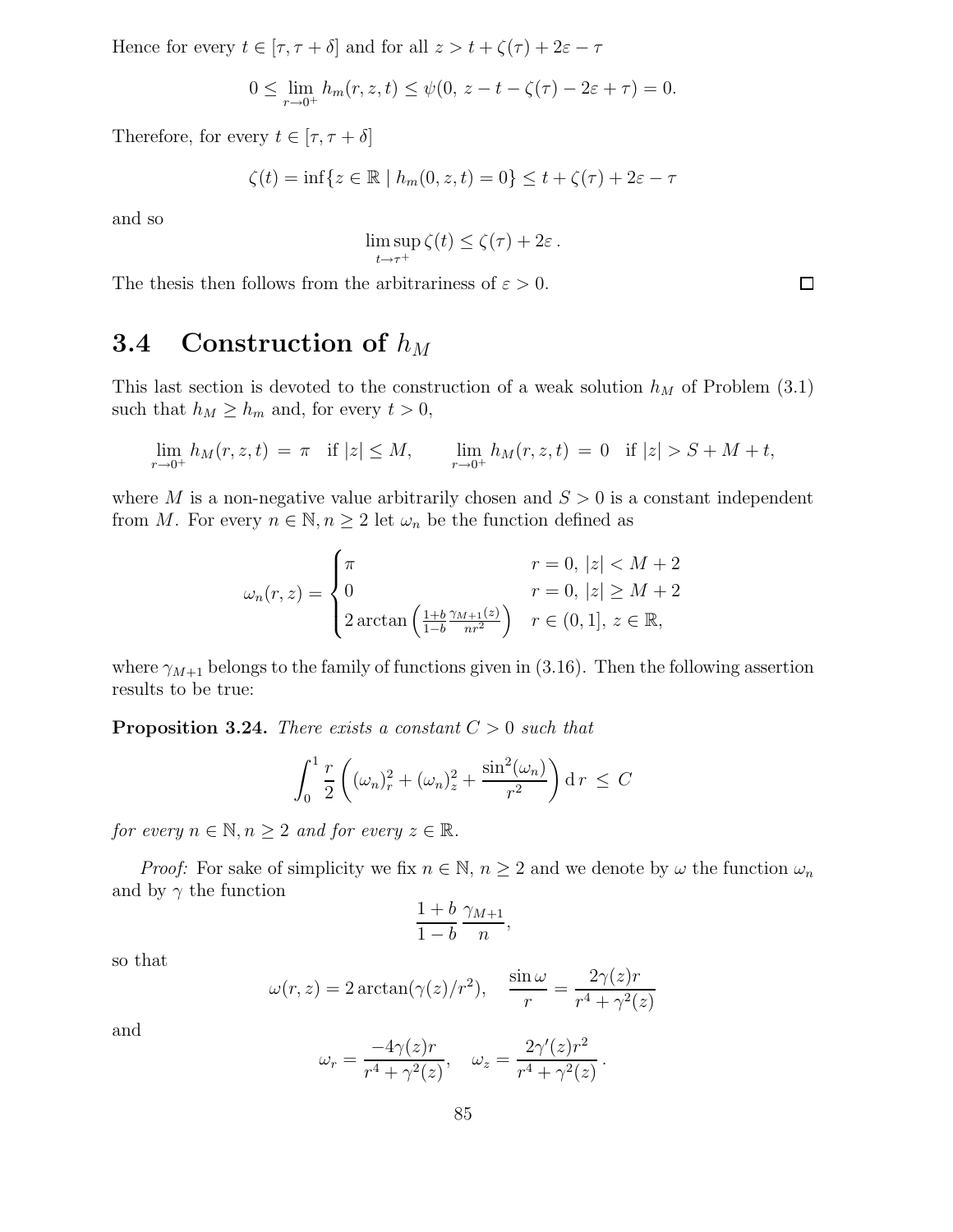Therefore, for every fixed  $z \in \mathbb{R}$ 

$$
\int_0^1 \frac{r}{2} \left( \omega_r^2 + \frac{\sin^2 \omega}{r^2} \right) dr = \int_0^1 \frac{10\gamma^2 r^3}{(r^4 + \gamma^2)^2} dr = \frac{5}{2} \gamma^2 \int_{\gamma^2}^{1+\gamma^2} \frac{ds}{s^2} = \frac{5}{2(1+\gamma^2)} \le 5/2.
$$

If  $|z| \leq M + 1$  or  $|z| \geq M + 2$ , then

$$
\int_0^1 \frac{r}{2} \omega_z^2 \, \mathrm{d}\, r = 0,
$$

else

$$
\int_{0}^{1} \frac{r}{2} \omega_{z}^{2} dr = \frac{1}{2} \left| \frac{d\gamma}{dz} \right|^{2} \int_{0}^{1} \frac{4r^{5}}{(r^{4} + \gamma^{2})^{2}} dr = \frac{1}{2} \left| \frac{d\gamma}{dz} \right|^{2} \int_{\gamma^{2}}^{1+\gamma^{2}} \frac{\sqrt{s - \gamma^{2}}}{s^{2}} ds \le
$$

$$
\frac{1}{2} \left| \frac{d\gamma}{dz} \right|^{2} \int_{\gamma^{2}}^{1+\gamma^{2}} s^{-3/2} ds = \gamma^{-1} \left| \frac{d\gamma}{dz} \right|^{2} \frac{\sqrt{1 + \gamma^{2}} - \gamma}{\sqrt{1 + \gamma^{2}}} \leq \gamma^{-1} \left| \frac{d\gamma}{dz} \right|^{2} =
$$

$$
= \frac{1 + b}{1 - b} \frac{1}{n} \gamma_{M+1}^{-1} \left| \frac{d\gamma_{M+1}}{dz} \right|^{2} \leq \frac{1 + b}{1 - b} N_{2}
$$

 $\Box$ 

where  $N_2$  is the constant of  $(3.16)$ .

For every  $n \in \mathbb{N}, n \geq 2$  we consider the differential problem

$$
(\mathcal{P}_n)\begin{cases}h_t = h_{rr} + h_{zz} + \frac{h_r}{r} - \frac{\sin(2h)}{2r^2} & (r, z, t) \in A_n \times \mathbb{R}^+\\h(r, z, 0) = h_{0n}(r, z) & (r, z) \in \bar{A}_n\\h(1/n, z, t) = h_{0n}(1/n, z) & (z, t) \in [-n, n] \times \mathbb{R}^+\\h(1, z, t) = h_{0n}(1, z) & (z, t) \in [-n, n] \times \mathbb{R}^+\\h(r, \pm n, t) = h_{0n}(r, \pm n) & (r, t) \in [1/n, 1] \times \mathbb{R}^+\end{cases}
$$

where  $A_n$  is the rectangle  $(1/n, 1) \times (-n, n)$  and  $h_{0n} = \max(\omega_n, h_0)$ .

The functions  $h_{0n}$   $(n \in \mathbb{N}, n \ge 2)$  satisfy the following properties:

1. 
$$
\theta_b(r) \leq h_{0n}(r, z) \leq \theta_a(r)
$$
,  $h_{0n}(r, z) \equiv \theta_b(r)$  if  $|z| \geq \max(\overline{z}, M + 2)$ ,

2. There exists a constant  $C = C(h_0) > 0$  such that for every fixed  $z \in \mathbb{R}$ 

$$
\int_0^1 \frac{r}{2} \left( (h_{0n})_r^2 + (h_{0n})_z^2 + \frac{\sin^2(h_{0n})}{r^2} \right) \mathrm{d} r \le C,
$$

- 3.  $h_{0n} \ge h_0$ ,  $h_{0n}(r, -z) \equiv h_{0n}(r, z)$ ,  $(h_{0n})_z(r, z) \le 0$  for  $r \in [0, 1], z \ge 0$  and
- 4. for every  $n \geq 2$  the function  $h_{0n}$  is Lipschitz continuous in  $[1/n, 1] \times \mathbb{R}$ .

Moreover, up to a regularization, we can also assume that  $h_{0n} \in C^{\infty}([1/n, 1] \times \mathbb{R})$ . By standard solvability, comparison and regularity results for parabolic problems (see [21]) and since the functions  $\theta_b(r) = 2 \arctan(br)$ ,  $\theta_a(r) := \pi + 2 \arctan(ar)$  both solve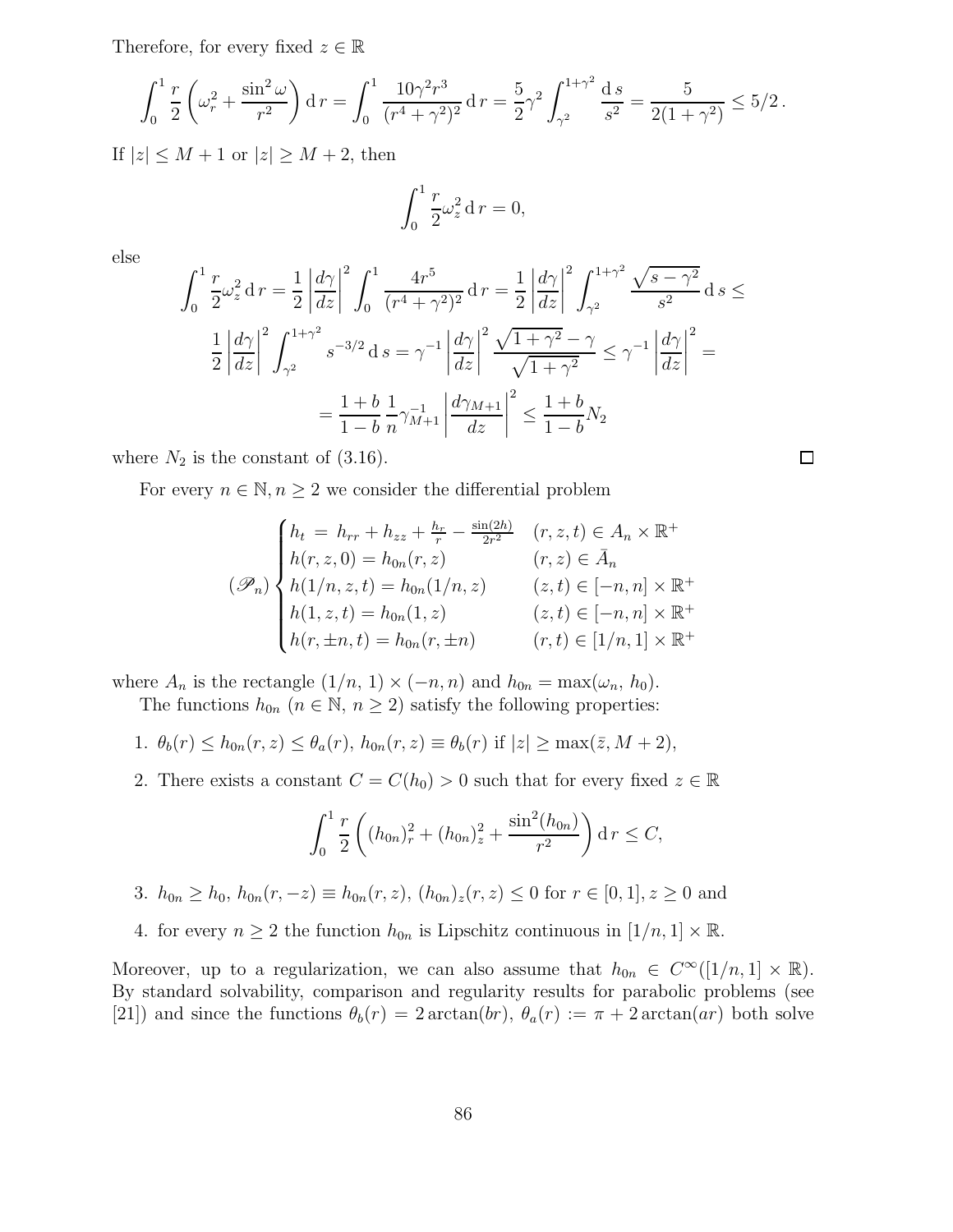(3.4), we can say that for every  $n \in \mathbb{N}$  Problem  $(\mathscr{P}_n)$  has a unique classical solution  $H_n \in C^{\infty}(\bar{A}_n \times \mathbb{R}^+) \cap C^0(\bar{A}_n \times [0, \infty))$  and

$$
2\arctan(br) \le H_n(r, z, t) \le \pi + 2\arctan(ar),
$$
  
\n
$$
H_n(r, -z, t) = H_n(r, z, t),
$$
  
\n
$$
(H_n)_r, (H_n)_z \text{ are Hölder continuous in } (r, z, t).
$$
\n(3.40)

Moreover, due to property (P1) and because  $h_{0n} \geq h_0$ , we have that  $h_0$  is a subsolution of Problem  $(\mathscr{P}_n)$  and then

$$
H_n(r, z, t) \ge h_0(r, z) \qquad \forall (r, z, t) \in \bar{A}_n \times [0, \infty).
$$
\n(3.41)

At last, in view of (3.40) and properties of  $h_{0n}$ , for every  $n \in \mathbb{N}$  with  $n \ge \max(\bar{z}, M + 2)$ the function  $(H_n)_z$  is a subsolution of the problem

$$
\begin{cases}\n\psi_t = \psi_{rr} + \psi_{zz} + \frac{\psi_r}{r} - \frac{\cos(2h)}{r^2} \psi & (r, z, t) \in (1/n, 1) \times (0, n) \times \mathbb{R}^+ \\
\psi(r, z, 0) = 0 & (r, z) \in [1/n, 1] \times [0, n] \\
\psi(1/n, z, t) = 0 & (z, t) \in [0, n] \times \mathbb{R}^+ \\
\psi(1, z, t) = 0 & (z, t) \in [0, n] \times \mathbb{R}^+ \\
\psi(r, 0, t) = 0 & (r, t) \in [1/n, 1] \times \mathbb{R}^+ \\
\psi(r, n, t) = 0 & (r, t) \in [1/n, 1] \times \mathbb{R}^+.\n\end{cases}
$$

From the parabolic comparison principle follows that for every  $n \in \mathbb{N}$  with  $n \ge \max(\bar{z}, M + \bar{z})$ 2)

$$
(H_n)_z(r,z,t) \le 0 \qquad \text{if } z \ge 0. \tag{3.42}
$$

If we define the functional  $E_n$  just as in section 3.2, then

**Proposition 3.25.** For every  $n \geq 2$  and  $T > 0$ 

$$
E_n(H_n(\cdot,\cdot,T)) + \iiint_{A_n \times [0,T]} r(H_n)_t^2 \, \mathrm{d} \, r \, \mathrm{d} \, z \, \mathrm{d} \, t \, = \, E_n(h_{0n}) \, .
$$

Proof: The proof is formally identical to that one of Proposition 3.14 and so it can be omitted.  $\Box$ 

Let  $E_{n,\zeta}$   $(n \in \mathbb{N}, n \geq 2, \zeta > 0)$  be the functional defined in the proof of Proposition 3.16. Then

**Proposition 3.26.** There exists a constant  $C = C(h_0) > 0$  such that for every  $\zeta >$  $\max(\bar{z}, M+2)$  and  $T > 0$ 

$$
E_{n,\zeta}(H_n(\cdot,\cdot,T)) + \iiint_{A_n \times [0,T]} r(H_n)_t^2 \, \mathrm{d} \, r \, \mathrm{d} \, z \, \mathrm{d} \, t \leq 2C(h_0)\zeta
$$

for all  $n \geq \zeta$ .

*Proof:* Let  $T > 0$ ,  $\zeta > \max(\bar{z}, M + 2)$  be arbitrarily fixed. From Proposition 3.25 follows that  $\forall n \in \mathbb{N}, n \geq \zeta$ 

$$
E_{n,n}(H_n(\cdot,\cdot,T)) + \iiint_{A_n \times [0,T]} r(H_n)_t^2 \, \mathrm{d} \, r \, \mathrm{d} \, z \, \mathrm{d} \, t = E_{n,n}(h_{0n}). \tag{3.43}
$$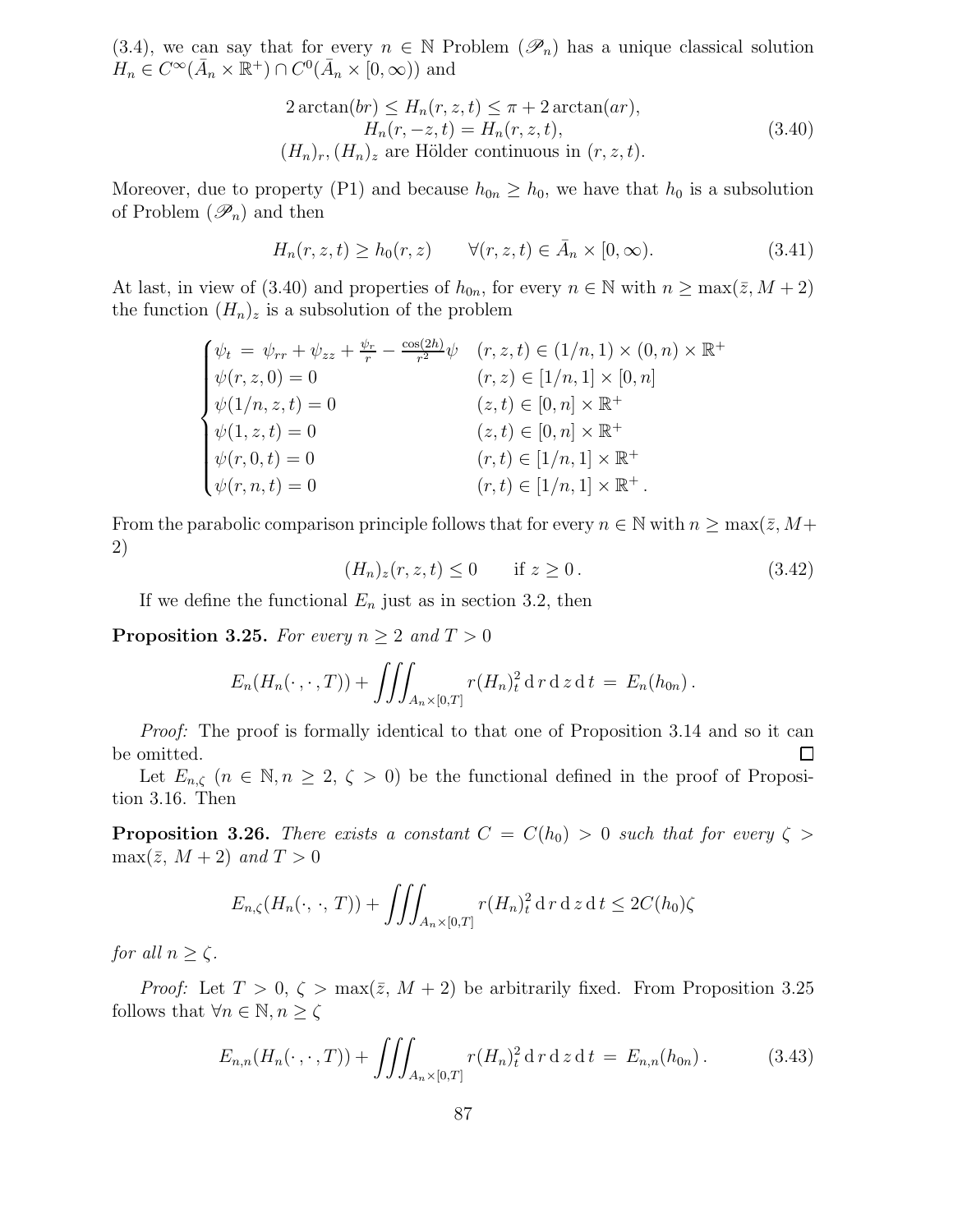Since  $h_{0n}(r, z) = \theta_b(r)$  if  $|z| \ge \max(\bar{z}, M + 2)$ , when  $|z| > \max(\bar{z}, M + 2)$  we have that

$$
\int_{1/n}^1 \frac{r}{2} \left( (h_{0n})_r^2 + (h_{0n})_z^2 + \frac{\sin^2(h_{0n})}{r^2} \right) dr = \int_{1/n}^1 \frac{r}{2} \left( (\theta_b)_r^2 + \frac{\sin^2(\theta_b)}{r^2} \right) dr.
$$

At the same time, if  $|z| \ge \max(\overline{z}, M + 2)$  then  $H_n(1/n, z, T) = h_{0n}(1/n, z) = \theta_b(1/n)$ ,  $H_n(1, z, T) = h_{0n}(1, z) = \theta_b(1)$ , and by Corollary A.3,

$$
\int_{1/n}^1 \frac{r}{2} \left( (H_n)_r^2(r, z, T) + (H_n)_z^2(r, z, T) + \frac{\sin^2 H_n(r, z, T)}{r^2} \right) dr \ge \int_{1/n}^1 \frac{r}{2} \left( (\theta_b)_r^2 + \frac{\sin^2(\theta_b)}{r^2} \right) dr.
$$

Therefore from (3.43) follows that  $\forall n \in \mathbb{N}, n \geq \zeta$ 

$$
E_{n,\zeta}(H_n(\cdot,\cdot,T)) + \iiint_{A_n \times [0,T]} r(H_n)_t^2 \, \mathrm{d} \, r \, \mathrm{d} \, z \, \mathrm{d} \, t \le E_{n,\zeta}(h_{0n}) \le
$$
  

$$
\le \iint_{[0,1] \times [-\zeta,\zeta]} \frac{r}{2} \left( (h_{0n})_r^2 + (h_{0n})_z^2 + \frac{\sin^2(h_{0n})}{r^2} \right) \mathrm{d} \, r \, \mathrm{d} \, z \le 2C\zeta,
$$

where  $C = C(h_0) > 0$  is the constant such that

$$
\int_0^1 \frac{r}{2} \left( (h_{0n})_r^2 + (h_{0n})_z^2 + \frac{\sin^2(h_{0n})}{r^2} \right) \mathrm{d}r \le C
$$

for every  $n \in \mathbb{N}$  and every fixed  $z \in \mathbb{R}$ .

By parabolic Schauder type estimates (see [21]), we can say that, up to a subsequence, as  $n\to\infty$ 

$$
H_n \to h_M \quad \text{in } C^{2,1}([\rho,1] \times \mathbb{R} \times [\sigma,\tau]) \cap C^0([\rho,1] \times \mathbb{R} \times [0,\tau])
$$

for every  $\rho \in (0,1)$ ,  $0 < \sigma < \tau$ . Thanks to Proposition 3.26 and Fatou's Lemma, we can say that

$$
(h_M)_t \in L^2_r((0,1) \times \mathbb{R} \times \mathbb{R}^+),
$$

and

$$
\frac{\sin h_M}{r}, \nabla h_M \in L^{\infty}(\mathbb{R}^+; L^2_r((0,1) \times (-\zeta,\zeta)))
$$

for every  $\zeta > 0$ . Then  $h_M$  is a weak solution of Problem (3.1) and, by (3.40), (3.42), it satisfies

$$
\theta_b(r) \le h_M(r, z, t) \le \theta_a(r), \quad h_M(r, -z, t) \equiv h_M(r, z, t),
$$
  
\n
$$
h_M(r, z', t) \le h_M(r, z, t) \quad \text{if } z' \ge z \ge 0.
$$
\n(3.44)

Moreover, passing to the limit in (3.41) as  $n \to \infty$ , we obtain that  $h_M \geq h_0$  and therefore, by Proposition 3.15,  $h_M \geq h_m$ .

By using Proposition 3.11 we can prove that

Theorem 3.27. For all  $t > 0$  and  $z \in [-M, M]$ 

$$
\lim_{r \to 0^+} h_M(r, z, t) = \pi.
$$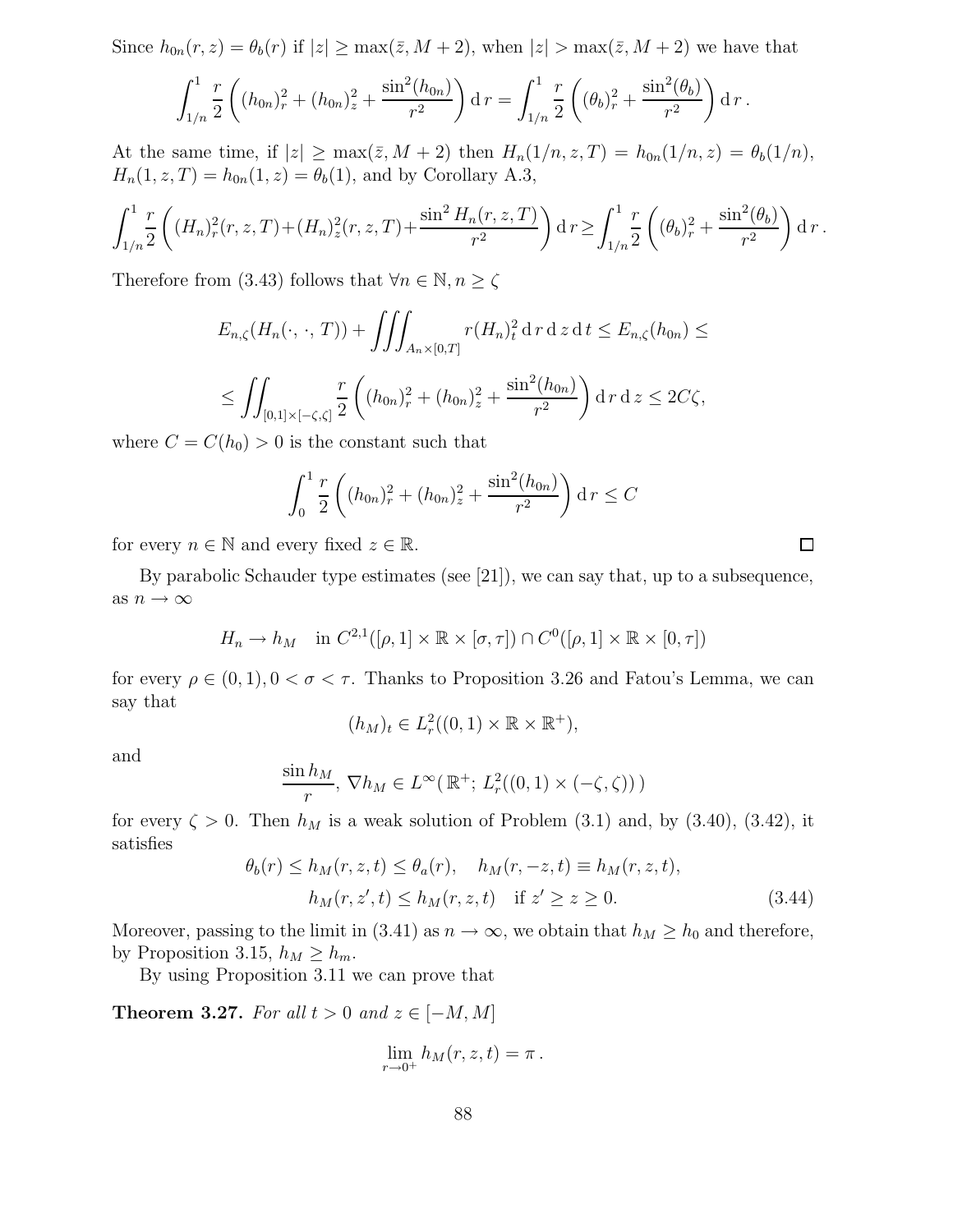*Proof:* Let  $\mathcal{H}$  be the function defined by

$$
\mathcal{H}(r, z, t) = \begin{cases} 2\arctan\left(\frac{e^{-\frac{Q}{t\gamma_M(z)}}}{r}\right) + br^{3/2} & r \in (0, 1], t \in (0, T], |z| < M + 1 \\ br^{3/2} & r \in (0, 1], |z| \ge M + 1 \text{ or } t = 0, \end{cases}
$$

where  $\gamma_M$  belongs to the family of functions given in (3.16) and  $Q > 0$  is a positive constant satisfying a condition that we shall specify later. Since  $b \in (0,1)$ , for every  $n \in \mathbb{N}, n \geq M + 1$  we have that

$$
(*) \mathscr{H}(r, z, 0) = br^{3/2} \le br \le 2 \arctan(br) \le h_{0n}(r, z) \qquad \forall (r, z) \in (0, 1] \times \mathbb{R},
$$
  

$$
(**) \mathscr{H}(r, \pm n, t) = br^{3/2} \le br \le 2 \arctan(br) \le h_{0n}(r, \pm) \qquad \forall (r, t) \in (0, 1] \times \mathbb{R}^+,
$$

(\*\*\*) for every  $t > 0$ , if  $|z| \geq M + 1$  then

$$
\mathcal{H}(1/n, z, t) = b(1/n)^{3/2} \le b/n \le 2 \arctan(b/n) \le h_{0n}(1/n, z),
$$

else

$$
\mathcal{H}(1/n, z, t) = 2 \arctan\left(n e^{-\frac{Q}{t\gamma_M(z)}}\right) + b n^{-3/2} < 2 \arctan(n) + 2 \arctan(b/n) =
$$
  
= 2 \arctan\left(\frac{n+b/n}{1-b}\right) < 2 \arctan\left(\frac{1+b}{1-b}n\right) = \omega\_n(1/n, z) \le h\_{0n}(1/n, z).  
Therefore,  $\mathcal{H}(1/n, z, t) \le h_{0n}(1/n, z) \quad \forall z \in \mathbb{R}, t > 0.$ 

We remark that the identity

$$
2\arctan(n) + 2\arctan(b/n) = 2\arctan\left(\frac{n+b/n}{1-b}\right)
$$

follows from the elementary one

$$
x + y = \arctan\left(\frac{\tan(x) + \tan(y)}{1 - \tan(x)\tan(y)}\right) \qquad \forall x, y \ge 0 \text{ such that } x + y < \pi/2.
$$

Let T be a positive value arbitrarily fixed. For every  $t \in (0, T]$ , we have that if  $|z| \geq M+1$ then  $\mathscr{H}(1, z, t) = b \leq 2 \arctan(b) \leq h_{0n}(1, z)$ , else

$$
\mathcal{H}(1, z, t) = 2 \arctan\left(e^{-\frac{Q}{t\gamma_M(z)}}\right) + b \le 2 \arctan\left(e^{-\frac{Q}{T}}\right) + b \le 2 \arctan(b) \le h_{0n}(1, z)
$$
\n(3.45)

provided that  $Q \geq K$ , where  $K > 0$  is a suitable constant depending on b and T. If we take  $Q > \max(Q, K)$ , where Q is the same constant as in Proposition 3.11, whose value only depends on b and T, then, due to  $(*), (**, (**, ', 3.45)$  and to Proposition 3.11,  $\mathscr H$  is a subsolution of  $(\mathscr P_n)$  in the time interval  $[0,T)$  for every  $n \in \mathbb N, n \geq M+1$ . Hence follows that

$$
\mathcal{H} \le H_n \qquad \text{in } \bar{A}_n \times [0, T)
$$

by the parabolic comparison principle, and, passing to the limit as  $n \to \infty$ , that

$$
\mathcal{H}(r, z, t) \le h_M(r, z, t) \quad \forall r \in (0, 1], z \in \mathbb{R} \text{ and } t \in [0, T).
$$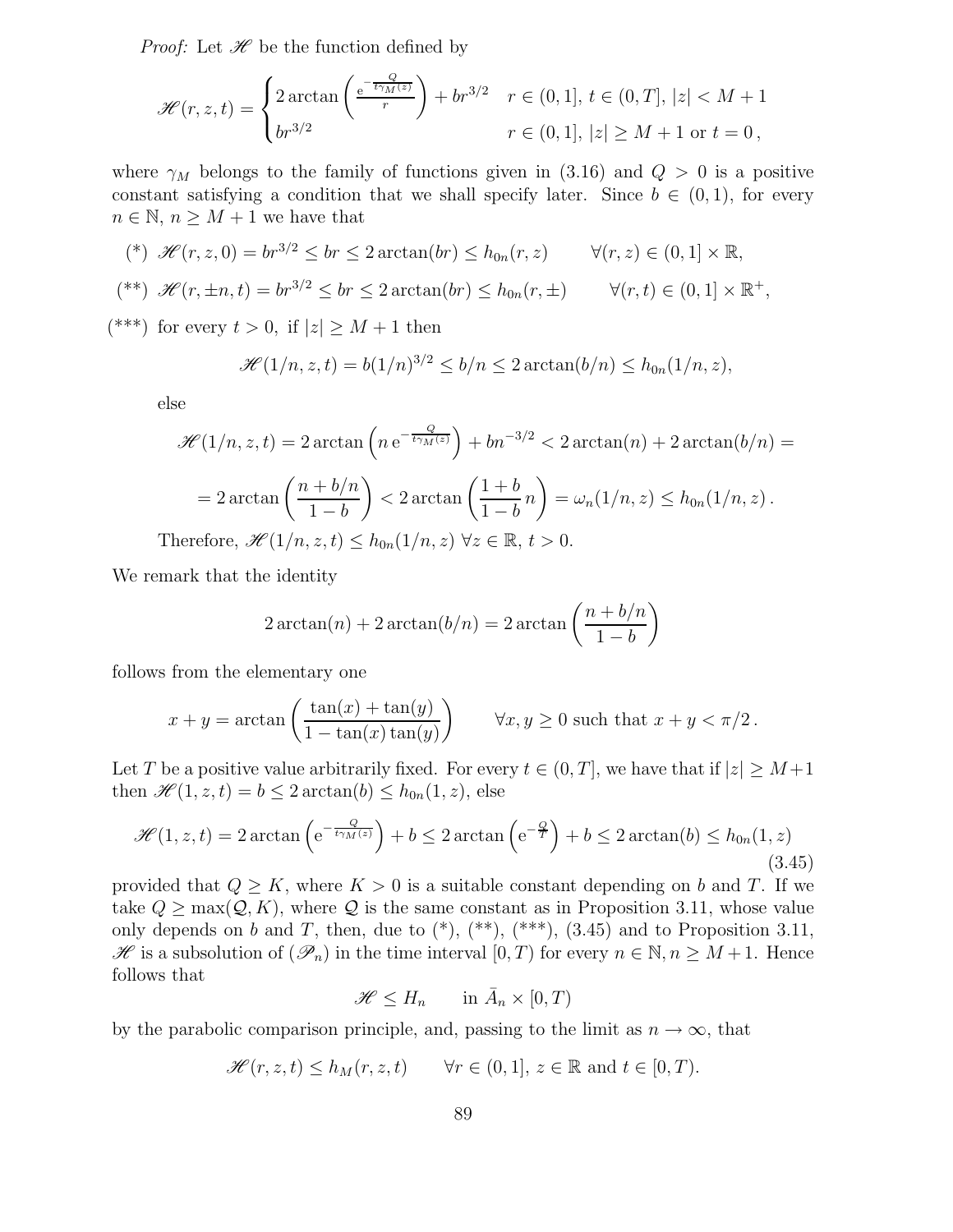Together with the inequality  $h_M \leq \theta_a$  this implies

$$
\lim_{r \to 0^+} h_M(r, z, t) = \pi
$$

for every  $z \in [-M, M]$  and  $t \in (0, T)$ . The thesis then follows from the arbitrariness of  $T > 0$ . □  $T > 0$ .

**Theorem 3.28.** There exists a constant  $S > 0$  such that

$$
\lim_{r \to 0^+} h_M(r, z, t) = 0
$$

for every  $t > 0$  and  $|z| > S + M + t$ .

*Proof:* Let  $\psi = \psi(r, y)$  the same function as in proof of Theorem 3.17, (i), and let  $Z > 0$  be a value such that

$$
\pi + 2\arctan(a) \le \psi(r, z) \quad \forall r \in [0, 1], z \le -Z.
$$

We remark that, due to properties of  $\psi$ , it must be  $-Z \leq \bar{y}$ , i.e.  $\bar{y} + Z \geq 0$ . Since  $h_{0n} \leq \pi + 2 \arctan(a)$  and  $h_{0n}(r, z) = \theta_b(r)$  for  $z \geq \max(\bar{z}, M + 2)$ , if we take

$$
\sigma = \max(\bar{z}, M+2) + Z,
$$

so that  $\psi(r, \max(\bar{z}, M+2) - \sigma) = \psi(r, -Z) \geq \pi + 2 \arctan(a),$  then

$$
\psi(r, z - \sigma) \ge h_{0n}(r, z)
$$

for all  $n \in \mathbb{N}$ ,  $n \geq 2$ . If we define

$$
h(r, z, t) = \psi(r, z - t - \sigma),
$$

then h solves equation (3.4) and for every  $(r, z, t) \in (0, 1] \times \mathbb{R} \times [0, \infty)$ 

$$
h(r, z, t) \ge h(r, z, 0) = \psi(r, z - \sigma) \ge h_{0n}(r, z)
$$

for all  $n \in \mathbb{N}$ ,  $n \ge 2$ . So, h is a supersolution of Problem  $(\mathscr{P}_n)$  for every  $n \ge 2$  and, by parabolic comparison principle,  $h \geq H_n$ . Consequently  $h \geq h_M$  and, given any  $t \geq 0$ , one has that

$$
0 \le h_M(0, z, t) \le \psi(0, z - t - \sigma) = 0
$$
 if  $z > \bar{y} + \sigma + t$ .

Therefore, taking into account that  $h_M(r, -z, t) \equiv h_M(r, z, t)$ , the thesis is verified by choosing

$$
S = \bar{y} + \bar{z} + 2 + Z \implies S + M \ge \bar{y} + \sigma.
$$

Remark 3.29. Let  $\mathcal{M}_2 > \mathcal{M}_1 \geq 0$ . From the definition of  $\omega_n$  follows that the initial and boundary data of Problem  $(\mathscr{P}_n)$  when  $M = \mathcal{M}_1$  is less than the data corresponding to the choice  $M = M_2$ . By parabolic comparison principle we then obtain  $h_{M_1} \leq h_{M_2}$ .

 $\Box$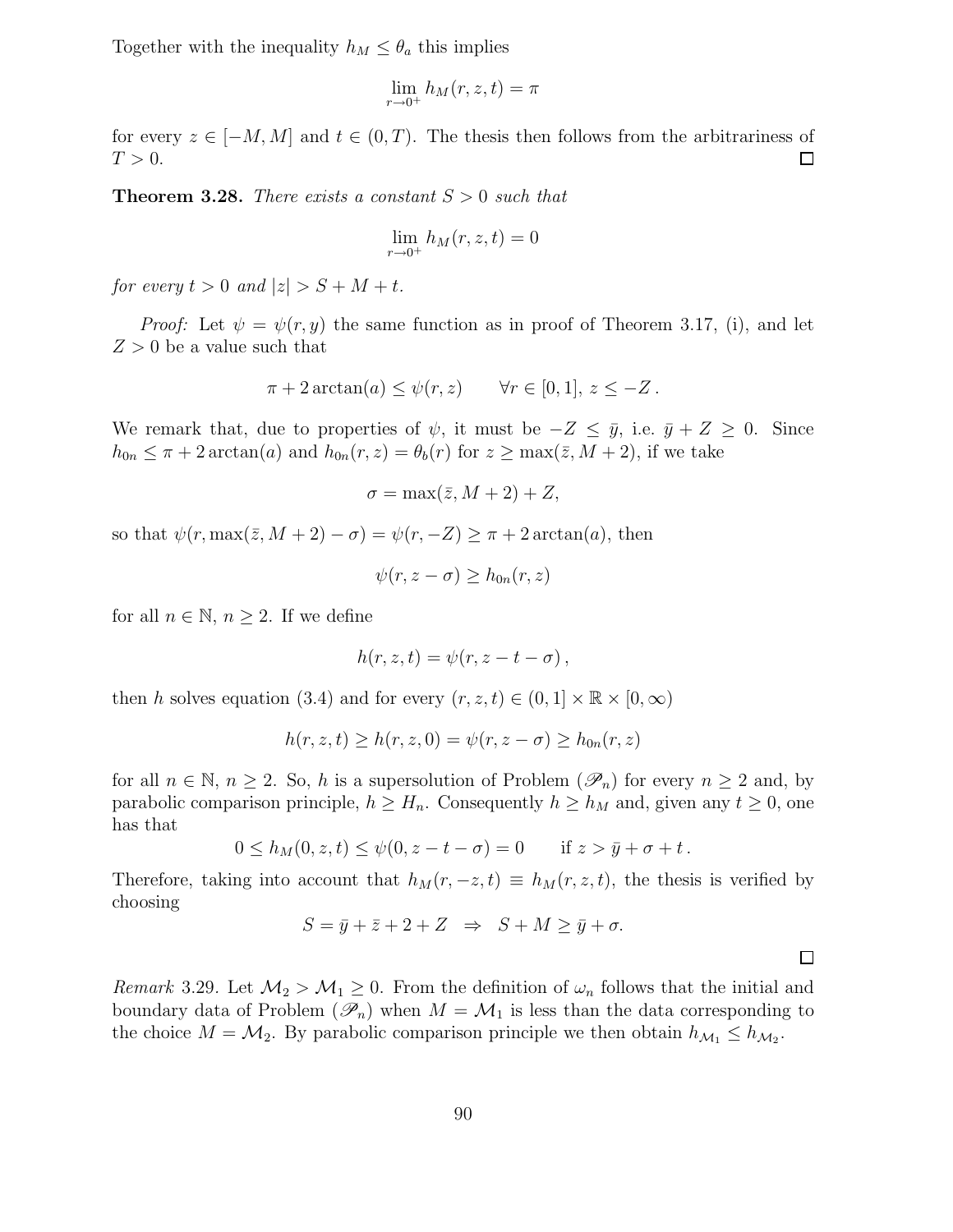*Remark* 3.30. Since for every  $M \geq 0$  the function  $h_M$  is a weak solution of Problem (3.1) satisfying (3.44), by the same arguments used for  $h_m$  it is possible to prove that if we define

$$
I_0^M(t) := \{ z \in \mathbb{R} \mid h_M(0, z, t) = 0 \} \text{ and } I_1^M(t) := \{ z \in \mathbb{R} \mid h_M(0, z, t) = \pi \} \text{ for } t \ge 0,
$$

then for every  $t \geq 0$  there exists  $\zeta_M(t) \in [0,\infty]$  such that

$$
I_1^M(t) = (-\zeta_M(t), \zeta_M(t)), \quad I_0^M(t) = (-\infty, -\zeta_M(t)) \cup (\zeta_M(t), \infty),
$$

up to the values  $\pm \zeta_M(t)$ . In terms of the function  $\zeta_M$  the last two theorems can be restated by saying that

 $\exists S > 0$  (not depending on M) such that  $M \le \zeta_M(t) \le S + M + t$   $\forall t > 0$ .

### 3.5 Concluding remarks

The results we have proved in this chapter confirm the connection between nonuniqueness of axially symmetric solutions for the harmonic map heat flow and occurrence of point singularities in the solutions. We have shown that, by choosing as initial and boundary data a suitable smooth function  $h_0$ , identically equal to 0 on the  $x_3$ -axis, Problem (3.1) has a "minimal" solution  $h_m$  which is regular until a time  $T > 0$ . In addition there exist infinitely many weak solutions that, at any positive time t, attain the value  $\pi$  on segments of the  $x_3$ -axis which can be chosen arbitrarily large. If we argue in terms of vector fields rather than in terms of angle functions, i.e. returning from Problem (3.1) to its original formulation, Problem (5), we have found an axially symmetric director field  $u_0$ , smooth and identically equal to the north pole  $N = (0, 0, 1)$  on the vertical axis of the cylinder  $\Omega = \{(x_1, x_2, x_3) : x_1^2 + x_2^2 < 1\} \subset \mathbb{R}^3$ , for which Problem (5) does not possess a global classical solution. At the same time, for this special choice of  $u_0$  Problem (5) has infinitely many weak solutions: a weak solution  $u_m$ , corresponding to the angle function  $h_m$ , which is smooth in a finite time interval  $[0, T)$ , and infinitely many weak solutions that, immediately after the initial time, are attaining the value  $S = (0, 0, -1)$  on segments of the vertical axis of  $\Omega$  which can be chosen arbitrarily large.

Roughly speaking we can speed up the natural development of singularities which can be observed in the vector field  $u_m$ , meaning that there is quite an amount of freedom to prescribe the actual position of the singular points along the vertical axis.

A similar remark can be found in [2] and in [27], where the same Problem (5) is studied when the spatial domain  $\Omega$  is given by the unit ball in  $\mathbb{R}^3$ . In particular, if  $u_0(x) = x/|x|$ , then for every function  $\zeta_0(t): [0,\infty) \longrightarrow (-1,1)$  there exists an axially symmetric solution of (5) which is regular in  $\Omega$  except of the set  $\{(x_1, x_2, x_3, t) = (0, 0, \zeta_0(t), t), t \ge 0\}$ . Thus, for every point  $P = (0, 0, z) \in \Omega \setminus \{0, 0, 0\}$  one can find a solution u of Problem (5) that instantaneously moves its singular point, at the initial time located in the origin, in the point P. This implies that it is possible both to expand and shrink the region of the vertical axis where the value S is attained.

With respect to this situation of "total" freedom to prescribe the position of the singularities, at first sight it could seem that in our context there is less degree of freedom. Indeed, the minimality of  $h_m$  and the finiteness of the blow-up time T mean that  $h(0, z, t)$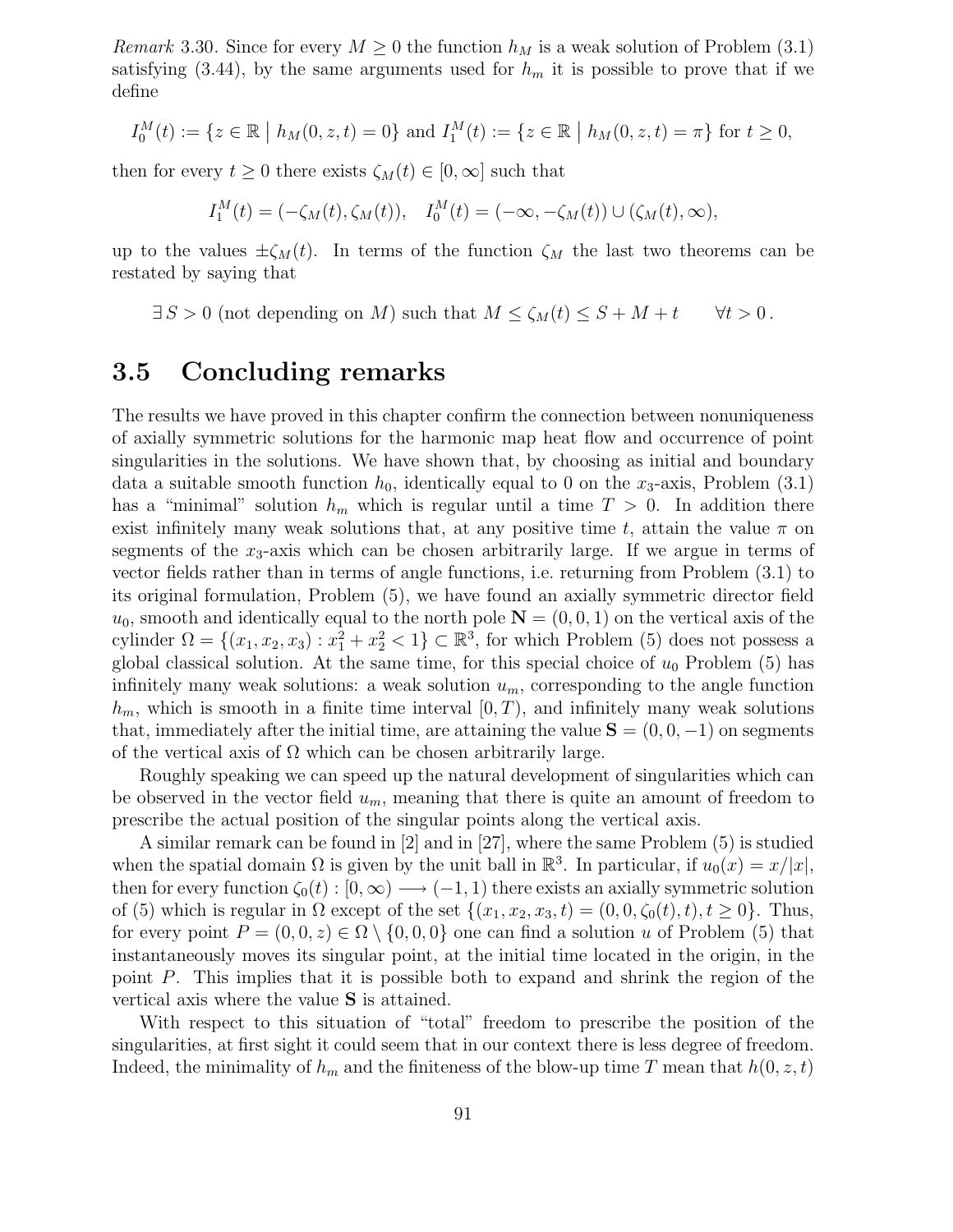cannot keep the value 0 for all  $z$  and  $t$ . We should not forget however that also the value  $2\pi$  for h corresponds to N and we could imagine that for almost every  $t > 0$  it is possible to prescribe the values  $u = \mathbf{N}$  and  $u = \mathbf{S}$  in almost every point of the vertical axis. This problem is completely open and the results obtained in this chapter only indicate that the use of traveling wave solutions as barrier functions may be useful to shed some light on this question.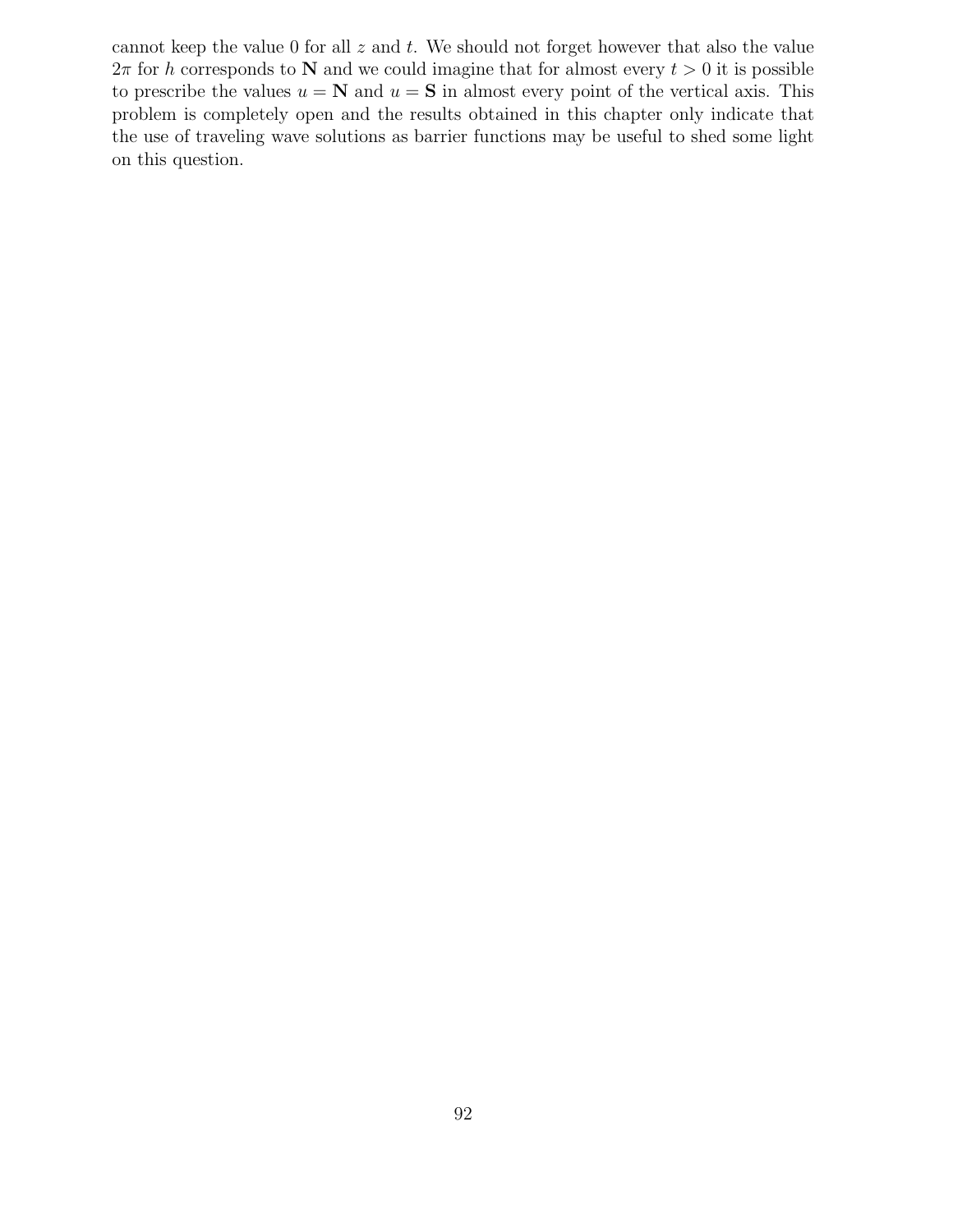## Chapter 4

## Nonuniqueness of the wave speed

In this final chapter we reconsider the traveling wave problem

$$
(I_{c,R}) \quad \begin{cases} \theta_{rr} + \frac{1}{r}\theta_r + \theta_{zz} + c\theta_z - \frac{\sin(2\theta)}{2r^2} = 0 & \text{in } (0,R) \times \mathbb{R} \\ \theta(R,z) = 2\arctan(bR) & \text{for } z \in \mathbb{R} \\ \theta(r,\pm\infty) = \theta_{\pm}(r) & \text{for } 0 < r < R \end{cases}
$$

where  $b > 0$ ,  $R > 0$  and  $bR > 1$ . In Chapter 1 we have used a variational technique to show that for a certain wave speed  $c_R > 0$  Problem  $(I_{c_R,R})$  has a solution  $\theta_R$  with a singular point at  $(0, 0)$ . In the present chapter we use an entirely different technique to show that Problem  $(I_{c,R})$  has a solution for any  $c \in \mathbb{R}$ . For this purpose, if  $c \neq c_R$  is a prescribed value and  $\theta_R$  is the solution of  $(I_{c_R,R})$  defined by Theorem 1.1, we consider the initial-boundary value problem

$$
\begin{cases}\n\vartheta_t = \vartheta_{zz} + c\vartheta_z + \vartheta_{rr} + \frac{\vartheta_r}{r} - \frac{\sin(2\vartheta)}{2r^2} & \text{in } (0, R) \times \mathbb{R} \times \mathbb{R}^+ \\
\vartheta(r, z, 0) = \theta_R(r, z) & \text{in } [0, R] \times \mathbb{R} \\
\vartheta(R, z, t) = \theta_+(R) & \forall z \in \mathbb{R}, t > 0.\n\end{cases}
$$
\n(4.1)

Since the initial function  $\theta_R$  solves the equation

$$
\theta_{zz} + c_R \theta_z + \theta_{rr} + \frac{\theta_r}{r} - \frac{\sin(2\theta)}{2r^2} = 0,
$$

a "trivial" solution of Problem 4.1 is given by

$$
\vartheta(r,z,t) = \theta_R(r,z-(c_R-c)t).
$$

Obviously this solution satisfies

$$
\forall t > 0 \qquad \vartheta(0, z, t) = \begin{cases} 0 & \text{if } z > (c_R - c)t \\ \pi & \text{if } z < (c_R - c)t, \end{cases}
$$

i.e.  $\vartheta$  has, at time t, a singularity at the point  $(0,(c_R-c)t)$ . But the nonuniqueness results in [2] and [27] suggest there may be different solutions of the same initial-boundary value problem 4.1 corresponding to different evolutions of the singular point. In this chapter we shall prove that we may keep the singular point fixed at the origin: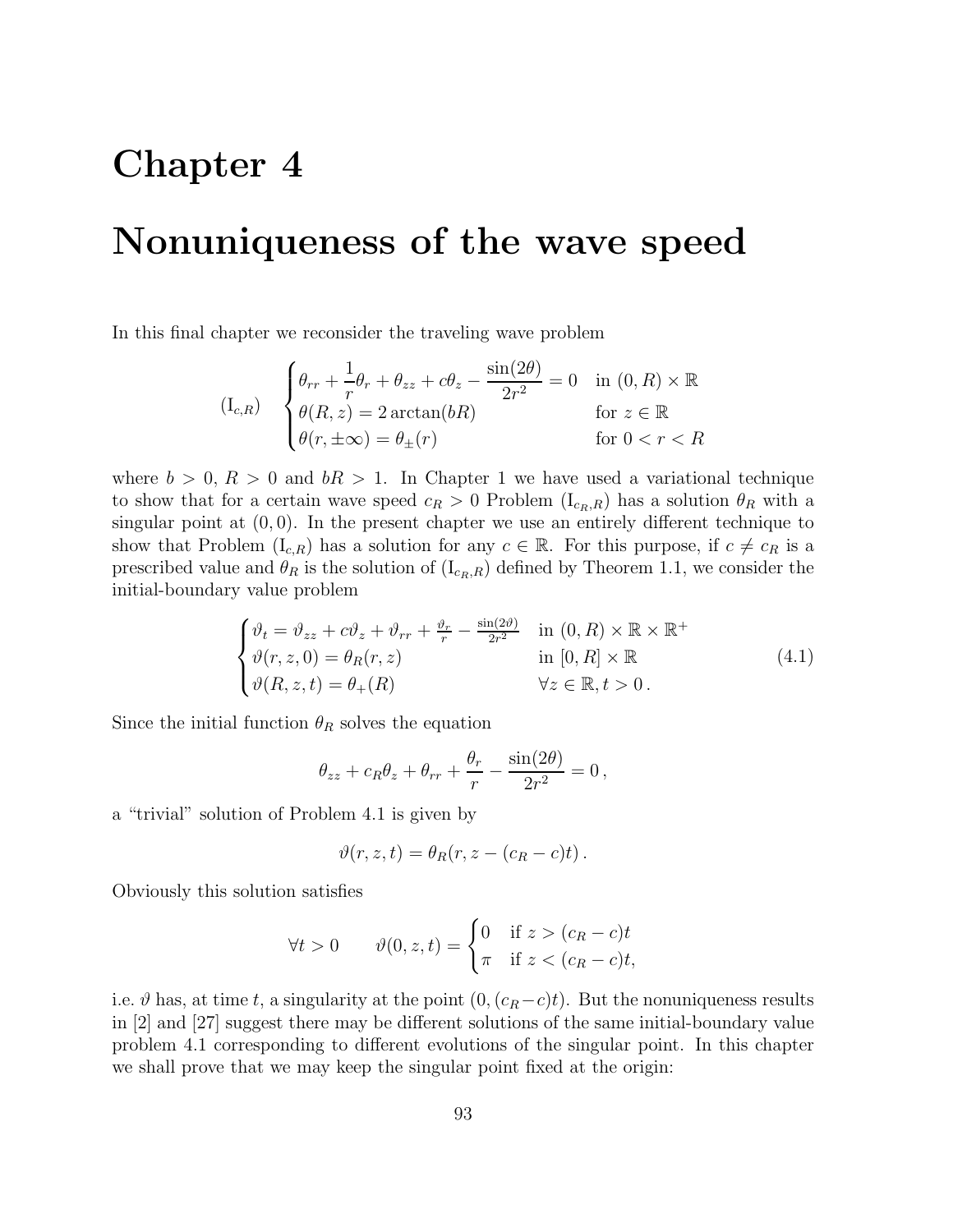**Theorem 4.1.** Let  $b > 0$ ,  $R > 0$  and  $bR > 1$ . Let  $\theta_R$  be the solution of problem  $(I_{c_R,R})$ defined by Theorem 1.1, and let  $c \neq c_R$ . Then Problem 4.1 has a solution  $\vartheta_c = \vartheta_c(r, z, t) \in$  $C^{\infty}((0, R] \times \mathbb{R} \times [0, \infty))$  such that

1. 
$$
\vartheta_c(\cdot, \cdot, t) \in C^0([0, R] \times \mathbb{R} \setminus \{(0, 0)\})
$$
 uniformly with respect to  $t \ge 0$ ,  
2.  $\forall t > 0$   

$$
\vartheta(0, z, t) = \begin{cases} 0 & \text{if } z > 0 \\ \pi & \text{if } z < 0, \end{cases}
$$

3.

$$
\lim_{z \to +\infty} \vartheta_c(r, z, t) = \theta_+(r), \quad \lim_{z \to -\infty} \vartheta_c(r, z, t) = \theta_-(r)
$$

(4.2)

uniformly with respect to  $r \in [0, R]$  and  $t \geq 0$ ,

- 4.  $\vartheta_c$  is decreasing with respect to z,
- 5.  $\vartheta_c$  is monotone with respect to t, decreasing if  $c > c_R$ , increasing if  $c < c_R$ ,
- 6.  $\vartheta_c(r, z, t)$  is decreasing with respect to c for  $(r, z, t) \in (0, R] \times \mathbb{R} \times [0, \infty)$ .

By Theorem 4.1, point 5, we may define

$$
\theta_c(r,z) := \lim_{t \to \infty} \vartheta_c(r,z,t) \qquad \text{if } (r,z) \in [0,R] \times \mathbb{R} \setminus \{(0,0)\} \,. \tag{4.3}
$$

We shall prove that  $\theta_c$  is actually a solution of Problem  $(I_{c,R})$ :

**Theorem 4.2.** Let the hypotheses of Theorem 4.1 be satisfied, and let  $\theta_c$  be defined by (4.3). Then  $\theta_c$  is a solution of Problem (I<sub>c,R</sub>) which satisfies:

1.  $\theta_c \in C^{\infty}([0, R] \times \mathbb{R} \setminus \{(0, 0)\}),$ 

2.

$$
\theta_c(0,z) = \begin{cases} 0 & \text{if } z > 0 \\ \pi & \text{if } z < 0 \end{cases}
$$

- 3.  $(\theta_c)_z < 0$  in  $(0, R) \times \mathbb{R}$ ,
- 4.  $\theta_c(r, z)$  is strictly decreasing with respect to c for  $(r, z) \in (0, R) \times \mathbb{R}$ , and
- 5.  $\theta_c(r, z) \rightarrow \theta_{\pm}(r)$  as  $z \rightarrow \pm \infty$  uniformly with respect to  $r \in [0, R]$ .

As we shall see in section 4.1, Theorem 4.1 is based on a rather straightforward construction of barrier functions, and in this sense it supplies a relatively simple example of nonuniqueness for the flow of director fields:

**Corollary 4.3.** Let  $u_0$  be the director field defined by

$$
u_0(x_1, x_2, x_3) = \left(\frac{x_1}{r}\sin\theta_R(r, x_3), \frac{x_2}{r}\sin\theta_R(r, x_3), \cos\theta_R(r, x_3)\right) \qquad \left(r = \sqrt{x_1^2 + x_2^2}\right),\tag{4.4}
$$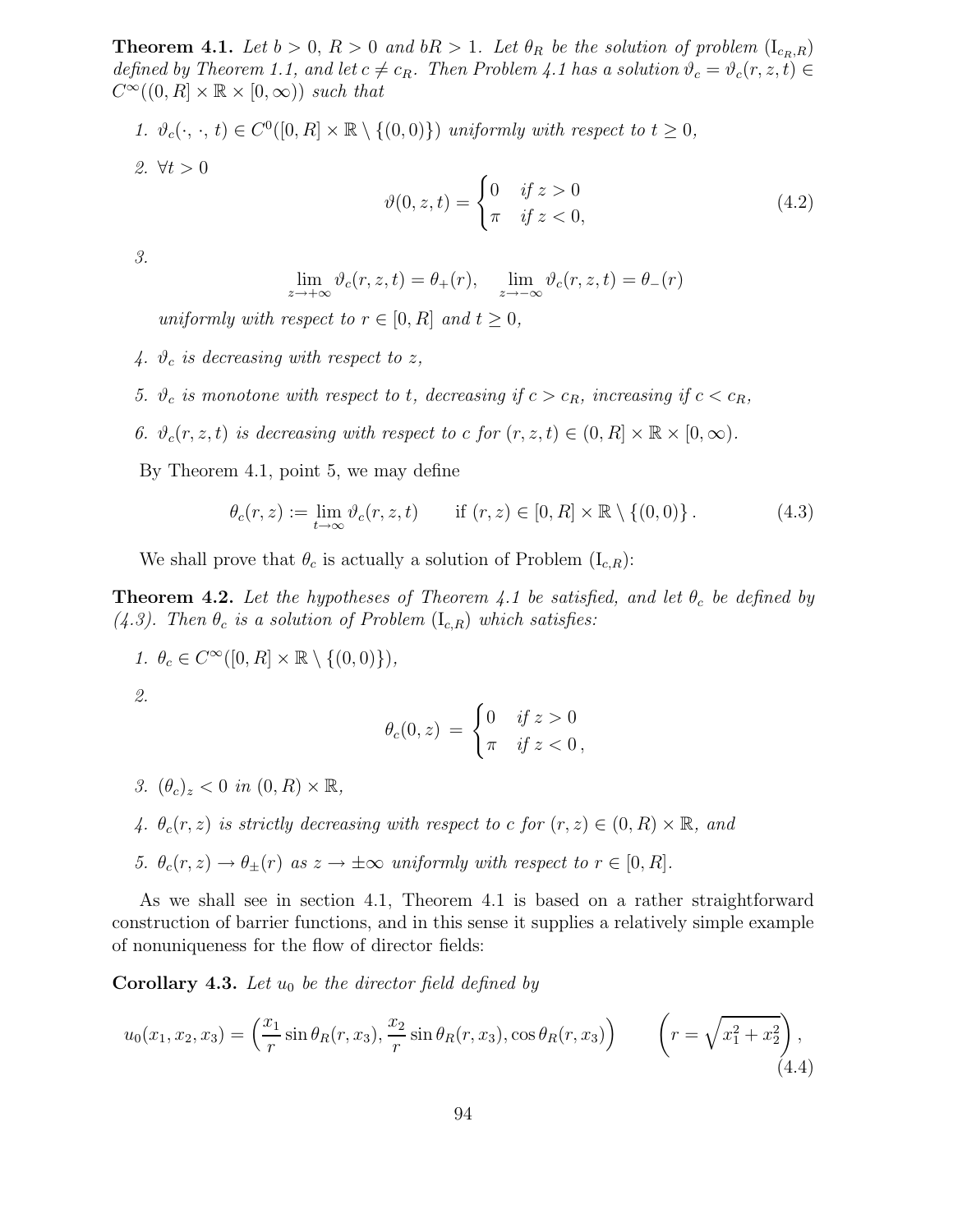for  $(x_1, x_2, x_3) \in \Omega = \{(x_1, x_2, x_3) : x_1^2 + x_2^2 < R^2\} \subset \mathbb{R}^3$  and consider the initial-boundary value problem

$$
\begin{cases}\n u_t - \Delta u = |\nabla u|^2 u & \text{in } \Omega \times \mathbb{R} \\
 u(x, 0) = u_0(x) & \text{in } \Omega \\
 u(x, t) = u_0(x) & \text{in } \partial\Omega \times \mathbb{R}^+.\n\end{cases}
$$
\n(4.5)

Then  $(4.5)$  has infinitely many solutions, defined by

$$
u_c(x_1, x_2, x_3, t) = \begin{cases} \left(\frac{x_1}{r}\sin\theta_R(r, x_3 - c_R t), \frac{x_2}{r}\sin\theta_R(r, x_3 - c_R t), \cos\theta_R(r, x_3 - c_R t)\right) & \text{if } c = c_R\\ \left(\frac{x_1}{r}\sin\theta_c(r, x_3 - ct, t), \frac{x_2}{r}\sin\theta_c(r, x_3 - ct, t), \cos\theta_c(r, x_3 - ct, t)\right) & \text{if } c \neq c_R. \end{cases}
$$

In addition,  $u_c$  converges to a traveling wave of speed c as  $t \to \infty$ , in the sense that for all  $(x_1, x_2, x_3) \neq (0, 0, 0)$ 

$$
u_c(x_1, x_2, x_3 + ct, t) \longrightarrow \left(\frac{x_1}{r}\sin\theta_c(r, x_3), \frac{x_2}{r}\sin\theta_c(r, x_3), \cos\theta_c(r, x_3)\right)
$$

as  $t \to \infty$ .

We shall conclude this chapter with a discussion of these results. In particular, in the last section we shall formulate and explain a conjecture about the local behavior of  $\theta_c$  near the point singularity for  $c \neq c_R$  and we shall discuss its possible consequences concerning the nonuniqueness of the flow of director fields.

### 4.1 Proof of Theorems 4.1 and 4.2

#### Proof of Theorem 4.1:

For every  $\rho \in (0, R)$ , we consider the problem

$$
(P_{c,\rho})\begin{cases} \vartheta_t = \vartheta_{zz} + c\vartheta_z + \vartheta_{rr} + \frac{\vartheta_r}{r} - \frac{\sin(2\vartheta)}{2r^2} & \text{in } (\rho, R) \times \mathbb{R} \times \mathbb{R}^+ \\ \vartheta(r, z, 0) = \theta_R(r, z) & \text{in } [\rho, R] \times \mathbb{R} \\ \vartheta(R, z, t) = \theta_+(R) & \text{for } z \in \mathbb{R}, t > 0 \\ \vartheta(\rho, z, t) = \theta_R(\rho, z) & \text{for } z \in \mathbb{R}, t > 0. \end{cases}
$$

Since  $\theta_R(R, z) = \theta_+(R)$ , it is obvious that this problem has a unique classical solution  $\vartheta_{c,\rho} \in C^{\infty}((\rho, R] \times \mathbb{R} \times [0, \infty)) \cap C^{0}([\rho, R] \times \mathbb{R} \times [0, \infty))$ . It is easy to check that

(a1)  $\theta_+$  and  $\theta_-$  are, respectively, a sub- and a supersolution to  $(P_{c,\rho})$ .

- (a2) Since  $(\theta_R)_z < 0$  in  $(0, R) \times \mathbb{R}$ ,  $\theta_R$  is a supersolution of  $(P_{c,\rho})$  if  $c > c_R$  and a subsolution if  $c < c_R$ .
- (a3) The inequality  $(\theta_R)_z < 0$  in  $(0, R) \times \mathbb{R}$  also implies that  $\frac{\partial \theta_{c,\rho}}{\partial z}$  is a subsolution of the differential problem

$$
\begin{cases}\n\psi_t = \psi_{zz} + c\psi_z + \psi_{rr} + \frac{\psi_r}{r} - \frac{\cos(2\vartheta_{c,\rho})}{r^2}\psi & \text{in } (\rho, R) \times \mathbb{R} \times \mathbb{R}^+ \\
\psi(r, z, 0) = 0 & \text{for } r \in (0, R), z \in \mathbb{R} \\
\psi(\rho, z, t) = \psi(R, z, t) = 0 & \text{for } z \in \mathbb{R}, t > 0\n\end{cases}
$$
\n(4.6)

and therefore  $\frac{\partial \vartheta_{c,\rho}}{\partial z} \leq 0$ .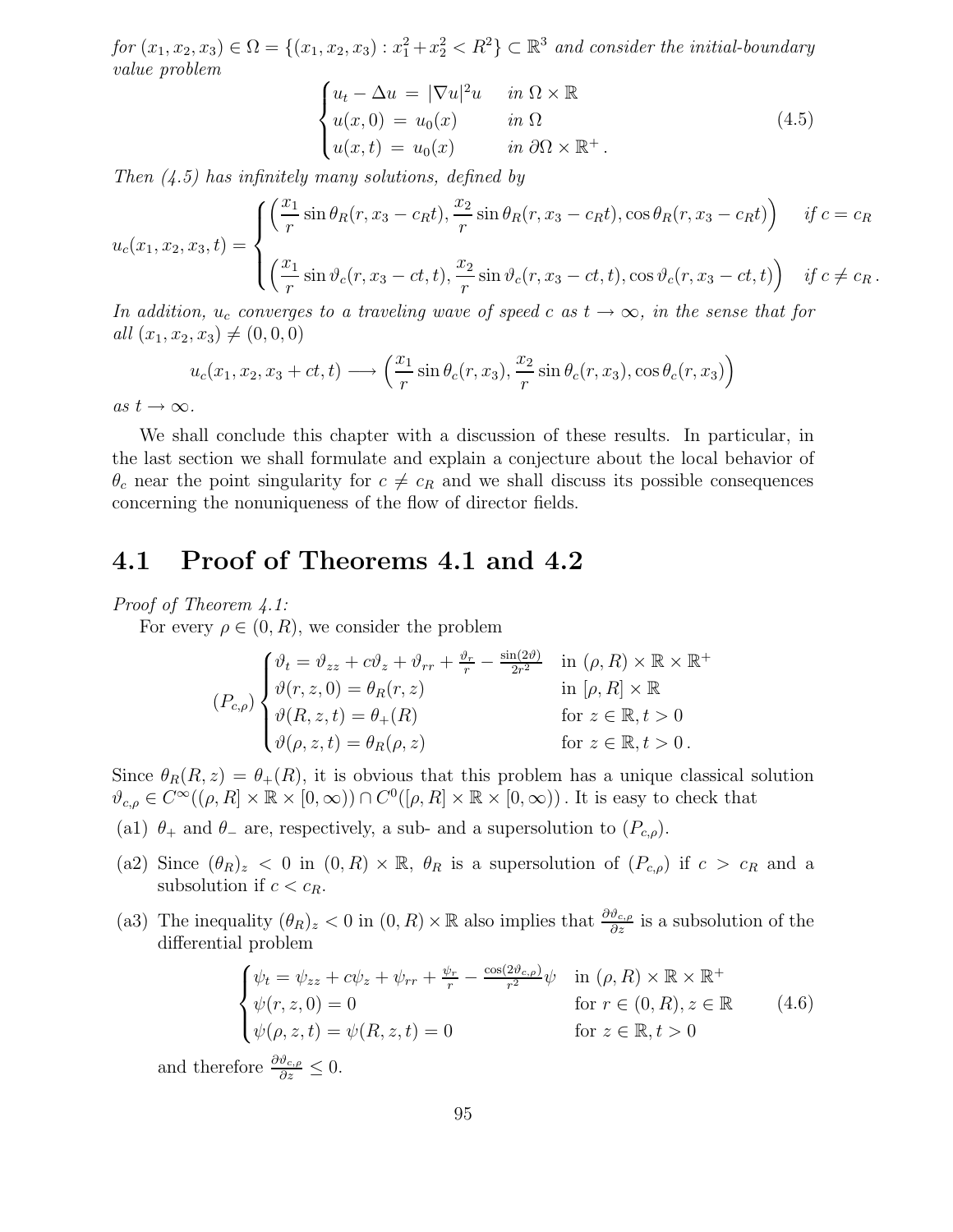- (a4) If  $c > c_R$ , then  $\vartheta_{c,\rho}(\cdot,\cdot,t) \leq \theta_R$  for all  $t \geq 0$  and therefore  $\frac{\partial \vartheta_{c,\rho}}{\partial t}$  is a subsolution of (4.6). Hence,  $\frac{\partial \vartheta_{c,\rho}}{\partial t} \leq 0$  if  $c > c_R$ . Analogously,  $\frac{\partial \vartheta_{c,\rho}}{\partial t} \geq 0$  if  $c < c_R$ .
- (a5) Let  $0 < \rho_1 < \rho_2 < R$ . If  $c > c_R$  then, in view of (a2),  $\vartheta_{c,\rho_1}$  is a subsolution of  $(P_{c,\rho_2})$ and therefore  $\vartheta_{c,\rho_1} \leq \vartheta_{c,\rho_2}$ . Analogously,  $\vartheta_{c,\rho_1} \geq \vartheta_{c,\rho_2}$  if  $c < c_R$ .
- (a6) In view of (a3), given  $c_1, c_2 \in \mathbb{R} \setminus \{c_R\}$ , if  $c_2 > c_1$ , then for every  $\rho \in (0, R)$   $\vartheta_{c_1,\rho}$  is a supersolution of  $(P_{c_2,\rho})$  and therefore  $\vartheta_{c_1,\rho} \geq \vartheta_{c_2,\rho}$ .

Assertions (a1) and (a5) imply that for every  $(r, z, t) \in (0, R] \times \mathbb{R} \times [0, \infty)$  there exists

$$
\vartheta_c(r, z, t) := \lim_{\rho \to 0+} \vartheta_{c,\rho}(r, z, t) \in [\theta_+(r), \theta_-(r)]. \tag{4.7}
$$

We shall prove Theorem 4.1 by showing that this function has all the desired properties. Assertions (a2) and (a6) directly imply point 6 of Theorem 4.1. By parabolic Schauder-type estimates, for every  $\delta \in (0, R)$  there exists  $C = C(\delta, c) > 0$  such that for every  $\rho \in (0, \delta/2)$ 

$$
\|\vartheta_{c,\rho}\|_{C^{3,2}([\delta,R]\times\mathbb{R}\times[0,\infty))}\leq C\,.
$$

Hence  $\vartheta_c$  is smooth in  $(0, R] \times \mathbb{R} \times [0, \infty)$  and solves the differential equation of problem 4.1. Moreover, we have trivially  $(\vartheta_c)_z \leq 0$ ,  $(\vartheta_c)_t \leq 0$  if  $c > c_R$  and  $(\vartheta_c)_t \geq 0$  if  $c < c_R$ ,  $\vartheta_c(r, z, 0) = \theta_R(r, z)$  for all  $(r, z) \in (0, R] \times \mathbb{R}$ ,  $\vartheta_c(R, z, t) = \theta_+(R)$  for all  $z \in \mathbb{R}$  and  $t > 0$ , and we have obtained points 4 and 5 of Theorem 4.1.

We claim that for all  $t > 0$ 

$$
\lim_{r \to 0^+} \vartheta_c(r, z, t) = \begin{cases} 0 & \text{if } z > 0 \\ \pi & \text{if } z < 0 \end{cases}
$$
 (4.8)

The proof is based on the construction of appropriate barrier functions:

**Lemma 4.4.** (i) If  $c > c_R$ , for every  $\epsilon > 0$  there exists a smooth function

$$
\sigma_{\varepsilon} : [0, R] \times \mathbb{R} \setminus \{ (0, -\varepsilon) \} \longrightarrow \mathbb{R}
$$

such that:

- (p1)  $\sigma_{\varepsilon}$  is a subsolution of problem  $(P_{c,\rho})$  for every  $\rho \in (0,R)$ ,
- (p2)  $\sigma_{\varepsilon}(0, z) = \pi$  for every  $z < -\varepsilon$ .

(ii) If  $c < c_R$ , for every  $\varepsilon > 0$  there exists a smooth function

$$
\Sigma_{\varepsilon}:[0,R]\times \mathbb{R}\setminus\{(0,\varepsilon)\}\longrightarrow \mathbb{R}
$$

such that:

- (p3)  $\Sigma_{\varepsilon}$  is a supersolution of problem  $(P_{c,\rho})$  for every  $\rho \in (0,R)$ ,
- (p4)  $\Sigma_{\varepsilon}(0, z) = 0$  for every  $z > \varepsilon$ .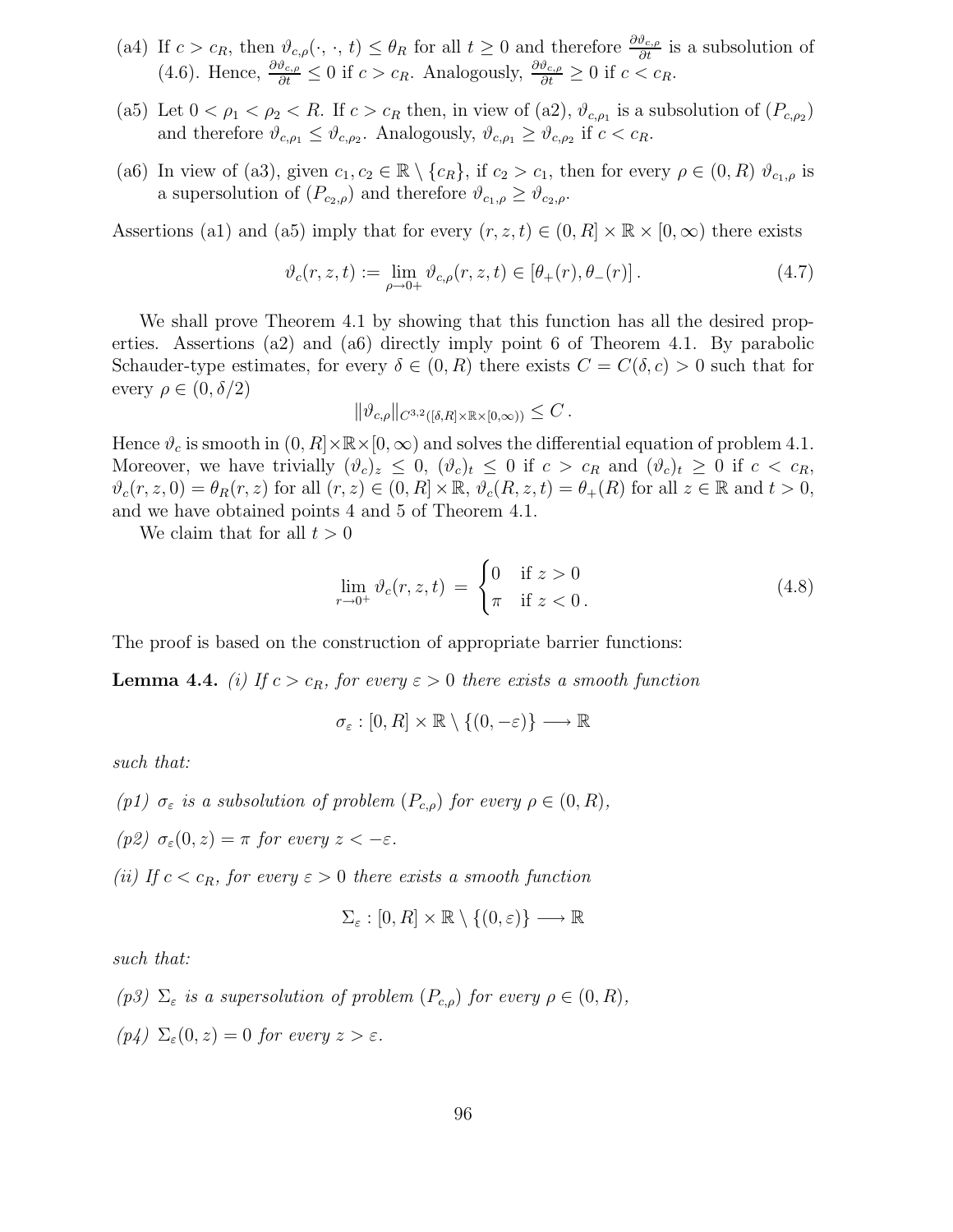We postpone the proof of this key result to section 4.2 and complete the proof of Theorem 4.1.

If  $c > c_R$ , we obtain from Lemma 4.4 the inequalities

$$
\sigma_{\varepsilon}(r,z) \leq \vartheta_{c,\rho}(r,z,t) \leq \theta_R(r,z)
$$

which are satisfied for every  $\rho \in (0, R)$  and every  $(r, z, t) \in [\rho, R] \times \mathbb{R} \times [0, \infty)$ . Passing to the limit  $\rho \rightarrow 0$  we obtain that

$$
\sigma_{\varepsilon}(r,z) \le \vartheta_c(r,z,t) \le \theta_R(r,z) \tag{4.9}
$$

and hence Claim 4.8 follows from property (p2), Theorem 1.1, (ii) and the arbitrariness of  $\varepsilon > 0$ . Analogously, if  $c < c_R$ , Claim 4.8 follows from Lemma 4.4, (ii) with (4.9) replaced by

$$
\theta_R(r,z) \le \vartheta_c(r,z,t) \le \Sigma_{\varepsilon}(r,z) \tag{4.10}
$$

The monotonicity of  $\vartheta_c$  with respect to t and the definition of  $\theta_c$  imply the inequalities

$$
\begin{aligned} \theta_c(r,z) &\leq \vartheta_c(r,z,t) \leq \theta_R(r,z) \quad \text{if } c > c_R\\ \theta_R(r,z) &\leq \vartheta_c(r,z,t) \leq \theta_c(r,z) \quad \text{if } c < c_R, \end{aligned}
$$

Assuming that  $\theta_c$  satisfies Theorem 4.2, as we shall prove below, we obtain points 1 and 3 of Theorem 4.1. This completes the proof of Theorem 4.1.  $\Box$ 

*Proof of Theorem 4.2:* By  $(4.3)$  and parabolic Schauder-type estimates, the function  $\theta_c$  is smooth out of  $\{r=0\}$ , solves

$$
\theta_{rr} + \frac{\theta_r}{r} + \theta_{zz} + c\theta_z - \frac{\sin(2\theta)}{2r^2} = 0 \quad \text{in } (0, R) \times \mathbb{R}
$$

and satisfies the condition  $\theta(R, z) = \theta_+(R)$ . It follows at once from (4.3), (4.9), (4.10) and Lemma 4.4 that

$$
\lim_{r \to 0^+} \theta_c(r, z) = \begin{cases} 0 & \text{if } z > 0 \\ \pi & \text{if } z < 0. \end{cases}
$$
 (4.11)

Obviously  $\theta_c$  satisfies  $(\theta_c)_z \leq 0$  and  $\theta_+(r) \leq \theta_c(r,z) \leq \theta_-(r)$ , and it follows from (4.11) that  $\theta_c \in C^0([0, R] \times \mathbb{R} \setminus \{(0, 0)\})$ . By the strong maximum principle,  $(\theta_c)_z < 0$  in  $(0, R) \times \mathbb{R}$ . Since  $\theta_+(r) \leq \theta_c(r, z, t) \leq \theta_R(r, z)$  if  $c > c_R$ , and  $\theta_R(r, z) \leq \theta_c(r, z, t) \leq \theta_-(r)$ if  $c < c_R$ , it follows from the strong maximum principle that

$$
\begin{aligned} \theta_+ &< \theta_c &< \theta_R \quad \text{if } c > c_R, \\ \theta_R &< \theta_c &< \theta_- \quad \text{if } c < c_R \end{aligned}
$$

in the open set  $(0, R) \times \mathbb{R}$ . Using the same argument as in the proof of Proposition 2.12, the continuity of  $\theta_c$  in  $[0, R] \times \mathbb{R} \setminus \{(0, 0)\}\$ implies that  $\theta_c$  is  $C^{\infty}$  in this set.

Since  $\theta_c$  is strictly decreasing with respect to z and bounded, there exist

$$
\theta_{c,+}(r):=\lim_{z\to+\infty}\theta_c(r,z),\quad \theta_{c,-}(r):=\lim_{z\to-\infty}\theta_c(r,z).
$$

Standard Schauder type estimates imply that  $\theta_{c,+}, \theta_{c,-} \in C^2((0,R])$  and solve the problem

$$
\begin{cases}\n\psi_{rr} + \frac{\psi_r}{r} - \frac{\sin(2\psi)}{2r^2} = 0 & \text{in } (0, R) \\
\psi(R) = \theta_+(R).\n\end{cases}
$$
\n(4.12)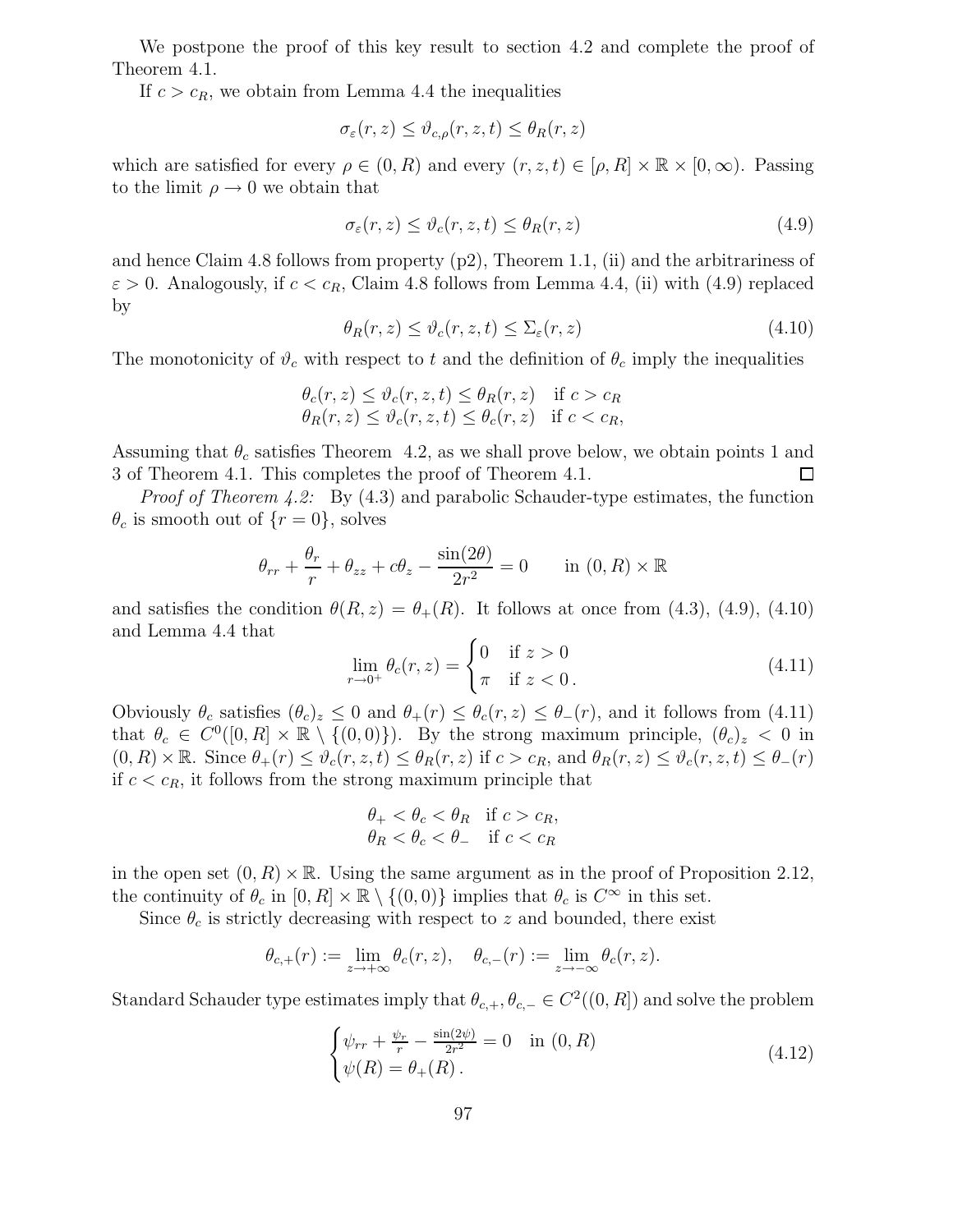Because of the bounds  $\theta_-(r) \leq \theta_c(r,\cdot) \leq \theta_+(r)$  for  $r \in [0,R]$ ,  $\theta_{c,+}, \theta_{c,-} \in C^0([0,R])$  and

$$
\theta_{c,+}(0)=0, \, \theta_{c,-}(0)=\pi
$$

A straightforward computation implies that  $\theta_{c,+} \equiv \theta_+$  and  $\theta_{c,-} \equiv \theta_-$ . We remark that by Schauder estimates, monotonicity in z and the bounds  $\theta_-(r) \leq \theta_c(r, \cdot) \leq \theta_+(r)$ , the convergence of  $\theta_c$  to  $\theta_{\pm}$  when  $z \to \pm \infty$  is uniform with respect to  $r \in [0, R]$ . Finally, by point 6 of Theorem 4.1,  $\theta_c(r, z)$  is decreasing with respect to c for  $(r, z) \in (0, R] \times \mathbb{R}$ . Since  $(\theta_c)_z < 0$  in  $(0, R) \times \mathbb{R}$  for every  $c \in \mathbb{R}$ , it follows from the strong maximum principle that, given  $c_1, c_2 \in \mathbb{R}$ ,  $\theta_{c_2} < \theta_{c_1}$  in  $(0, R) \times \mathbb{R}$  if  $c_2 > c_1$ . We conclude that  $\theta_c$  is a solution of problem  $(I_{c,R})$  satisfing properties 1-4 of Theorem 4.2.

### 4.2 Barrier functions

In this section we prove Lemma 4.4. We need the following trivial result.

**Lemma 4.5.** Let  $B > 0, \delta \in [0, 1]$ . If

$$
q(r) := \frac{2B^{1-\delta}r^{1+\delta}}{r^2 + B^2} \quad \text{for } r > 0,
$$

then for every  $r \in \mathbb{R}^+$ 

$$
0 \le q(r) \le \begin{cases} (1 - \delta)^{\frac{1 - \delta}{2}} (1 + \delta)^{\frac{1 + \delta}{2}} & \text{if } \delta \in [0, 1) \\ 2 & \text{if } \delta = 1 \,. \end{cases}
$$

For every  $C, D > 0$  we define the functions

$$
B_C(z) = \begin{cases} C e^{1/z} & \text{if } z < 0 \\ 0 & \text{if } z \ge 0, \end{cases}
$$

$$
A_D(z) = \begin{cases} 0 & \text{if } z \le 0 \\ D e^{-1/z} & \text{if } z > 0. \end{cases}
$$

It is well known that  $B_C, A_D \in C^{\infty}(\mathbb{R})$ .

In the following we consider  $c$  as prescribed.

**Lemma 4.6.** For every  $\mu \in (0,1)$  there exists  $\overline{C} = \overline{C}(\mu) \in (0,R]$  such that for every  $C \in (0, \bar{C}]$  the function

$$
\sigma_C(r, z) = 2 \arctan\left(\frac{B_C(z)}{r}\right) + 2 \arctan\left(\mu \left(\frac{r}{R}\right)^{3/2}\right), \quad (r, z) \in [0, R] \times \mathbb{R},
$$

satisfies the differential inequality

$$
\mathcal{L}(\sigma) := \sigma_{zz} + c\sigma_z + \sigma_{rr} + \frac{\sigma_r}{r} - \frac{\sin(2\sigma)}{2r^2} \ge 0
$$

in the open set  $(0, R) \times \mathbb{R}$ .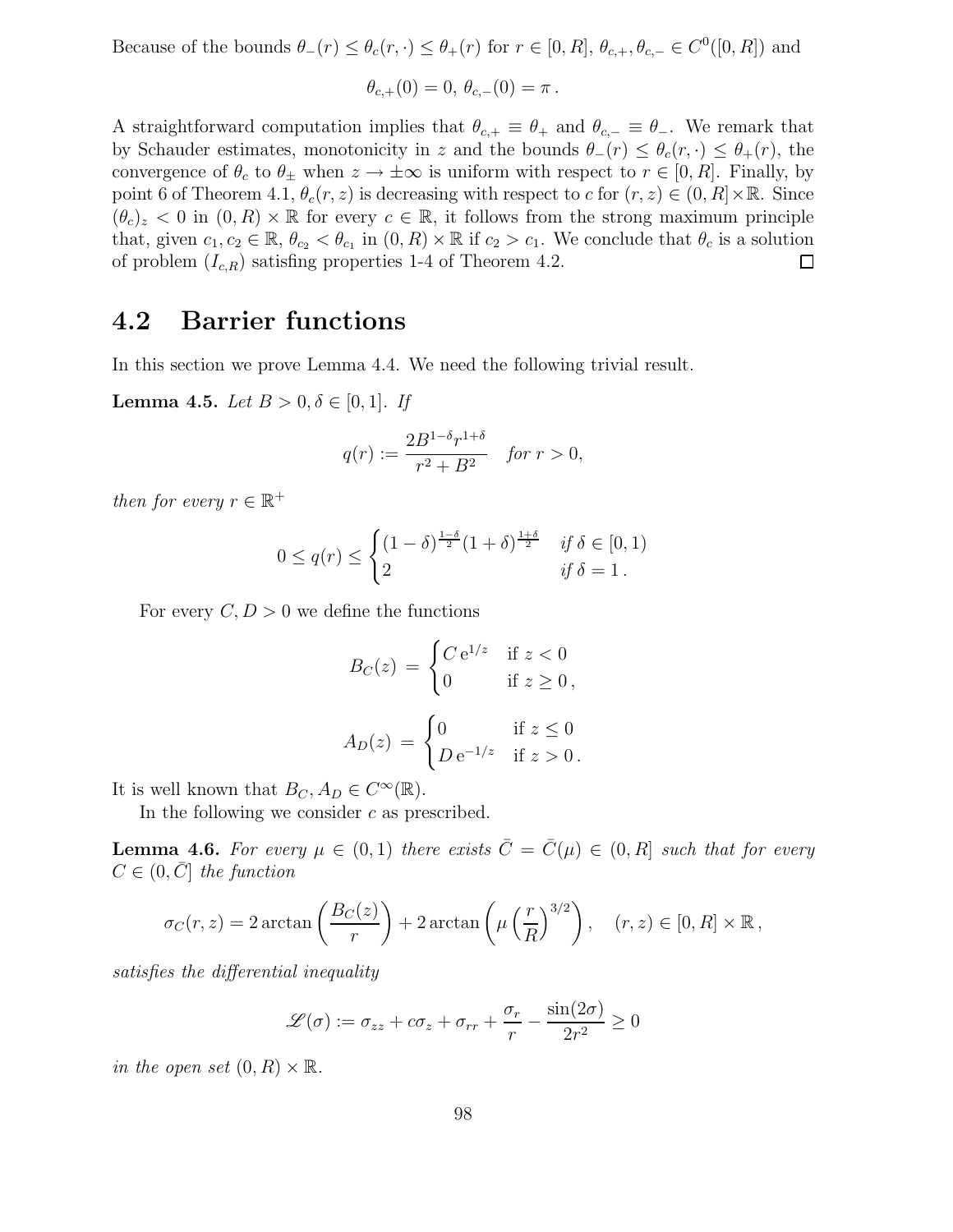*Proof:* Let  $\mu \in (0, 1)$  arbitrarily fixed. For sake of simplicity, we shall denote  $\sigma_C$  by σ. In the open set  $(0, R) \times (0, \infty)$   $\sigma(r, z) \equiv \gamma(r)$ , where  $\gamma(r) := 2 \arctan(\mu(r/R)^{3/2})$ , and

$$
\mathcal{L}(\sigma)(r,z) = \gamma''(r) + \frac{\gamma'(r)}{r} - \frac{\sin(2\gamma)}{2r^2} = \frac{5}{4} \frac{\sin(2\gamma)}{2r^2} \ge 0
$$
\n(4.13)

because  $\gamma(r) \leq 2 \arctan(\mu) \in (0, \pi/2)$ . Since  $\mathscr{L}(\sigma)$  is continuous in  $(0, R) \times \mathbb{R}$ , (4.13) holds up to  $z = 0, r \in (0, R)$ .

A straightforward computation shows that in the open set  $(0, R) \times (-\infty, 0)$ 

$$
\mathcal{L}(\sigma) = \phi'(z)\sin(f) + \phi^2(z)\frac{\sin(2f)}{2} + c\phi(z)\sin(f) + \frac{\sin(2f) + 9/4\sin(2\gamma) - \sin(2f + 2\gamma)}{2r^2}
$$

where  $\phi(z) \equiv \frac{B_C'(z)}{B_C(z)} \equiv -(1/z)^2$  and  $f = f(r, z) = 2 \arctan(\frac{B_C(z)}{r})$ . If we take  $C \in (0, R]$ , we have

$$
0 < B_C(z) \le C, \quad 0 < \mu < R/C
$$

and then

$$
\sigma(r, z) = f(r, z) + \gamma(r) \le \pi - 2 \arctan\left(\frac{r}{B_C(z)}\right) + 2 \arctan\left(\mu \frac{r}{R}\right) \le
$$
  

$$
\le \pi - 2 \arctan\left(\frac{r}{B_C(z)}\right) + 2 \arctan\left(\frac{r}{C}\right) \le \pi.
$$

Of course also  $0 \leq \gamma \leq \sigma$ . Therefore, by using standard trigonometric identities we find

$$
\sin(2f) + 9/4\sin(2\gamma) - \sin(2f + 2\gamma) = 9/4\sin(2\gamma) - 2\cos(2f + \gamma)\sin(\gamma) =
$$

$$
= 2\sin(\gamma)\left(5/4\cos(\gamma) + 2\sin(\sigma)\sin(f)\right) \ge 5/4\sin(2\gamma) \Rightarrow
$$

$$
\cos(f)(\phi' + \phi^2\cos(f) + c\phi) + \frac{5}{4}\sin(2\gamma) \ge \sin(f)(\phi' - \phi^2 + |c|\phi) + \frac{5}{4}\sin(2\gamma)
$$

$$
\mathcal{L}(\sigma) \ge \sin(f)(\phi' + \phi^2 \cos(f) + c\phi) + \frac{5\sin(2\gamma)}{4} \ge \sin(f)(\phi' - \phi^2 + |c|\phi) + \frac{5\sin(2\gamma)}{4} \tag{4.14}
$$

in  $(0, R) \times (-\infty, 0)$ . Since  $\mu \in (0, 1)$  we have

$$
\cos(\gamma) = \frac{1 - \mu^2 (r/R)^3}{1 + \mu^2 (r/R)^3} \ge \frac{1 - \mu^2}{1 + \mu^2} > 0
$$

and, at the same time,

$$
\sin(\gamma) = \frac{2\mu (r/R)^{3/2}}{1 + \mu^2 (r/R)^3} \ge \frac{2\mu}{1 + \mu^2} \left(\frac{r}{R}\right)^{3/2}.
$$

Since  $\phi(z) = -(1/z)^2$ , it turns out that  $\phi' - \phi^2 + |c|\phi < 0$ . Finally, substituting  $\delta = 1/2$ in Lemma 4.5,

$$
\sin(f(r,z)) = \frac{2B_C(z)r}{r^2 + B_C(z)^2} \le \frac{\sqrt[4]{27}}{2} \sqrt{\frac{B_C(z)}{r}} \le \frac{5}{4} \sqrt{\frac{B_C(z)}{r}}.
$$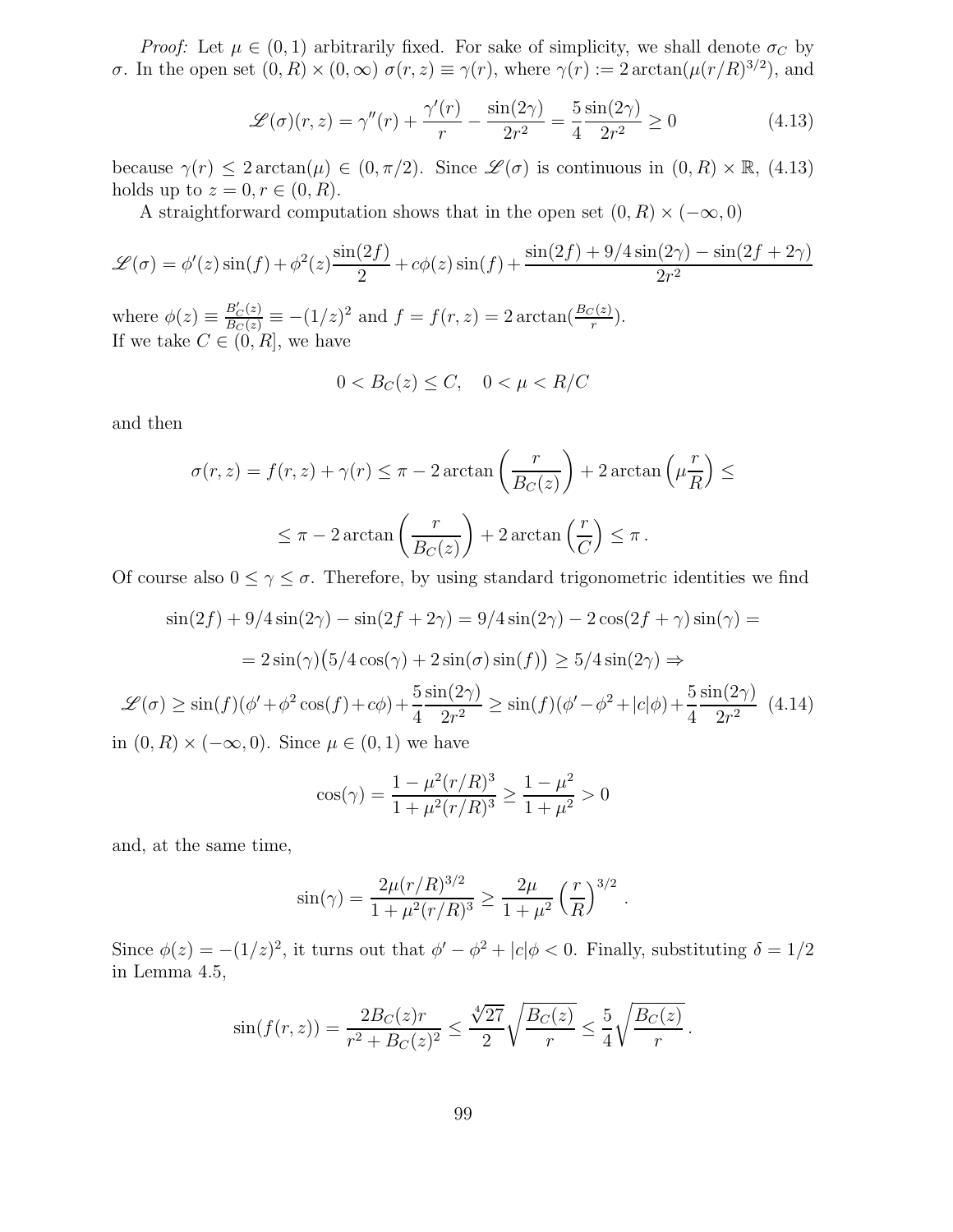It follows from (4.14) that in  $(0, R) \times (-\infty, 0)$ 

$$
\mathscr{L}(\sigma) \ge \frac{5r^{-1/2}}{4} \left( (\phi' - \phi^2 + |c|\phi) \sqrt{B_C} + \frac{2\mu(1-\mu^2)}{(1+\mu^2)^2} R^{-3/2} \right) .
$$

Since there exists  $Q = Q(c) > 0$  such that

$$
(\phi' - \phi^2 + |c|\phi)\sqrt{B_C} \ge -Q\sqrt{C}
$$

we obtain that in the open set  $(0, R) \times (-\infty, 0)$ 

$$
\mathscr{L}(\sigma) \ge \frac{5r^{-1/2}}{4} \left( -Q\sqrt{C} + \frac{2\mu(1-\mu^2)}{(1+\mu^2)^2} R^{-3/2} \right) .
$$

Therefore, there exists  $\bar{C} = \bar{C}(\mu, c, R) \in (0, R]$  such that by choosing  $C \in (0, \bar{C}]$   $\mathscr{L}(\sigma) \ge 0$  in  $(0, R) \times \mathbb{R}$ . in  $(0, R) \times \mathbb{R}$ .

*Remark* 4.7. As shown by the proof of Lemma 4.6,  $\overline{C}$  depends also on c and R. However, since these are given constants, we have made explicit only the dependence on  $\mu$ .

We omit the proof of the next result, which is formally identical to the previous one.

**Lemma 4.8.** For every  $\mu > 1$  there exists  $\bar{D} = \bar{D}(\mu) \in (0, R]$  such that for every  $D \in (0, \overline{D}]$  the function

$$
\Sigma_D(r,z) = 2 \arctan\left(\mu \left(\frac{R}{r}\right)^{3/2}\right) - 2 \arctan\left(\frac{A_D(z)}{r}\right), \quad (r,z) \in [0,R] \times \mathbb{R},
$$

satisfies the differential inequality

$$
\mathcal{L}(\Sigma) := \Sigma_{zz} + c\Sigma_z + \Sigma_{rr} + \frac{\Sigma_r}{r} - \frac{\sin(2\Sigma)}{2r^2} \le 0
$$

in the open set  $(0, R) \times \mathbb{R}$ .

We now assume  $c > c_R$  to show how to construct the family of functions  $\sigma_{\varepsilon}$  for  $\varepsilon > 0$ . From the properties of  $\theta_R$  (see Theorem 1.1) we know that for every  $\varepsilon > 0$  there exist  $\hat{C}(\epsilon) > 0$  and  $\hat{\mu}(\epsilon) \in (0, 1)$  such that for every  $C \in (0, \hat{C}(\epsilon)]$  and  $\mu \in (0, \hat{\mu}(\epsilon)]$ 

$$
2\arctan(C/r) + 2\arctan(\mu(r/R)^{3/2}) \le \theta_R(r, -\varepsilon), \quad \forall r \in [0, R].
$$

Given  $\varepsilon > 0$ , if we take  $\mu = \hat{\mu}(\varepsilon)$ ,  $C \in (0, \min\{\bar{C}(\mu), \hat{C}(\varepsilon)\}]$  and define  $\sigma_{\varepsilon}(r, z)$  $\sigma_C(r, z + \varepsilon)$ , then we have

1.  $\sigma_{\varepsilon}$  is a subsolution of

$$
\vartheta_t = \vartheta_{zz} + c\vartheta_z + \vartheta_{rr} + \frac{\vartheta_r}{r} - \frac{\sin(2\vartheta)}{2r^2},
$$

2. for every  $z < -\varepsilon$ ,  $r \in [0, R]$ 

$$
\sigma_{\varepsilon}(r,z) \leq 2 \arctan(C/r) + 2 \arctan(\mu(r/R)^{3/2}) \leq \theta_R(r,z),
$$

since  $\theta_R$  is decreasing with respect to z, and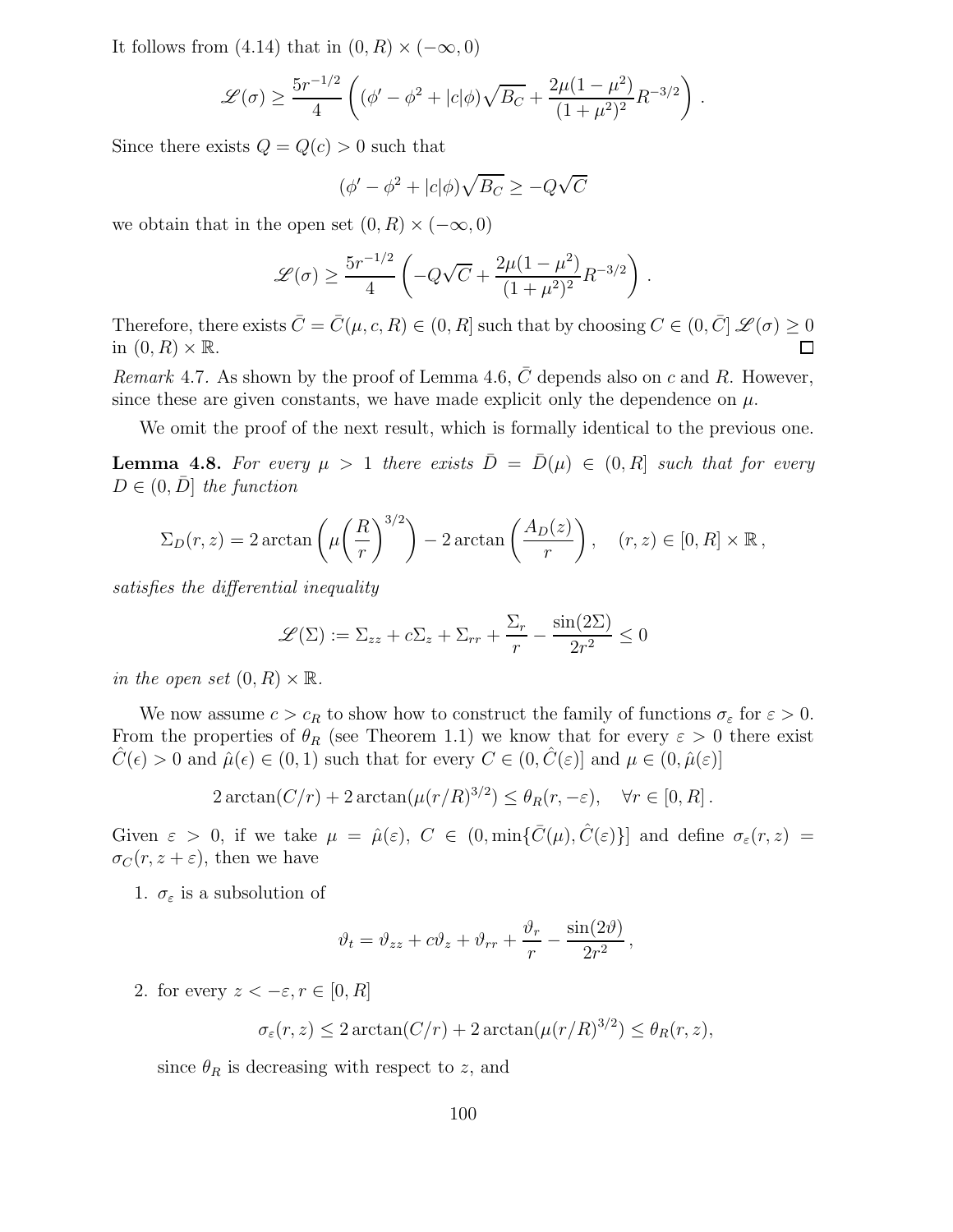3. for every  $z \geq -\varepsilon$ ,  $r \in [0, R]$ 

$$
\sigma_{\varepsilon}(r,z) = 2 \arctan(\mu(r/R)^{3/2}) \le 2 \arctan(\mu(r/R)) \le \theta_{+}(r) \le \theta_{R}(r,z)
$$

since  $\mu < 1 < bR$ .

Since  $\sigma_C(0, z) = 0$  for  $z > 0$ ,  $\sigma_C(0, z) = \pi$  for  $z < 0$ , we conclude that  $\sigma_{\varepsilon}$  satisfies property (p1) and (p2).

Analogously, if  $c < c_R$ , we construct the family  $\{\Sigma_{\varepsilon}\}_{{\varepsilon}>0}$ . From the properties of  $\theta_R$ (see Theorem 1.1) we know that for every  $\varepsilon > 0$  there exist  $D(\epsilon) > 0$  and  $\tilde{\mu}(\epsilon) > 1$  such that for every  $D \in (0, D(\varepsilon))$  and  $\mu \geq \tilde{\mu}(\varepsilon)$ 

$$
2\arctan(\mu (R/r)^{3/2}) - 2\arctan(D/r) \ge \theta_R(r,\varepsilon), \quad \forall r \in [0,R].
$$

Given  $\varepsilon > 0$ , if we take  $\mu = \tilde{\mu}(\varepsilon)$ ,  $D \in (0, \min\{\bar{D}(\mu), \tilde{D}(\varepsilon)\}]$  and define  $\Sigma_{\varepsilon}(r, z)$  $\Sigma_D(r, z - \varepsilon)$ , then  $\Sigma_{\varepsilon}$  satisfies (p3) and (p4).

### 4.3 A conjecture

In Chapter 1 we have shown that the "variational" solution  $\theta_R$  behaves near its singular point  $(0, 0)$  as

$$
\frac{\pi}{2} - \arctan\left(\frac{z}{r}\right) .
$$

Equivalently, the corresponding traveling wave solution for the director field,  $u_{c_R}$ , behaves near its singular point  $x_R(t) := (0, 0, c_R t)$  as

$$
\frac{x - x_R(t)}{|x - x_R(t)|},
$$

which, for each fixed  $t > 0$ , is a harmonic map from  $\mathbb{R}^3$  to  $\mathbb{S}^2$ . A straightforward computation shows that this harmonic map is an element of a 1-parameter family of axially symmetric harmonic maps with a given singular point at the vertical axis. To fix the ideas, if this singular point is the origin, the corresponding angle function of the harmonic map is of the form

$$
\theta(r,z) = 2 \arctan\left(A \tan\left(\frac{\pi}{4} - \frac{\arctan(z/r)}{2}\right)\right),\,
$$

where  $A \in \mathbb{R}^+$  represents the parameter. Observe that, if  $A = 1$ , we obtain the local behavior of the variational solution  $\theta_R$ .

**Conjecture.** Let  $c \in \mathbb{R}$  and let  $\theta_c$  be the solution defined by Theorem 4.2. Then there exists a continuous and strictly decreasing map from  $\mathbb R$  to  $\mathbb R^+$ ,  $c \mapsto A_c$ , such that  $\theta_c$  behaves near the origin as

$$
2\arctan\left(A_c\tan\left(\frac{\pi}{4}-\frac{\arctan(z/r)}{2}\right)\right),\,
$$

 $A_{c_R} = 1$ , and

$$
A_c \to \begin{cases} 0 & \text{as } c \to +\infty \\ +\infty & \text{as } c \to -\infty \,. \end{cases}
$$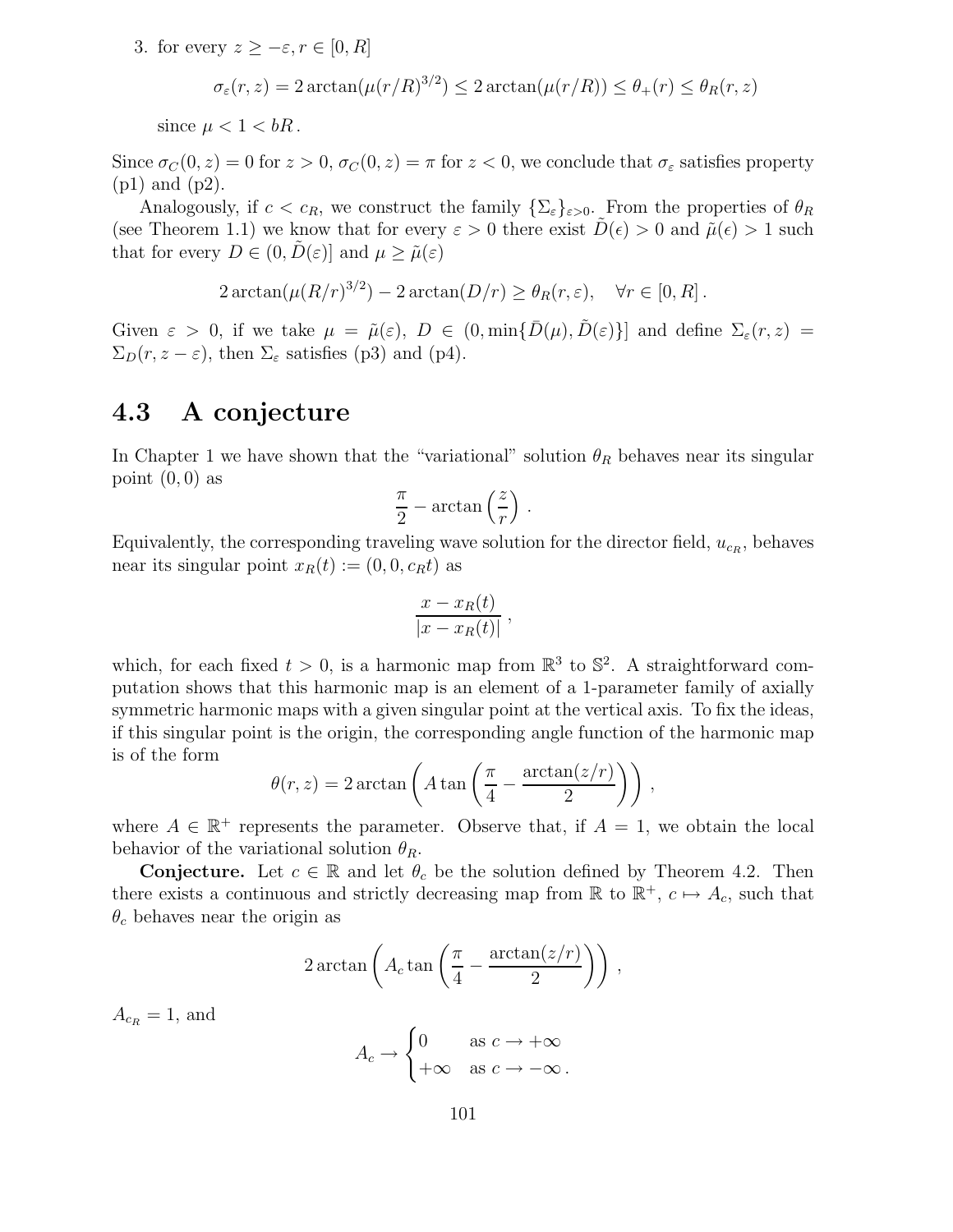In particular, the conjecture implies that

$$
A_c \begin{cases} < 1 & \text{if } c > c_R \\ > 1 & \text{if } c < c_R \end{cases} \tag{4.15}
$$

In order to understand the basis for our conjecture, below we give a heuristic explanation for the inequalities (4.15). For this purpose, we introduce the functions

$$
f_R(x,\varphi) = \log\left(\frac{\tan(\theta_R(e^x \cos \varphi, e^x \sin \varphi)/2)}{\tan(\pi/4 - \varphi/2)}\right) \quad x \in (-\infty, \log(R)], \varphi \in \left(-\frac{\pi}{2}, \frac{\pi}{2}\right)
$$

and

$$
f_c(x,\varphi,t) = \log\left(\frac{\tan(\vartheta_c(e^x\cos\varphi,e^x\sin\varphi,t)/2)}{\tan(\pi/4-\varphi/2)}\right) \quad x \in (-\infty,\log(R)], \varphi \in \left(-\frac{\pi}{2},\frac{\pi}{2}\right), t \ge 0
$$

where  $\vartheta_c$  is the solution defined by Theorem 4.1. We emphasize that  $f_c \leq f_R$  if  $c > c_R$ ,  $f_c \ge f_R$  if  $c < c_R$ , and, by Theorem 1.3,  $f_R(x, \varphi) \to 0$  as  $x \to -\infty$  loc. uniformly in  $[-\pi/2, \pi/2]$ . Moreover, we know from Theorem 4.1, point (5) that there exists  $f_{c,\infty} :=$  $\lim_{t\to\infty} f_c(\cdot,\cdot,t)$  and

$$
f_{c,\infty}(x,\varphi) = \log\left(\frac{\tan(\theta_c(e^x \cos\varphi, e^x \sin\varphi)/2)}{\tan(\pi/4 - \varphi/2)}\right) \quad \text{for } x \in (-\infty, \log(R)], \varphi \in \left(-\frac{\pi}{2}, \frac{\pi}{2}\right).
$$
\n(4.16)

By the given definitions,

$$
\mathcal{G}_c(x,\varphi,t) := \vartheta_c(e^x \cos \varphi, e^x \sin \varphi, t) \equiv 2 \arctan(e^{f_c(x,\varphi,t)} \tan(\pi/4 - \varphi/2)),
$$
  

$$
\mathcal{G}_R(x,\varphi) := \theta_R(e^x \cos \varphi, e^x \sin \varphi) \equiv 2 \arctan(e^{f_R(x,\varphi)} \tan(\pi/4 - \varphi/2)),
$$

and  $f_c$ ,  $f_R$  respectively solve the differential equation

$$
e^{2x} f_t = f_{xx} + f_x + \frac{(\cos^3 \varphi f_\varphi)_{\varphi}}{\cos^3 \varphi} + \gamma_c f_\varphi + \cos(\mathscr{G}_c) |\nabla f|^2 + c e^x (f_x \sin \varphi + f_\varphi \cos \varphi - 1) \tag{4.17}
$$

and

$$
f_{xx} + f_x + \frac{(\cos^3 \varphi \, f_{\varphi})_{\varphi}}{\cos^3 \varphi} + \gamma_R f_{\varphi} + \cos(\mathscr{G}_R) |\nabla f|^2 + c_R \, e^x (f_x \sin \varphi + f_{\varphi} \cos \varphi - 1) = 0 \tag{4.18}
$$

where

$$
\gamma_c := 2 \frac{\sin \varphi - \cos \mathscr{G}_c}{\cos \varphi}, \quad \gamma_R := 2 \frac{\sin \varphi - \cos \mathscr{G}_R}{\cos \varphi}.
$$

Since  $\theta_R \in C^{\infty}([0, R] \times \mathbb{R} \setminus \{(0, 0)\})$  and, as one can easily show,  $\vartheta_c \in C^{\infty}([0, R] \times \mathbb{R} \times$  $\mathbb{R}^+ \setminus \{(0,0)\} \times \mathbb{R}^+$ , it follows from Taylor expansion that  $f_c$ ,  $f_R$  can be extended up to  $\varphi = \pm \pi/2$  and

$$
\frac{\partial f_c}{\partial \varphi}(x, \pm \pi/2, t) = 0, \quad \frac{\partial f_R}{\partial \varphi}(x, \pm \pi/2) = 0 \quad \text{for } x \in (-\infty, \log(R)], t \ge 0. \tag{4.19}
$$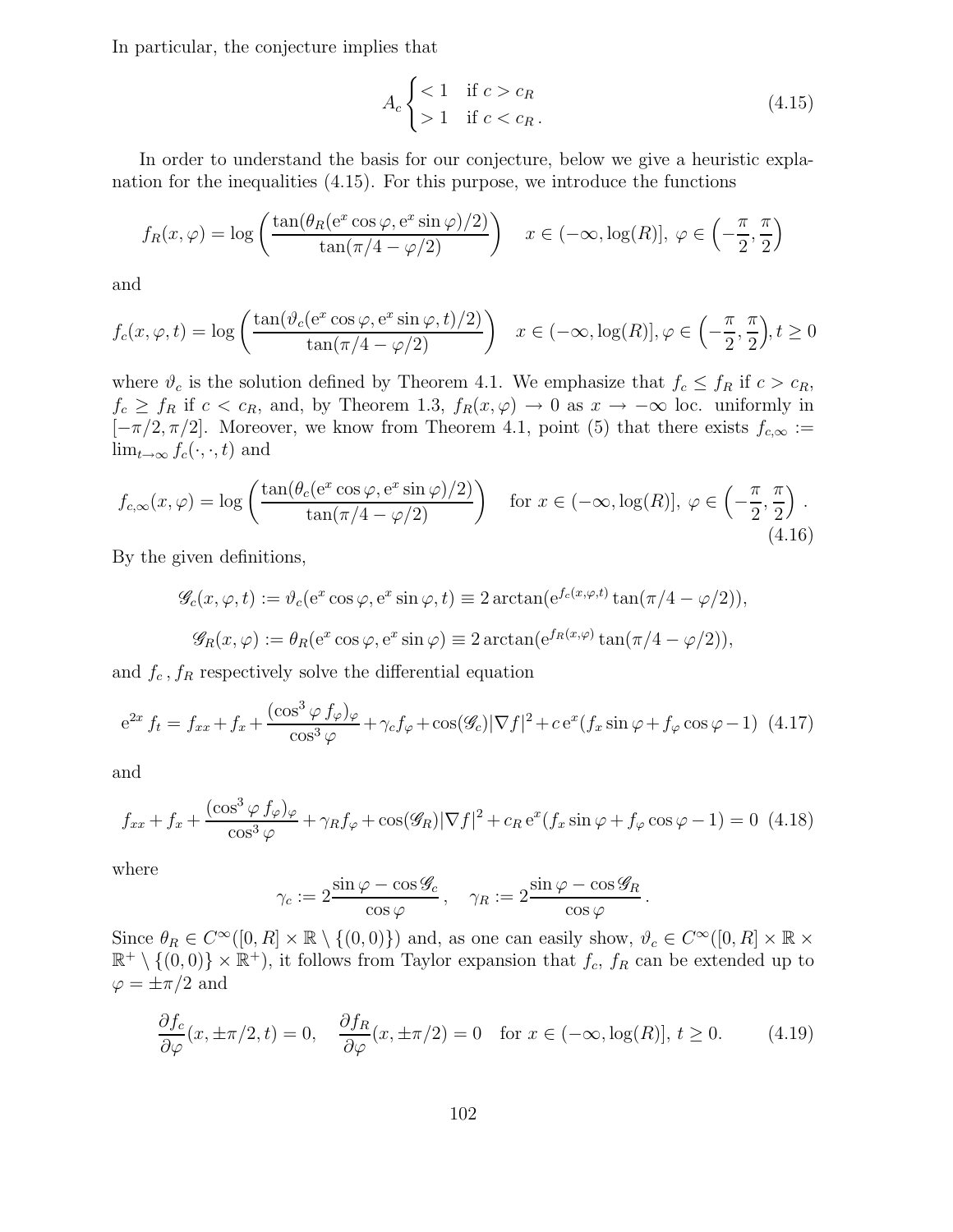Therefore, given an arbitrary  $M \in (-\infty, \log(R))$ , if we consider the differential problem

$$
\begin{cases}\ne^{2x} f_t = f_{xx} + f_x + \frac{(\cos^3 \varphi f_{\varphi})_{\varphi}}{\cos^3 \varphi} + \gamma_c f_{\varphi} + \cos(\mathcal{G}_c) |\nabla f|^2 + c e^x (f_x \sin \varphi + f_{\varphi} \cos \varphi - 1) \\
\text{in } (-M, \log(R)) \times (-\pi/2, \pi/2) \times \mathbb{R}^+ \\
f(x, \varphi, 0) = f_R(x, \varphi) \\
f_{\varphi}(x, \pm \pi/2, t) = 0 \\
f(M, \varphi, t) = f_R(M, \varphi) \\
f(\log(R), \varphi, t) = f_R(\log(R), \varphi) \\
\text{for } \varphi \in (-\pi/2, \pi/2), t > 0 \\
\text{for } \varphi \in (-\pi/2, \pi/2), t > 0,\n\end{cases} (4.20)
$$

 $f_c$  is a subsolution of this problem if  $c > c_R$ , a supersolution if  $c < c_R$ . We conjecture that, by using properties of  $\theta_R$ , from (4.18) and (4.19) follows that

$$
f_R(x,\varphi) \approx e^x \text{ as } x \to -\infty. \tag{4.21}
$$

If this is true, then, under the assumption  $c > c_R$ , we are able to prove that:

- 1. for every  $M \in (-\infty, \log(R))$  problem 4.20 has a supersolution  $F_M$  which is decreasing with respect to  $t$ ,
- 2. the sequence  $F_M$  is decreasing with respect to M and, denoted by F its limit as  $M \rightarrow -\infty$ ,

3.

$$
\limsup_{x \to -\infty} \lim_{t \to \infty} f_c(x, \varphi, t) \le \limsup_{x \to -\infty} \lim_{t \to \infty} F(x, \varphi, t) \le -K
$$

where  $K > 0$  is a constant (the first inequality follows from the maximum principle).

Then, if  $(4.21)$  is true and  $c > c_R$ , lim sup  $\limsup_{x \to -\infty} f_{c,\infty}(x,\varphi) \leq -K$  for every  $\varphi \in (-\pi/2, \pi/2),$ which, together with (4.16), explains the inequality (4.15) in the case  $c > c_R$ . Of course, there exists an analogous argument for the case  $c < c_R$ .

If our conjecture turns out to be true, it suggests that, at least in the class of axially symmetric solutions, the nonuniqueness phenomena for several initial value problems are directly related to the local structure of the solution in a neighborhood of its singularities. The structure of the traveling waves suggests that in a neighborhood of each singularity, the solution behaves as a harmonic map from  $\mathbb{R}^3$  to  $\mathbb{S}^2$ , but the instantaneous speed of the singular point is related to which harmonic map represents the local behavior. So it is natural to ask whether the sort of nonuniqueness observed in [27] and [2], caused by the degree of freedom to prescribe the evolution of a singular point, could be explained, alternatively, by the degree of freedom to prescribe the harmonic map which describes the local behavior of the solution near a singular point.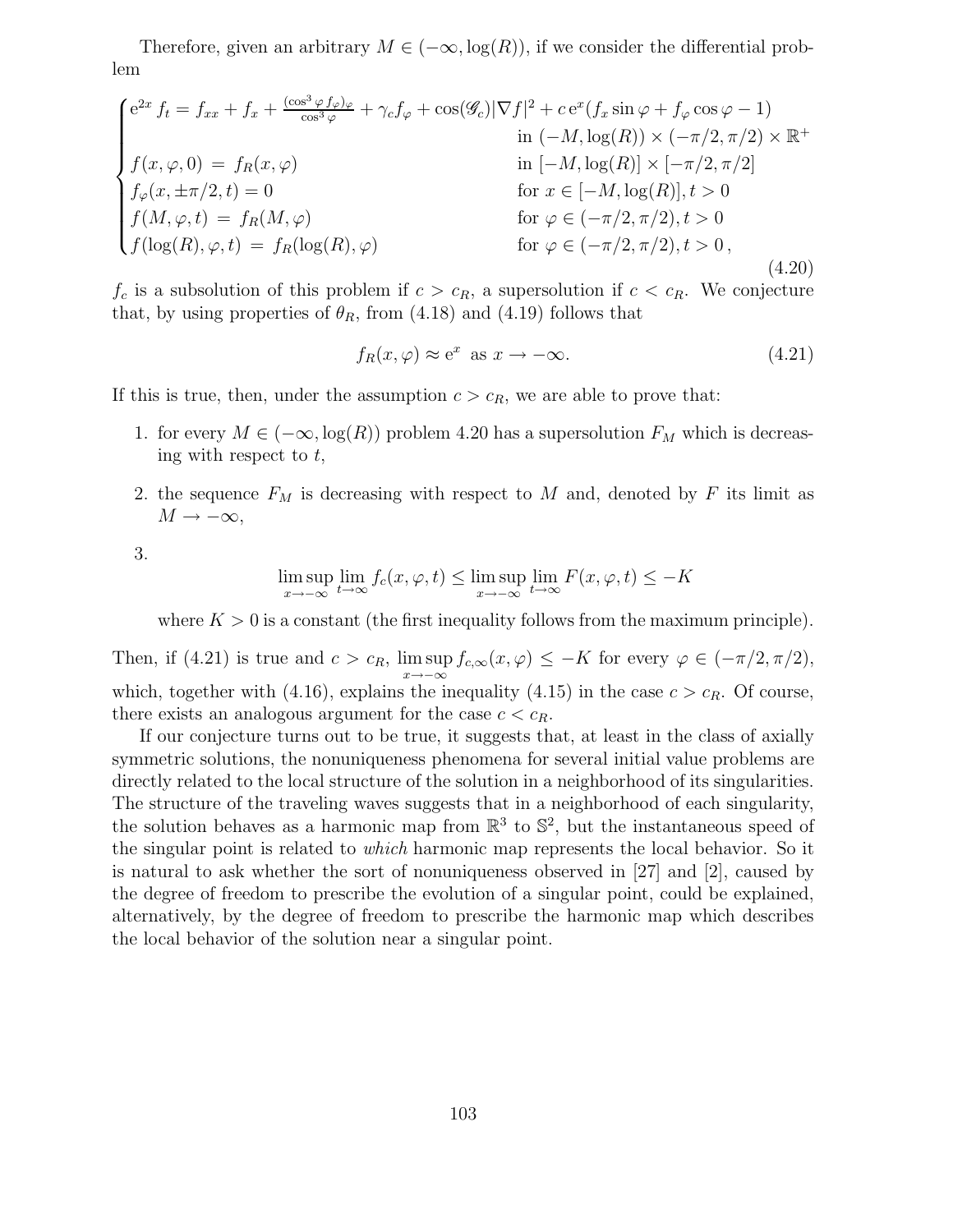## Appendix A

# Some energetic inequalities concerning harmonic maps

**Lemma A.1.** For all  $w \in H^1_{loc}(0, \infty) \subset C^0((0, \infty))$  and  $0 < \rho_1 < \rho_2$ 

$$
\int_{\rho_1}^{\rho_2} \frac{r}{2} \left( \frac{\sin^2 w}{r^2} + \left| \frac{dw}{dr} \right|^2 \right) dr \ge \left| \cos(w(\rho_2)) - \cos(w(\rho_1)) \right|.
$$

Proof:

$$
|\cos(w(\rho_2)) - \cos(w(\rho_1))| = \left| \int_{\rho_1}^{\rho_2} -\sin(w) \frac{dw}{dr} dr \right| \le
$$
  

$$
\le \int_{\rho_1}^{\rho_2} \frac{r}{2} \left( 2 \left| \frac{\sin w}{r} \right| \left| \frac{dw}{dr} \right| \right) dr \le \int_{\rho_1}^{\rho_2} \frac{r}{2} \left( \frac{\sin^2 w}{r^2} + \left| \frac{dw}{dr} \right|^{2} \right) dr.
$$

 $\Box$ 

 $\Box$ 

Lemma A.2. For all  $W \in H_{loc}^1(-\pi/2, \pi/2) \subset C^0((-\pi/2, \pi/2))$  and  $-\pi/2 \le \varphi_1 < \varphi_2 \le$  $\pi/2$ 

$$
\int_{\varphi_1}^{\varphi_2} \frac{\cos(\varphi)}{2} \left( \left| \frac{dW}{d\varphi} \right|^2 + \frac{\sin^2(W)}{\cos^2(\varphi)} \right) d\varphi \ge \left| \cos(W(\varphi_2)) - \cos(W(\varphi_1)) \right|.
$$

Proof:

$$
|\cos(W(\varphi_2)) - \cos(W(\varphi_1))| = \left| \int_{\varphi_1}^{\varphi_2} -\sin(W) \frac{dW}{d\varphi} d\varphi \right| \le
$$
  

$$
\int_{\varphi_1}^{\varphi_2} \frac{\cos(\varphi)}{2} \left( 2 \left| \frac{dW}{d\varphi} \right| \frac{|\sin(W)|}{\cos(\varphi)} \right) d\varphi \le \int_{\varphi_1}^{\varphi_2} \frac{\cos(\varphi)}{2} \left( \left| \frac{dW}{d\varphi} \right|^{2} + \frac{\sin^{2}(W)}{\cos^{2}(\varphi)} \right) d\varphi.
$$

A straightforward calculation leads to the following consequences: Corollary A.3. Let  $0 < \alpha < \beta$ ,  $k \in \mathbb{Z}$  and  $b \in \mathbb{R}$ . Let

$$
E_{\alpha}^{\beta}(w) = \int_{\alpha}^{\beta} \frac{r}{2} \left( \left| \frac{dw}{dr} \right|^{2} + \frac{\sin^{2} w}{r^{2}} \right) dr \quad \text{for } w \in H^{1}(\alpha, \beta). \tag{A.1}
$$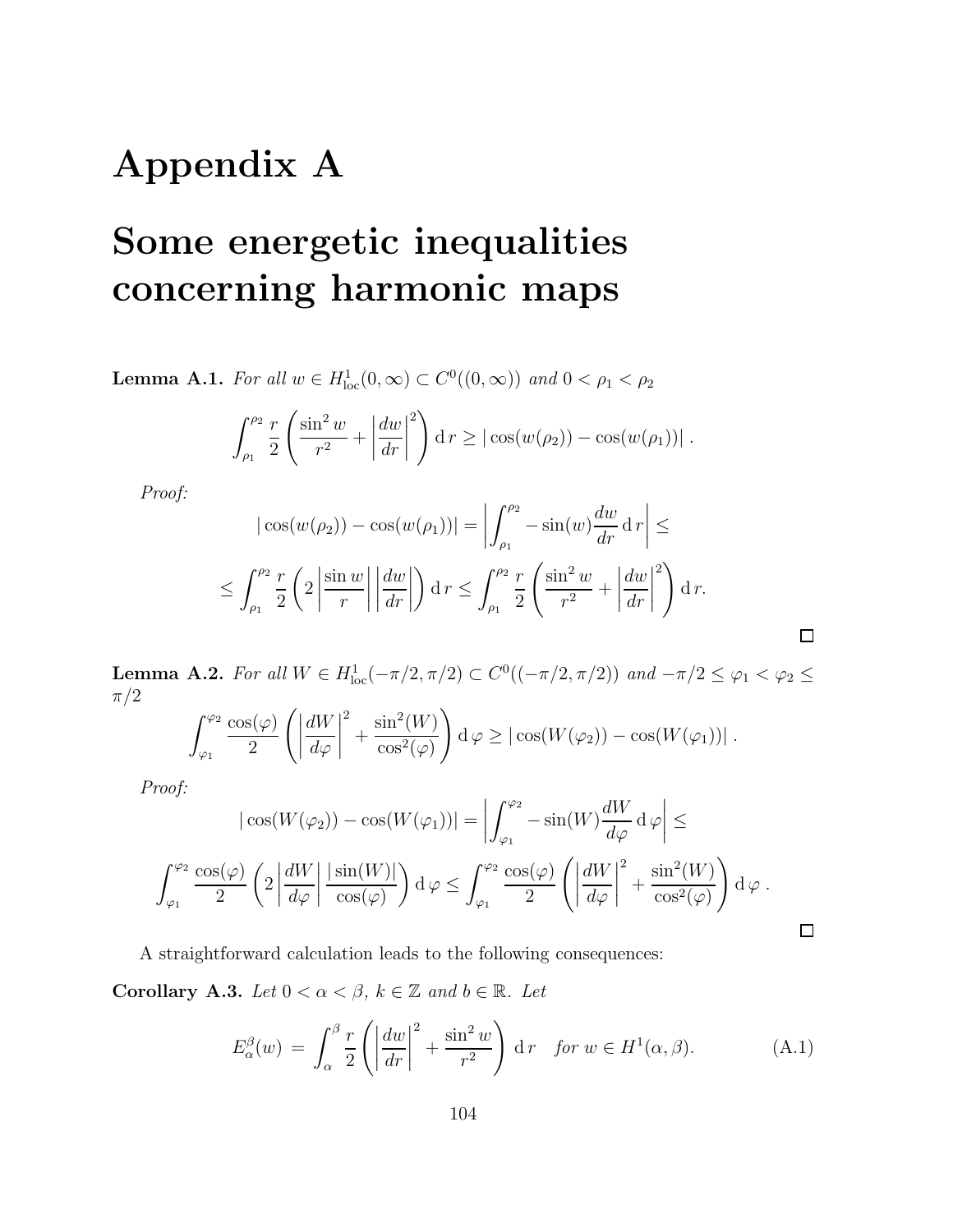Then

$$
E_{\alpha}^{\beta}(w) \ge E_{\alpha}^{\beta}(k\pi + 2\arctan(br)) = \frac{2}{1 + b^2\alpha^2} - \frac{2}{1 + b^2\beta^2}
$$

for all  $w \in H^1(\alpha, \beta)$  satisfying  $w(\alpha) = k\pi + 2 \arctan(b\alpha)$  and  $w(\beta) = k\pi + 2 \arctan(b\beta)$ . Corollary A.4. Let  $-\pi/2 < \alpha < \beta < \pi/2$ ,  $k \in \mathbb{Z}$  and  $A \in \mathbb{R}$ . Let

$$
F_{\alpha}^{\beta}(W) = \int_{\alpha}^{\beta} \frac{\cos(\varphi)}{2} \left( \left| \frac{dW}{d\varphi} \right|^{2} + \frac{\sin^{2}(W)}{\cos^{2}(\varphi)} \right) d\varphi \quad \text{for } W \in H^{1}(\alpha, \beta). \tag{A.2}
$$

Then

$$
F_{\alpha}^{\beta}(W) \ge F_{\alpha}^{\beta}\left(k\pi + 2\arctan\left(A\tan\left(\frac{\pi}{4} - \frac{\varphi}{2}\right)\right)\right) =
$$
  
= 
$$
\frac{1 - A^2 + \sin(\beta)(1 + A^2)}{1 + A^2 + \sin(\beta)(1 - A^2)} - \frac{1 - A^2 + \sin(\alpha)(1 + A^2)}{1 + A^2 + \sin(\alpha)(1 - A^2)}
$$

for all  $W \in H^1(\alpha, \beta)$  satisfying  $W(\alpha) = k\pi + 2 \arctan(A \tan(\pi/4 - \alpha/2))$  and  $W(\beta) =$  $k\pi + 2 \arctan(A \tan(\pi/4 - \beta/2)).$ 

**Lemma A.5.** Let  $0 < \alpha < \beta$ ,  $w \in H^1(\alpha, \beta)$  and let  $E_{\alpha}^{\beta}(w)$  be defined by  $(A.1)$ . If  $k_1$ ,  $k_2$ are integers satisfying  $w(\alpha) \in [k_1 \pi, (k_1 + 1) \pi), w(\beta) \in [k_2 \pi, (k_2 + 1) \pi),$  then

$$
E_{\alpha}^{\beta}(w) \ge \begin{cases} 2(k_2 - k_1 - 1) + |\cos(w(\beta)) - (-1)^{k_2}| + |(-1)^{k_1 + 1} - \cos(w(\alpha))| & \text{if } k_2 > k_1 \\ |\cos(w(\beta)) - \cos(w(\alpha))| & \text{if } k_2 = k_1 \\ 2(k_1 - k_2 - 1) + |\cos(w(\alpha)) - (-1)^{k_1}| + |(-1)^{k_2 + 1} - \cos(w(\beta))| & \text{if } k_2 < k_1. \end{cases}
$$

*Proof:* If  $k_2 = k_1$  the conclusion follows directly from Lemma A.1. If  $k_2 > k_1$  and so  $w(\beta) > w(\alpha)$ , it is sufficient to apply Lemma A.1 to the partition  $\alpha < R_0 < ... <$  $R_{k_2-k_1-1} < \beta$  of  $[\alpha, \beta]$ , where  $w(R_j) = (k_1 + 1 + j)\pi$  for all  $j = 0, 1, ..., k_2 - k_1 - 1$ . The case  $k_2 < k_1$  is similar. case  $k_2 < k_1$  is similar.

**Theorem A.6.** Let  $R > 0$ ,  $0 < b < 1$  and  $w \in H_{loc}^1((0, R])$ . If  $w(R) = 2 \arctan b$  then

$$
E_0^R(w) = \int_0^R \frac{r}{2} \left( \frac{\sin^2 w}{r^2} + \left| \frac{dw}{dr} \right|^2 \right) dr \ge E_0^R \left( 2 \arctan \left( \frac{br}{R} \right) \right) = \frac{2b^2}{1+b^2} \, .
$$

*Proof:* The latter equality is trivial. To prove the inequality, we observe that, since  $0 < b < 1$ , if  $\lim_{\rho \to 0^+} w(\rho) = k\pi$  for some  $k \in \mathbb{Z}$ , Lemma A.1 implies that  $E_0^R(w) \ge$ <br>  $\frac{2}{\rho} \leq \frac{2b^2}{\rho}$  if k is odd and  $F_0^R(w) \geq \frac{2b^2}{\rho}$  if k is even It is easy to prove that in all  $\frac{2}{1+b^2} > \frac{2b^2}{1+b}$  $rac{2b^2}{1+b^2}$  if k is odd, and  $E_0^R(w) \geq \frac{2b^2}{1+b}$  $\frac{2b^2}{1+b^2}$  if k is even. It is easy to prove that in all other cases  $E_0^R(w) = \infty$ . Indeed, if  $\lim_{\rho \to 0^+} w(\rho)$  exists and is finite but not equal to a multiple of  $\pi$ , then  $\frac{\sin^2 w}{r}$  is not integrable at  $r = 0$ ; if  $\lim_{\rho \to 0^+} w(\rho)$  is infinite or does not exist it is enough to apply (repeatedly in the latter case) Lemma A.5. □

Setting

$$
\mathcal{S}_b(R) = \left\{ w \in H_r^1(0,R) \, ; \, \frac{\sin w}{r} \in L_r^2(0,R), w(R) = 2 \arctan b \right\},\,
$$

Theorem A.6 implies that if  $0 < b < 1$  the function 2 arctan  $\left(\frac{br}{R}\right)$  $\frac{br}{R}$ ) is a minimum of the functional  $E_0^R(w)$  on  $\mathcal{S}_b(R)$ . Since any minimum satisfies the Euler-Lagrange equation  $w_{rr} + \frac{1}{r} w_r - \frac{\sin(2w)}{2r^2}$  $\frac{\Delta(2w)}{2r^2} = 0$ , it is easy to show that  $2 \arctan \left( \frac{br}{R} \right)$  $\frac{br}{R}$ ) is the unique minimum. Using the estimates obtained in this appendix it is very easy to show a slightly sharper result, of which we omit the proof: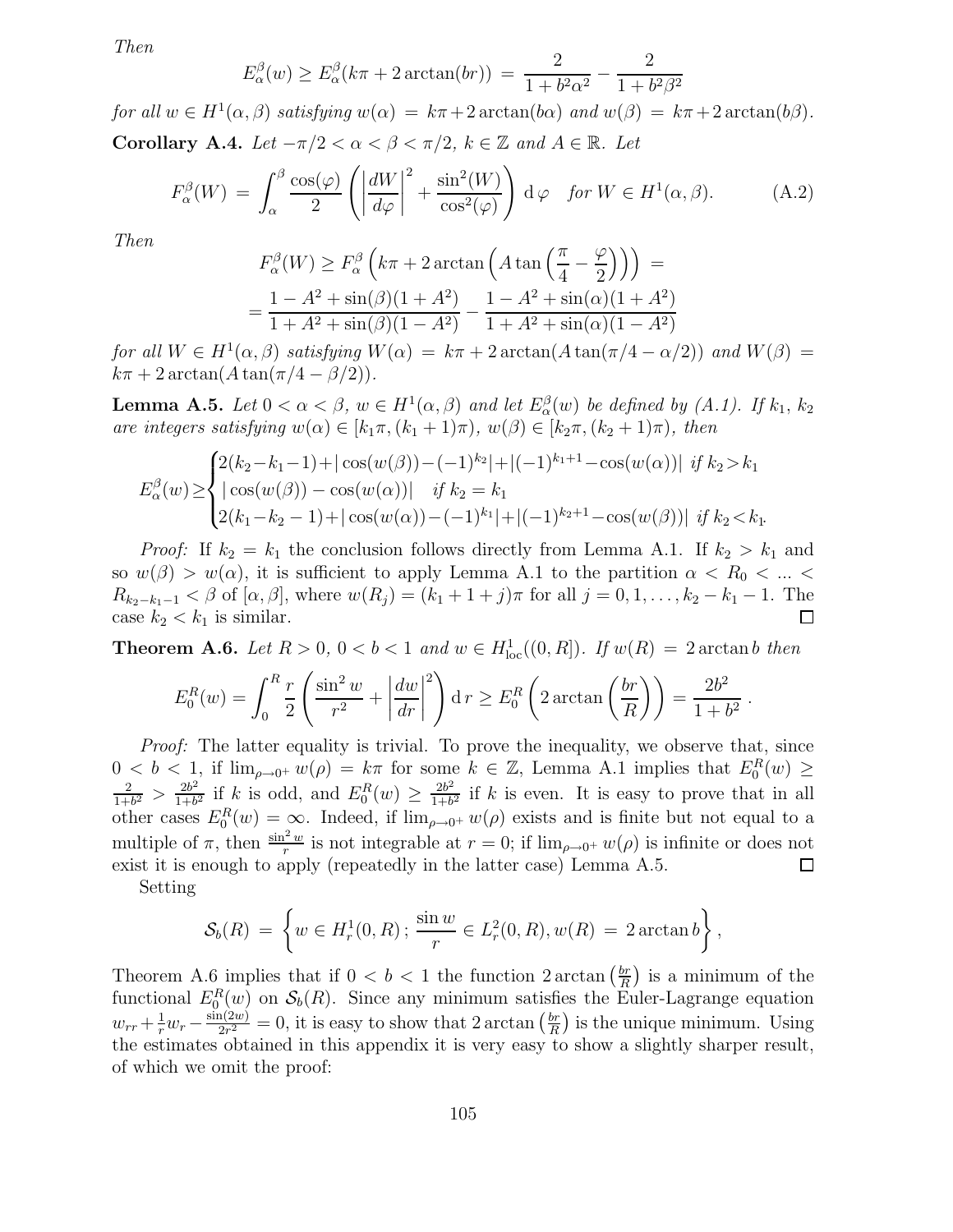**Theorem A.7.** Let  $R > 0$ ,  $0 < b < 1$  and let  $\{w_n\}$  be a minimizing sequence for  $E_0^R(w)$ on  $S_b(R)$ . Then  $w_n(0) = 0$  for n large enough and  $w_n(r) \to 2 \arctan \left( \frac{br}{R} \right)$  $\frac{br}{R}$ ) uniformly in [0, R] as  $n \to \infty$ .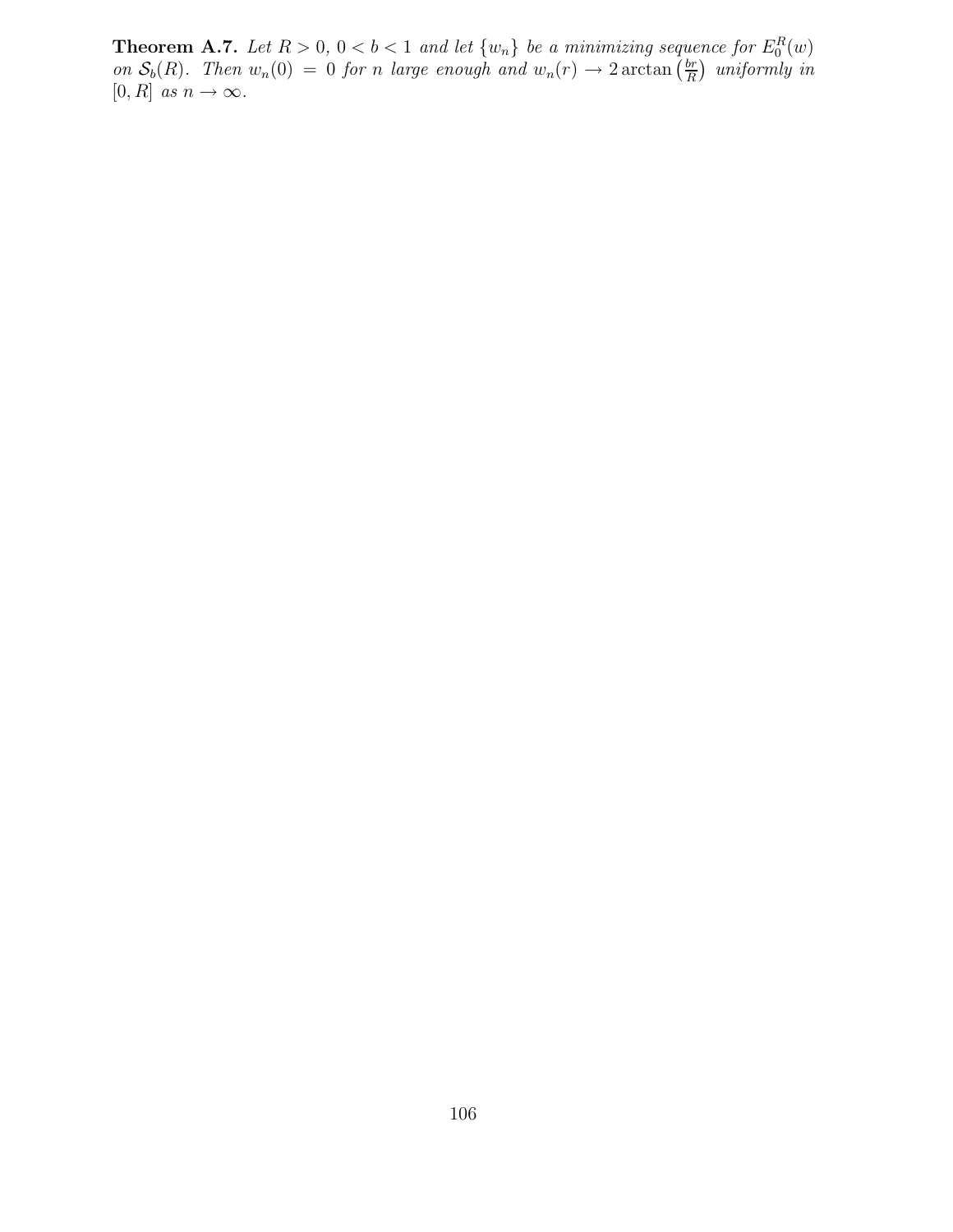## Appendix B

# Onedimensional monotone rearrangements

Throughout this section  $f(r, x)$  will denote a  $C^1$ -function defined in  $(0, 1) \times \mathbb{R}^+$  satisfying the following four properties:

- (P1) for all  $r \in (0,1)$ ,  $C \in \mathbb{R}$  and  $0 < \alpha < \beta$  the sets  $\{x \in [\alpha,\beta] ; f(r,x) = C\}$  and  ${x \in [\alpha, \beta]; f_x(r, x) = 0}$  are finite;
- (P2)  $f_r \in L^{\infty}((\rho, 1) \times \mathbb{R}^+)$  and  $f_x \in L^{\infty}((\rho, 1) \times (\rho, \infty))$  for all  $\rho > 0$ ;
- (P3)  $f \in L^{\infty}((0,1) \times \mathbb{R}^+)$  and

$$
\ell(r) \equiv \inf_{x>0} f(r, x) < L(r) \equiv \sup_{x>0} f(r, x) \quad \text{for } 0 < r < 1;
$$

(P4) for any  $\rho > 0$ ,  $\lim_{x \to \infty} f(r, x) = \ell(r)$  uniformly with respect to  $r \in [\rho, 1)$ .

Given  $f$ , we set

$$
\Omega_{d,r} = \{x > 0 \, ; \, f(r,x) \ge d\} \quad \text{for } d \in \mathbb{R}, \, 0 < r < 1 \,,
$$
\n
$$
f^*(r,x) = \sup\{d \in \mathbb{R} \, | \, x \le \mu(\Omega_{d,r})\} \quad \text{for } 0 < r < 1 \,, \, x > 0 \,,
$$

where  $\mu$  is the onedimensional Lebesgue measure. By construction, the rearrangement  $f^*$  of f is nonincreasing with respect to x, for every  $r \in (0,1)$  sup  $f^*(r, x) = L(r),$  $\lim_{x \to \infty} f^*(r, x) = \ell(r)$  uniformly with respect to  $r \in [\rho, 1)$  for  $\rho > 0$ , and for all  $0 < r < 1$ ,  $d_1 < d_2$ 

$$
\mu({x > 0 \; ; \; d_1 \le f^*(r, x) < d_2}) = \mu({x > 0 \; ; \; d_1 \le f(r, x) < d_2}).
$$
 (B.1)

We define, for  $0 < r < 1$ ,  $d \in \mathbb{R}$ , and  $0 < \sigma < \tau$ , the sets

$$
\Omega_{\sigma,d,r} = \{x \ge \sigma \, ; \, f(r,x) \ge d\}, \qquad \Omega_{d,r}^{\tau} = \{x \in (0,\tau] \, ; \, f(r,x) \ge d\},\
$$
  

$$
\Omega_{\sigma,d,r}^{\tau} = \{x \in [\sigma,\tau] \, ; \, f(r,x) \ge d\},
$$

and, in  $(0, 1) \times \mathbb{R}^+$ , the rearranged functions

$$
f^{*\sigma}(r,x) = \begin{cases} \sup\{d \in \mathbb{R} \, ; \, \mu(\Omega_{\sigma,d,r}) > 0\} & \text{if } x \le \sigma \\ \sup\{d \in \mathbb{R} \, ; \, x - \sigma \le \mu(\Omega_{\sigma,d,r})\} & \text{if } x > \sigma \, , \end{cases}
$$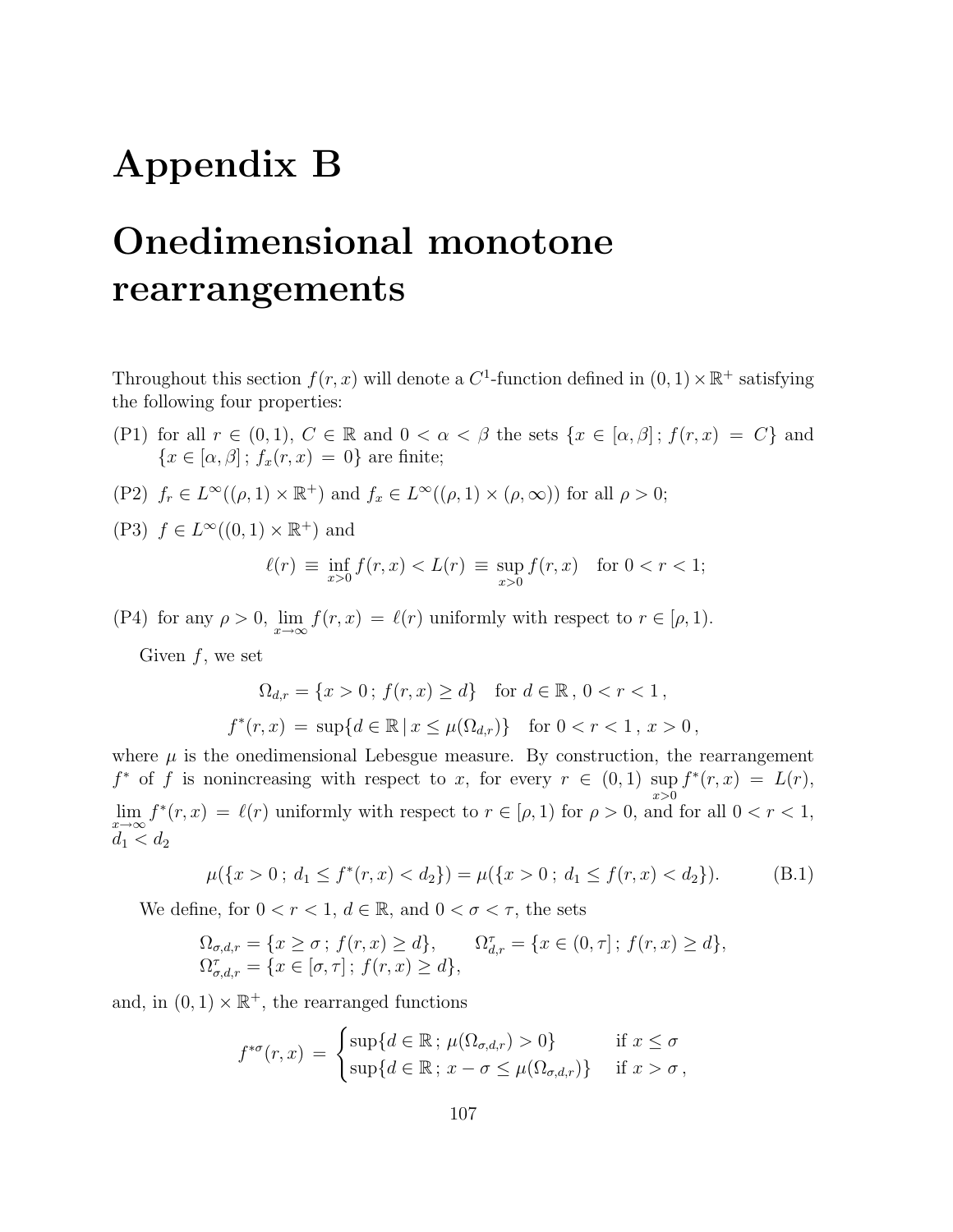$$
f_{\tau}^*(r, x) = \begin{cases} \sup\{d \in \mathbb{R} \, ; \, x \le \mu(\Omega_{d,r}^{\tau})\} & \text{if } x \le \tau \\ \sup\{d \in \mathbb{R} \, ; \, \tau \le \mu(\Omega_{d,r}^{\tau})\} & \text{if } x > \tau, \end{cases}
$$
\n
$$
f_{\tau}^{*\sigma}(r, x) = \begin{cases} \sup\{d \in \mathbb{R} \, ; \, \mu(\Omega_{\sigma,d,r}^{\tau}) > 0\} \\ \sup\{d \in \mathbb{R} \, ; \, x - \sigma \le \mu(\Omega_{\sigma,d,r}^{\tau})\} & \text{if } x \in (\sigma, \tau] \\ \sup\{d \in \mathbb{R} \, ; \, \tau - \sigma \le \mu(\Omega_{\sigma,d,r}^{\tau})\} & \text{if } x > \tau. \end{cases}
$$

It follows at once from the previous definitions that  $f^{*\sigma}, f^*_{\tau}$  and  $f^{*\sigma}_{\tau}$  are non increasing with respect to x and

- 1.  $\lim_{x \to \infty} f^{*\sigma}(r, x) = \ell(r)$ ,
- 2. for all  $x \leq \sigma$

$$
f^{*\sigma}(r,x) = L_{\sigma,r} := \sup_{x \ge \sigma} f(r,x), \quad f^{*\sigma}_{\tau}(r,x) = \sup_{x \in [\sigma,\tau]} f(r,x),
$$

3. sup  $x>0$  $f^*_\tau(r,x) = \sup$  $x \in (0, \tau]$  $f(r, x)$  and for all  $x \geq \tau$  $f^*_\tau(r,x) = \inf_{r,s \in (0,1]}$  $x \in (0, \tau]$  $f(r, x), \quad f_{\tau}^{*\sigma}(r, x) = \inf_{r \in \mathbb{R}^n}$  $x \in [\sigma, \tau]$  $f(r, x)$ .

The proofs of the following propositions are based on standard techniques for onedimensional rearrangements (see [20]). In particular we remind the reader that it is wellknown that  $f^*, f^{*\sigma}, f^*_\tau$  and  $f^{*\sigma}_\tau$  are continuous and a.e. differentiable in  $(0, 1) \times \mathbb{R}^+$ , and that, for all  $0 < \rho < 1$  and  $\tau > \sigma > 0$ ,

$$
\begin{aligned} &\|(f^*)_r\|_{L^{\infty}(R_{\rho})},\|(f^{*\sigma})_r\|_{L^{\infty}(R_{\rho})},\|(f_{\tau}^*)_r\|_{L^{\infty}(R_{\rho})},\|(f_{\tau}^*)_r\|_{L^{\infty}(R_{\rho})},\|(f_{\tau}^*)_r\|_{L^{\infty}(R_{\rho})} \leq \|f_r\|_{L^{\infty}(R_{\rho})},\\ &\|(f^*)_x\|_{L^{\infty}(R_{\rho,\sigma})},\|(f^{*\sigma})_x\|_{L^{\infty}(R_{\rho})},\|(f_{\tau}^*)_x\|_{L^{\infty}(R_{\rho,\sigma})},\|(f_{\tau}^*)_x\|_{L^{\infty}(R_{\rho})} \leq \|f_x\|_{L^{\infty}(R_{\rho,\sigma})} \end{aligned}
$$

where  $R_{\rho} = (\rho, 1) \times \mathbb{R}^+, R_{\rho, \sigma} = (\rho, 1) \times (\sigma, \infty)$  and  $R^{\tau}_{\rho, \sigma} = (\rho, 1) \times (\sigma, \tau - \sigma)$ .

**Proposition B.1.** For all  $0 < \sigma < \tau$ 

$$
f^*(r, x) \le f^{*\sigma}(r, x) \le f^*(r, x - \sigma) \quad \text{if } 0 < r < 1 \text{ and } x > \sigma,
$$
\n
$$
f^*_\tau(r, x) \le f^{*\sigma}_\tau(r, x) \le f^*_\tau(r, x - \sigma) \quad \text{if } 0 < r < 1 \text{ and } \sigma \le x \le \tau.
$$

In particular  $f^{*\sigma} \to f^*$  uniformly on  $[\alpha, 1) \times [\alpha, \infty)$   $(\alpha > 0)$  as  $\sigma \to 0^+$ , and  $f^{*\sigma}_\tau \to f^*_\tau$ in  $C_{\text{loc}}((0,1) \times (0,\tau))$  as  $\sigma \to 0^+$ .

**Proposition B.2.** For any  $\rho \in (0, 1/2)$  and  $M > 0$  there exists  $\tau(\rho, M)$  such that  $f_{\tau}^* = f^*$ in  $[\rho, 1 - \rho] \times (0, M]$  if  $\tau > \tau(\rho, M)$ . Then  $f^*_\tau \to f^*$  and  $(f^*_\tau)_r \to (f^*)_r$  locally uniformly on  $(0,1) \times \mathbb{R}^+$ 

*Proof:* The thesis follows easily from property  $(P4)$ , which holds true for  $f^*$ .  $\Box$ 

**Proposition B.3.** Let  $F : (0,1) \times \mathbb{R} \rightarrow \mathbb{R}$  be continuous and nonnegative, and let  $G : [0, \infty) \to [0, \infty)$  be convex and nondecreasing (and hence continuous). Then, for all  $0 < \sigma < \tau$  and  $0 < \rho < 1$ ,

$$
\int_{\sigma}^{\tau} F(\rho, f_{\tau}^{*\sigma}(\rho, x)) G\left(\left|\left(f_{\tau}^{*\sigma}\right)_{r}(\rho, x)\right|\right) \mathrm{d}x \le \int_{\sigma}^{\tau} F(\rho, f(\rho, x)) G\left(\left|f_{r}(\rho, x)\right|\right) \mathrm{d}x. \tag{B.2}
$$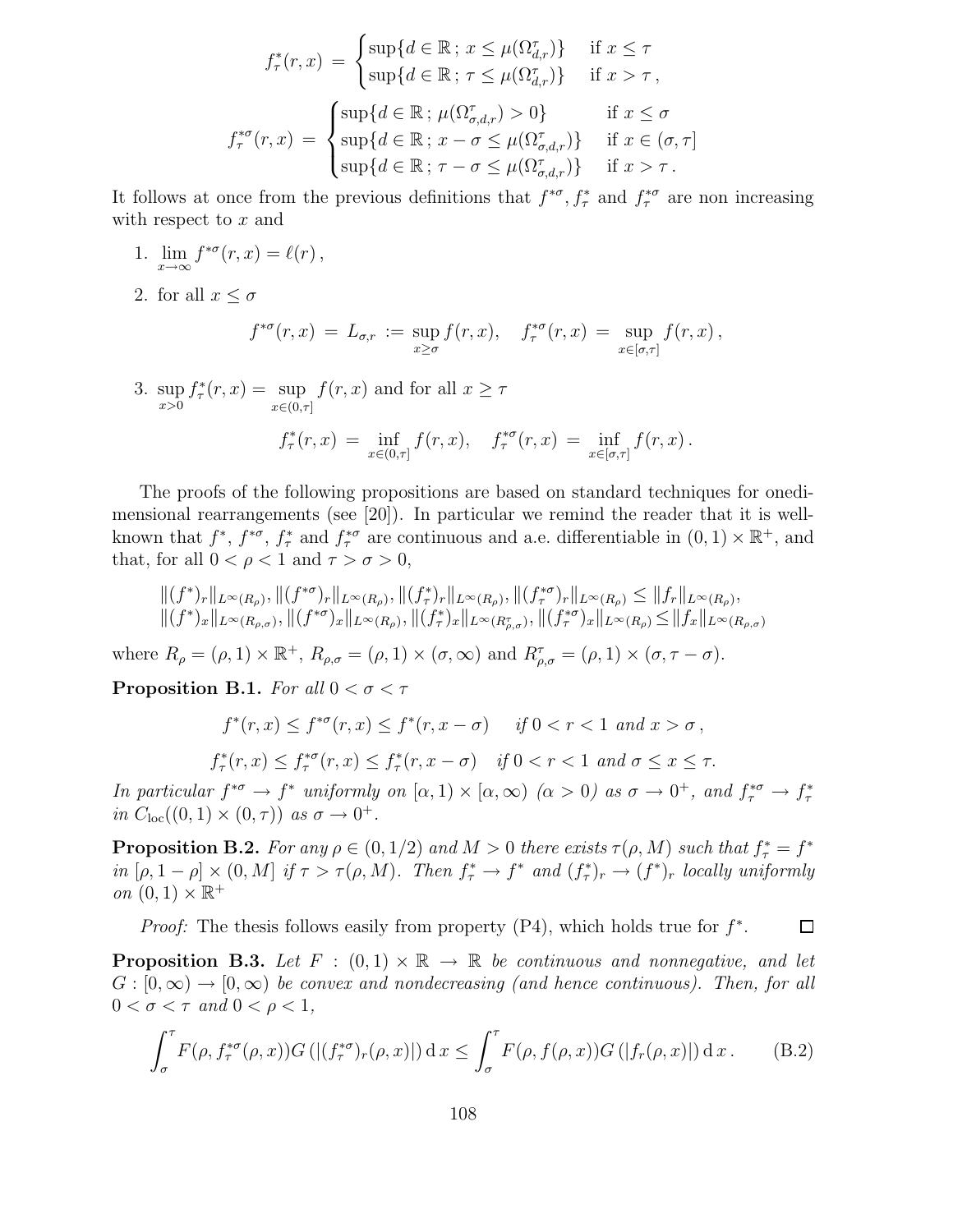For the proof it is sufficient to apply lemma 2.6 and remark 2.22 of [20] to the function  $f(\rho, x)$ , with  $x \in [\sigma, \tau]$ . However, for convenience of the reader we sketch the proof of this proposition.

*Proof:* Fixed any  $\rho \in (0,1)$ , we denote by G and A the sets:

$$
\mathcal{G} = \{x \in [\sigma, \tau] \text{ such that } f_x(\rho, x) = 0\}, \quad \mathcal{A} = \{f(\rho, x) \mid x \in \mathcal{G}\}.
$$

If  $\mathcal{A} = \emptyset$  and so  $\mathcal{G} = \emptyset$ , then  $f(\rho, \cdot)$  is monotone, decreasing or increasing, and equality holds in (B.2): if  $f(\rho, x)$  is a decreasing function of x, then  $f_{\tau}^{*\sigma}(\rho, x) \equiv f(\rho, x)$ , else if  $f(\rho, x)$  is an increasing function of x, then  $f_{\tau}^{*\sigma}(\rho, x) \equiv f(\rho, \sigma + \tau - x)$ . Therefore, we may assume

$$
\mathcal{A} = \{a_1, \ldots, a_N\}
$$

with  $a_i > a_{i+1}$  for every  $i = 1, \ldots, N-1$ . We define

$$
D_0 = \left\{ x \in [\sigma, \tau] \mid f(\rho, x) \in \left( a_1, \sup_{x \in [\sigma, \tau]} f(\rho, x) \right) \right\},
$$
  

$$
D_N = \left\{ x \in [\sigma, \tau] \mid f(\rho, x) \in \left( \inf_{x \in [\sigma, \tau]} f(\rho, x), a_N \right) \right\}
$$

and

$$
D_i = \{ x \in [\sigma, \tau] \mid f(\rho, x) \in (a_{i+1}, a_i) \}
$$

for  $i = 1, ..., N - 1$ . Analogously are defined  $D_0^*, D_1^*, ..., D_N^*$  with f replaced by  $f_{\tau}^{*\sigma}$ . It is obvious that

- $D_0^* = \emptyset \Leftrightarrow a_1 = \sup_{x \in [\sigma, \tau]} f(\rho, x) \Leftrightarrow D_0 = \emptyset;$
- $D_N^* = \emptyset \Leftrightarrow a_N = \inf_{x \in [\sigma, \tau]} f(\rho, x) \Leftrightarrow D_N = \emptyset;$
- $D_0, D_1, \ldots, D_N$  are disjoint open (i.e. relatively open in  $[\sigma, \tau]$ ) sets and

$$
\int_{\sigma}^{\tau} f(\rho, f(\rho, x)) G(|f_r|(\rho, x)) dx = \sum_{i=0}^{N} \int_{D_i} f(\rho, f(\rho, x)) G(|f_r|(\rho, x)) dx ;
$$

•  $D_0^*, D_1^*, \ldots, D_N^*$  are disjoint open sets and

$$
\int_{\sigma}^{\tau} F(\rho, f_{\tau}^{*\sigma}(\rho, x)) G(|(f_{\tau}^{*\sigma})_r | (\rho, x)) dx = \sum_{i=0}^{N} \int_{D_i^*} F(\rho, f_{\tau}^{*\sigma}(\rho, x)) G(|(f_{\tau}^{*\sigma})_r | (\rho, x)) dx.
$$

Therefore, we can obtain the thesis by showing that for any  $i$ 

$$
\int_{D_i^*} F(\rho, f_\tau^{*\sigma}(\rho, x)) G(|(f_\tau^{*\sigma})_r | (\rho, x)) dx \le \int_{D_i} F(\rho, f(\rho, x)) G(|f_r|(\rho, x)) dx . \tag{B.3}
$$

We shall limit to prove the previous inequality for  $i = 1, \ldots, N-1$ , since the proofs for  $i = 0$  and  $i = N$  (when  $D_0$  or/and  $D_N$  are not empty) are simple adaptations of the following general argumentation.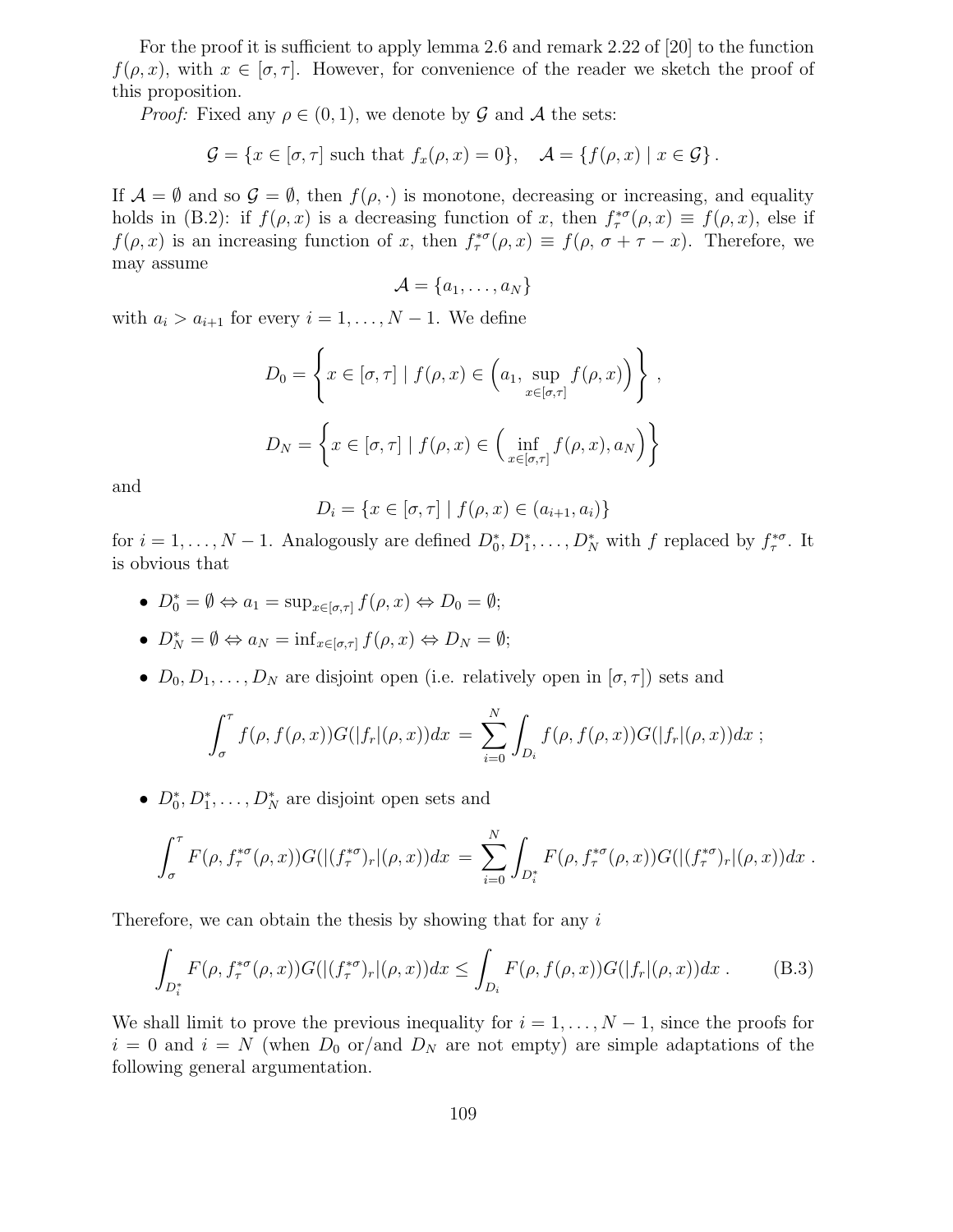We remark that  $\forall \lambda \in [\inf_{x \in [\sigma,\tau]} f(\rho,x), \sup_{x \in [\sigma,\tau]} f(\rho,x)]$  there exists one and only one  $x^*(\rho, \lambda)$  such that  $f^{*\sigma}_\tau(\rho, x^*(\rho, \lambda)) = \lambda$ . Actually,  $x^*$  is a function defined for every  $r \in (0,1)$  and every  $\lambda \in \left[\inf_{x \in [\sigma,\tau]} f(r,x), \sup_{x \in [\sigma,\tau]} f(r,x)\right]$  and by construction

$$
x^*(r,\lambda) = \sigma + \mu(\Omega_{\sigma,\lambda,r}^{\tau}) = \sigma + \mu(\lbrace x \in [\sigma,\tau] \mid f(r,x) \geq \lambda \rbrace),
$$
 (B.4)

 $x^*$  is strictly decreasing with respect to  $\lambda$  and  $x^*(\rho, \lambda) \in D_i^*$  if  $a_{i+1} < \lambda < a_i$ .

Fixed any  $i = 1, \ldots, N - 1$ , we can write

$$
D_i = \bigsqcup_{j=1}^{n(i)} \gamma_{ij}
$$

where  $\gamma_{i1}, \ldots, \gamma_{in(i)}$  are subintervals of  $[\sigma, \tau]$ , relatively open in  $[\sigma, \tau]$ , where  $f_x$  is always positive or negative. If we denote by  $\gamma_{i1}$  the subinterval closest to  $\sigma$  and then we enumerate the  $\gamma_{ij}$ 's depending on their distance from  $\sigma$ , then we have that  $\forall j = 1, \ldots, n(i)$ 

$$
\mathrm{sign}(f_x(\rho,\cdot)|_{\gamma_{ij}}) = (-1)^{j-1} \mathrm{sign}(f_x(\rho,\cdot)|_{\gamma_{i1}}).
$$

Naturally, for any  $\lambda \in (a_{i+1}, a_i)$  there exists one and only one  $x_{ij} = x_{ij}(\rho, \lambda) \in \gamma_{ij}$ such that  $f(\rho, x_{ij}(\rho, \lambda)) = \lambda$ . By using some theorems of elementary analysis (mainly the implicit function theorem) it is easy to see that there exists an open neighborhood I of  $\rho \times (a_{i+1}, a_i)$  such that all the  $x_{ij}$  are defined and smooth over I and  $\forall (r, \lambda) \in I$  $f(r, x_{ij}(r, \lambda)) = \lambda$ . Moreover, by using formula (B.4) one easily sees that  $\forall (r, \lambda) \in I$ 

$$
x^{*}(r,\lambda) = \begin{cases} x_{i2} - x_{i1} + x_{i4} - x_{i3} + \dots + \tau - x_{in(i)} & \text{if } f_{x}(r, x_{i1}(r,\lambda)) > 0, \\ n(i) \text{ odd} \\ x_{i2} - x_{i1} + x_{i4} - x_{i3} + \dots + x_{in(i)} - x_{i,n(i)-1} & \text{if } f_{x}(r, x_{i1}(r,\lambda)) > 0, \\ n(i) \text{ even} \\ x_{i1} - \sigma + x_{i3} - x_{i2} + \dots + \tau - x_{in(i)} & \text{if } f_{x}(r, x_{i1}(r,\lambda)) < 0, \\ n(i) \text{ even} \\ x_{i1} - \sigma + x_{i3} - x_{i2} + \dots + x_{in(i)} - x_{i,n(i)-1} & \text{if } f_{x}(r, x_{i1}(r,\lambda)) < 0, \\ n(i) \text{ odd} \end{cases}
$$

In any case  $x^*$  is a smooth function over I and

$$
\left| \frac{\partial x^*}{\partial r} \right| = \left| \sum_{j=1}^{n(i)} (-1)^j \frac{\partial x_{ij}}{\partial r} \right| \tag{B.5}
$$

$$
\left| \frac{\partial x^*}{\partial \lambda} \right| = \left| \sum_{j=1}^{n(i)} (-1)^j \frac{\partial x_{ij}}{\partial \lambda} \right| . \tag{B.6}
$$

Some simple computations show that

(a) 
$$
(f_{\tau}^{*\sigma})_x(\rho, x^*(\rho, \lambda)) = (x_{\lambda}^*(\rho, \lambda))^{-1};
$$
  
\n(b)  $(f_{\tau}^{*\sigma})_r(\rho, x^*(\rho, \lambda)) = -x_r^*(\rho, \lambda)(x_{\lambda}^*(\rho, \lambda))^{-1};$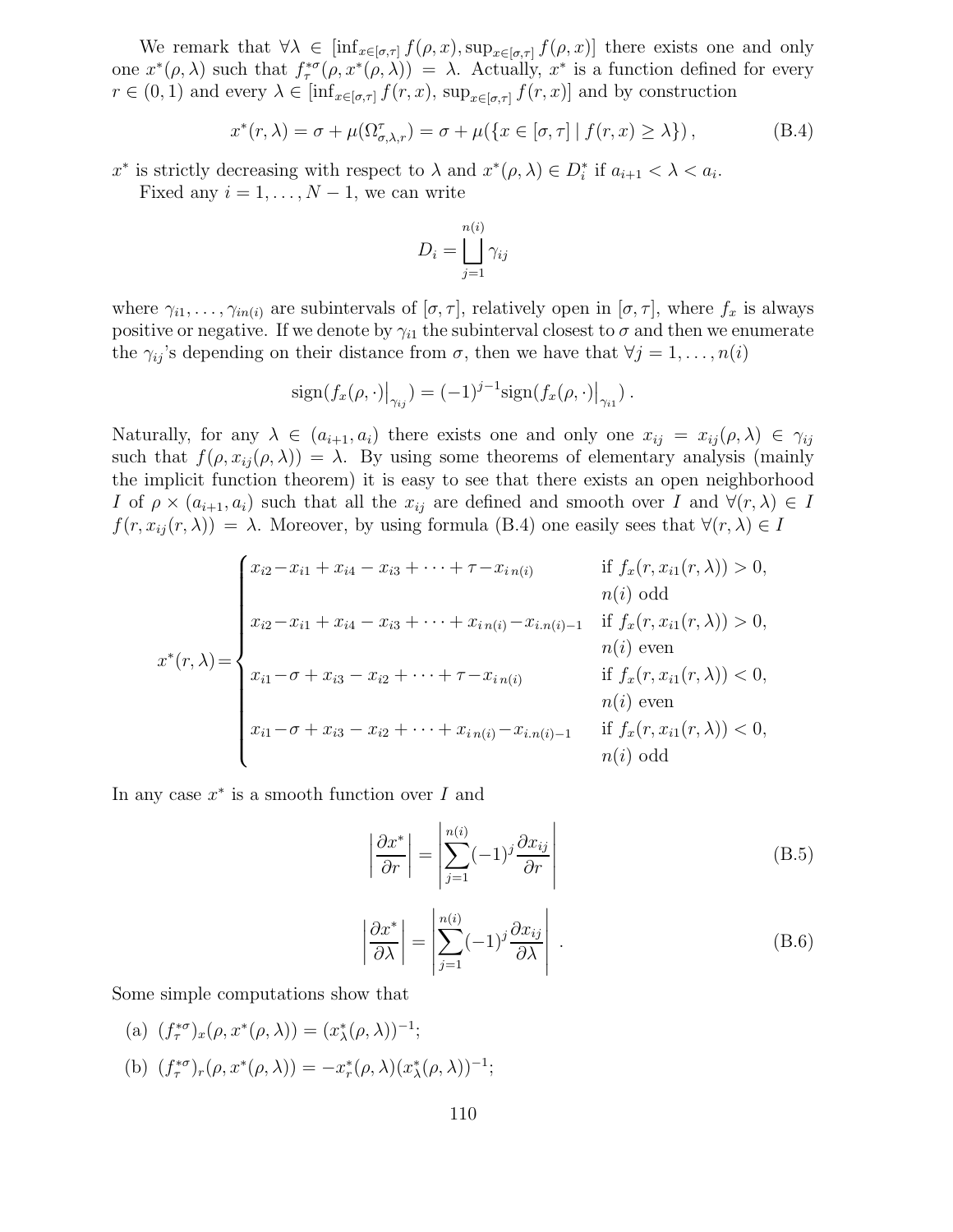(c) 
$$
f_x(\rho, x_{ij}(\rho, \lambda)) = (\frac{\partial x_{ij}}{\partial \lambda}(\rho, \lambda))^{-1};
$$
  
(d)  $f_r(\rho, x_{ij}(\rho, \lambda)) = -\frac{\partial x_{ij}}{\partial r}(\rho, \lambda)(\frac{\partial x_{ij}}{\partial \lambda}(\rho, \lambda))^{-1};$ 

for any  $\lambda \in (a_{i+1}, a_i)$  and  $j = 1, \ldots, n(i)$ . Then for any  $j = 1, \ldots, n(i)$  and  $\lambda \in (a_{i+1}, a_i)$ 

$$
\operatorname{sign}\left(\frac{\partial x_{ij}}{\partial \lambda}(\rho, \lambda)\right) = \operatorname{sign}\left(f_x(\rho, x_{ij}(\rho, \lambda))\right) =
$$

$$
= (-1)^{j-1} \operatorname{sign}\left(f_x(\rho, x_{i1}(\rho, \lambda))\right) = (-1)^{j-1} \operatorname{sign}\left(\frac{\partial x_{i1}}{\partial \lambda}(\rho, \lambda)\right)
$$

and so from (B.6) we deduce that

$$
\left| \frac{\partial x^*}{\partial \lambda} (\rho, \lambda) \right| = \sum_{j=1}^{n(i)} \left| \frac{\partial x_{ij}}{\partial \lambda} (\rho, \lambda) \right| . \tag{B.7}
$$

By using (B.5), (B.7) and (a)-(c) we obtain through a change of variable  $(x = x^*(\rho, \lambda))$  or  $x = x_{ij}(\rho, \lambda)$  that

$$
\int_{D_i^*} F(\rho, f_\tau^{*\sigma}(\rho, x)) G(| (f_\tau^{*\sigma})_r | (\rho, x)) dx =
$$
\n
$$
= \int_{a_{i+1}}^{a_i} F(\rho, \lambda) G\left(\frac{\left|\sum_{j=1}^{n(i)} (-1)^j \frac{\partial x_{ij}}{\partial r}\right|}{\sum_{j=1}^{n(i)} \left|\frac{\partial x_{ij}}{\partial \lambda}\right|}\right) \left(\sum_{j=1}^{n(i)} \left|\frac{\partial x_{ij}}{\partial \lambda}\right|\right) d\lambda
$$

and

$$
\int_{D_i} F(\rho, f(\rho, x)) G(|f_r|(\rho, x)) dx = \sum_{j=1}^{n(i)} \int_{\gamma_{ij}} F(\rho, f(\rho, x)) G(|f_r|(\rho, x)) dx =
$$
\n
$$
= \int_{a_{i+1}}^{a_i} F(\rho, \lambda) \sum_{j=1}^{n(i)} \left( G\left(\frac{\left|\frac{\partial x_{ij}}{\partial r}\right|}{\left|\frac{\partial x_{ij}}{\partial \lambda}\right|}\right) \left|\frac{\partial x_{ij}}{\partial \lambda}\right|\right) d\lambda.
$$

Of course the partial derivatives of  $x^*$  and  $x_{ij}$  are all computed in  $(\rho, \lambda)$ . Since F is non-negative, in order to prove (B.3) it is sufficient to show that for any  $\lambda \in (a_{i+1}, a_i)$ 

$$
G\left(\frac{\left|\sum_{j=1}^{n(i)}(-1)^j\frac{\partial x_{ij}}{\partial r}\right|}{\sum_{k=1}^{n(i)}\left|\frac{\partial x_{ik}}{\partial\lambda}\right|}\right)\left(\sum_{k=1}^{n(i)}\left|\frac{\partial x_{ik}}{\partial\lambda}\right|\right) \leq \sum_{j=1}^{n(i)}\left(G\left(\left|\frac{\frac{\partial x_{ij}}{\partial r}}{\frac{\partial x_{ij}}{\partial\lambda}}\right|\right)\left|\frac{\partial x_{ij}}{\partial\lambda}\right|\right) : (B.8)
$$

If for every  $j = 1, \ldots, n(i)$  we set

$$
\alpha_j = \frac{\left|\frac{\partial x_{ij}}{\partial \lambda}\right|}{\sum_{k=1}^{n(i)} \left|\frac{\partial x_{ik}}{\partial \lambda}\right|},
$$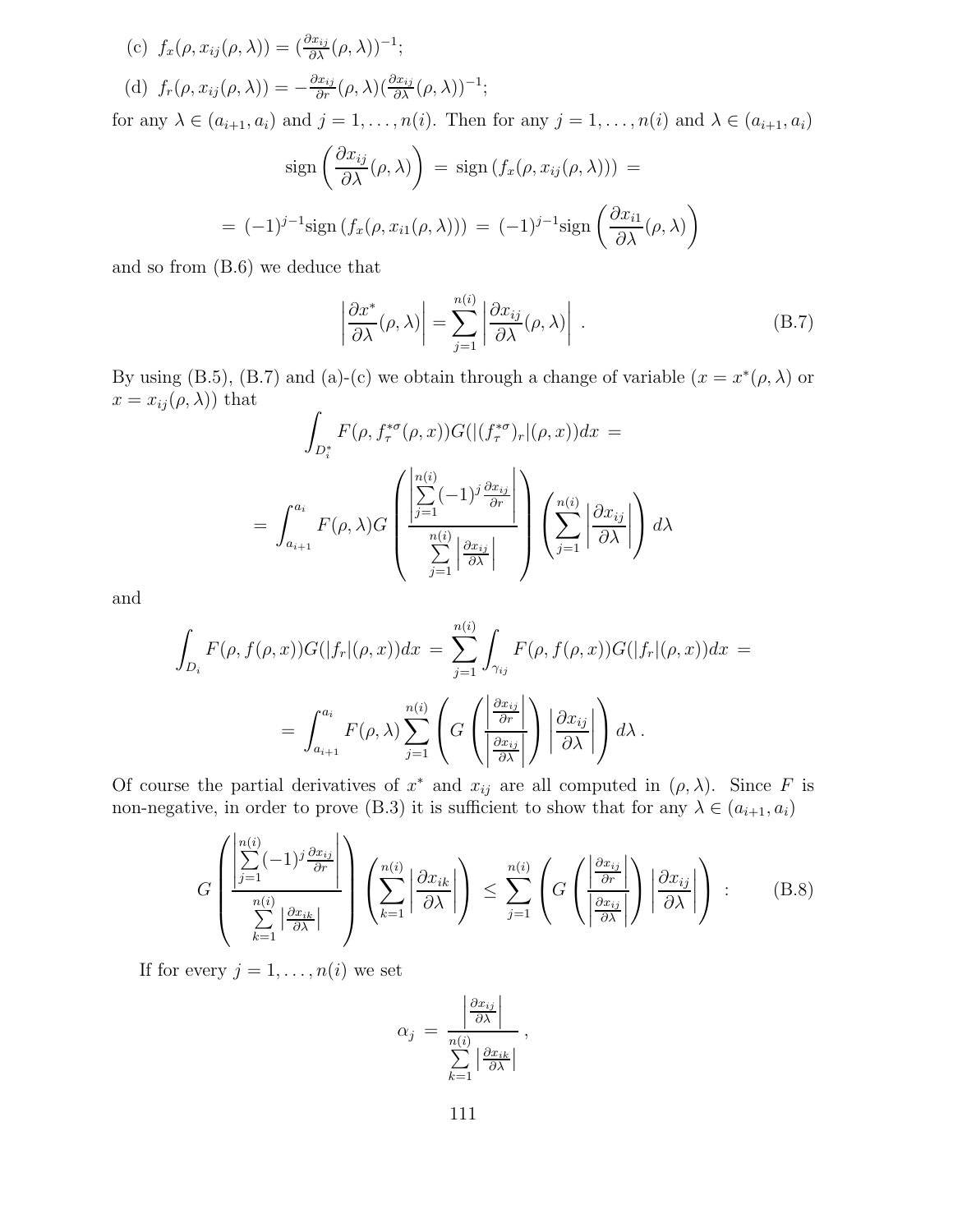then we have that  $\alpha_j > 0$  and  $\sum_{j=1}^{n(i)} \alpha_j = 1$  at any point  $\lambda \in (a_{i+1}, a_i)$ . By using the monotonicity and the convexity of  $G$  we find that

$$
G\left(\frac{\sum_{j=1}^{n(i)}(-1)^j\frac{\partial x_{ij}}{\partial r}}{\sum_{k=1}^{n(i)}\left|\frac{\partial x_{ik}}{\partial \lambda}\right|}\right) \leq G\left(\frac{\sum_{j=1}^{n(i)}\left|\frac{\partial x_{ij}}{\partial r}\right|}{\sum_{k=1}^{n(i)}\left|\frac{\partial x_{ik}}{\partial \lambda}\right|}\right) = G\left(\sum_{j=1}^{n(i)}\frac{\left|\frac{\partial x_{ij}}{\partial r}\right|}{\left|\frac{\partial x_{ij}}{\partial \lambda}\right|}\alpha_j\right) \leq \sum_{j=1}^{n(i)}\alpha_j G\left(\frac{\left|\frac{\partial x_{ij}}{\partial r}\right|}{\left|\frac{\partial x_{ij}}{\partial \lambda}\right|}\right),
$$

and (B.8) follows from the definition of  $\alpha_j$ . This completes the proof.

**Proposition B.4.** Let  $P(x)$  be a nonnegative and nondecreasing function defined for  $x > 0$ . Then, for all  $\sigma > 0$  and  $0 < \rho < 1$ ,

$$
\int_0^\infty P(x) (f^{*\sigma})_x^2(\rho, x) \, dx \le \int_0^\infty P(x) f_x^2(\rho, x) \, dx \,. \tag{B.9}
$$

 $\Box$ 

*Proof:* We fix  $\sigma > 0$  and  $0 < \rho < 1$  and set

$$
\mathcal{A} = \{ f(\rho, x) \, ; \, x \ge \sigma \text{ and } f_x(\rho, x) = 0 \}.
$$

In view of the properties of f the set  $A$  is either finite or countable. We give the proof only in the latter case. So we assume that  $A = \{a_n\}$ , where  $a_n > a_{n+1}$  for all  $n \geq 0$  and  $\lim_{n\to\infty} a_n = \ell(\rho)$ . Of course, sup  $\sup_{n \in \mathbb{N}} a_n = a_0 \leq L_{\sigma,\rho} := \sup_{x \geq \sigma}$  $f(\rho, x)$ .

We define the open sets  $D_n = \{x > \sigma : a_{n+1} < f(\rho, x) < a_n\}$  and  $D_n^* = \{x >$  $\sigma$ ;  $a_{n+1} < f^{*\sigma}(\rho, x) < a_n$ . For each n we can decompose  $D_n$  in a finite number,  $k_n$ , of disjoint open intervals  $\gamma_{n,j}$   $(j = 1, ..., k_n)$  on each of which  $f_x(\rho, \cdot)$  is either strictly positive or strictly negative. We label these intervals according to their distance to the origin by taking  $\gamma_{n,1}$  as the farthest one. Then  $sgn(f_x(\rho, \cdot)) = (-1)^j$  on  $\gamma_{n,j}$  for all  $j = 1, ..., k_n$ , and there exists for all  $j = 1, ..., k_n$  and  $\lambda \in (a_{n+1}, a_n)$  a unique  $x_j = x_j(\rho, \lambda) \in \gamma_{n,j}$  such that  $f(\rho, x_j(\rho, \lambda)) = \lambda$ . By the implicit function theorem,  $x_j$  can be thought as a smooth function defined in an open set containing  $\{\rho\} \times (a_{n+1}, a_n)$ . Similarly there exists for all  $\lambda \in (\ell(\rho), L_{\sigma,\rho}]$  a unique  $x^*(\rho, \lambda) \geq \sigma$  such that  $f^{*\sigma}(\rho, x^*(\rho, \lambda)) = \lambda$ . By construction,  $x^*(\rho,\lambda) = \mu(\Omega_{\sigma,\lambda,r}) + \sigma$ ,  $x^*$  is strictly decreasing with respect to  $\lambda$ , and  $x^*(\rho,\lambda) \in D_n^*$  if  $a_{n+1} < \lambda < a_n$ . It is easy to check that

$$
x^*(\rho, \lambda) = p(k_n)\sigma + \sum_{j=1}^{k_n} (-1)^{j+1} x_j(\rho, \lambda),
$$
 (B.10)

where  $p(k_n) = 0$  if  $k_n$  is odd and  $p(k_n) = 1$  if  $k_n$  even. A simple computation yields that for every *n* and for almost all  $\lambda \in (a_{n+1}, a_n)$ 

$$
|(f^{*\sigma})_x(\rho, x^*(\rho, \lambda))| = \left(\sum_{j=1}^{k_n} |(x_j)_{\lambda}(\rho, \lambda)|\right)^{-1},
$$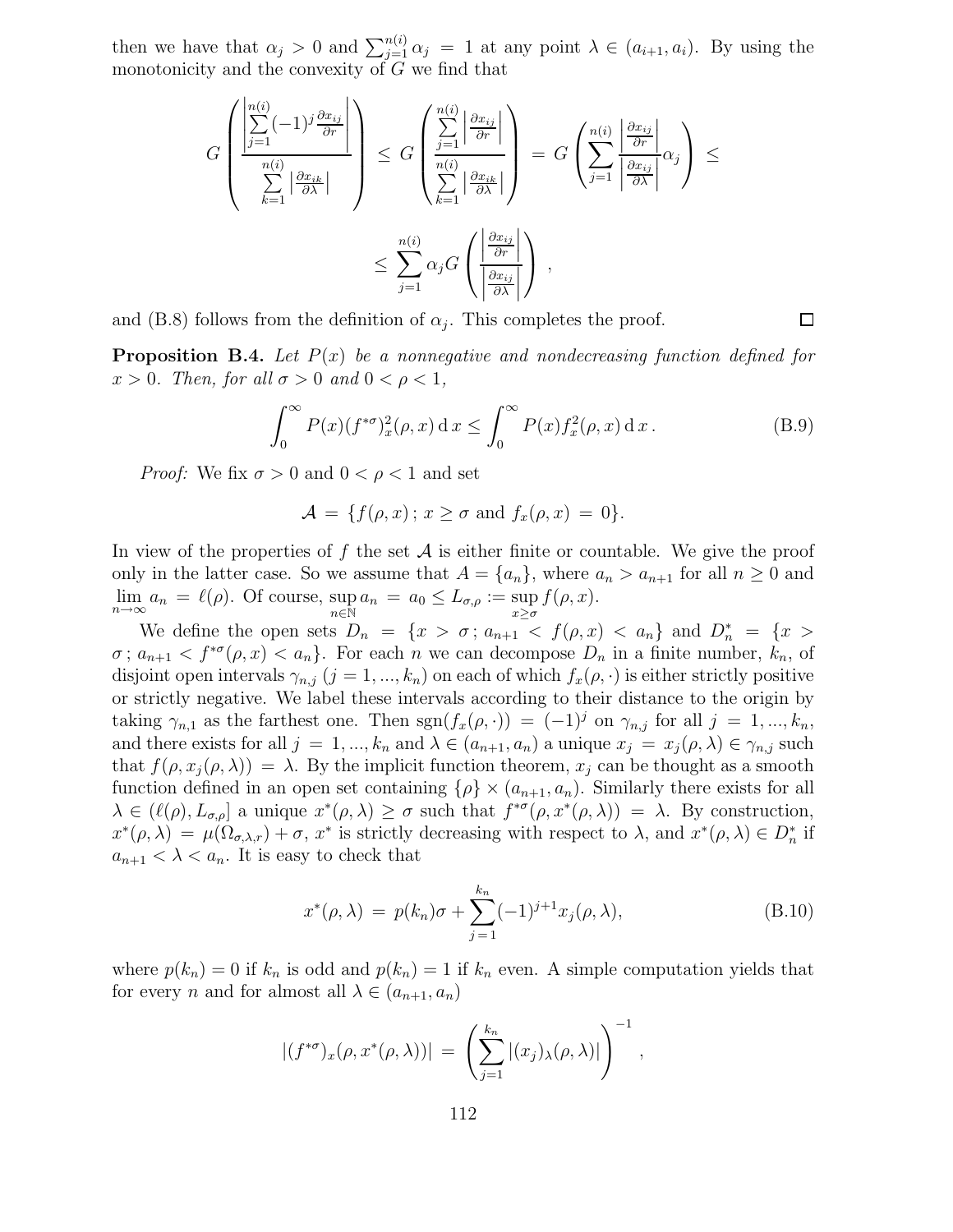$$
|f_x(\rho, x_j(\rho, \lambda))| = |(x_j)_{\lambda}(\rho, \lambda)|^{-1} \quad j = 1, ..., k_n.
$$

These equalities imply that for every  $n$ 

$$
\int_{D_n} P(x) f_x^2(\rho, x) dx = \sum_{j=1}^{k_n} \int_{\gamma_{n,j}} P(x) f_x^2(\rho, x) dx = \int_{a_{n+1}}^{a_n} \left( \sum_{j=1}^{k_n} \frac{P(x_j(\rho, \lambda))}{|(x_j)_{\lambda}(\rho, \lambda)|} \right) d\lambda \quad (B.11)
$$

and

$$
\int_{D_n^*} P(x) (f^{*\sigma})_x^2(\rho, x) dx = \int_{a_{n+1}}^{a_n} \frac{P(x^*(\rho, \lambda))}{\sum_{j=1}^{k_n} |(x_j)_{\lambda}(\rho, \lambda)|} d\lambda.
$$
 (B.12)

On the other hand we know that  $x^*(\rho, \lambda) = \mu(\Omega_{\sigma,\lambda,r}) + \sigma \leq x_1(\rho, \lambda)$ , since  $\Omega_{\sigma,\lambda,r} \subseteq$  $[\sigma, x_1(\rho, \lambda)]$  by the definition of  $x_1(\rho, \lambda)$ . Hence it follows from (B.11) and (B.12) that

$$
\int_{D_n^*} P(x) (f^{*\sigma})_x^2(\rho, x) \, dx \le \int_{D_n} P(x) f_x^2(\rho, x) \, dx \, . \tag{B.13}
$$

We remind that  $a_0 = \max_{n \in \mathbb{N}} a_n$  $n\in\mathbb{N}$  $a_n$  and  $L_{\sigma,\rho} = \sup$  $x \geq \sigma$  $f(\rho, x)$ . If  $a_0 = L_{\sigma,\rho}$ , then we have that

$$
(\sigma, \infty) \setminus \bigcup_{n \in \mathbb{N}} D_n \quad \text{and} \quad (\sigma, \infty) \setminus \bigcup_{n \in \mathbb{N}} D_n^* \quad (\text{B.14})
$$

are sets of zero Lebesgue measure, and the inequality (B.9) follows at once from (B.13) (we have used that  $f^{*\sigma}(\rho, \cdot)$  is constant for  $x \in (0, \sigma]$ ).

It remains to consider the case in which  $a_0 < L_{\sigma,\rho}$ . Then there exists  $\bar{x} > \sigma$  such that  ${x \ge \sigma \,;\, a_0 < f(\rho, x) < L_{\sigma,\rho}}$  =  $(\sigma, \bar{x})$  and  $f_x(\rho, \cdot) < 0$  in  $(\sigma, \bar{x})$ . Hence  $f^{*\sigma}(\rho, x)$  =  $f(\rho, x)$  for all  $\sigma \le x \le \bar{x}$ . Arguing now as in (B.14) with  $(\sigma, \infty)$  replaced by  $(\bar{x}, \infty)$ , we obtain (B.9). obtain (B.9).

Remark B.5. Even if we stated all the properties and the results of this chapter for functions defined in  $(0, 1) \times \mathbb{R}^+$ , it is simple to check that all of them can be reformulated for functions defined in  $(0, R) \times \mathbb{R}^+$ , where R is an arbitrary positive value.

In what follows we shall denote by  $f_1$  and  $f_2$  the functions defined in (2.25) and by  $x_0$ and  $x_1$  the values  $e^{cz_0}$  and  $e^{cz_1}$  respectively, where  $z_0$  and  $z_1$  are the same as in (2.2). We remark that  $f_1$  and  $f_2$  satisfy properties (P1)-(P4) with  $\ell(r) = 2 \arctan(br)$  for a suitable constant  $b \in (0, 1)$ .

**Proposition B.6.** For  $i = 1, 2$  and  $\tau \geq x_1$ ,

$$
f_{i\tau}^*(1, x) \equiv f_i^*(1, x) \equiv f_i(1, x) \equiv g(\log(x)/c).
$$

*Proof:* We omit the subscript i, since the argument is the same for  $f_1$  and  $f_2$ . Since f is Lipschitz continuous in r uniformly with respect to x in  $[\rho, 1] \times \mathbb{R}^+$  with  $\rho \in (0, 1)$ , we can say that for every  $x \in \mathbb{R}^+$  there exists

$$
f_{\tau}^*(1, x) \equiv \lim_{r \to 1^-} f_{\tau}^*(r, x)
$$

and

$$
f_{\tau}^*(1, x) = \begin{cases} \sup(\{d \in \mathbb{R} \mid x \le \mu(\Omega_{d,1}^{\tau})\}) & \text{if } x \in (0, \tau] \\ \sup(\{d \in \mathbb{R} \mid \tau \le \mu(\Omega_{d,1}^{\tau})\}) & \text{if } x > \tau \end{cases}
$$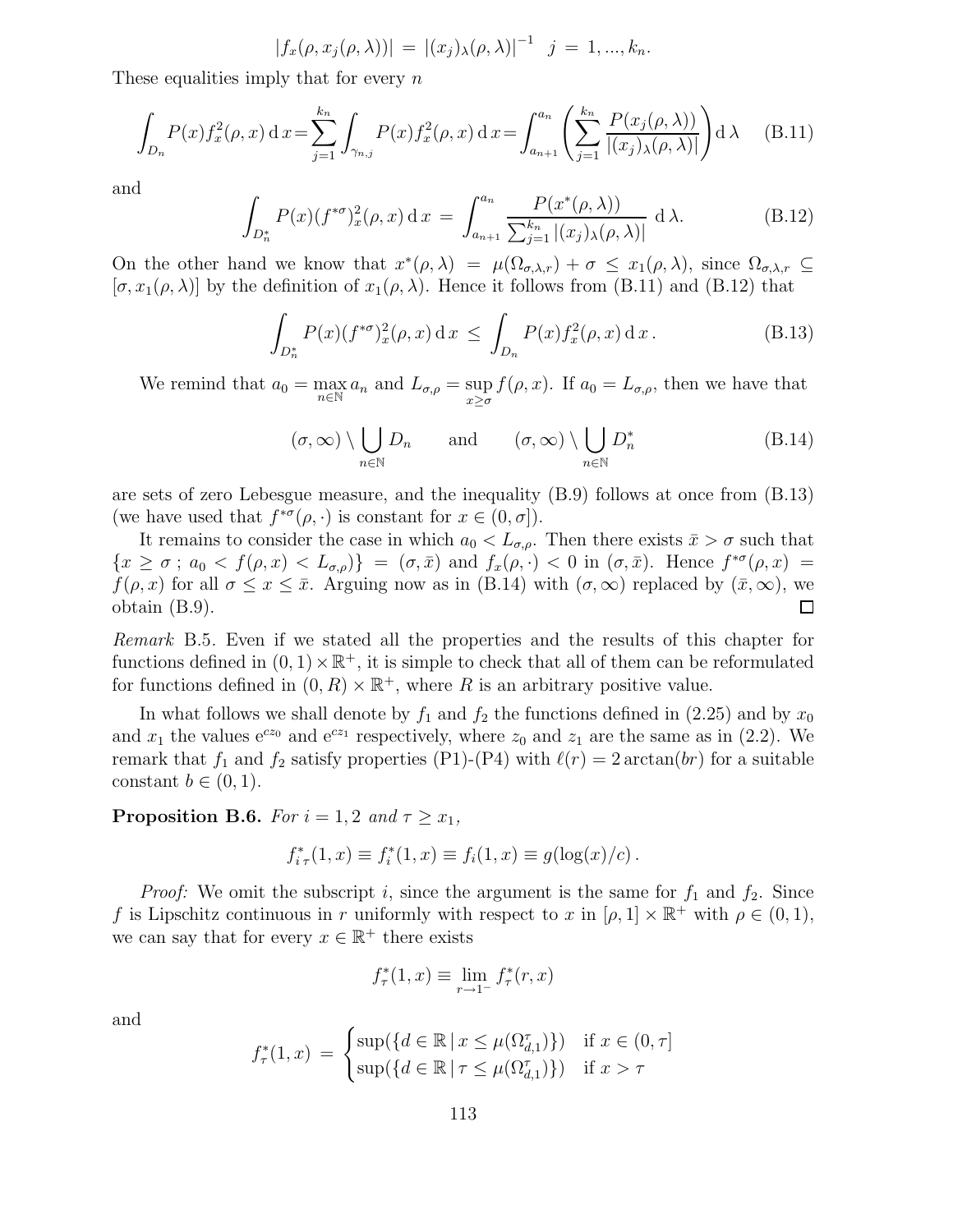where  $\Omega_{d,1}^{\tau} = \{x \in (0,\tau] \mid f(1,x) \geq d\}$ . We know that  $f(1,x)$  is smooth, strictly decreasing in  $(x_0, x_1)$ , identically equal to A in  $(0, x_0]$  and to B in  $[x_1, \infty)$ , where A, B are the constant values in (2.2). Therefore, for every  $\tau \geq x_1$  and  $d \in \mathbb{R}$ 

$$
\Omega_{d,1}^{\tau} = \begin{cases} \emptyset & \text{if } d > A \\ (0, x_0] & \text{if } d = A \\ (0, (f(1, \cdot))^{-1}(d)] & \text{if } d \in (B, A) \\ (0, \tau] & \text{if } d \le B \end{cases}
$$

and  $f_{\tau}^*(1, x) \equiv f(1, x)$ . A similar argumentation can be used to show that  $f^*(1, x) \equiv f(1, x)$ .  $f(1, x)$ .

From (B.2) and (B.9) we deduce the following results.

## Proposition B.7. For  $i = 1, 2$ ,

$$
\int_{\mathbb{R}^+} \mathrm{d} x \int_0^1 r x^2 (f_i^*)_x^2 \, \mathrm{d} r \le \int_{\mathbb{R}^+} \mathrm{d} x \int_0^1 r x^2 (f_i)_x^2 \, \mathrm{d} r < \infty.
$$

*Proof:* Since  $h_i = T^{-1}(f_i)$  is a minimizer (see Chapter 2, section 2.1), it follows from  $(2.14)$  that the latter integral is finite. We omit the subscript i. It is sufficient to prove that for any  $\rho \in (0,1)$ 

$$
\int_{\mathbb{R}^+} x^2 (f^*)_x^2 (\rho, x) \, dx \le \int_{\mathbb{R}^+} x^2 f_x^2 (\rho, x) \, dx. \tag{B.15}
$$

Without loss of generality we may assume that the right hand side is finite, i.e.  $xf_x \in$  $L^2(\mathbb{R}^+)$ . Let  $\sigma_n \to 0^+$ . By (B.9) (with  $P(x) = x^2$ ) the sequence  $\{x(f^{*\sigma_n})_x\}$  is bounded in  $L^2(\mathbb{R}^+)$  and, up to a subsequence, there exists  $v \in L^2(\mathbb{R}^+)$  such that  $x(f^{*\sigma_n})_x \to v$ weakly in  $L^2(\mathbb{R}^+)$ . It follows easily from Proposition B.1 and the regularity properties of  $f^{*\sigma}$  and  $f^*$  that  $v(\rho, x) = x(f^*)_x(\rho, x)$  for a.e.  $x \in \mathbb{R}^+$ . Hence (B.15) follows from (B.9). □

**Proposition B.8.** Let  $G_b = G_b(r)$  be the function given by (2.6). For  $i = 1, 2$  and for every  $M \geq x_1$ ,

$$
\int_0^M \mathrm{d}x \int_0^1 r \left( (f_i^*)^2_r + \frac{\sin^2 f_i^*}{r^2} - G_b(r) \right) \mathrm{d}r \le
$$
  

$$
\int_0^\infty \mathrm{d}x \int_0^1 r \left( (f_i)^2_r + \frac{\sin^2 f_i}{r^2} - G_b(r) \right) \mathrm{d}r < \infty.
$$

*Proof:* Since  $h_i = T^{-1}(f_i)$  is a minimizer (see Chapter 2, section 2.1), it follows from (2.14) that the latter integral is finite. We omit the subscript i. For any  $\tau > 0$  we set

$$
q_{\tau}(x) = \int_0^1 r\left( (f_{\tau}^*)^2_r(r, x) + \frac{\sin^2 f_{\tau}^*(r, x)}{r^2} - G_b(r) \right) dr \quad \text{for } x > 0.
$$

Observe that  $q_{\tau}$  is a measurable function with values in  $\mathbb{R} \cup \{\infty\}$  and that, by Proposition B.6 and Theorem A.6,  $q_{\tau}(x) \ge 0$  for a.e.  $x > x_1$  if  $\tau \ge x_1$ . Similarly, the function

$$
q(x) = \int_0^1 r\left( (f^*)_r^2(r,x) + \frac{\sin^2 f^*(r,x)}{r^2} - G_b(r) \right) dr \quad \text{for } x > 0
$$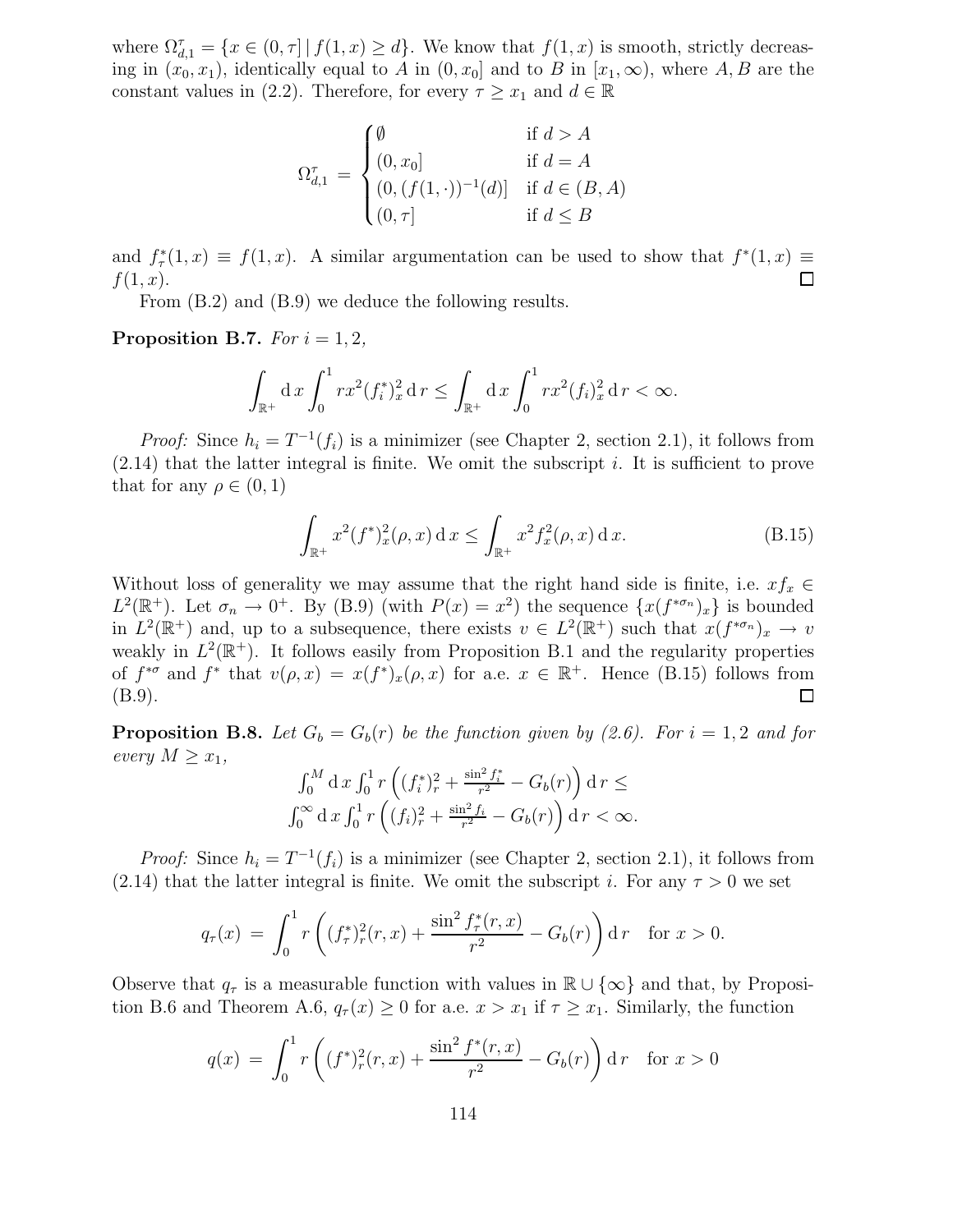is nonnegative a.e. in  $(x_1,\infty)$ . By Proposition B.2 and by Fatou's lemma,  $q(x) \leq$  $\liminf q_{\tau}(x)$  for all  $x > 0$ . In particular  $\tau \rightarrow \infty$ 

$$
\int_0^{x_1} q(x) dx \le \liminf_{\tau \to \infty} \int_0^{x_1} q_\tau(x) dx.
$$

Since  $q, q_\tau \geq 0$  a.e. in  $[x_1, \infty)$  if  $\tau \geq x_1$ , it follows again from Fatou's lemma that for all  $M \geq x_1$ 

$$
\int_{x_1}^M q(x) dx \le \int_{x_1}^\infty q(x) dx \le \liminf_{\tau \to \infty} \int_{x_1}^\tau q_\tau(x) dx.
$$

The proof is complete if we show that, for every  $\tau > 0$ ,

$$
\int_0^{\tau} \mathrm{d}x \int_0^1 \frac{\sin^2 f_{\tau}^*}{r} \mathrm{d}r \le \int_0^{\tau} \mathrm{d}x \int_0^1 \frac{\sin^2 f}{r} \mathrm{d}r, \tag{B.16}
$$

$$
\int_0^{\tau} d x \int_0^1 r(f_{\tau}^*)_r^2 dr \le \int_0^{\tau} d x \int_0^1 r f_r^2 dr.
$$
 (B.17)

Inequality (B.16) follows at once from (B.2), with  $G \equiv 1$  and  $F = \sin^2(f)r^{-1}$ , Proposition B.1 and Fatou's lemma. Applying (B.2) with  $F = r$  and  $G(v) = v^2$  we find that for all  $0 < \sigma < \tau$ 

$$
\int_0^1 \int_{\sigma}^{\tau} r(f^{*\sigma}\tau)_r^2 \, \mathrm{d}x \, \mathrm{d}r \le \int_0^1 \int_{\sigma}^{\tau} r f_r^2 \, \mathrm{d}x \, \mathrm{d}r. \tag{B.18}
$$
\nreguing as in the previous proof we easily obtain (B.17).

Letting  $\sigma \to \infty$  and arguing as in the previous proof we easily obtain (B.17).

Now, let  $\bar{h}$  and  $\vartheta$  be the functions defined in (1.29). Then  $\bar{h}$ ,  $\vartheta$  :  $(0, R) \times \mathbb{R}^+ \longrightarrow \mathbb{R}$ satisfy properties (P1)-(P4) with  $\ell(r) \equiv 0$  and  $\ell(r) \equiv 2 \arctan(br)$ , for a suitable constant  $b > 0$ , respectively. Since  $\vartheta$  is Lipschitz continuous in r uniformly with respect to x in  $[\rho, R] \times \mathbb{R}^+$  with  $\rho \in (0, R)$ , we can say that for every  $x \in \mathbb{R}^+$  there exist

$$
\vartheta^*_{\tau}(R,x) \equiv \lim_{r \to R^{-}} \vartheta^*_{\tau}(r,x), \quad \vartheta^*(R,x) \equiv \lim_{r \to R^{-}} \vartheta^*(r,x).
$$

Moreover, since  $\vartheta(R,x) \equiv 2 \arctan(bR)$ , it is immediate to conclude that  $\vartheta^*_{\tau}(R,x) \equiv$  $\vartheta^*(R, x) \equiv 2 \arctan(bR)$  ( $\tau > 0$  is arbitrary).

From (B.2), applied with  $G \equiv 1$  and  $F(r, f) = rf^2$ , and Propositions B.1, B.2 follows that

Proposition B.9.

$$
\int_{\mathbb{R}^+} \mathrm{d} x \int_0^R r \left| \bar{h}^* \right|^2 \mathrm{d} r \le \int_{\mathbb{R}^+} \mathrm{d} x \int_0^R r \left| \bar{h} \right|^2 \mathrm{d} r < \infty
$$

Moreover, arguing as in the proof of Proposition B.7 one can prove that

## Proposition B.10.

$$
\int_{\mathbb{R}^+} \mathrm{d} x \int_0^R r x^2 (\vartheta_x^*)^2 \, \mathrm{d} r \le \int_{\mathbb{R}^+} \mathrm{d} x \int_0^R r x^2 \vartheta_x^2 \, \mathrm{d} r < \infty.
$$

The analogue of Proposition B.8 requires however a slightly different proof.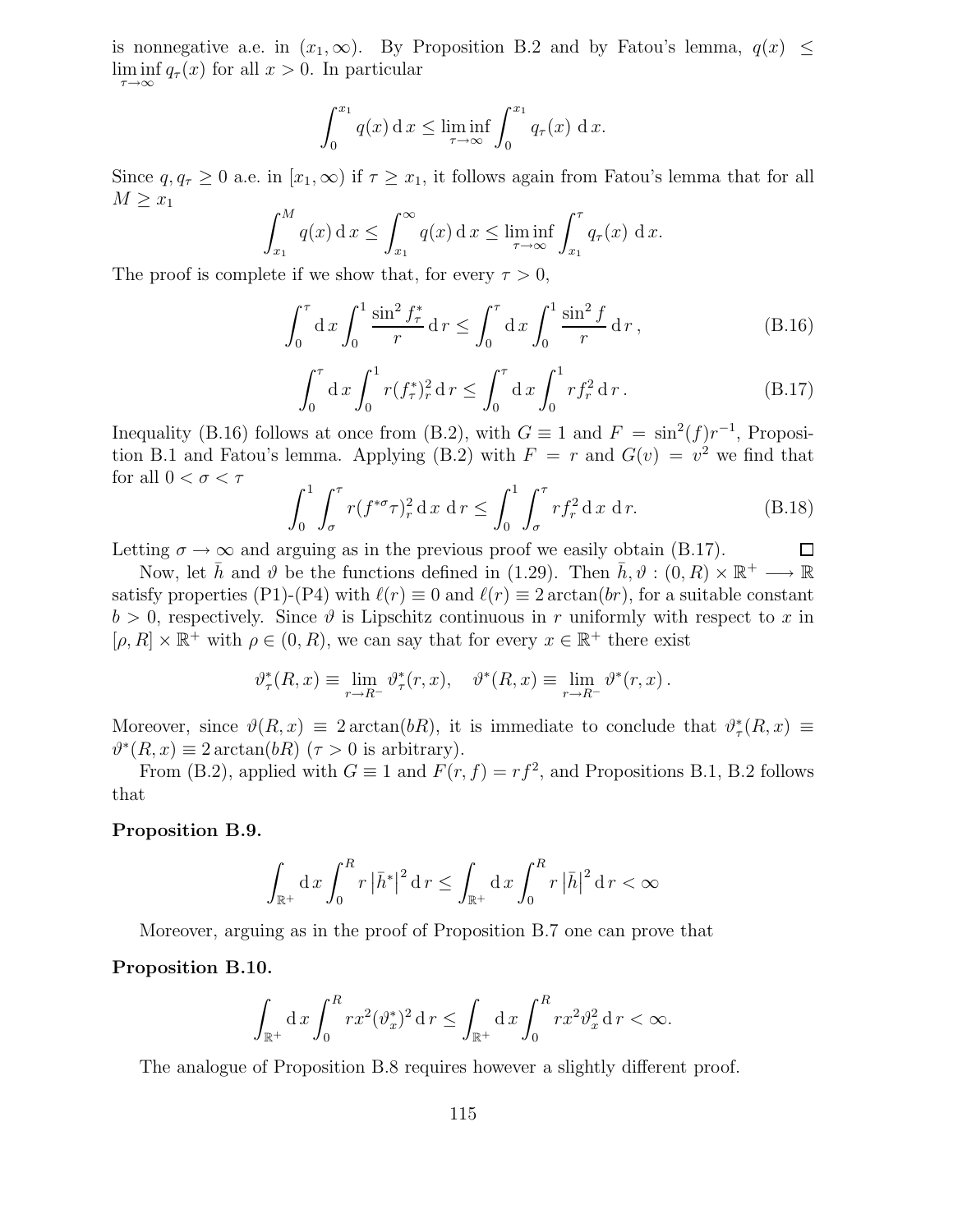## Lemma B.11. Let

$$
M = \int_{\mathbb{R}^+} \mathrm{d} \, x \int_0^R r \, |\bar{h}|^2 \, \mathrm{d} \, r \, .
$$

There exist a constant  $C(M) > 0$  and  $B \subset \mathbb{R}^+$  such that  $\forall x \in \mathbb{R}^+ \setminus B$   $\vartheta^*(r(x), x) = \pi/2$ for some  $r(x) \in (0, R)$  and  $\mu(B) \leq C(M)$ , where  $\mu$  is the onedimensional Lebesgue measure.

*Proof:* Since  $bR > 1$  (see chapter 1),  $\vartheta^*(R, x) = 2 \arctan(bR) > \frac{\pi}{2}$ . Let  $\rho_b \in (0, R)$  be such that  $\theta_+(\rho_b) = \frac{\pi}{3}$ . For every  $x \in \mathbb{R}^+$  we define  $A_x = \{r \in [3^{-1/2} \rho_b, \rho_b] ; |\bar{h}^*(r, x)| >$ π  $\frac{\pi}{6}$  and

$$
B = \left\{ x \in \mathbb{R}^+ : \mu(A_x) \ge \rho_b \left( 1 - \frac{1}{\sqrt{3}} \right) \right\} = \left\{ x \in \mathbb{R}^+ : \mu(A_x) = \rho_b \left( 1 - \frac{1}{\sqrt{3}} \right) \right\}.
$$

A simple computation shows that  $\|\bar{h}^*\| \ge \frac{\pi^2 \rho_b^2}{36\sqrt{3}}(1-3^{-1/2})\mu(B)$ , where  $\|\cdot\|$  is the norm in  $L_r^2((0,R)\times\mathbb{R}^+)$ . Thanks to Lemma B.9 we deduce that  $\mu(B) \leq Kb^2 M$  for some  $K > 0$ . On the other hand, if  $x \notin B$  there exists  $\rho(x) \in [\rho_b 3^{-1/2}, \rho_b]$  such that  $|\bar{h}^*(\rho(x), x)| \leq \frac{\pi}{6}$ , and therefore  $|\vartheta^*(\rho(x),x)| \leq \pi/2$ . Since  $\vartheta^*(R,x) > \pi/2$ , there exists  $r(x) \in [0,R]$  such that  $\vartheta^*(r(x),x) = \pi/2$ .

In the following we shall denote by  $X$  a fixed value greater than  $C(M)$ .

**Proposition B.12.** There exists  $\rho \in (0, R)$  such that for all  $x \in [X, \infty)$   $\vartheta^*_{\tau}(\rho, x), \vartheta^*(\rho, x) \leq$  $\pi/2$  if  $\tau \geq X$ .

*Proof:* Since  $X > C(M)$ , there exists  $\xi \in (0, X)$  such that  $\xi \notin B$  and then  $\vartheta^*(r(\xi), \xi) =$  $\pi/2$  for some  $r(\xi) \in (0, R)$ . Since for every  $\tau > 0$  one has  $\vartheta^*_{\tau}(r, x) \leq \vartheta^*(r, x)$  for every  $r \in (0, R)$  and  $x \leq \tau$ , must be  $\vartheta^*_{\tau}(r(\xi), \xi) \leq \pi/2$  if  $\tau \geq X$ . If we define  $\rho = r(\xi)$ , then the thesis follows from the monotonicity of  $\vartheta^*$  and  $\vartheta^*_{\tau}$  with respect to x.

**Proposition B.13.** Let  $G_b = G_b(r)$  be the function given by (1.28). For every  $M \ge x_1$ ,

$$
\int_0^M \mathrm{d}\,x \int_0^R r \left( (\vartheta_r^*)^2 + \frac{\sin^2(\vartheta^*)}{r^2} - G_b(r) \right) \mathrm{d}\,r \le
$$
  

$$
\int_0^\infty \mathrm{d}\,x \int_0^R r \left( \vartheta_r^2 + \frac{\sin^2(\vartheta)}{r^2} - G_b(r) \right) \mathrm{d}\,r < \infty.
$$

*Proof:* Since  $h = T^{-1}(\theta - \theta_+)$  is a minimizer to problem (MP) (see chapter 1), it follows from (1.27) that the latter integral is finite. For any  $\tau \geq X$  we set

$$
q_{\tau}(x) = \int_0^R r \left( (\vartheta_{\tau}^*)^2_r(r, x) + \frac{\sin^2(\vartheta_{\tau}^*(r, x))}{r^2} - G_b(r) \right) dr \quad \text{for } x > 0.
$$

Observe that  $q_{\tau}$  is a measurable function with values in  $\mathbb{R}\cup\{\infty\}$  and that, by Lemma A.1, Proposition B.12 and identity  $\vartheta^*_{\tau}(R, x) \equiv 2 \arctan(bR), q_{\tau}(x) \ge 0$  for  $x \ge X$ . Similarly, the function

$$
q(x) = \int_0^R r \left( (\vartheta_r^*)^2(r, x) + \frac{\sin^2(\vartheta^*(r, x))}{r^2} - G_b(r) \right) dr \quad \text{for } x > 0
$$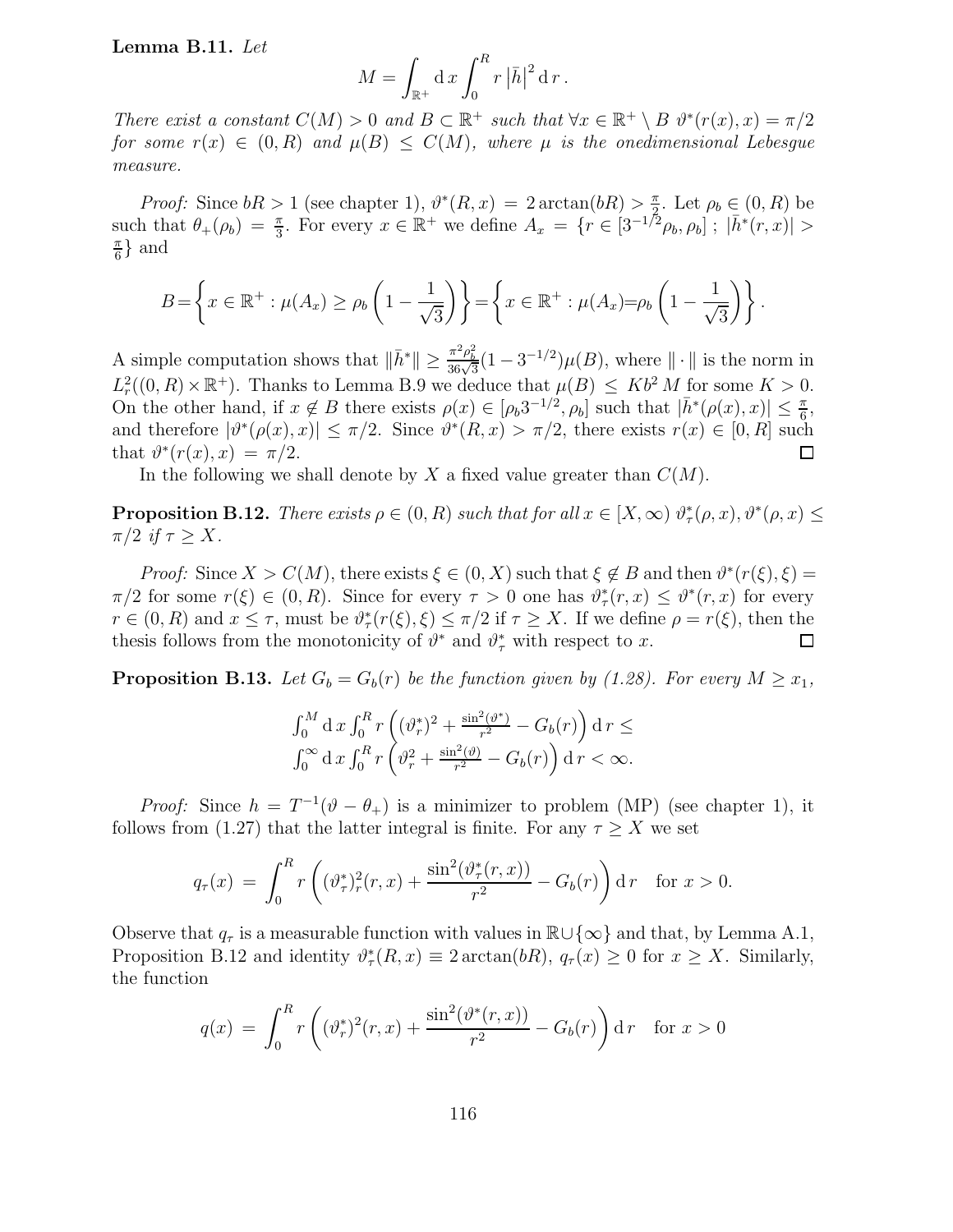is nonnegative for  $x \in [X,\infty)$ . By Proposition B.2 and by Fatou's lemma,  $q(x) \leq$  $\liminf q_{\tau}(x)$  for all  $x > 0$ . In particular  $\tau \rightarrow \infty$ 

$$
\int_0^X q(x) dx \le \liminf_{\tau \to \infty} \int_0^X q_\tau(x) dx.
$$

Since  $q, q<sub>\tau</sub> \geq 0$  in  $[X, \infty)$  if  $\tau \geq X$ , it follows again from Fatou's lemma that for all  $M \geq X$ 

$$
\int_{X}^{M} q(x) dx \le \int_{X}^{\infty} q(x) dx \le \liminf_{\tau \to \infty} \int_{X}^{\tau} q_{\tau}(x) dx.
$$

The proof is complete if we show that, for every  $\tau > 0$ ,

$$
\int_0^\tau \mathrm{d}x \int_0^R \frac{\sin^2(\vartheta_\tau^*)}{r} \mathrm{d}r \le \int_0^\tau \mathrm{d}x \int_0^R \frac{\sin^2(\vartheta)}{r} \mathrm{d}r,\tag{B.19}
$$

$$
\int_0^{\tau} d x \int_0^R r (\vartheta^*_{\tau})^2_r d r \le \int_0^{\tau} d x \int_0^R r \vartheta^2_r d r. \tag{B.20}
$$

Inequality (B.19) follows at once from (B.2), with  $G \equiv 1$  and  $F(r, f) = \sin^2(f)r^{-1}$ , Proposition B.1 and Fatou's lemma. Applying (B.2) with  $F = r$  and  $G(v) = v^2$  we find that for all  $0<\sigma<\tau$ 

$$
\int_0^R \int_\sigma^\tau r(\vartheta_\tau^{*\sigma})_r^2 \, \mathrm{d}x \, \mathrm{d}r \le \int_0^R \int_\sigma^\tau \vartheta_r^2 \, \mathrm{d}x \, \mathrm{d}r. \tag{B.21}
$$

Letting  $\sigma \to \infty$  and arguing as in the proof of Proposition B.7 we easily obtain (B.20).  $\Box$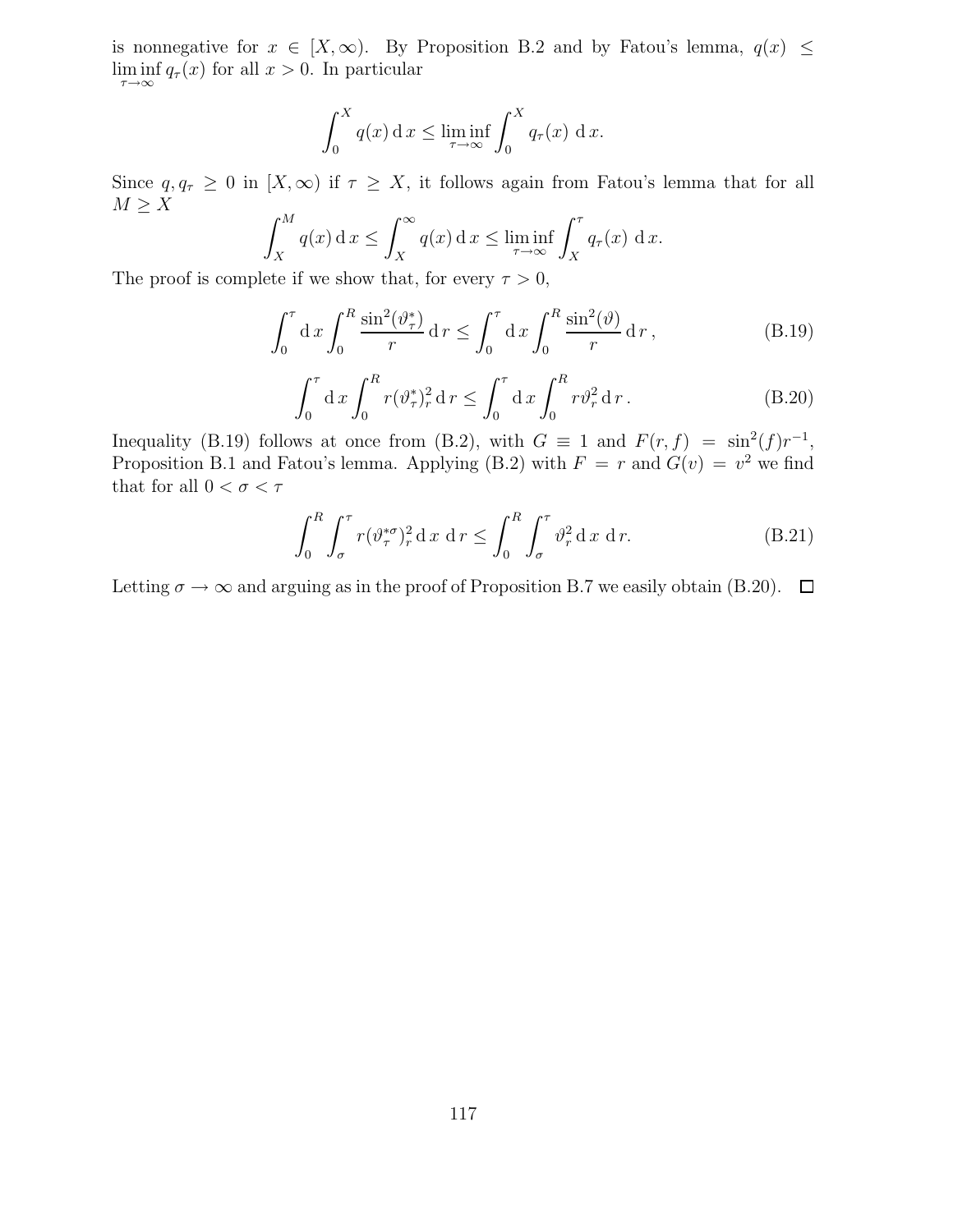## Bibliography

- [1] Brezis, H.; Coron, J.M.; Lieb, E.: Harmonic maps with defects, Communications in Mathematical Physics, 107 (1986), 649-705
- [2] Bertsch, M.; Dal Passo, R.; Pisante, A.: Point Singularities and Nonuniqueness for the Heat Flow for Harmonic Maps, Communications in Partial Differential Equations, 28 (2003), 1135 - 1160
- [3] Bertsch, M.; Dal Passo, R.; Van der Hout, R.: Nonuniqueness for the heat flow of harmonic maps on the disk, Archive Ration. Mech. Anal. **161** (2002), 2, 93-112
- [4] H. Berestycki, L. Nirenberg: Traveling fronts in cylinders, Annales de l'Institut Henri Poincaré – Analyse non liné aire,  $9$  (1992), 497–572.
- [5] Bertsch, M.; Podio-Guidugli, P.; Valente, V.: On the dynamics of deformable ferromagnets. I. Global weak solutions for soft ferromagnets at rest, Annali di Matematica Pura e Applicata, CLXXIX (2001), 331-360
- [6] Bethuel, F.; Brezis, H.; Coron, J.M.: Relaxed energies for harmonic maps. Variational Methods (Paris 1988), 37-52, Progress in Nonlinear Differential Equations and their Applications, 4, Birkhäuser Boston, Boston, 1990
- [7] Chang, K.-C.; Ding, W.-Y.; Ye, R.: Finite-time blow-up of the heat flow of harmonic maps from surfaces, Journal of Differential Geometry, 36 (1992), 2, 507-515
- [8] Coron, J.M.: Nonuniqueness for the heat flow of harmonic maps, Annales de l'Institut H. Poincaré, Analyse Non Linéaire, 7 (1990), 335-344
- [9] Coron, J.M., Ghidaglia, J.M.: Explosion en temps fini pour le flot des applications harmoniques, Comptes Rendus Acad. Sci. Paris Série I Mathematique, 308 (1989), 12, 339-344
- [10] Evans, L.C.: Partial Regularity for Stationary Harmonic Maps into Spheres, Archives for Rational Mech. and Analysis, 116 (1991), 2, 101-113
- [11] R. Gardner, Existence of multidimensional traveling wave solutions of an initialboundary value problem, J. Differ. Equations 61 (1986) 335–379.
- [12] Grotowski, J.F.: Finite time blow-up for the harmonic map heat flow, Calc. Var. Partial Differ. Equations, 1 (1993), 2, 231-236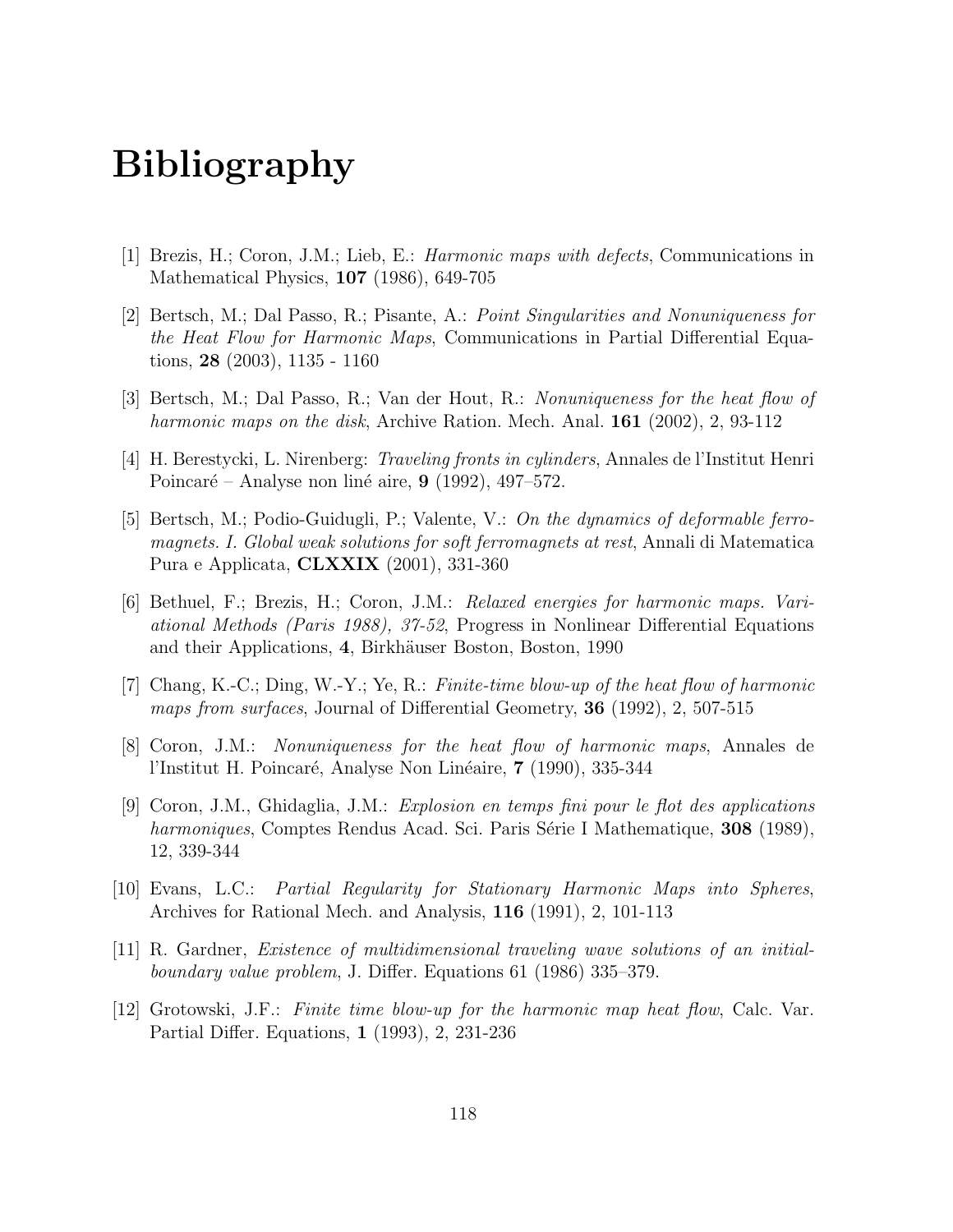- [13] Grotowski, J.F.: Concentrated boundary data and axially symmetric harmonic maps, Journal of Geometric Analysis, 3 (1993), 3, 279-292
- [14] Grotowski, J.F.: Harmonic map heat flow for axially symmetric data, Manuscripta Mathematica, 73 (1991), 207-228
- [15] Gilbarg, D.; Trudinger, N.S.: Elliptic Partial Differential Equations of Second Order, Berlin, Springer, 1977
- [16] Hamilton, R.S.: Harmonic maps of manifolds with boundary, Lecture Notes 471, Berlin-Heidelberg-New York, Springer, 1975
- [17] S. Heinze, A variational approach to traveling waves, Preprint No. 85/2001, Max Planck Institute for Mathematics in the Sciences, Leipzig, 2001.
- [18] Hardt, R.; Lin, F.H.; Poon, C.C.: Axially symmetric harmonic maps minimizing a relaxed energy, Communications on Pure and Applied Mathematics, 14 (1992), 417-459
- [19] Jost, J.: Harmonic mappings between Riemannian manifolds, Proc. Centre Math. Analysis, Canberra, Australian National University Press, 1983
- [20] Kawohl, B.: Rearrangements and Convexity of Level Sets in PDE, Lecture Notes in Mathematics 1150, Berlin-Heidelberg-New York, Springer-Verlag, 1985
- [21] Ladyzhenskaya, O.A.; Solonnikov, V.A.; Uraltseva, N.N.: *Linear and Quasilinear* Equations of Parabolic type, Providence (Rhode Island), American Mathematical Society, 1968
- [22] Ladyzhenskaya, O.A.; Uraltseva, N.N.: *Linear and Quasilinear Elliptic Equations*, New York, Academic Press, 1968
- [23] Lucia, M.; Muratov, C.B.; Novaga, M.: Existence of traveling wave solutions for Ginzburg-Landau-type problems in infinite cylinders, CVGMT Preprint, Scuola Normal Superiore, Pisa, 2004
- [24] Lucia, M.; Muratov, C.B.; Novaga, M.: Linear vs. nonlinear selection for the propagation speed of the solutions of scalar reaction-diffusion equations invading an unstable equilibrium, Commun. Pure Appl. Math., 57, (2004), 616-636
- [25] C. B. Muratov, A global variational structure and propagation of disturbances in reaction-diffusion systems of gradient type, Discrete Cont. Dyn. S., Ser. B 4 (2004) 867–892.
- [26] Matano, H.: Nonincrease of the lap-number of a solution for a one-dimensional semilinear parabolic equation, J. Fac. Sci. Univ. Tokyo Sect. IA Math., 29 (1982), 2, 401-441
- [27] Pisante, A.: Reverse bubbling of currents and harmonic heat flows with prescribed singular set, Calculus of Variations and Partial Differential Equations, 19 (2004), 4, 337-378